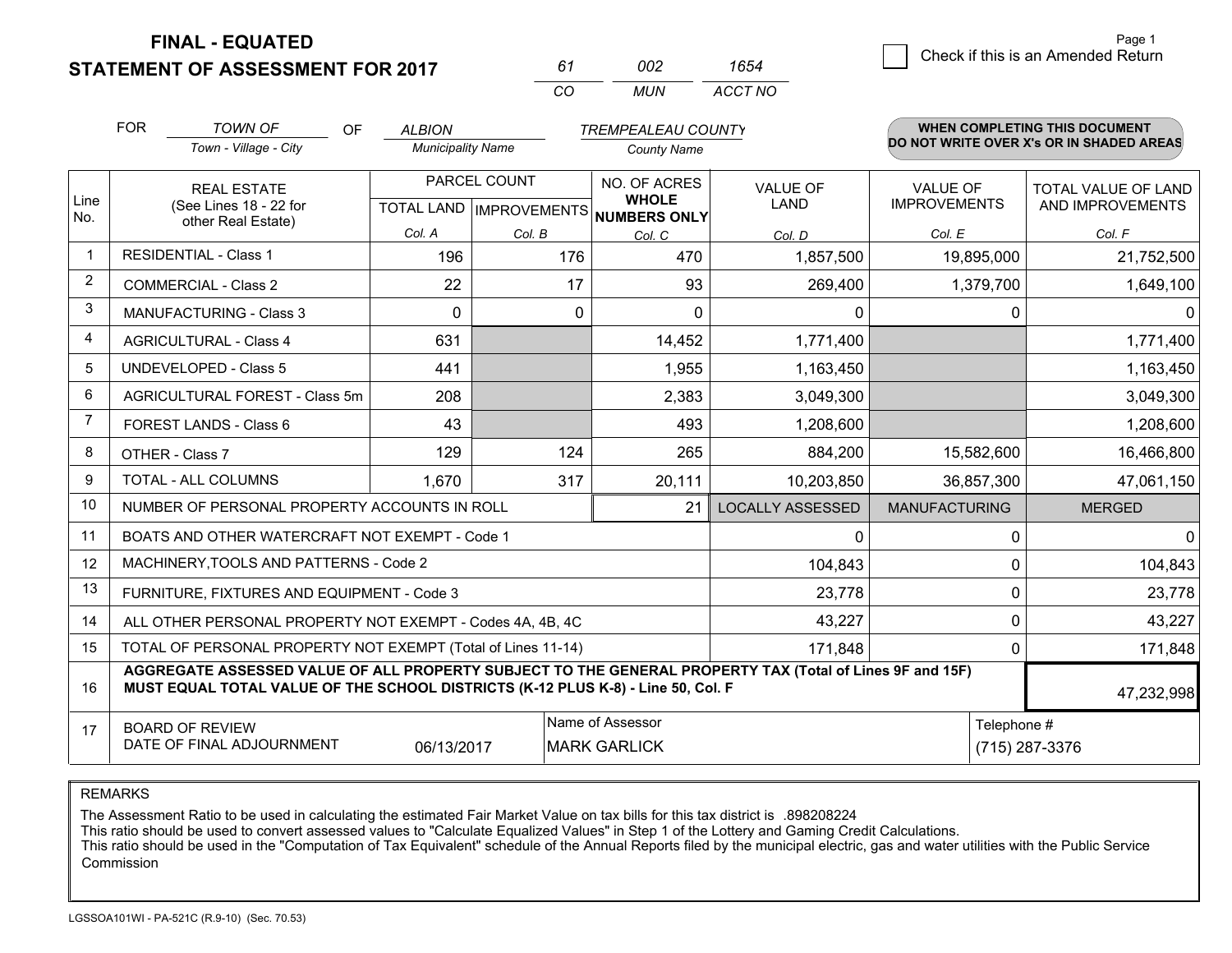*YEAR CO MUN ACCT NO* <sup>2017</sup> <sup>61</sup> <sup>002</sup> <sup>1654</sup>

Do not confuse FOREST LANDS (Line 7) with FOREST CROPS (in this section) - They are **NOT** the same

|    |                                  |                                            |                                                                                | Private Forest Crop - Reg Class @ 10¢ per acre                   |                 | Private Forest Crop - Reg Class @ \$2.52 per acre             |                                    |                                                                    |                                                                              |                                                                 |  |
|----|----------------------------------|--------------------------------------------|--------------------------------------------------------------------------------|------------------------------------------------------------------|-----------------|---------------------------------------------------------------|------------------------------------|--------------------------------------------------------------------|------------------------------------------------------------------------------|-----------------------------------------------------------------|--|
| 18 | (a) PARCELS                      | (b) ACRES                                  |                                                                                | (c) ASSESSED VALUE                                               |                 | (d) PARCELS                                                   |                                    | (e) ACRES                                                          |                                                                              | (f) ASSESSED VALUE                                              |  |
|    |                                  | 40                                         |                                                                                | 104.000                                                          |                 |                                                               |                                    |                                                                    |                                                                              |                                                                 |  |
|    |                                  |                                            |                                                                                | Private Forest Crop - Special Class @ 20¢ per acre               |                 |                                                               |                                    |                                                                    | Entered Before 2005 Managed Forest - Ferrous Mining CLOSED @ \$8.27 per acre |                                                                 |  |
| 19 | (a) PARCELS                      | (b) ACRES                                  |                                                                                | (c) ASSESSED VALUE                                               |                 | (d) PARCELS                                                   |                                    | (e) ACRES                                                          |                                                                              | (f) ASSESSED VALUE                                              |  |
|    |                                  |                                            |                                                                                |                                                                  |                 |                                                               |                                    |                                                                    |                                                                              |                                                                 |  |
|    |                                  |                                            |                                                                                | Entered Before 2005 Managed Forest - OPEN @ \$.79 per acre       |                 |                                                               |                                    |                                                                    |                                                                              | Entered Before 2005 Managed Forest - CLOSED @ \$1.87 per acre   |  |
| 20 | (a) PARCELS<br>(b) ACRES         |                                            |                                                                                | (c) ASSESSED VALUE                                               |                 | (d) PARCELS                                                   |                                    | (e) ACRES                                                          |                                                                              | (f) ASSESSED VALUE                                              |  |
|    | 52                               |                                            |                                                                                | 67.600                                                           |                 | 52                                                            |                                    | 1.186.52                                                           |                                                                              | 2,163,100                                                       |  |
|    |                                  | Entered After 2004 Managed Forest - OPEN @ |                                                                                | \$2.14 per acre                                                  |                 | Entered After 2004 Managed Forest - CLOSED @ \$10.68 per acre |                                    |                                                                    |                                                                              |                                                                 |  |
| 21 | (a) PARCELS                      | (b) ACRES                                  |                                                                                | (c) ASSESSED VALUE                                               |                 | (d) PARCELS                                                   |                                    | (e) ACRES                                                          |                                                                              | (f) ASSESSED VALUE                                              |  |
|    |                                  |                                            |                                                                                |                                                                  |                 |                                                               |                                    |                                                                    |                                                                              |                                                                 |  |
|    |                                  |                                            |                                                                                |                                                                  |                 | 43                                                            |                                    | 924.73                                                             |                                                                              | 1,668,200                                                       |  |
|    | (a) County Forest Cropland Acres |                                            |                                                                                | (b) Federal Acres                                                | (c) State Acres |                                                               | (d) County (NOT FOREST CROP) Acres |                                                                    | (e) Other Acres                                                              |                                                                 |  |
| 22 |                                  |                                            |                                                                                |                                                                  |                 |                                                               |                                    |                                                                    |                                                                              |                                                                 |  |
|    |                                  |                                            |                                                                                |                                                                  |                 | 199.63<br>1.28                                                |                                    |                                                                    | 185.55                                                                       |                                                                 |  |
|    |                                  |                                            |                                                                                | Assessed Value of Omitted Property From Prior Years (Sec. 70.44) |                 |                                                               |                                    |                                                                    |                                                                              | Assessed Value of Sec. 70.43 Corrections of Errors by Assessors |  |
| 23 | (a) REAL ESTATE                  |                                            |                                                                                | (b) PERSONAL                                                     |                 | (c1) REAL ESTATE                                              |                                    |                                                                    |                                                                              | (c2) PERSONAL                                                   |  |
|    |                                  |                                            |                                                                                |                                                                  |                 |                                                               |                                    |                                                                    |                                                                              |                                                                 |  |
|    |                                  |                                            | Manufacturing Equated Value of Omitted Property From Prior Years (Sec. 70.995) |                                                                  |                 |                                                               |                                    | Mfg. Equated Value of Sec.70.43 Corrections of Errors by Assessors |                                                                              |                                                                 |  |
|    | (d) REAL ESTATE                  |                                            |                                                                                | (e) PERSONAL                                                     |                 |                                                               | (f1) REAL ESTATE                   |                                                                    |                                                                              | (f2) PERSONAL                                                   |  |
|    |                                  |                                            |                                                                                |                                                                  |                 |                                                               |                                    |                                                                    |                                                                              |                                                                 |  |

## **SPECIAL DISTRICTS**

| Line<br>No. | Enter 6-digit<br>Special District<br>Code (Col. A) | <b>Account</b><br><b>Number</b> | <b>Special District Name</b> | <b>Locally Assessed Value</b><br>of Real Estate and | Mfg Value of Real Estate<br>and Personal Property | <b>Merged Value of</b><br><b>Real Estate and</b><br>Personal Property (Col. F) |
|-------------|----------------------------------------------------|---------------------------------|------------------------------|-----------------------------------------------------|---------------------------------------------------|--------------------------------------------------------------------------------|
|             |                                                    | (Col. B)                        | (Col. C)                     | Personal Property (Col. D)                          | (Col. E)                                          |                                                                                |
| 24          |                                                    |                                 |                              |                                                     |                                                   |                                                                                |
| 25          |                                                    |                                 |                              |                                                     |                                                   |                                                                                |
| 26          |                                                    |                                 |                              |                                                     |                                                   |                                                                                |
| 27          |                                                    |                                 |                              |                                                     |                                                   |                                                                                |
| 28          |                                                    |                                 |                              |                                                     |                                                   |                                                                                |
| 29          |                                                    |                                 |                              |                                                     |                                                   |                                                                                |
| 30          |                                                    |                                 |                              |                                                     |                                                   |                                                                                |
| 31          |                                                    |                                 |                              |                                                     |                                                   |                                                                                |
| 32          |                                                    |                                 |                              |                                                     |                                                   |                                                                                |
| 33          |                                                    |                                 |                              |                                                     |                                                   |                                                                                |
| 34          |                                                    |                                 |                              |                                                     |                                                   |                                                                                |
| 35          |                                                    |                                 |                              |                                                     |                                                   |                                                                                |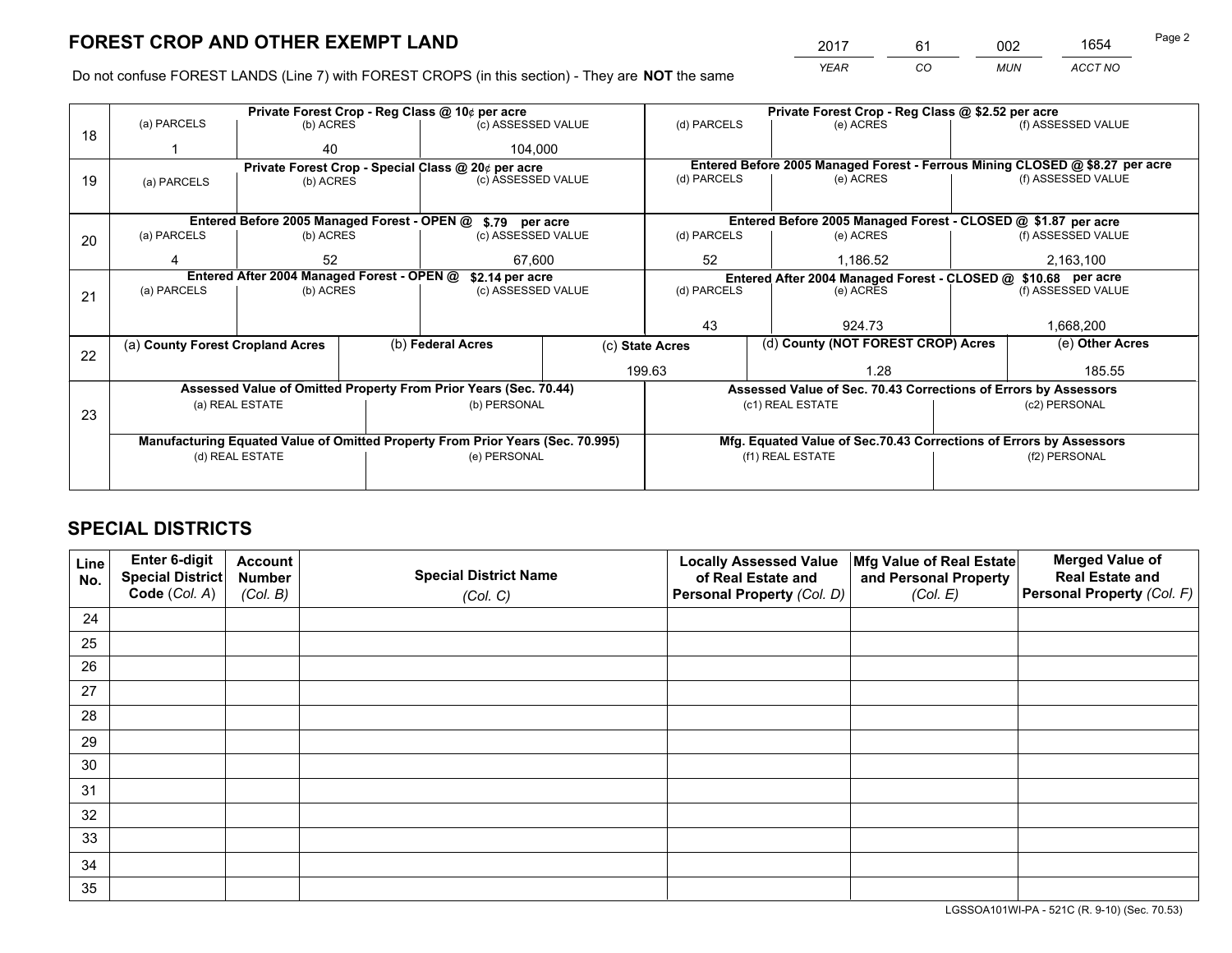|             |                                                                 |                                             |                                                         | <b>YEAR</b>                                                                       | CO<br><b>MUN</b>                                              | ACCT NO                                                                        |
|-------------|-----------------------------------------------------------------|---------------------------------------------|---------------------------------------------------------|-----------------------------------------------------------------------------------|---------------------------------------------------------------|--------------------------------------------------------------------------------|
| Line<br>No. | <b>Enter 6-digit</b><br><b>School District</b><br>Code (Col. A) | <b>Account</b><br><b>Number</b><br>(Col. B) | <b>School District Name</b><br>(Col. C)                 | <b>Locally Assessed Value</b><br>of Real Estate and<br>Personal Property (Col. D) | Mfg Value of Real Estate<br>and Personal Property<br>(Col. E) | <b>Merged Value of</b><br><b>Real Estate and</b><br>Personal Property (Col. F) |
|             | A. SCHOOL DISTRICTS (K-8 and K-12)                              |                                             |                                                         |                                                                                   |                                                               |                                                                                |
| 36          | 611600                                                          | 0360                                        | SCH D OF ELEVA-STRUM                                    | 47,232,998                                                                        |                                                               | 47,232,998                                                                     |
| 37          |                                                                 |                                             |                                                         |                                                                                   |                                                               |                                                                                |
| 38          |                                                                 |                                             |                                                         |                                                                                   |                                                               |                                                                                |
| 39          |                                                                 |                                             |                                                         |                                                                                   |                                                               |                                                                                |
| 40          |                                                                 |                                             |                                                         |                                                                                   |                                                               |                                                                                |
| 41          |                                                                 |                                             |                                                         |                                                                                   |                                                               |                                                                                |
| 42<br>43    |                                                                 |                                             |                                                         |                                                                                   |                                                               |                                                                                |
|             |                                                                 |                                             |                                                         |                                                                                   |                                                               |                                                                                |
| 44<br>45    |                                                                 |                                             |                                                         |                                                                                   |                                                               |                                                                                |
| 46          |                                                                 |                                             |                                                         |                                                                                   |                                                               |                                                                                |
| 47          |                                                                 |                                             |                                                         |                                                                                   |                                                               |                                                                                |
| 48          |                                                                 |                                             |                                                         |                                                                                   |                                                               |                                                                                |
| 49          |                                                                 |                                             |                                                         |                                                                                   |                                                               |                                                                                |
| 50          |                                                                 |                                             | TOTAL ASSESSED VALUE OF SCHOOL DISTRICTS (K-8 and K-12) | 47,232,998                                                                        |                                                               | 47,232,998                                                                     |
|             | <b>B.</b><br><b>UNION HIGH SCHOOL DISTRICTS</b>                 |                                             |                                                         |                                                                                   |                                                               |                                                                                |
| 51          |                                                                 |                                             |                                                         |                                                                                   |                                                               |                                                                                |
| 52          |                                                                 |                                             |                                                         |                                                                                   |                                                               |                                                                                |
| 53          |                                                                 |                                             |                                                         |                                                                                   |                                                               |                                                                                |
| 54          |                                                                 |                                             |                                                         |                                                                                   |                                                               |                                                                                |
| 55          |                                                                 |                                             | TOTAL ASSESSED VALUE OF UNION HIGH SCHOOLS              |                                                                                   |                                                               |                                                                                |
|             | C.<br><b>TECHNICAL COLLEGE DISTRICTS</b>                        |                                             |                                                         |                                                                                   |                                                               |                                                                                |
| 56          | 000100                                                          | 0001                                        | CHIPPEWA VALLEY TECHNICAL COLLEGE EAUC                  | 47,232,998                                                                        |                                                               | 47,232,998                                                                     |
| 57          |                                                                 |                                             |                                                         |                                                                                   |                                                               |                                                                                |
| 58          |                                                                 |                                             |                                                         |                                                                                   |                                                               |                                                                                |
| 59          |                                                                 |                                             | TOTAL ASSESSED VALUE OF TECHNICAL COLLEGES              | 47,232,998                                                                        |                                                               | 47,232,998                                                                     |

61

002

 *I hereby certify, to the best of my knowledge and belief, this form is complete and correct.*

**SCHOOL DISTRICTS**

| Print name of preparer | Title                    |                | Date (MM/DD/CCYY) |
|------------------------|--------------------------|----------------|-------------------|
|                        |                          |                |                   |
| Signature of preparer  | Contact Telephone Number | E-mail address |                   |
|                        | $\overline{\phantom{a}}$ |                |                   |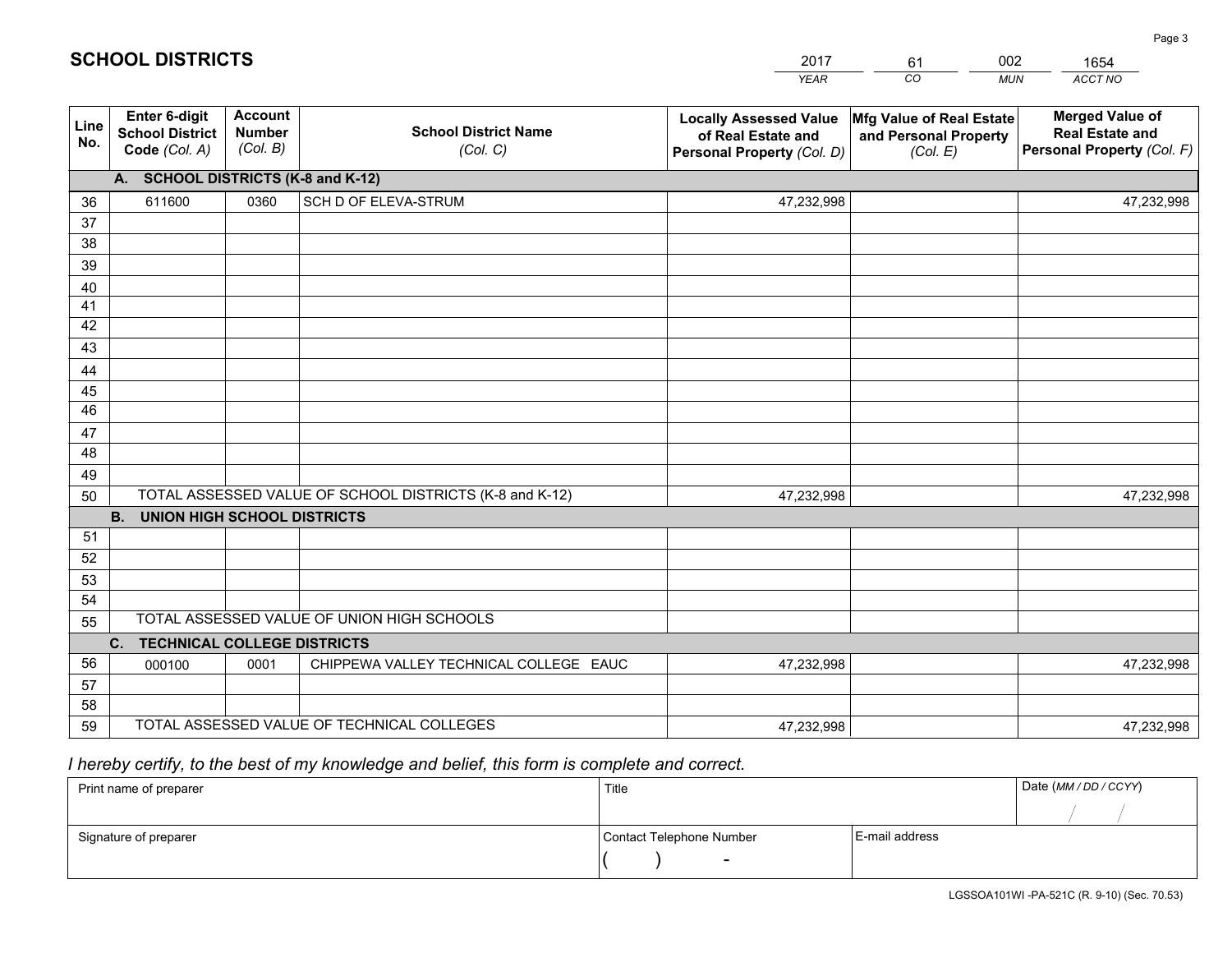## **HIGHLIGHTS**

- 1. Complete the Statement of Assessment after the Board of Review. Reflect any changes made there.
- 2. Use black ink to complete.
- 3. Line 16 must equal Line 50, Col D.
- 4. Line 55 must equal the total of K-8 schools listed on lines 36-49. Do not include K-12 schools in this comparision.
- 5. Line 59, Col. D must equal Line 16.
- 6. Special District, School District and Technical College District values must include both real estate and personal property. Examples of Special districts are: town sanitary districts, public inland lake protection and rehabilitation districts, and metropolitan sewerage districts.
- 7. DO NOT INCLUDE Manufacturing property values.DOR will print these values on the final SOA.

SHEREE NELSON TOWN OF ALBION

SHEREE NELSON<br>TOWN OF ALBION

N47213 ELLENBERGER LN ELEVA, WI 54738 - 8910

N47213 ELLENBERGER LN ELEVA, WI 54738 - 8910

 8. Accuracy of this form is very important. The values reported directly affect the equalized value DOR calculates for school and special districts.

#### **Page 1:**

 If not prefilled, enter the tax year,county and municipal code,municipal type, municipal name and county name on the top of form.

Check the Amended box, if filing an amended / corrected SOA.

 Report the parcel count, acres and assessed value of taxable general property, total parcel count, (real and personal), total acres, and values from final figures set by the Board of Review.

- A. Real Estate land and improvements (buildings, etc.) is reported on lines 1 8, total line 9.
- B. Personal Property is reported on lines 11 14, Column D, total line 15.
- C. To complete this report, use the computer produced summary of the assessment roll that shows these amounts.
- D. Use whole numbers only.
- E. Add each line across and each column down to verify entries.

## **Page 2:**

- A. Report Special Items (not subject to general property tax).
- 1. Private Forest Croplands and Managed Forest Lands are reported on lines 18,19, 20 and 21. Be sure to report assessed values **NOT** taxes.
- 2. You should have copies of the orders of entry, orders of withdrawal, etc., to update your assessment roll.
	- 3. Show hundredths of acres (e.g. 39.75).
- 4. Tax exempt lands are reported on line 22.
- 5. Omitted property and sec. 70.43, Wis. Stats., corrections of errors by assessor are reported on line 23. Report real estate and personal property separately. These should be for **prior years**, not something found on the current assessment roll after the board of review.
- B. Special District (Lines 24-35) Include the value of both real and personal property.
- The Department of Revenue (DOR) preprints much of the information regarding names and codes for schools, special districts,etc. If a district is not listed, enter the name and value only, DOR will enter the proper code.

## **Page 3 School Districts:**

Include the value of both real and personal property.

Report School District (regular, elementary, union high school, and technical college).

- 1. Regular (K-12) and Elementary (K-8) school values are reported on lines 36-49, total on line 50.
- 2. Union High School (UHS) (use only if elementary schools are listed on lines 36-49) are reported on lines 51-54. UHS total value (line 55) must equal to the total **elementary school** values reported on lines 36-49. Do notinclude K-12 schools in this comparison.
- 3. Technical College values are reported on lines 56-58, total on line 59.
- 4. Use the computer summary that shows these amounts to complete this report.

#### **This form is due the second Monday in June. File this report only after your Board of Review is complete.**

 *If you have questions: Return forms to:*

 Email: lgs@wisconsin.gov Wisconsin Department of RevenueCall:  $(608)$  266-2569 or  $(608)$  264-6892 Fax number: (608) 264-6887 PO Box 8971

Local Government Services Section 6-97 Madison WI 53708-8971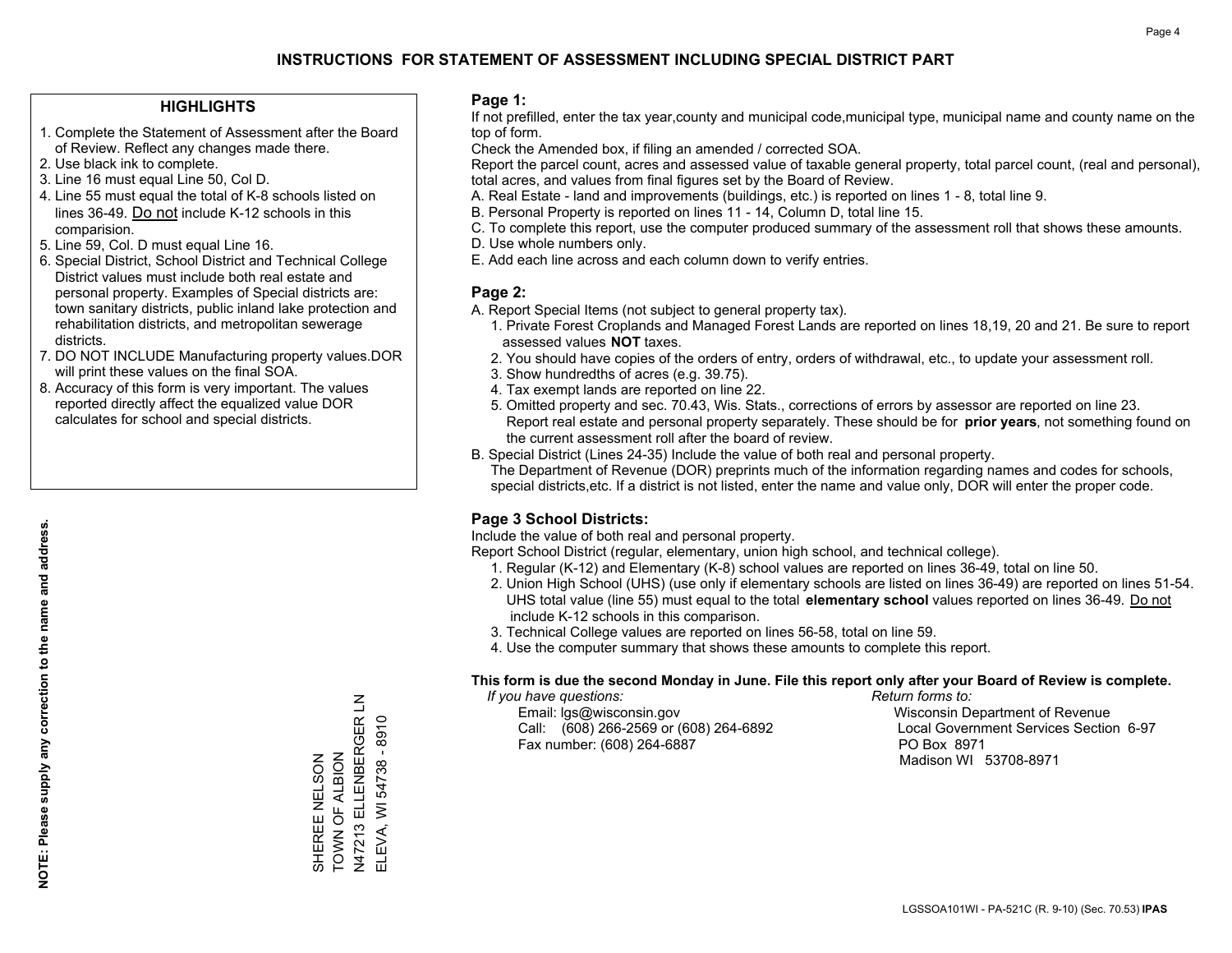**STATEMENT OF ASSESSMENT FOR 2017** 

*CO MUN <sup>61</sup> <sup>004</sup> ACCT NO1655*

 $\overline{5}$  Check if this is an Amended Return Page 1

|                | <b>FOR</b>                                                                                                                                                                                   | <b>TOWN OF</b><br>OF                                         | <b>ARCADIA</b>           |              | <b>TREMPEALEAU COUNTY</b>                                            |                                |                                 | WHEN COMPLETING THIS DOCUMENT                  |
|----------------|----------------------------------------------------------------------------------------------------------------------------------------------------------------------------------------------|--------------------------------------------------------------|--------------------------|--------------|----------------------------------------------------------------------|--------------------------------|---------------------------------|------------------------------------------------|
|                |                                                                                                                                                                                              | Town - Village - City                                        | <b>Municipality Name</b> |              | <b>County Name</b>                                                   |                                |                                 | DO NOT WRITE OVER X's OR IN SHADED AREAS       |
| Line<br>No.    |                                                                                                                                                                                              | <b>REAL ESTATE</b><br>(See Lines 18 - 22 for                 |                          | PARCEL COUNT | NO. OF ACRES<br><b>WHOLE</b><br>TOTAL LAND IMPROVEMENTS NUMBERS ONLY | <b>VALUE OF</b><br><b>LAND</b> | VALUE OF<br><b>IMPROVEMENTS</b> | <b>TOTAL VALUE OF LAND</b><br>AND IMPROVEMENTS |
|                |                                                                                                                                                                                              | other Real Estate)                                           | Col. A                   | Col. B       | Col. C                                                               | Col. D                         | Col. E                          | Col. F                                         |
|                |                                                                                                                                                                                              | <b>RESIDENTIAL - Class 1</b>                                 | 744                      | 638          | 1,354                                                                | 6,033,700                      | 77,866,200                      | 83,899,900                                     |
| 2              |                                                                                                                                                                                              | <b>COMMERCIAL - Class 2</b>                                  | 49                       | 20           | 151                                                                  | 1,192,600                      | 2,600,400                       | 3,793,000                                      |
| 3              |                                                                                                                                                                                              | <b>MANUFACTURING - Class 3</b>                               | 10                       | 3            | 181                                                                  | 1,531,200                      | 1,987,900                       | 3,519,100                                      |
| 4              |                                                                                                                                                                                              | <b>AGRICULTURAL - Class 4</b>                                | 2,370                    |              | 44,158                                                               | 5,065,300                      |                                 | 5,065,300                                      |
| 5              |                                                                                                                                                                                              | UNDEVELOPED - Class 5                                        | 918                      |              | 4,557                                                                | 2,000,600                      |                                 | 2,000,600                                      |
| 6              |                                                                                                                                                                                              | AGRICULTURAL FOREST - Class 5m                               | 1,172                    |              | 12,859                                                               | 17,377,000                     |                                 | 17,377,000                                     |
| $\overline{7}$ |                                                                                                                                                                                              | FOREST LANDS - Class 6                                       | 182                      |              | 1,967                                                                | 4,969,100                      |                                 | 4,969,100                                      |
| 8              |                                                                                                                                                                                              | OTHER - Class 7                                              | 309                      | 303          | 580                                                                  | 1,820,400                      | 24,745,700                      | 26,566,100                                     |
| 9              |                                                                                                                                                                                              | TOTAL - ALL COLUMNS                                          | 5,754                    | 964          | 65,807                                                               | 39,989,900                     | 107,200,200                     | 147,190,100                                    |
| 10             |                                                                                                                                                                                              | NUMBER OF PERSONAL PROPERTY ACCOUNTS IN ROLL                 |                          |              | 58                                                                   | <b>LOCALLY ASSESSED</b>        | <b>MANUFACTURING</b>            | <b>MERGED</b>                                  |
| 11             |                                                                                                                                                                                              | BOATS AND OTHER WATERCRAFT NOT EXEMPT - Code 1               |                          |              |                                                                      | 0                              | 0                               | $\mathbf 0$                                    |
| 12             |                                                                                                                                                                                              | MACHINERY, TOOLS AND PATTERNS - Code 2                       |                          |              |                                                                      | 156,700                        | 744,400                         | 901,100                                        |
| 13             |                                                                                                                                                                                              | FURNITURE, FIXTURES AND EQUIPMENT - Code 3                   |                          |              |                                                                      | 85,900                         | 77,000                          | 162,900                                        |
| 14             |                                                                                                                                                                                              | ALL OTHER PERSONAL PROPERTY NOT EXEMPT - Codes 4A, 4B, 4C    |                          |              |                                                                      | 308,100                        | 956,200                         | 1,264,300                                      |
| 15             |                                                                                                                                                                                              | TOTAL OF PERSONAL PROPERTY NOT EXEMPT (Total of Lines 11-14) |                          |              |                                                                      | 550,700                        | 1,777,600                       | 2,328,300                                      |
| 16             | AGGREGATE ASSESSED VALUE OF ALL PROPERTY SUBJECT TO THE GENERAL PROPERTY TAX (Total of Lines 9F and 15F)<br>MUST EQUAL TOTAL VALUE OF THE SCHOOL DISTRICTS (K-12 PLUS K-8) - Line 50, Col. F |                                                              |                          |              |                                                                      |                                |                                 | 149,518,400                                    |
| 17             |                                                                                                                                                                                              | <b>BOARD OF REVIEW</b><br>DATE OF FINAL ADJOURNMENT          | 05/17/2017               |              | Name of Assessor<br>LYNN AXNESS                                      |                                | Telephone #                     | (608) 323-3470                                 |

REMARKS

The Assessment Ratio to be used in calculating the estimated Fair Market Value on tax bills for this tax district is .898663237<br>This ratio should be used to convert assessed values to "Calculate Equalized Values" in Step 1 Commission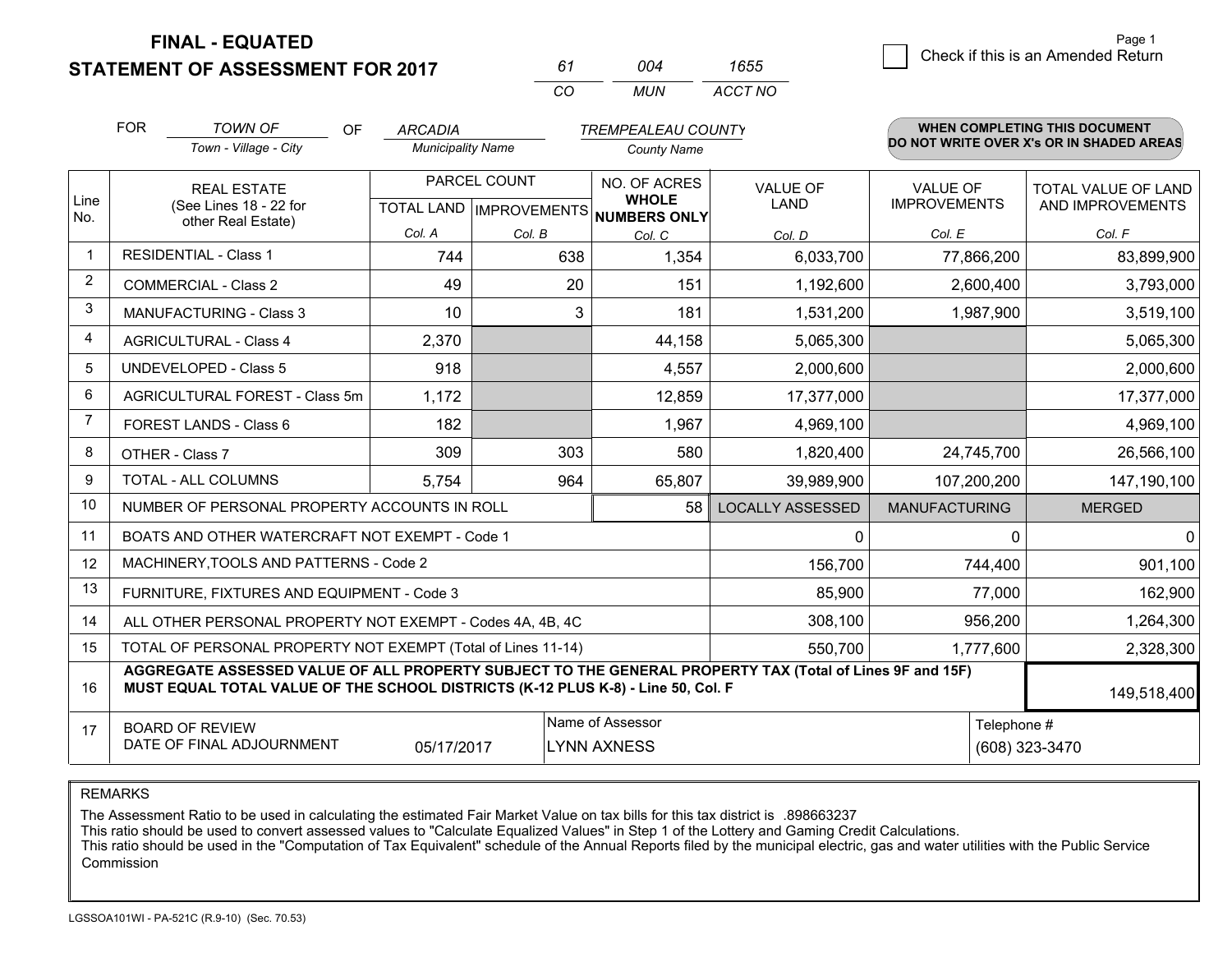*YEAR CO MUN ACCT NO* <sup>2017</sup> <sup>61</sup> <sup>004</sup> <sup>1655</sup>

Do not confuse FOREST LANDS (Line 7) with FOREST CROPS (in this section) - They are **NOT** the same

|    |                                  | Private Forest Crop - Reg Class @ 10¢ per acre                                 |  |                                                    |     |                                                               |                                                                              | Private Forest Crop - Reg Class @ \$2.52 per acre               |                                                                    |                    |
|----|----------------------------------|--------------------------------------------------------------------------------|--|----------------------------------------------------|-----|---------------------------------------------------------------|------------------------------------------------------------------------------|-----------------------------------------------------------------|--------------------------------------------------------------------|--------------------|
| 18 | (a) PARCELS                      | (b) ACRES                                                                      |  | (c) ASSESSED VALUE                                 |     | (d) PARCELS                                                   |                                                                              | (e) ACRES                                                       |                                                                    | (f) ASSESSED VALUE |
|    | 2                                | 80                                                                             |  | 208.800                                            |     |                                                               |                                                                              |                                                                 |                                                                    |                    |
|    |                                  |                                                                                |  | Private Forest Crop - Special Class @ 20¢ per acre |     |                                                               | Entered Before 2005 Managed Forest - Ferrous Mining CLOSED @ \$8.27 per acre |                                                                 |                                                                    |                    |
| 19 | (a) PARCELS                      | (b) ACRES                                                                      |  | (c) ASSESSED VALUE                                 |     | (d) PARCELS                                                   |                                                                              | (e) ACRES                                                       |                                                                    | (f) ASSESSED VALUE |
|    |                                  |                                                                                |  |                                                    |     |                                                               |                                                                              |                                                                 |                                                                    |                    |
|    |                                  | Entered Before 2005 Managed Forest - OPEN @ \$.79 per acre                     |  |                                                    |     |                                                               |                                                                              | Entered Before 2005 Managed Forest - CLOSED @ \$1.87 per acre   |                                                                    |                    |
| 20 | (a) PARCELS                      | (b) ACRES                                                                      |  | (c) ASSESSED VALUE                                 |     | (d) PARCELS                                                   |                                                                              | (e) ACRES                                                       |                                                                    | (f) ASSESSED VALUE |
|    |                                  |                                                                                |  |                                                    |     | 215                                                           |                                                                              | 4.241.86                                                        |                                                                    | 7,777,800          |
|    |                                  | Entered After 2004 Managed Forest - OPEN @                                     |  | \$2.14 per acre                                    |     | Entered After 2004 Managed Forest - CLOSED @ \$10.68 per acre |                                                                              |                                                                 |                                                                    |                    |
| 21 | (a) PARCELS                      | (b) ACRES                                                                      |  | (c) ASSESSED VALUE                                 |     | (d) PARCELS                                                   |                                                                              | (e) ACRES                                                       |                                                                    | (f) ASSESSED VALUE |
|    |                                  |                                                                                |  |                                                    |     |                                                               |                                                                              |                                                                 |                                                                    |                    |
|    |                                  | 78.44                                                                          |  | 204,700                                            | 163 |                                                               | 3.122.81                                                                     |                                                                 | 6,186,000                                                          |                    |
| 22 | (a) County Forest Cropland Acres |                                                                                |  | (b) Federal Acres                                  |     | (c) State Acres                                               |                                                                              | (d) County (NOT FOREST CROP) Acres                              |                                                                    | (e) Other Acres    |
|    |                                  |                                                                                |  |                                                    |     | 709.45<br>317.76                                              |                                                                              | 141.89                                                          |                                                                    |                    |
|    |                                  | Assessed Value of Omitted Property From Prior Years (Sec. 70.44)               |  |                                                    |     |                                                               |                                                                              | Assessed Value of Sec. 70.43 Corrections of Errors by Assessors |                                                                    |                    |
| 23 |                                  | (a) REAL ESTATE                                                                |  | (b) PERSONAL                                       |     |                                                               | (c1) REAL ESTATE                                                             |                                                                 | (c2) PERSONAL                                                      |                    |
|    |                                  |                                                                                |  |                                                    |     |                                                               |                                                                              |                                                                 |                                                                    |                    |
|    |                                  | Manufacturing Equated Value of Omitted Property From Prior Years (Sec. 70.995) |  |                                                    |     |                                                               |                                                                              |                                                                 | Mfg. Equated Value of Sec.70.43 Corrections of Errors by Assessors |                    |
|    |                                  | (d) REAL ESTATE                                                                |  | (e) PERSONAL                                       |     |                                                               | (f1) REAL ESTATE                                                             |                                                                 | (f2) PERSONAL                                                      |                    |
|    |                                  |                                                                                |  |                                                    |     |                                                               |                                                                              |                                                                 |                                                                    |                    |
|    |                                  |                                                                                |  |                                                    |     |                                                               |                                                                              |                                                                 |                                                                    |                    |

## **SPECIAL DISTRICTS**

| Line<br>No. | Enter 6-digit<br><b>Special District</b> | <b>Account</b><br><b>Number</b> | <b>Special District Name</b> | <b>Locally Assessed Value</b><br>of Real Estate and | Mfg Value of Real Estate<br>and Personal Property | <b>Merged Value of</b><br><b>Real Estate and</b> |
|-------------|------------------------------------------|---------------------------------|------------------------------|-----------------------------------------------------|---------------------------------------------------|--------------------------------------------------|
|             | Code (Col. A)                            | (Col. B)                        | (Col. C)                     | Personal Property (Col. D)                          | (Col. E)                                          | Personal Property (Col. F)                       |
| 24          |                                          |                                 |                              |                                                     |                                                   |                                                  |
| 25          |                                          |                                 |                              |                                                     |                                                   |                                                  |
| 26          |                                          |                                 |                              |                                                     |                                                   |                                                  |
| 27          |                                          |                                 |                              |                                                     |                                                   |                                                  |
| 28          |                                          |                                 |                              |                                                     |                                                   |                                                  |
| 29          |                                          |                                 |                              |                                                     |                                                   |                                                  |
| 30          |                                          |                                 |                              |                                                     |                                                   |                                                  |
| 31          |                                          |                                 |                              |                                                     |                                                   |                                                  |
| 32          |                                          |                                 |                              |                                                     |                                                   |                                                  |
| 33          |                                          |                                 |                              |                                                     |                                                   |                                                  |
| 34          |                                          |                                 |                              |                                                     |                                                   |                                                  |
| 35          |                                          |                                 |                              |                                                     |                                                   |                                                  |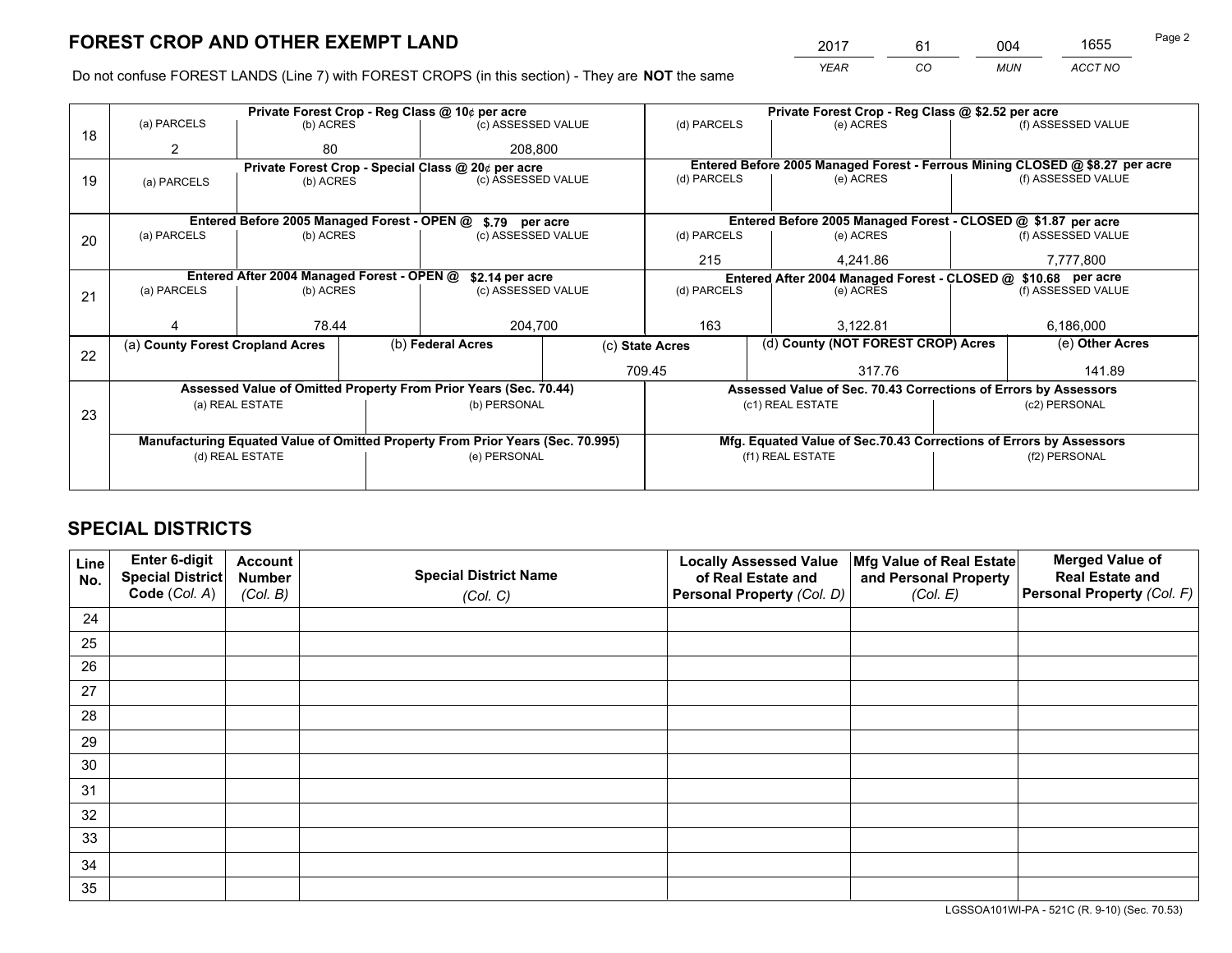|             |                                                                 |                                             |                                                         | <b>YEAR</b>                                                                       | CO<br><b>MUN</b>                                              | ACCT NO                                                                        |
|-------------|-----------------------------------------------------------------|---------------------------------------------|---------------------------------------------------------|-----------------------------------------------------------------------------------|---------------------------------------------------------------|--------------------------------------------------------------------------------|
| Line<br>No. | <b>Enter 6-digit</b><br><b>School District</b><br>Code (Col. A) | <b>Account</b><br><b>Number</b><br>(Col. B) | <b>School District Name</b><br>(Col. C)                 | <b>Locally Assessed Value</b><br>of Real Estate and<br>Personal Property (Col. D) | Mfg Value of Real Estate<br>and Personal Property<br>(Col. E) | <b>Merged Value of</b><br><b>Real Estate and</b><br>Personal Property (Col. F) |
|             | A. SCHOOL DISTRICTS (K-8 and K-12)                              |                                             |                                                         |                                                                                   |                                                               |                                                                                |
| 36          | 610154                                                          | 0358                                        | <b>SCH D OF ARCADIA</b>                                 | 129,372,800                                                                       | 5,296,700                                                     | 134,669,500                                                                    |
| 37          | 610485                                                          | 0359                                        | SCH D OF BLAIR-TAYLOR                                   | 1,730,500                                                                         |                                                               | 1,730,500                                                                      |
| 38          | 612632                                                          | 0362                                        | SCH D OF INDEPENDENCE                                   | 10,797,100                                                                        |                                                               | 10,797,100                                                                     |
| 39          | 616426                                                          | 0364                                        | <b>SCH D OF WHITEHALL</b>                               | 2,321,300                                                                         |                                                               | 2,321,300                                                                      |
| 40          |                                                                 |                                             |                                                         |                                                                                   |                                                               |                                                                                |
| 41          |                                                                 |                                             |                                                         |                                                                                   |                                                               |                                                                                |
| 42          |                                                                 |                                             |                                                         |                                                                                   |                                                               |                                                                                |
| 43          |                                                                 |                                             |                                                         |                                                                                   |                                                               |                                                                                |
| 44          |                                                                 |                                             |                                                         |                                                                                   |                                                               |                                                                                |
| 45          |                                                                 |                                             |                                                         |                                                                                   |                                                               |                                                                                |
| 46          |                                                                 |                                             |                                                         |                                                                                   |                                                               |                                                                                |
| 47          |                                                                 |                                             |                                                         |                                                                                   |                                                               |                                                                                |
| 48          |                                                                 |                                             |                                                         |                                                                                   |                                                               |                                                                                |
| 49          |                                                                 |                                             |                                                         |                                                                                   |                                                               |                                                                                |
| 50          |                                                                 |                                             | TOTAL ASSESSED VALUE OF SCHOOL DISTRICTS (K-8 and K-12) | 144,221,700                                                                       | 5,296,700                                                     | 149,518,400                                                                    |
|             | <b>B.</b><br><b>UNION HIGH SCHOOL DISTRICTS</b>                 |                                             |                                                         |                                                                                   |                                                               |                                                                                |
| 51          |                                                                 |                                             |                                                         |                                                                                   |                                                               |                                                                                |
| 52          |                                                                 |                                             |                                                         |                                                                                   |                                                               |                                                                                |
| 53          |                                                                 |                                             |                                                         |                                                                                   |                                                               |                                                                                |
| 54          |                                                                 |                                             |                                                         |                                                                                   |                                                               |                                                                                |
| 55          |                                                                 |                                             | TOTAL ASSESSED VALUE OF UNION HIGH SCHOOLS              |                                                                                   |                                                               |                                                                                |
|             | C.<br><b>TECHNICAL COLLEGE DISTRICTS</b>                        |                                             |                                                         |                                                                                   |                                                               |                                                                                |
| 56          | 000200                                                          | 0002                                        | WESTERN TECHNICAL COLLEGE LACR                          | 144,221,700                                                                       | 5,296,700                                                     | 149,518,400                                                                    |
| 57          |                                                                 |                                             |                                                         |                                                                                   |                                                               |                                                                                |
| 58          |                                                                 |                                             |                                                         |                                                                                   |                                                               |                                                                                |
| 59          |                                                                 |                                             | TOTAL ASSESSED VALUE OF TECHNICAL COLLEGES              | 144,221,700                                                                       | 5,296,700                                                     | 149,518,400                                                                    |

61

004

 *I hereby certify, to the best of my knowledge and belief, this form is complete and correct.*

**SCHOOL DISTRICTS**

| Print name of preparer | Title                    |                | Date (MM / DD / CCYY) |
|------------------------|--------------------------|----------------|-----------------------|
|                        |                          |                |                       |
| Signature of preparer  | Contact Telephone Number | E-mail address |                       |
|                        | $\sim$                   |                |                       |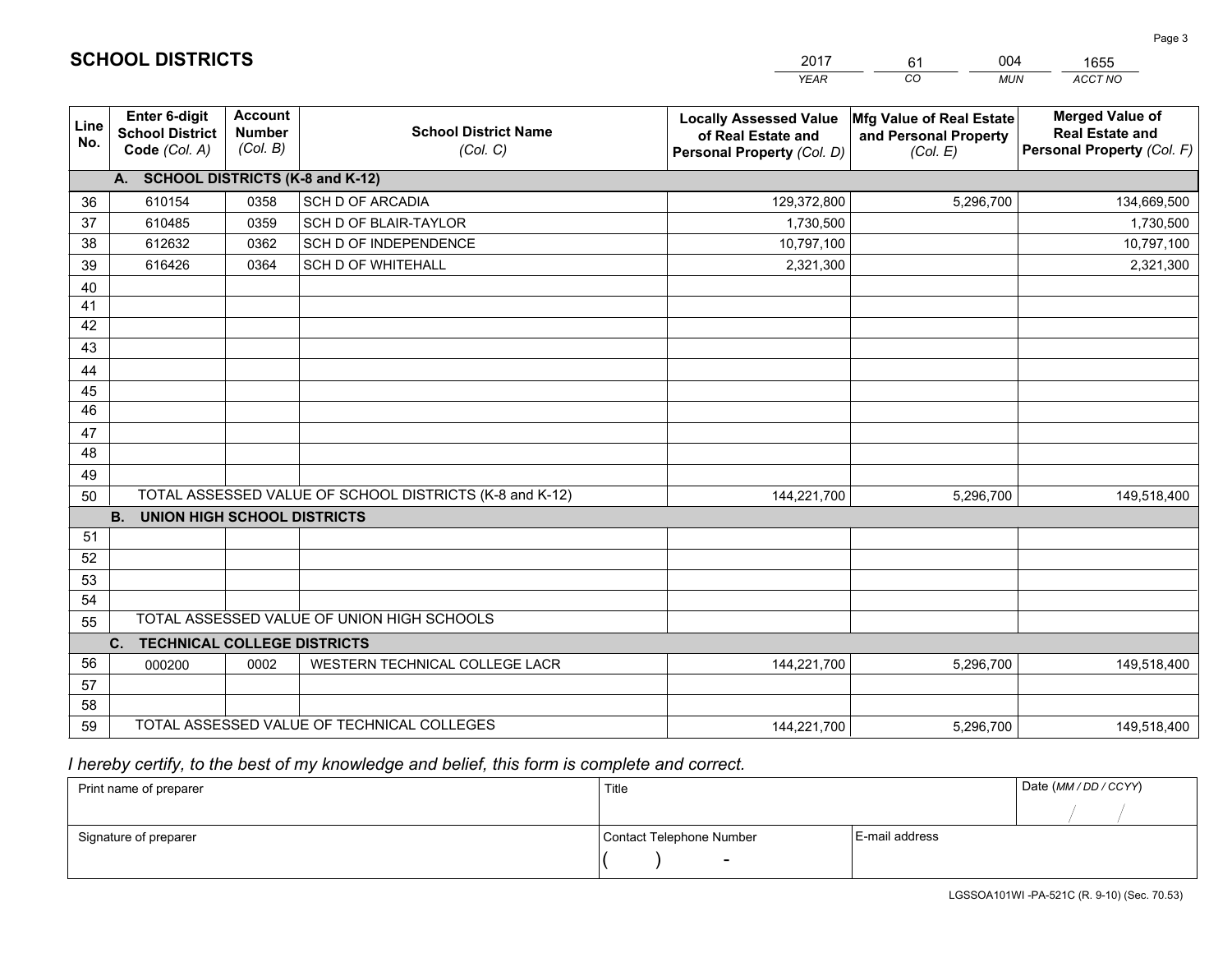## **HIGHLIGHTS**

- 1. Complete the Statement of Assessment after the Board of Review. Reflect any changes made there.
- 2. Use black ink to complete.
- 3. Line 16 must equal Line 50, Col D.
- 4. Line 55 must equal the total of K-8 schools listed on lines 36-49. Do not include K-12 schools in this comparision.
- 5. Line 59, Col. D must equal Line 16.
- 6. Special District, School District and Technical College District values must include both real estate and personal property. Examples of Special districts are: town sanitary districts, public inland lake protection and rehabilitation districts, and metropolitan sewerage districts.
- 7. DO NOT INCLUDE Manufacturing property values.DOR will print these values on the final SOA.
- 8. Accuracy of this form is very important. The values reported directly affect the equalized value DOR calculates for school and special districts.

#### **Page 1:**

 If not prefilled, enter the tax year,county and municipal code,municipal type, municipal name and county name on the top of form.

Check the Amended box, if filing an amended / corrected SOA.

 Report the parcel count, acres and assessed value of taxable general property, total parcel count, (real and personal), total acres, and values from final figures set by the Board of Review.

- A. Real Estate land and improvements (buildings, etc.) is reported on lines 1 8, total line 9.
- B. Personal Property is reported on lines 11 14, Column D, total line 15.
- C. To complete this report, use the computer produced summary of the assessment roll that shows these amounts.
- D. Use whole numbers only.
- E. Add each line across and each column down to verify entries.

## **Page 2:**

- A. Report Special Items (not subject to general property tax).
- 1. Private Forest Croplands and Managed Forest Lands are reported on lines 18,19, 20 and 21. Be sure to report assessed values **NOT** taxes.
- 2. You should have copies of the orders of entry, orders of withdrawal, etc., to update your assessment roll.
	- 3. Show hundredths of acres (e.g. 39.75).
- 4. Tax exempt lands are reported on line 22.
- 5. Omitted property and sec. 70.43, Wis. Stats., corrections of errors by assessor are reported on line 23. Report real estate and personal property separately. These should be for **prior years**, not something found on the current assessment roll after the board of review.
- B. Special District (Lines 24-35) Include the value of both real and personal property.

 The Department of Revenue (DOR) preprints much of the information regarding names and codes for schools, special districts,etc. If a district is not listed, enter the name and value only, DOR will enter the proper code.

## **Page 3 School Districts:**

Include the value of both real and personal property.

Report School District (regular, elementary, union high school, and technical college).

- 1. Regular (K-12) and Elementary (K-8) school values are reported on lines 36-49, total on line 50.
- 2. Union High School (UHS) (use only if elementary schools are listed on lines 36-49) are reported on lines 51-54. UHS total value (line 55) must equal to the total **elementary school** values reported on lines 36-49. Do notinclude K-12 schools in this comparison.
- 3. Technical College values are reported on lines 56-58, total on line 59.
- 4. Use the computer summary that shows these amounts to complete this report.

#### **This form is due the second Monday in June. File this report only after your Board of Review is complete.**

 *If you have questions: Return forms to:*

 Email: lgs@wisconsin.gov Wisconsin Department of RevenueCall:  $(608)$  266-2569 or  $(608)$  264-6892 Fax number: (608) 264-6887 PO Box 8971

Local Government Services Section 6-97 Madison WI 53708-8971

TOWN OF ARCADIA TOWN OF ARCADIA N27896 SOPPA RD N27896 SOPPA RD YNN AXNESS LYNN AXNESS

ARCADIA, WI 54612 - 8220

ARCADIA, WI 54612 - 8220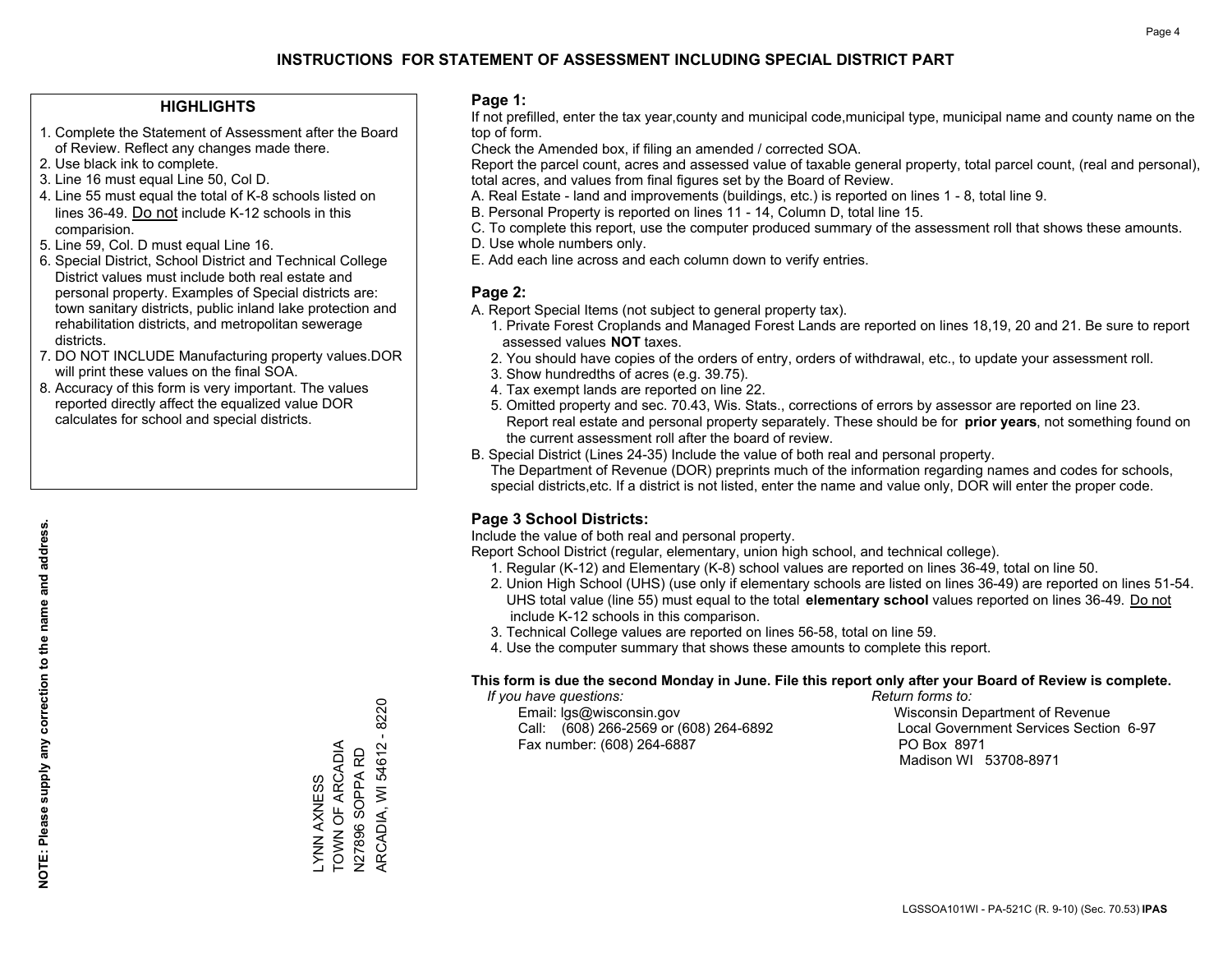**STATEMENT OF ASSESSMENT FOR 2017** 

*CO MUN <sup>61</sup> <sup>006</sup> ACCT NO1656*

|                | <b>FOR</b>                                                                       | <b>TOWN OF</b><br>OF                                                                                     | <b>BURNSIDE</b>          |               | <b>TREMPEALEAU COUNTY</b>               |                         |                                        | <b>WHEN COMPLETING THIS DOCUMENT</b>           |  |
|----------------|----------------------------------------------------------------------------------|----------------------------------------------------------------------------------------------------------|--------------------------|---------------|-----------------------------------------|-------------------------|----------------------------------------|------------------------------------------------|--|
|                |                                                                                  | Town - Village - City                                                                                    | <b>Municipality Name</b> |               | <b>County Name</b>                      |                         |                                        | DO NOT WRITE OVER X's OR IN SHADED AREAS       |  |
| Line           |                                                                                  | <b>REAL ESTATE</b><br>(See Lines 18 - 22 for                                                             |                          | PARCEL COUNT  | NO. OF ACRES<br><b>WHOLE</b>            | <b>VALUE OF</b><br>LAND | <b>VALUE OF</b><br><b>IMPROVEMENTS</b> | <b>TOTAL VALUE OF LAND</b><br>AND IMPROVEMENTS |  |
| No.            |                                                                                  | other Real Estate)                                                                                       | Col. A                   |               | TOTAL LAND MPROVEMENTS NUMBERS ONLY     |                         | Col. E                                 |                                                |  |
| -1             |                                                                                  | <b>RESIDENTIAL - Class 1</b>                                                                             | 151                      | Col. B<br>136 | Col. C<br>271                           | Col. D<br>1,188,000     | 13,092,900                             | Col. F<br>14,280,900                           |  |
| $\overline{2}$ |                                                                                  | <b>COMMERCIAL - Class 2</b>                                                                              | 7                        | 4             | 26                                      | 55,900                  | 122,400                                | 178,300                                        |  |
| 3              |                                                                                  | <b>MANUFACTURING - Class 3</b>                                                                           | 6                        | 2             | 77                                      | 214,400                 | 861,600                                | 1,076,000                                      |  |
| 4              |                                                                                  | <b>AGRICULTURAL - Class 4</b>                                                                            | 696                      |               | 16,257                                  | 1,733,950               |                                        | 1,733,950                                      |  |
| 5              |                                                                                  | <b>UNDEVELOPED - Class 5</b>                                                                             | 271                      |               | 1,367                                   | 675,950                 |                                        | 675,950                                        |  |
| 6              |                                                                                  | AGRICULTURAL FOREST - Class 5m                                                                           | 215                      |               | 2,294                                   | 2,526,300               |                                        | 2,526,300                                      |  |
| $\overline{7}$ |                                                                                  | FOREST LANDS - Class 6                                                                                   | 24                       |               | 282                                     | 621,350                 |                                        | 621,350                                        |  |
| 8              |                                                                                  | OTHER - Class 7                                                                                          | 128                      | 126           | 320                                     | 952,500                 | 12,511,500                             | 13,464,000                                     |  |
| 9              |                                                                                  | TOTAL - ALL COLUMNS                                                                                      | 1,498                    | 268           | 20,894                                  | 7,968,350               | 26,588,400                             | 34,556,750                                     |  |
| 10             |                                                                                  | NUMBER OF PERSONAL PROPERTY ACCOUNTS IN ROLL                                                             |                          |               | 9                                       | <b>LOCALLY ASSESSED</b> | <b>MANUFACTURING</b>                   | <b>MERGED</b>                                  |  |
| 11             |                                                                                  | BOATS AND OTHER WATERCRAFT NOT EXEMPT - Code 1                                                           |                          |               |                                         | $\mathbf{0}$            | $\mathbf 0$                            | $\mathbf 0$                                    |  |
| 12             |                                                                                  | MACHINERY, TOOLS AND PATTERNS - Code 2                                                                   |                          |               |                                         | 292                     | 96,200                                 | 96,492                                         |  |
| 13             |                                                                                  | FURNITURE, FIXTURES AND EQUIPMENT - Code 3                                                               |                          |               |                                         | 100                     | 1,600                                  | 1,700                                          |  |
| 14             |                                                                                  | ALL OTHER PERSONAL PROPERTY NOT EXEMPT - Codes 4A, 4B, 4C                                                |                          |               |                                         | 33,734                  | 500                                    | 34,234                                         |  |
| 15             |                                                                                  | TOTAL OF PERSONAL PROPERTY NOT EXEMPT (Total of Lines 11-14)                                             |                          |               |                                         | 34,126                  | 98,300                                 | 132,426                                        |  |
| 16             | MUST EQUAL TOTAL VALUE OF THE SCHOOL DISTRICTS (K-12 PLUS K-8) - Line 50, Col. F | AGGREGATE ASSESSED VALUE OF ALL PROPERTY SUBJECT TO THE GENERAL PROPERTY TAX (Total of Lines 9F and 15F) | 34,689,176               |               |                                         |                         |                                        |                                                |  |
| 17             |                                                                                  | <b>BOARD OF REVIEW</b><br>DATE OF FINAL ADJOURNMENT                                                      | 05/25/2017               |               | Name of Assessor<br><b>MARK GARLICK</b> |                         | Telephone #                            | (715) 287-3376                                 |  |

REMARKS

The Assessment Ratio to be used in calculating the estimated Fair Market Value on tax bills for this tax district is .878212596<br>This ratio should be used to convert assessed values to "Calculate Equalized Values" in Step 1 Commission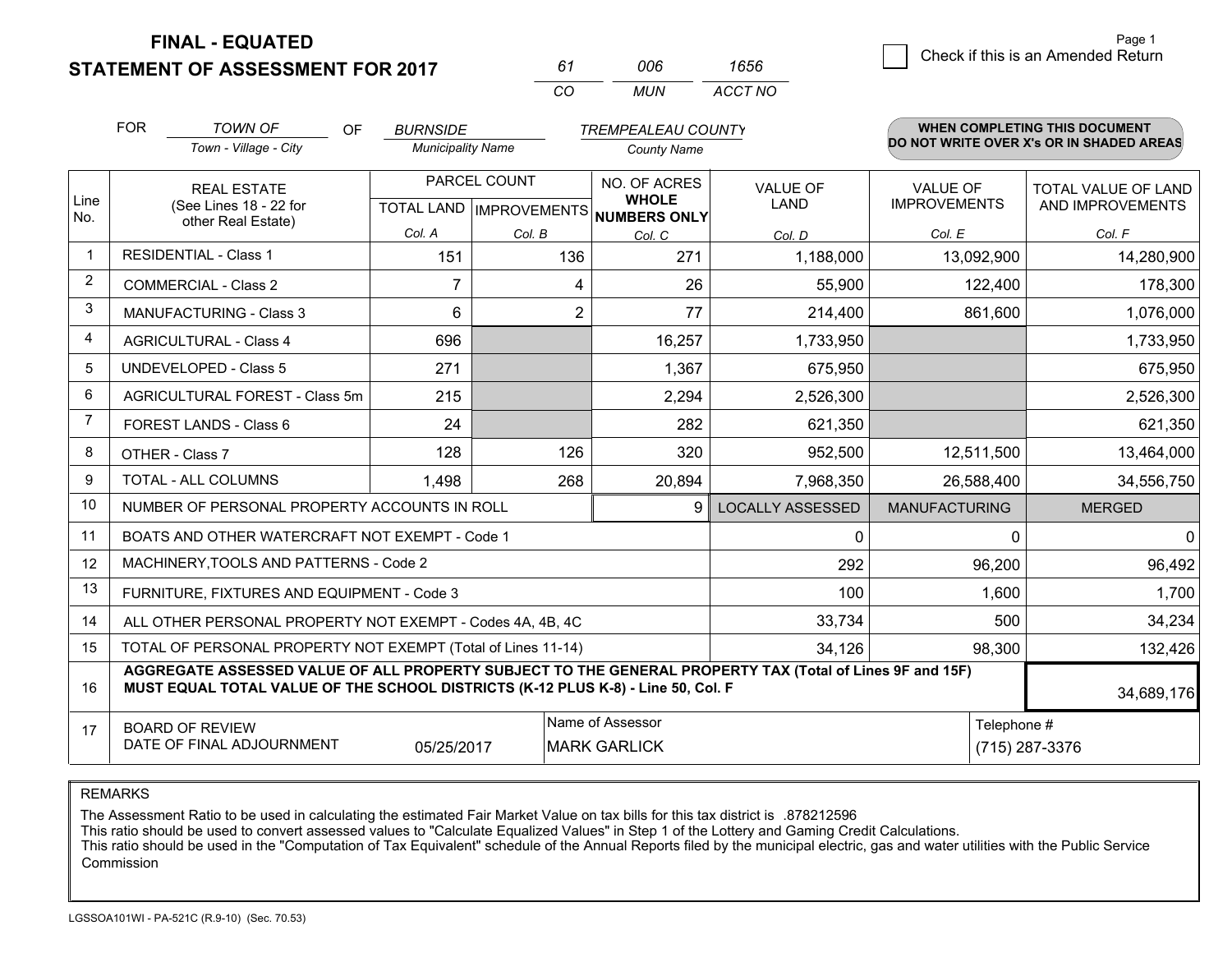*YEAR CO MUN ACCT NO* <sup>2017</sup> <sup>61</sup> <sup>006</sup> <sup>1656</sup>

Do not confuse FOREST LANDS (Line 7) with FOREST CROPS (in this section) - They are **NOT** the same

|    |                                            |                 |  | Private Forest Crop - Reg Class @ 10¢ per acre                                 |  | Private Forest Crop - Reg Class @ \$2.52 per acre                            |                                                                    |  |                    |  |
|----|--------------------------------------------|-----------------|--|--------------------------------------------------------------------------------|--|------------------------------------------------------------------------------|--------------------------------------------------------------------|--|--------------------|--|
| 18 | (a) PARCELS                                | (b) ACRES       |  | (c) ASSESSED VALUE                                                             |  | (d) PARCELS                                                                  | (e) ACRES                                                          |  | (f) ASSESSED VALUE |  |
|    |                                            |                 |  | Private Forest Crop - Special Class @ 20¢ per acre                             |  | Entered Before 2005 Managed Forest - Ferrous Mining CLOSED @ \$8.27 per acre |                                                                    |  |                    |  |
| 19 | (a) PARCELS                                | (b) ACRES       |  | (c) ASSESSED VALUE                                                             |  | (d) PARCELS                                                                  | (e) ACRES                                                          |  | (f) ASSESSED VALUE |  |
|    |                                            |                 |  |                                                                                |  |                                                                              |                                                                    |  |                    |  |
|    |                                            |                 |  | Entered Before 2005 Managed Forest - OPEN @ \$.79 per acre                     |  |                                                                              | Entered Before 2005 Managed Forest - CLOSED @ \$1.87 per acre      |  |                    |  |
| 20 | (a) PARCELS                                | (b) ACRES       |  | (c) ASSESSED VALUE                                                             |  | (d) PARCELS                                                                  | (e) ACRES                                                          |  | (f) ASSESSED VALUE |  |
|    | 63<br>2                                    |                 |  | 112,200                                                                        |  | 38                                                                           | 779.19                                                             |  | 1,174,100          |  |
|    | Entered After 2004 Managed Forest - OPEN @ |                 |  | \$2.14 per acre                                                                |  | Entered After 2004 Managed Forest - CLOSED @ \$10.68 per acre                |                                                                    |  |                    |  |
| 21 | (a) PARCELS                                | (b) ACRES       |  | (c) ASSESSED VALUE                                                             |  | (d) PARCELS                                                                  | (e) ACRES                                                          |  | (f) ASSESSED VALUE |  |
|    |                                            |                 |  |                                                                                |  |                                                                              |                                                                    |  |                    |  |
|    | 5                                          | 128             |  | 178,200                                                                        |  | 24                                                                           | 526.72                                                             |  | 786,900            |  |
| 22 | (a) County Forest Cropland Acres           |                 |  | (b) Federal Acres                                                              |  | (c) State Acres                                                              | (d) County (NOT FOREST CROP) Acres                                 |  | (e) Other Acres    |  |
|    |                                            |                 |  |                                                                                |  | 71.87                                                                        | 12.13                                                              |  | 27.01              |  |
|    |                                            |                 |  | Assessed Value of Omitted Property From Prior Years (Sec. 70.44)               |  |                                                                              | Assessed Value of Sec. 70.43 Corrections of Errors by Assessors    |  |                    |  |
|    |                                            | (a) REAL ESTATE |  | (b) PERSONAL                                                                   |  |                                                                              | (c1) REAL ESTATE                                                   |  | (c2) PERSONAL      |  |
| 23 |                                            |                 |  |                                                                                |  |                                                                              |                                                                    |  |                    |  |
|    |                                            |                 |  | Manufacturing Equated Value of Omitted Property From Prior Years (Sec. 70.995) |  |                                                                              | Mfg. Equated Value of Sec.70.43 Corrections of Errors by Assessors |  |                    |  |
|    |                                            | (d) REAL ESTATE |  | (e) PERSONAL                                                                   |  |                                                                              | (f1) REAL ESTATE                                                   |  | (f2) PERSONAL      |  |
|    |                                            |                 |  |                                                                                |  |                                                                              |                                                                    |  |                    |  |
|    |                                            |                 |  |                                                                                |  |                                                                              |                                                                    |  |                    |  |

## **SPECIAL DISTRICTS**

| Line<br>No. | Enter 6-digit<br><b>Special District</b> | <b>Account</b><br><b>Number</b> | <b>Special District Name</b> | <b>Locally Assessed Value</b><br>of Real Estate and | Mfg Value of Real Estate<br>and Personal Property | <b>Merged Value of</b><br><b>Real Estate and</b> |
|-------------|------------------------------------------|---------------------------------|------------------------------|-----------------------------------------------------|---------------------------------------------------|--------------------------------------------------|
|             | Code (Col. A)                            | (Col. B)                        | (Col. C)                     | Personal Property (Col. D)                          | (Col. E)                                          | Personal Property (Col. F)                       |
| 24          |                                          |                                 |                              |                                                     |                                                   |                                                  |
| 25          |                                          |                                 |                              |                                                     |                                                   |                                                  |
| 26          |                                          |                                 |                              |                                                     |                                                   |                                                  |
| 27          |                                          |                                 |                              |                                                     |                                                   |                                                  |
| 28          |                                          |                                 |                              |                                                     |                                                   |                                                  |
| 29          |                                          |                                 |                              |                                                     |                                                   |                                                  |
| 30          |                                          |                                 |                              |                                                     |                                                   |                                                  |
| 31          |                                          |                                 |                              |                                                     |                                                   |                                                  |
| 32          |                                          |                                 |                              |                                                     |                                                   |                                                  |
| 33          |                                          |                                 |                              |                                                     |                                                   |                                                  |
| 34          |                                          |                                 |                              |                                                     |                                                   |                                                  |
| 35          |                                          |                                 |                              |                                                     |                                                   |                                                  |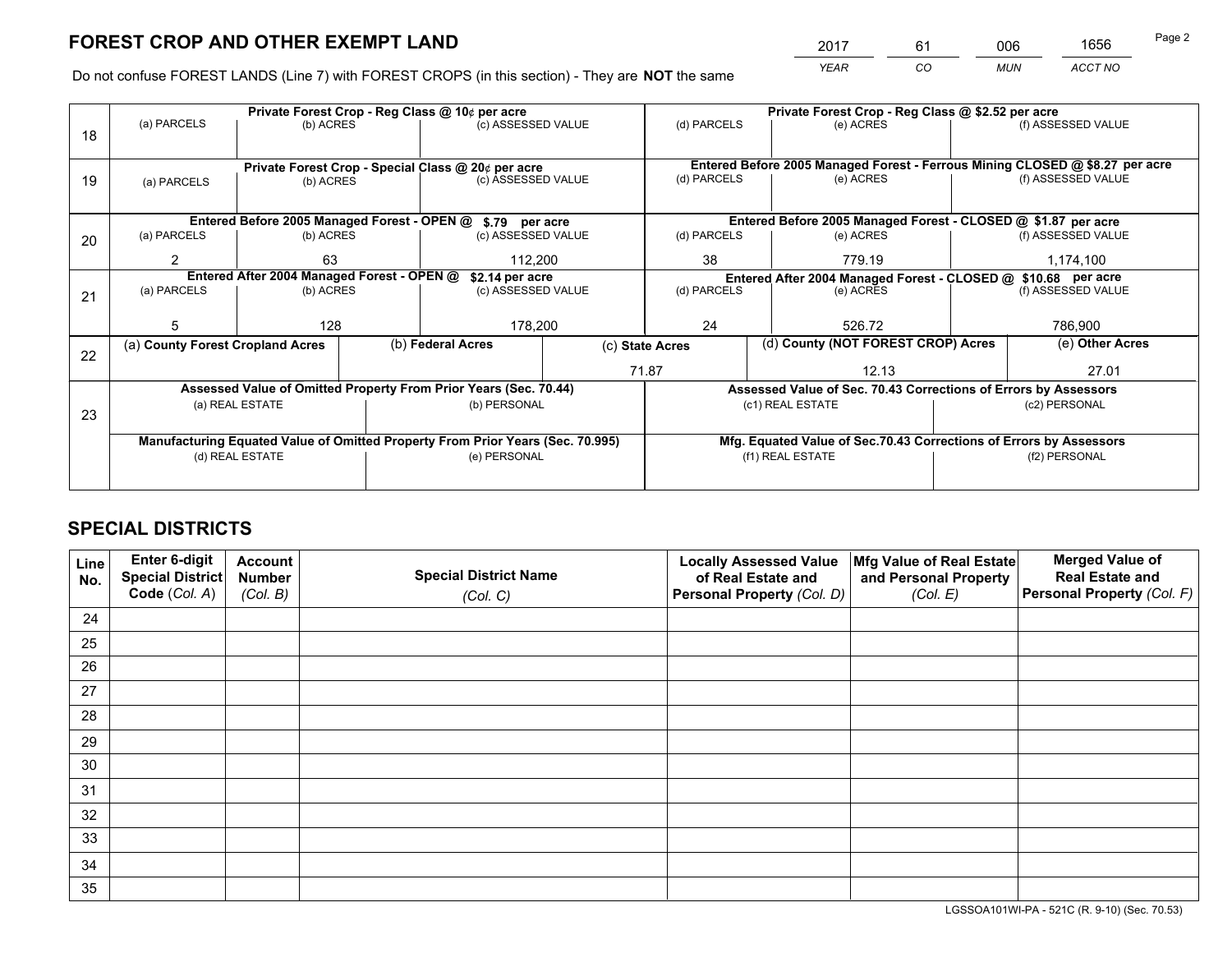|             |                                                                 |                                             |                                                         | <b>YEAR</b>                                                                       | CO<br><b>MUN</b>                                              | ACCT NO                                                                        |
|-------------|-----------------------------------------------------------------|---------------------------------------------|---------------------------------------------------------|-----------------------------------------------------------------------------------|---------------------------------------------------------------|--------------------------------------------------------------------------------|
| Line<br>No. | <b>Enter 6-digit</b><br><b>School District</b><br>Code (Col. A) | <b>Account</b><br><b>Number</b><br>(Col. B) | <b>School District Name</b><br>(Col. C)                 | <b>Locally Assessed Value</b><br>of Real Estate and<br>Personal Property (Col. D) | Mfg Value of Real Estate<br>and Personal Property<br>(Col. E) | <b>Merged Value of</b><br><b>Real Estate and</b><br>Personal Property (Col. F) |
|             | A. SCHOOL DISTRICTS (K-8 and K-12)                              |                                             |                                                         |                                                                                   |                                                               |                                                                                |
| 36          | 612632                                                          | 0362                                        | SCH D OF INDEPENDENCE                                   | 33,514,876                                                                        | 1,174,300                                                     | 34,689,176                                                                     |
| 37          |                                                                 |                                             |                                                         |                                                                                   |                                                               |                                                                                |
| 38          |                                                                 |                                             |                                                         |                                                                                   |                                                               |                                                                                |
| 39          |                                                                 |                                             |                                                         |                                                                                   |                                                               |                                                                                |
| 40          |                                                                 |                                             |                                                         |                                                                                   |                                                               |                                                                                |
| 41<br>42    |                                                                 |                                             |                                                         |                                                                                   |                                                               |                                                                                |
| 43          |                                                                 |                                             |                                                         |                                                                                   |                                                               |                                                                                |
| 44          |                                                                 |                                             |                                                         |                                                                                   |                                                               |                                                                                |
| 45          |                                                                 |                                             |                                                         |                                                                                   |                                                               |                                                                                |
| 46          |                                                                 |                                             |                                                         |                                                                                   |                                                               |                                                                                |
| 47          |                                                                 |                                             |                                                         |                                                                                   |                                                               |                                                                                |
| 48          |                                                                 |                                             |                                                         |                                                                                   |                                                               |                                                                                |
| 49          |                                                                 |                                             |                                                         |                                                                                   |                                                               |                                                                                |
| 50          |                                                                 |                                             | TOTAL ASSESSED VALUE OF SCHOOL DISTRICTS (K-8 and K-12) | 33,514,876                                                                        | 1,174,300                                                     | 34,689,176                                                                     |
|             | <b>B. UNION HIGH SCHOOL DISTRICTS</b>                           |                                             |                                                         |                                                                                   |                                                               |                                                                                |
| 51          |                                                                 |                                             |                                                         |                                                                                   |                                                               |                                                                                |
| 52          |                                                                 |                                             |                                                         |                                                                                   |                                                               |                                                                                |
| 53<br>54    |                                                                 |                                             |                                                         |                                                                                   |                                                               |                                                                                |
| 55          |                                                                 |                                             | TOTAL ASSESSED VALUE OF UNION HIGH SCHOOLS              |                                                                                   |                                                               |                                                                                |
|             | C.<br><b>TECHNICAL COLLEGE DISTRICTS</b>                        |                                             |                                                         |                                                                                   |                                                               |                                                                                |
| 56          | 000200                                                          | 0002                                        | WESTERN TECHNICAL COLLEGE LACR                          | 33,514,876                                                                        | 1,174,300                                                     | 34,689,176                                                                     |
| 57          |                                                                 |                                             |                                                         |                                                                                   |                                                               |                                                                                |
| 58          |                                                                 |                                             |                                                         |                                                                                   |                                                               |                                                                                |
| 59          |                                                                 |                                             | TOTAL ASSESSED VALUE OF TECHNICAL COLLEGES              | 33,514,876                                                                        | 1,174,300                                                     | 34,689,176                                                                     |

61

006

 *I hereby certify, to the best of my knowledge and belief, this form is complete and correct.*

**SCHOOL DISTRICTS**

| Print name of preparer | Title                    |                | Date (MM/DD/CCYY) |
|------------------------|--------------------------|----------------|-------------------|
|                        |                          |                |                   |
| Signature of preparer  | Contact Telephone Number | E-mail address |                   |
|                        | $\overline{\phantom{a}}$ |                |                   |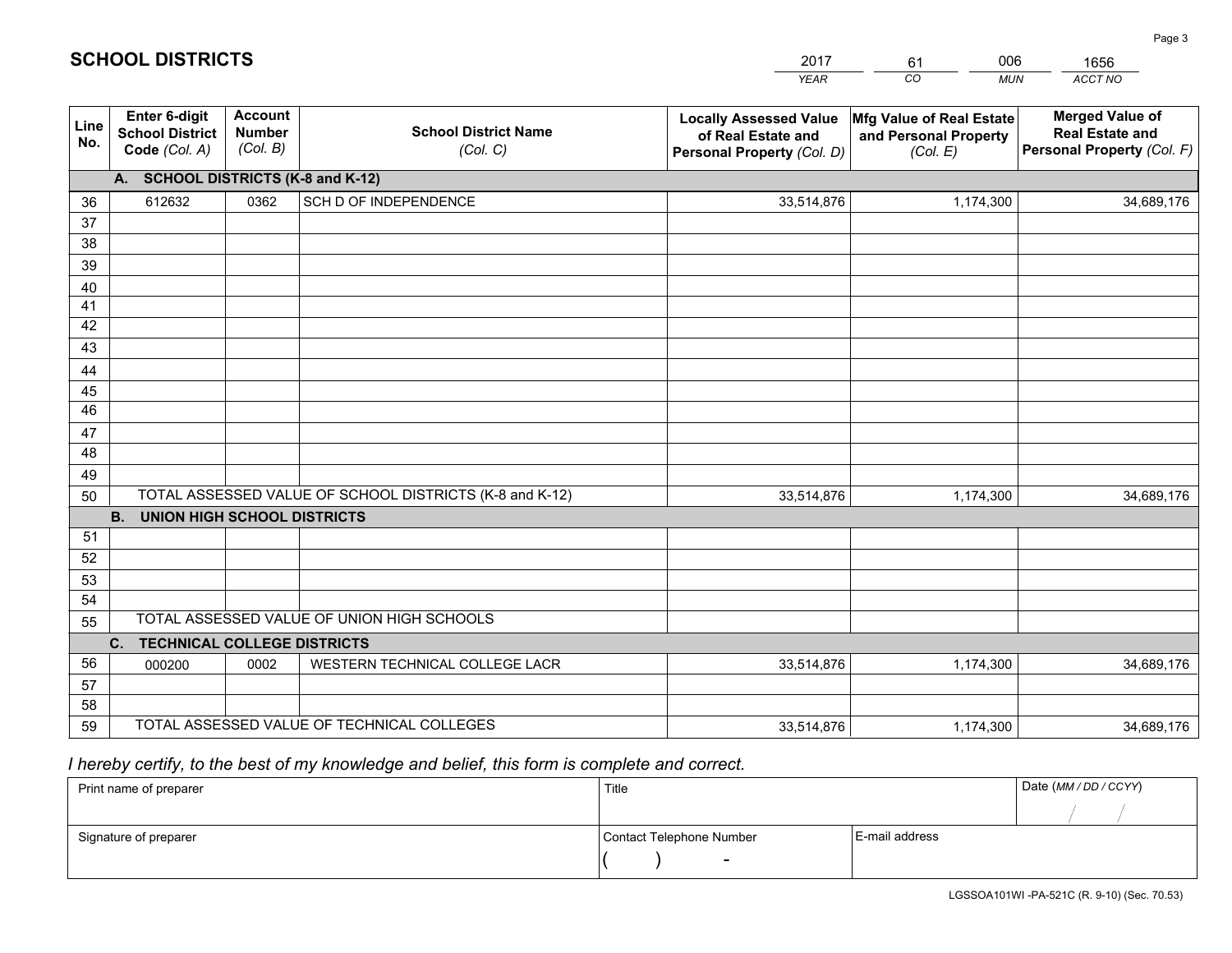## **HIGHLIGHTS**

- 1. Complete the Statement of Assessment after the Board of Review. Reflect any changes made there.
- 2. Use black ink to complete.
- 3. Line 16 must equal Line 50, Col D.
- 4. Line 55 must equal the total of K-8 schools listed on lines 36-49. Do not include K-12 schools in this comparision.
- 5. Line 59, Col. D must equal Line 16.
- 6. Special District, School District and Technical College District values must include both real estate and personal property. Examples of Special districts are: town sanitary districts, public inland lake protection and rehabilitation districts, and metropolitan sewerage districts.
- 7. DO NOT INCLUDE Manufacturing property values.DOR will print these values on the final SOA.

MELISSA KONO TOWN OF BURNSIDE W27464 COUNTY RD Q INDEPENDENCE, WI 54747 - 8068

NDEPENDENCE, WI 54747 - 8068

W27464 COUNTY RDQ MELISSA KONO<br>TOWN OF BURNSIDE

 8. Accuracy of this form is very important. The values reported directly affect the equalized value DOR calculates for school and special districts.

#### **Page 1:**

 If not prefilled, enter the tax year,county and municipal code,municipal type, municipal name and county name on the top of form.

Check the Amended box, if filing an amended / corrected SOA.

 Report the parcel count, acres and assessed value of taxable general property, total parcel count, (real and personal), total acres, and values from final figures set by the Board of Review.

- A. Real Estate land and improvements (buildings, etc.) is reported on lines 1 8, total line 9.
- B. Personal Property is reported on lines 11 14, Column D, total line 15.
- C. To complete this report, use the computer produced summary of the assessment roll that shows these amounts.
- D. Use whole numbers only.
- E. Add each line across and each column down to verify entries.

#### **Page 2:**

- A. Report Special Items (not subject to general property tax).
- 1. Private Forest Croplands and Managed Forest Lands are reported on lines 18,19, 20 and 21. Be sure to report assessed values **NOT** taxes.
- 2. You should have copies of the orders of entry, orders of withdrawal, etc., to update your assessment roll.
	- 3. Show hundredths of acres (e.g. 39.75).
- 4. Tax exempt lands are reported on line 22.
- 5. Omitted property and sec. 70.43, Wis. Stats., corrections of errors by assessor are reported on line 23. Report real estate and personal property separately. These should be for **prior years**, not something found on the current assessment roll after the board of review.
- B. Special District (Lines 24-35) Include the value of both real and personal property.
- The Department of Revenue (DOR) preprints much of the information regarding names and codes for schools, special districts,etc. If a district is not listed, enter the name and value only, DOR will enter the proper code.

## **Page 3 School Districts:**

Include the value of both real and personal property.

Report School District (regular, elementary, union high school, and technical college).

- 1. Regular (K-12) and Elementary (K-8) school values are reported on lines 36-49, total on line 50.
- 2. Union High School (UHS) (use only if elementary schools are listed on lines 36-49) are reported on lines 51-54. UHS total value (line 55) must equal to the total **elementary school** values reported on lines 36-49. Do notinclude K-12 schools in this comparison.
- 3. Technical College values are reported on lines 56-58, total on line 59.
- 4. Use the computer summary that shows these amounts to complete this report.

#### **This form is due the second Monday in June. File this report only after your Board of Review is complete.**

 *If you have questions: Return forms to:*

 Email: lgs@wisconsin.gov Wisconsin Department of RevenueCall:  $(608)$  266-2569 or  $(608)$  264-6892 Fax number: (608) 264-6887 PO Box 8971

Local Government Services Section 6-97 Madison WI 53708-8971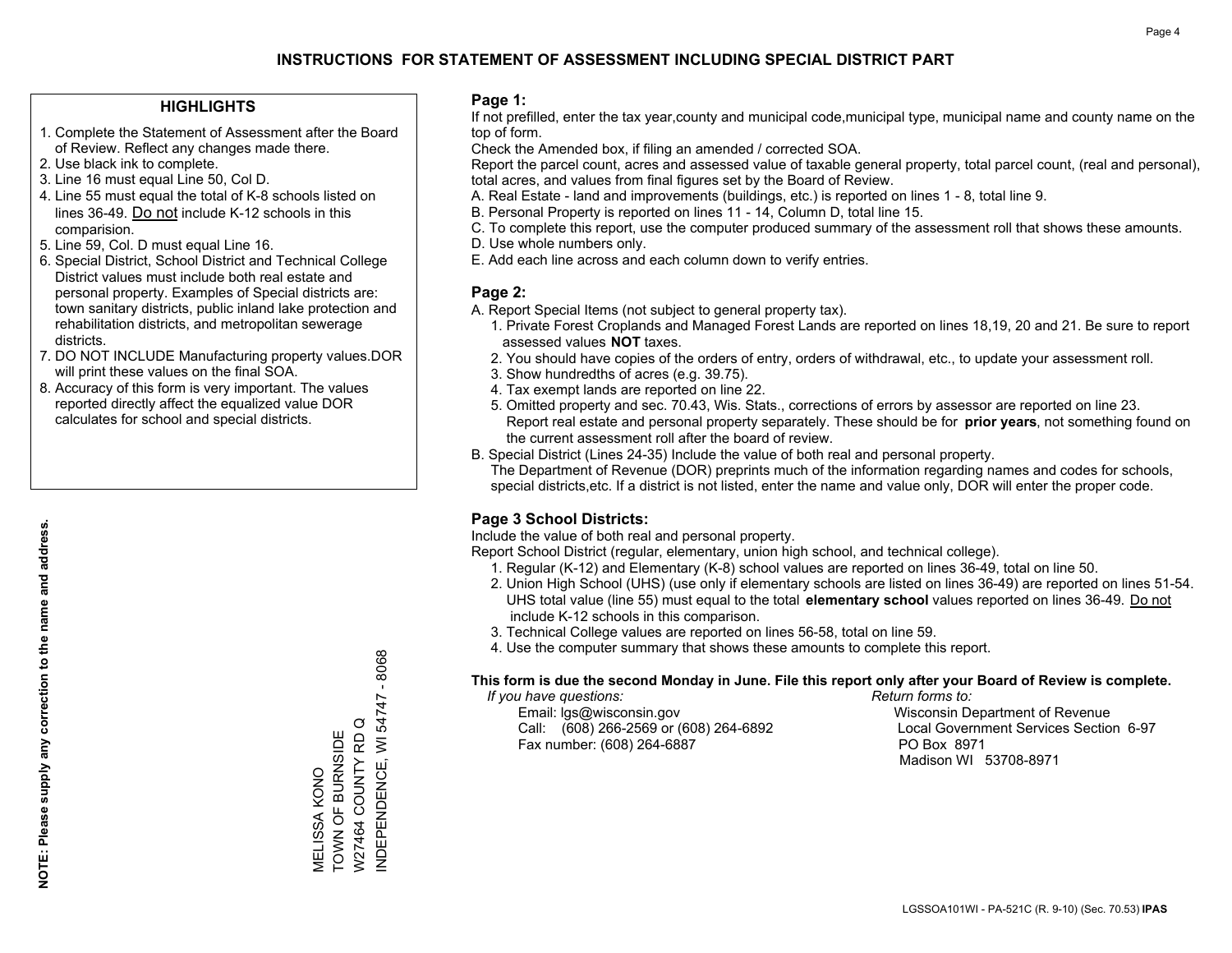**STATEMENT OF ASSESSMENT FOR 2017** 

| 61 | nnr  | 1657    |
|----|------|---------|
| Γn | MUN. | ACCT NO |

|                | <b>FOR</b>                                                                                                                                   | <b>TOWN OF</b><br>OF                                                                                                                                                                         | <b>CALEDONIA</b>         |              | <b>TREMPEALEAU COUNTY</b>                                                |                         |                                        | <b>WHEN COMPLETING THIS DOCUMENT</b>           |
|----------------|----------------------------------------------------------------------------------------------------------------------------------------------|----------------------------------------------------------------------------------------------------------------------------------------------------------------------------------------------|--------------------------|--------------|--------------------------------------------------------------------------|-------------------------|----------------------------------------|------------------------------------------------|
|                |                                                                                                                                              | Town - Village - City                                                                                                                                                                        | <b>Municipality Name</b> |              | <b>County Name</b>                                                       |                         |                                        | DO NOT WRITE OVER X's OR IN SHADED AREAS       |
| Line           | <b>REAL ESTATE</b><br>(See Lines 18 - 22 for                                                                                                 |                                                                                                                                                                                              |                          | PARCEL COUNT | NO. OF ACRES<br><b>WHOLE</b><br>TOTAL LAND   IMPROVEMENTS   NUMBERS ONLY | VALUE OF<br>LAND        | <b>VALUE OF</b><br><b>IMPROVEMENTS</b> | <b>TOTAL VALUE OF LAND</b><br>AND IMPROVEMENTS |
| No.            | other Real Estate)                                                                                                                           | Col. A                                                                                                                                                                                       | Col. B                   | Col. C       | Col. D                                                                   | Col. E                  | Col. F                                 |                                                |
| 1              |                                                                                                                                              | <b>RESIDENTIAL - Class 1</b>                                                                                                                                                                 | 391                      | 320          | 1,214                                                                    | 9,316,000               | 44,229,500                             | 53,545,500                                     |
| 2              |                                                                                                                                              | <b>COMMERCIAL - Class 2</b>                                                                                                                                                                  | 17                       | 8            | 53                                                                       | 301,600                 | 878,000                                | 1,179,600                                      |
| 3              |                                                                                                                                              | <b>MANUFACTURING - Class 3</b>                                                                                                                                                               | 8                        |              | 227                                                                      | 615,600                 | 32,500                                 | 648,100                                        |
| 4              |                                                                                                                                              | <b>AGRICULTURAL - Class 4</b>                                                                                                                                                                | 403                      |              | 7,639                                                                    | 1,216,500               |                                        | 1,216,500                                      |
| 5              |                                                                                                                                              | <b>UNDEVELOPED - Class 5</b>                                                                                                                                                                 | 219                      |              | 1,577                                                                    | 702,900                 |                                        | 702,900                                        |
| 6              |                                                                                                                                              | AGRICULTURAL FOREST - Class 5m                                                                                                                                                               | 113                      |              | 929                                                                      | 1,282,200               |                                        | 1,282,200                                      |
| $\overline{7}$ |                                                                                                                                              | FOREST LANDS - Class 6                                                                                                                                                                       | 62                       |              | 805                                                                      | 1,578,500               |                                        | 1,578,500                                      |
| 8              |                                                                                                                                              | OTHER - Class 7                                                                                                                                                                              | 24                       | 48           | 61                                                                       | 366,000                 | 2,273,600                              | 2,639,600                                      |
| 9              |                                                                                                                                              | TOTAL - ALL COLUMNS                                                                                                                                                                          | 1,237                    | 377          | 12,505                                                                   | 15,379,300              | 47,413,600                             | 62,792,900                                     |
| 10             |                                                                                                                                              | NUMBER OF PERSONAL PROPERTY ACCOUNTS IN ROLL                                                                                                                                                 |                          |              | 16                                                                       | <b>LOCALLY ASSESSED</b> | <b>MANUFACTURING</b>                   | <b>MERGED</b>                                  |
| 11             |                                                                                                                                              | BOATS AND OTHER WATERCRAFT NOT EXEMPT - Code 1                                                                                                                                               |                          |              |                                                                          | 0                       | $\Omega$                               | $\mathbf{0}$                                   |
| 12             |                                                                                                                                              | MACHINERY, TOOLS AND PATTERNS - Code 2                                                                                                                                                       |                          |              |                                                                          | 15,400                  | 42,000                                 | 57,400                                         |
| 13             |                                                                                                                                              | FURNITURE, FIXTURES AND EQUIPMENT - Code 3                                                                                                                                                   |                          |              |                                                                          | 9,300                   | 900                                    | 10,200                                         |
| 14             |                                                                                                                                              | ALL OTHER PERSONAL PROPERTY NOT EXEMPT - Codes 4A, 4B, 4C                                                                                                                                    |                          |              |                                                                          | 1,700                   | 2,600                                  | 4,300                                          |
| 15             | TOTAL OF PERSONAL PROPERTY NOT EXEMPT (Total of Lines 11-14)                                                                                 |                                                                                                                                                                                              |                          |              |                                                                          | 26,400                  | 45,500                                 | 71,900                                         |
| 16             |                                                                                                                                              | AGGREGATE ASSESSED VALUE OF ALL PROPERTY SUBJECT TO THE GENERAL PROPERTY TAX (Total of Lines 9F and 15F)<br>MUST EQUAL TOTAL VALUE OF THE SCHOOL DISTRICTS (K-12 PLUS K-8) - Line 50, Col. F |                          |              |                                                                          |                         |                                        | 62,864,800                                     |
| 17             | Name of Assessor<br>Telephone #<br><b>BOARD OF REVIEW</b><br>DATE OF FINAL ADJOURNMENT<br>06/13/2017<br><b>KEVIN IRWIN</b><br>(715) 836-0966 |                                                                                                                                                                                              |                          |              |                                                                          |                         |                                        |                                                |

REMARKS

The Assessment Ratio to be used in calculating the estimated Fair Market Value on tax bills for this tax district is .904480708<br>This ratio should be used to convert assessed values to "Calculate Equalized Values" in Step 1 Commission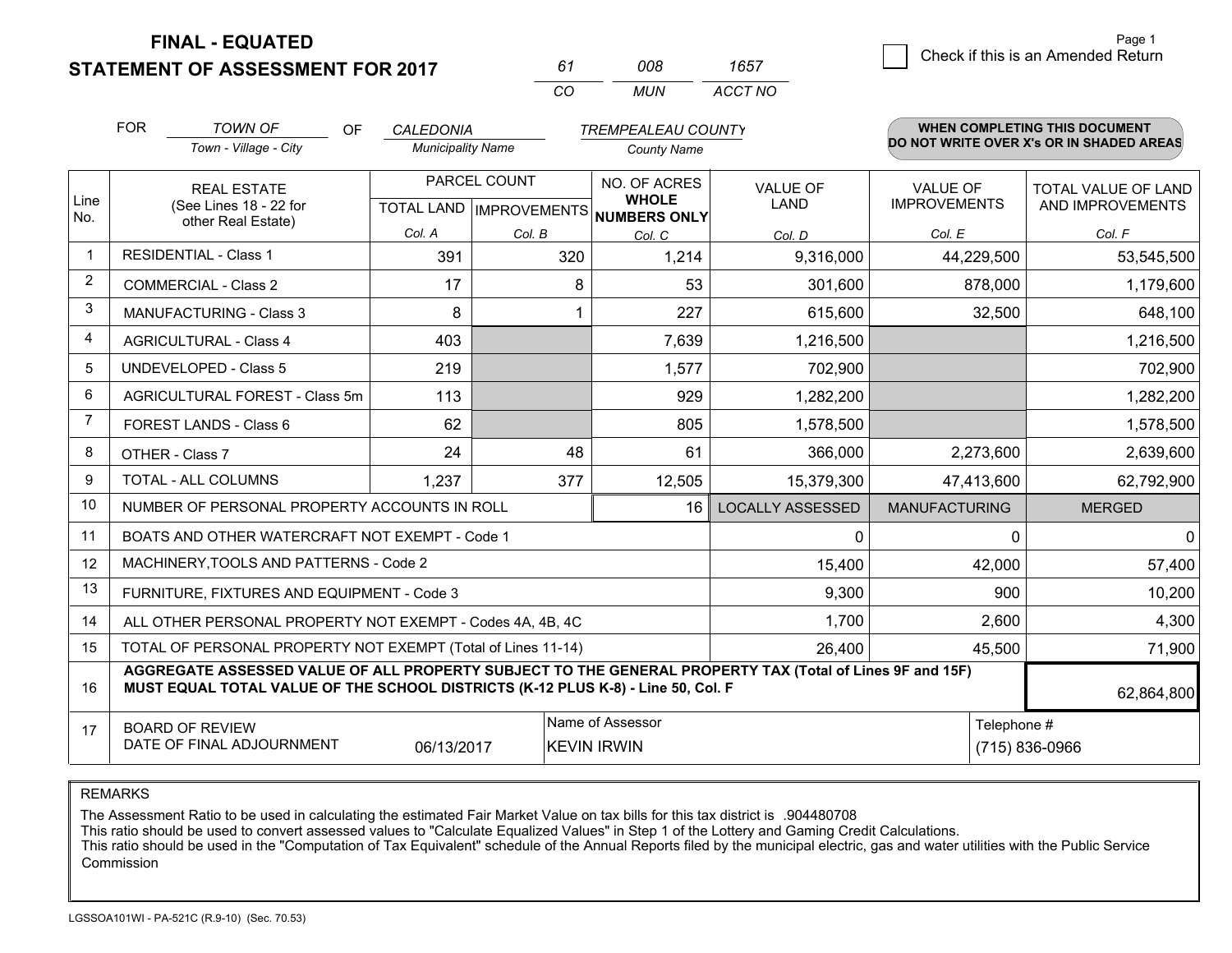*YEAR CO MUN ACCT NO* <sup>2017</sup> <sup>61</sup> <sup>008</sup> <sup>1657</sup>

Do not confuse FOREST LANDS (Line 7) with FOREST CROPS (in this section) - They are **NOT** the same

|    | Private Forest Crop - Reg Class @ 10¢ per acre                                 |                                             |  |                                                                  |        | Private Forest Crop - Reg Class @ \$2.52 per acre                            |                                                                    |                    |                    |
|----|--------------------------------------------------------------------------------|---------------------------------------------|--|------------------------------------------------------------------|--------|------------------------------------------------------------------------------|--------------------------------------------------------------------|--------------------|--------------------|
| 18 | (a) PARCELS                                                                    | (b) ACRES                                   |  | (c) ASSESSED VALUE                                               |        | (d) PARCELS                                                                  | (e) ACRES                                                          |                    | (f) ASSESSED VALUE |
|    |                                                                                |                                             |  |                                                                  |        |                                                                              |                                                                    |                    |                    |
|    |                                                                                |                                             |  | Private Forest Crop - Special Class @ 20¢ per acre               |        | Entered Before 2005 Managed Forest - Ferrous Mining CLOSED @ \$8.27 per acre |                                                                    |                    |                    |
| 19 | (b) ACRES<br>(a) PARCELS                                                       |                                             |  | (c) ASSESSED VALUE                                               |        | (d) PARCELS                                                                  | (e) ACRES                                                          |                    | (f) ASSESSED VALUE |
|    |                                                                                |                                             |  |                                                                  |        |                                                                              |                                                                    |                    |                    |
|    |                                                                                | Entered Before 2005 Managed Forest - OPEN @ |  | \$.79 per acre                                                   |        |                                                                              | Entered Before 2005 Managed Forest - CLOSED @ \$1.87 per acre      |                    |                    |
| 20 | (a) PARCELS                                                                    | (b) ACRES                                   |  | (c) ASSESSED VALUE                                               |        | (d) PARCELS                                                                  | (e) ACRES                                                          |                    | (f) ASSESSED VALUE |
|    |                                                                                |                                             |  | 6.                                                               | 137.41 |                                                                              | 310,400                                                            |                    |                    |
|    | Entered After 2004 Managed Forest - OPEN @<br>\$2.14 per acre                  |                                             |  |                                                                  |        | Entered After 2004 Managed Forest - CLOSED @ \$10.68 per acre                |                                                                    |                    |                    |
| 21 | (a) PARCELS                                                                    | (b) ACRES                                   |  | (c) ASSESSED VALUE                                               |        | (d) PARCELS<br>(e) ACRES                                                     |                                                                    | (f) ASSESSED VALUE |                    |
|    |                                                                                |                                             |  |                                                                  |        |                                                                              |                                                                    |                    |                    |
|    |                                                                                |                                             |  |                                                                  |        | 3                                                                            | 60.3                                                               |                    | 77,700             |
| 22 | (a) County Forest Cropland Acres                                               |                                             |  | (b) Federal Acres                                                |        | (d) County (NOT FOREST CROP) Acres<br>(c) State Acres                        |                                                                    |                    | (e) Other Acres    |
|    |                                                                                |                                             |  | 199.8                                                            |        | 334.94                                                                       | 128.44                                                             |                    |                    |
|    |                                                                                |                                             |  | Assessed Value of Omitted Property From Prior Years (Sec. 70.44) |        |                                                                              | Assessed Value of Sec. 70.43 Corrections of Errors by Assessors    |                    |                    |
| 23 |                                                                                | (a) REAL ESTATE                             |  | (b) PERSONAL                                                     |        |                                                                              | (c1) REAL ESTATE                                                   |                    | (c2) PERSONAL      |
|    |                                                                                |                                             |  | 49.700                                                           |        |                                                                              |                                                                    |                    |                    |
|    | Manufacturing Equated Value of Omitted Property From Prior Years (Sec. 70.995) |                                             |  |                                                                  |        |                                                                              | Mfg. Equated Value of Sec.70.43 Corrections of Errors by Assessors |                    |                    |
|    | (d) REAL ESTATE                                                                |                                             |  | (e) PERSONAL                                                     |        | (f1) REAL ESTATE                                                             |                                                                    | (f2) PERSONAL      |                    |
|    |                                                                                |                                             |  |                                                                  |        |                                                                              |                                                                    |                    |                    |

## **SPECIAL DISTRICTS**

| Line<br>No. | Enter 6-digit<br>Special District<br>Code (Col. A) | <b>Account</b><br><b>Number</b><br>(Col. B) | <b>Special District Name</b><br>(Col. C) | <b>Locally Assessed Value</b><br>of Real Estate and<br>Personal Property (Col. D) | Mfg Value of Real Estate<br>and Personal Property<br>(Col. E) | <b>Merged Value of</b><br><b>Real Estate and</b><br>Personal Property (Col. F) |
|-------------|----------------------------------------------------|---------------------------------------------|------------------------------------------|-----------------------------------------------------------------------------------|---------------------------------------------------------------|--------------------------------------------------------------------------------|
| 24          |                                                    |                                             |                                          |                                                                                   |                                                               |                                                                                |
| 25          |                                                    |                                             |                                          |                                                                                   |                                                               |                                                                                |
| 26          |                                                    |                                             |                                          |                                                                                   |                                                               |                                                                                |
| 27          |                                                    |                                             |                                          |                                                                                   |                                                               |                                                                                |
| 28          |                                                    |                                             |                                          |                                                                                   |                                                               |                                                                                |
| 29          |                                                    |                                             |                                          |                                                                                   |                                                               |                                                                                |
| 30          |                                                    |                                             |                                          |                                                                                   |                                                               |                                                                                |
| 31          |                                                    |                                             |                                          |                                                                                   |                                                               |                                                                                |
| 32          |                                                    |                                             |                                          |                                                                                   |                                                               |                                                                                |
| 33          |                                                    |                                             |                                          |                                                                                   |                                                               |                                                                                |
| 34          |                                                    |                                             |                                          |                                                                                   |                                                               |                                                                                |
| 35          |                                                    |                                             |                                          |                                                                                   |                                                               |                                                                                |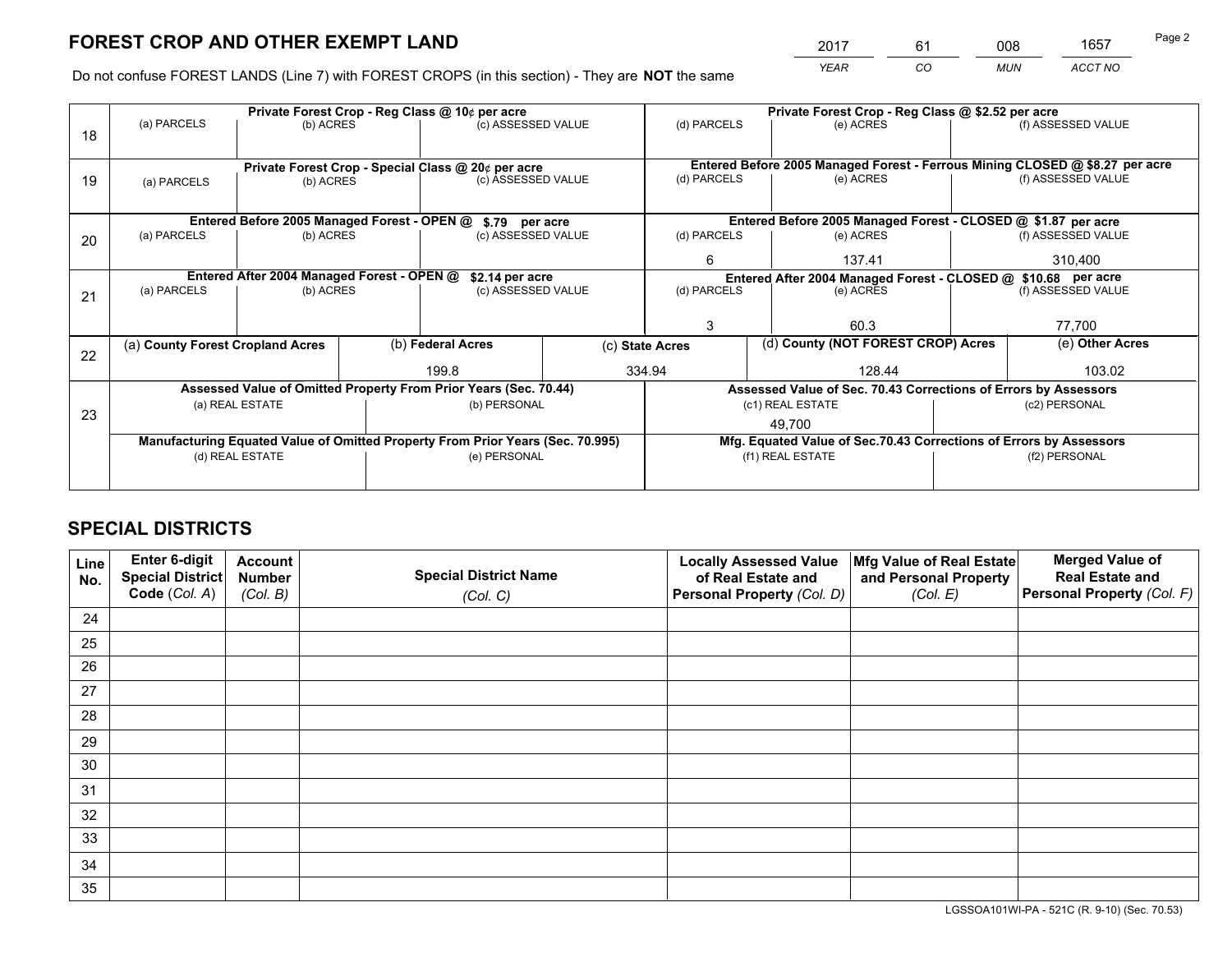|             |                                                          |                                             |                                                         | <b>YEAR</b>                                                                       | CO<br><b>MUN</b>                                              | ACCT NO                                                                        |
|-------------|----------------------------------------------------------|---------------------------------------------|---------------------------------------------------------|-----------------------------------------------------------------------------------|---------------------------------------------------------------|--------------------------------------------------------------------------------|
| Line<br>No. | Enter 6-digit<br><b>School District</b><br>Code (Col. A) | <b>Account</b><br><b>Number</b><br>(Col. B) | <b>School District Name</b><br>(Col. C)                 | <b>Locally Assessed Value</b><br>of Real Estate and<br>Personal Property (Col. D) | Mfg Value of Real Estate<br>and Personal Property<br>(Col. E) | <b>Merged Value of</b><br><b>Real Estate and</b><br>Personal Property (Col. F) |
|             | A. SCHOOL DISTRICTS (K-8 and K-12)                       |                                             |                                                         |                                                                                   |                                                               |                                                                                |
| 36          | 612009                                                   | 0361                                        | SCH D OF GALESVILLE-ETTRICK                             | 62,171,200                                                                        | 693,600                                                       | 62,864,800                                                                     |
| 37          |                                                          |                                             |                                                         |                                                                                   |                                                               |                                                                                |
| 38          |                                                          |                                             |                                                         |                                                                                   |                                                               |                                                                                |
| 39          |                                                          |                                             |                                                         |                                                                                   |                                                               |                                                                                |
| 40          |                                                          |                                             |                                                         |                                                                                   |                                                               |                                                                                |
| 41          |                                                          |                                             |                                                         |                                                                                   |                                                               |                                                                                |
| 42          |                                                          |                                             |                                                         |                                                                                   |                                                               |                                                                                |
| 43          |                                                          |                                             |                                                         |                                                                                   |                                                               |                                                                                |
| 44          |                                                          |                                             |                                                         |                                                                                   |                                                               |                                                                                |
| 45<br>46    |                                                          |                                             |                                                         |                                                                                   |                                                               |                                                                                |
| 47          |                                                          |                                             |                                                         |                                                                                   |                                                               |                                                                                |
| 48          |                                                          |                                             |                                                         |                                                                                   |                                                               |                                                                                |
| 49          |                                                          |                                             |                                                         |                                                                                   |                                                               |                                                                                |
| 50          |                                                          |                                             | TOTAL ASSESSED VALUE OF SCHOOL DISTRICTS (K-8 and K-12) | 62,171,200                                                                        | 693,600                                                       | 62,864,800                                                                     |
|             | <b>B.</b><br><b>UNION HIGH SCHOOL DISTRICTS</b>          |                                             |                                                         |                                                                                   |                                                               |                                                                                |
| 51          |                                                          |                                             |                                                         |                                                                                   |                                                               |                                                                                |
| 52          |                                                          |                                             |                                                         |                                                                                   |                                                               |                                                                                |
| 53          |                                                          |                                             |                                                         |                                                                                   |                                                               |                                                                                |
| 54          |                                                          |                                             |                                                         |                                                                                   |                                                               |                                                                                |
| 55          |                                                          |                                             | TOTAL ASSESSED VALUE OF UNION HIGH SCHOOLS              |                                                                                   |                                                               |                                                                                |
|             | $C_{1}$<br><b>TECHNICAL COLLEGE DISTRICTS</b>            |                                             |                                                         |                                                                                   |                                                               |                                                                                |
| 56          | 000200                                                   | 0002                                        | WESTERN TECHNICAL COLLEGE LACR                          | 62,171,200                                                                        | 693,600                                                       | 62,864,800                                                                     |
| 57          |                                                          |                                             |                                                         |                                                                                   |                                                               |                                                                                |
| 58          |                                                          |                                             |                                                         |                                                                                   |                                                               |                                                                                |
| 59          |                                                          |                                             | TOTAL ASSESSED VALUE OF TECHNICAL COLLEGES              | 62,171,200                                                                        | 693,600                                                       | 62,864,800                                                                     |

61

008

# *I hereby certify, to the best of my knowledge and belief, this form is complete and correct.*

**SCHOOL DISTRICTS**

| Print name of preparer | Title                    |                | Date (MM / DD / CCYY) |
|------------------------|--------------------------|----------------|-----------------------|
|                        |                          |                |                       |
| Signature of preparer  | Contact Telephone Number | E-mail address |                       |
|                        | $\overline{\phantom{0}}$ |                |                       |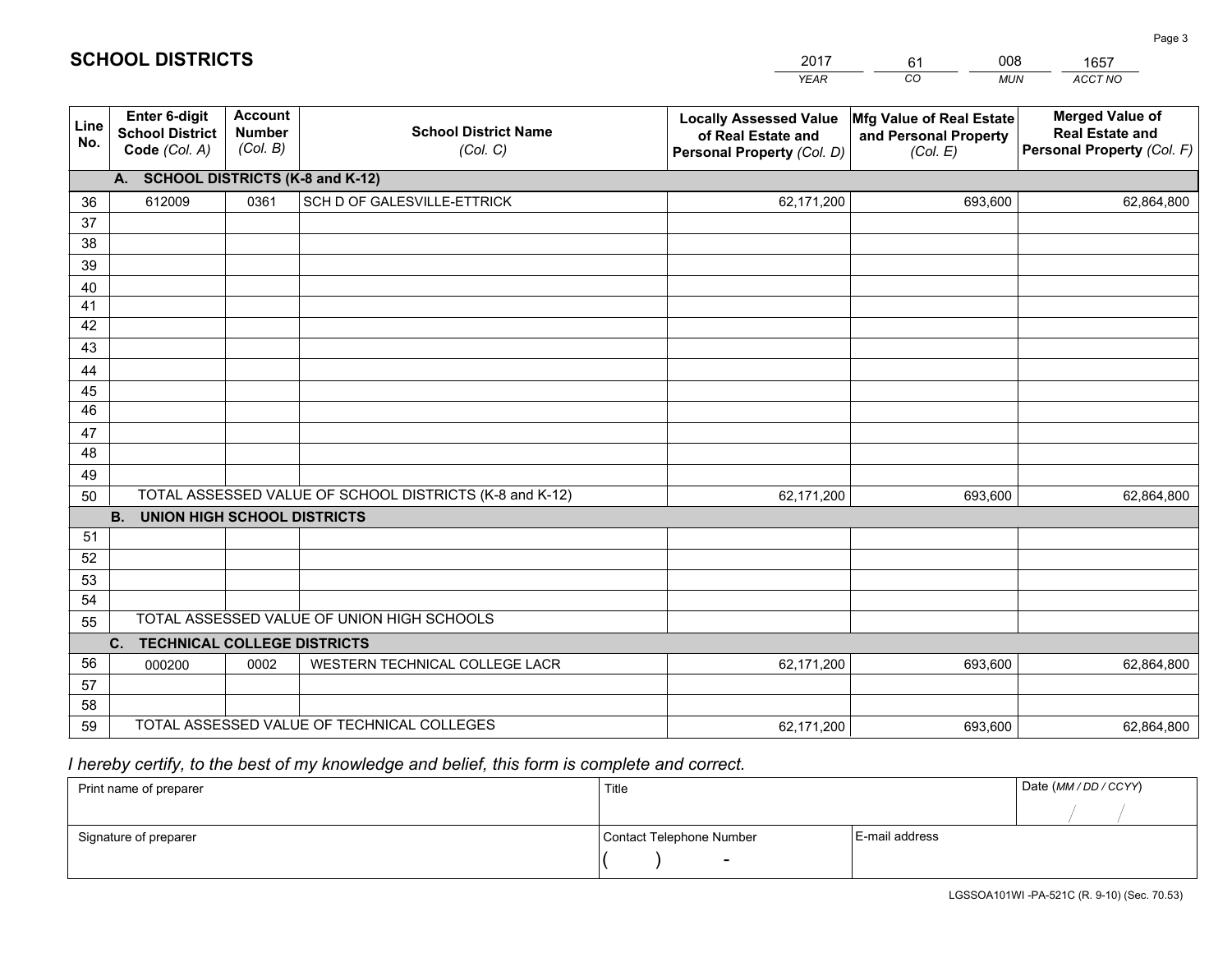## **HIGHLIGHTS**

- 1. Complete the Statement of Assessment after the Board of Review. Reflect any changes made there.
- 2. Use black ink to complete.
- 3. Line 16 must equal Line 50, Col D.
- 4. Line 55 must equal the total of K-8 schools listed on lines 36-49. Do not include K-12 schools in this comparision.
- 5. Line 59, Col. D must equal Line 16.
- 6. Special District, School District and Technical College District values must include both real estate and personal property. Examples of Special districts are: town sanitary districts, public inland lake protection and rehabilitation districts, and metropolitan sewerage districts.
- 7. DO NOT INCLUDE Manufacturing property values.DOR will print these values on the final SOA.
- 8. Accuracy of this form is very important. The values reported directly affect the equalized value DOR calculates for school and special districts.

#### **Page 1:**

 If not prefilled, enter the tax year,county and municipal code,municipal type, municipal name and county name on the top of form.

Check the Amended box, if filing an amended / corrected SOA.

 Report the parcel count, acres and assessed value of taxable general property, total parcel count, (real and personal), total acres, and values from final figures set by the Board of Review.

- A. Real Estate land and improvements (buildings, etc.) is reported on lines 1 8, total line 9.
- B. Personal Property is reported on lines 11 14, Column D, total line 15.
- C. To complete this report, use the computer produced summary of the assessment roll that shows these amounts.
- D. Use whole numbers only.
- E. Add each line across and each column down to verify entries.

## **Page 2:**

- A. Report Special Items (not subject to general property tax).
- 1. Private Forest Croplands and Managed Forest Lands are reported on lines 18,19, 20 and 21. Be sure to report assessed values **NOT** taxes.
- 2. You should have copies of the orders of entry, orders of withdrawal, etc., to update your assessment roll.
	- 3. Show hundredths of acres (e.g. 39.75).
- 4. Tax exempt lands are reported on line 22.
- 5. Omitted property and sec. 70.43, Wis. Stats., corrections of errors by assessor are reported on line 23. Report real estate and personal property separately. These should be for **prior years**, not something found on the current assessment roll after the board of review.
- B. Special District (Lines 24-35) Include the value of both real and personal property.

 The Department of Revenue (DOR) preprints much of the information regarding names and codes for schools, special districts,etc. If a district is not listed, enter the name and value only, DOR will enter the proper code.

## **Page 3 School Districts:**

Include the value of both real and personal property.

Report School District (regular, elementary, union high school, and technical college).

- 1. Regular (K-12) and Elementary (K-8) school values are reported on lines 36-49, total on line 50.
- 2. Union High School (UHS) (use only if elementary schools are listed on lines 36-49) are reported on lines 51-54. UHS total value (line 55) must equal to the total **elementary school** values reported on lines 36-49. Do notinclude K-12 schools in this comparison.
- 3. Technical College values are reported on lines 56-58, total on line 59.
- 4. Use the computer summary that shows these amounts to complete this report.

#### **This form is due the second Monday in June. File this report only after your Board of Review is complete.**

 *If you have questions: Return forms to:*

 Email: lgs@wisconsin.gov Wisconsin Department of RevenueCall:  $(608)$  266-2569 or  $(608)$  264-6892 Fax number: (608) 264-6887 PO Box 8971

Local Government Services Section 6-97 Madison WI 53708-8971

8337 GALESVILLE, WI 54630 - 8337  $\mathbf{I}$ BLAZE STEGEMEYER<br>TOWN OF CALEDONIA<br>W19706 SAWMILL RD TOWN OF CALEDONIA **GALESVILLE, WI 54630** BLAZE STEGEMEYER W19706 SAWMILL RD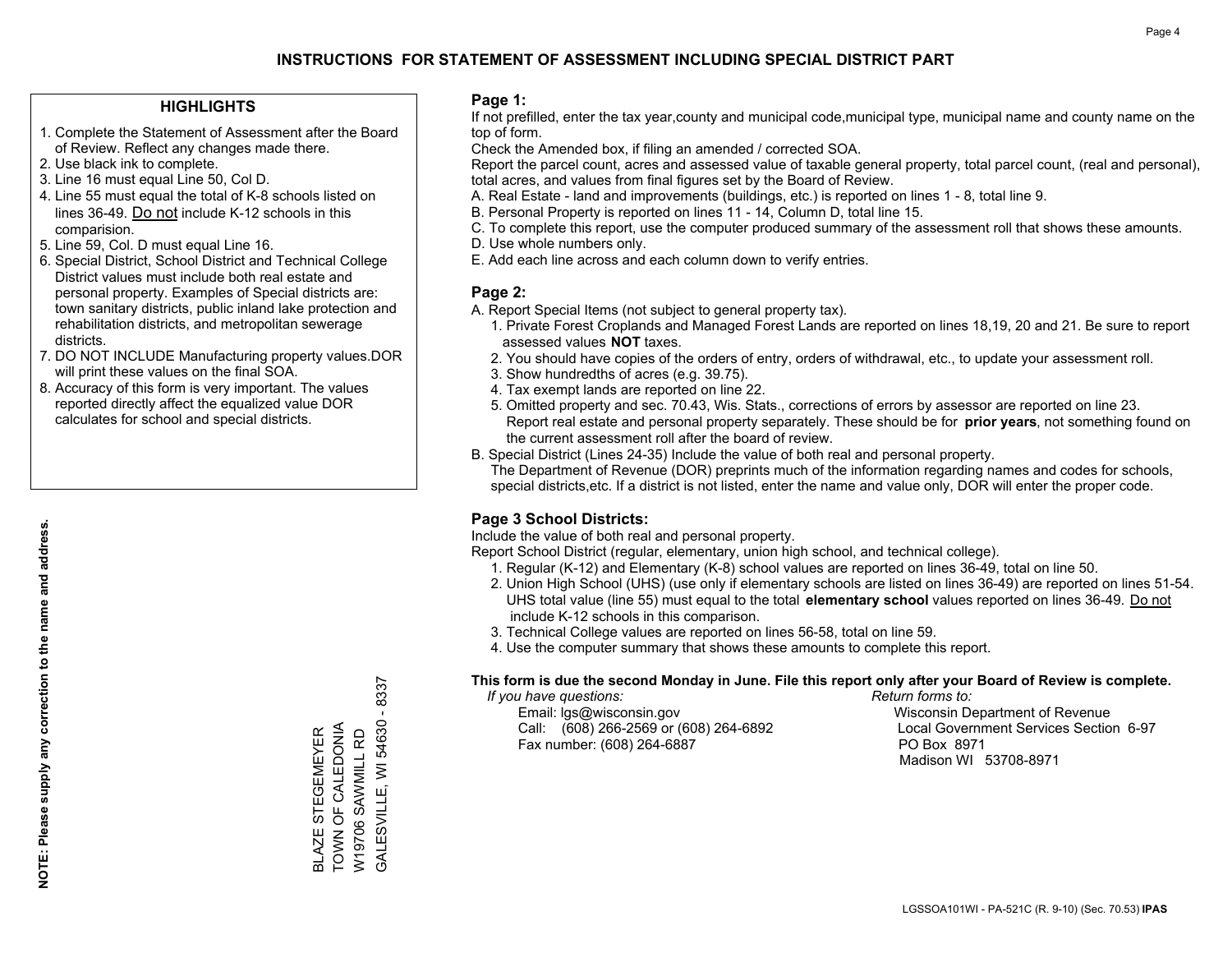**STATEMENT OF ASSESSMENT FOR 2017** 

| 61  | 010 | 1658    |
|-----|-----|---------|
| CO. | MUN | ACCT NO |

|                | <b>FOR</b>                                                                                                                                                                                   | <b>TOWN OF</b><br><b>OF</b>                               | <b>CHIMNEY ROCK</b>                                  |        | <b>TREMPEALEAU COUNTY</b>    |                                |                                 | WHEN COMPLETING THIS DOCUMENT                  |
|----------------|----------------------------------------------------------------------------------------------------------------------------------------------------------------------------------------------|-----------------------------------------------------------|------------------------------------------------------|--------|------------------------------|--------------------------------|---------------------------------|------------------------------------------------|
|                |                                                                                                                                                                                              | Town - Village - City                                     | <b>Municipality Name</b>                             |        | <b>County Name</b>           |                                |                                 | DO NOT WRITE OVER X's OR IN SHADED AREAS       |
| Line<br>No.    |                                                                                                                                                                                              | <b>REAL ESTATE</b><br>(See Lines 18 - 22 for              | PARCEL COUNT<br>TOTAL LAND IMPROVEMENTS NUMBERS ONLY |        | NO. OF ACRES<br><b>WHOLE</b> | <b>VALUE OF</b><br><b>LAND</b> | VALUE OF<br><b>IMPROVEMENTS</b> | <b>TOTAL VALUE OF LAND</b><br>AND IMPROVEMENTS |
|                |                                                                                                                                                                                              | other Real Estate)                                        | Col. A                                               | Col. B | Col. C                       | Col. D                         | Col. E                          | Col. F                                         |
| -1             |                                                                                                                                                                                              | <b>RESIDENTIAL - Class 1</b>                              | 101                                                  | 87     | 243                          | 330,050                        | 6,625,449                       | 6,955,499                                      |
| $\overline{2}$ |                                                                                                                                                                                              | <b>COMMERCIAL - Class 2</b>                               | 4                                                    |        | 23                           | 25,400                         | 6,700                           | 32,100                                         |
| 3              |                                                                                                                                                                                              | <b>MANUFACTURING - Class 3</b>                            | 0                                                    | 0      | $\Omega$                     | 0                              | $\Omega$                        | $\mathbf{0}$                                   |
| 4              |                                                                                                                                                                                              | <b>AGRICULTURAL - Class 4</b>                             | 546                                                  |        | 11,241                       | 1,291,900                      |                                 | 1,291,900                                      |
| 5              |                                                                                                                                                                                              | <b>UNDEVELOPED - Class 5</b>                              | 174                                                  |        | 988                          | 591,100                        |                                 | 591,100                                        |
| 6              |                                                                                                                                                                                              | AGRICULTURAL FOREST - Class 5m                            | 254                                                  |        | 3,540                        | 4,181,800                      |                                 | 4,181,800                                      |
| 7              |                                                                                                                                                                                              | FOREST LANDS - Class 6                                    | 59                                                   |        | 737                          | 1,544,600                      |                                 | 1,544,600                                      |
| 8              |                                                                                                                                                                                              | OTHER - Class 7                                           | 98                                                   | 99     | 175                          | 435,200                        | 6,548,014                       | 6,983,214                                      |
| 9              |                                                                                                                                                                                              | TOTAL - ALL COLUMNS                                       | 1,236                                                | 187    | 16,947                       | 8,400,050                      | 13,180,163                      | 21,580,213                                     |
| 10             |                                                                                                                                                                                              | NUMBER OF PERSONAL PROPERTY ACCOUNTS IN ROLL              |                                                      |        |                              | <b>LOCALLY ASSESSED</b>        | <b>MANUFACTURING</b>            | <b>MERGED</b>                                  |
| 11             |                                                                                                                                                                                              | BOATS AND OTHER WATERCRAFT NOT EXEMPT - Code 1            |                                                      |        |                              | 0                              | 0                               | $\mathbf{0}$                                   |
| 12             |                                                                                                                                                                                              | MACHINERY, TOOLS AND PATTERNS - Code 2                    |                                                      |        |                              | 7,100                          | $\mathbf{0}$                    | 7,100                                          |
| 13             |                                                                                                                                                                                              | FURNITURE, FIXTURES AND EQUIPMENT - Code 3                |                                                      |        |                              | 0                              | $\mathbf 0$                     | $\Omega$                                       |
| 14             |                                                                                                                                                                                              | ALL OTHER PERSONAL PROPERTY NOT EXEMPT - Codes 4A, 4B, 4C |                                                      |        |                              | 58,500                         | $\Omega$                        | 58,500                                         |
| 15             | TOTAL OF PERSONAL PROPERTY NOT EXEMPT (Total of Lines 11-14)<br>65,600                                                                                                                       |                                                           |                                                      |        |                              |                                | $\mathbf 0$                     | 65,600                                         |
| 16             | AGGREGATE ASSESSED VALUE OF ALL PROPERTY SUBJECT TO THE GENERAL PROPERTY TAX (Total of Lines 9F and 15F)<br>MUST EQUAL TOTAL VALUE OF THE SCHOOL DISTRICTS (K-12 PLUS K-8) - Line 50, Col. F |                                                           |                                                      |        |                              |                                | 21,645,813                      |                                                |
| 17             | Name of Assessor<br>Telephone #<br><b>BOARD OF REVIEW</b><br>DATE OF FINAL ADJOURNMENT<br>05/12/2017<br><b>ERIC KLEVEN</b>                                                                   |                                                           |                                                      |        |                              |                                | (715) 598-4599                  |                                                |

REMARKS

The Assessment Ratio to be used in calculating the estimated Fair Market Value on tax bills for this tax district is .822893915

This ratio should be used to convert assessed values to "Calculate Equalized Values" in Step 1 of the Lottery and Gaming Credit Calculations.<br>This ratio should be used in the "Computation of Tax Equivalent" schedule of the Commission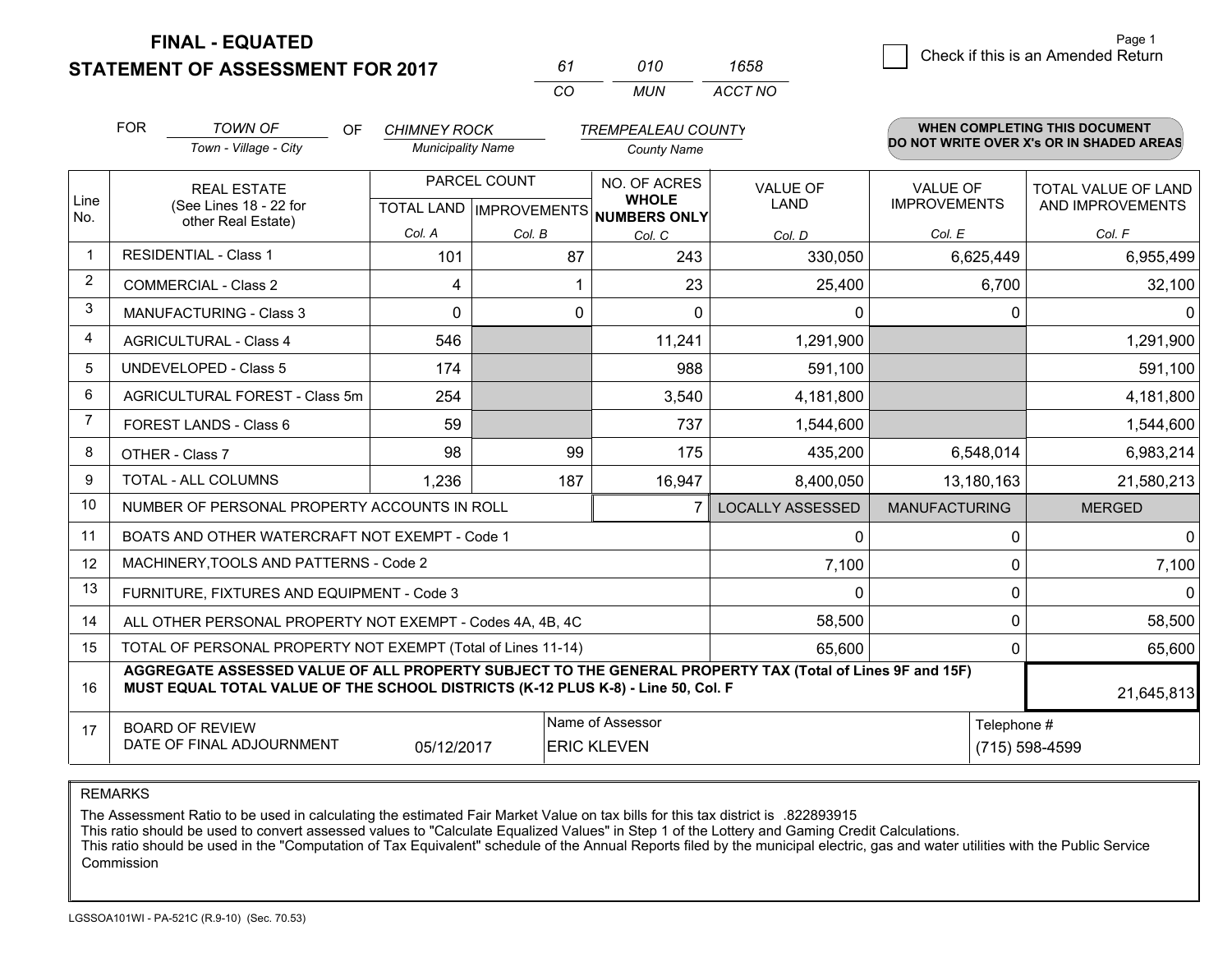*YEAR CO MUN ACCT NO* <sup>2017</sup> <sup>61</sup> <sup>010</sup> <sup>1658</sup>

Do not confuse FOREST LANDS (Line 7) with FOREST CROPS (in this section) - They are **NOT** the same

|                                                               |                            |                                                     |                                              |                                                                     |                                                                                                                                                                                                                                                                                                                                                                                                             | Private Forest Crop - Reg Class @ \$2.52 per acre                        |                               |                                                                                                                                                                                                                                                                                                                              |  |
|---------------------------------------------------------------|----------------------------|-----------------------------------------------------|----------------------------------------------|---------------------------------------------------------------------|-------------------------------------------------------------------------------------------------------------------------------------------------------------------------------------------------------------------------------------------------------------------------------------------------------------------------------------------------------------------------------------------------------------|--------------------------------------------------------------------------|-------------------------------|------------------------------------------------------------------------------------------------------------------------------------------------------------------------------------------------------------------------------------------------------------------------------------------------------------------------------|--|
|                                                               |                            |                                                     |                                              |                                                                     |                                                                                                                                                                                                                                                                                                                                                                                                             | (e) ACRES                                                                |                               | (f) ASSESSED VALUE                                                                                                                                                                                                                                                                                                           |  |
|                                                               |                            |                                                     |                                              |                                                                     |                                                                                                                                                                                                                                                                                                                                                                                                             |                                                                          |                               |                                                                                                                                                                                                                                                                                                                              |  |
|                                                               |                            |                                                     |                                              |                                                                     |                                                                                                                                                                                                                                                                                                                                                                                                             |                                                                          |                               |                                                                                                                                                                                                                                                                                                                              |  |
| 19<br>(b) ACRES<br>(a) PARCELS                                |                            |                                                     |                                              |                                                                     |                                                                                                                                                                                                                                                                                                                                                                                                             |                                                                          | (f) ASSESSED VALUE            |                                                                                                                                                                                                                                                                                                                              |  |
|                                                               |                            |                                                     |                                              |                                                                     |                                                                                                                                                                                                                                                                                                                                                                                                             |                                                                          |                               |                                                                                                                                                                                                                                                                                                                              |  |
|                                                               |                            |                                                     |                                              |                                                                     |                                                                                                                                                                                                                                                                                                                                                                                                             |                                                                          |                               |                                                                                                                                                                                                                                                                                                                              |  |
| (a) PARCELS                                                   |                            |                                                     |                                              |                                                                     | (d) PARCELS                                                                                                                                                                                                                                                                                                                                                                                                 | (e) ACRES                                                                |                               | (f) ASSESSED VALUE                                                                                                                                                                                                                                                                                                           |  |
| 5<br>121.62<br>330,700                                        |                            |                                                     | 89                                           | 2,119.27                                                            |                                                                                                                                                                                                                                                                                                                                                                                                             | 5,816,500                                                                |                               |                                                                                                                                                                                                                                                                                                                              |  |
| Entered After 2004 Managed Forest - OPEN @<br>\$2.14 per acre |                            |                                                     |                                              |                                                                     | Entered After 2004 Managed Forest - CLOSED @ \$10.68 per acre                                                                                                                                                                                                                                                                                                                                               |                                                                          |                               |                                                                                                                                                                                                                                                                                                                              |  |
|                                                               |                            |                                                     |                                              |                                                                     |                                                                                                                                                                                                                                                                                                                                                                                                             | (e) ACRES                                                                |                               | (f) ASSESSED VALUE                                                                                                                                                                                                                                                                                                           |  |
|                                                               |                            |                                                     |                                              |                                                                     |                                                                                                                                                                                                                                                                                                                                                                                                             |                                                                          |                               |                                                                                                                                                                                                                                                                                                                              |  |
| 16                                                            |                            |                                                     |                                              |                                                                     | 57<br>1.575.9                                                                                                                                                                                                                                                                                                                                                                                               |                                                                          | 3,481,400                     |                                                                                                                                                                                                                                                                                                                              |  |
|                                                               |                            |                                                     |                                              |                                                                     |                                                                                                                                                                                                                                                                                                                                                                                                             |                                                                          |                               | (e) Other Acres                                                                                                                                                                                                                                                                                                              |  |
|                                                               |                            |                                                     |                                              |                                                                     |                                                                                                                                                                                                                                                                                                                                                                                                             | 19                                                                       |                               | 20.57                                                                                                                                                                                                                                                                                                                        |  |
|                                                               |                            |                                                     |                                              |                                                                     |                                                                                                                                                                                                                                                                                                                                                                                                             |                                                                          |                               |                                                                                                                                                                                                                                                                                                                              |  |
|                                                               |                            |                                                     |                                              |                                                                     |                                                                                                                                                                                                                                                                                                                                                                                                             |                                                                          | (c2) PERSONAL                 |                                                                                                                                                                                                                                                                                                                              |  |
|                                                               |                            |                                                     |                                              |                                                                     |                                                                                                                                                                                                                                                                                                                                                                                                             |                                                                          |                               |                                                                                                                                                                                                                                                                                                                              |  |
|                                                               |                            |                                                     |                                              |                                                                     |                                                                                                                                                                                                                                                                                                                                                                                                             |                                                                          |                               |                                                                                                                                                                                                                                                                                                                              |  |
| (d) REAL ESTATE                                               |                            |                                                     |                                              |                                                                     | (f1) REAL ESTATE                                                                                                                                                                                                                                                                                                                                                                                            |                                                                          |                               | (f2) PERSONAL                                                                                                                                                                                                                                                                                                                |  |
|                                                               |                            |                                                     |                                              |                                                                     |                                                                                                                                                                                                                                                                                                                                                                                                             |                                                                          |                               |                                                                                                                                                                                                                                                                                                                              |  |
|                                                               | (a) PARCELS<br>(a) PARCELS | (a) County Forest Cropland Acres<br>(a) REAL ESTATE | (b) ACRES<br>(b) ACRES<br>(b) ACRES<br>454.3 | Private Forest Crop - Reg Class @ 10¢ per acre<br>(b) Federal Acres | (c) ASSESSED VALUE<br>Private Forest Crop - Special Class @ 20¢ per acre<br>(c) ASSESSED VALUE<br>Entered Before 2005 Managed Forest - OPEN @ \$.79 per acre<br>(c) ASSESSED VALUE<br>(c) ASSESSED VALUE<br>1,068,900<br>Assessed Value of Omitted Property From Prior Years (Sec. 70.44)<br>(b) PERSONAL<br>Manufacturing Equated Value of Omitted Property From Prior Years (Sec. 70.995)<br>(e) PERSONAL | (d) PARCELS<br>(d) PARCELS<br>(d) PARCELS<br>(c) State Acres<br>2,085.71 | (e) ACRES<br>(c1) REAL ESTATE | Entered Before 2005 Managed Forest - Ferrous Mining CLOSED @ \$8.27 per acre<br>Entered Before 2005 Managed Forest - CLOSED @ \$1.87 per acre<br>(d) County (NOT FOREST CROP) Acres<br>Assessed Value of Sec. 70.43 Corrections of Errors by Assessors<br>Mfg. Equated Value of Sec.70.43 Corrections of Errors by Assessors |  |

## **SPECIAL DISTRICTS**

| Line<br>No. | Enter 6-digit<br>Special District<br>Code (Col. A) | <b>Account</b><br><b>Number</b> | <b>Special District Name</b> | <b>Locally Assessed Value</b><br>of Real Estate and | Mfg Value of Real Estate<br>and Personal Property | <b>Merged Value of</b><br><b>Real Estate and</b><br>Personal Property (Col. F) |
|-------------|----------------------------------------------------|---------------------------------|------------------------------|-----------------------------------------------------|---------------------------------------------------|--------------------------------------------------------------------------------|
|             |                                                    | (Col. B)                        | (Col. C)                     | Personal Property (Col. D)                          | (Col. E)                                          |                                                                                |
| 24          |                                                    |                                 |                              |                                                     |                                                   |                                                                                |
| 25          |                                                    |                                 |                              |                                                     |                                                   |                                                                                |
| 26          |                                                    |                                 |                              |                                                     |                                                   |                                                                                |
| 27          |                                                    |                                 |                              |                                                     |                                                   |                                                                                |
| 28          |                                                    |                                 |                              |                                                     |                                                   |                                                                                |
| 29          |                                                    |                                 |                              |                                                     |                                                   |                                                                                |
| 30          |                                                    |                                 |                              |                                                     |                                                   |                                                                                |
| 31          |                                                    |                                 |                              |                                                     |                                                   |                                                                                |
| 32          |                                                    |                                 |                              |                                                     |                                                   |                                                                                |
| 33          |                                                    |                                 |                              |                                                     |                                                   |                                                                                |
| 34          |                                                    |                                 |                              |                                                     |                                                   |                                                                                |
| 35          |                                                    |                                 |                              |                                                     |                                                   |                                                                                |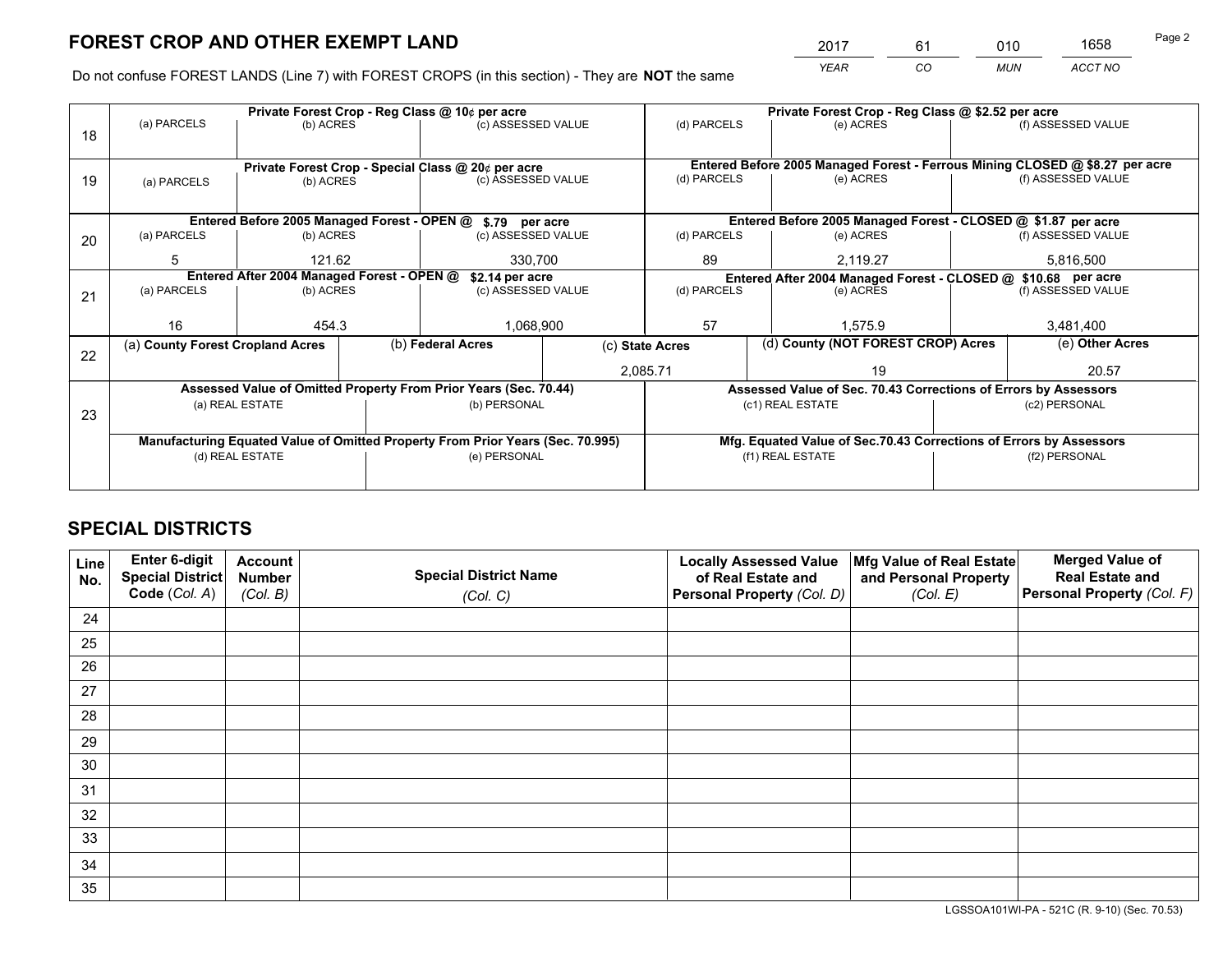|                 |                                                                 |                                             |                                                         | <b>YEAR</b>                                                                       | CO<br><b>MUN</b>                                              | ACCT NO                                                                        |  |  |  |  |
|-----------------|-----------------------------------------------------------------|---------------------------------------------|---------------------------------------------------------|-----------------------------------------------------------------------------------|---------------------------------------------------------------|--------------------------------------------------------------------------------|--|--|--|--|
| Line<br>No.     | <b>Enter 6-digit</b><br><b>School District</b><br>Code (Col. A) | <b>Account</b><br><b>Number</b><br>(Col. B) | <b>School District Name</b><br>(Col. C)                 | <b>Locally Assessed Value</b><br>of Real Estate and<br>Personal Property (Col. D) | Mfg Value of Real Estate<br>and Personal Property<br>(Col. E) | <b>Merged Value of</b><br><b>Real Estate and</b><br>Personal Property (Col. F) |  |  |  |  |
|                 | A. SCHOOL DISTRICTS (K-8 and K-12)                              |                                             |                                                         |                                                                                   |                                                               |                                                                                |  |  |  |  |
| 36              | 062142                                                          | 0043                                        | <b>SCH D OF GILMANTON</b>                               | 1,715,750                                                                         |                                                               | 1,715,750                                                                      |  |  |  |  |
| 37              | 611600                                                          | 0360                                        | SCH D OF ELEVA-STRUM                                    | 12,867,999                                                                        |                                                               | 12,867,999                                                                     |  |  |  |  |
| 38              | 612632                                                          | 0362                                        | SCH D OF INDEPENDENCE                                   | 7,062,064                                                                         |                                                               | 7,062,064                                                                      |  |  |  |  |
| 39              |                                                                 |                                             |                                                         |                                                                                   |                                                               |                                                                                |  |  |  |  |
| 40              |                                                                 |                                             |                                                         |                                                                                   |                                                               |                                                                                |  |  |  |  |
| 41              |                                                                 |                                             |                                                         |                                                                                   |                                                               |                                                                                |  |  |  |  |
| 42              |                                                                 |                                             |                                                         |                                                                                   |                                                               |                                                                                |  |  |  |  |
| 43              |                                                                 |                                             |                                                         |                                                                                   |                                                               |                                                                                |  |  |  |  |
| 44              |                                                                 |                                             |                                                         |                                                                                   |                                                               |                                                                                |  |  |  |  |
| 45              |                                                                 |                                             |                                                         |                                                                                   |                                                               |                                                                                |  |  |  |  |
| $\overline{46}$ |                                                                 |                                             |                                                         |                                                                                   |                                                               |                                                                                |  |  |  |  |
| 47              |                                                                 |                                             |                                                         |                                                                                   |                                                               |                                                                                |  |  |  |  |
| 48              |                                                                 |                                             |                                                         |                                                                                   |                                                               |                                                                                |  |  |  |  |
| 49              |                                                                 |                                             |                                                         |                                                                                   |                                                               |                                                                                |  |  |  |  |
| 50              |                                                                 |                                             | TOTAL ASSESSED VALUE OF SCHOOL DISTRICTS (K-8 and K-12) | 21,645,813                                                                        |                                                               | 21,645,813                                                                     |  |  |  |  |
|                 | <b>B.</b><br><b>UNION HIGH SCHOOL DISTRICTS</b>                 |                                             |                                                         |                                                                                   |                                                               |                                                                                |  |  |  |  |
| 51              |                                                                 |                                             |                                                         |                                                                                   |                                                               |                                                                                |  |  |  |  |
| 52              |                                                                 |                                             |                                                         |                                                                                   |                                                               |                                                                                |  |  |  |  |
| 53              |                                                                 |                                             |                                                         |                                                                                   |                                                               |                                                                                |  |  |  |  |
| 54              |                                                                 |                                             |                                                         |                                                                                   |                                                               |                                                                                |  |  |  |  |
| 55              |                                                                 |                                             | TOTAL ASSESSED VALUE OF UNION HIGH SCHOOLS              |                                                                                   |                                                               |                                                                                |  |  |  |  |
|                 | C.<br><b>TECHNICAL COLLEGE DISTRICTS</b>                        |                                             |                                                         |                                                                                   |                                                               |                                                                                |  |  |  |  |
| 56              | 000100                                                          | 0001                                        | CHIPPEWA VALLEY TECHNICAL COLLEGE EAUC                  | 14,583,749                                                                        |                                                               | 14,583,749                                                                     |  |  |  |  |
| 57              | 000200                                                          | 0002                                        | WESTERN TECHNICAL COLLEGE LACR                          | 7,062,064                                                                         |                                                               | 7,062,064                                                                      |  |  |  |  |
| 58              |                                                                 |                                             |                                                         |                                                                                   |                                                               |                                                                                |  |  |  |  |
| 59              |                                                                 |                                             | TOTAL ASSESSED VALUE OF TECHNICAL COLLEGES              | 21,645,813                                                                        |                                                               | 21,645,813                                                                     |  |  |  |  |

# *I hereby certify, to the best of my knowledge and belief, this form is complete and correct.*

| Print name of preparer | Title                    |                | Date (MM / DD / CCYY) |
|------------------------|--------------------------|----------------|-----------------------|
|                        |                          |                |                       |
| Signature of preparer  | Contact Telephone Number | E-mail address |                       |
|                        | $\overline{\phantom{0}}$ |                |                       |

# **SCHOOL DISTRICTS**

201761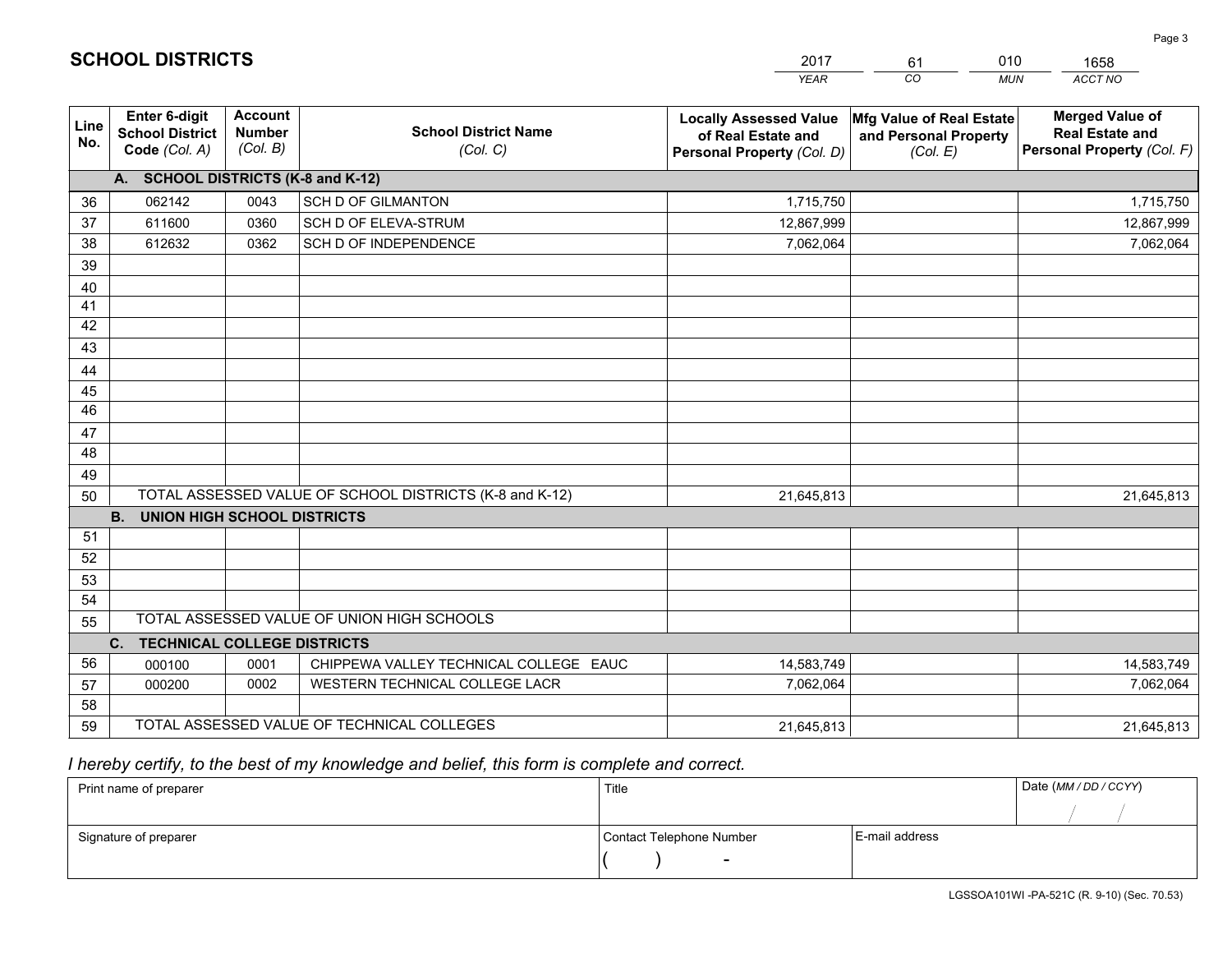## **HIGHLIGHTS**

- 1. Complete the Statement of Assessment after the Board of Review. Reflect any changes made there.
- 2. Use black ink to complete.
- 3. Line 16 must equal Line 50, Col D.
- 4. Line 55 must equal the total of K-8 schools listed on lines 36-49. Do not include K-12 schools in this comparision.
- 5. Line 59, Col. D must equal Line 16.
- 6. Special District, School District and Technical College District values must include both real estate and personal property. Examples of Special districts are: town sanitary districts, public inland lake protection and rehabilitation districts, and metropolitan sewerage districts.
- 7. DO NOT INCLUDE Manufacturing property values.DOR will print these values on the final SOA.
- 8. Accuracy of this form is very important. The values reported directly affect the equalized value DOR calculates for school and special districts.

#### **Page 1:**

 If not prefilled, enter the tax year,county and municipal code,municipal type, municipal name and county name on the top of form.

Check the Amended box, if filing an amended / corrected SOA.

 Report the parcel count, acres and assessed value of taxable general property, total parcel count, (real and personal), total acres, and values from final figures set by the Board of Review.

- A. Real Estate land and improvements (buildings, etc.) is reported on lines 1 8, total line 9.
- B. Personal Property is reported on lines 11 14, Column D, total line 15.
- C. To complete this report, use the computer produced summary of the assessment roll that shows these amounts.
- D. Use whole numbers only.
- E. Add each line across and each column down to verify entries.

#### **Page 2:**

- A. Report Special Items (not subject to general property tax).
- 1. Private Forest Croplands and Managed Forest Lands are reported on lines 18,19, 20 and 21. Be sure to report assessed values **NOT** taxes.
- 2. You should have copies of the orders of entry, orders of withdrawal, etc., to update your assessment roll.
	- 3. Show hundredths of acres (e.g. 39.75).
- 4. Tax exempt lands are reported on line 22.
- 5. Omitted property and sec. 70.43, Wis. Stats., corrections of errors by assessor are reported on line 23. Report real estate and personal property separately. These should be for **prior years**, not something found on the current assessment roll after the board of review.
- B. Special District (Lines 24-35) Include the value of both real and personal property.
- The Department of Revenue (DOR) preprints much of the information regarding names and codes for schools, special districts,etc. If a district is not listed, enter the name and value only, DOR will enter the proper code.

## **Page 3 School Districts:**

Include the value of both real and personal property.

Report School District (regular, elementary, union high school, and technical college).

- 1. Regular (K-12) and Elementary (K-8) school values are reported on lines 36-49, total on line 50.
- 2. Union High School (UHS) (use only if elementary schools are listed on lines 36-49) are reported on lines 51-54. UHS total value (line 55) must equal to the total **elementary school** values reported on lines 36-49. Do notinclude K-12 schools in this comparison.
- 3. Technical College values are reported on lines 56-58, total on line 59.
- 4. Use the computer summary that shows these amounts to complete this report.

#### **This form is due the second Monday in June. File this report only after your Board of Review is complete.**

 *If you have questions: Return forms to:*

 Email: lgs@wisconsin.gov Wisconsin Department of RevenueCall:  $(608)$  266-2569 or  $(608)$  264-6892 Fax number: (608) 264-6887 PO Box 8971

Local Government Services Section 6-97 Madison WI 53708-8971

8177 INDEPENDENCE, WI 54747 - 8177  $\blacksquare$ TOWN OF CHIMNEY ROCK NDEPENDENCE, WI 54747 TOWN OF CHIMNEY ROCK W27838 STATE ROAD 121 W27838 STATE ROAD 121 ROSE OTTUM ROSE OTTUM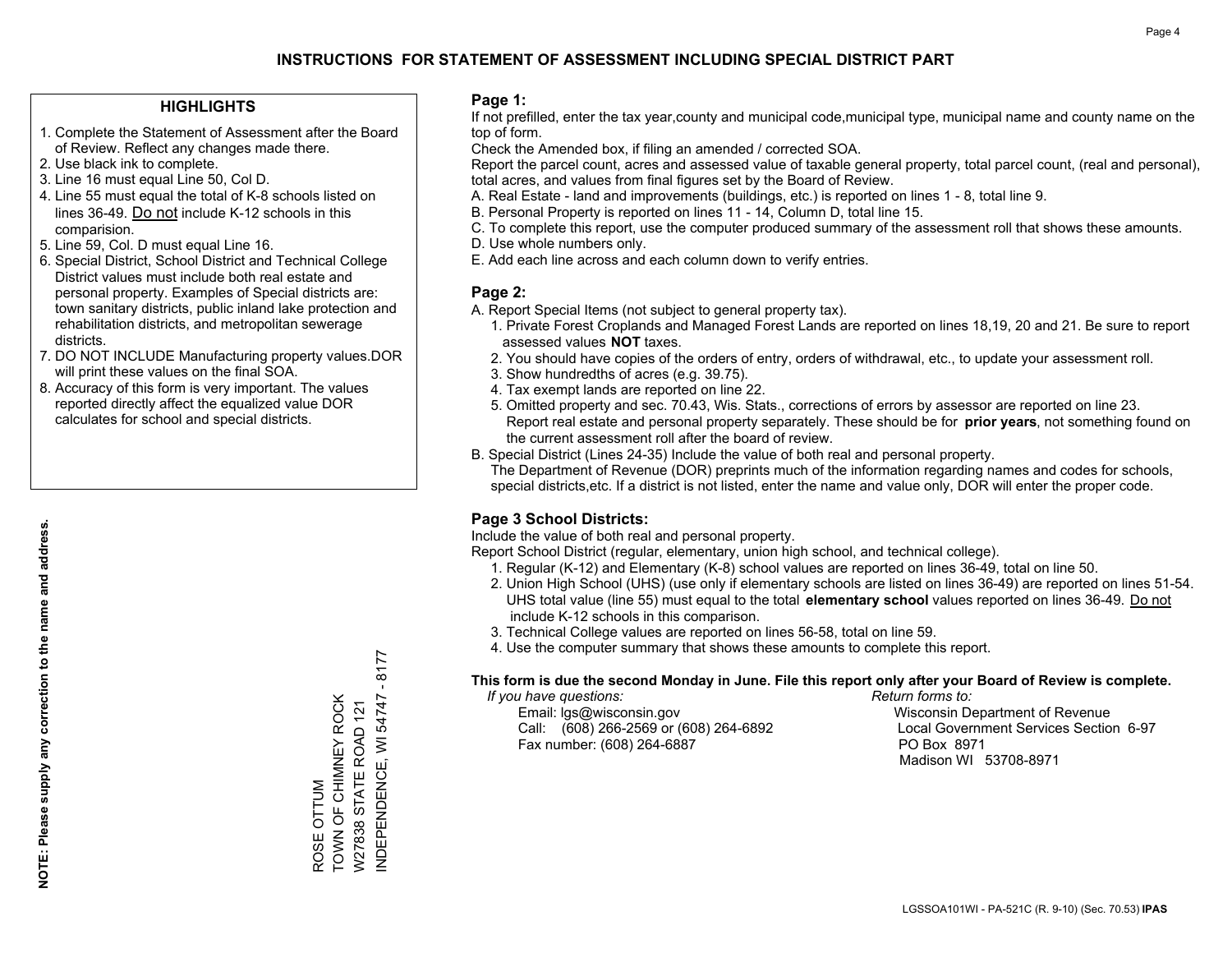**STATEMENT OF ASSESSMENT FOR 2017** 

*CO MUN <sup>61</sup> <sup>012</sup> ACCT NO1659*

|                | <b>FOR</b>                                          | <b>TOWN OF</b><br>OF                                                                                                                                                                         | <b>DODGE</b>             |              | <b>TREMPEALEAU COUNTY</b>                                                |                         |                                        | WHEN COMPLETING THIS DOCUMENT            |
|----------------|-----------------------------------------------------|----------------------------------------------------------------------------------------------------------------------------------------------------------------------------------------------|--------------------------|--------------|--------------------------------------------------------------------------|-------------------------|----------------------------------------|------------------------------------------|
|                |                                                     | Town - Village - City                                                                                                                                                                        | <b>Municipality Name</b> |              | <b>County Name</b>                                                       |                         |                                        | DO NOT WRITE OVER X's OR IN SHADED AREAS |
| Line           |                                                     | <b>REAL ESTATE</b><br>(See Lines 18 - 22 for                                                                                                                                                 |                          | PARCEL COUNT | NO. OF ACRES<br><b>WHOLE</b><br>TOTAL LAND   IMPROVEMENTS   NUMBERS ONLY | <b>VALUE OF</b><br>LAND | <b>VALUE OF</b><br><b>IMPROVEMENTS</b> | TOTAL VALUE OF LAND<br>AND IMPROVEMENTS  |
| No.            |                                                     | other Real Estate)                                                                                                                                                                           | Col. A                   | Col. B       | Col. C                                                                   | Col. D                  | Col. E                                 | Col. F                                   |
| $\mathbf 1$    |                                                     | <b>RESIDENTIAL - Class 1</b>                                                                                                                                                                 | 180                      | 161          | 216                                                                      | 1,354,400               | 15,469,400                             | 16,823,800                               |
| 2              | <b>COMMERCIAL - Class 2</b>                         |                                                                                                                                                                                              | 18                       | 18           | 21                                                                       | 152,800                 | 1,145,500                              | 1,298,300                                |
| 3              |                                                     | MANUFACTURING - Class 3                                                                                                                                                                      | $\overline{2}$           |              | 48                                                                       | 428,800                 | 62,100                                 | 490,900                                  |
| 4              |                                                     | <b>AGRICULTURAL - Class 4</b>                                                                                                                                                                | 437                      |              | 6,628                                                                    | 788,100                 |                                        | 788,100                                  |
| 5              |                                                     | <b>UNDEVELOPED - Class 5</b>                                                                                                                                                                 | 270                      |              | 2,008                                                                    | 764,450                 |                                        | 764,450                                  |
| 6              |                                                     | AGRICULTURAL FOREST - Class 5m                                                                                                                                                               | 242                      |              | 2,606                                                                    | 3,488,600               |                                        | 3,488,600                                |
| $\overline{7}$ |                                                     | FOREST LANDS - Class 6                                                                                                                                                                       | 70                       |              | 819                                                                      | 2,244,250               |                                        | 2,244,250                                |
| 8              |                                                     | OTHER - Class 7                                                                                                                                                                              | 57                       | 55           | 125                                                                      | 461,600                 | 6,746,300                              | 7,207,900                                |
| 9              |                                                     | TOTAL - ALL COLUMNS                                                                                                                                                                          | 1,276                    | 235          | 12,471                                                                   | 9,683,000               | 23,423,300                             | 33,106,300                               |
| 10             |                                                     | NUMBER OF PERSONAL PROPERTY ACCOUNTS IN ROLL                                                                                                                                                 |                          |              | 29                                                                       | <b>LOCALLY ASSESSED</b> | <b>MANUFACTURING</b>                   | <b>MERGED</b>                            |
| 11             |                                                     | BOATS AND OTHER WATERCRAFT NOT EXEMPT - Code 1                                                                                                                                               |                          |              |                                                                          | 0                       | $\Omega$                               | $\Omega$                                 |
| 12             |                                                     | MACHINERY, TOOLS AND PATTERNS - Code 2                                                                                                                                                       |                          |              |                                                                          | 14,070                  | 88,100                                 | 102,170                                  |
| 13             |                                                     | FURNITURE, FIXTURES AND EQUIPMENT - Code 3                                                                                                                                                   |                          |              |                                                                          | 48,500                  | 1,100                                  | 49,600                                   |
| 14             |                                                     | ALL OTHER PERSONAL PROPERTY NOT EXEMPT - Codes 4A, 4B, 4C                                                                                                                                    |                          |              |                                                                          | 72,090                  | 65,200                                 | 137,290                                  |
| 15             |                                                     | TOTAL OF PERSONAL PROPERTY NOT EXEMPT (Total of Lines 11-14)                                                                                                                                 |                          |              |                                                                          | 134,660                 | 154,400                                | 289,060                                  |
| 16             |                                                     | AGGREGATE ASSESSED VALUE OF ALL PROPERTY SUBJECT TO THE GENERAL PROPERTY TAX (Total of Lines 9F and 15F)<br>MUST EQUAL TOTAL VALUE OF THE SCHOOL DISTRICTS (K-12 PLUS K-8) - Line 50, Col. F |                          |              |                                                                          |                         |                                        | 33,395,360                               |
| 17             | <b>BOARD OF REVIEW</b><br>DATE OF FINAL ADJOURNMENT | Telephone #                                                                                                                                                                                  | (715) 287-4737           |              |                                                                          |                         |                                        |                                          |

REMARKS

The Assessment Ratio to be used in calculating the estimated Fair Market Value on tax bills for this tax district is .891041714<br>This ratio should be used to convert assessed values to "Calculate Equalized Values" in Step 1 Commission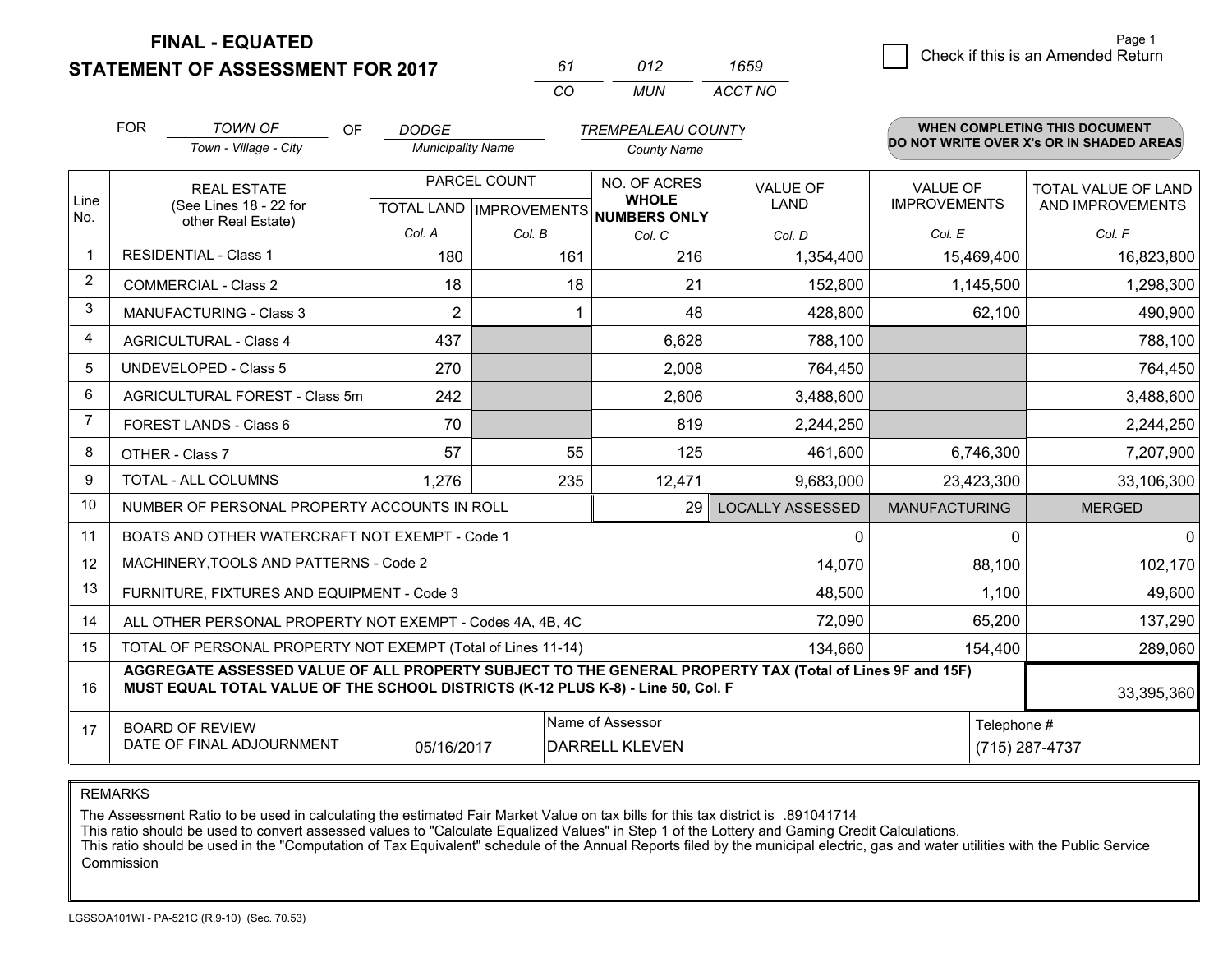*YEAR CO MUN ACCT NO* <sup>2017</sup> <sup>61</sup> <sup>012</sup> <sup>1659</sup>

Do not confuse FOREST LANDS (Line 7) with FOREST CROPS (in this section) - They are **NOT** the same

|    |                                                                                |                                            |  | Private Forest Crop - Reg Class @ 10¢ per acre                   |                 |                                                               | Private Forest Crop - Reg Class @ \$2.52 per acre                  |                                                                              |                    |  |
|----|--------------------------------------------------------------------------------|--------------------------------------------|--|------------------------------------------------------------------|-----------------|---------------------------------------------------------------|--------------------------------------------------------------------|------------------------------------------------------------------------------|--------------------|--|
| 18 | (a) PARCELS                                                                    | (b) ACRES                                  |  | (c) ASSESSED VALUE                                               |                 | (d) PARCELS                                                   | (e) ACRES                                                          |                                                                              | (f) ASSESSED VALUE |  |
|    |                                                                                |                                            |  |                                                                  |                 |                                                               |                                                                    |                                                                              |                    |  |
|    |                                                                                |                                            |  | Private Forest Crop - Special Class @ 20¢ per acre               |                 |                                                               |                                                                    | Entered Before 2005 Managed Forest - Ferrous Mining CLOSED @ \$8.27 per acre |                    |  |
| 19 | (a) PARCELS                                                                    | (b) ACRES                                  |  | (c) ASSESSED VALUE                                               |                 | (d) PARCELS                                                   | (e) ACRES                                                          |                                                                              | (f) ASSESSED VALUE |  |
|    |                                                                                |                                            |  |                                                                  |                 |                                                               |                                                                    |                                                                              |                    |  |
|    |                                                                                |                                            |  | Entered Before 2005 Managed Forest - OPEN @ \$.79 per acre       |                 | Entered Before 2005 Managed Forest - CLOSED @ \$1.87 per acre |                                                                    |                                                                              |                    |  |
| 20 | (a) PARCELS                                                                    | (b) ACRES                                  |  | (c) ASSESSED VALUE                                               |                 | (d) PARCELS                                                   | (e) ACRES                                                          |                                                                              | (f) ASSESSED VALUE |  |
|    | $\mathcal{P}$                                                                  | 43                                         |  | 105,900                                                          |                 | 41                                                            | 912                                                                |                                                                              | 1,609,500          |  |
|    |                                                                                | Entered After 2004 Managed Forest - OPEN @ |  | \$2.14 per acre                                                  |                 |                                                               | Entered After 2004 Managed Forest - CLOSED @ \$10.68 per acre      |                                                                              |                    |  |
| 21 | (a) PARCELS                                                                    | (b) ACRES                                  |  | (c) ASSESSED VALUE                                               |                 | (d) PARCELS                                                   | (e) ACRES                                                          |                                                                              | (f) ASSESSED VALUE |  |
|    |                                                                                |                                            |  |                                                                  |                 |                                                               |                                                                    |                                                                              |                    |  |
|    |                                                                                |                                            |  |                                                                  |                 | 14                                                            | 298.17                                                             |                                                                              | 711,500            |  |
| 22 | (a) County Forest Cropland Acres                                               |                                            |  | (b) Federal Acres                                                | (c) State Acres |                                                               | (d) County (NOT FOREST CROP) Acres                                 |                                                                              | (e) Other Acres    |  |
|    |                                                                                |                                            |  |                                                                  | 20              |                                                               | 24.87                                                              |                                                                              | 29.69              |  |
|    |                                                                                |                                            |  | Assessed Value of Omitted Property From Prior Years (Sec. 70.44) |                 |                                                               | Assessed Value of Sec. 70.43 Corrections of Errors by Assessors    |                                                                              |                    |  |
| 23 |                                                                                | (a) REAL ESTATE                            |  | (b) PERSONAL                                                     |                 |                                                               | (c1) REAL ESTATE                                                   |                                                                              | (c2) PERSONAL      |  |
|    |                                                                                |                                            |  |                                                                  |                 |                                                               |                                                                    |                                                                              |                    |  |
|    | Manufacturing Equated Value of Omitted Property From Prior Years (Sec. 70.995) |                                            |  |                                                                  |                 |                                                               | Mfg. Equated Value of Sec.70.43 Corrections of Errors by Assessors |                                                                              |                    |  |
|    |                                                                                | (d) REAL ESTATE                            |  | (e) PERSONAL                                                     |                 |                                                               | (f1) REAL ESTATE                                                   | (f2) PERSONAL                                                                |                    |  |
|    |                                                                                |                                            |  |                                                                  |                 |                                                               |                                                                    |                                                                              |                    |  |

## **SPECIAL DISTRICTS**

| <b>Line</b><br>No. | Enter 6-digit<br><b>Special District</b><br>Code (Col. A) | <b>Account</b><br><b>Number</b><br>(Col. B) | <b>Special District Name</b><br>(Col. C) | <b>Locally Assessed Value</b><br>of Real Estate and<br>Personal Property (Col. D) | Mfg Value of Real Estate<br>and Personal Property<br>(Col. E) | <b>Merged Value of</b><br><b>Real Estate and</b><br>Personal Property (Col. F) |
|--------------------|-----------------------------------------------------------|---------------------------------------------|------------------------------------------|-----------------------------------------------------------------------------------|---------------------------------------------------------------|--------------------------------------------------------------------------------|
| 24                 | 617020                                                    | 0384                                        | DODGE SANITARY DISTRICT #1               | 4,646,600                                                                         |                                                               | 4,646,600                                                                      |
| 25                 | 617040                                                    | 0386                                        | PINE CREEK SANITARY DISTRICT #1          | 2,298,900                                                                         |                                                               | 2,298,900                                                                      |
| 26                 |                                                           |                                             |                                          |                                                                                   |                                                               |                                                                                |
| 27                 |                                                           |                                             |                                          |                                                                                   |                                                               |                                                                                |
| 28                 |                                                           |                                             |                                          |                                                                                   |                                                               |                                                                                |
| 29                 |                                                           |                                             |                                          |                                                                                   |                                                               |                                                                                |
| 30                 |                                                           |                                             |                                          |                                                                                   |                                                               |                                                                                |
| 31                 |                                                           |                                             |                                          |                                                                                   |                                                               |                                                                                |
| 32                 |                                                           |                                             |                                          |                                                                                   |                                                               |                                                                                |
| 33                 |                                                           |                                             |                                          |                                                                                   |                                                               |                                                                                |
| 34                 |                                                           |                                             |                                          |                                                                                   |                                                               |                                                                                |
| 35                 |                                                           |                                             |                                          |                                                                                   |                                                               |                                                                                |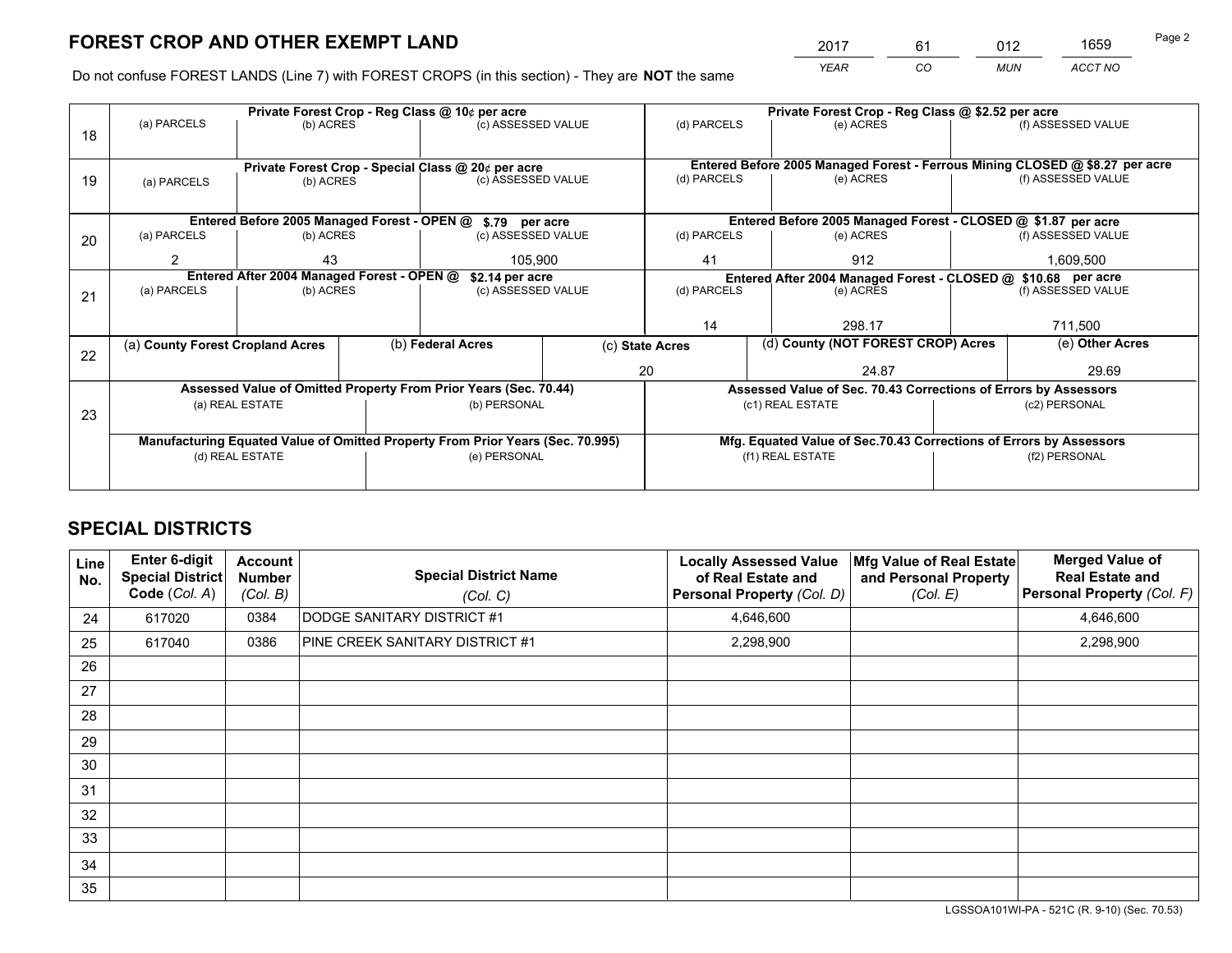|             |                                                          |                                             |                                                         | <b>YEAR</b>                                                                       | CO<br><b>MUN</b>                                              | ACCT NO                                                                        |
|-------------|----------------------------------------------------------|---------------------------------------------|---------------------------------------------------------|-----------------------------------------------------------------------------------|---------------------------------------------------------------|--------------------------------------------------------------------------------|
| Line<br>No. | Enter 6-digit<br><b>School District</b><br>Code (Col. A) | <b>Account</b><br><b>Number</b><br>(Col. B) | <b>School District Name</b><br>(Col. C)                 | <b>Locally Assessed Value</b><br>of Real Estate and<br>Personal Property (Col. D) | Mfg Value of Real Estate<br>and Personal Property<br>(Col. E) | <b>Merged Value of</b><br><b>Real Estate and</b><br>Personal Property (Col. F) |
|             | A. SCHOOL DISTRICTS (K-8 and K-12)                       |                                             |                                                         |                                                                                   |                                                               |                                                                                |
| 36          | 610154                                                   | 0358                                        | <b>SCH D OF ARCADIA</b>                                 | 29,583,210                                                                        | 639,100                                                       | 30,222,310                                                                     |
| 37          | 612009                                                   | 0361                                        | SCH D OF GALESVILLE-ETTRICK                             | 3,166,850                                                                         | 6,200                                                         | 3,173,050                                                                      |
| 38          |                                                          |                                             |                                                         |                                                                                   |                                                               |                                                                                |
| 39          |                                                          |                                             |                                                         |                                                                                   |                                                               |                                                                                |
| 40          |                                                          |                                             |                                                         |                                                                                   |                                                               |                                                                                |
| 41          |                                                          |                                             |                                                         |                                                                                   |                                                               |                                                                                |
| 42          |                                                          |                                             |                                                         |                                                                                   |                                                               |                                                                                |
| 43          |                                                          |                                             |                                                         |                                                                                   |                                                               |                                                                                |
| 44<br>45    |                                                          |                                             |                                                         |                                                                                   |                                                               |                                                                                |
| 46          |                                                          |                                             |                                                         |                                                                                   |                                                               |                                                                                |
| 47          |                                                          |                                             |                                                         |                                                                                   |                                                               |                                                                                |
| 48          |                                                          |                                             |                                                         |                                                                                   |                                                               |                                                                                |
| 49          |                                                          |                                             |                                                         |                                                                                   |                                                               |                                                                                |
| 50          |                                                          |                                             | TOTAL ASSESSED VALUE OF SCHOOL DISTRICTS (K-8 and K-12) | 32,750,060                                                                        | 645,300                                                       | 33,395,360                                                                     |
|             | <b>B.</b><br><b>UNION HIGH SCHOOL DISTRICTS</b>          |                                             |                                                         |                                                                                   |                                                               |                                                                                |
| 51          |                                                          |                                             |                                                         |                                                                                   |                                                               |                                                                                |
| 52          |                                                          |                                             |                                                         |                                                                                   |                                                               |                                                                                |
| 53          |                                                          |                                             |                                                         |                                                                                   |                                                               |                                                                                |
| 54          |                                                          |                                             |                                                         |                                                                                   |                                                               |                                                                                |
| 55          |                                                          |                                             | TOTAL ASSESSED VALUE OF UNION HIGH SCHOOLS              |                                                                                   |                                                               |                                                                                |
|             | C.<br><b>TECHNICAL COLLEGE DISTRICTS</b>                 |                                             |                                                         |                                                                                   |                                                               |                                                                                |
| 56          | 000200                                                   | 0002                                        | WESTERN TECHNICAL COLLEGE LACR                          | 32,750,060                                                                        | 645.300                                                       | 33,395,360                                                                     |
| 57          |                                                          |                                             |                                                         |                                                                                   |                                                               |                                                                                |
| 58          |                                                          |                                             |                                                         |                                                                                   |                                                               |                                                                                |
| 59          |                                                          |                                             | TOTAL ASSESSED VALUE OF TECHNICAL COLLEGES              | 32,750,060                                                                        | 645,300                                                       | 33,395,360                                                                     |

61

012

 *I hereby certify, to the best of my knowledge and belief, this form is complete and correct.*

**SCHOOL DISTRICTS**

| Print name of preparer | Title                    |                | Date (MM / DD / CCYY) |
|------------------------|--------------------------|----------------|-----------------------|
|                        |                          |                |                       |
| Signature of preparer  | Contact Telephone Number | E-mail address |                       |
|                        | $\sim$                   |                |                       |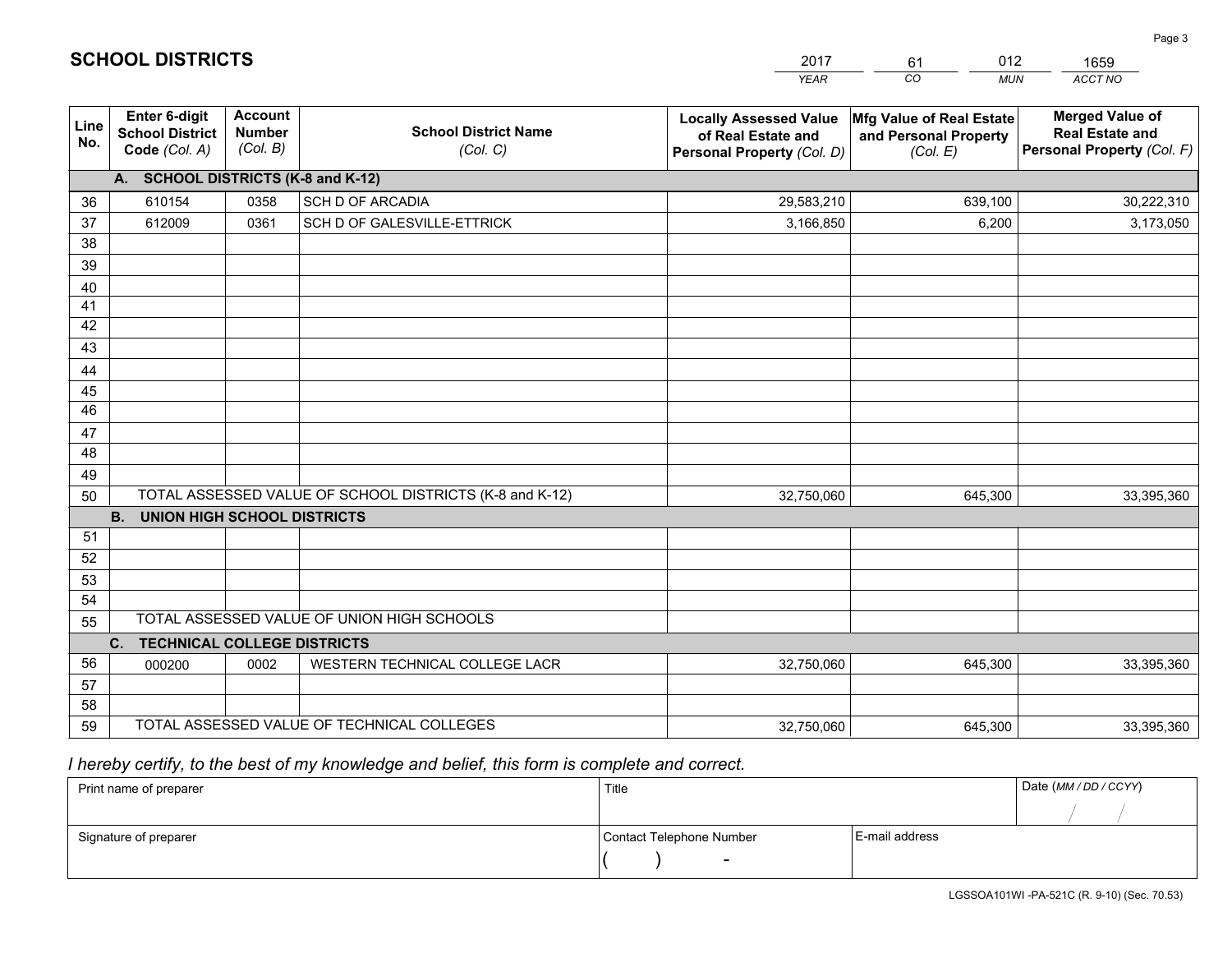## **HIGHLIGHTS**

- 1. Complete the Statement of Assessment after the Board of Review. Reflect any changes made there.
- 2. Use black ink to complete.
- 3. Line 16 must equal Line 50, Col D.
- 4. Line 55 must equal the total of K-8 schools listed on lines 36-49. Do not include K-12 schools in this comparision.
- 5. Line 59, Col. D must equal Line 16.
- 6. Special District, School District and Technical College District values must include both real estate and personal property. Examples of Special districts are: town sanitary districts, public inland lake protection and rehabilitation districts, and metropolitan sewerage districts.
- 7. DO NOT INCLUDE Manufacturing property values.DOR will print these values on the final SOA.

KARA WENER TOWN OF DODGE

TOWN OF DODGE **<ARA WENER** 

W27919 WHISTLE PASS RD TREMPEALEAU, WI 54661

W27919 WHISTLE PASS RD TREMPEALEAU, WI 54661

 8. Accuracy of this form is very important. The values reported directly affect the equalized value DOR calculates for school and special districts.

#### **Page 1:**

 If not prefilled, enter the tax year,county and municipal code,municipal type, municipal name and county name on the top of form.

Check the Amended box, if filing an amended / corrected SOA.

 Report the parcel count, acres and assessed value of taxable general property, total parcel count, (real and personal), total acres, and values from final figures set by the Board of Review.

- A. Real Estate land and improvements (buildings, etc.) is reported on lines 1 8, total line 9.
- B. Personal Property is reported on lines 11 14, Column D, total line 15.
- C. To complete this report, use the computer produced summary of the assessment roll that shows these amounts.
- D. Use whole numbers only.
- E. Add each line across and each column down to verify entries.

## **Page 2:**

- A. Report Special Items (not subject to general property tax).
- 1. Private Forest Croplands and Managed Forest Lands are reported on lines 18,19, 20 and 21. Be sure to report assessed values **NOT** taxes.
- 2. You should have copies of the orders of entry, orders of withdrawal, etc., to update your assessment roll.
	- 3. Show hundredths of acres (e.g. 39.75).
- 4. Tax exempt lands are reported on line 22.
- 5. Omitted property and sec. 70.43, Wis. Stats., corrections of errors by assessor are reported on line 23. Report real estate and personal property separately. These should be for **prior years**, not something found on the current assessment roll after the board of review.
- B. Special District (Lines 24-35) Include the value of both real and personal property.

 The Department of Revenue (DOR) preprints much of the information regarding names and codes for schools, special districts,etc. If a district is not listed, enter the name and value only, DOR will enter the proper code.

## **Page 3 School Districts:**

Include the value of both real and personal property.

Report School District (regular, elementary, union high school, and technical college).

- 1. Regular (K-12) and Elementary (K-8) school values are reported on lines 36-49, total on line 50.
- 2. Union High School (UHS) (use only if elementary schools are listed on lines 36-49) are reported on lines 51-54. UHS total value (line 55) must equal to the total **elementary school** values reported on lines 36-49. Do notinclude K-12 schools in this comparison.
- 3. Technical College values are reported on lines 56-58, total on line 59.
- 4. Use the computer summary that shows these amounts to complete this report.

#### **This form is due the second Monday in June. File this report only after your Board of Review is complete.**

 *If you have questions: Return forms to:*

 Email: lgs@wisconsin.gov Wisconsin Department of RevenueCall:  $(608)$  266-2569 or  $(608)$  264-6892 Fax number: (608) 264-6887 PO Box 8971

Local Government Services Section 6-97 Madison WI 53708-8971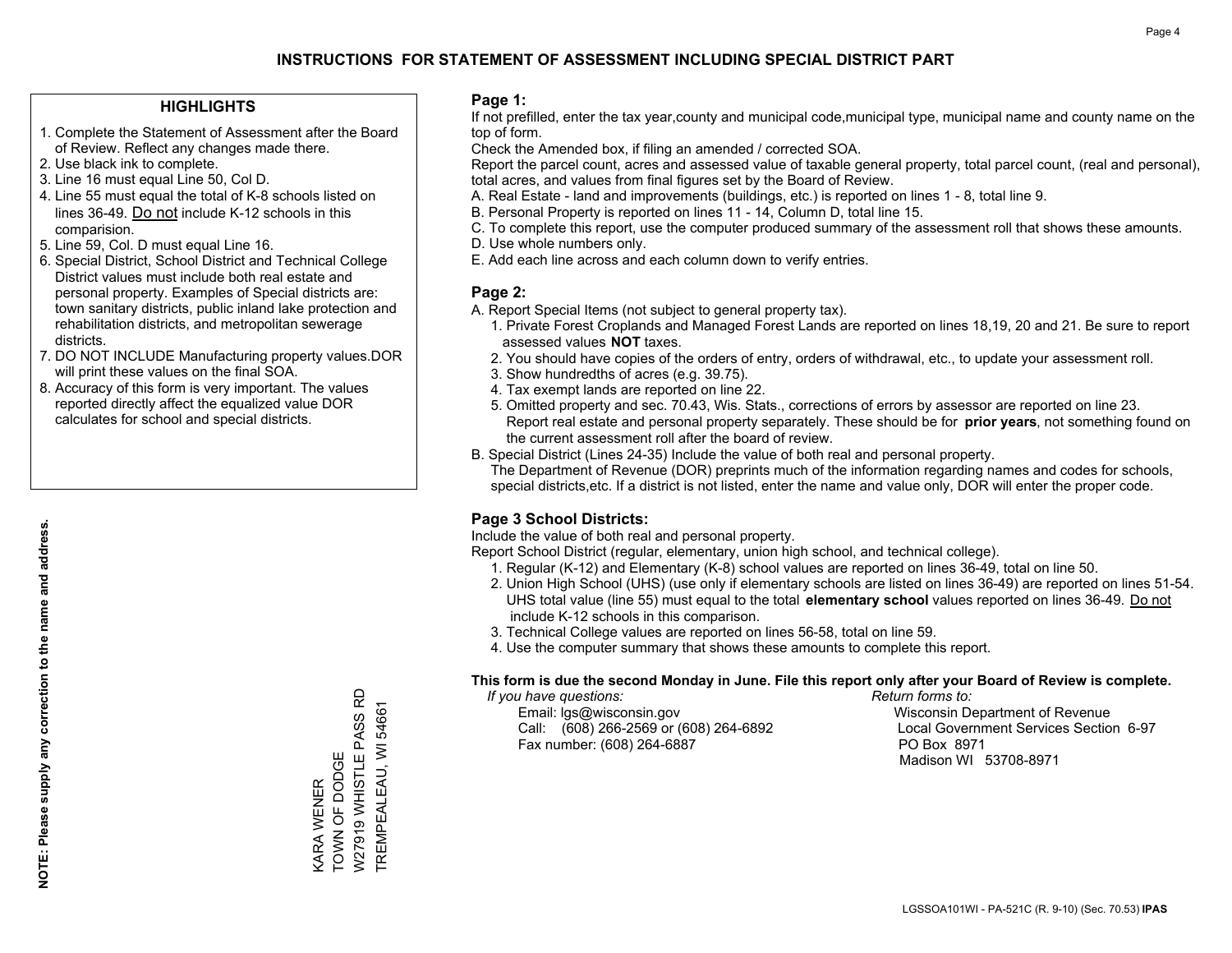**STATEMENT OF ASSESSMENT FOR 2017** 

*CO MUN <sup>61</sup> <sup>014</sup> ACCT NO1660*

|                | <b>FOR</b>                                                                                                                                                                                                  | <b>TOWN OF</b><br><b>OF</b>                                  | <b>ETTRICK</b>           |              | <b>TREMPEALEAU COUNTY</b>                           |                         |                      | <b>WHEN COMPLETING THIS DOCUMENT</b>     |
|----------------|-------------------------------------------------------------------------------------------------------------------------------------------------------------------------------------------------------------|--------------------------------------------------------------|--------------------------|--------------|-----------------------------------------------------|-------------------------|----------------------|------------------------------------------|
|                |                                                                                                                                                                                                             | Town - Village - City                                        | <b>Municipality Name</b> |              | <b>County Name</b>                                  |                         |                      | DO NOT WRITE OVER X's OR IN SHADED AREAS |
|                |                                                                                                                                                                                                             | <b>REAL ESTATE</b>                                           |                          | PARCEL COUNT | NO. OF ACRES                                        | <b>VALUE OF</b>         | <b>VALUE OF</b>      | TOTAL VALUE OF LAND                      |
| Line<br>No.    |                                                                                                                                                                                                             | (See Lines 18 - 22 for<br>other Real Estate)                 |                          |              | <b>WHOLE</b><br>TOTAL LAND MPROVEMENTS NUMBERS ONLY | LAND                    | <b>IMPROVEMENTS</b>  | AND IMPROVEMENTS                         |
|                |                                                                                                                                                                                                             |                                                              | Col. A                   | Col. B       | Col. C                                              | Col. D                  | Col. E               | Col. F                                   |
| -1             |                                                                                                                                                                                                             | <b>RESIDENTIAL - Class 1</b>                                 | 655                      | 570          | 1,679                                               | 8,532,575               | 57,630,300           | 66,162,875                               |
| $\overline{2}$ | <b>COMMERCIAL - Class 2</b>                                                                                                                                                                                 |                                                              | 20                       | 17           | 33                                                  | 252,300                 | 1,971,300            | 2,223,600                                |
| 3              |                                                                                                                                                                                                             | <b>MANUFACTURING - Class 3</b>                               | $\mathbf 0$              | 0            | $\Omega$                                            | 0                       | 0                    | 0                                        |
| 4              |                                                                                                                                                                                                             | <b>AGRICULTURAL - Class 4</b>                                | 1,364                    |              | 23,188                                              | 3,094,450               |                      | 3,094,450                                |
| 5              |                                                                                                                                                                                                             | <b>UNDEVELOPED - Class 5</b>                                 | 626                      |              | 2,979                                               | 2,669,625               |                      | 2,669,625                                |
| 6              |                                                                                                                                                                                                             | AGRICULTURAL FOREST - Class 5m                               | 714                      |              | 10,203                                              | 11,803,800              |                      | 11,803,800                               |
| 7              |                                                                                                                                                                                                             | FOREST LANDS - Class 6                                       | 253                      |              | 3,350                                               | 7,529,850               |                      | 7,529,850                                |
| 8              |                                                                                                                                                                                                             | OTHER - Class 7                                              | 122                      | 140          | 242                                                 | 1,161,900               | 9,285,200            | 10,447,100                               |
| 9              |                                                                                                                                                                                                             | TOTAL - ALL COLUMNS                                          | 3,754                    | 727          | 41,674                                              | 35,044,500              | 68,886,800           | 103,931,300                              |
| 10             |                                                                                                                                                                                                             | NUMBER OF PERSONAL PROPERTY ACCOUNTS IN ROLL                 |                          |              | 25                                                  | <b>LOCALLY ASSESSED</b> | <b>MANUFACTURING</b> | <b>MERGED</b>                            |
| 11             |                                                                                                                                                                                                             | BOATS AND OTHER WATERCRAFT NOT EXEMPT - Code 1               |                          |              |                                                     | 0                       | 0                    | $\overline{0}$                           |
| 12             |                                                                                                                                                                                                             | MACHINERY, TOOLS AND PATTERNS - Code 2                       |                          |              |                                                     | 121,800                 | 0                    | 121,800                                  |
| 13             |                                                                                                                                                                                                             | FURNITURE, FIXTURES AND EQUIPMENT - Code 3                   |                          |              |                                                     | 9,200                   | 0                    | 9,200                                    |
| 14             |                                                                                                                                                                                                             | ALL OTHER PERSONAL PROPERTY NOT EXEMPT - Codes 4A, 4B, 4C    |                          |              |                                                     | 134,600                 | $\Omega$             | 134,600                                  |
| 15             |                                                                                                                                                                                                             | TOTAL OF PERSONAL PROPERTY NOT EXEMPT (Total of Lines 11-14) |                          |              |                                                     | 265,600                 | 0                    | 265,600                                  |
| 16             | AGGREGATE ASSESSED VALUE OF ALL PROPERTY SUBJECT TO THE GENERAL PROPERTY TAX (Total of Lines 9F and 15F)<br>MUST EQUAL TOTAL VALUE OF THE SCHOOL DISTRICTS (K-12 PLUS K-8) - Line 50, Col. F<br>104,196,900 |                                                              |                          |              |                                                     |                         |                      |                                          |
| 17             | Name of Assessor<br>Telephone #<br><b>BOARD OF REVIEW</b><br>DATE OF FINAL ADJOURNMENT<br>07/24/2017<br><b>KEVIN IRWIN</b>                                                                                  |                                                              |                          |              |                                                     |                         |                      |                                          |

REMARKS

The Assessment Ratio to be used in calculating the estimated Fair Market Value on tax bills for this tax district is .870361553<br>This ratio should be used to convert assessed values to "Calculate Equalized Values" in Step 1 Commission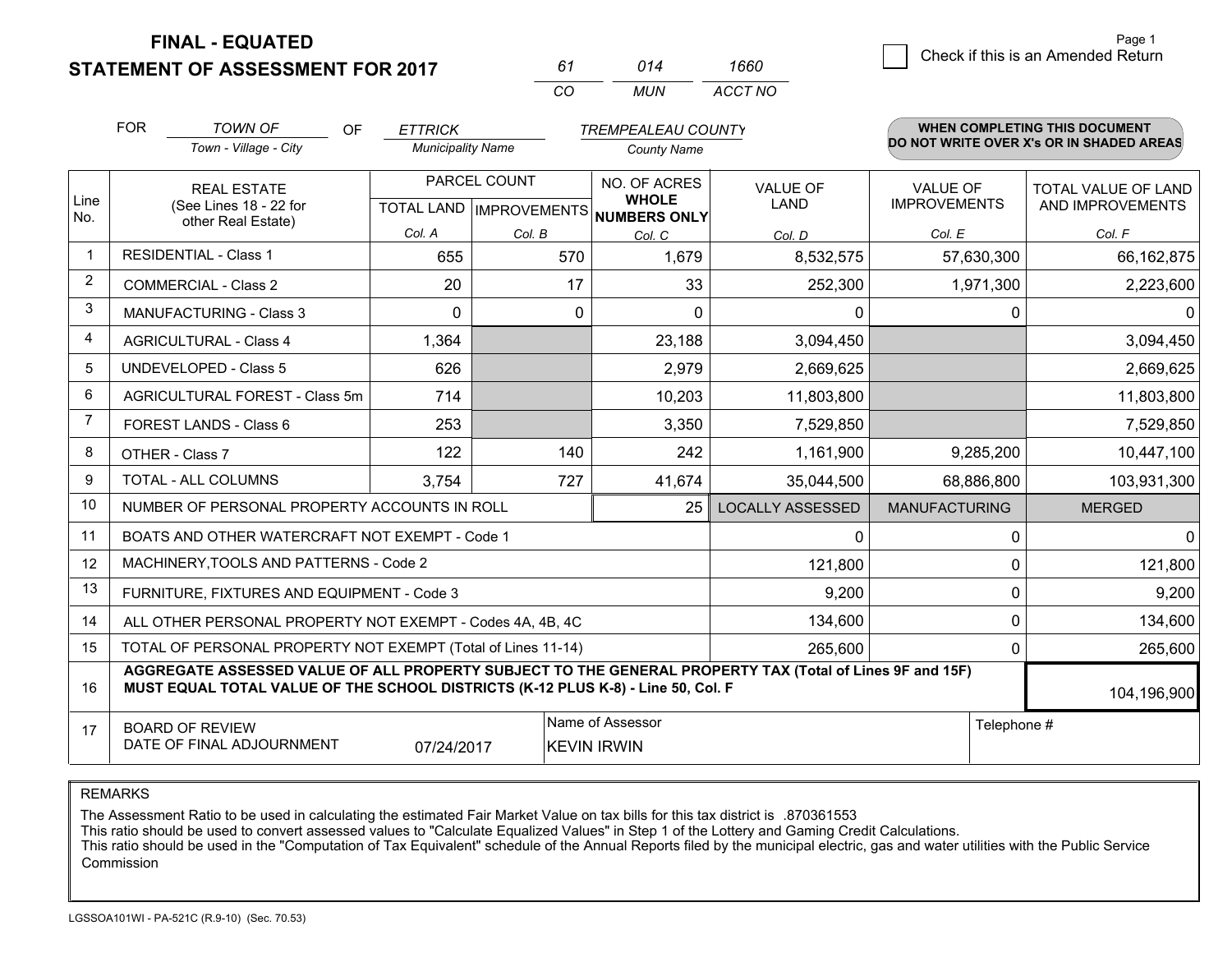*YEAR CO MUN ACCT NO* <sup>2017</sup> <sup>61</sup> <sup>014</sup> <sup>1660</sup>

Do not confuse FOREST LANDS (Line 7) with FOREST CROPS (in this section) - They are **NOT** the same

|    |                                                               |                 |  | Private Forest Crop - Reg Class @ 10¢ per acre                                 |                                                                              | Private Forest Crop - Reg Class @ \$2.52 per acre |                                                               |                                                                    |               |                    |  |
|----|---------------------------------------------------------------|-----------------|--|--------------------------------------------------------------------------------|------------------------------------------------------------------------------|---------------------------------------------------|---------------------------------------------------------------|--------------------------------------------------------------------|---------------|--------------------|--|
| 18 | (a) PARCELS                                                   | (b) ACRES       |  | (c) ASSESSED VALUE                                                             |                                                                              | (d) PARCELS                                       |                                                               | (e) ACRES                                                          |               | (f) ASSESSED VALUE |  |
|    |                                                               |                 |  |                                                                                |                                                                              |                                                   |                                                               |                                                                    |               |                    |  |
|    |                                                               |                 |  | Private Forest Crop - Special Class @ 20¢ per acre                             | Entered Before 2005 Managed Forest - Ferrous Mining CLOSED @ \$8.27 per acre |                                                   |                                                               |                                                                    |               |                    |  |
| 19 | (a) PARCELS                                                   | (b) ACRES       |  | (c) ASSESSED VALUE                                                             |                                                                              | (d) PARCELS                                       |                                                               | (e) ACRES                                                          |               | (f) ASSESSED VALUE |  |
|    |                                                               |                 |  |                                                                                |                                                                              |                                                   |                                                               |                                                                    |               |                    |  |
|    | Entered Before 2005 Managed Forest - OPEN @ \$.79 per acre    |                 |  |                                                                                |                                                                              |                                                   |                                                               | Entered Before 2005 Managed Forest - CLOSED @ \$1.87 per acre      |               |                    |  |
| 20 | (a) PARCELS<br>(b) ACRES                                      |                 |  | (c) ASSESSED VALUE                                                             |                                                                              | (d) PARCELS                                       |                                                               | (e) ACRES                                                          |               | (f) ASSESSED VALUE |  |
|    | 3                                                             | 65              |  | 118,800                                                                        |                                                                              | 144                                               |                                                               | 3,426.8                                                            |               | 5,744,400          |  |
|    | Entered After 2004 Managed Forest - OPEN @<br>\$2.14 per acre |                 |  |                                                                                |                                                                              |                                                   | Entered After 2004 Managed Forest - CLOSED @ \$10.68 per acre |                                                                    |               |                    |  |
| 21 | (a) PARCELS                                                   | (b) ACRES       |  |                                                                                | (d) PARCELS<br>(c) ASSESSED VALUE                                            |                                                   |                                                               | (e) ACRES                                                          |               | (f) ASSESSED VALUE |  |
|    |                                                               |                 |  |                                                                                |                                                                              |                                                   |                                                               |                                                                    |               |                    |  |
|    |                                                               | 79              |  | 197,500                                                                        |                                                                              | 169                                               |                                                               | 4.359.25                                                           |               | 8,416,100          |  |
|    | (a) County Forest Cropland Acres                              |                 |  | (b) Federal Acres<br>(c) State Acres                                           |                                                                              |                                                   |                                                               | (d) County (NOT FOREST CROP) Acres                                 |               | (e) Other Acres    |  |
| 22 |                                                               |                 |  |                                                                                |                                                                              | 32.5                                              |                                                               | 1.54                                                               |               | 82.91              |  |
|    |                                                               |                 |  | Assessed Value of Omitted Property From Prior Years (Sec. 70.44)               |                                                                              |                                                   |                                                               | Assessed Value of Sec. 70.43 Corrections of Errors by Assessors    |               |                    |  |
|    |                                                               | (a) REAL ESTATE |  | (b) PERSONAL                                                                   |                                                                              |                                                   | (c1) REAL ESTATE                                              |                                                                    |               | (c2) PERSONAL      |  |
| 23 |                                                               |                 |  |                                                                                |                                                                              |                                                   |                                                               |                                                                    |               |                    |  |
|    |                                                               |                 |  | Manufacturing Equated Value of Omitted Property From Prior Years (Sec. 70.995) |                                                                              |                                                   |                                                               | Mfg. Equated Value of Sec.70.43 Corrections of Errors by Assessors |               |                    |  |
|    |                                                               | (d) REAL ESTATE |  | (e) PERSONAL                                                                   |                                                                              | (f1) REAL ESTATE                                  |                                                               |                                                                    | (f2) PERSONAL |                    |  |
|    |                                                               |                 |  |                                                                                |                                                                              |                                                   |                                                               |                                                                    |               |                    |  |

## **SPECIAL DISTRICTS**

| Line<br>No. | Enter 6-digit<br><b>Special District</b><br>Code (Col. A) | <b>Account</b><br><b>Number</b><br>(Col. B) | <b>Special District Name</b><br>(Col. C) | <b>Locally Assessed Value</b><br>of Real Estate and<br>Personal Property (Col. D) | Mfg Value of Real Estate<br>and Personal Property<br>(Col. E) | <b>Merged Value of</b><br><b>Real Estate and</b><br>Personal Property (Col. F) |
|-------------|-----------------------------------------------------------|---------------------------------------------|------------------------------------------|-----------------------------------------------------------------------------------|---------------------------------------------------------------|--------------------------------------------------------------------------------|
| 24          |                                                           |                                             |                                          |                                                                                   |                                                               |                                                                                |
| 25          |                                                           |                                             |                                          |                                                                                   |                                                               |                                                                                |
| 26          |                                                           |                                             |                                          |                                                                                   |                                                               |                                                                                |
| 27          |                                                           |                                             |                                          |                                                                                   |                                                               |                                                                                |
| 28          |                                                           |                                             |                                          |                                                                                   |                                                               |                                                                                |
| 29          |                                                           |                                             |                                          |                                                                                   |                                                               |                                                                                |
| 30          |                                                           |                                             |                                          |                                                                                   |                                                               |                                                                                |
| 31          |                                                           |                                             |                                          |                                                                                   |                                                               |                                                                                |
| 32          |                                                           |                                             |                                          |                                                                                   |                                                               |                                                                                |
| 33          |                                                           |                                             |                                          |                                                                                   |                                                               |                                                                                |
| 34          |                                                           |                                             |                                          |                                                                                   |                                                               |                                                                                |
| 35          |                                                           |                                             |                                          |                                                                                   |                                                               |                                                                                |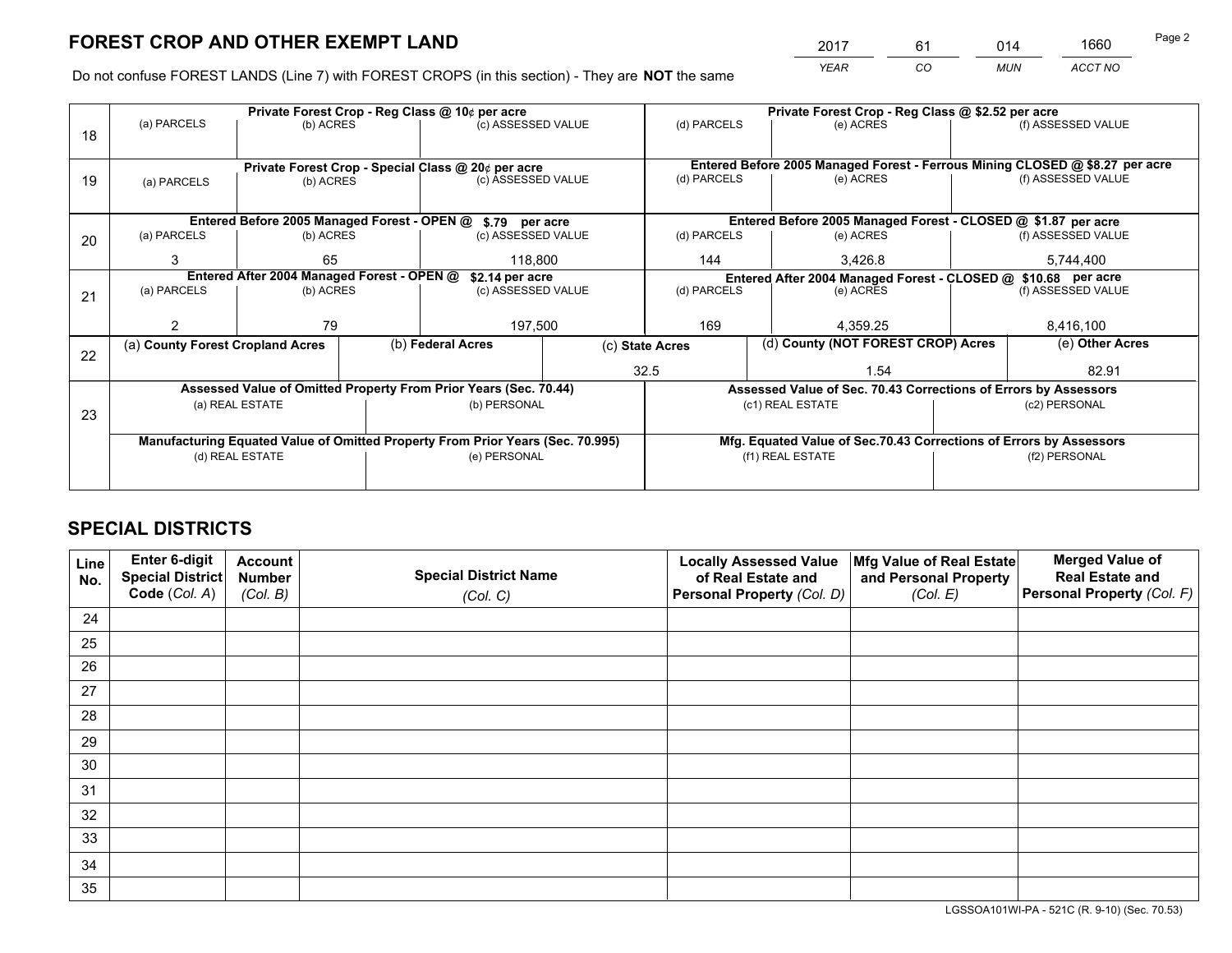|                 |                                                                 |                                             |                                                         | <b>YEAR</b>                                                                       | CO<br><b>MUN</b>                                              | ACCT NO                                                                        |  |  |  |  |
|-----------------|-----------------------------------------------------------------|---------------------------------------------|---------------------------------------------------------|-----------------------------------------------------------------------------------|---------------------------------------------------------------|--------------------------------------------------------------------------------|--|--|--|--|
| Line<br>No.     | <b>Enter 6-digit</b><br><b>School District</b><br>Code (Col. A) | <b>Account</b><br><b>Number</b><br>(Col. B) | <b>School District Name</b><br>(Col. C)                 | <b>Locally Assessed Value</b><br>of Real Estate and<br>Personal Property (Col. D) | Mfg Value of Real Estate<br>and Personal Property<br>(Col. E) | <b>Merged Value of</b><br><b>Real Estate and</b><br>Personal Property (Col. F) |  |  |  |  |
|                 | A. SCHOOL DISTRICTS (K-8 and K-12)                              |                                             |                                                         |                                                                                   |                                                               |                                                                                |  |  |  |  |
| 36              | 610154                                                          | 0358                                        | SCH D OF ARCADIA                                        | 244,700                                                                           |                                                               | 244,700                                                                        |  |  |  |  |
| 37              | 610485                                                          | 0359                                        | SCH D OF BLAIR-TAYLOR                                   | 49,853,850                                                                        |                                                               | 49,853,850                                                                     |  |  |  |  |
| 38              | 612009                                                          | 0361                                        | SCH D OF GALESVILLE-ETTRICK                             | 54,098,350                                                                        |                                                               | 54,098,350                                                                     |  |  |  |  |
| 39              |                                                                 |                                             |                                                         |                                                                                   |                                                               |                                                                                |  |  |  |  |
| 40              |                                                                 |                                             |                                                         |                                                                                   |                                                               |                                                                                |  |  |  |  |
| 41              |                                                                 |                                             |                                                         |                                                                                   |                                                               |                                                                                |  |  |  |  |
| 42              |                                                                 |                                             |                                                         |                                                                                   |                                                               |                                                                                |  |  |  |  |
| 43              |                                                                 |                                             |                                                         |                                                                                   |                                                               |                                                                                |  |  |  |  |
| 44              |                                                                 |                                             |                                                         |                                                                                   |                                                               |                                                                                |  |  |  |  |
| 45              |                                                                 |                                             |                                                         |                                                                                   |                                                               |                                                                                |  |  |  |  |
| $\overline{46}$ |                                                                 |                                             |                                                         |                                                                                   |                                                               |                                                                                |  |  |  |  |
| 47<br>48        |                                                                 |                                             |                                                         |                                                                                   |                                                               |                                                                                |  |  |  |  |
|                 |                                                                 |                                             |                                                         |                                                                                   |                                                               |                                                                                |  |  |  |  |
| 49              |                                                                 |                                             | TOTAL ASSESSED VALUE OF SCHOOL DISTRICTS (K-8 and K-12) |                                                                                   |                                                               |                                                                                |  |  |  |  |
| 50              | <b>B.</b><br><b>UNION HIGH SCHOOL DISTRICTS</b>                 |                                             |                                                         | 104,196,900                                                                       |                                                               | 104,196,900                                                                    |  |  |  |  |
| 51              |                                                                 |                                             |                                                         |                                                                                   |                                                               |                                                                                |  |  |  |  |
| 52              |                                                                 |                                             |                                                         |                                                                                   |                                                               |                                                                                |  |  |  |  |
| 53              |                                                                 |                                             |                                                         |                                                                                   |                                                               |                                                                                |  |  |  |  |
| 54              |                                                                 |                                             |                                                         |                                                                                   |                                                               |                                                                                |  |  |  |  |
| 55              |                                                                 |                                             | TOTAL ASSESSED VALUE OF UNION HIGH SCHOOLS              |                                                                                   |                                                               |                                                                                |  |  |  |  |
|                 | C.<br><b>TECHNICAL COLLEGE DISTRICTS</b>                        |                                             |                                                         |                                                                                   |                                                               |                                                                                |  |  |  |  |
| 56              | 000200                                                          | 0002                                        | WESTERN TECHNICAL COLLEGE LACR                          | 104,196,900                                                                       |                                                               | 104,196,900                                                                    |  |  |  |  |
| 57              |                                                                 |                                             |                                                         |                                                                                   |                                                               |                                                                                |  |  |  |  |
| 58              |                                                                 |                                             |                                                         |                                                                                   |                                                               |                                                                                |  |  |  |  |
| 59              |                                                                 |                                             | TOTAL ASSESSED VALUE OF TECHNICAL COLLEGES              | 104,196,900                                                                       |                                                               | 104,196,900                                                                    |  |  |  |  |

61

014

 *I hereby certify, to the best of my knowledge and belief, this form is complete and correct.*

**SCHOOL DISTRICTS**

| Print name of preparer | Title                    |                | Date (MM / DD / CCYY) |
|------------------------|--------------------------|----------------|-----------------------|
|                        |                          |                |                       |
| Signature of preparer  | Contact Telephone Number | E-mail address |                       |
|                        | $\sim$                   |                |                       |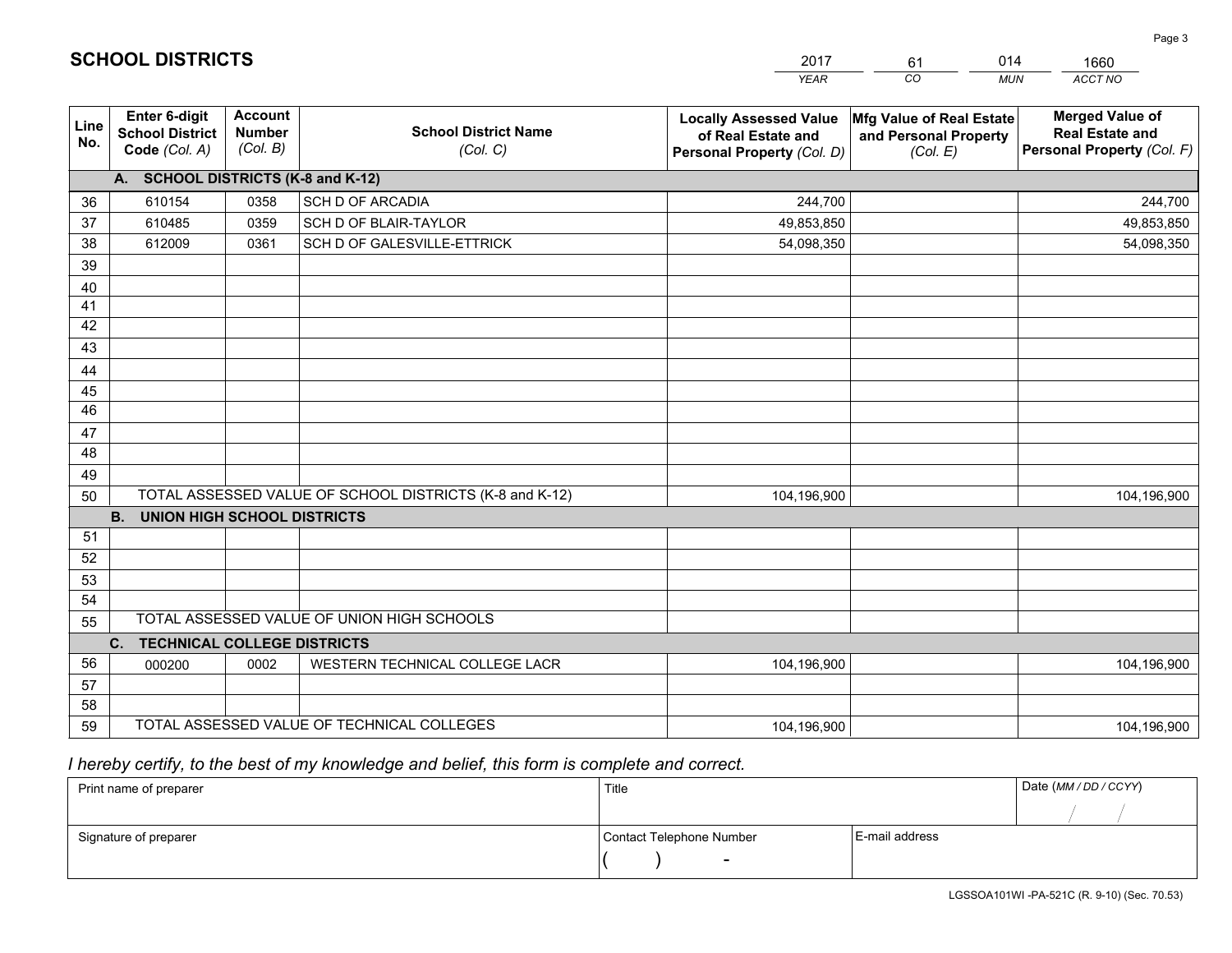## **HIGHLIGHTS**

- 1. Complete the Statement of Assessment after the Board of Review. Reflect any changes made there.
- 2. Use black ink to complete.
- 3. Line 16 must equal Line 50, Col D.
- 4. Line 55 must equal the total of K-8 schools listed on lines 36-49. Do not include K-12 schools in this comparision.
- 5. Line 59, Col. D must equal Line 16.
- 6. Special District, School District and Technical College District values must include both real estate and personal property. Examples of Special districts are: town sanitary districts, public inland lake protection and rehabilitation districts, and metropolitan sewerage districts.
- 7. DO NOT INCLUDE Manufacturing property values.DOR will print these values on the final SOA.

KARA ONSRUD TOWN OF ETTRICK

TOWN OF ETTRICK **CARA ONSRUD** 

PO BOX 52

ETTRICK, WI 54627 - 0052

ETTRICK, WI PO BOX 52

54627

 $-0052$ 

 8. Accuracy of this form is very important. The values reported directly affect the equalized value DOR calculates for school and special districts.

#### **Page 1:**

 If not prefilled, enter the tax year,county and municipal code,municipal type, municipal name and county name on the top of form.

Check the Amended box, if filing an amended / corrected SOA.

 Report the parcel count, acres and assessed value of taxable general property, total parcel count, (real and personal), total acres, and values from final figures set by the Board of Review.

- A. Real Estate land and improvements (buildings, etc.) is reported on lines 1 8, total line 9.
- B. Personal Property is reported on lines 11 14, Column D, total line 15.
- C. To complete this report, use the computer produced summary of the assessment roll that shows these amounts.
- D. Use whole numbers only.
- E. Add each line across and each column down to verify entries.

## **Page 2:**

- A. Report Special Items (not subject to general property tax).
- 1. Private Forest Croplands and Managed Forest Lands are reported on lines 18,19, 20 and 21. Be sure to report assessed values **NOT** taxes.
- 2. You should have copies of the orders of entry, orders of withdrawal, etc., to update your assessment roll.
	- 3. Show hundredths of acres (e.g. 39.75).
- 4. Tax exempt lands are reported on line 22.
- 5. Omitted property and sec. 70.43, Wis. Stats., corrections of errors by assessor are reported on line 23. Report real estate and personal property separately. These should be for **prior years**, not something found on the current assessment roll after the board of review.
- B. Special District (Lines 24-35) Include the value of both real and personal property.

 The Department of Revenue (DOR) preprints much of the information regarding names and codes for schools, special districts,etc. If a district is not listed, enter the name and value only, DOR will enter the proper code.

## **Page 3 School Districts:**

Include the value of both real and personal property.

Report School District (regular, elementary, union high school, and technical college).

- 1. Regular (K-12) and Elementary (K-8) school values are reported on lines 36-49, total on line 50.
- 2. Union High School (UHS) (use only if elementary schools are listed on lines 36-49) are reported on lines 51-54. UHS total value (line 55) must equal to the total **elementary school** values reported on lines 36-49. Do notinclude K-12 schools in this comparison.
- 3. Technical College values are reported on lines 56-58, total on line 59.
- 4. Use the computer summary that shows these amounts to complete this report.

#### **This form is due the second Monday in June. File this report only after your Board of Review is complete.**

 *If you have questions: Return forms to:*

 Email: lgs@wisconsin.gov Wisconsin Department of RevenueCall:  $(608)$  266-2569 or  $(608)$  264-6892 Fax number: (608) 264-6887 PO Box 8971

Local Government Services Section 6-97 Madison WI 53708-8971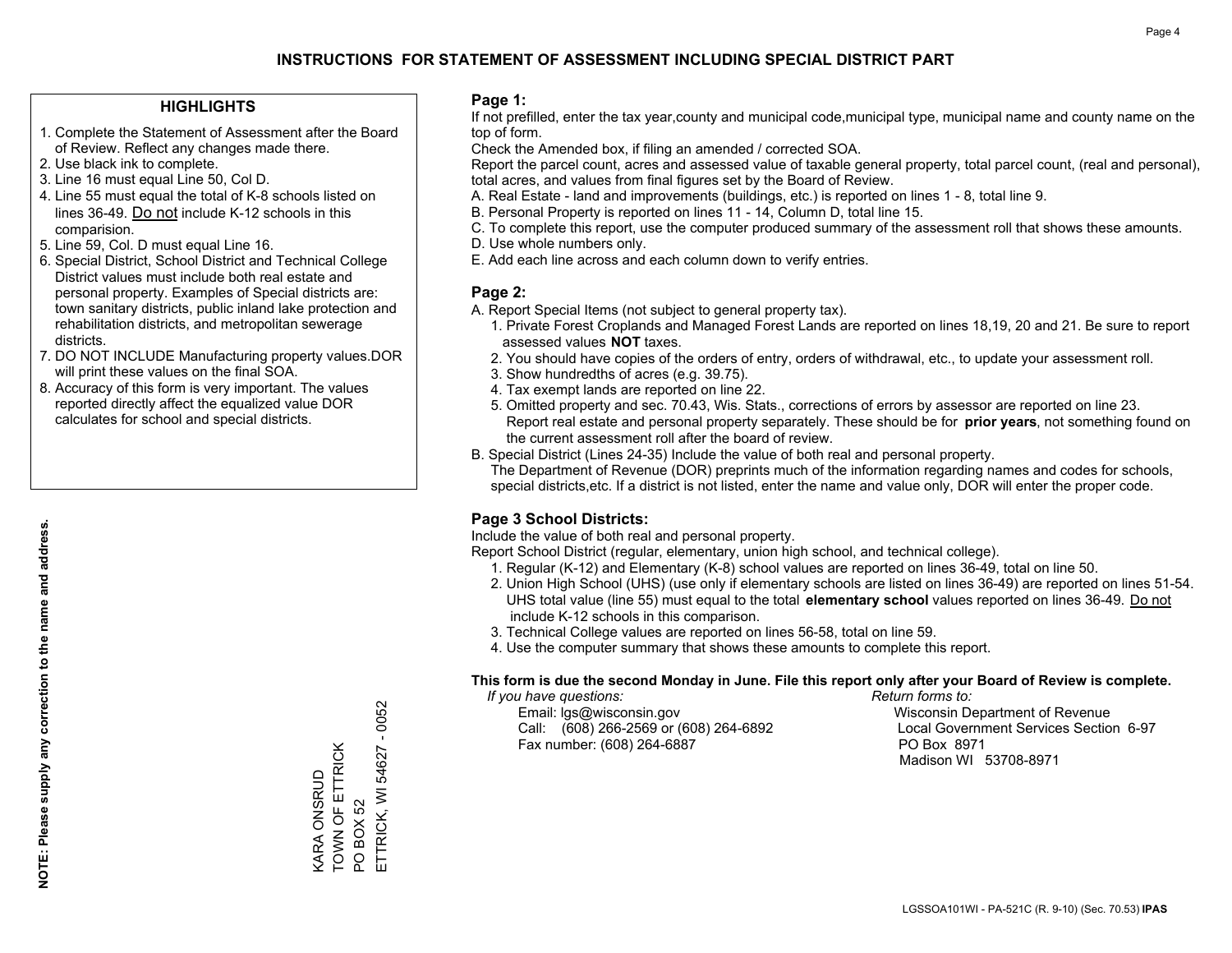**STATEMENT OF ASSESSMENT FOR 2017** 

*CO MUN <sup>61</sup> <sup>016</sup> ACCT NO1661*

|                | <b>FOR</b>                                                                                                                 | <b>TOWN OF</b><br><b>OF</b>                                                                                                                                                                  | <b>GALE</b>              |                | <b>TREMPEALEAU COUNTY</b>            |                         |                      | <b>WHEN COMPLETING THIS DOCUMENT</b>     |
|----------------|----------------------------------------------------------------------------------------------------------------------------|----------------------------------------------------------------------------------------------------------------------------------------------------------------------------------------------|--------------------------|----------------|--------------------------------------|-------------------------|----------------------|------------------------------------------|
|                |                                                                                                                            | Town - Village - City                                                                                                                                                                        | <b>Municipality Name</b> |                | <b>County Name</b>                   |                         |                      | DO NOT WRITE OVER X's OR IN SHADED AREAS |
| Line           |                                                                                                                            | <b>REAL ESTATE</b>                                                                                                                                                                           | PARCEL COUNT             |                | NO. OF ACRES<br><b>WHOLE</b>         | <b>VALUE OF</b>         | <b>VALUE OF</b>      | TOTAL VALUE OF LAND                      |
| No.            |                                                                                                                            | (See Lines 18 - 22 for<br>other Real Estate)                                                                                                                                                 |                          |                | TOTAL LAND IMPROVEMENTS NUMBERS ONLY | LAND                    | <b>IMPROVEMENTS</b>  | AND IMPROVEMENTS                         |
|                |                                                                                                                            |                                                                                                                                                                                              | Col. A                   | Col. B         | Col. C                               | Col. D                  | Col. E               | Col. F                                   |
| $\overline{1}$ |                                                                                                                            | <b>RESIDENTIAL - Class 1</b>                                                                                                                                                                 | 764                      | 657            | 1,782                                | 16,832,600              | 86,808,100           | 103,640,700                              |
| $\overline{2}$ |                                                                                                                            | <b>COMMERCIAL - Class 2</b>                                                                                                                                                                  | 34                       | 23             | 161                                  | 933,200                 | 4,241,500            | 5,174,700                                |
| 3              |                                                                                                                            | MANUFACTURING - Class 3                                                                                                                                                                      | 3                        | $\overline{2}$ | 16                                   | 92,500                  | 476,800              | 569,300                                  |
| 4              |                                                                                                                            | <b>AGRICULTURAL - Class 4</b>                                                                                                                                                                | 1,090                    |                | 16,385                               | 2,496,600               |                      | 2,496,600                                |
| 5              |                                                                                                                            | <b>UNDEVELOPED - Class 5</b>                                                                                                                                                                 | 385                      |                | 1,461                                | 1,022,600               |                      | 1,022,600                                |
| 6              | AGRICULTURAL FOREST - Class 5m                                                                                             |                                                                                                                                                                                              | 656                      |                | 8,742                                | 10,130,100              |                      | 10,130,100                               |
| 7              |                                                                                                                            | FOREST LANDS - Class 6                                                                                                                                                                       | 329                      |                | 4,997                                | 10,228,625              |                      | 10,228,625                               |
| 8              |                                                                                                                            | OTHER - Class 7                                                                                                                                                                              | 102                      | 117            | 242                                  | 1,694,500               | 11,313,300           | 13,007,800                               |
| 9              |                                                                                                                            | TOTAL - ALL COLUMNS                                                                                                                                                                          | 3,363                    | 799            | 33,786                               | 43,430,725              | 102,839,700          | 146,270,425                              |
| 10             |                                                                                                                            | NUMBER OF PERSONAL PROPERTY ACCOUNTS IN ROLL                                                                                                                                                 |                          |                | 28                                   | <b>LOCALLY ASSESSED</b> | <b>MANUFACTURING</b> | <b>MERGED</b>                            |
| 11             |                                                                                                                            | BOATS AND OTHER WATERCRAFT NOT EXEMPT - Code 1                                                                                                                                               |                          |                |                                      | $\Omega$                | 0                    | $\mathbf{0}$                             |
| 12             |                                                                                                                            | MACHINERY, TOOLS AND PATTERNS - Code 2                                                                                                                                                       |                          |                |                                      | 240,600                 | 50,100               | 290,700                                  |
| 13             |                                                                                                                            | FURNITURE, FIXTURES AND EQUIPMENT - Code 3                                                                                                                                                   |                          |                |                                      | 376,200                 | 4,000                | 380,200                                  |
| 14             |                                                                                                                            | ALL OTHER PERSONAL PROPERTY NOT EXEMPT - Codes 4A, 4B, 4C                                                                                                                                    |                          |                |                                      | 1,010,500               | 400                  | 1,010,900                                |
| 15             |                                                                                                                            | TOTAL OF PERSONAL PROPERTY NOT EXEMPT (Total of Lines 11-14)                                                                                                                                 |                          |                |                                      | 1,627,300               | 54,500               | 1,681,800                                |
| 16             |                                                                                                                            | AGGREGATE ASSESSED VALUE OF ALL PROPERTY SUBJECT TO THE GENERAL PROPERTY TAX (Total of Lines 9F and 15F)<br>MUST EQUAL TOTAL VALUE OF THE SCHOOL DISTRICTS (K-12 PLUS K-8) - Line 50, Col. F |                          |                |                                      |                         |                      | 147,952,225                              |
| 17             | Name of Assessor<br>Telephone #<br><b>BOARD OF REVIEW</b><br>DATE OF FINAL ADJOURNMENT<br><b>KEVIN IRWIN</b><br>06/14/2017 |                                                                                                                                                                                              |                          |                |                                      |                         |                      | (715) 836-0966                           |

REMARKS

The Assessment Ratio to be used in calculating the estimated Fair Market Value on tax bills for this tax district is .890386497<br>This ratio should be used to convert assessed values to "Calculate Equalized Values" in Step 1 Commission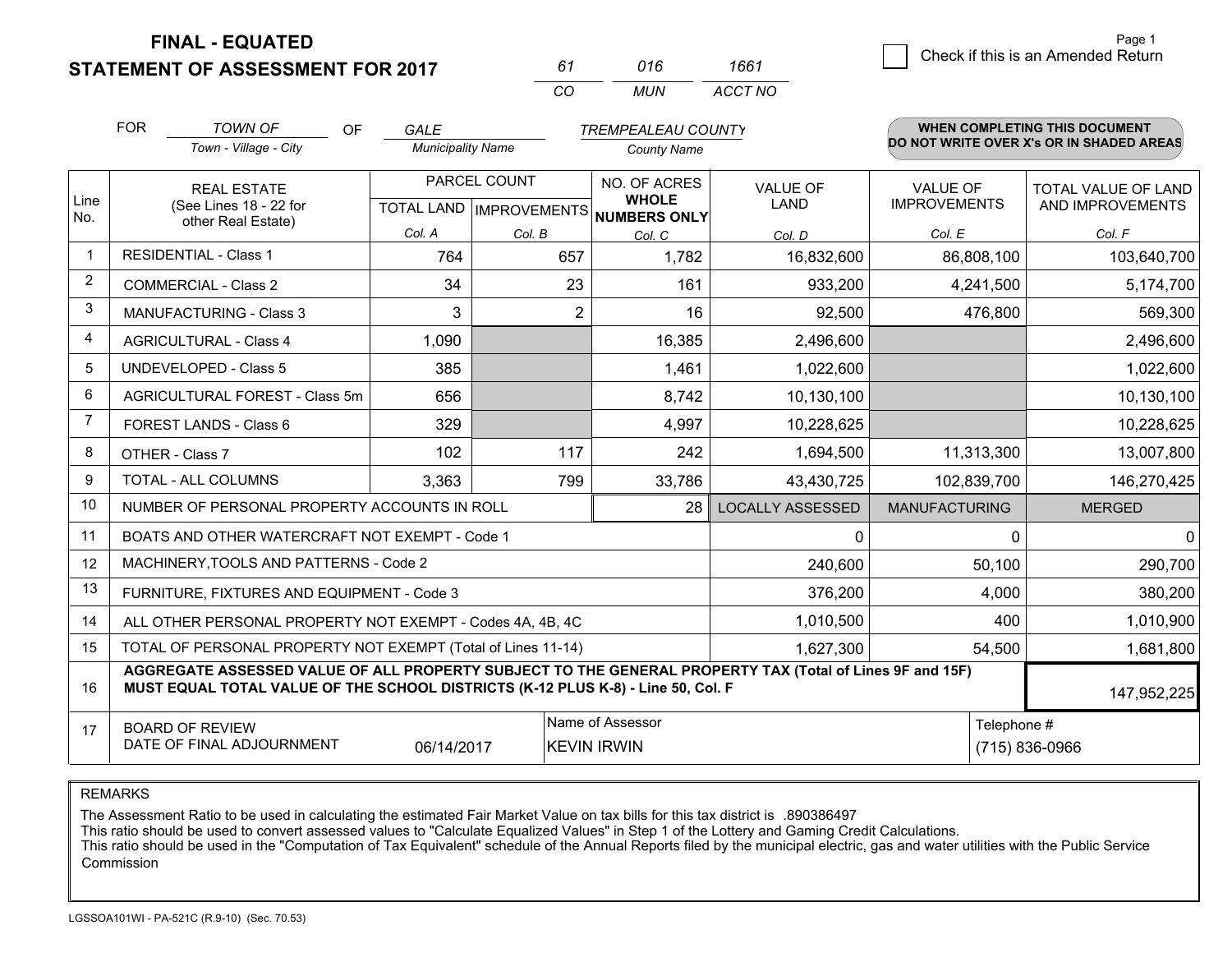*YEAR CO MUN ACCT NO* <sup>2017</sup> <sup>61</sup> <sup>016</sup> <sup>1661</sup>

Do not confuse FOREST LANDS (Line 7) with FOREST CROPS (in this section) - They are **NOT** the same

|    |                                                               |                                 |        | Private Forest Crop - Reg Class @ 10¢ per acre                                 |           | Private Forest Crop - Reg Class @ \$2.52 per acre                            |                                                                    |                                                       |                    |
|----|---------------------------------------------------------------|---------------------------------|--------|--------------------------------------------------------------------------------|-----------|------------------------------------------------------------------------------|--------------------------------------------------------------------|-------------------------------------------------------|--------------------|
| 18 | (a) PARCELS                                                   | (b) ACRES                       |        | (c) ASSESSED VALUE                                                             |           | (d) PARCELS                                                                  | (e) ACRES                                                          |                                                       | (f) ASSESSED VALUE |
|    | 6                                                             |                                 | 178.56 |                                                                                | 392,800   |                                                                              |                                                                    |                                                       |                    |
|    | Private Forest Crop - Special Class @ 20¢ per acre            |                                 |        |                                                                                |           | Entered Before 2005 Managed Forest - Ferrous Mining CLOSED @ \$8.27 per acre |                                                                    |                                                       |                    |
| 19 | (a) PARCELS                                                   | (c) ASSESSED VALUE<br>(b) ACRES |        | (d) PARCELS                                                                    | (e) ACRES |                                                                              | (f) ASSESSED VALUE                                                 |                                                       |                    |
|    |                                                               |                                 |        |                                                                                |           |                                                                              |                                                                    |                                                       |                    |
|    |                                                               |                                 |        | Entered Before 2005 Managed Forest - OPEN @ \$.79 per acre                     |           |                                                                              | Entered Before 2005 Managed Forest - CLOSED @ \$1.87 per acre      |                                                       |                    |
| 20 | (a) PARCELS                                                   | (b) ACRES                       |        | (c) ASSESSED VALUE                                                             |           | (d) PARCELS                                                                  | (e) ACRES                                                          |                                                       | (f) ASSESSED VALUE |
|    | Δ                                                             | 60                              |        | 67.700                                                                         |           | 79<br>2.004.77                                                               |                                                                    | 3,844,400                                             |                    |
|    | Entered After 2004 Managed Forest - OPEN @<br>\$2.14 per acre |                                 |        |                                                                                |           |                                                                              | Entered After 2004 Managed Forest - CLOSED @ \$10.68 per acre      |                                                       |                    |
| 21 | (a) PARCELS                                                   | (b) ACRES                       |        | (c) ASSESSED VALUE                                                             |           | (d) PARCELS<br>(e) ACRES                                                     |                                                                    |                                                       | (f) ASSESSED VALUE |
|    |                                                               |                                 |        |                                                                                |           |                                                                              |                                                                    |                                                       |                    |
|    |                                                               |                                 |        |                                                                                |           | 88<br>2.064.41                                                               |                                                                    | 3,590,400                                             |                    |
| 22 | (a) County Forest Cropland Acres                              |                                 |        | (b) Federal Acres                                                              |           | (c) State Acres                                                              |                                                                    | (d) County (NOT FOREST CROP) Acres<br>(e) Other Acres |                    |
|    |                                                               |                                 |        |                                                                                |           | 163.31                                                                       | 34.52                                                              |                                                       | 314.1              |
|    |                                                               |                                 |        | Assessed Value of Omitted Property From Prior Years (Sec. 70.44)               |           |                                                                              | Assessed Value of Sec. 70.43 Corrections of Errors by Assessors    |                                                       |                    |
|    |                                                               | (a) REAL ESTATE                 |        | (b) PERSONAL                                                                   |           |                                                                              | (c1) REAL ESTATE                                                   |                                                       | (c2) PERSONAL      |
| 23 |                                                               |                                 |        |                                                                                |           |                                                                              | 383.800                                                            |                                                       |                    |
|    |                                                               |                                 |        | Manufacturing Equated Value of Omitted Property From Prior Years (Sec. 70.995) |           |                                                                              | Mfg. Equated Value of Sec.70.43 Corrections of Errors by Assessors |                                                       |                    |
|    |                                                               | (d) REAL ESTATE                 |        | (e) PERSONAL                                                                   |           | (f1) REAL ESTATE                                                             |                                                                    | (f2) PERSONAL                                         |                    |
|    |                                                               |                                 |        |                                                                                |           |                                                                              |                                                                    |                                                       |                    |

## **SPECIAL DISTRICTS**

| <b>Line</b><br>No. | Enter 6-digit<br><b>Special District</b><br>Code (Col. A) | <b>Account</b><br><b>Number</b><br>(Col. B) | <b>Special District Name</b><br>(Col. C)  | <b>Locally Assessed Value</b><br>of Real Estate and<br><b>Personal Property (Col. D)</b> | Mfg Value of Real Estate<br>and Personal Property<br>(Col. E) | <b>Merged Value of</b><br><b>Real Estate and</b><br>Personal Property (Col. F) |
|--------------------|-----------------------------------------------------------|---------------------------------------------|-------------------------------------------|------------------------------------------------------------------------------------------|---------------------------------------------------------------|--------------------------------------------------------------------------------|
| 24                 | 618060                                                    | 0392                                        | LAKE MARINUKA PUBLIC PRO & REHAB DISTRICT | 147,328,425                                                                              | 623,800                                                       | 147,952,225                                                                    |
| 25                 |                                                           |                                             |                                           |                                                                                          |                                                               |                                                                                |
| 26                 |                                                           |                                             |                                           |                                                                                          |                                                               |                                                                                |
| 27                 |                                                           |                                             |                                           |                                                                                          |                                                               |                                                                                |
| 28                 |                                                           |                                             |                                           |                                                                                          |                                                               |                                                                                |
| 29                 |                                                           |                                             |                                           |                                                                                          |                                                               |                                                                                |
| 30                 |                                                           |                                             |                                           |                                                                                          |                                                               |                                                                                |
| 31                 |                                                           |                                             |                                           |                                                                                          |                                                               |                                                                                |
| 32                 |                                                           |                                             |                                           |                                                                                          |                                                               |                                                                                |
| 33                 |                                                           |                                             |                                           |                                                                                          |                                                               |                                                                                |
| 34                 |                                                           |                                             |                                           |                                                                                          |                                                               |                                                                                |
| 35                 |                                                           |                                             |                                           |                                                                                          |                                                               |                                                                                |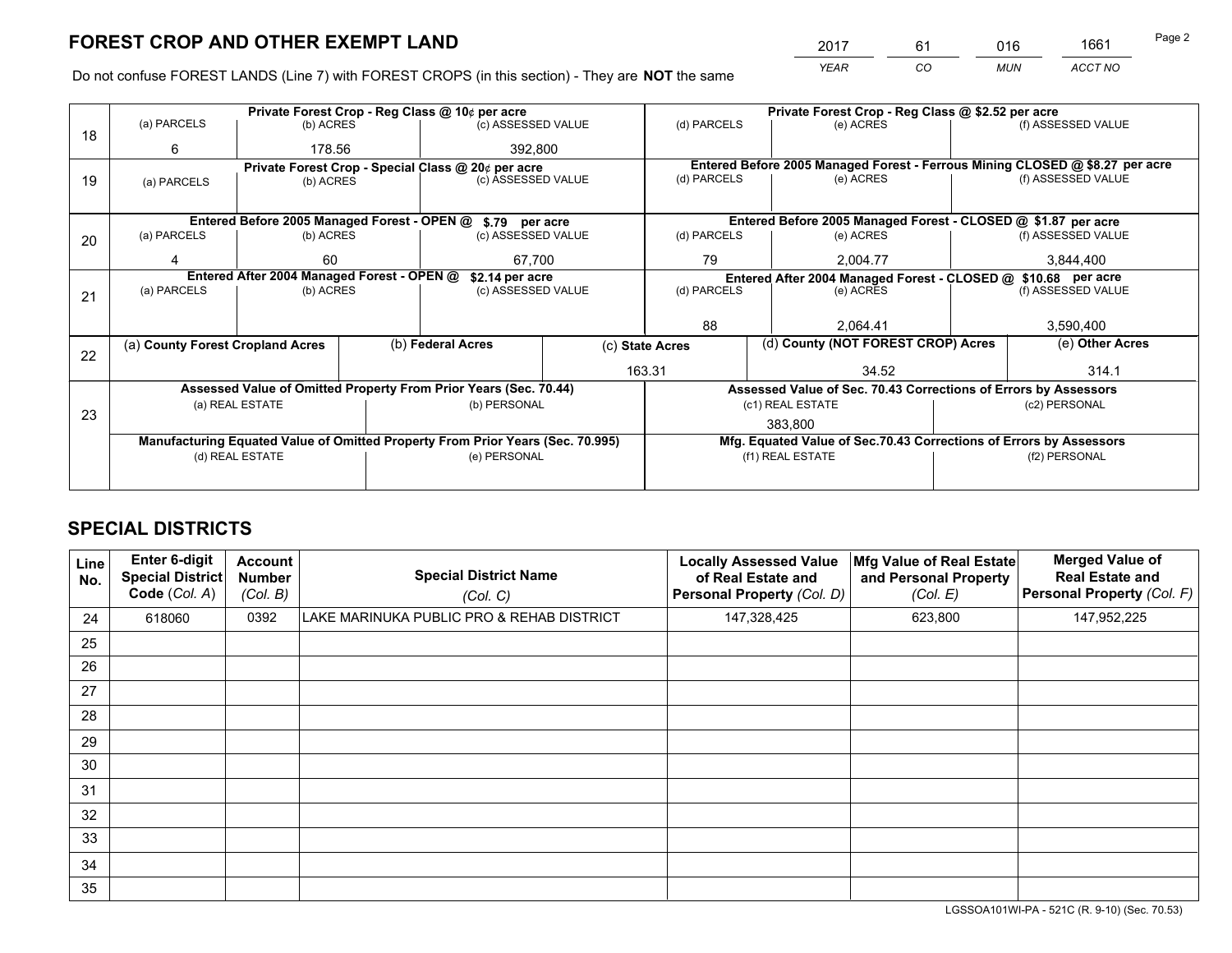|             |                                                          |                                             |                                                         | YEAR                                                                              | CO.<br><b>MUN</b>                                             | ACCT NO                                                                        |
|-------------|----------------------------------------------------------|---------------------------------------------|---------------------------------------------------------|-----------------------------------------------------------------------------------|---------------------------------------------------------------|--------------------------------------------------------------------------------|
| Line<br>No. | Enter 6-digit<br><b>School District</b><br>Code (Col. A) | <b>Account</b><br><b>Number</b><br>(Col. B) | <b>School District Name</b><br>(Col. C)                 | <b>Locally Assessed Value</b><br>of Real Estate and<br>Personal Property (Col. D) | Mfg Value of Real Estate<br>and Personal Property<br>(Col. E) | <b>Merged Value of</b><br><b>Real Estate and</b><br>Personal Property (Col. F) |
|             | A. SCHOOL DISTRICTS (K-8 and K-12)                       |                                             |                                                         |                                                                                   |                                                               |                                                                                |
| 36          | 610154                                                   | 0358                                        | <b>SCH D OF ARCADIA</b>                                 | 3,100                                                                             |                                                               | 3,100                                                                          |
| 37          | 612009                                                   | 0361                                        | SCH D OF GALESVILLE-ETTRICK                             | 147,325,325                                                                       | 623,800                                                       | 147,949,125                                                                    |
| 38          |                                                          |                                             |                                                         |                                                                                   |                                                               |                                                                                |
| 39          |                                                          |                                             |                                                         |                                                                                   |                                                               |                                                                                |
| 40          |                                                          |                                             |                                                         |                                                                                   |                                                               |                                                                                |
| 41          |                                                          |                                             |                                                         |                                                                                   |                                                               |                                                                                |
| 42<br>43    |                                                          |                                             |                                                         |                                                                                   |                                                               |                                                                                |
|             |                                                          |                                             |                                                         |                                                                                   |                                                               |                                                                                |
| 44<br>45    |                                                          |                                             |                                                         |                                                                                   |                                                               |                                                                                |
| 46          |                                                          |                                             |                                                         |                                                                                   |                                                               |                                                                                |
| 47          |                                                          |                                             |                                                         |                                                                                   |                                                               |                                                                                |
| 48          |                                                          |                                             |                                                         |                                                                                   |                                                               |                                                                                |
| 49          |                                                          |                                             |                                                         |                                                                                   |                                                               |                                                                                |
| 50          |                                                          |                                             | TOTAL ASSESSED VALUE OF SCHOOL DISTRICTS (K-8 and K-12) | 147,328,425                                                                       | 623,800                                                       | 147,952,225                                                                    |
|             | <b>B.</b><br><b>UNION HIGH SCHOOL DISTRICTS</b>          |                                             |                                                         |                                                                                   |                                                               |                                                                                |
| 51          |                                                          |                                             |                                                         |                                                                                   |                                                               |                                                                                |
| 52          |                                                          |                                             |                                                         |                                                                                   |                                                               |                                                                                |
| 53          |                                                          |                                             |                                                         |                                                                                   |                                                               |                                                                                |
| 54          |                                                          |                                             |                                                         |                                                                                   |                                                               |                                                                                |
| 55          |                                                          |                                             | TOTAL ASSESSED VALUE OF UNION HIGH SCHOOLS              |                                                                                   |                                                               |                                                                                |
|             | C.<br><b>TECHNICAL COLLEGE DISTRICTS</b>                 |                                             |                                                         |                                                                                   |                                                               |                                                                                |
| 56          | 000200                                                   | 0002                                        | WESTERN TECHNICAL COLLEGE LACR                          | 147,328,425                                                                       | 623,800                                                       | 147,952,225                                                                    |
| 57<br>58    |                                                          |                                             |                                                         |                                                                                   |                                                               |                                                                                |
| 59          |                                                          |                                             | TOTAL ASSESSED VALUE OF TECHNICAL COLLEGES              | 147,328,425                                                                       | 623,800                                                       | 147,952,225                                                                    |
|             |                                                          |                                             |                                                         |                                                                                   |                                                               |                                                                                |

61

016

 *I hereby certify, to the best of my knowledge and belief, this form is complete and correct.*

**SCHOOL DISTRICTS**

| Print name of preparer | Title                    |                | Date (MM/DD/CCYY) |
|------------------------|--------------------------|----------------|-------------------|
|                        |                          |                |                   |
| Signature of preparer  | Contact Telephone Number | E-mail address |                   |
|                        | $\overline{\phantom{a}}$ |                |                   |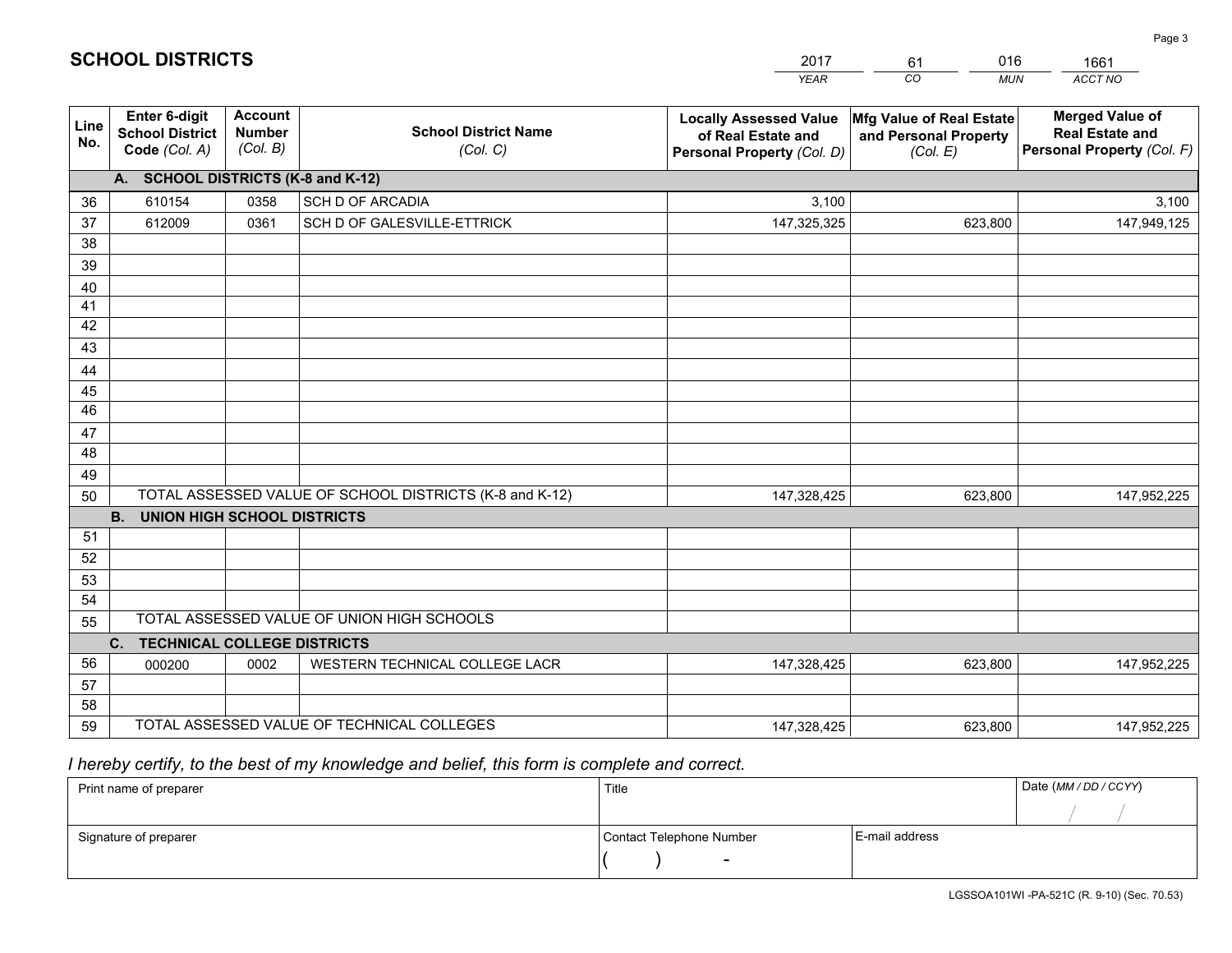## **HIGHLIGHTS**

- 1. Complete the Statement of Assessment after the Board of Review. Reflect any changes made there.
- 2. Use black ink to complete.
- 3. Line 16 must equal Line 50, Col D.
- 4. Line 55 must equal the total of K-8 schools listed on lines 36-49. Do not include K-12 schools in this comparision.
- 5. Line 59, Col. D must equal Line 16.
- 6. Special District, School District and Technical College District values must include both real estate and personal property. Examples of Special districts are: town sanitary districts, public inland lake protection and rehabilitation districts, and metropolitan sewerage districts.
- 7. DO NOT INCLUDE Manufacturing property values.DOR will print these values on the final SOA.
- 8. Accuracy of this form is very important. The values reported directly affect the equalized value DOR calculates for school and special districts.

#### **Page 1:**

 If not prefilled, enter the tax year,county and municipal code,municipal type, municipal name and county name on the top of form.

Check the Amended box, if filing an amended / corrected SOA.

 Report the parcel count, acres and assessed value of taxable general property, total parcel count, (real and personal), total acres, and values from final figures set by the Board of Review.

- A. Real Estate land and improvements (buildings, etc.) is reported on lines 1 8, total line 9.
- B. Personal Property is reported on lines 11 14, Column D, total line 15.
- C. To complete this report, use the computer produced summary of the assessment roll that shows these amounts.
- D. Use whole numbers only.
- E. Add each line across and each column down to verify entries.

## **Page 2:**

- A. Report Special Items (not subject to general property tax).
- 1. Private Forest Croplands and Managed Forest Lands are reported on lines 18,19, 20 and 21. Be sure to report assessed values **NOT** taxes.
- 2. You should have copies of the orders of entry, orders of withdrawal, etc., to update your assessment roll.
	- 3. Show hundredths of acres (e.g. 39.75).
- 4. Tax exempt lands are reported on line 22.
- 5. Omitted property and sec. 70.43, Wis. Stats., corrections of errors by assessor are reported on line 23. Report real estate and personal property separately. These should be for **prior years**, not something found on the current assessment roll after the board of review.
- B. Special District (Lines 24-35) Include the value of both real and personal property.

 The Department of Revenue (DOR) preprints much of the information regarding names and codes for schools, special districts,etc. If a district is not listed, enter the name and value only, DOR will enter the proper code.

## **Page 3 School Districts:**

Include the value of both real and personal property.

Report School District (regular, elementary, union high school, and technical college).

- 1. Regular (K-12) and Elementary (K-8) school values are reported on lines 36-49, total on line 50.
- 2. Union High School (UHS) (use only if elementary schools are listed on lines 36-49) are reported on lines 51-54. UHS total value (line 55) must equal to the total **elementary school** values reported on lines 36-49. Do notinclude K-12 schools in this comparison.
- 3. Technical College values are reported on lines 56-58, total on line 59.
- 4. Use the computer summary that shows these amounts to complete this report.

#### **This form is due the second Monday in June. File this report only after your Board of Review is complete.**

 *If you have questions: Return forms to:*

 Email: lgs@wisconsin.gov Wisconsin Department of RevenueCall:  $(608)$  266-2569 or  $(608)$  264-6892 Fax number: (608) 264-6887 PO Box 8971

Local Government Services Section 6-97 Madison WI 53708-8971

54630 - 8276 GALESVILLE, WI 54630 - 8276 SUE HENDERSON<br>TOWN OF GALE SUE HENDERSON N18700 TRIM RD<br>GALESVILLE, WI 5 TOWN OF GALE N18700 TRIM RD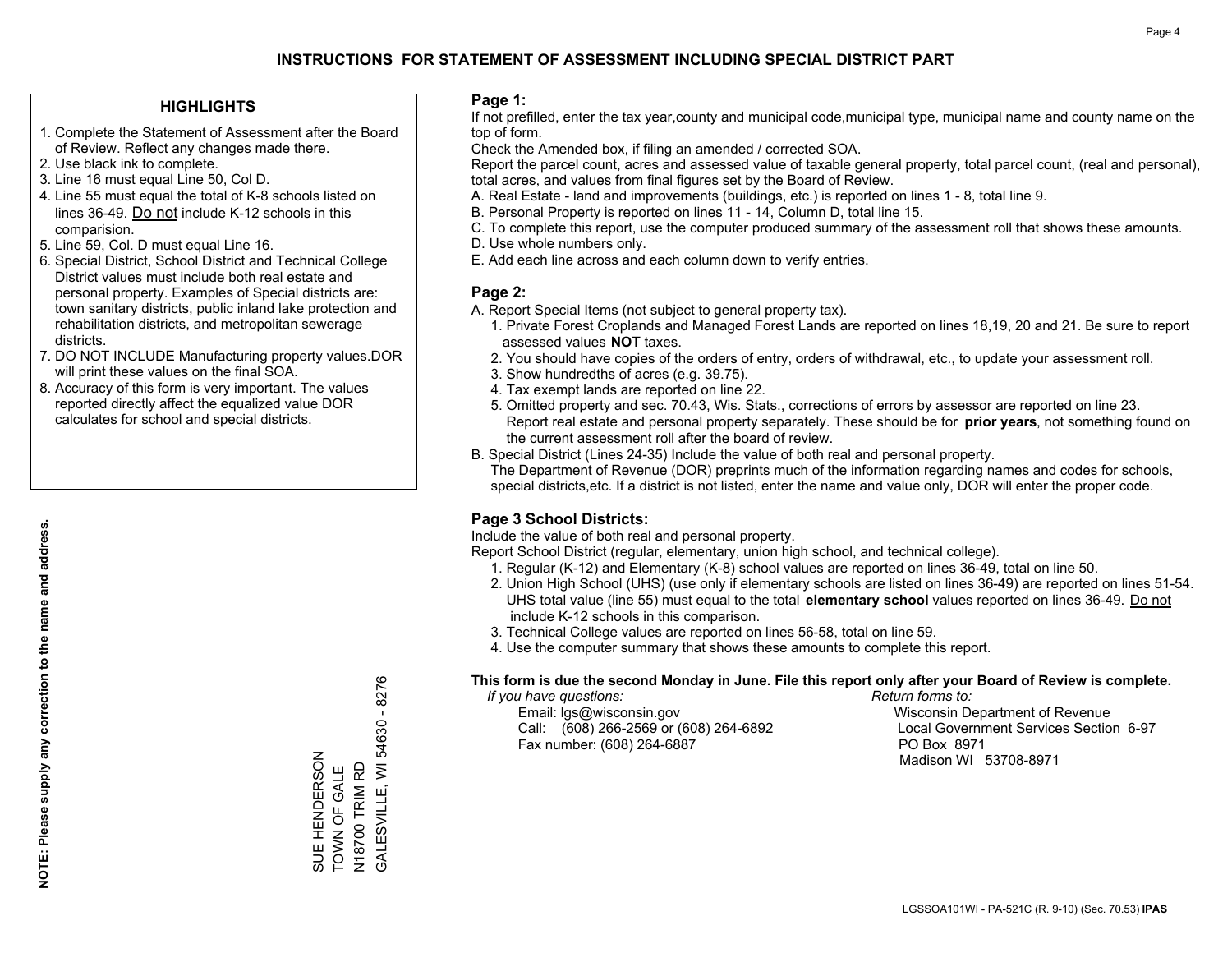**STATEMENT OF ASSESSMENT FOR 2017** 

| 61       | 018 | 1662    |
|----------|-----|---------|
| $\alpha$ | MUN | ACCT NO |

|                | <b>FOR</b>                                                                                                                    | <b>TOWN OF</b><br>OF                                                                                                                                                                         | <b>HALE</b>              |              | <b>TREMPEALEAU COUNTY</b>                                            |                                |                                 | WHEN COMPLETING THIS DOCUMENT                  |
|----------------|-------------------------------------------------------------------------------------------------------------------------------|----------------------------------------------------------------------------------------------------------------------------------------------------------------------------------------------|--------------------------|--------------|----------------------------------------------------------------------|--------------------------------|---------------------------------|------------------------------------------------|
|                |                                                                                                                               | Town - Village - City                                                                                                                                                                        | <b>Municipality Name</b> |              | <b>County Name</b>                                                   |                                |                                 | DO NOT WRITE OVER X's OR IN SHADED AREAS       |
| Line<br>No.    |                                                                                                                               | <b>REAL ESTATE</b><br>(See Lines 18 - 22 for                                                                                                                                                 |                          | PARCEL COUNT | NO. OF ACRES<br><b>WHOLE</b><br>TOTAL LAND IMPROVEMENTS NUMBERS ONLY | <b>VALUE OF</b><br><b>LAND</b> | VALUE OF<br><b>IMPROVEMENTS</b> | <b>TOTAL VALUE OF LAND</b><br>AND IMPROVEMENTS |
|                | other Real Estate)                                                                                                            |                                                                                                                                                                                              | Col. A                   | Col. B       | Col. C                                                               | Col. D                         | Col. E                          | Col. F                                         |
|                |                                                                                                                               | <b>RESIDENTIAL - Class 1</b>                                                                                                                                                                 | 421                      | 393          | 695                                                                  | 3,462,100                      | 38,012,600                      | 41,474,700                                     |
| 2              |                                                                                                                               | <b>COMMERCIAL - Class 2</b>                                                                                                                                                                  | 16                       | 15           | 18                                                                   | 117,900                        | 1,084,700                       | 1,202,600                                      |
| 3              |                                                                                                                               | <b>MANUFACTURING - Class 3</b>                                                                                                                                                               | 0                        | 0            | $\Omega$                                                             | 0                              | 0                               | $\mathbf{0}$                                   |
| 4              |                                                                                                                               | <b>AGRICULTURAL - Class 4</b>                                                                                                                                                                | 1,270                    |              | 26,012                                                               | 2,933,350                      |                                 | 2,933,350                                      |
| 5              |                                                                                                                               | UNDEVELOPED - Class 5                                                                                                                                                                        | 815                      |              | 4,120                                                                | 2,774,950                      |                                 | 2,774,950                                      |
| 6              | AGRICULTURAL FOREST - Class 5m                                                                                                |                                                                                                                                                                                              | 649                      |              | 6,648                                                                | 7,174,300                      |                                 | 7,174,300                                      |
| $\overline{7}$ |                                                                                                                               | FOREST LANDS - Class 6                                                                                                                                                                       | 172                      |              | 1,532                                                                | 3,245,400                      |                                 | 3,245,400                                      |
| 8              |                                                                                                                               | OTHER - Class 7                                                                                                                                                                              | 176                      | 161          | 322                                                                  | 786,150                        | 13,902,550                      | 14,688,700                                     |
| 9              |                                                                                                                               | TOTAL - ALL COLUMNS                                                                                                                                                                          | 3,519                    | 569          | 39,347                                                               | 20,494,150                     | 52,999,850                      | 73,494,000                                     |
| 10             |                                                                                                                               | NUMBER OF PERSONAL PROPERTY ACCOUNTS IN ROLL                                                                                                                                                 |                          |              | 37                                                                   | <b>LOCALLY ASSESSED</b>        | <b>MANUFACTURING</b>            | <b>MERGED</b>                                  |
| 11             |                                                                                                                               | BOATS AND OTHER WATERCRAFT NOT EXEMPT - Code 1                                                                                                                                               |                          |              |                                                                      | 0                              | $\Omega$                        | $\mathbf{0}$                                   |
| 12             |                                                                                                                               | MACHINERY, TOOLS AND PATTERNS - Code 2                                                                                                                                                       |                          |              |                                                                      | 108,320                        | 200                             | 108,520                                        |
| 13             |                                                                                                                               | FURNITURE, FIXTURES AND EQUIPMENT - Code 3                                                                                                                                                   |                          |              |                                                                      | 30,010                         | 100                             | 30,110                                         |
| 14             |                                                                                                                               | ALL OTHER PERSONAL PROPERTY NOT EXEMPT - Codes 4A, 4B, 4C                                                                                                                                    |                          |              |                                                                      | 168,490                        | 300                             | 168,790                                        |
| 15             |                                                                                                                               | TOTAL OF PERSONAL PROPERTY NOT EXEMPT (Total of Lines 11-14)                                                                                                                                 |                          |              |                                                                      | 306,820                        | 600                             | 307,420                                        |
| 16             |                                                                                                                               | AGGREGATE ASSESSED VALUE OF ALL PROPERTY SUBJECT TO THE GENERAL PROPERTY TAX (Total of Lines 9F and 15F)<br>MUST EQUAL TOTAL VALUE OF THE SCHOOL DISTRICTS (K-12 PLUS K-8) - Line 50, Col. F |                          |              |                                                                      |                                |                                 | 73,801,420                                     |
| 17             | Name of Assessor<br>Telephone #<br><b>BOARD OF REVIEW</b><br>DATE OF FINAL ADJOURNMENT<br>09/19/2017<br><b>DARRELL KLEVEN</b> |                                                                                                                                                                                              |                          |              |                                                                      |                                | (715) 287-4737                  |                                                |

REMARKS

The Assessment Ratio to be used in calculating the estimated Fair Market Value on tax bills for this tax district is .864257157

This ratio should be used to convert assessed values to "Calculate Equalized Values" in Step 1 of the Lottery and Gaming Credit Calculations.<br>This ratio should be used in the "Computation of Tax Equivalent" schedule of the Commission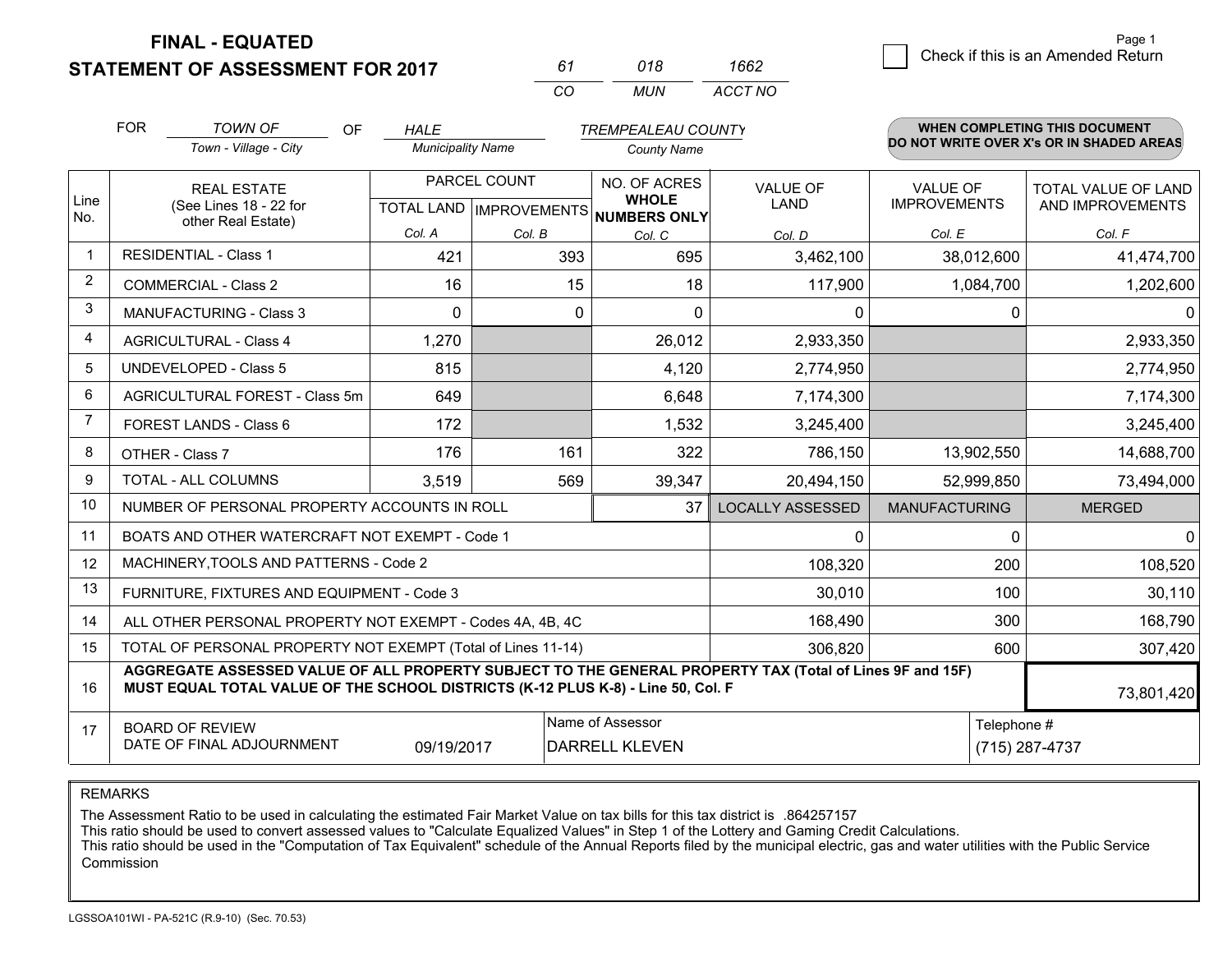*YEAR CO MUN ACCT NO* <sup>2017</sup> <sup>61</sup> <sup>018</sup> <sup>1662</sup>

Do not confuse FOREST LANDS (Line 7) with FOREST CROPS (in this section) - They are **NOT** the same

|    |                                                               |                                             |                                 | Private Forest Crop - Reg Class @ 10¢ per acre                                 |             | Private Forest Crop - Reg Class @ \$2.52 per acre |                  |                                                                              |                    |                                                                    |  |
|----|---------------------------------------------------------------|---------------------------------------------|---------------------------------|--------------------------------------------------------------------------------|-------------|---------------------------------------------------|------------------|------------------------------------------------------------------------------|--------------------|--------------------------------------------------------------------|--|
| 18 | (a) PARCELS                                                   | (b) ACRES                                   |                                 | (c) ASSESSED VALUE                                                             |             | (d) PARCELS                                       |                  | (e) ACRES                                                                    |                    | (f) ASSESSED VALUE                                                 |  |
|    |                                                               | 40                                          |                                 |                                                                                | 82.000      |                                                   |                  |                                                                              |                    |                                                                    |  |
|    | Private Forest Crop - Special Class @ 20¢ per acre            |                                             |                                 |                                                                                |             |                                                   |                  | Entered Before 2005 Managed Forest - Ferrous Mining CLOSED @ \$8.27 per acre |                    |                                                                    |  |
| 19 | (a) PARCELS                                                   |                                             | (c) ASSESSED VALUE<br>(b) ACRES |                                                                                | (d) PARCELS |                                                   | (e) ACRES        |                                                                              | (f) ASSESSED VALUE |                                                                    |  |
|    |                                                               |                                             |                                 |                                                                                |             |                                                   |                  |                                                                              |                    |                                                                    |  |
|    |                                                               | Entered Before 2005 Managed Forest - OPEN @ |                                 | \$.79 per acre                                                                 |             |                                                   |                  | Entered Before 2005 Managed Forest - CLOSED @ \$1.87 per acre                |                    |                                                                    |  |
| 20 | (a) PARCELS                                                   | (b) ACRES                                   |                                 | (c) ASSESSED VALUE                                                             |             | (d) PARCELS                                       |                  | (e) ACRES                                                                    |                    | (f) ASSESSED VALUE                                                 |  |
|    | 11                                                            | 240                                         | 303,700                         |                                                                                |             | 120                                               |                  | 3,164.83                                                                     |                    | 4,973,200                                                          |  |
|    | Entered After 2004 Managed Forest - OPEN @<br>\$2.14 per acre |                                             |                                 |                                                                                |             |                                                   |                  | Entered After 2004 Managed Forest - CLOSED @ \$10.68 per acre                |                    |                                                                    |  |
| 21 | (a) PARCELS                                                   | (b) ACRES                                   |                                 | (c) ASSESSED VALUE                                                             |             | (d) PARCELS<br>(e) ACRES                          |                  | (f) ASSESSED VALUE                                                           |                    |                                                                    |  |
|    |                                                               |                                             |                                 |                                                                                |             |                                                   |                  |                                                                              |                    |                                                                    |  |
|    |                                                               |                                             |                                 |                                                                                |             | 85                                                |                  | 1,901.47                                                                     |                    | 3,188,400                                                          |  |
|    | (a) County Forest Cropland Acres                              |                                             |                                 | (b) Federal Acres                                                              |             | (c) State Acres                                   |                  | (d) County (NOT FOREST CROP) Acres                                           |                    | (e) Other Acres                                                    |  |
| 22 |                                                               |                                             |                                 |                                                                                |             |                                                   |                  |                                                                              |                    |                                                                    |  |
|    |                                                               |                                             |                                 |                                                                                |             | 197.47                                            |                  | 36.42                                                                        |                    | 29.81                                                              |  |
|    |                                                               |                                             |                                 | Assessed Value of Omitted Property From Prior Years (Sec. 70.44)               |             |                                                   |                  | Assessed Value of Sec. 70.43 Corrections of Errors by Assessors              |                    |                                                                    |  |
| 23 |                                                               | (a) REAL ESTATE                             |                                 | (b) PERSONAL                                                                   |             |                                                   | (c1) REAL ESTATE |                                                                              |                    | (c2) PERSONAL                                                      |  |
|    |                                                               |                                             |                                 |                                                                                |             |                                                   |                  |                                                                              |                    |                                                                    |  |
|    |                                                               |                                             |                                 | Manufacturing Equated Value of Omitted Property From Prior Years (Sec. 70.995) |             |                                                   |                  |                                                                              |                    | Mfg. Equated Value of Sec.70.43 Corrections of Errors by Assessors |  |
|    |                                                               | (d) REAL ESTATE                             |                                 | (e) PERSONAL                                                                   |             | (f1) REAL ESTATE                                  |                  |                                                                              | (f2) PERSONAL      |                                                                    |  |
|    |                                                               |                                             |                                 |                                                                                |             |                                                   |                  |                                                                              |                    |                                                                    |  |

## **SPECIAL DISTRICTS**

| Line<br>No. | Enter 6-digit<br><b>Special District</b> | <b>Account</b><br><b>Number</b> | <b>Special District Name</b> | <b>Locally Assessed Value</b><br>of Real Estate and | Mfg Value of Real Estate<br>and Personal Property | <b>Merged Value of</b><br><b>Real Estate and</b> |
|-------------|------------------------------------------|---------------------------------|------------------------------|-----------------------------------------------------|---------------------------------------------------|--------------------------------------------------|
|             | Code (Col. A)                            | (Col. B)                        | (Col. C)                     | Personal Property (Col. D)                          | (Col. E)                                          | Personal Property (Col. F)                       |
| 24          |                                          |                                 |                              |                                                     |                                                   |                                                  |
| 25          |                                          |                                 |                              |                                                     |                                                   |                                                  |
| 26          |                                          |                                 |                              |                                                     |                                                   |                                                  |
| 27          |                                          |                                 |                              |                                                     |                                                   |                                                  |
| 28          |                                          |                                 |                              |                                                     |                                                   |                                                  |
| 29          |                                          |                                 |                              |                                                     |                                                   |                                                  |
| 30          |                                          |                                 |                              |                                                     |                                                   |                                                  |
| 31          |                                          |                                 |                              |                                                     |                                                   |                                                  |
| 32          |                                          |                                 |                              |                                                     |                                                   |                                                  |
| 33          |                                          |                                 |                              |                                                     |                                                   |                                                  |
| 34          |                                          |                                 |                              |                                                     |                                                   |                                                  |
| 35          |                                          |                                 |                              |                                                     |                                                   |                                                  |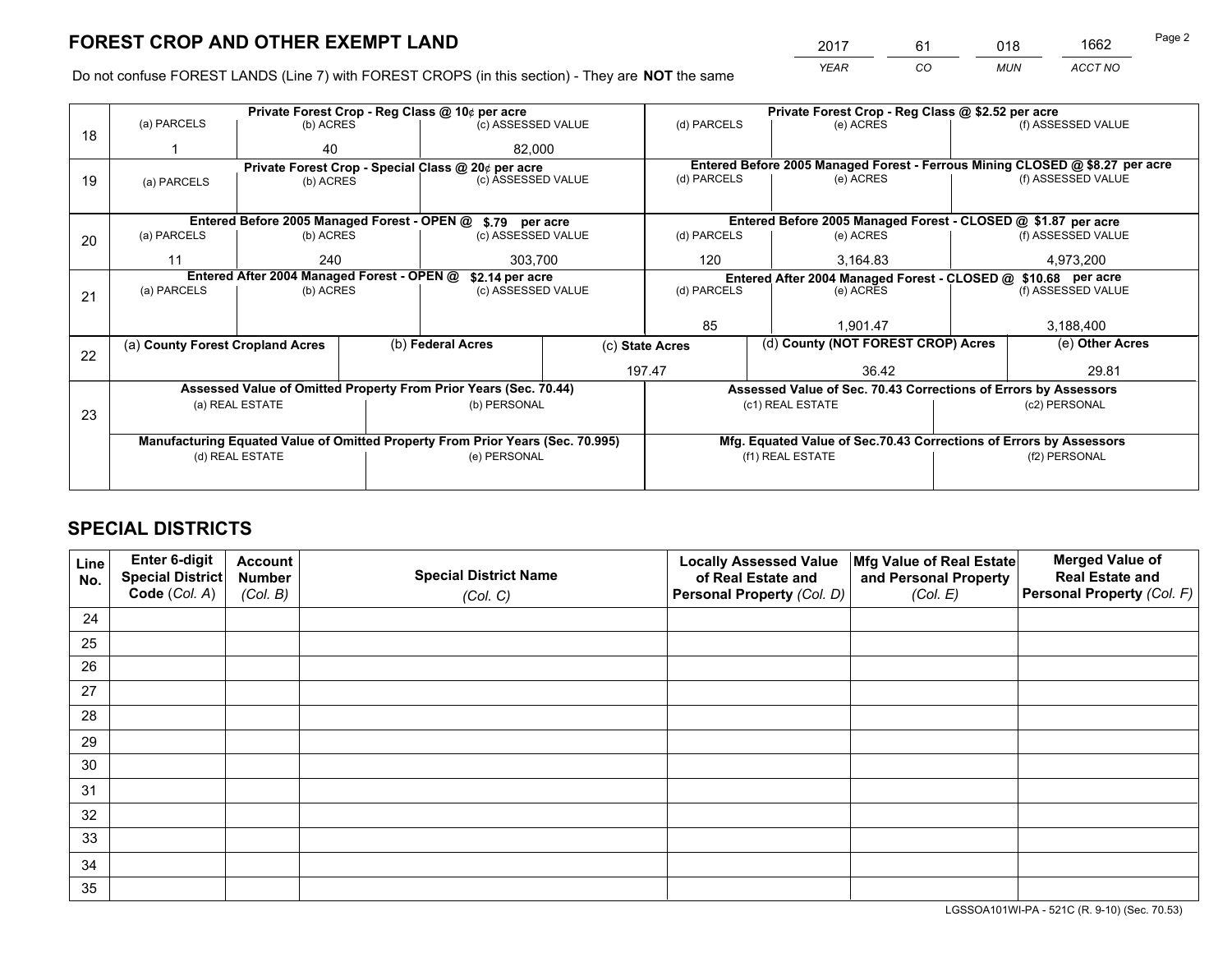|             |                                                                 |                                             |                                                         | <b>YEAR</b>                                                                       | CO<br><b>MUN</b>                                              | ACCT NO                                                                        |
|-------------|-----------------------------------------------------------------|---------------------------------------------|---------------------------------------------------------|-----------------------------------------------------------------------------------|---------------------------------------------------------------|--------------------------------------------------------------------------------|
| Line<br>No. | <b>Enter 6-digit</b><br><b>School District</b><br>Code (Col. A) | <b>Account</b><br><b>Number</b><br>(Col. B) | <b>School District Name</b><br>(Col. C)                 | <b>Locally Assessed Value</b><br>of Real Estate and<br>Personal Property (Col. D) | Mfg Value of Real Estate<br>and Personal Property<br>(Col. E) | <b>Merged Value of</b><br><b>Real Estate and</b><br>Personal Property (Col. F) |
|             | A. SCHOOL DISTRICTS (K-8 and K-12)                              |                                             |                                                         |                                                                                   |                                                               |                                                                                |
| 36          | 611600                                                          | 0360                                        | <b>SCH D OF ELEVA-STRUM</b>                             | 2,358,300                                                                         |                                                               | 2,358,300                                                                      |
| 37          | 612632                                                          | 0362                                        | SCH D OF INDEPENDENCE                                   | 10,684,870                                                                        |                                                               | 10,684,870                                                                     |
| 38          | 614186                                                          | 0363                                        | SCH D OF OSSEO-FAIRCHILD                                | 17,836,840                                                                        | 600                                                           | 17,837,440                                                                     |
| 39          | 616426                                                          | 0364                                        | SCH D OF WHITEHALL                                      | 42,920,810                                                                        |                                                               | 42,920,810                                                                     |
| 40          |                                                                 |                                             |                                                         |                                                                                   |                                                               |                                                                                |
| 41          |                                                                 |                                             |                                                         |                                                                                   |                                                               |                                                                                |
| 42          |                                                                 |                                             |                                                         |                                                                                   |                                                               |                                                                                |
| 43          |                                                                 |                                             |                                                         |                                                                                   |                                                               |                                                                                |
| 44          |                                                                 |                                             |                                                         |                                                                                   |                                                               |                                                                                |
| 45          |                                                                 |                                             |                                                         |                                                                                   |                                                               |                                                                                |
| 46          |                                                                 |                                             |                                                         |                                                                                   |                                                               |                                                                                |
| 47          |                                                                 |                                             |                                                         |                                                                                   |                                                               |                                                                                |
| 48          |                                                                 |                                             |                                                         |                                                                                   |                                                               |                                                                                |
| 49          |                                                                 |                                             |                                                         |                                                                                   |                                                               |                                                                                |
| 50          | <b>B. UNION HIGH SCHOOL DISTRICTS</b>                           |                                             | TOTAL ASSESSED VALUE OF SCHOOL DISTRICTS (K-8 and K-12) | 73,800,820                                                                        | 600                                                           | 73,801,420                                                                     |
| 51          |                                                                 |                                             |                                                         |                                                                                   |                                                               |                                                                                |
| 52          |                                                                 |                                             |                                                         |                                                                                   |                                                               |                                                                                |
| 53          |                                                                 |                                             |                                                         |                                                                                   |                                                               |                                                                                |
| 54          |                                                                 |                                             |                                                         |                                                                                   |                                                               |                                                                                |
| 55          |                                                                 |                                             | TOTAL ASSESSED VALUE OF UNION HIGH SCHOOLS              |                                                                                   |                                                               |                                                                                |
|             | C.<br><b>TECHNICAL COLLEGE DISTRICTS</b>                        |                                             |                                                         |                                                                                   |                                                               |                                                                                |
| 56          | 000100                                                          | 0001                                        | CHIPPEWA VALLEY TECHNICAL COLLEGE EAUC                  | 20,195,140                                                                        | 600                                                           | 20,195,740                                                                     |
| 57          | 000200                                                          | 0002                                        | WESTERN TECHNICAL COLLEGE LACR                          | 53,605,680                                                                        |                                                               | 53,605,680                                                                     |
| 58          |                                                                 |                                             |                                                         |                                                                                   |                                                               |                                                                                |
| 59          |                                                                 |                                             | TOTAL ASSESSED VALUE OF TECHNICAL COLLEGES              | 73,800,820                                                                        | 600                                                           | 73,801,420                                                                     |

61

018

# *I hereby certify, to the best of my knowledge and belief, this form is complete and correct.*

**SCHOOL DISTRICTS**

| Print name of preparer | Title                    |                | Date (MM / DD / CCYY) |
|------------------------|--------------------------|----------------|-----------------------|
|                        |                          |                |                       |
| Signature of preparer  | Contact Telephone Number | E-mail address |                       |
|                        | $\overline{\phantom{0}}$ |                |                       |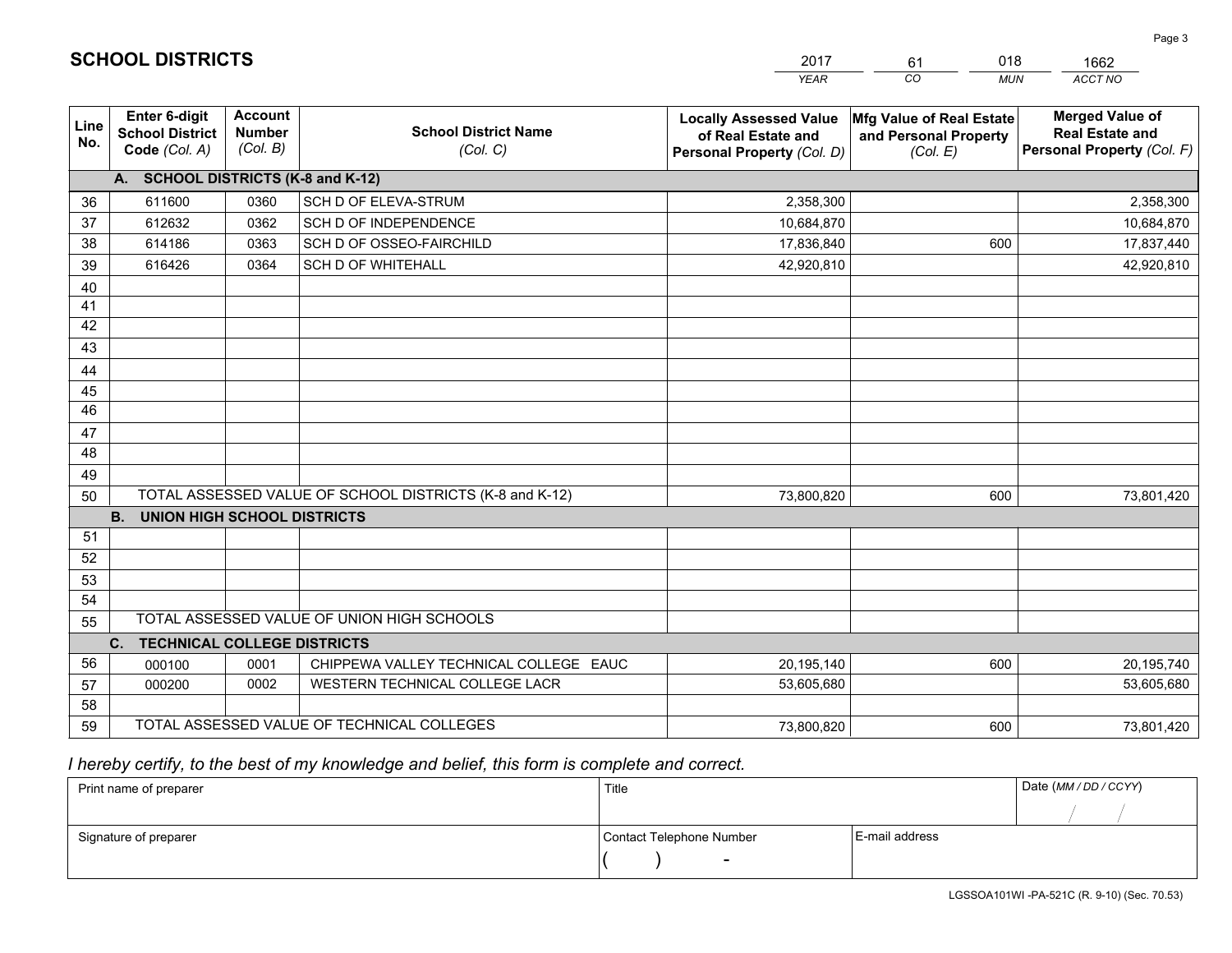## **HIGHLIGHTS**

- 1. Complete the Statement of Assessment after the Board of Review. Reflect any changes made there.
- 2. Use black ink to complete.
- 3. Line 16 must equal Line 50, Col D.
- 4. Line 55 must equal the total of K-8 schools listed on lines 36-49. Do not include K-12 schools in this comparision.
- 5. Line 59, Col. D must equal Line 16.
- 6. Special District, School District and Technical College District values must include both real estate and personal property. Examples of Special districts are: town sanitary districts, public inland lake protection and rehabilitation districts, and metropolitan sewerage districts.
- 7. DO NOT INCLUDE Manufacturing property values.DOR will print these values on the final SOA.
- 8. Accuracy of this form is very important. The values reported directly affect the equalized value DOR calculates for school and special districts.

#### **Page 1:**

 If not prefilled, enter the tax year,county and municipal code,municipal type, municipal name and county name on the top of form.

Check the Amended box, if filing an amended / corrected SOA.

 Report the parcel count, acres and assessed value of taxable general property, total parcel count, (real and personal), total acres, and values from final figures set by the Board of Review.

- A. Real Estate land and improvements (buildings, etc.) is reported on lines 1 8, total line 9.
- B. Personal Property is reported on lines 11 14, Column D, total line 15.
- C. To complete this report, use the computer produced summary of the assessment roll that shows these amounts.
- D. Use whole numbers only.
- E. Add each line across and each column down to verify entries.

## **Page 2:**

- A. Report Special Items (not subject to general property tax).
- 1. Private Forest Croplands and Managed Forest Lands are reported on lines 18,19, 20 and 21. Be sure to report assessed values **NOT** taxes.
- 2. You should have copies of the orders of entry, orders of withdrawal, etc., to update your assessment roll.
	- 3. Show hundredths of acres (e.g. 39.75).
- 4. Tax exempt lands are reported on line 22.
- 5. Omitted property and sec. 70.43, Wis. Stats., corrections of errors by assessor are reported on line 23. Report real estate and personal property separately. These should be for **prior years**, not something found on the current assessment roll after the board of review.
- B. Special District (Lines 24-35) Include the value of both real and personal property.
- The Department of Revenue (DOR) preprints much of the information regarding names and codes for schools, special districts,etc. If a district is not listed, enter the name and value only, DOR will enter the proper code.

## **Page 3 School Districts:**

Include the value of both real and personal property.

Report School District (regular, elementary, union high school, and technical college).

- 1. Regular (K-12) and Elementary (K-8) school values are reported on lines 36-49, total on line 50.
- 2. Union High School (UHS) (use only if elementary schools are listed on lines 36-49) are reported on lines 51-54. UHS total value (line 55) must equal to the total **elementary school** values reported on lines 36-49. Do notinclude K-12 schools in this comparison.
- 3. Technical College values are reported on lines 56-58, total on line 59.
- 4. Use the computer summary that shows these amounts to complete this report.

#### **This form is due the second Monday in June. File this report only after your Board of Review is complete.**

 *If you have questions: Return forms to:*

 Email: lgs@wisconsin.gov Wisconsin Department of RevenueCall:  $(608)$  266-2569 or  $(608)$  264-6892 Fax number: (608) 264-6887 PO Box 8971

Local Government Services Section 6-97 Madison WI 53708-8971

 $-0266$ WHITEHALL, WI 54773 - 0266 N42111 CTY RD O<br>WHITEHALL, WI 54773 DONALD HALVORSON DONALD HALVORSON N42111 CTY RD O TOWN OF HALE TOWN OF HALE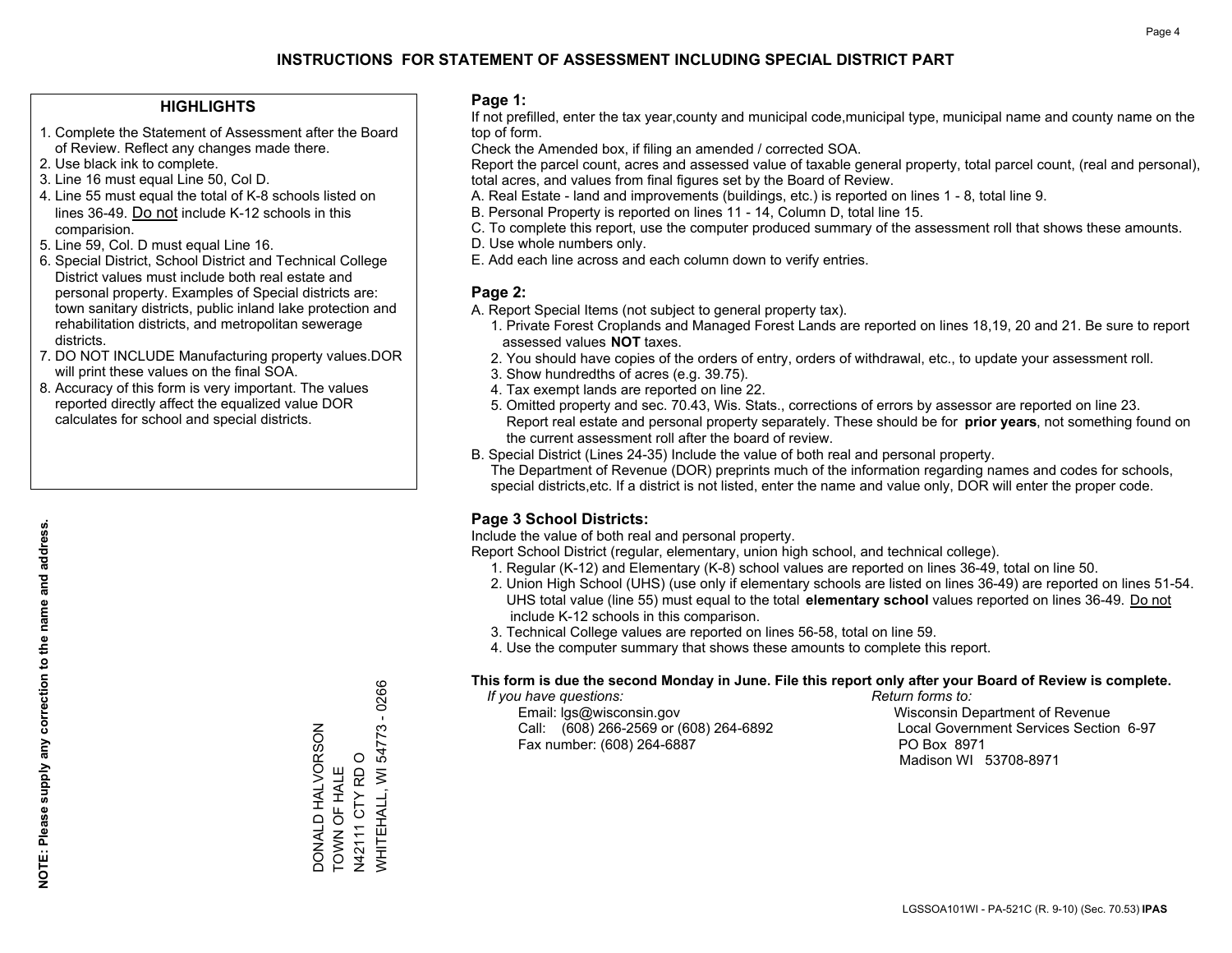**STATEMENT OF ASSESSMENT FOR 2017** 

*CO MUN <sup>61</sup> <sup>020</sup> ACCT NO1663*

3 Check if this is an Amended Return<br>3 Page 1

|                | <b>FOR</b>                                                                                                                       | <b>TOWN OF</b><br><b>OF</b>                                                                                                                                                                  | <b>LINCOLN</b>           |              | <b>TREMPEALEAU COUNTY</b>                                            |                                |                                        | WHEN COMPLETING THIS DOCUMENT                  |
|----------------|----------------------------------------------------------------------------------------------------------------------------------|----------------------------------------------------------------------------------------------------------------------------------------------------------------------------------------------|--------------------------|--------------|----------------------------------------------------------------------|--------------------------------|----------------------------------------|------------------------------------------------|
|                |                                                                                                                                  | Town - Village - City                                                                                                                                                                        | <b>Municipality Name</b> |              | <b>County Name</b>                                                   |                                |                                        | DO NOT WRITE OVER X's OR IN SHADED AREAS       |
| Line<br>No.    |                                                                                                                                  | <b>REAL ESTATE</b><br>(See Lines 18 - 22 for                                                                                                                                                 |                          | PARCEL COUNT | NO. OF ACRES<br><b>WHOLE</b><br>TOTAL LAND IMPROVEMENTS NUMBERS ONLY | <b>VALUE OF</b><br><b>LAND</b> | <b>VALUE OF</b><br><b>IMPROVEMENTS</b> | <b>TOTAL VALUE OF LAND</b><br>AND IMPROVEMENTS |
|                |                                                                                                                                  | other Real Estate)                                                                                                                                                                           | Col. A                   | Col. B       | Col. C                                                               | Col. D                         | Col. E                                 | Col. F                                         |
| $\mathbf 1$    |                                                                                                                                  | <b>RESIDENTIAL - Class 1</b>                                                                                                                                                                 | 215                      | 184          | 275                                                                  | 2,030,000                      | 19,202,600                             | 21,232,600                                     |
| 2              |                                                                                                                                  | <b>COMMERCIAL - Class 2</b>                                                                                                                                                                  | 10                       |              | 18                                                                   | 110,400                        | 290,300                                | 400,700                                        |
| 3              |                                                                                                                                  | <b>MANUFACTURING - Class 3</b>                                                                                                                                                               | $\Omega$                 | $\Omega$     | $\Omega$                                                             | 0                              | 0                                      | $\mathbf{0}$                                   |
| 4              |                                                                                                                                  | <b>AGRICULTURAL - Class 4</b>                                                                                                                                                                | 447                      |              | 8,749                                                                | 1,454,700                      |                                        | 1,454,700                                      |
| 5              |                                                                                                                                  | <b>UNDEVELOPED - Class 5</b>                                                                                                                                                                 | 247                      |              | 1,013                                                                | 530,400                        |                                        | 530,400                                        |
| 6              |                                                                                                                                  | AGRICULTURAL FOREST - Class 5m                                                                                                                                                               | 250                      |              | 2,857                                                                | 3,178,000                      |                                        | 3,178,000                                      |
| $\overline{7}$ |                                                                                                                                  | FOREST LANDS - Class 6                                                                                                                                                                       | 108                      |              | 942                                                                  | 2,176,100                      |                                        | 2,176,100                                      |
| 8              |                                                                                                                                  | OTHER - Class 7                                                                                                                                                                              | 113                      | 112          | 172                                                                  | 827,300                        | 9,900,000                              | 10,727,300                                     |
| 9              |                                                                                                                                  | TOTAL - ALL COLUMNS                                                                                                                                                                          | 1,390                    | 303          | 14,026                                                               | 10,306,900                     | 29,392,900                             | 39,699,800                                     |
| 10             |                                                                                                                                  | NUMBER OF PERSONAL PROPERTY ACCOUNTS IN ROLL                                                                                                                                                 |                          |              | 11                                                                   | <b>LOCALLY ASSESSED</b>        | <b>MANUFACTURING</b>                   | <b>MERGED</b>                                  |
| 11             |                                                                                                                                  | BOATS AND OTHER WATERCRAFT NOT EXEMPT - Code 1                                                                                                                                               |                          |              |                                                                      | 0                              | $\mathbf{0}$                           | 0                                              |
| 12             |                                                                                                                                  | MACHINERY, TOOLS AND PATTERNS - Code 2                                                                                                                                                       |                          |              |                                                                      | 61,200                         | $\mathbf{0}$                           | 61,200                                         |
| 13             |                                                                                                                                  | FURNITURE, FIXTURES AND EQUIPMENT - Code 3                                                                                                                                                   |                          |              |                                                                      | 12,800                         | $\mathbf 0$                            | 12,800                                         |
| 14             |                                                                                                                                  | ALL OTHER PERSONAL PROPERTY NOT EXEMPT - Codes 4A, 4B, 4C                                                                                                                                    |                          |              |                                                                      | 4,700                          | $\mathbf{0}$                           | 4,700                                          |
| 15             | TOTAL OF PERSONAL PROPERTY NOT EXEMPT (Total of Lines 11-14)                                                                     | $\mathbf{0}$                                                                                                                                                                                 | 78,700                   |              |                                                                      |                                |                                        |                                                |
| 16             |                                                                                                                                  | AGGREGATE ASSESSED VALUE OF ALL PROPERTY SUBJECT TO THE GENERAL PROPERTY TAX (Total of Lines 9F and 15F)<br>MUST EQUAL TOTAL VALUE OF THE SCHOOL DISTRICTS (K-12 PLUS K-8) - Line 50, Col. F |                          |              |                                                                      |                                |                                        | 39,778,500                                     |
| 17             | Name of Assessor<br>Telephone #<br><b>BOARD OF REVIEW</b><br>DATE OF FINAL ADJOURNMENT<br>08/03/2017<br><b>BOWMAR APPRAISALS</b> |                                                                                                                                                                                              |                          |              |                                                                      |                                |                                        | (715) 834-5801                                 |

REMARKS

The Assessment Ratio to be used in calculating the estimated Fair Market Value on tax bills for this tax district is .868905636<br>This ratio should be used to convert assessed values to "Calculate Equalized Values" in Step 1 Commission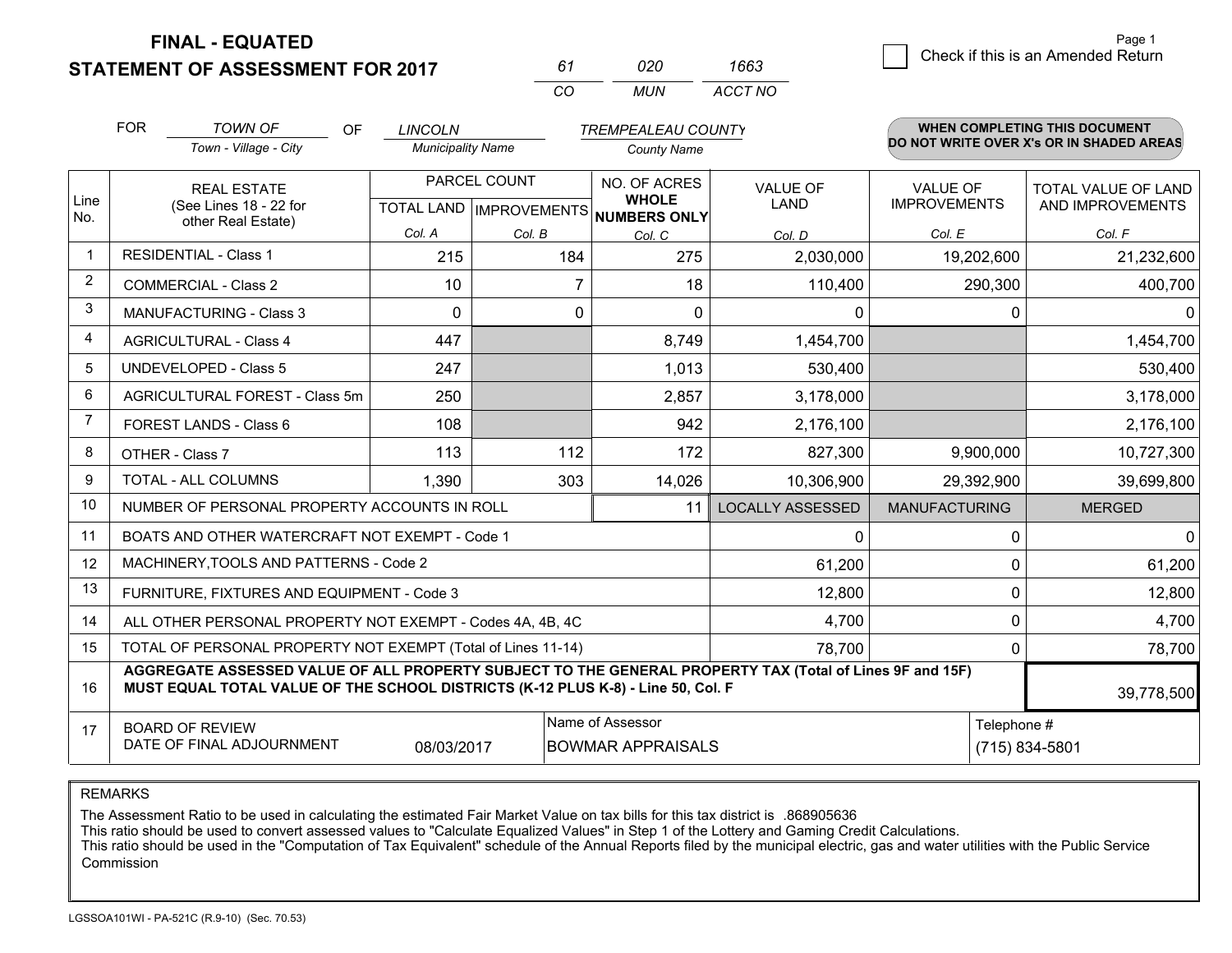*YEAR CO MUN ACCT NO* <sup>2017</sup> <sup>61</sup> <sup>020</sup> <sup>1663</sup>

Do not confuse FOREST LANDS (Line 7) with FOREST CROPS (in this section) - They are **NOT** the same

|             |             |                                                                              |                                     |                                                                                                                   |                                                                                                                                                                                                                                                                                                                                                                                                                             | Private Forest Crop - Reg Class @ \$2.52 per acre                            |                                         |                                                                                                                                                                           |  |
|-------------|-------------|------------------------------------------------------------------------------|-------------------------------------|-------------------------------------------------------------------------------------------------------------------|-----------------------------------------------------------------------------------------------------------------------------------------------------------------------------------------------------------------------------------------------------------------------------------------------------------------------------------------------------------------------------------------------------------------------------|------------------------------------------------------------------------------|-----------------------------------------|---------------------------------------------------------------------------------------------------------------------------------------------------------------------------|--|
|             |             |                                                                              |                                     |                                                                                                                   | (d) PARCELS                                                                                                                                                                                                                                                                                                                                                                                                                 | (e) ACRES                                                                    |                                         | (f) ASSESSED VALUE                                                                                                                                                        |  |
|             |             |                                                                              |                                     |                                                                                                                   |                                                                                                                                                                                                                                                                                                                                                                                                                             |                                                                              |                                         |                                                                                                                                                                           |  |
|             |             |                                                                              |                                     |                                                                                                                   |                                                                                                                                                                                                                                                                                                                                                                                                                             | Entered Before 2005 Managed Forest - Ferrous Mining CLOSED @ \$8.27 per acre |                                         |                                                                                                                                                                           |  |
| (a) PARCELS |             |                                                                              |                                     |                                                                                                                   |                                                                                                                                                                                                                                                                                                                                                                                                                             |                                                                              |                                         | (f) ASSESSED VALUE                                                                                                                                                        |  |
|             |             |                                                                              |                                     |                                                                                                                   |                                                                                                                                                                                                                                                                                                                                                                                                                             |                                                                              |                                         |                                                                                                                                                                           |  |
|             |             |                                                                              |                                     |                                                                                                                   |                                                                                                                                                                                                                                                                                                                                                                                                                             |                                                                              |                                         |                                                                                                                                                                           |  |
| (a) PARCELS |             |                                                                              |                                     |                                                                                                                   | (d) PARCELS                                                                                                                                                                                                                                                                                                                                                                                                                 | (e) ACRES                                                                    |                                         | (f) ASSESSED VALUE                                                                                                                                                        |  |
|             | 19          |                                                                              | 46,600                              |                                                                                                                   | 28                                                                                                                                                                                                                                                                                                                                                                                                                          | 657.5                                                                        | 1,350,500                               |                                                                                                                                                                           |  |
|             |             |                                                                              |                                     |                                                                                                                   | Entered After 2004 Managed Forest - CLOSED @ \$10.68 per acre<br>(f) ASSESSED VALUE                                                                                                                                                                                                                                                                                                                                         |                                                                              |                                         |                                                                                                                                                                           |  |
| (a) PARCELS | (b) ACRES   |                                                                              |                                     |                                                                                                                   | (e) ACRES                                                                                                                                                                                                                                                                                                                                                                                                                   |                                                                              |                                         |                                                                                                                                                                           |  |
|             |             |                                                                              |                                     |                                                                                                                   |                                                                                                                                                                                                                                                                                                                                                                                                                             |                                                                              |                                         |                                                                                                                                                                           |  |
|             |             |                                                                              |                                     |                                                                                                                   |                                                                                                                                                                                                                                                                                                                                                                                                                             |                                                                              |                                         | 352,800                                                                                                                                                                   |  |
|             |             |                                                                              |                                     |                                                                                                                   |                                                                                                                                                                                                                                                                                                                                                                                                                             |                                                                              |                                         | (e) Other Acres                                                                                                                                                           |  |
|             |             |                                                                              |                                     |                                                                                                                   | 117.49                                                                                                                                                                                                                                                                                                                                                                                                                      |                                                                              |                                         | 151.49                                                                                                                                                                    |  |
|             |             |                                                                              |                                     |                                                                                                                   | Assessed Value of Sec. 70.43 Corrections of Errors by Assessors                                                                                                                                                                                                                                                                                                                                                             |                                                                              |                                         |                                                                                                                                                                           |  |
|             |             |                                                                              |                                     |                                                                                                                   |                                                                                                                                                                                                                                                                                                                                                                                                                             |                                                                              |                                         | (c2) PERSONAL                                                                                                                                                             |  |
|             |             |                                                                              |                                     |                                                                                                                   |                                                                                                                                                                                                                                                                                                                                                                                                                             | 16,100                                                                       |                                         |                                                                                                                                                                           |  |
|             |             |                                                                              |                                     |                                                                                                                   |                                                                                                                                                                                                                                                                                                                                                                                                                             |                                                                              |                                         |                                                                                                                                                                           |  |
|             |             |                                                                              |                                     |                                                                                                                   | (f1) REAL ESTATE                                                                                                                                                                                                                                                                                                                                                                                                            |                                                                              | (f2) PERSONAL                           |                                                                                                                                                                           |  |
|             |             |                                                                              |                                     |                                                                                                                   |                                                                                                                                                                                                                                                                                                                                                                                                                             |                                                                              |                                         |                                                                                                                                                                           |  |
|             | (a) PARCELS | 40<br>(a) County Forest Cropland Acres<br>(a) REAL ESTATE<br>(d) REAL ESTATE | (b) ACRES<br>(b) ACRES<br>(b) ACRES | Private Forest Crop - Reg Class @ 10¢ per acre<br>Entered After 2004 Managed Forest - OPEN @<br>(b) Federal Acres | (c) ASSESSED VALUE<br>Private Forest Crop - Special Class @ 20¢ per acre<br>(c) ASSESSED VALUE<br>Entered Before 2005 Managed Forest - OPEN @ \$.79 per acre<br>(c) ASSESSED VALUE<br>\$2.14 per acre<br>(c) ASSESSED VALUE<br>83,000<br>Assessed Value of Omitted Property From Prior Years (Sec. 70.44)<br>(b) PERSONAL<br>Manufacturing Equated Value of Omitted Property From Prior Years (Sec. 70.995)<br>(e) PERSONAL | (d) PARCELS<br>(d) PARCELS<br>10<br>(c) State Acres<br>10.41                 | (e) ACRES<br>214.67<br>(c1) REAL ESTATE | Entered Before 2005 Managed Forest - CLOSED @ \$1.87 per acre<br>(d) County (NOT FOREST CROP) Acres<br>Mfg. Equated Value of Sec.70.43 Corrections of Errors by Assessors |  |

## **SPECIAL DISTRICTS**

| Line<br>No. | Enter 6-digit<br><b>Special District</b><br>Code (Col. A) | <b>Account</b><br><b>Number</b><br>(Col. B) | <b>Special District Name</b><br>(Col. C) | <b>Locally Assessed Value</b><br>of Real Estate and<br>Personal Property (Col. D) | Mfg Value of Real Estate<br>and Personal Property<br>(Col. E) | <b>Merged Value of</b><br><b>Real Estate and</b><br>Personal Property (Col. F) |
|-------------|-----------------------------------------------------------|---------------------------------------------|------------------------------------------|-----------------------------------------------------------------------------------|---------------------------------------------------------------|--------------------------------------------------------------------------------|
| 24          | 617050                                                    | 0387                                        | TOWN OF LINCOLN SANITARY DISTRICT #1     | 6,394,500                                                                         |                                                               | 6,394,500                                                                      |
| 25          |                                                           |                                             |                                          |                                                                                   |                                                               |                                                                                |
| 26          |                                                           |                                             |                                          |                                                                                   |                                                               |                                                                                |
| 27          |                                                           |                                             |                                          |                                                                                   |                                                               |                                                                                |
| 28          |                                                           |                                             |                                          |                                                                                   |                                                               |                                                                                |
| 29          |                                                           |                                             |                                          |                                                                                   |                                                               |                                                                                |
| 30          |                                                           |                                             |                                          |                                                                                   |                                                               |                                                                                |
| 31          |                                                           |                                             |                                          |                                                                                   |                                                               |                                                                                |
| 32          |                                                           |                                             |                                          |                                                                                   |                                                               |                                                                                |
| 33          |                                                           |                                             |                                          |                                                                                   |                                                               |                                                                                |
| 34          |                                                           |                                             |                                          |                                                                                   |                                                               |                                                                                |
| 35          |                                                           |                                             |                                          |                                                                                   |                                                               |                                                                                |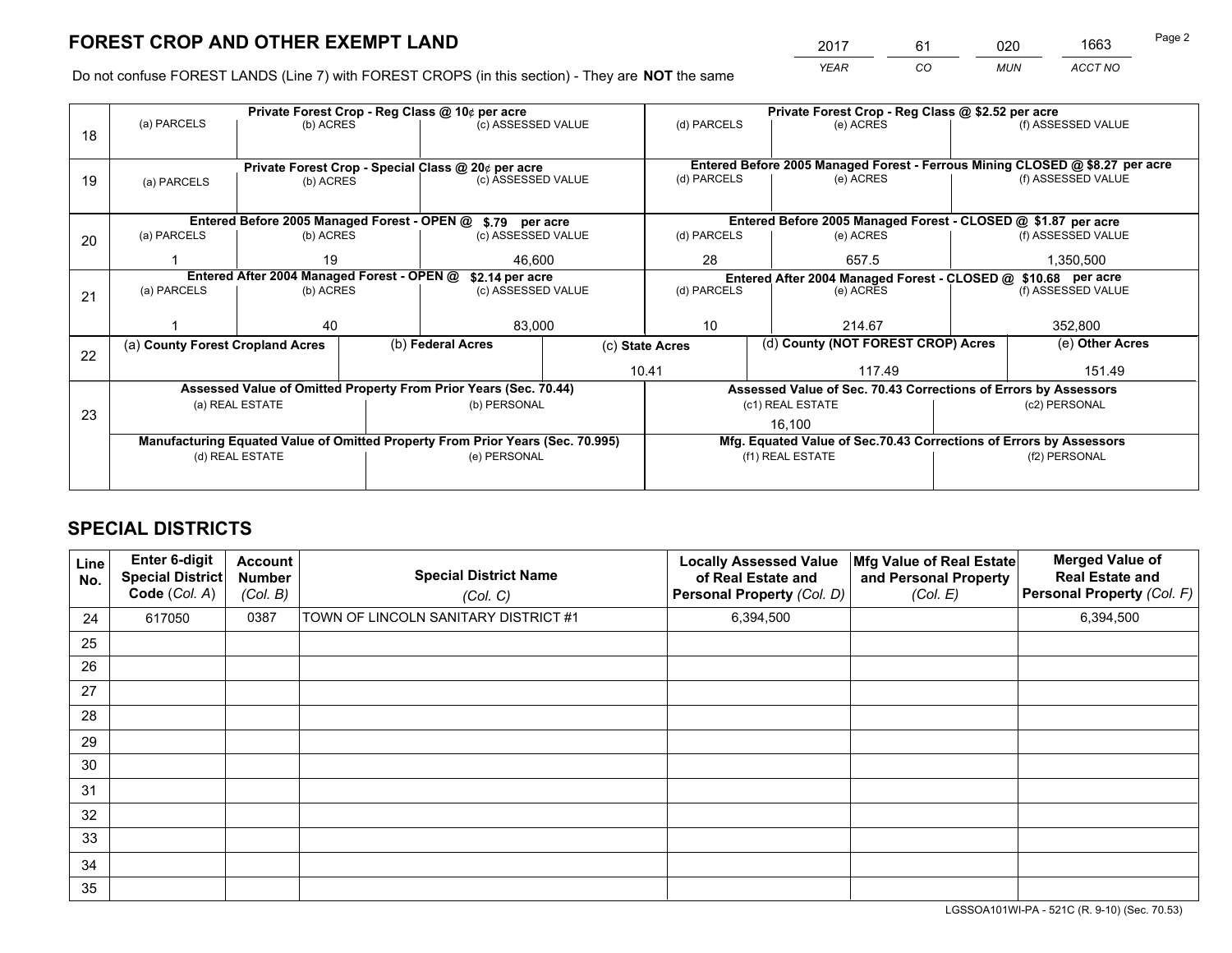|             |                                                          |                                             |                                                         | <b>YEAR</b>                                                                       | CO<br><b>MUN</b>                                              | ACCT NO                                                                        |
|-------------|----------------------------------------------------------|---------------------------------------------|---------------------------------------------------------|-----------------------------------------------------------------------------------|---------------------------------------------------------------|--------------------------------------------------------------------------------|
| Line<br>No. | Enter 6-digit<br><b>School District</b><br>Code (Col. A) | <b>Account</b><br><b>Number</b><br>(Col. B) | <b>School District Name</b><br>(Col. C)                 | <b>Locally Assessed Value</b><br>of Real Estate and<br>Personal Property (Col. D) | Mfg Value of Real Estate<br>and Personal Property<br>(Col. E) | <b>Merged Value of</b><br><b>Real Estate and</b><br>Personal Property (Col. F) |
|             | A. SCHOOL DISTRICTS (K-8 and K-12)                       |                                             |                                                         |                                                                                   |                                                               |                                                                                |
| 36          | 612632                                                   | 0362                                        | SCH D OF INDEPENDENCE                                   | 13,312,800                                                                        |                                                               | 13,312,800                                                                     |
| 37          | 616426                                                   | 0364                                        | <b>SCH D OF WHITEHALL</b>                               | 26,465,700                                                                        |                                                               | 26,465,700                                                                     |
| 38          |                                                          |                                             |                                                         |                                                                                   |                                                               |                                                                                |
| 39          |                                                          |                                             |                                                         |                                                                                   |                                                               |                                                                                |
| 40          |                                                          |                                             |                                                         |                                                                                   |                                                               |                                                                                |
| 41          |                                                          |                                             |                                                         |                                                                                   |                                                               |                                                                                |
| 42          |                                                          |                                             |                                                         |                                                                                   |                                                               |                                                                                |
| 43          |                                                          |                                             |                                                         |                                                                                   |                                                               |                                                                                |
| 44          |                                                          |                                             |                                                         |                                                                                   |                                                               |                                                                                |
| 45<br>46    |                                                          |                                             |                                                         |                                                                                   |                                                               |                                                                                |
|             |                                                          |                                             |                                                         |                                                                                   |                                                               |                                                                                |
| 47<br>48    |                                                          |                                             |                                                         |                                                                                   |                                                               |                                                                                |
| 49          |                                                          |                                             |                                                         |                                                                                   |                                                               |                                                                                |
| 50          |                                                          |                                             | TOTAL ASSESSED VALUE OF SCHOOL DISTRICTS (K-8 and K-12) | 39,778,500                                                                        |                                                               | 39,778,500                                                                     |
|             | <b>UNION HIGH SCHOOL DISTRICTS</b><br><b>B.</b>          |                                             |                                                         |                                                                                   |                                                               |                                                                                |
| 51          |                                                          |                                             |                                                         |                                                                                   |                                                               |                                                                                |
| 52          |                                                          |                                             |                                                         |                                                                                   |                                                               |                                                                                |
| 53          |                                                          |                                             |                                                         |                                                                                   |                                                               |                                                                                |
| 54          |                                                          |                                             |                                                         |                                                                                   |                                                               |                                                                                |
| 55          |                                                          |                                             | TOTAL ASSESSED VALUE OF UNION HIGH SCHOOLS              |                                                                                   |                                                               |                                                                                |
|             | <b>TECHNICAL COLLEGE DISTRICTS</b><br>C.                 |                                             |                                                         |                                                                                   |                                                               |                                                                                |
| 56          | 000200                                                   | 0002                                        | WESTERN TECHNICAL COLLEGE LACR                          | 39,778,500                                                                        |                                                               | 39,778,500                                                                     |
| 57          |                                                          |                                             |                                                         |                                                                                   |                                                               |                                                                                |
| 58          |                                                          |                                             |                                                         |                                                                                   |                                                               |                                                                                |
| 59          |                                                          |                                             | TOTAL ASSESSED VALUE OF TECHNICAL COLLEGES              | 39,778,500                                                                        |                                                               | 39,778,500                                                                     |

61

020

## *I hereby certify, to the best of my knowledge and belief, this form is complete and correct.*

**SCHOOL DISTRICTS**

| Print name of preparer | Title                    |                | Date (MM / DD / CCYY) |
|------------------------|--------------------------|----------------|-----------------------|
|                        |                          |                |                       |
| Signature of preparer  | Contact Telephone Number | E-mail address |                       |
|                        | $\overline{\phantom{0}}$ |                |                       |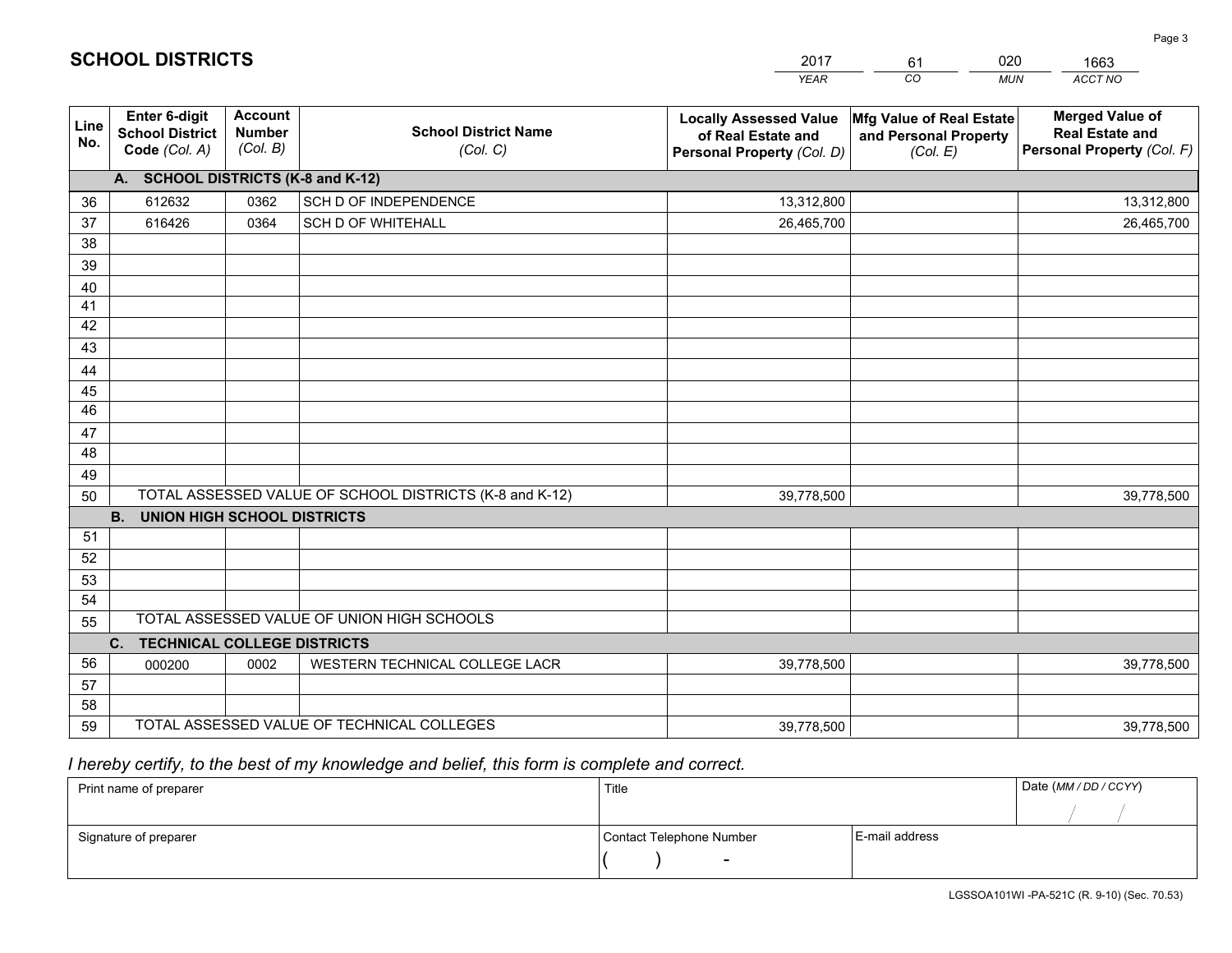#### **HIGHLIGHTS**

- 1. Complete the Statement of Assessment after the Board of Review. Reflect any changes made there.
- 2. Use black ink to complete.
- 3. Line 16 must equal Line 50, Col D.
- 4. Line 55 must equal the total of K-8 schools listed on lines 36-49. Do not include K-12 schools in this comparision.
- 5. Line 59, Col. D must equal Line 16.
- 6. Special District, School District and Technical College District values must include both real estate and personal property. Examples of Special districts are: town sanitary districts, public inland lake protection and rehabilitation districts, and metropolitan sewerage districts.
- 7. DO NOT INCLUDE Manufacturing property values.DOR will print these values on the final SOA.

SHARON SOSALLA TOWN OF LINCOLN W20944 SOSALLA HILL RD WHITEHALL, WI 54773 - 9829

SHARON SOSALLA<br>TOWN OF LINCOLN

**WHITEHALL, WI 54773 - 9829** W20944 SOSALLA HILL RD

 8. Accuracy of this form is very important. The values reported directly affect the equalized value DOR calculates for school and special districts.

#### **Page 1:**

 If not prefilled, enter the tax year,county and municipal code,municipal type, municipal name and county name on the top of form.

Check the Amended box, if filing an amended / corrected SOA.

 Report the parcel count, acres and assessed value of taxable general property, total parcel count, (real and personal), total acres, and values from final figures set by the Board of Review.

- A. Real Estate land and improvements (buildings, etc.) is reported on lines 1 8, total line 9.
- B. Personal Property is reported on lines 11 14, Column D, total line 15.
- C. To complete this report, use the computer produced summary of the assessment roll that shows these amounts.
- D. Use whole numbers only.
- E. Add each line across and each column down to verify entries.

#### **Page 2:**

- A. Report Special Items (not subject to general property tax).
- 1. Private Forest Croplands and Managed Forest Lands are reported on lines 18,19, 20 and 21. Be sure to report assessed values **NOT** taxes.
- 2. You should have copies of the orders of entry, orders of withdrawal, etc., to update your assessment roll.
	- 3. Show hundredths of acres (e.g. 39.75).
- 4. Tax exempt lands are reported on line 22.
- 5. Omitted property and sec. 70.43, Wis. Stats., corrections of errors by assessor are reported on line 23. Report real estate and personal property separately. These should be for **prior years**, not something found on the current assessment roll after the board of review.
- B. Special District (Lines 24-35) Include the value of both real and personal property.

 The Department of Revenue (DOR) preprints much of the information regarding names and codes for schools, special districts,etc. If a district is not listed, enter the name and value only, DOR will enter the proper code.

## **Page 3 School Districts:**

Include the value of both real and personal property.

Report School District (regular, elementary, union high school, and technical college).

- 1. Regular (K-12) and Elementary (K-8) school values are reported on lines 36-49, total on line 50.
- 2. Union High School (UHS) (use only if elementary schools are listed on lines 36-49) are reported on lines 51-54. UHS total value (line 55) must equal to the total **elementary school** values reported on lines 36-49. Do notinclude K-12 schools in this comparison.
- 3. Technical College values are reported on lines 56-58, total on line 59.
- 4. Use the computer summary that shows these amounts to complete this report.

#### **This form is due the second Monday in June. File this report only after your Board of Review is complete.**

 *If you have questions: Return forms to:*

 Email: lgs@wisconsin.gov Wisconsin Department of RevenueCall:  $(608)$  266-2569 or  $(608)$  264-6892 Fax number: (608) 264-6887 PO Box 8971

Local Government Services Section 6-97

Madison WI 53708-8971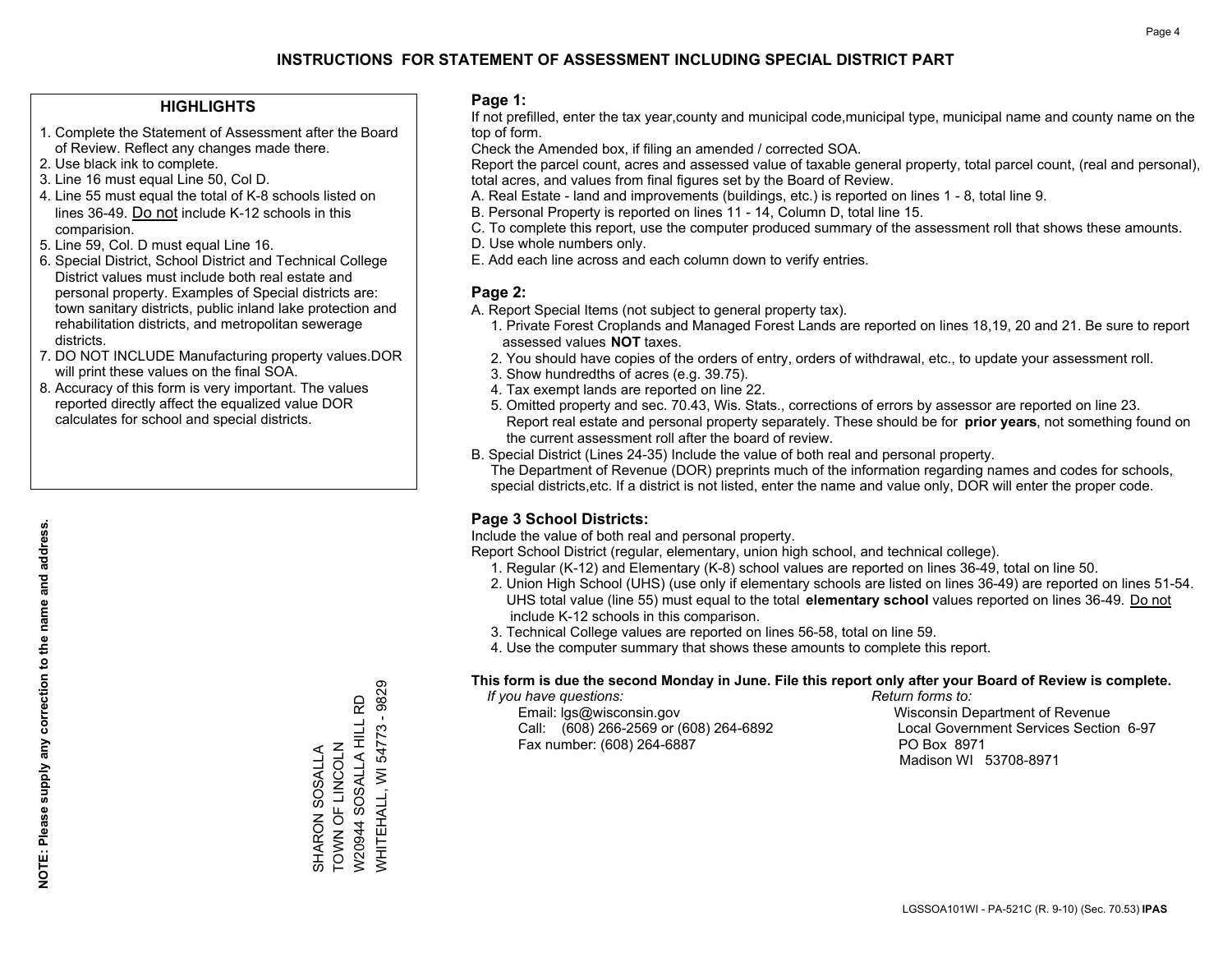**STATEMENT OF ASSESSMENT FOR 2017** 

| 61       | n22. | 1664    |
|----------|------|---------|
| $\alpha$ | MUN. | ACCT NO |

|                | <b>FOR</b>                                                                                                                 | <b>TOWN OF</b><br><b>OF</b>                                                                                                                                                                  | <b>PIGEON</b>            |              | <b>TREMPEALEAU COUNTY</b>                                                |                                |                                        | <b>WHEN COMPLETING THIS DOCUMENT</b>           |
|----------------|----------------------------------------------------------------------------------------------------------------------------|----------------------------------------------------------------------------------------------------------------------------------------------------------------------------------------------|--------------------------|--------------|--------------------------------------------------------------------------|--------------------------------|----------------------------------------|------------------------------------------------|
|                |                                                                                                                            | Town - Village - City                                                                                                                                                                        | <b>Municipality Name</b> |              | <b>County Name</b>                                                       |                                |                                        | DO NOT WRITE OVER X's OR IN SHADED AREAS       |
| Line<br>No.    |                                                                                                                            | <b>REAL ESTATE</b><br>(See Lines 18 - 22 for                                                                                                                                                 |                          | PARCEL COUNT | NO. OF ACRES<br><b>WHOLE</b><br>TOTAL LAND   IMPROVEMENTS   NUMBERS ONLY | <b>VALUE OF</b><br><b>LAND</b> | <b>VALUE OF</b><br><b>IMPROVEMENTS</b> | <b>TOTAL VALUE OF LAND</b><br>AND IMPROVEMENTS |
|                |                                                                                                                            | other Real Estate)                                                                                                                                                                           | Col. A                   | Col. B       | Col. C                                                                   | Col. D                         | Col. E                                 | Col. F                                         |
| -1             |                                                                                                                            | <b>RESIDENTIAL - Class 1</b>                                                                                                                                                                 | 224                      | 195          | 306                                                                      | 1,178,000                      | 20,737,500                             | 21,915,500                                     |
| 2              |                                                                                                                            | <b>COMMERCIAL - Class 2</b>                                                                                                                                                                  | 10                       | 8            | 13                                                                       | 49,900                         | 540,400                                | 590,300                                        |
| 3              |                                                                                                                            | <b>MANUFACTURING - Class 3</b>                                                                                                                                                               | 7                        | 3            | 22                                                                       | 76,300                         | 437,300                                | 513,600                                        |
| $\overline{4}$ |                                                                                                                            | <b>AGRICULTURAL - Class 4</b>                                                                                                                                                                | 801                      |              | 13,545                                                                   | 1,997,950                      |                                        | 1,997,950                                      |
| 5              |                                                                                                                            | <b>UNDEVELOPED - Class 5</b>                                                                                                                                                                 | 317                      |              | 1,122                                                                    | 532,900                        |                                        | 532,900                                        |
| 6              |                                                                                                                            | AGRICULTURAL FOREST - Class 5m                                                                                                                                                               | 458                      |              | 4,917                                                                    | 6,444,400                      |                                        | 6,444,400                                      |
| $\overline{7}$ |                                                                                                                            | FOREST LANDS - Class 6                                                                                                                                                                       | 98                       |              | 990                                                                      | 2,570,250                      |                                        | 2,570,250                                      |
| 8              |                                                                                                                            | OTHER - Class 7                                                                                                                                                                              | 205                      | 192          | 442                                                                      | 1,444,900                      | 19,687,800                             | 21,132,700                                     |
| 9              |                                                                                                                            | TOTAL - ALL COLUMNS                                                                                                                                                                          | 2,120                    | 398          | 21,357                                                                   | 14,294,600                     | 41,403,000                             | 55,697,600                                     |
| 10             |                                                                                                                            | NUMBER OF PERSONAL PROPERTY ACCOUNTS IN ROLL                                                                                                                                                 |                          |              | 24                                                                       | <b>LOCALLY ASSESSED</b>        | <b>MANUFACTURING</b>                   | <b>MERGED</b>                                  |
| 11             |                                                                                                                            | BOATS AND OTHER WATERCRAFT NOT EXEMPT - Code 1                                                                                                                                               |                          |              |                                                                          | $\mathbf{0}$                   | $\Omega$                               | $\mathbf 0$                                    |
| 12             |                                                                                                                            | MACHINERY, TOOLS AND PATTERNS - Code 2                                                                                                                                                       |                          |              |                                                                          | 232,600                        | 20,800                                 | 253,400                                        |
| 13             |                                                                                                                            | FURNITURE, FIXTURES AND EQUIPMENT - Code 3                                                                                                                                                   |                          |              |                                                                          | 22,600                         | 500                                    | 23,100                                         |
| 14             |                                                                                                                            | ALL OTHER PERSONAL PROPERTY NOT EXEMPT - Codes 4A, 4B, 4C                                                                                                                                    |                          |              |                                                                          | 110,500                        | 3,400                                  | 113,900                                        |
| 15             |                                                                                                                            | TOTAL OF PERSONAL PROPERTY NOT EXEMPT (Total of Lines 11-14)                                                                                                                                 |                          |              |                                                                          | 365,700                        | 24,700                                 | 390,400                                        |
| 16             |                                                                                                                            | AGGREGATE ASSESSED VALUE OF ALL PROPERTY SUBJECT TO THE GENERAL PROPERTY TAX (Total of Lines 9F and 15F)<br>MUST EQUAL TOTAL VALUE OF THE SCHOOL DISTRICTS (K-12 PLUS K-8) - Line 50, Col. F |                          |              |                                                                          |                                |                                        | 56,088,000                                     |
| 17             | Name of Assessor<br>Telephone #<br><b>BOARD OF REVIEW</b><br>DATE OF FINAL ADJOURNMENT<br>05/08/2017<br><b>ERIC KLEVEN</b> |                                                                                                                                                                                              |                          |              |                                                                          |                                |                                        | (715) 598-4599                                 |

REMARKS

The Assessment Ratio to be used in calculating the estimated Fair Market Value on tax bills for this tax district is .897954334

This ratio should be used to convert assessed values to "Calculate Equalized Values" in Step 1 of the Lottery and Gaming Credit Calculations.<br>This ratio should be used in the "Computation of Tax Equivalent" schedule of the Commission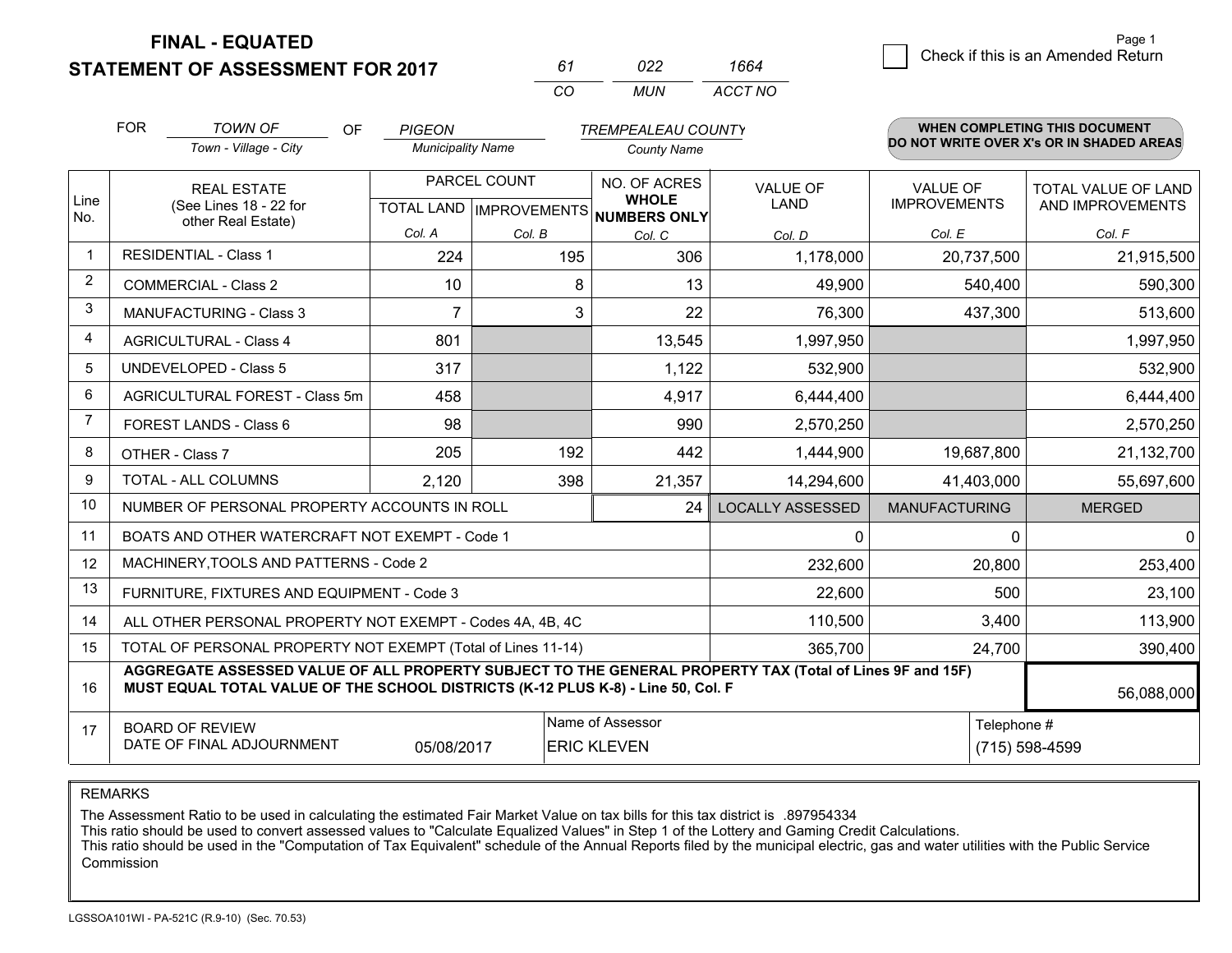*YEAR CO MUN ACCT NO* <sup>2017</sup> <sup>61</sup> <sup>022</sup> <sup>1664</sup>

Do not confuse FOREST LANDS (Line 7) with FOREST CROPS (in this section) - They are **NOT** the same

|    |                                  |                                            |  | Private Forest Crop - Reg Class @ 10¢ per acre                                 |                                                               | Private Forest Crop - Reg Class @ \$2.52 per acre                            |           |                                                                    |                    |                    |
|----|----------------------------------|--------------------------------------------|--|--------------------------------------------------------------------------------|---------------------------------------------------------------|------------------------------------------------------------------------------|-----------|--------------------------------------------------------------------|--------------------|--------------------|
| 18 | (a) PARCELS                      | (b) ACRES                                  |  | (c) ASSESSED VALUE                                                             |                                                               | (d) PARCELS                                                                  |           | (e) ACRES                                                          |                    | (f) ASSESSED VALUE |
|    |                                  |                                            |  |                                                                                |                                                               |                                                                              |           |                                                                    |                    |                    |
|    |                                  |                                            |  | Private Forest Crop - Special Class @ 20¢ per acre                             |                                                               | Entered Before 2005 Managed Forest - Ferrous Mining CLOSED @ \$8.27 per acre |           |                                                                    |                    |                    |
| 19 | (a) PARCELS                      | (b) ACRES                                  |  | (c) ASSESSED VALUE                                                             |                                                               | (d) PARCELS                                                                  |           | (e) ACRES                                                          |                    | (f) ASSESSED VALUE |
|    |                                  |                                            |  |                                                                                |                                                               |                                                                              |           |                                                                    |                    |                    |
|    |                                  |                                            |  | Entered Before 2005 Managed Forest - OPEN @ \$.79 per acre                     |                                                               |                                                                              |           | Entered Before 2005 Managed Forest - CLOSED @ \$1.87 per acre      |                    |                    |
| 20 | (a) PARCELS                      | (b) ACRES                                  |  | (c) ASSESSED VALUE                                                             |                                                               | (d) PARCELS                                                                  |           | (e) ACRES                                                          |                    | (f) ASSESSED VALUE |
|    | 3<br>81.87<br>212,900            |                                            |  | 56                                                                             |                                                               | 1.538.21                                                                     |           | 2,933,600                                                          |                    |                    |
|    |                                  | Entered After 2004 Managed Forest - OPEN @ |  | \$2.14 per acre                                                                | Entered After 2004 Managed Forest - CLOSED @ \$10.68 per acre |                                                                              |           |                                                                    |                    |                    |
| 21 | (a) PARCELS                      | (b) ACRES<br>(c) ASSESSED VALUE            |  | (d) PARCELS                                                                    |                                                               |                                                                              | (e) ACRES |                                                                    | (f) ASSESSED VALUE |                    |
|    |                                  |                                            |  |                                                                                |                                                               |                                                                              |           |                                                                    |                    |                    |
|    | 6                                | 190                                        |  | 494,000                                                                        |                                                               | 68                                                                           |           | 1.577.31                                                           |                    | 3,087,900          |
| 22 | (a) County Forest Cropland Acres |                                            |  | (b) Federal Acres                                                              |                                                               | (c) State Acres                                                              |           | (d) County (NOT FOREST CROP) Acres                                 |                    | (e) Other Acres    |
|    |                                  |                                            |  |                                                                                |                                                               | .06<br>9.2                                                                   |           |                                                                    | 97.31              |                    |
|    |                                  |                                            |  | Assessed Value of Omitted Property From Prior Years (Sec. 70.44)               |                                                               | Assessed Value of Sec. 70.43 Corrections of Errors by Assessors              |           |                                                                    |                    |                    |
| 23 |                                  | (a) REAL ESTATE                            |  | (b) PERSONAL                                                                   |                                                               | (c1) REAL ESTATE                                                             |           |                                                                    | (c2) PERSONAL      |                    |
|    |                                  |                                            |  |                                                                                |                                                               |                                                                              |           |                                                                    |                    |                    |
|    |                                  |                                            |  | Manufacturing Equated Value of Omitted Property From Prior Years (Sec. 70.995) |                                                               |                                                                              |           | Mfg. Equated Value of Sec.70.43 Corrections of Errors by Assessors |                    |                    |
|    | (d) REAL ESTATE                  |                                            |  | (e) PERSONAL                                                                   |                                                               | (f1) REAL ESTATE                                                             |           |                                                                    | (f2) PERSONAL      |                    |
|    |                                  |                                            |  |                                                                                |                                                               |                                                                              |           |                                                                    |                    |                    |

## **SPECIAL DISTRICTS**

| Line<br>No. | Enter 6-digit<br>Special District<br>Code (Col. A) | <b>Account</b><br><b>Number</b> | <b>Special District Name</b> | <b>Locally Assessed Value</b><br>of Real Estate and | Mfg Value of Real Estate<br>and Personal Property | <b>Merged Value of</b><br><b>Real Estate and</b><br>Personal Property (Col. F) |
|-------------|----------------------------------------------------|---------------------------------|------------------------------|-----------------------------------------------------|---------------------------------------------------|--------------------------------------------------------------------------------|
|             |                                                    | (Col. B)                        | (Col. C)                     | Personal Property (Col. D)                          | (Col. E)                                          |                                                                                |
| 24          |                                                    |                                 |                              |                                                     |                                                   |                                                                                |
| 25          |                                                    |                                 |                              |                                                     |                                                   |                                                                                |
| 26          |                                                    |                                 |                              |                                                     |                                                   |                                                                                |
| 27          |                                                    |                                 |                              |                                                     |                                                   |                                                                                |
| 28          |                                                    |                                 |                              |                                                     |                                                   |                                                                                |
| 29          |                                                    |                                 |                              |                                                     |                                                   |                                                                                |
| 30          |                                                    |                                 |                              |                                                     |                                                   |                                                                                |
| 31          |                                                    |                                 |                              |                                                     |                                                   |                                                                                |
| 32          |                                                    |                                 |                              |                                                     |                                                   |                                                                                |
| 33          |                                                    |                                 |                              |                                                     |                                                   |                                                                                |
| 34          |                                                    |                                 |                              |                                                     |                                                   |                                                                                |
| 35          |                                                    |                                 |                              |                                                     |                                                   |                                                                                |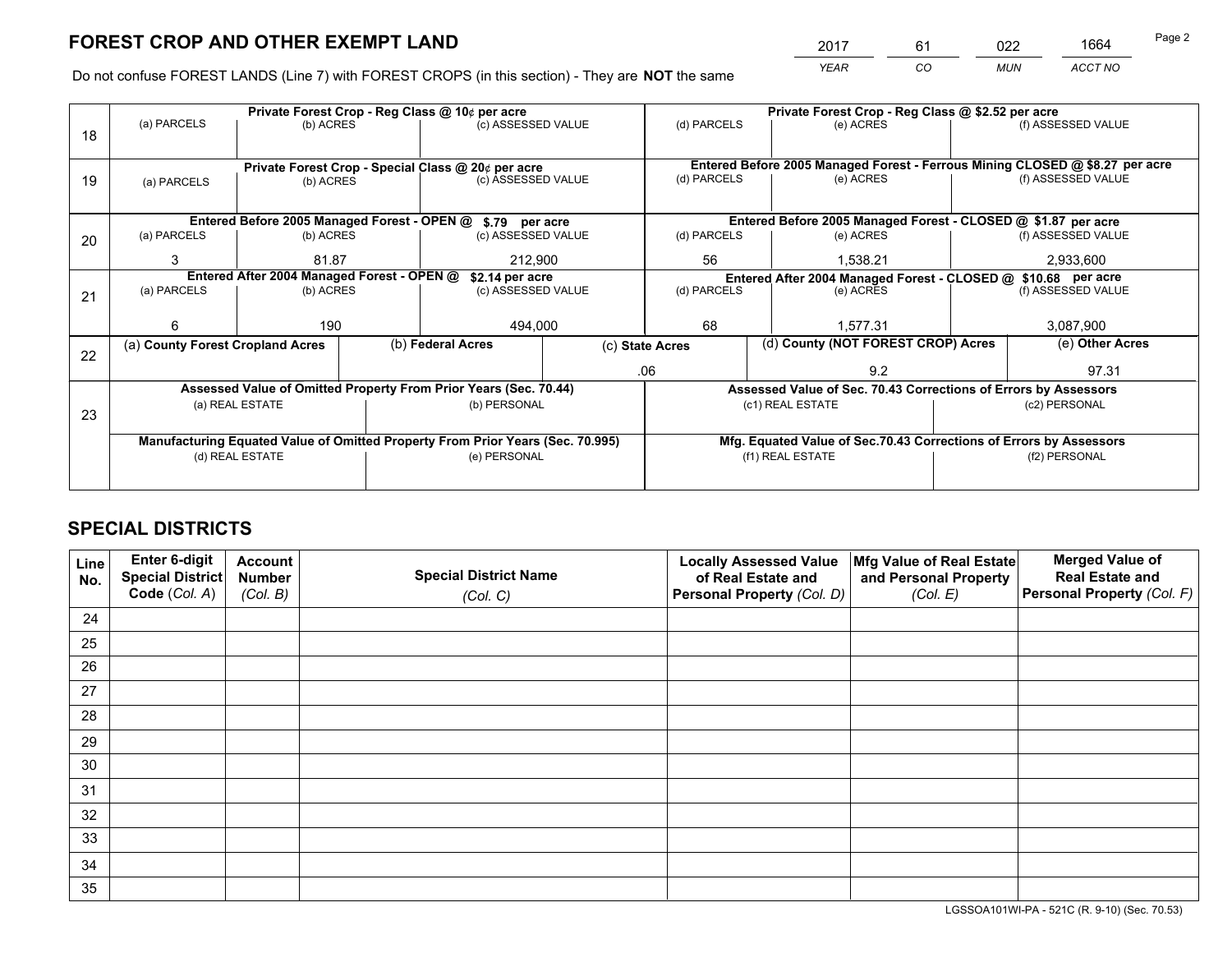|                 |                                                                 |                                             |                                                         | <b>YEAR</b>                                                                       | CO<br><b>MUN</b>                                              | ACCT NO                                                                        |
|-----------------|-----------------------------------------------------------------|---------------------------------------------|---------------------------------------------------------|-----------------------------------------------------------------------------------|---------------------------------------------------------------|--------------------------------------------------------------------------------|
| Line<br>No.     | <b>Enter 6-digit</b><br><b>School District</b><br>Code (Col. A) | <b>Account</b><br><b>Number</b><br>(Col. B) | <b>School District Name</b><br>(Col. C)                 | <b>Locally Assessed Value</b><br>of Real Estate and<br>Personal Property (Col. D) | Mfg Value of Real Estate<br>and Personal Property<br>(Col. E) | <b>Merged Value of</b><br><b>Real Estate and</b><br>Personal Property (Col. F) |
|                 | A. SCHOOL DISTRICTS (K-8 and K-12)                              |                                             |                                                         |                                                                                   |                                                               |                                                                                |
| 36              | 610485                                                          | 0359                                        | SCH D OF BLAIR-TAYLOR                                   | 1,544,850                                                                         |                                                               | 1,544,850                                                                      |
| 37              | 616426                                                          | 0364                                        | <b>SCH D OF WHITEHALL</b>                               | 54,004,850                                                                        | 538,300                                                       | 54,543,150                                                                     |
| 38              |                                                                 |                                             |                                                         |                                                                                   |                                                               |                                                                                |
| 39              |                                                                 |                                             |                                                         |                                                                                   |                                                               |                                                                                |
| 40              |                                                                 |                                             |                                                         |                                                                                   |                                                               |                                                                                |
| 41              |                                                                 |                                             |                                                         |                                                                                   |                                                               |                                                                                |
| 42              |                                                                 |                                             |                                                         |                                                                                   |                                                               |                                                                                |
| 43              |                                                                 |                                             |                                                         |                                                                                   |                                                               |                                                                                |
| 44              |                                                                 |                                             |                                                         |                                                                                   |                                                               |                                                                                |
| 45              |                                                                 |                                             |                                                         |                                                                                   |                                                               |                                                                                |
| $\overline{46}$ |                                                                 |                                             |                                                         |                                                                                   |                                                               |                                                                                |
| 47              |                                                                 |                                             |                                                         |                                                                                   |                                                               |                                                                                |
| 48              |                                                                 |                                             |                                                         |                                                                                   |                                                               |                                                                                |
| 49              |                                                                 |                                             |                                                         |                                                                                   |                                                               |                                                                                |
| 50              | <b>B.</b><br><b>UNION HIGH SCHOOL DISTRICTS</b>                 |                                             | TOTAL ASSESSED VALUE OF SCHOOL DISTRICTS (K-8 and K-12) | 55,549,700                                                                        | 538,300                                                       | 56,088,000                                                                     |
| 51              |                                                                 |                                             |                                                         |                                                                                   |                                                               |                                                                                |
| 52              |                                                                 |                                             |                                                         |                                                                                   |                                                               |                                                                                |
| 53              |                                                                 |                                             |                                                         |                                                                                   |                                                               |                                                                                |
| 54              |                                                                 |                                             |                                                         |                                                                                   |                                                               |                                                                                |
| 55              |                                                                 |                                             | TOTAL ASSESSED VALUE OF UNION HIGH SCHOOLS              |                                                                                   |                                                               |                                                                                |
|                 | C.<br><b>TECHNICAL COLLEGE DISTRICTS</b>                        |                                             |                                                         |                                                                                   |                                                               |                                                                                |
| 56              | 000200                                                          | 0002                                        | WESTERN TECHNICAL COLLEGE LACR                          | 55,549,700                                                                        | 538,300                                                       | 56,088,000                                                                     |
| 57              |                                                                 |                                             |                                                         |                                                                                   |                                                               |                                                                                |
| 58              |                                                                 |                                             |                                                         |                                                                                   |                                                               |                                                                                |
| 59              |                                                                 |                                             | TOTAL ASSESSED VALUE OF TECHNICAL COLLEGES              | 55,549,700                                                                        | 538,300                                                       | 56,088,000                                                                     |

 *I hereby certify, to the best of my knowledge and belief, this form is complete and correct.*

| Print name of preparer | Title                    |                | Date (MM/DD/CCYY) |
|------------------------|--------------------------|----------------|-------------------|
|                        |                          |                |                   |
| Signature of preparer  | Contact Telephone Number | E-mail address |                   |
|                        | $\overline{\phantom{0}}$ |                |                   |

| <b>SCHOOL DISTRICTS</b> |  |
|-------------------------|--|
|-------------------------|--|

201761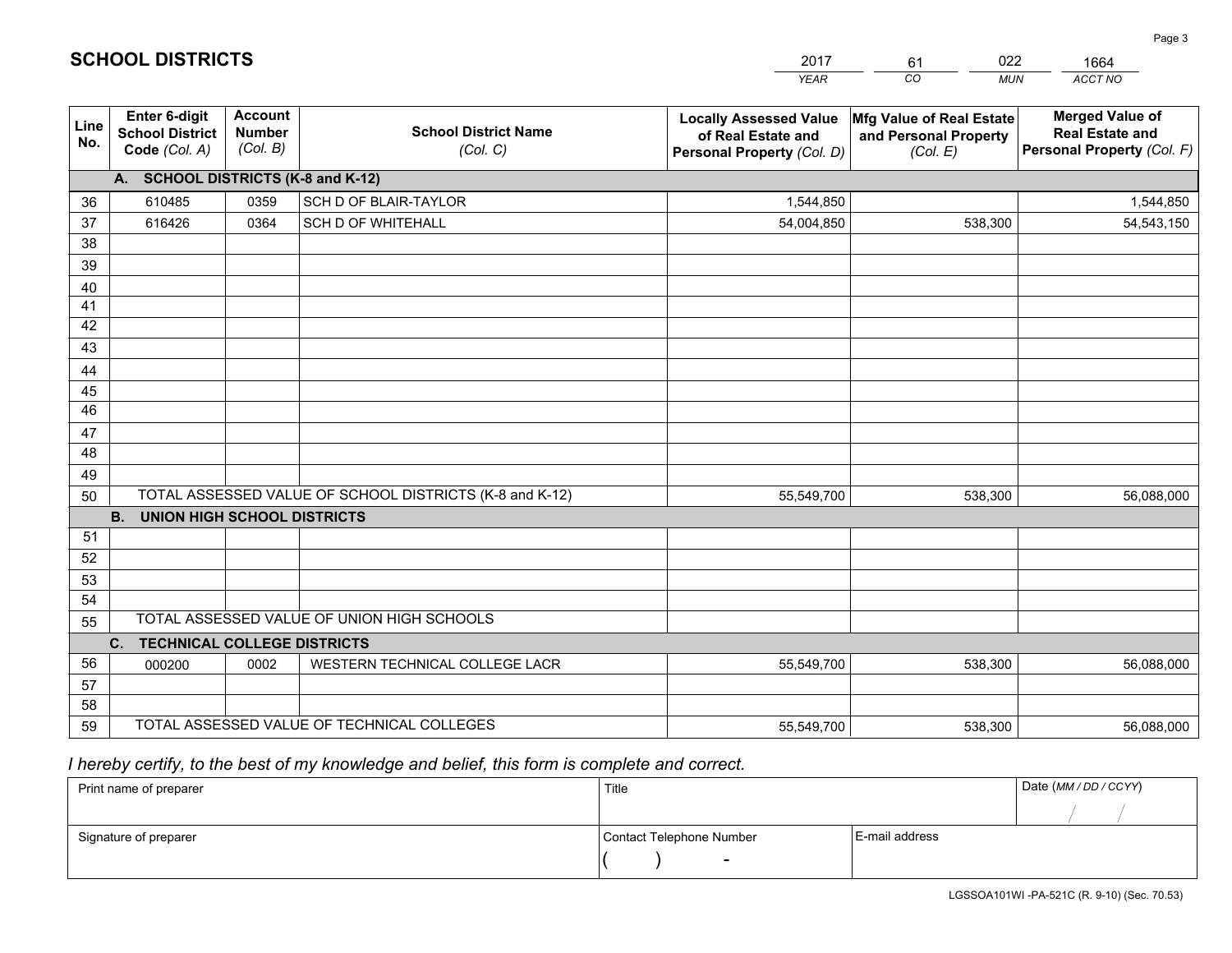#### **HIGHLIGHTS**

- 1. Complete the Statement of Assessment after the Board of Review. Reflect any changes made there.
- 2. Use black ink to complete.
- 3. Line 16 must equal Line 50, Col D.
- 4. Line 55 must equal the total of K-8 schools listed on lines 36-49. Do not include K-12 schools in this comparision.
- 5. Line 59, Col. D must equal Line 16.
- 6. Special District, School District and Technical College District values must include both real estate and personal property. Examples of Special districts are: town sanitary districts, public inland lake protection and rehabilitation districts, and metropolitan sewerage districts.
- 7. DO NOT INCLUDE Manufacturing property values.DOR will print these values on the final SOA.

WILLIAM BUTLER TOWN OF PIGEON

WILLIAM BUTLER<br>TOWN OF PIGEON

N39631 FULLER COULEE RD WHITEHALL, WI 54773 - 2000

**WHITEHALL, WI 54773 - 2000** 

 8. Accuracy of this form is very important. The values reported directly affect the equalized value DOR calculates for school and special districts.

#### **Page 1:**

 If not prefilled, enter the tax year,county and municipal code,municipal type, municipal name and county name on the top of form.

Check the Amended box, if filing an amended / corrected SOA.

 Report the parcel count, acres and assessed value of taxable general property, total parcel count, (real and personal), total acres, and values from final figures set by the Board of Review.

- A. Real Estate land and improvements (buildings, etc.) is reported on lines 1 8, total line 9.
- B. Personal Property is reported on lines 11 14, Column D, total line 15.
- C. To complete this report, use the computer produced summary of the assessment roll that shows these amounts.
- D. Use whole numbers only.
- E. Add each line across and each column down to verify entries.

### **Page 2:**

- A. Report Special Items (not subject to general property tax).
- 1. Private Forest Croplands and Managed Forest Lands are reported on lines 18,19, 20 and 21. Be sure to report assessed values **NOT** taxes.
- 2. You should have copies of the orders of entry, orders of withdrawal, etc., to update your assessment roll.
	- 3. Show hundredths of acres (e.g. 39.75).
- 4. Tax exempt lands are reported on line 22.
- 5. Omitted property and sec. 70.43, Wis. Stats., corrections of errors by assessor are reported on line 23. Report real estate and personal property separately. These should be for **prior years**, not something found on the current assessment roll after the board of review.
- B. Special District (Lines 24-35) Include the value of both real and personal property.
- The Department of Revenue (DOR) preprints much of the information regarding names and codes for schools, special districts,etc. If a district is not listed, enter the name and value only, DOR will enter the proper code.

## **Page 3 School Districts:**

Include the value of both real and personal property.

Report School District (regular, elementary, union high school, and technical college).

- 1. Regular (K-12) and Elementary (K-8) school values are reported on lines 36-49, total on line 50.
- 2. Union High School (UHS) (use only if elementary schools are listed on lines 36-49) are reported on lines 51-54. UHS total value (line 55) must equal to the total **elementary school** values reported on lines 36-49. Do notinclude K-12 schools in this comparison.
- 3. Technical College values are reported on lines 56-58, total on line 59.
- 4. Use the computer summary that shows these amounts to complete this report.

#### **This form is due the second Monday in June. File this report only after your Board of Review is complete.**

 *If you have questions: Return forms to:*

 Email: lgs@wisconsin.gov Wisconsin Department of RevenueCall:  $(608)$  266-2569 or  $(608)$  264-6892 Fax number: (608) 264-6887 PO Box 8971

Local Government Services Section 6-97 Madison WI 53708-8971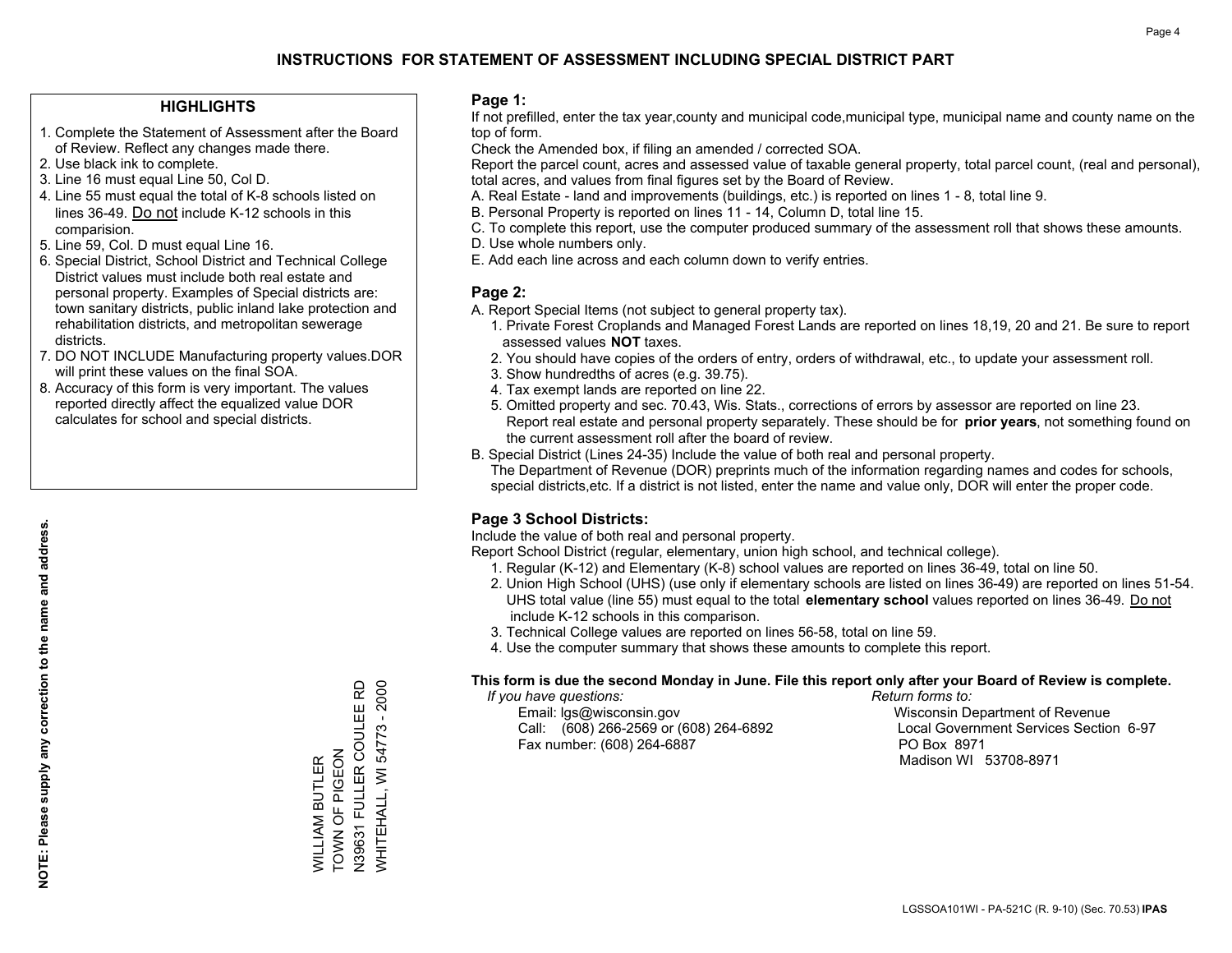**STATEMENT OF ASSESSMENT FOR 2017** 

*CO MUN <sup>61</sup> <sup>024</sup> ACCT NO1665*

 $\overline{5}$  Check if this is an Amended Return Page 1

|                | <b>FOR</b>                                                                                                                                                                                                 | <b>TOWN OF</b><br>OF                                         | <b>PRESTON</b>           |              | <b>TREMPEALEAU COUNTY</b>                                            |                                |                                        | <b>WHEN COMPLETING THIS DOCUMENT</b>     |
|----------------|------------------------------------------------------------------------------------------------------------------------------------------------------------------------------------------------------------|--------------------------------------------------------------|--------------------------|--------------|----------------------------------------------------------------------|--------------------------------|----------------------------------------|------------------------------------------|
|                |                                                                                                                                                                                                            | Town - Village - City                                        | <b>Municipality Name</b> |              | <b>County Name</b>                                                   |                                |                                        | DO NOT WRITE OVER X's OR IN SHADED AREAS |
| Line<br>No.    |                                                                                                                                                                                                            | <b>REAL ESTATE</b><br>(See Lines 18 - 22 for                 |                          | PARCEL COUNT | NO. OF ACRES<br><b>WHOLE</b><br>TOTAL LAND IMPROVEMENTS NUMBERS ONLY | <b>VALUE OF</b><br><b>LAND</b> | <b>VALUE OF</b><br><b>IMPROVEMENTS</b> | TOTAL VALUE OF LAND<br>AND IMPROVEMENTS  |
|                |                                                                                                                                                                                                            | other Real Estate)                                           | Col. A                   | Col. B       | Col. C                                                               | Col. D                         | Col. E                                 | Col. F                                   |
| $\overline{1}$ |                                                                                                                                                                                                            | <b>RESIDENTIAL - Class 1</b>                                 | 268                      | 239          | 609                                                                  | 2,424,900                      | 22,618,300                             | 25,043,200                               |
| $\overline{2}$ |                                                                                                                                                                                                            | <b>COMMERCIAL - Class 2</b>                                  | 6                        | 6            | 18                                                                   | 70,900                         | 369,500                                | 440,400                                  |
| 3              |                                                                                                                                                                                                            | MANUFACTURING - Class 3                                      |                          | 0            | 18                                                                   | 188,400                        | $\Omega$                               | 188,400                                  |
| 4              |                                                                                                                                                                                                            | <b>AGRICULTURAL - Class 4</b>                                | 1,062                    |              | 18,932                                                               | 1,894,550                      |                                        | 1,894,550                                |
| 5              |                                                                                                                                                                                                            | <b>UNDEVELOPED - Class 5</b>                                 | 652                      |              | 3,855                                                                | 2,012,550                      |                                        | 2,012,550                                |
| 6              | AGRICULTURAL FOREST - Class 5m                                                                                                                                                                             |                                                              | 456                      |              | 5,815                                                                | 6,388,600                      |                                        | 6,388,600                                |
| 7              |                                                                                                                                                                                                            | FOREST LANDS - Class 6                                       | 98                       |              | 986                                                                  | 2,090,700                      |                                        | 2,090,700                                |
| 8              |                                                                                                                                                                                                            | OTHER - Class 7                                              | 230                      | 227          | 418                                                                  | 1,439,700                      | 20,605,900                             | 22,045,600                               |
| 9              |                                                                                                                                                                                                            | TOTAL - ALL COLUMNS                                          | 2,773                    | 472          | 30,651                                                               | 16,510,300                     | 43,593,700                             | 60,104,000                               |
| 10             |                                                                                                                                                                                                            | NUMBER OF PERSONAL PROPERTY ACCOUNTS IN ROLL                 |                          |              | 19                                                                   | <b>LOCALLY ASSESSED</b>        | <b>MANUFACTURING</b>                   | <b>MERGED</b>                            |
| 11             |                                                                                                                                                                                                            | BOATS AND OTHER WATERCRAFT NOT EXEMPT - Code 1               |                          |              |                                                                      | 0                              | $\Omega$                               | $\mathbf{0}$                             |
| 12             |                                                                                                                                                                                                            | MACHINERY, TOOLS AND PATTERNS - Code 2                       |                          |              |                                                                      | 74,879                         | 133,000                                | 207,879                                  |
| 13             |                                                                                                                                                                                                            | FURNITURE, FIXTURES AND EQUIPMENT - Code 3                   |                          |              |                                                                      | 9,123                          | $\Omega$                               | 9,123                                    |
| 14             |                                                                                                                                                                                                            | ALL OTHER PERSONAL PROPERTY NOT EXEMPT - Codes 4A, 4B, 4C    |                          |              |                                                                      | 142,722                        | 2,272,400                              | 2,415,122                                |
| 15             |                                                                                                                                                                                                            | TOTAL OF PERSONAL PROPERTY NOT EXEMPT (Total of Lines 11-14) |                          |              |                                                                      | 226,724                        | 2,405,400                              | 2,632,124                                |
| 16             | AGGREGATE ASSESSED VALUE OF ALL PROPERTY SUBJECT TO THE GENERAL PROPERTY TAX (Total of Lines 9F and 15F)<br>MUST EQUAL TOTAL VALUE OF THE SCHOOL DISTRICTS (K-12 PLUS K-8) - Line 50, Col. F<br>62,736,124 |                                                              |                          |              |                                                                      |                                |                                        |                                          |
| 17             |                                                                                                                                                                                                            | <b>BOARD OF REVIEW</b>                                       |                          |              | Name of Assessor                                                     |                                | Telephone #                            |                                          |
|                |                                                                                                                                                                                                            | DATE OF FINAL ADJOURNMENT                                    | 05/30/2017               |              | <b>MARK GARLICK</b>                                                  |                                |                                        | (715) 287-3376                           |

REMARKS

The Assessment Ratio to be used in calculating the estimated Fair Market Value on tax bills for this tax district is .849213569<br>This ratio should be used to convert assessed values to "Calculate Equalized Values" in Step 1 Commission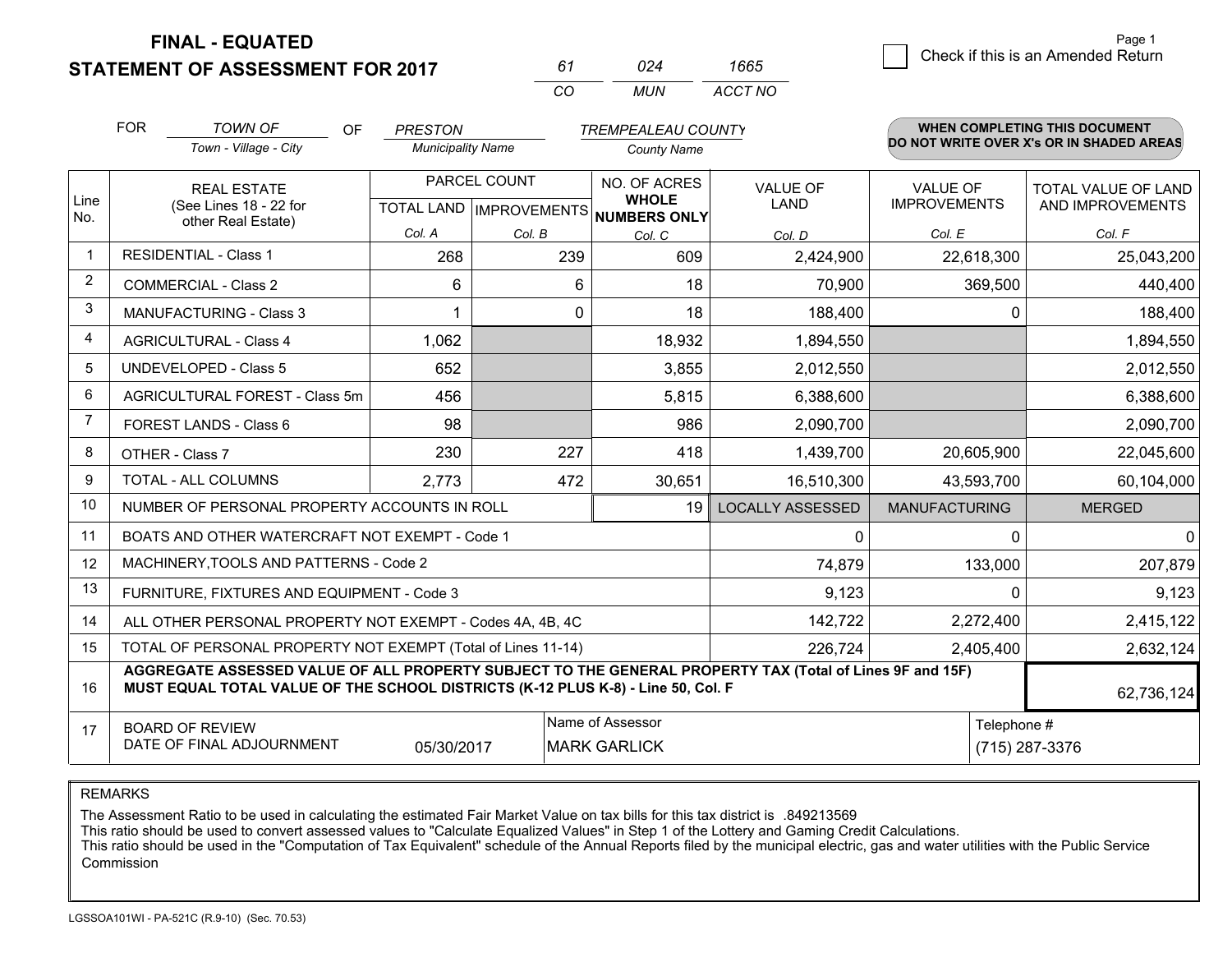*YEAR CO MUN ACCT NO* <sup>2017</sup> <sup>61</sup> <sup>024</sup> <sup>1665</sup>

Do not confuse FOREST LANDS (Line 7) with FOREST CROPS (in this section) - They are **NOT** the same

|    |                                                               |                 |  | Private Forest Crop - Reg Class @ 10¢ per acre                                 |                 |                                                                              | Private Forest Crop - Reg Class @ \$2.52 per acre                  |               |                    |  |
|----|---------------------------------------------------------------|-----------------|--|--------------------------------------------------------------------------------|-----------------|------------------------------------------------------------------------------|--------------------------------------------------------------------|---------------|--------------------|--|
| 18 | (a) PARCELS                                                   | (b) ACRES       |  | (c) ASSESSED VALUE                                                             |                 | (d) PARCELS                                                                  | (e) ACRES                                                          |               | (f) ASSESSED VALUE |  |
|    |                                                               | 40              |  | 88.000                                                                         |                 |                                                                              |                                                                    |               |                    |  |
|    |                                                               |                 |  | Private Forest Crop - Special Class @ 20¢ per acre                             |                 | Entered Before 2005 Managed Forest - Ferrous Mining CLOSED @ \$8.27 per acre |                                                                    |               |                    |  |
| 19 | (a) PARCELS                                                   | (b) ACRES       |  | (c) ASSESSED VALUE                                                             |                 | (d) PARCELS                                                                  | (e) ACRES                                                          |               | (f) ASSESSED VALUE |  |
|    |                                                               |                 |  |                                                                                |                 |                                                                              |                                                                    |               |                    |  |
|    |                                                               |                 |  | Entered Before 2005 Managed Forest - OPEN @ \$.79 per acre                     |                 |                                                                              | Entered Before 2005 Managed Forest - CLOSED @ \$1.87 per acre      |               |                    |  |
| 20 | (a) PARCELS                                                   | (b) ACRES       |  | (c) ASSESSED VALUE                                                             |                 | (d) PARCELS                                                                  | (e) ACRES                                                          |               | (f) ASSESSED VALUE |  |
|    |                                                               | 143             |  | 177.100                                                                        |                 | 83<br>1.891.09                                                               |                                                                    |               | 2,785,400          |  |
|    | Entered After 2004 Managed Forest - OPEN @<br>\$2.14 per acre |                 |  |                                                                                |                 |                                                                              | Entered After 2004 Managed Forest - CLOSED @ \$10.68 per acre      |               |                    |  |
| 21 | (a) PARCELS                                                   | (b) ACRES       |  | (c) ASSESSED VALUE                                                             | (d) PARCELS     |                                                                              | (e) ACRES                                                          |               | (f) ASSESSED VALUE |  |
|    |                                                               |                 |  |                                                                                |                 |                                                                              |                                                                    |               |                    |  |
|    |                                                               |                 |  |                                                                                |                 | 73<br>1.849.33                                                               |                                                                    |               | 3,195,100          |  |
| 22 | (a) County Forest Cropland Acres                              |                 |  | (b) Federal Acres                                                              | (c) State Acres |                                                                              | (d) County (NOT FOREST CROP) Acres                                 |               | (e) Other Acres    |  |
|    |                                                               |                 |  |                                                                                | 1,041.76        |                                                                              | 226.62                                                             |               | 298.59             |  |
|    |                                                               |                 |  | Assessed Value of Omitted Property From Prior Years (Sec. 70.44)               |                 |                                                                              | Assessed Value of Sec. 70.43 Corrections of Errors by Assessors    |               |                    |  |
| 23 |                                                               | (a) REAL ESTATE |  | (b) PERSONAL                                                                   |                 |                                                                              | (c1) REAL ESTATE                                                   |               | (c2) PERSONAL      |  |
|    |                                                               |                 |  |                                                                                |                 |                                                                              |                                                                    |               |                    |  |
|    |                                                               |                 |  | Manufacturing Equated Value of Omitted Property From Prior Years (Sec. 70.995) |                 |                                                                              | Mfg. Equated Value of Sec.70.43 Corrections of Errors by Assessors |               |                    |  |
|    |                                                               | (d) REAL ESTATE |  | (e) PERSONAL                                                                   |                 |                                                                              | (f1) REAL ESTATE                                                   | (f2) PERSONAL |                    |  |
|    |                                                               |                 |  |                                                                                |                 |                                                                              |                                                                    |               |                    |  |

## **SPECIAL DISTRICTS**

| Line<br>No. | Enter 6-digit<br>Special District<br>Code (Col. A) | <b>Account</b><br><b>Number</b><br>(Col. B) | <b>Special District Name</b><br>(Col. C) | <b>Locally Assessed Value</b><br>of Real Estate and<br>Personal Property (Col. D) | Mfg Value of Real Estate<br>and Personal Property<br>(Col. E) | <b>Merged Value of</b><br><b>Real Estate and</b><br>Personal Property (Col. F) |
|-------------|----------------------------------------------------|---------------------------------------------|------------------------------------------|-----------------------------------------------------------------------------------|---------------------------------------------------------------|--------------------------------------------------------------------------------|
| 24          |                                                    |                                             |                                          |                                                                                   |                                                               |                                                                                |
| 25          |                                                    |                                             |                                          |                                                                                   |                                                               |                                                                                |
| 26          |                                                    |                                             |                                          |                                                                                   |                                                               |                                                                                |
| 27          |                                                    |                                             |                                          |                                                                                   |                                                               |                                                                                |
| 28          |                                                    |                                             |                                          |                                                                                   |                                                               |                                                                                |
| 29          |                                                    |                                             |                                          |                                                                                   |                                                               |                                                                                |
| 30          |                                                    |                                             |                                          |                                                                                   |                                                               |                                                                                |
| 31          |                                                    |                                             |                                          |                                                                                   |                                                               |                                                                                |
| 32          |                                                    |                                             |                                          |                                                                                   |                                                               |                                                                                |
| 33          |                                                    |                                             |                                          |                                                                                   |                                                               |                                                                                |
| 34          |                                                    |                                             |                                          |                                                                                   |                                                               |                                                                                |
| 35          |                                                    |                                             |                                          |                                                                                   |                                                               |                                                                                |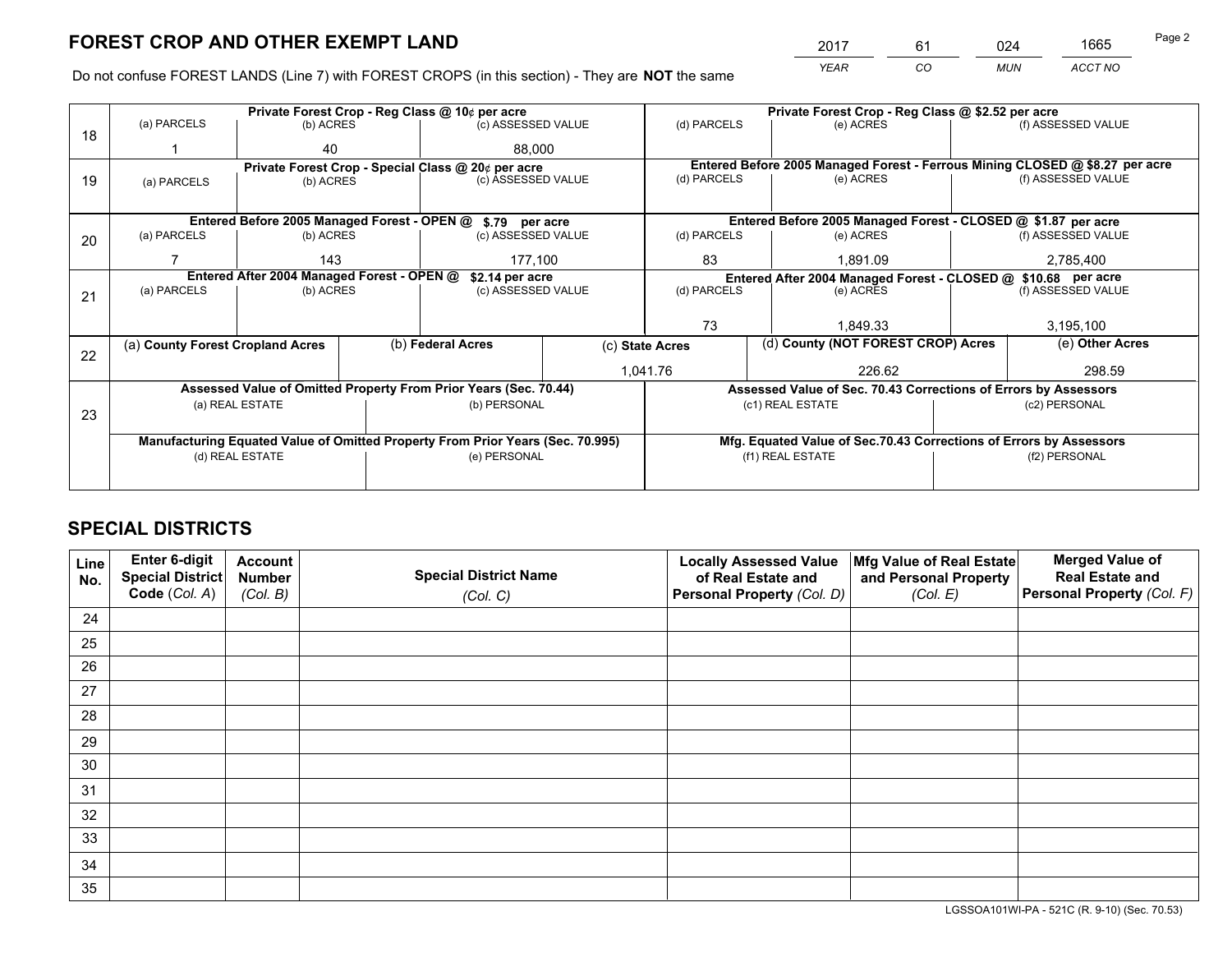|             |                                                                 |                                             |                                                         | <b>YEAR</b>                                                                       | CO<br><b>MUN</b>                                              | <b>ACCT NO</b>                                                                 |
|-------------|-----------------------------------------------------------------|---------------------------------------------|---------------------------------------------------------|-----------------------------------------------------------------------------------|---------------------------------------------------------------|--------------------------------------------------------------------------------|
| Line<br>No. | <b>Enter 6-digit</b><br><b>School District</b><br>Code (Col. A) | <b>Account</b><br><b>Number</b><br>(Col. B) | <b>School District Name</b><br>(Col. C)                 | <b>Locally Assessed Value</b><br>of Real Estate and<br>Personal Property (Col. D) | Mfg Value of Real Estate<br>and Personal Property<br>(Col. E) | <b>Merged Value of</b><br><b>Real Estate and</b><br>Personal Property (Col. F) |
|             | A. SCHOOL DISTRICTS (K-8 and K-12)                              |                                             |                                                         |                                                                                   |                                                               |                                                                                |
| 36          | 610485                                                          | 0359                                        | SCH D OF BLAIR-TAYLOR                                   | 51,423,824                                                                        | 2,593,800                                                     | 54,017,624                                                                     |
| 37          | 616426                                                          | 0364                                        | <b>SCH D OF WHITEHALL</b>                               | 8,718,500                                                                         |                                                               | 8,718,500                                                                      |
| 38          |                                                                 |                                             |                                                         |                                                                                   |                                                               |                                                                                |
| 39          |                                                                 |                                             |                                                         |                                                                                   |                                                               |                                                                                |
| 40          |                                                                 |                                             |                                                         |                                                                                   |                                                               |                                                                                |
| 41          |                                                                 |                                             |                                                         |                                                                                   |                                                               |                                                                                |
| 42          |                                                                 |                                             |                                                         |                                                                                   |                                                               |                                                                                |
| 43          |                                                                 |                                             |                                                         |                                                                                   |                                                               |                                                                                |
| 44<br>45    |                                                                 |                                             |                                                         |                                                                                   |                                                               |                                                                                |
| 46          |                                                                 |                                             |                                                         |                                                                                   |                                                               |                                                                                |
| 47          |                                                                 |                                             |                                                         |                                                                                   |                                                               |                                                                                |
| 48          |                                                                 |                                             |                                                         |                                                                                   |                                                               |                                                                                |
| 49          |                                                                 |                                             |                                                         |                                                                                   |                                                               |                                                                                |
| 50          |                                                                 |                                             | TOTAL ASSESSED VALUE OF SCHOOL DISTRICTS (K-8 and K-12) | 60,142,324                                                                        | 2,593,800                                                     | 62,736,124                                                                     |
|             | <b>B.</b><br>UNION HIGH SCHOOL DISTRICTS                        |                                             |                                                         |                                                                                   |                                                               |                                                                                |
| 51          |                                                                 |                                             |                                                         |                                                                                   |                                                               |                                                                                |
| 52          |                                                                 |                                             |                                                         |                                                                                   |                                                               |                                                                                |
| 53          |                                                                 |                                             |                                                         |                                                                                   |                                                               |                                                                                |
| 54          |                                                                 |                                             |                                                         |                                                                                   |                                                               |                                                                                |
| 55          |                                                                 |                                             | TOTAL ASSESSED VALUE OF UNION HIGH SCHOOLS              |                                                                                   |                                                               |                                                                                |
|             | C.<br><b>TECHNICAL COLLEGE DISTRICTS</b>                        |                                             |                                                         |                                                                                   |                                                               |                                                                                |
| 56          | 000200                                                          | 0002                                        | WESTERN TECHNICAL COLLEGE LACR                          | 60,142,324                                                                        | 2,593,800                                                     | 62,736,124                                                                     |
| 57          |                                                                 |                                             |                                                         |                                                                                   |                                                               |                                                                                |
| 58          |                                                                 |                                             |                                                         |                                                                                   |                                                               |                                                                                |
| 59          |                                                                 |                                             | TOTAL ASSESSED VALUE OF TECHNICAL COLLEGES              | 60,142,324                                                                        | 2,593,800                                                     | 62,736,124                                                                     |

61

024

 *I hereby certify, to the best of my knowledge and belief, this form is complete and correct.*

**SCHOOL DISTRICTS**

| Print name of preparer | Title                    | Date (MM / DD / CCYY) |  |
|------------------------|--------------------------|-----------------------|--|
|                        |                          |                       |  |
| Signature of preparer  | Contact Telephone Number | E-mail address        |  |
|                        | $\sim$                   |                       |  |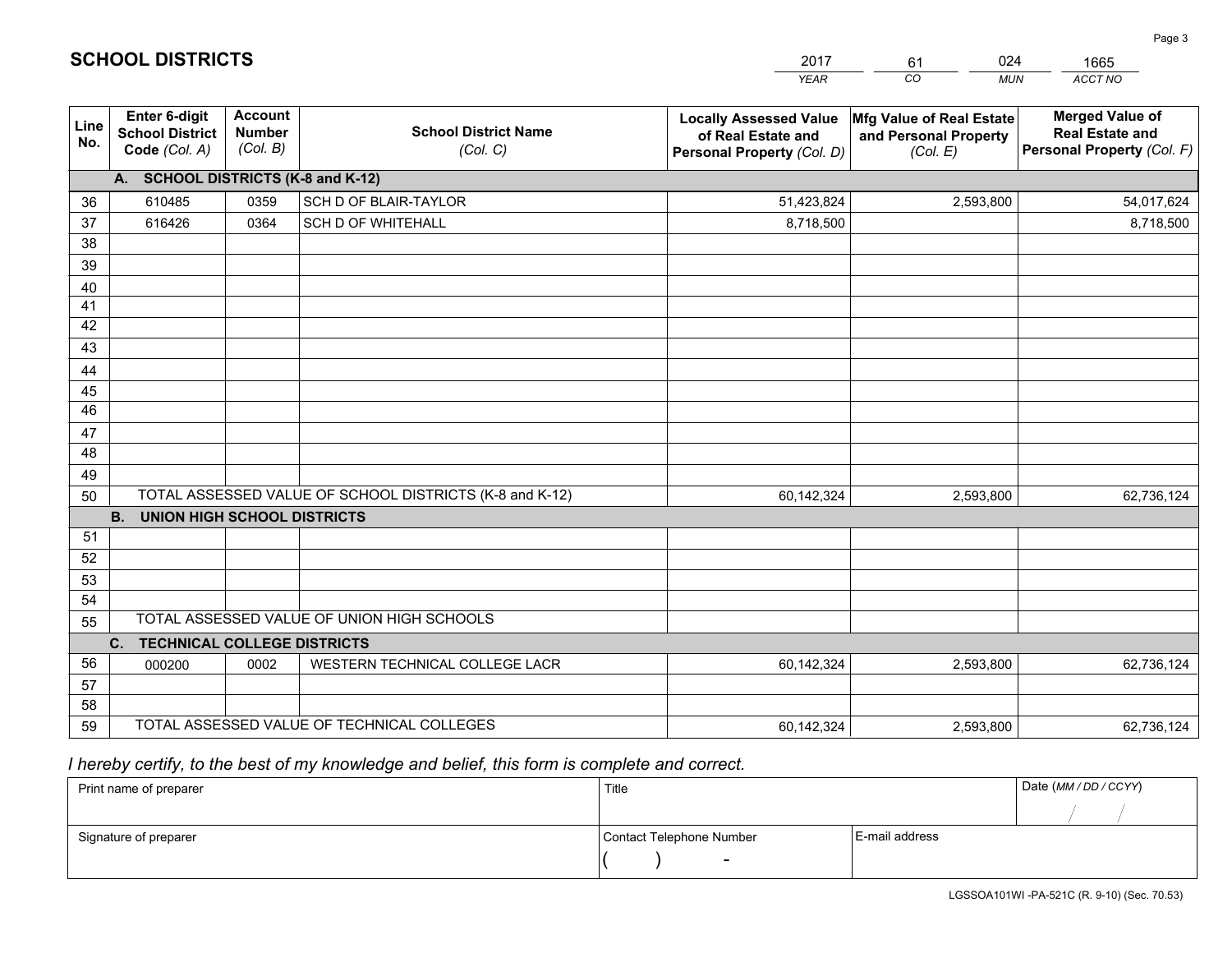#### **HIGHLIGHTS**

- 1. Complete the Statement of Assessment after the Board of Review. Reflect any changes made there.
- 2. Use black ink to complete.
- 3. Line 16 must equal Line 50, Col D.
- 4. Line 55 must equal the total of K-8 schools listed on lines 36-49. Do not include K-12 schools in this comparision.
- 5. Line 59, Col. D must equal Line 16.
- 6. Special District, School District and Technical College District values must include both real estate and personal property. Examples of Special districts are: town sanitary districts, public inland lake protection and rehabilitation districts, and metropolitan sewerage districts.
- 7. DO NOT INCLUDE Manufacturing property values.DOR will print these values on the final SOA.
- 8. Accuracy of this form is very important. The values reported directly affect the equalized value DOR calculates for school and special districts.

#### **Page 1:**

 If not prefilled, enter the tax year,county and municipal code,municipal type, municipal name and county name on the top of form.

Check the Amended box, if filing an amended / corrected SOA.

 Report the parcel count, acres and assessed value of taxable general property, total parcel count, (real and personal), total acres, and values from final figures set by the Board of Review.

- A. Real Estate land and improvements (buildings, etc.) is reported on lines 1 8, total line 9.
- B. Personal Property is reported on lines 11 14, Column D, total line 15.
- C. To complete this report, use the computer produced summary of the assessment roll that shows these amounts.
- D. Use whole numbers only.
- E. Add each line across and each column down to verify entries.

#### **Page 2:**

- A. Report Special Items (not subject to general property tax).
- 1. Private Forest Croplands and Managed Forest Lands are reported on lines 18,19, 20 and 21. Be sure to report assessed values **NOT** taxes.
- 2. You should have copies of the orders of entry, orders of withdrawal, etc., to update your assessment roll.
	- 3. Show hundredths of acres (e.g. 39.75).
- 4. Tax exempt lands are reported on line 22.
- 5. Omitted property and sec. 70.43, Wis. Stats., corrections of errors by assessor are reported on line 23. Report real estate and personal property separately. These should be for **prior years**, not something found on the current assessment roll after the board of review.
- B. Special District (Lines 24-35) Include the value of both real and personal property.
- The Department of Revenue (DOR) preprints much of the information regarding names and codes for schools, special districts,etc. If a district is not listed, enter the name and value only, DOR will enter the proper code.

## **Page 3 School Districts:**

Include the value of both real and personal property.

Report School District (regular, elementary, union high school, and technical college).

- 1. Regular (K-12) and Elementary (K-8) school values are reported on lines 36-49, total on line 50.
- 2. Union High School (UHS) (use only if elementary schools are listed on lines 36-49) are reported on lines 51-54. UHS total value (line 55) must equal to the total **elementary school** values reported on lines 36-49. Do notinclude K-12 schools in this comparison.
- 3. Technical College values are reported on lines 56-58, total on line 59.
- 4. Use the computer summary that shows these amounts to complete this report.

#### **This form is due the second Monday in June. File this report only after your Board of Review is complete.**

 *If you have questions: Return forms to:*

 Email: lgs@wisconsin.gov Wisconsin Department of RevenueCall:  $(608)$  266-2569 or  $(608)$  264-6892 Fax number: (608) 264-6887 PO Box 8971

Local Government Services Section 6-97 Madison WI 53708-8971

W18870 PETERSON COULEE RD W18870 PETERSON COULEE TOWN OF PRESTON TOWN OF PRESTON **BLAIR, WI 54616** BLAIR, WI 54616 SHERRY KELLY SHERRY KELLY

윤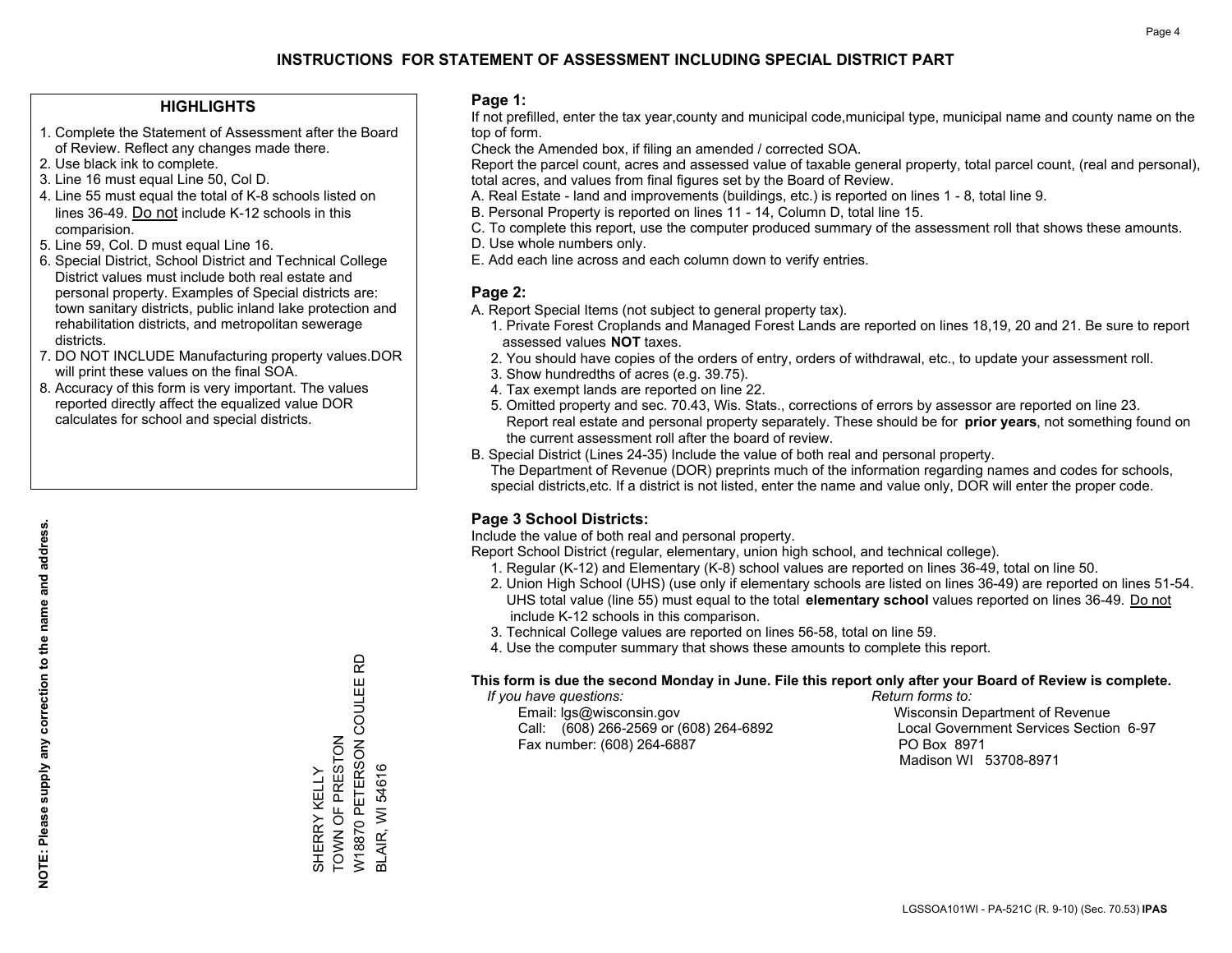**STATEMENT OF ASSESSMENT FOR 2017** 

*CO MUN <sup>61</sup> <sup>026</sup> ACCT NO1666*

|                         | <b>FOR</b>                                                                                                                                                                                   | <b>TOWN OF</b><br>OF                                         | <b>SUMNER</b>            |              | <b>TREMPEALEAU COUNTY</b>           |                         |                      | <b>WHEN COMPLETING THIS DOCUMENT</b>     |
|-------------------------|----------------------------------------------------------------------------------------------------------------------------------------------------------------------------------------------|--------------------------------------------------------------|--------------------------|--------------|-------------------------------------|-------------------------|----------------------|------------------------------------------|
|                         |                                                                                                                                                                                              | Town - Village - City                                        | <b>Municipality Name</b> |              | <b>County Name</b>                  |                         |                      | DO NOT WRITE OVER X's OR IN SHADED AREAS |
| Line                    |                                                                                                                                                                                              | <b>REAL ESTATE</b>                                           |                          | PARCEL COUNT | NO. OF ACRES<br><b>WHOLE</b>        | <b>VALUE OF</b>         | <b>VALUE OF</b>      | TOTAL VALUE OF LAND                      |
| No.                     |                                                                                                                                                                                              | (See Lines 18 - 22 for<br>other Real Estate)                 |                          |              | TOTAL LAND MPROVEMENTS NUMBERS ONLY | LAND                    | <b>IMPROVEMENTS</b>  | AND IMPROVEMENTS                         |
|                         |                                                                                                                                                                                              |                                                              | Col. A                   | Col. B       | Col. C                              | Col. D                  | Col. E               | Col. F                                   |
| -1                      |                                                                                                                                                                                              | <b>RESIDENTIAL - Class 1</b>                                 | 395                      | 339          | 823                                 | 4,302,400               | 39,096,100           | 43,398,500                               |
| 2                       |                                                                                                                                                                                              | <b>COMMERCIAL - Class 2</b>                                  | 12                       | 10           | 42                                  | 159,600                 | 1,276,200            | 1,435,800                                |
| 3                       |                                                                                                                                                                                              | <b>MANUFACTURING - Class 3</b>                               |                          |              | 16                                  | 83,800                  | 1,863,600            | 1,947,400                                |
| $\overline{\mathbf{4}}$ |                                                                                                                                                                                              | <b>AGRICULTURAL - Class 4</b>                                | 528                      |              | 11,225                              | 1,543,100               |                      | 1,543,100                                |
| 5                       |                                                                                                                                                                                              | <b>UNDEVELOPED - Class 5</b>                                 | 407                      |              | 1,799                               | 931,800                 |                      | 931,800                                  |
| 6                       | AGRICULTURAL FOREST - Class 5m                                                                                                                                                               |                                                              | 274                      |              | 2,836                               | 3,482,300               |                      | 3,482,300                                |
| $\overline{7}$          |                                                                                                                                                                                              | FOREST LANDS - Class 6                                       | 59                       |              | 1,043                               | 2,487,400               |                      | 2,487,400                                |
| 8                       |                                                                                                                                                                                              | OTHER - Class 7                                              | 47                       | 45           | 74                                  | 257,700                 | 2,876,000            | 3,133,700                                |
| 9                       |                                                                                                                                                                                              | TOTAL - ALL COLUMNS                                          | 1,723                    | 395          | 17,858                              | 13,248,100              | 45,111,900           | 58,360,000                               |
| 10                      |                                                                                                                                                                                              | NUMBER OF PERSONAL PROPERTY ACCOUNTS IN ROLL                 |                          |              | 28                                  | <b>LOCALLY ASSESSED</b> | <b>MANUFACTURING</b> | <b>MERGED</b>                            |
| 11                      |                                                                                                                                                                                              | BOATS AND OTHER WATERCRAFT NOT EXEMPT - Code 1               |                          |              |                                     | $\mathbf{0}$            | $\mathbf{0}$         | 0                                        |
| 12                      |                                                                                                                                                                                              | MACHINERY, TOOLS AND PATTERNS - Code 2                       |                          |              |                                     | 51,600                  | 442,300              | 493,900                                  |
| 13                      |                                                                                                                                                                                              | FURNITURE, FIXTURES AND EQUIPMENT - Code 3                   |                          |              |                                     | 33,500                  | 6,200                | 39,700                                   |
| 14                      |                                                                                                                                                                                              | ALL OTHER PERSONAL PROPERTY NOT EXEMPT - Codes 4A, 4B, 4C    |                          |              |                                     | 33,400                  | 4,596,100            | 4,629,500                                |
| 15                      |                                                                                                                                                                                              | TOTAL OF PERSONAL PROPERTY NOT EXEMPT (Total of Lines 11-14) |                          |              |                                     | 118,500                 | 5,044,600            | 5,163,100                                |
| 16                      | AGGREGATE ASSESSED VALUE OF ALL PROPERTY SUBJECT TO THE GENERAL PROPERTY TAX (Total of Lines 9F and 15F)<br>MUST EQUAL TOTAL VALUE OF THE SCHOOL DISTRICTS (K-12 PLUS K-8) - Line 50, Col. F |                                                              |                          |              |                                     |                         |                      | 63,523,100                               |
| 17                      |                                                                                                                                                                                              | <b>BOARD OF REVIEW</b>                                       |                          |              | Name of Assessor                    |                         | Telephone #          |                                          |
|                         |                                                                                                                                                                                              | DATE OF FINAL ADJOURNMENT                                    | 05/10/2017               |              | <b>CLARENCE BECKER</b>              |                         |                      | (715) 255-9228                           |

REMARKS

The Assessment Ratio to be used in calculating the estimated Fair Market Value on tax bills for this tax district is .874032329<br>This ratio should be used to convert assessed values to "Calculate Equalized Values" in Step 1 Commission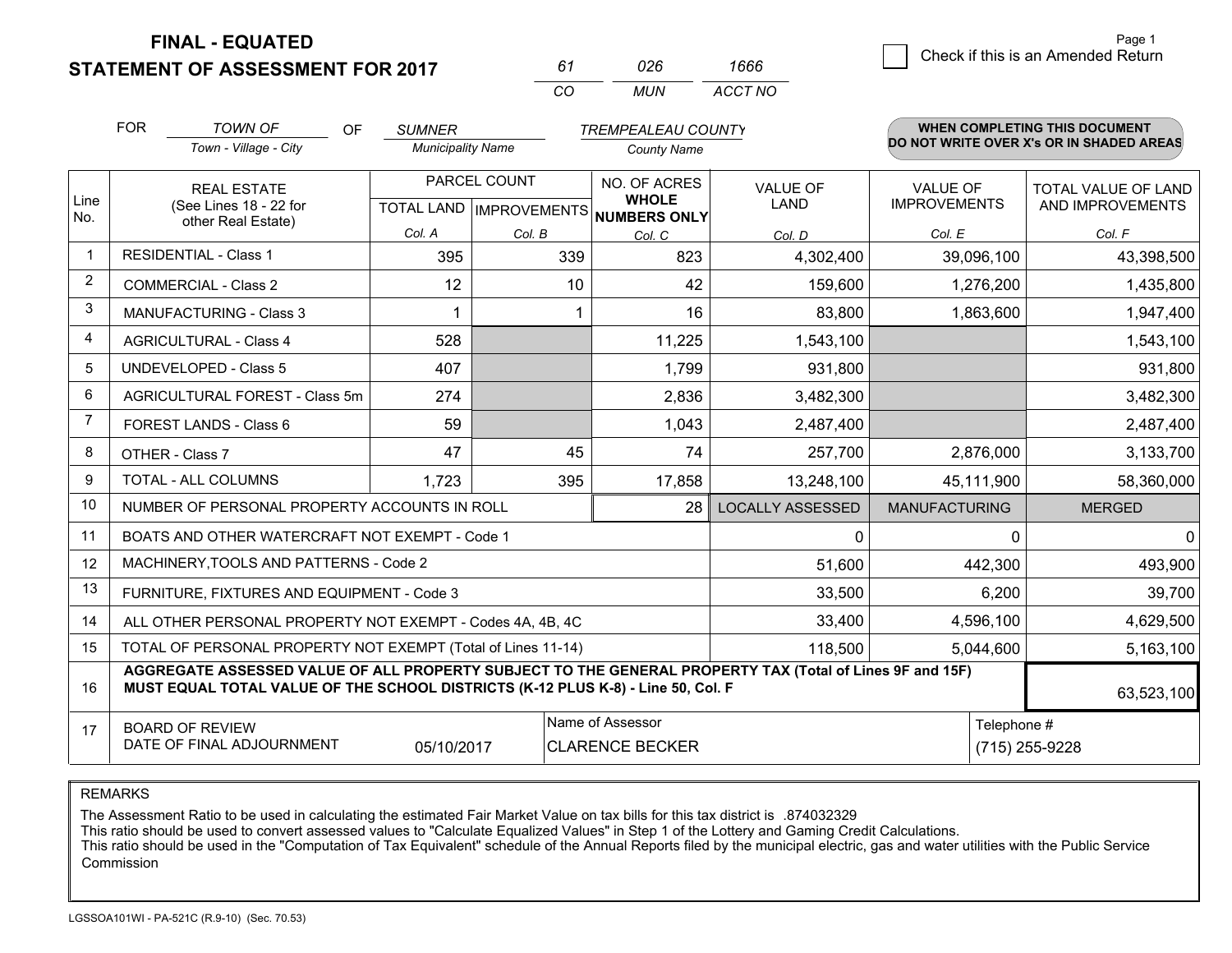*YEAR CO MUN ACCT NO* <sup>2017</sup> <sup>61</sup> <sup>026</sup> <sup>1666</sup>

Do not confuse FOREST LANDS (Line 7) with FOREST CROPS (in this section) - They are **NOT** the same

|    |                                                               |                                                            |  | Private Forest Crop - Reg Class @ 10¢ per acre                                 |                                                               |                                                                              | Private Forest Crop - Reg Class @ \$2.52 per acre               |        |               |                                                                    |  |
|----|---------------------------------------------------------------|------------------------------------------------------------|--|--------------------------------------------------------------------------------|---------------------------------------------------------------|------------------------------------------------------------------------------|-----------------------------------------------------------------|--------|---------------|--------------------------------------------------------------------|--|
| 18 | (a) PARCELS                                                   | (b) ACRES                                                  |  | (c) ASSESSED VALUE                                                             |                                                               | (d) PARCELS                                                                  | (e) ACRES                                                       |        |               | (f) ASSESSED VALUE                                                 |  |
|    | 3                                                             | 92.45                                                      |  | 217,400                                                                        |                                                               |                                                                              |                                                                 |        |               |                                                                    |  |
|    | Private Forest Crop - Special Class @ 20¢ per acre            |                                                            |  |                                                                                |                                                               | Entered Before 2005 Managed Forest - Ferrous Mining CLOSED @ \$8.27 per acre |                                                                 |        |               |                                                                    |  |
| 19 | (b) ACRES<br>(a) PARCELS                                      |                                                            |  | (c) ASSESSED VALUE                                                             |                                                               | (d) PARCELS                                                                  | (e) ACRES                                                       |        |               | (f) ASSESSED VALUE                                                 |  |
|    |                                                               |                                                            |  |                                                                                |                                                               |                                                                              |                                                                 |        |               |                                                                    |  |
|    |                                                               | Entered Before 2005 Managed Forest - OPEN @ \$.79 per acre |  |                                                                                | Entered Before 2005 Managed Forest - CLOSED @ \$1.87 per acre |                                                                              |                                                                 |        |               |                                                                    |  |
| 20 | (a) PARCELS                                                   | (b) ACRES                                                  |  | (c) ASSESSED VALUE                                                             |                                                               | (d) PARCELS                                                                  | (e) ACRES                                                       |        |               | (f) ASSESSED VALUE                                                 |  |
|    | 3                                                             | 117.85                                                     |  | 291,900                                                                        |                                                               | 51<br>1.392.72                                                               |                                                                 |        |               | 2,798,000                                                          |  |
|    | Entered After 2004 Managed Forest - OPEN @<br>\$2.14 per acre |                                                            |  |                                                                                |                                                               |                                                                              | Entered After 2004 Managed Forest - CLOSED @ \$10.68 per acre   |        |               |                                                                    |  |
| 21 | (a) PARCELS                                                   | (b) ACRES                                                  |  |                                                                                | (d) PARCELS<br>(c) ASSESSED VALUE                             |                                                                              | (e) ACRES                                                       |        |               | (f) ASSESSED VALUE                                                 |  |
|    |                                                               |                                                            |  |                                                                                |                                                               |                                                                              |                                                                 |        |               |                                                                    |  |
|    |                                                               | 10.8                                                       |  | 26,600                                                                         |                                                               | 27                                                                           |                                                                 | 692.04 |               | 1,449,600                                                          |  |
| 22 | (a) County Forest Cropland Acres                              |                                                            |  | (b) Federal Acres                                                              | (c) State Acres                                               |                                                                              | (d) County (NOT FOREST CROP) Acres                              |        |               | (e) Other Acres                                                    |  |
|    |                                                               |                                                            |  |                                                                                | 913.99                                                        |                                                                              |                                                                 | .04    |               | 361.88                                                             |  |
|    |                                                               |                                                            |  | Assessed Value of Omitted Property From Prior Years (Sec. 70.44)               |                                                               |                                                                              | Assessed Value of Sec. 70.43 Corrections of Errors by Assessors |        |               |                                                                    |  |
|    |                                                               | (a) REAL ESTATE                                            |  | (b) PERSONAL                                                                   |                                                               |                                                                              | (c1) REAL ESTATE                                                |        |               | (c2) PERSONAL                                                      |  |
| 23 |                                                               |                                                            |  |                                                                                |                                                               |                                                                              |                                                                 |        |               |                                                                    |  |
|    |                                                               |                                                            |  | Manufacturing Equated Value of Omitted Property From Prior Years (Sec. 70.995) |                                                               |                                                                              |                                                                 |        |               | Mfg. Equated Value of Sec.70.43 Corrections of Errors by Assessors |  |
|    | (d) REAL ESTATE                                               |                                                            |  | (e) PERSONAL                                                                   |                                                               | (f1) REAL ESTATE                                                             |                                                                 |        | (f2) PERSONAL |                                                                    |  |
|    |                                                               |                                                            |  |                                                                                |                                                               |                                                                              |                                                                 |        |               |                                                                    |  |
|    |                                                               |                                                            |  |                                                                                |                                                               |                                                                              |                                                                 |        |               |                                                                    |  |

## **SPECIAL DISTRICTS**

| Line<br>No. | Enter 6-digit<br>Special District<br>Code (Col. A) | <b>Account</b><br><b>Number</b> | <b>Special District Name</b> | <b>Locally Assessed Value</b><br>of Real Estate and | Mfg Value of Real Estate<br>and Personal Property | <b>Merged Value of</b><br><b>Real Estate and</b><br>Personal Property (Col. F) |
|-------------|----------------------------------------------------|---------------------------------|------------------------------|-----------------------------------------------------|---------------------------------------------------|--------------------------------------------------------------------------------|
|             |                                                    | (Col. B)                        | (Col. C)                     | Personal Property (Col. D)                          | (Col. E)                                          |                                                                                |
| 24          |                                                    |                                 |                              |                                                     |                                                   |                                                                                |
| 25          |                                                    |                                 |                              |                                                     |                                                   |                                                                                |
| 26          |                                                    |                                 |                              |                                                     |                                                   |                                                                                |
| 27          |                                                    |                                 |                              |                                                     |                                                   |                                                                                |
| 28          |                                                    |                                 |                              |                                                     |                                                   |                                                                                |
| 29          |                                                    |                                 |                              |                                                     |                                                   |                                                                                |
| 30          |                                                    |                                 |                              |                                                     |                                                   |                                                                                |
| 31          |                                                    |                                 |                              |                                                     |                                                   |                                                                                |
| 32          |                                                    |                                 |                              |                                                     |                                                   |                                                                                |
| 33          |                                                    |                                 |                              |                                                     |                                                   |                                                                                |
| 34          |                                                    |                                 |                              |                                                     |                                                   |                                                                                |
| 35          |                                                    |                                 |                              |                                                     |                                                   |                                                                                |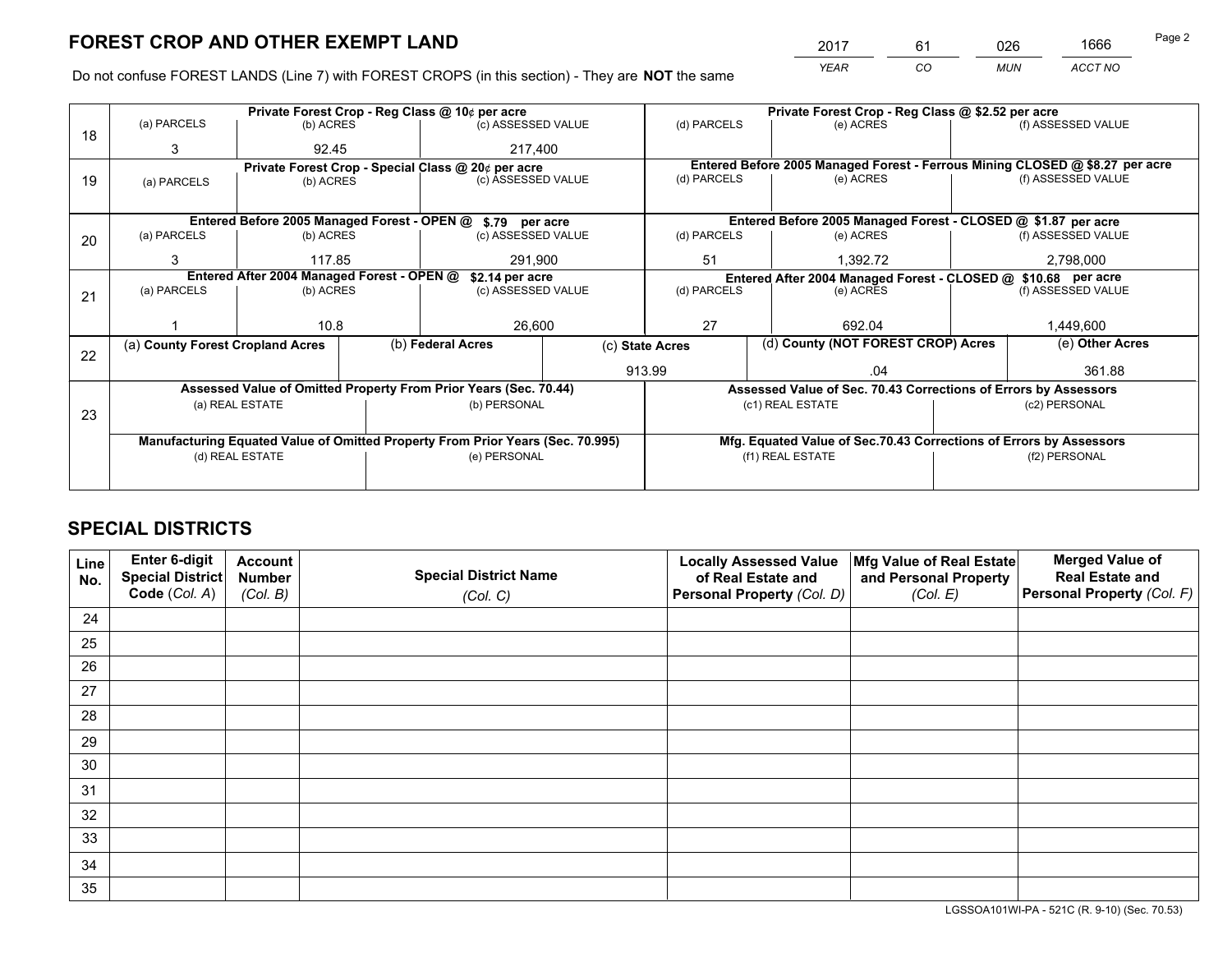|             |                                                                 |                                             |                                                         | <b>YEAR</b>                                                                       | CO<br><b>MUN</b>                                              | <b>ACCT NO</b>                                                                 |
|-------------|-----------------------------------------------------------------|---------------------------------------------|---------------------------------------------------------|-----------------------------------------------------------------------------------|---------------------------------------------------------------|--------------------------------------------------------------------------------|
| Line<br>No. | <b>Enter 6-digit</b><br><b>School District</b><br>Code (Col. A) | <b>Account</b><br><b>Number</b><br>(Col. B) | <b>School District Name</b><br>(Col. C)                 | <b>Locally Assessed Value</b><br>of Real Estate and<br>Personal Property (Col. D) | Mfg Value of Real Estate<br>and Personal Property<br>(Col. E) | <b>Merged Value of</b><br><b>Real Estate and</b><br>Personal Property (Col. F) |
|             | A. SCHOOL DISTRICTS (K-8 and K-12)                              |                                             |                                                         |                                                                                   |                                                               |                                                                                |
| 36          | 614186                                                          | 0363                                        | SCH D OF OSSEO-FAIRCHILD                                | 56,531,100                                                                        | 6,992,000                                                     | 63,523,100                                                                     |
| 37          |                                                                 |                                             |                                                         |                                                                                   |                                                               |                                                                                |
| 38          |                                                                 |                                             |                                                         |                                                                                   |                                                               |                                                                                |
| 39          |                                                                 |                                             |                                                         |                                                                                   |                                                               |                                                                                |
| 40          |                                                                 |                                             |                                                         |                                                                                   |                                                               |                                                                                |
| 41          |                                                                 |                                             |                                                         |                                                                                   |                                                               |                                                                                |
| 42          |                                                                 |                                             |                                                         |                                                                                   |                                                               |                                                                                |
| 43          |                                                                 |                                             |                                                         |                                                                                   |                                                               |                                                                                |
| 44<br>45    |                                                                 |                                             |                                                         |                                                                                   |                                                               |                                                                                |
| 46          |                                                                 |                                             |                                                         |                                                                                   |                                                               |                                                                                |
| 47          |                                                                 |                                             |                                                         |                                                                                   |                                                               |                                                                                |
| 48          |                                                                 |                                             |                                                         |                                                                                   |                                                               |                                                                                |
| 49          |                                                                 |                                             |                                                         |                                                                                   |                                                               |                                                                                |
| 50          |                                                                 |                                             | TOTAL ASSESSED VALUE OF SCHOOL DISTRICTS (K-8 and K-12) | 56,531,100                                                                        | 6,992,000                                                     | 63,523,100                                                                     |
|             | <b>B.</b><br><b>UNION HIGH SCHOOL DISTRICTS</b>                 |                                             |                                                         |                                                                                   |                                                               |                                                                                |
| 51          |                                                                 |                                             |                                                         |                                                                                   |                                                               |                                                                                |
| 52          |                                                                 |                                             |                                                         |                                                                                   |                                                               |                                                                                |
| 53          |                                                                 |                                             |                                                         |                                                                                   |                                                               |                                                                                |
| 54          |                                                                 |                                             |                                                         |                                                                                   |                                                               |                                                                                |
| 55          |                                                                 |                                             | TOTAL ASSESSED VALUE OF UNION HIGH SCHOOLS              |                                                                                   |                                                               |                                                                                |
|             | C.<br><b>TECHNICAL COLLEGE DISTRICTS</b>                        |                                             |                                                         |                                                                                   |                                                               |                                                                                |
| 56          | 000100                                                          | 0001                                        | CHIPPEWA VALLEY TECHNICAL COLLEGE EAUC                  | 56,531,100                                                                        | 6,992,000                                                     | 63,523,100                                                                     |
| 57          |                                                                 |                                             |                                                         |                                                                                   |                                                               |                                                                                |
| 58          |                                                                 |                                             | TOTAL ASSESSED VALUE OF TECHNICAL COLLEGES              |                                                                                   |                                                               |                                                                                |
| 59          |                                                                 |                                             |                                                         | 56,531,100                                                                        | 6,992,000                                                     | 63,523,100                                                                     |

61

026

 *I hereby certify, to the best of my knowledge and belief, this form is complete and correct.*

**SCHOOL DISTRICTS**

| Print name of preparer | Title                    |                | Date (MM / DD / CCYY) |
|------------------------|--------------------------|----------------|-----------------------|
|                        |                          |                |                       |
| Signature of preparer  | Contact Telephone Number | E-mail address |                       |
|                        | $\sim$                   |                |                       |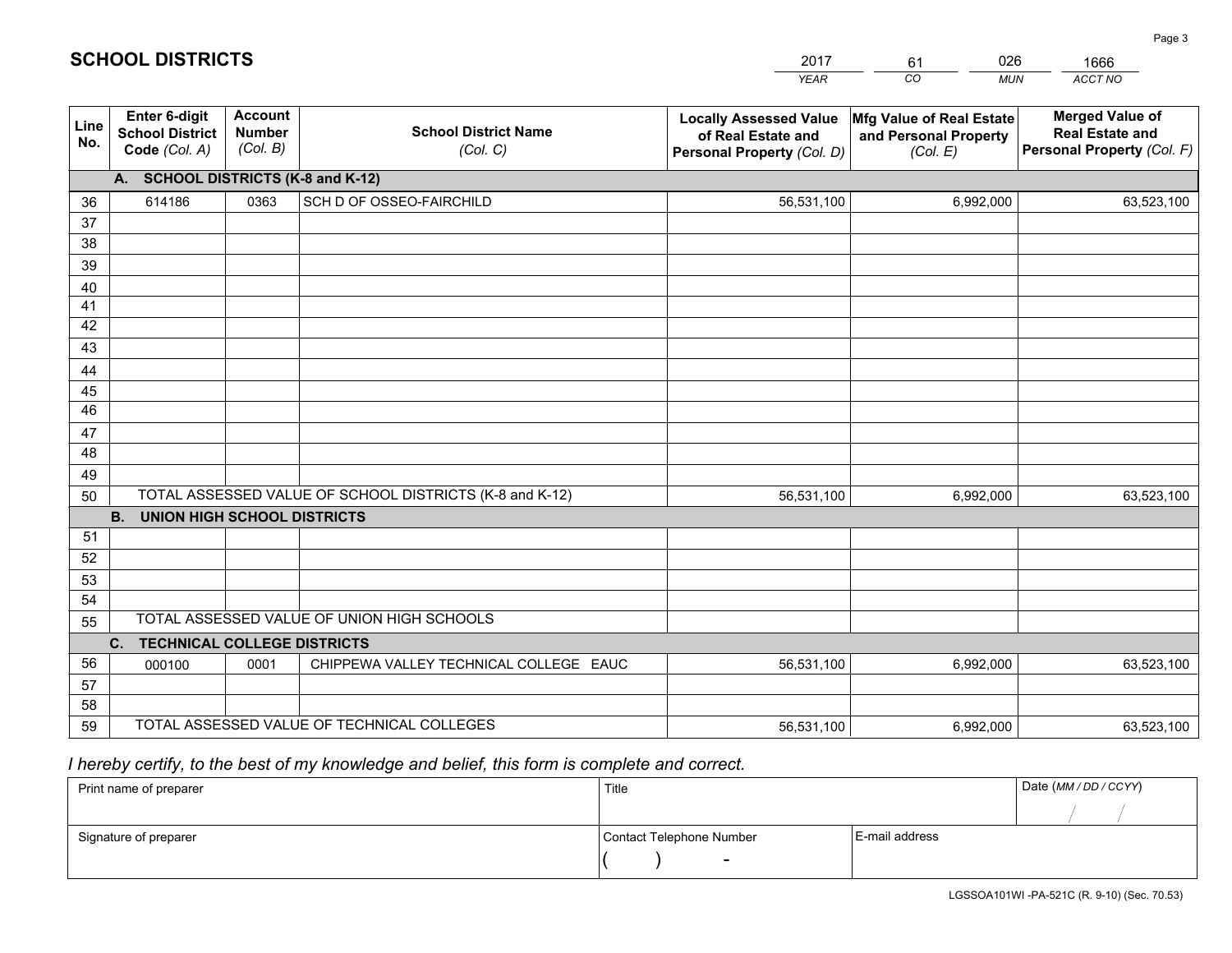#### **HIGHLIGHTS**

- 1. Complete the Statement of Assessment after the Board of Review. Reflect any changes made there.
- 2. Use black ink to complete.
- 3. Line 16 must equal Line 50, Col D.
- 4. Line 55 must equal the total of K-8 schools listed on lines 36-49. Do not include K-12 schools in this comparision.
- 5. Line 59, Col. D must equal Line 16.
- 6. Special District, School District and Technical College District values must include both real estate and personal property. Examples of Special districts are: town sanitary districts, public inland lake protection and rehabilitation districts, and metropolitan sewerage districts.
- 7. DO NOT INCLUDE Manufacturing property values.DOR will print these values on the final SOA.
- 8. Accuracy of this form is very important. The values reported directly affect the equalized value DOR calculates for school and special districts.

#### **Page 1:**

 If not prefilled, enter the tax year,county and municipal code,municipal type, municipal name and county name on the top of form.

Check the Amended box, if filing an amended / corrected SOA.

 Report the parcel count, acres and assessed value of taxable general property, total parcel count, (real and personal), total acres, and values from final figures set by the Board of Review.

- A. Real Estate land and improvements (buildings, etc.) is reported on lines 1 8, total line 9.
- B. Personal Property is reported on lines 11 14, Column D, total line 15.
- C. To complete this report, use the computer produced summary of the assessment roll that shows these amounts.
- D. Use whole numbers only.
- E. Add each line across and each column down to verify entries.

#### **Page 2:**

- A. Report Special Items (not subject to general property tax).
- 1. Private Forest Croplands and Managed Forest Lands are reported on lines 18,19, 20 and 21. Be sure to report assessed values **NOT** taxes.
- 2. You should have copies of the orders of entry, orders of withdrawal, etc., to update your assessment roll.
	- 3. Show hundredths of acres (e.g. 39.75).
- 4. Tax exempt lands are reported on line 22.
- 5. Omitted property and sec. 70.43, Wis. Stats., corrections of errors by assessor are reported on line 23. Report real estate and personal property separately. These should be for **prior years**, not something found on the current assessment roll after the board of review.
- B. Special District (Lines 24-35) Include the value of both real and personal property.

 The Department of Revenue (DOR) preprints much of the information regarding names and codes for schools, special districts,etc. If a district is not listed, enter the name and value only, DOR will enter the proper code.

## **Page 3 School Districts:**

Include the value of both real and personal property.

Report School District (regular, elementary, union high school, and technical college).

- 1. Regular (K-12) and Elementary (K-8) school values are reported on lines 36-49, total on line 50.
- 2. Union High School (UHS) (use only if elementary schools are listed on lines 36-49) are reported on lines 51-54. UHS total value (line 55) must equal to the total **elementary school** values reported on lines 36-49. Do notinclude K-12 schools in this comparison.
- 3. Technical College values are reported on lines 56-58, total on line 59.
- 4. Use the computer summary that shows these amounts to complete this report.

#### **This form is due the second Monday in June. File this report only after your Board of Review is complete.**

 *If you have questions: Return forms to:*

 Email: lgs@wisconsin.gov Wisconsin Department of RevenueCall:  $(608)$  266-2569 or  $(608)$  264-6892 Fax number: (608) 264-6887 PO Box 8971

Local Government Services Section 6-97 Madison WI 53708-8971

JANE BROWN TOWN OF SUMNER N51722 CONDENSERY RD OSSEO, WI 54758 - 9745

TOWN OF SUMNER **JANE BROWN** 

N51722 CONDENSERY RD OSSEO, WI 54758 - 9745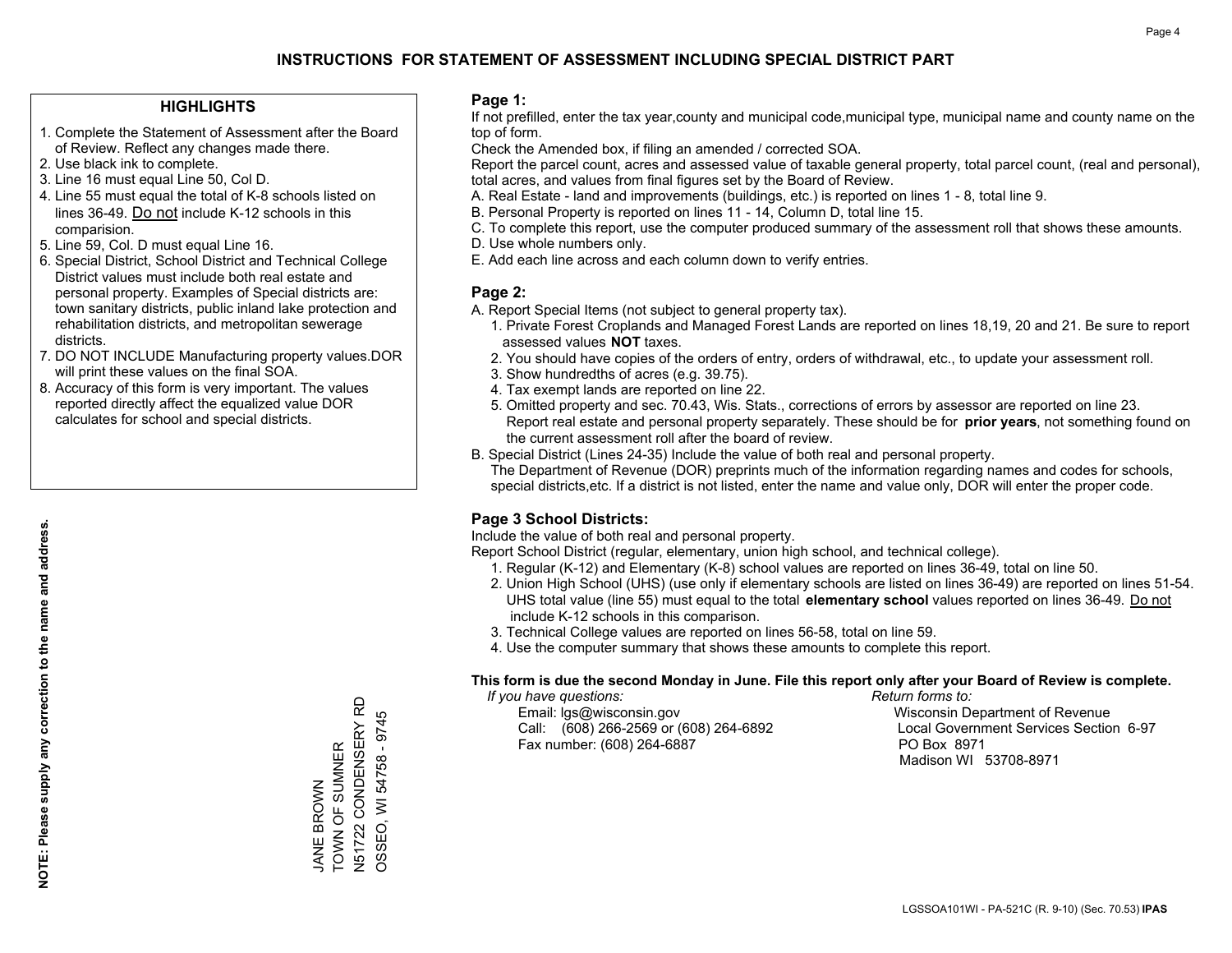**STATEMENT OF ASSESSMENT FOR 2017** 

| 61      | กวล | 1667    |
|---------|-----|---------|
| ( ) ( ) | MUN | ACCT NO |

|                | <b>FOR</b>                                   | <b>TOWN OF</b><br>OF                                                                                                                                                                         | TREMPEALEAU                               |                | <b>TREMPEALEAU COUNTY</b>                  |                                |                                        | <b>WHEN COMPLETING THIS DOCUMENT</b>           |
|----------------|----------------------------------------------|----------------------------------------------------------------------------------------------------------------------------------------------------------------------------------------------|-------------------------------------------|----------------|--------------------------------------------|--------------------------------|----------------------------------------|------------------------------------------------|
|                |                                              | Town - Village - City                                                                                                                                                                        | <b>Municipality Name</b>                  |                | <b>County Name</b>                         |                                |                                        | DO NOT WRITE OVER X's OR IN SHADED AREAS       |
| Line           | <b>REAL ESTATE</b><br>(See Lines 18 - 22 for |                                                                                                                                                                                              | PARCEL COUNT<br>TOTAL LAND   IMPROVEMENTS |                | NO. OF ACRES<br><b>WHOLE</b>               | <b>VALUE OF</b><br><b>LAND</b> | <b>VALUE OF</b><br><b>IMPROVEMENTS</b> | <b>TOTAL VALUE OF LAND</b><br>AND IMPROVEMENTS |
| No.            |                                              | other Real Estate)                                                                                                                                                                           | Col. A                                    | Col. B         | NUMBERS ONLY<br>Col. C                     | Col. D                         | Col. E                                 | Col. F                                         |
| $\overline{1}$ |                                              | <b>RESIDENTIAL - Class 1</b>                                                                                                                                                                 | 863                                       | 734            | 1,384                                      | 15,105,100                     | 102,360,400                            | 117,465,500                                    |
| 2              |                                              | <b>COMMERCIAL - Class 2</b>                                                                                                                                                                  | 38                                        | 32             | 238                                        | 1,507,800                      | 4,205,100                              | 5,712,900                                      |
| 3              |                                              | <b>MANUFACTURING - Class 3</b>                                                                                                                                                               | 4                                         | $\overline{2}$ | 53                                         | 385,000                        | 1,547,800                              | 1,932,800                                      |
| $\overline{4}$ |                                              | <b>AGRICULTURAL - Class 4</b>                                                                                                                                                                | 824                                       |                | 18,351                                     | 2,209,900                      |                                        | 2,209,900                                      |
| 5              |                                              | <b>UNDEVELOPED - Class 5</b>                                                                                                                                                                 | 273                                       |                | 2,153                                      | 734,600                        |                                        | 734,600                                        |
| 6              | AGRICULTURAL FOREST - Class 5m               |                                                                                                                                                                                              | 196                                       |                | 2,906                                      | 3,770,800                      |                                        | 3,770,800                                      |
| 7              |                                              | FOREST LANDS - Class 6                                                                                                                                                                       | 99                                        |                | 1,338                                      | 3,497,200                      |                                        | 3,497,200                                      |
| 8              |                                              | OTHER - Class 7                                                                                                                                                                              | 108                                       | 108            | 177                                        | 783,700                        | 8,575,600                              | 9,359,300                                      |
| 9              |                                              | TOTAL - ALL COLUMNS                                                                                                                                                                          | 2,405                                     | 876            | 26,600                                     | 27,994,100                     | 116,688,900                            | 144,683,000                                    |
| 10             |                                              | NUMBER OF PERSONAL PROPERTY ACCOUNTS IN ROLL                                                                                                                                                 |                                           |                | 49                                         | <b>LOCALLY ASSESSED</b>        | <b>MANUFACTURING</b>                   | <b>MERGED</b>                                  |
| 11             |                                              | BOATS AND OTHER WATERCRAFT NOT EXEMPT - Code 1                                                                                                                                               |                                           |                |                                            | 0                              | $\Omega$                               | $\mathbf{0}$                                   |
| 12             |                                              | MACHINERY, TOOLS AND PATTERNS - Code 2                                                                                                                                                       |                                           |                |                                            | 580,800                        | 148,400                                | 729,200                                        |
| 13             |                                              | FURNITURE, FIXTURES AND EQUIPMENT - Code 3                                                                                                                                                   |                                           |                |                                            | 106,100                        | 8,200                                  | 114,300                                        |
| 14             |                                              | ALL OTHER PERSONAL PROPERTY NOT EXEMPT - Codes 4A, 4B, 4C                                                                                                                                    |                                           |                |                                            | 74,900                         | 3,400                                  | 78,300                                         |
| 15             |                                              | TOTAL OF PERSONAL PROPERTY NOT EXEMPT (Total of Lines 11-14)                                                                                                                                 |                                           |                |                                            | 761,800                        | 160,000                                | 921,800                                        |
| 16             |                                              | AGGREGATE ASSESSED VALUE OF ALL PROPERTY SUBJECT TO THE GENERAL PROPERTY TAX (Total of Lines 9F and 15F)<br>MUST EQUAL TOTAL VALUE OF THE SCHOOL DISTRICTS (K-12 PLUS K-8) - Line 50, Col. F |                                           |                |                                            |                                |                                        | 145,604,800                                    |
| 17             |                                              | <b>BOARD OF REVIEW</b><br>DATE OF FINAL ADJOURNMENT                                                                                                                                          | 05/25/2017                                |                | Name of Assessor<br><b>JEROME PROCHNOW</b> |                                | Telephone #                            | (715) 231-1253                                 |

REMARKS

The Assessment Ratio to be used in calculating the estimated Fair Market Value on tax bills for this tax district is .863929533

This ratio should be used to convert assessed values to "Calculate Equalized Values" in Step 1 of the Lottery and Gaming Credit Calculations.<br>This ratio should be used in the "Computation of Tax Equivalent" schedule of the Commission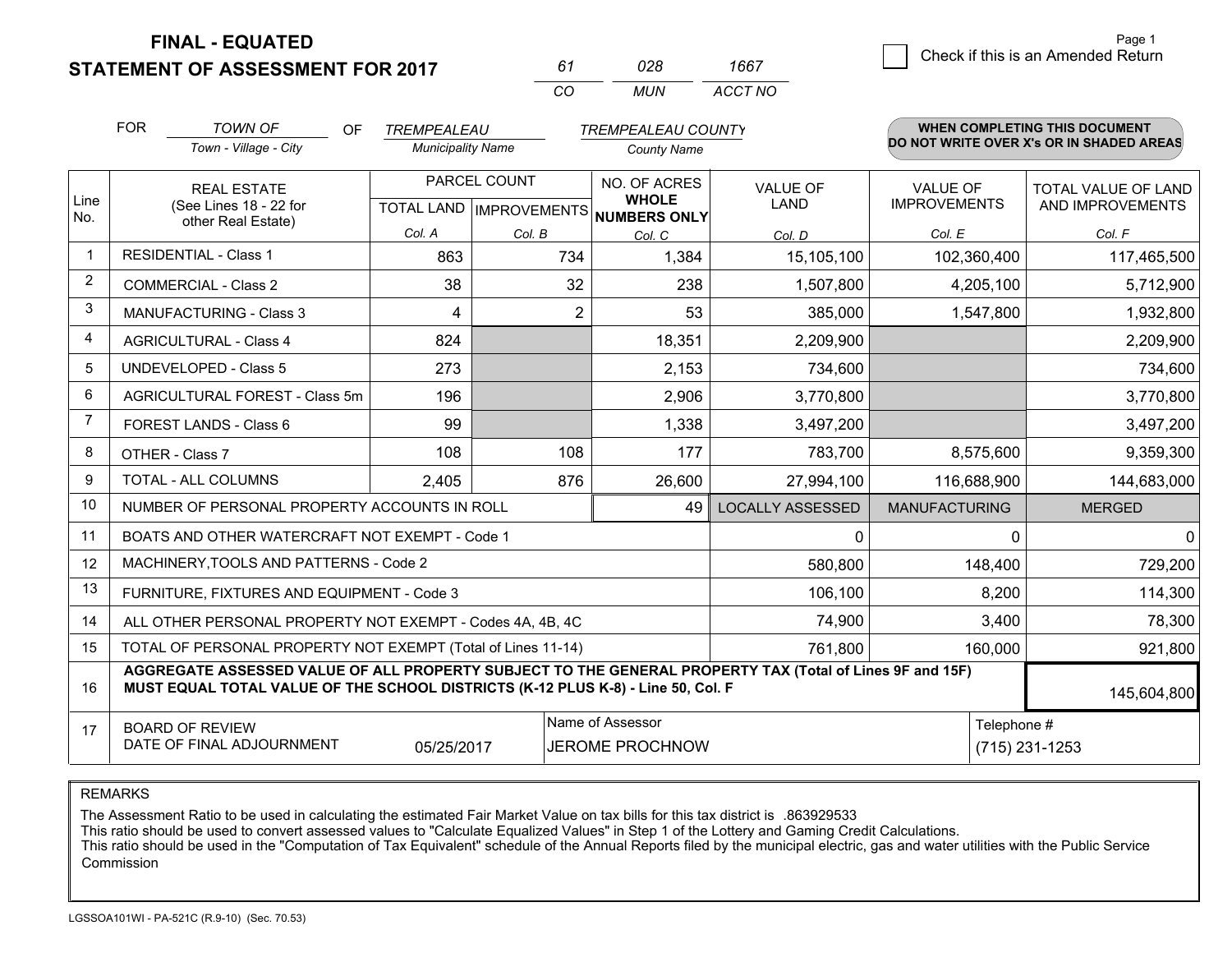*YEAR CO MUN ACCT NO* <sup>2017</sup> <sup>61</sup> <sup>028</sup> <sup>1667</sup>

Do not confuse FOREST LANDS (Line 7) with FOREST CROPS (in this section) - They are **NOT** the same

|    |                                                               |                                             |  | Private Forest Crop - Reg Class @ 10¢ per acre                                 |                 |              | Private Forest Crop - Reg Class @ \$2.52 per acre                            |               |                    |  |
|----|---------------------------------------------------------------|---------------------------------------------|--|--------------------------------------------------------------------------------|-----------------|--------------|------------------------------------------------------------------------------|---------------|--------------------|--|
| 18 | (a) PARCELS                                                   | (b) ACRES                                   |  | (c) ASSESSED VALUE                                                             |                 | (d) PARCELS  | (e) ACRES                                                                    |               | (f) ASSESSED VALUE |  |
|    |                                                               | 80                                          |  | 208,000                                                                        |                 |              |                                                                              |               |                    |  |
|    |                                                               |                                             |  | Private Forest Crop - Special Class @ 20¢ per acre                             |                 |              | Entered Before 2005 Managed Forest - Ferrous Mining CLOSED @ \$8.27 per acre |               |                    |  |
| 19 | (a) PARCELS                                                   | (b) ACRES                                   |  | (c) ASSESSED VALUE                                                             |                 | (d) PARCELS  | (e) ACRES                                                                    |               | (f) ASSESSED VALUE |  |
|    |                                                               |                                             |  |                                                                                |                 |              |                                                                              |               |                    |  |
|    |                                                               | Entered Before 2005 Managed Forest - OPEN @ |  | \$.79 per acre                                                                 |                 |              | Entered Before 2005 Managed Forest - CLOSED @ \$1.87 per acre                |               |                    |  |
| 20 | (a) PARCELS                                                   | (b) ACRES                                   |  | (c) ASSESSED VALUE                                                             |                 | (d) PARCELS  | (e) ACRES                                                                    |               |                    |  |
|    | 2                                                             | 19                                          |  | 49.400                                                                         |                 | 37           | 809.14                                                                       | 2,007,600     |                    |  |
|    | Entered After 2004 Managed Forest - OPEN @<br>\$2.14 per acre |                                             |  |                                                                                |                 |              | Entered After 2004 Managed Forest - CLOSED @ \$10.68 per acre                |               |                    |  |
| 21 | (a) PARCELS                                                   | (b) ACRES                                   |  | (c) ASSESSED VALUE                                                             | (d) PARCELS     |              | (e) ACRES                                                                    |               | (f) ASSESSED VALUE |  |
|    |                                                               |                                             |  |                                                                                |                 |              |                                                                              |               |                    |  |
|    |                                                               | 80                                          |  | 208,000                                                                        |                 | 20<br>522.19 |                                                                              |               | 1,357,700          |  |
| 22 | (a) County Forest Cropland Acres                              |                                             |  | (b) Federal Acres                                                              | (c) State Acres |              | (d) County (NOT FOREST CROP) Acres                                           |               | (e) Other Acres    |  |
|    |                                                               |                                             |  | 4,405.47                                                                       |                 | 1,840.21     | 75.89                                                                        |               | 209.09             |  |
|    |                                                               |                                             |  | Assessed Value of Omitted Property From Prior Years (Sec. 70.44)               |                 |              | Assessed Value of Sec. 70.43 Corrections of Errors by Assessors              |               |                    |  |
|    |                                                               | (a) REAL ESTATE                             |  | (b) PERSONAL                                                                   |                 |              | (c1) REAL ESTATE                                                             |               | (c2) PERSONAL      |  |
| 23 |                                                               |                                             |  |                                                                                |                 |              |                                                                              |               |                    |  |
|    |                                                               |                                             |  | Manufacturing Equated Value of Omitted Property From Prior Years (Sec. 70.995) |                 |              | Mfg. Equated Value of Sec.70.43 Corrections of Errors by Assessors           |               |                    |  |
|    |                                                               | (d) REAL ESTATE                             |  | (e) PERSONAL                                                                   |                 |              | (f1) REAL ESTATE                                                             | (f2) PERSONAL |                    |  |
|    |                                                               |                                             |  |                                                                                |                 |              |                                                                              |               |                    |  |

## **SPECIAL DISTRICTS**

| Line<br>No. | Enter 6-digit<br>Special District<br>Code (Col. A) | <b>Account</b><br><b>Number</b><br>(Col. B) | <b>Special District Name</b><br>(Col. C)   | <b>Locally Assessed Value</b><br>of Real Estate and<br><b>Personal Property (Col. D)</b> | Mfg Value of Real Estate<br>and Personal Property<br>(Col. E) | <b>Merged Value of</b><br><b>Real Estate and</b><br>Personal Property (Col. F) |
|-------------|----------------------------------------------------|---------------------------------------------|--------------------------------------------|------------------------------------------------------------------------------------------|---------------------------------------------------------------|--------------------------------------------------------------------------------|
| 24          | 618030                                             | 0389                                        | T TREMPEALEAU PUB INLAND LAKE & REHAB DIST | 143,512,000                                                                              | 2,092,800                                                     | 145,604,800                                                                    |
| 25          |                                                    |                                             |                                            |                                                                                          |                                                               |                                                                                |
| 26          |                                                    |                                             |                                            |                                                                                          |                                                               |                                                                                |
| 27          |                                                    |                                             |                                            |                                                                                          |                                                               |                                                                                |
| 28          |                                                    |                                             |                                            |                                                                                          |                                                               |                                                                                |
| 29          |                                                    |                                             |                                            |                                                                                          |                                                               |                                                                                |
| 30          |                                                    |                                             |                                            |                                                                                          |                                                               |                                                                                |
| 31          |                                                    |                                             |                                            |                                                                                          |                                                               |                                                                                |
| 32          |                                                    |                                             |                                            |                                                                                          |                                                               |                                                                                |
| 33          |                                                    |                                             |                                            |                                                                                          |                                                               |                                                                                |
| 34          |                                                    |                                             |                                            |                                                                                          |                                                               |                                                                                |
| 35          |                                                    |                                             |                                            |                                                                                          |                                                               |                                                                                |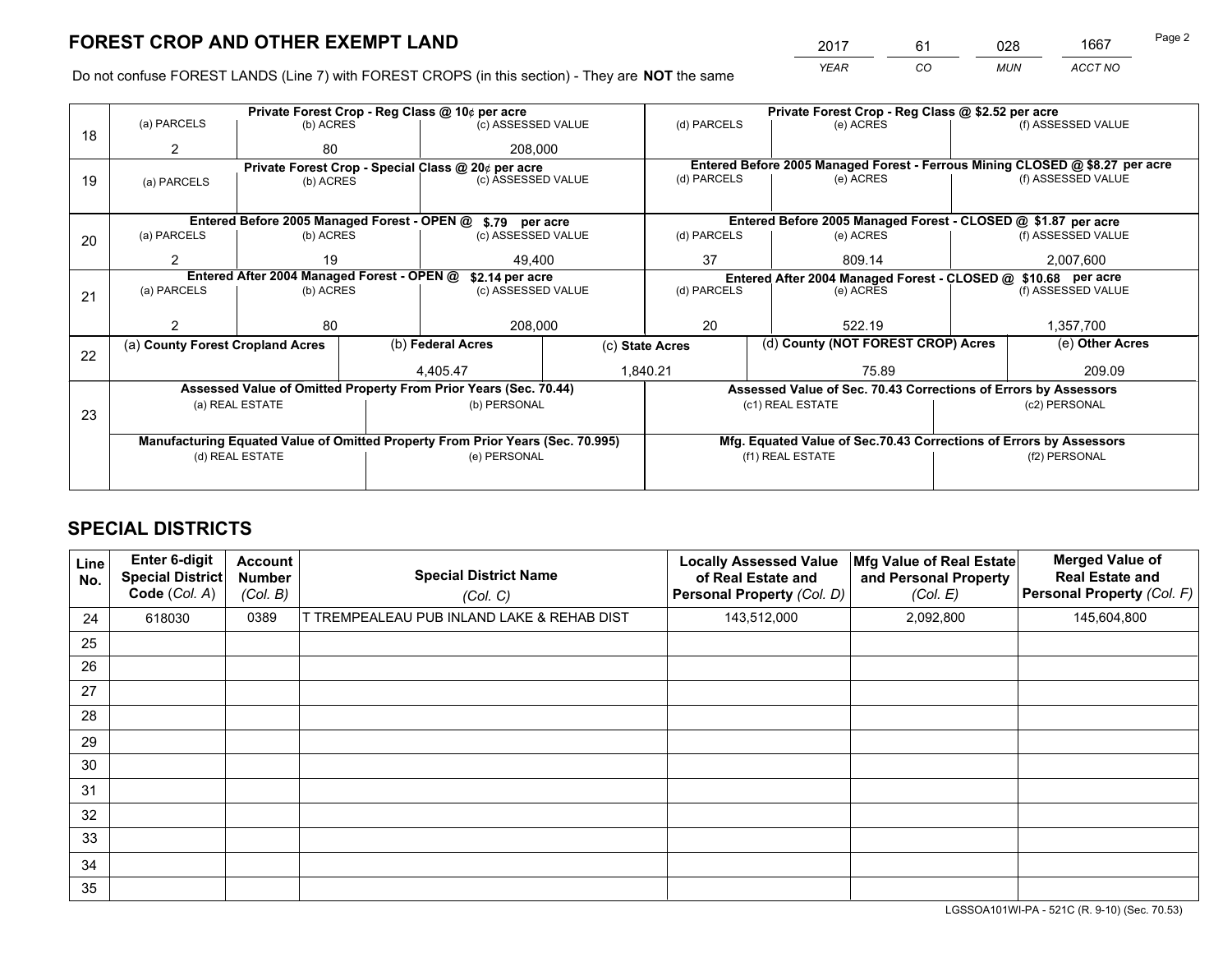|             |                                                                 |                                             |                                                         | <b>YEAR</b>                                                                       | CO.<br><b>MUN</b>                                             | ACCT NO                                                                        |
|-------------|-----------------------------------------------------------------|---------------------------------------------|---------------------------------------------------------|-----------------------------------------------------------------------------------|---------------------------------------------------------------|--------------------------------------------------------------------------------|
| Line<br>No. | <b>Enter 6-digit</b><br><b>School District</b><br>Code (Col. A) | <b>Account</b><br><b>Number</b><br>(Col. B) | <b>School District Name</b><br>(Col. C)                 | <b>Locally Assessed Value</b><br>of Real Estate and<br>Personal Property (Col. D) | Mfg Value of Real Estate<br>and Personal Property<br>(Col. E) | <b>Merged Value of</b><br><b>Real Estate and</b><br>Personal Property (Col. F) |
|             | A. SCHOOL DISTRICTS (K-8 and K-12)                              |                                             |                                                         |                                                                                   |                                                               |                                                                                |
| 36          | 610154                                                          | 0358                                        | SCH D OF ARCADIA                                        | 3,125,100                                                                         |                                                               | 3,125,100                                                                      |
| 37          | 612009                                                          | 0361                                        | SCH D OF GALESVILLE-ETTRICK                             | 140,386,900                                                                       | 2,092,800                                                     | 142,479,700                                                                    |
| 38          |                                                                 |                                             |                                                         |                                                                                   |                                                               |                                                                                |
| 39          |                                                                 |                                             |                                                         |                                                                                   |                                                               |                                                                                |
| 40          |                                                                 |                                             |                                                         |                                                                                   |                                                               |                                                                                |
| 41<br>42    |                                                                 |                                             |                                                         |                                                                                   |                                                               |                                                                                |
| 43          |                                                                 |                                             |                                                         |                                                                                   |                                                               |                                                                                |
| 44          |                                                                 |                                             |                                                         |                                                                                   |                                                               |                                                                                |
| 45          |                                                                 |                                             |                                                         |                                                                                   |                                                               |                                                                                |
| 46          |                                                                 |                                             |                                                         |                                                                                   |                                                               |                                                                                |
| 47          |                                                                 |                                             |                                                         |                                                                                   |                                                               |                                                                                |
| 48          |                                                                 |                                             |                                                         |                                                                                   |                                                               |                                                                                |
| 49          |                                                                 |                                             |                                                         |                                                                                   |                                                               |                                                                                |
| 50          |                                                                 |                                             | TOTAL ASSESSED VALUE OF SCHOOL DISTRICTS (K-8 and K-12) | 143,512,000                                                                       | 2,092,800                                                     | 145,604,800                                                                    |
|             | <b>B.</b><br>UNION HIGH SCHOOL DISTRICTS                        |                                             |                                                         |                                                                                   |                                                               |                                                                                |
| 51          |                                                                 |                                             |                                                         |                                                                                   |                                                               |                                                                                |
| 52          |                                                                 |                                             |                                                         |                                                                                   |                                                               |                                                                                |
| 53          |                                                                 |                                             |                                                         |                                                                                   |                                                               |                                                                                |
| 54          |                                                                 |                                             | TOTAL ASSESSED VALUE OF UNION HIGH SCHOOLS              |                                                                                   |                                                               |                                                                                |
| 55          | C.<br><b>TECHNICAL COLLEGE DISTRICTS</b>                        |                                             |                                                         |                                                                                   |                                                               |                                                                                |
| 56          | 000200                                                          | 0002                                        | WESTERN TECHNICAL COLLEGE LACR                          | 143,512,000                                                                       | 2,092,800                                                     | 145,604,800                                                                    |
| 57          |                                                                 |                                             |                                                         |                                                                                   |                                                               |                                                                                |
| 58          |                                                                 |                                             |                                                         |                                                                                   |                                                               |                                                                                |
| 59          |                                                                 |                                             | TOTAL ASSESSED VALUE OF TECHNICAL COLLEGES              | 143,512,000                                                                       | 2,092,800                                                     | 145,604,800                                                                    |

61

028

 *I hereby certify, to the best of my knowledge and belief, this form is complete and correct.*

**SCHOOL DISTRICTS**

| Print name of preparer | Title                    |                | Date (MM / DD / CCYY) |
|------------------------|--------------------------|----------------|-----------------------|
|                        |                          |                |                       |
| Signature of preparer  | Contact Telephone Number | E-mail address |                       |
|                        | $\sim$                   |                |                       |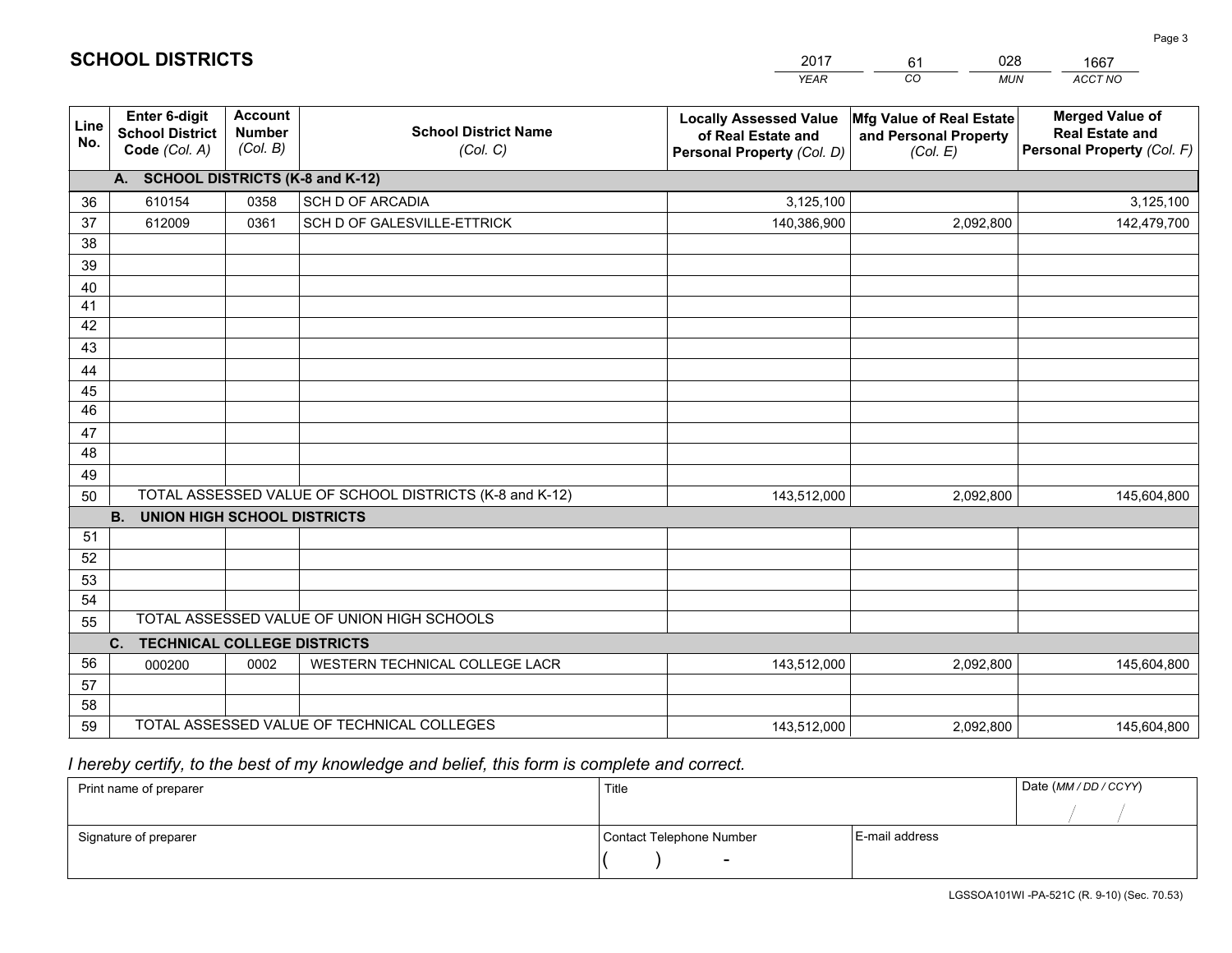#### **HIGHLIGHTS**

- 1. Complete the Statement of Assessment after the Board of Review. Reflect any changes made there.
- 2. Use black ink to complete.
- 3. Line 16 must equal Line 50, Col D.
- 4. Line 55 must equal the total of K-8 schools listed on lines 36-49. Do not include K-12 schools in this comparision.
- 5. Line 59, Col. D must equal Line 16.
- 6. Special District, School District and Technical College District values must include both real estate and personal property. Examples of Special districts are: town sanitary districts, public inland lake protection and rehabilitation districts, and metropolitan sewerage districts.
- 7. DO NOT INCLUDE Manufacturing property values.DOR will print these values on the final SOA.
- 8. Accuracy of this form is very important. The values reported directly affect the equalized value DOR calculates for school and special districts.

#### **Page 1:**

 If not prefilled, enter the tax year,county and municipal code,municipal type, municipal name and county name on the top of form.

Check the Amended box, if filing an amended / corrected SOA.

 Report the parcel count, acres and assessed value of taxable general property, total parcel count, (real and personal), total acres, and values from final figures set by the Board of Review.

- A. Real Estate land and improvements (buildings, etc.) is reported on lines 1 8, total line 9.
- B. Personal Property is reported on lines 11 14, Column D, total line 15.
- C. To complete this report, use the computer produced summary of the assessment roll that shows these amounts.
- D. Use whole numbers only.
- E. Add each line across and each column down to verify entries.

#### **Page 2:**

- A. Report Special Items (not subject to general property tax).
- 1. Private Forest Croplands and Managed Forest Lands are reported on lines 18,19, 20 and 21. Be sure to report assessed values **NOT** taxes.
- 2. You should have copies of the orders of entry, orders of withdrawal, etc., to update your assessment roll.
	- 3. Show hundredths of acres (e.g. 39.75).
- 4. Tax exempt lands are reported on line 22.
- 5. Omitted property and sec. 70.43, Wis. Stats., corrections of errors by assessor are reported on line 23. Report real estate and personal property separately. These should be for **prior years**, not something found on the current assessment roll after the board of review.
- B. Special District (Lines 24-35) Include the value of both real and personal property.

 The Department of Revenue (DOR) preprints much of the information regarding names and codes for schools, special districts,etc. If a district is not listed, enter the name and value only, DOR will enter the proper code.

## **Page 3 School Districts:**

Include the value of both real and personal property.

Report School District (regular, elementary, union high school, and technical college).

- 1. Regular (K-12) and Elementary (K-8) school values are reported on lines 36-49, total on line 50.
- 2. Union High School (UHS) (use only if elementary schools are listed on lines 36-49) are reported on lines 51-54. UHS total value (line 55) must equal to the total **elementary school** values reported on lines 36-49. Do notinclude K-12 schools in this comparison.
- 3. Technical College values are reported on lines 56-58, total on line 59.
- 4. Use the computer summary that shows these amounts to complete this report.

#### **This form is due the second Monday in June. File this report only after your Board of Review is complete.**

 *If you have questions: Return forms to:*

 Email: lgs@wisconsin.gov Wisconsin Department of RevenueCall:  $(608)$  266-2569 or  $(608)$  264-6892 Fax number: (608) 264-6887 PO Box 8971

Local Government Services Section 6-97 Madison WI 53708-8971

3ALESVILLE, WI 54630 - 8243 GALESVILLE, WI 54630 - 8243 TOWN OF TREMPEALEAU SONJA A BYRNE<br>TOWN OF TREMPEALEAU W24854 STATE RD 54/93 W24854 STATE RD 54/93 SONJA A BYRNE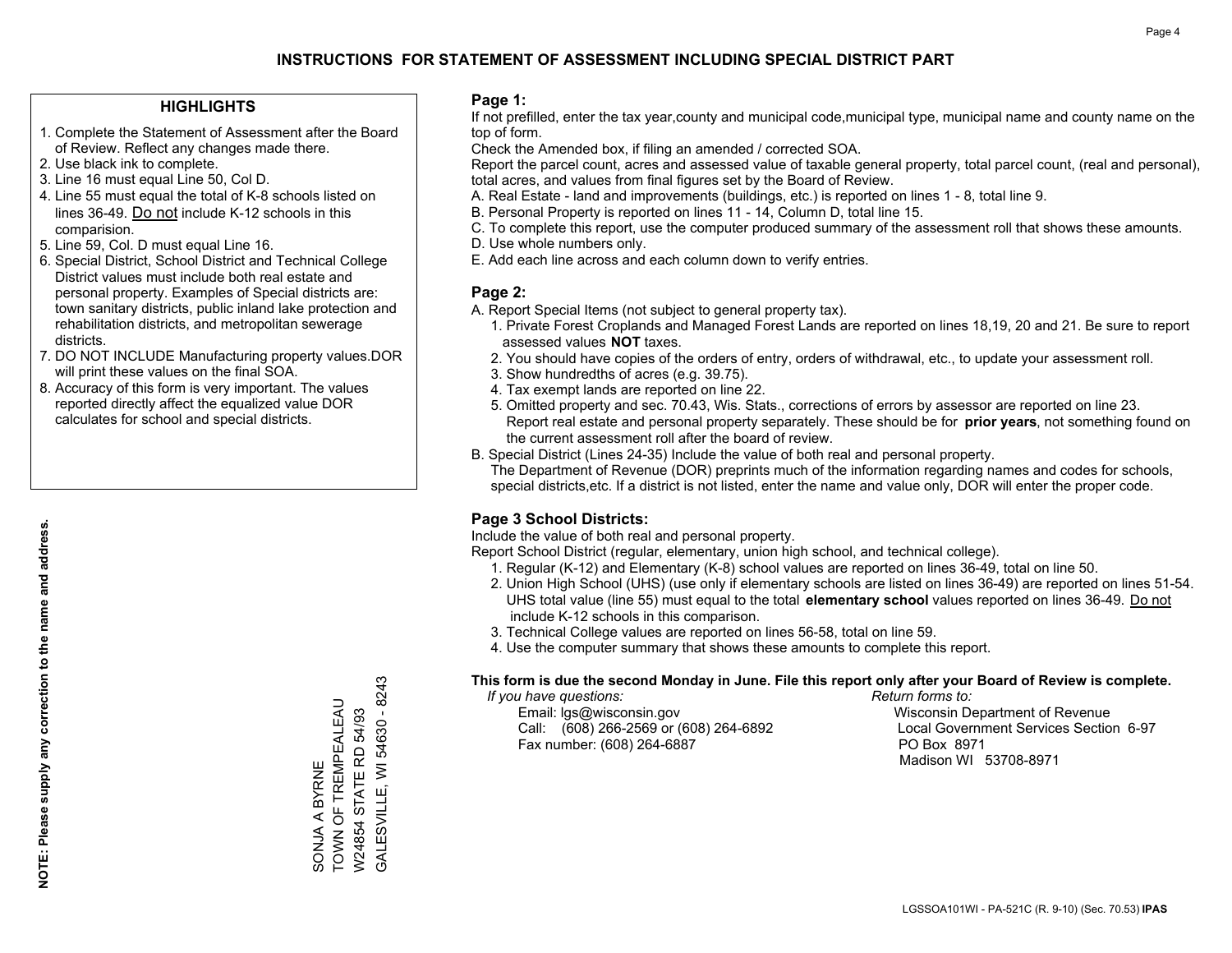**STATEMENT OF ASSESSMENT FOR 2017** 

*CO MUN <sup>61</sup> <sup>030</sup> ACCT NO1668*

|              | <b>FOR</b>                                                                                                                                   | <b>TOWN OF</b><br><b>OF</b>                                                                                                                                                                  | <b>UNITY</b>             |              | <b>TREMPEALEAU COUNTY</b>                |                         |                                        | WHEN COMPLETING THIS DOCUMENT            |
|--------------|----------------------------------------------------------------------------------------------------------------------------------------------|----------------------------------------------------------------------------------------------------------------------------------------------------------------------------------------------|--------------------------|--------------|------------------------------------------|-------------------------|----------------------------------------|------------------------------------------|
|              |                                                                                                                                              | Town - Village - City                                                                                                                                                                        | <b>Municipality Name</b> |              | <b>County Name</b>                       |                         |                                        | DO NOT WRITE OVER X's OR IN SHADED AREAS |
| Line         |                                                                                                                                              | <b>REAL ESTATE</b>                                                                                                                                                                           |                          | PARCEL COUNT | NO. OF ACRES<br><b>WHOLE</b>             | <b>VALUE OF</b><br>LAND | <b>VALUE OF</b><br><b>IMPROVEMENTS</b> | TOTAL VALUE OF LAND                      |
| No.          |                                                                                                                                              | (See Lines 18 - 22 for<br>other Real Estate)                                                                                                                                                 |                          |              | TOTAL LAND   IMPROVEMENTS   NUMBERS ONLY |                         |                                        | AND IMPROVEMENTS                         |
|              |                                                                                                                                              |                                                                                                                                                                                              | Col. A                   | Col. B       | Col. C                                   | Col. D                  | Col. E                                 | Col. F                                   |
| $\mathbf{1}$ |                                                                                                                                              | <b>RESIDENTIAL - Class 1</b>                                                                                                                                                                 | 243                      | 221          | 713                                      | 4,763,700               | 22,250,300                             | 27,014,000                               |
| 2            |                                                                                                                                              | <b>COMMERCIAL - Class 2</b>                                                                                                                                                                  | 3                        | 2            | 5                                        | 62,000                  | 173,900                                | 235,900                                  |
| 3            |                                                                                                                                              | <b>MANUFACTURING - Class 3</b>                                                                                                                                                               |                          |              |                                          | 24,500                  | 170,800                                | 195,300                                  |
| 4            |                                                                                                                                              | <b>AGRICULTURAL - Class 4</b>                                                                                                                                                                | 558                      |              | 11,320                                   | 1,599,710               |                                        | 1,599,710                                |
| 5            |                                                                                                                                              | <b>UNDEVELOPED - Class 5</b>                                                                                                                                                                 | 348                      |              | 2,202                                    | 2,052,900               |                                        | 2,052,900                                |
| 6            |                                                                                                                                              | AGRICULTURAL FOREST - Class 5m                                                                                                                                                               | 293                      |              | 3,132                                    | 3,896,200               |                                        | 3,896,200                                |
| 7            |                                                                                                                                              | FOREST LANDS - Class 6                                                                                                                                                                       | 59                       |              | 859                                      | 2,233,000               |                                        | 2,233,000                                |
| 8            |                                                                                                                                              | OTHER - Class 7                                                                                                                                                                              | 48                       | 54           | 122                                      | 731,000                 | 4,115,600                              | 4,846,600                                |
| 9            |                                                                                                                                              | TOTAL - ALL COLUMNS                                                                                                                                                                          | 1,553                    | 278          | 18,360                                   | 15,363,010              | 26,710,600                             | 42,073,610                               |
| 10           |                                                                                                                                              | NUMBER OF PERSONAL PROPERTY ACCOUNTS IN ROLL                                                                                                                                                 |                          |              | $12 \overline{ }$                        | <b>LOCALLY ASSESSED</b> | <b>MANUFACTURING</b>                   | <b>MERGED</b>                            |
| 11           |                                                                                                                                              | BOATS AND OTHER WATERCRAFT NOT EXEMPT - Code 1                                                                                                                                               |                          |              |                                          | 0                       | $\Omega$                               | $\Omega$                                 |
| 12           |                                                                                                                                              | MACHINERY, TOOLS AND PATTERNS - Code 2                                                                                                                                                       |                          |              |                                          | 263,400                 | 20,300                                 | 283,700                                  |
| 13           |                                                                                                                                              | FURNITURE, FIXTURES AND EQUIPMENT - Code 3                                                                                                                                                   |                          |              |                                          | 5,100                   | 1,400                                  | 6,500                                    |
| 14           |                                                                                                                                              | ALL OTHER PERSONAL PROPERTY NOT EXEMPT - Codes 4A, 4B, 4C                                                                                                                                    |                          |              |                                          | 65,500                  | 500                                    | 66,000                                   |
| 15           |                                                                                                                                              | TOTAL OF PERSONAL PROPERTY NOT EXEMPT (Total of Lines 11-14)                                                                                                                                 |                          |              |                                          | 334,000                 | 22,200                                 | 356,200                                  |
| 16           |                                                                                                                                              | AGGREGATE ASSESSED VALUE OF ALL PROPERTY SUBJECT TO THE GENERAL PROPERTY TAX (Total of Lines 9F and 15F)<br>MUST EQUAL TOTAL VALUE OF THE SCHOOL DISTRICTS (K-12 PLUS K-8) - Line 50, Col. F |                          |              |                                          |                         |                                        | 42,429,810                               |
| 17           | Name of Assessor<br>Telephone #<br><b>BOARD OF REVIEW</b><br>DATE OF FINAL ADJOURNMENT<br>(715) 836-0966<br>05/23/2017<br><b>KEVIN IRWIN</b> |                                                                                                                                                                                              |                          |              |                                          |                         |                                        |                                          |

REMARKS

The Assessment Ratio to be used in calculating the estimated Fair Market Value on tax bills for this tax district is 1.001354756<br>This ratio should be used to convert assessed values to "Calculate Equalized Values" in Step Commission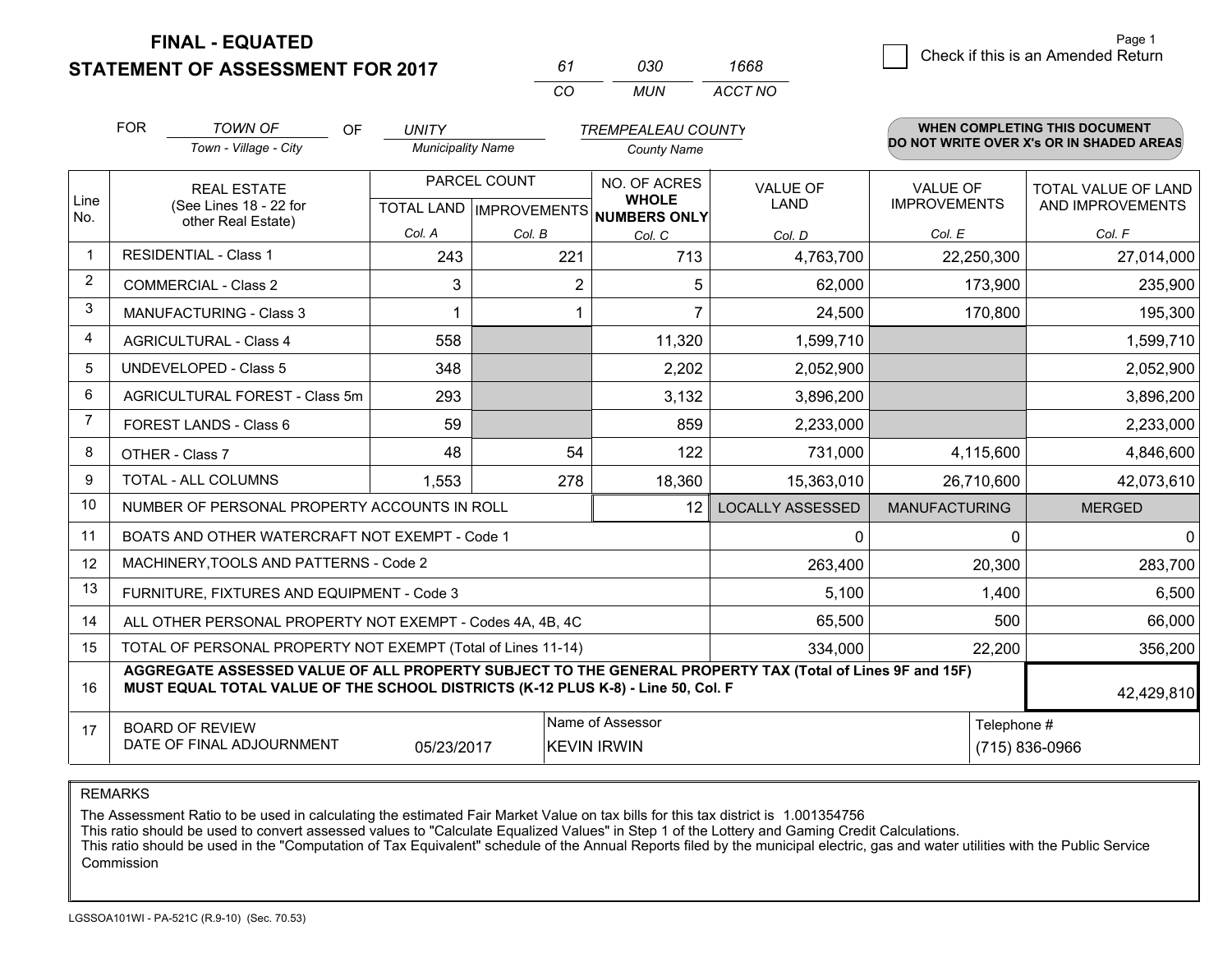*YEAR CO MUN ACCT NO* <sup>2017</sup> <sup>61</sup> <sup>030</sup> <sup>1668</sup>

Do not confuse FOREST LANDS (Line 7) with FOREST CROPS (in this section) - They are **NOT** the same

|    |                                            |                 |  | Private Forest Crop - Reg Class @ 10¢ per acre                                 |                    |                                                                              | Private Forest Crop - Reg Class @ \$2.52 per acre               |               |                    |
|----|--------------------------------------------|-----------------|--|--------------------------------------------------------------------------------|--------------------|------------------------------------------------------------------------------|-----------------------------------------------------------------|---------------|--------------------|
| 18 | (a) PARCELS                                | (b) ACRES       |  | (c) ASSESSED VALUE                                                             |                    | (d) PARCELS                                                                  | (e) ACRES                                                       |               | (f) ASSESSED VALUE |
|    |                                            |                 |  |                                                                                |                    |                                                                              |                                                                 |               |                    |
|    |                                            |                 |  | Private Forest Crop - Special Class @ 20¢ per acre                             |                    | Entered Before 2005 Managed Forest - Ferrous Mining CLOSED @ \$8.27 per acre |                                                                 |               |                    |
| 19 | (a) PARCELS                                | (b) ACRES       |  | (c) ASSESSED VALUE                                                             |                    | (d) PARCELS                                                                  | (e) ACRES                                                       |               | (f) ASSESSED VALUE |
|    |                                            |                 |  |                                                                                |                    |                                                                              |                                                                 |               |                    |
|    |                                            |                 |  | Entered Before 2005 Managed Forest - OPEN @ \$.79 per acre                     |                    |                                                                              | Entered Before 2005 Managed Forest - CLOSED @ \$1.87 per acre   |               |                    |
| 20 | (a) PARCELS                                | (b) ACRES       |  | (c) ASSESSED VALUE                                                             |                    | (d) PARCELS                                                                  | (e) ACRES                                                       |               |                    |
|    | 11                                         | 246.21          |  | 746,500                                                                        |                    | 55<br>1,335.64                                                               |                                                                 |               | 2,260,000          |
|    | Entered After 2004 Managed Forest - OPEN @ |                 |  |                                                                                | \$2.14 per acre    |                                                                              | Entered After 2004 Managed Forest - CLOSED @ \$10.68 per acre   |               |                    |
| 21 | (a) PARCELS                                | (b) ACRES       |  |                                                                                | (c) ASSESSED VALUE |                                                                              | (d) PARCELS<br>(e) ACRES                                        |               | (f) ASSESSED VALUE |
|    |                                            |                 |  |                                                                                |                    |                                                                              |                                                                 |               | 3,333,500          |
|    | 12                                         | 306.2           |  | 785,500                                                                        |                    | 61                                                                           | 1.575.79                                                        |               |                    |
| 22 | (a) County Forest Cropland Acres           |                 |  | (b) Federal Acres                                                              |                    | (d) County (NOT FOREST CROP) Acres<br>(c) State Acres                        |                                                                 |               | (e) Other Acres    |
|    |                                            |                 |  |                                                                                | 245.88             |                                                                              |                                                                 |               | 163.56             |
|    |                                            |                 |  | Assessed Value of Omitted Property From Prior Years (Sec. 70.44)               |                    |                                                                              | Assessed Value of Sec. 70.43 Corrections of Errors by Assessors |               |                    |
| 23 |                                            | (a) REAL ESTATE |  | (b) PERSONAL                                                                   |                    |                                                                              | (c1) REAL ESTATE                                                |               | (c2) PERSONAL      |
|    |                                            |                 |  |                                                                                |                    |                                                                              |                                                                 |               |                    |
|    |                                            |                 |  | Manufacturing Equated Value of Omitted Property From Prior Years (Sec. 70.995) |                    | Mfg. Equated Value of Sec.70.43 Corrections of Errors by Assessors           |                                                                 |               |                    |
|    | (d) REAL ESTATE                            |                 |  | (e) PERSONAL                                                                   |                    | (f1) REAL ESTATE                                                             |                                                                 | (f2) PERSONAL |                    |
|    |                                            |                 |  |                                                                                |                    |                                                                              |                                                                 |               |                    |

## **SPECIAL DISTRICTS**

| Line<br>No. | Enter 6-digit<br><b>Special District</b> | <b>Account</b><br><b>Number</b> | <b>Special District Name</b> | <b>Locally Assessed Value</b><br>of Real Estate and | Mfg Value of Real Estate<br>and Personal Property | <b>Merged Value of</b><br><b>Real Estate and</b> |
|-------------|------------------------------------------|---------------------------------|------------------------------|-----------------------------------------------------|---------------------------------------------------|--------------------------------------------------|
|             | Code (Col. A)                            | (Col. B)                        | (Col. C)                     | Personal Property (Col. D)                          | (Col. E)                                          | Personal Property (Col. F)                       |
| 24          |                                          |                                 |                              |                                                     |                                                   |                                                  |
| 25          |                                          |                                 |                              |                                                     |                                                   |                                                  |
| 26          |                                          |                                 |                              |                                                     |                                                   |                                                  |
| 27          |                                          |                                 |                              |                                                     |                                                   |                                                  |
| 28          |                                          |                                 |                              |                                                     |                                                   |                                                  |
| 29          |                                          |                                 |                              |                                                     |                                                   |                                                  |
| 30          |                                          |                                 |                              |                                                     |                                                   |                                                  |
| 31          |                                          |                                 |                              |                                                     |                                                   |                                                  |
| 32          |                                          |                                 |                              |                                                     |                                                   |                                                  |
| 33          |                                          |                                 |                              |                                                     |                                                   |                                                  |
| 34          |                                          |                                 |                              |                                                     |                                                   |                                                  |
| 35          |                                          |                                 |                              |                                                     |                                                   |                                                  |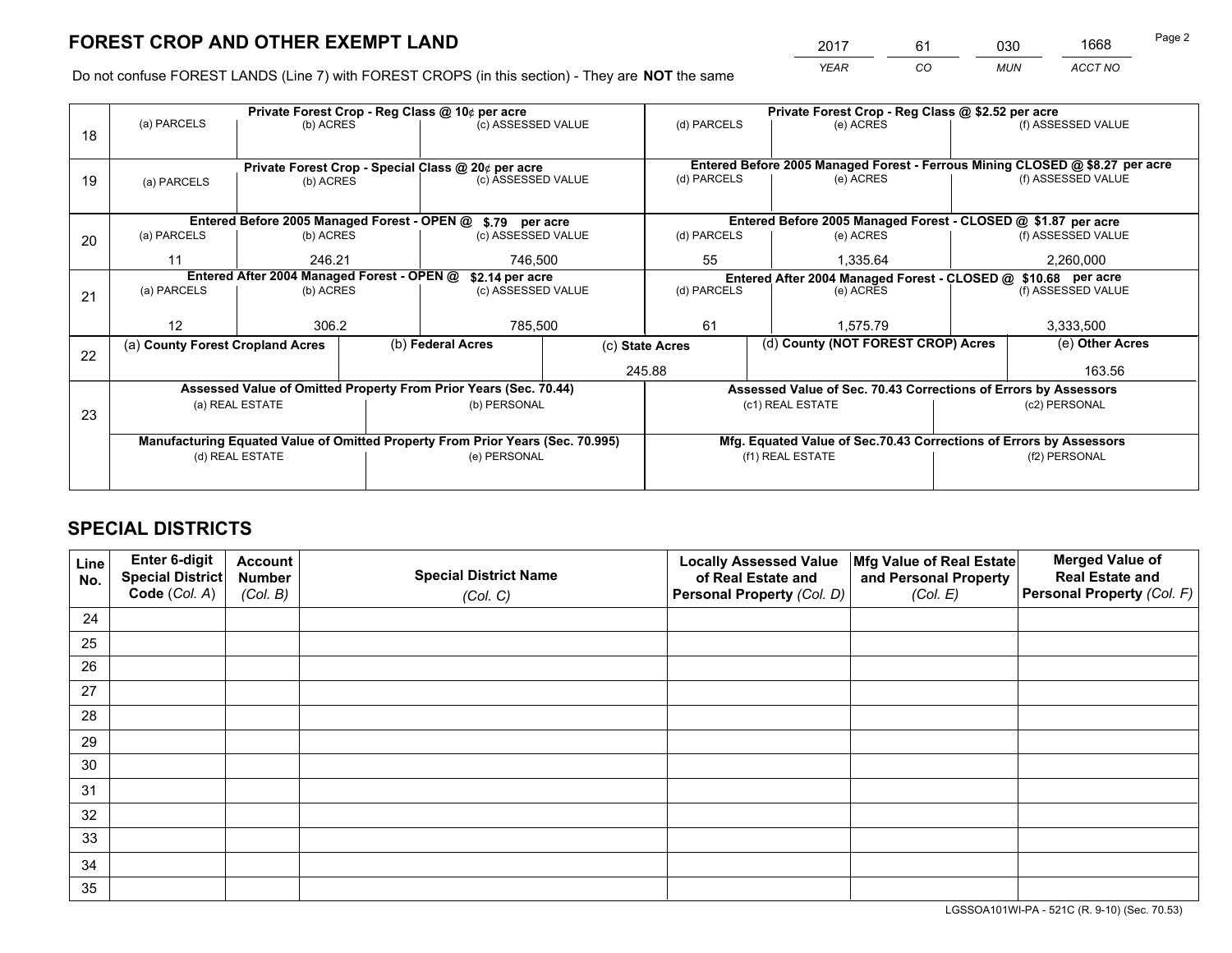|             |                                                                 |                                             |                                                         | <b>YEAR</b>                                                                       | CO<br><b>MUN</b>                                              | ACCT NO                                                                        |
|-------------|-----------------------------------------------------------------|---------------------------------------------|---------------------------------------------------------|-----------------------------------------------------------------------------------|---------------------------------------------------------------|--------------------------------------------------------------------------------|
| Line<br>No. | <b>Enter 6-digit</b><br><b>School District</b><br>Code (Col. A) | <b>Account</b><br><b>Number</b><br>(Col. B) | <b>School District Name</b><br>(Col. C)                 | <b>Locally Assessed Value</b><br>of Real Estate and<br>Personal Property (Col. D) | Mfg Value of Real Estate<br>and Personal Property<br>(Col. E) | <b>Merged Value of</b><br><b>Real Estate and</b><br>Personal Property (Col. F) |
|             | A. SCHOOL DISTRICTS (K-8 and K-12)                              |                                             |                                                         |                                                                                   |                                                               |                                                                                |
| 36          | 611600                                                          | 0360                                        | SCH D OF ELEVA-STRUM                                    | 39,973,210                                                                        | 217,500                                                       | 40,190,710                                                                     |
| 37          | 614186                                                          | 0363                                        | SCH D OF OSSEO-FAIRCHILD                                | 2,239,100                                                                         |                                                               | 2,239,100                                                                      |
| 38          |                                                                 |                                             |                                                         |                                                                                   |                                                               |                                                                                |
| 39          |                                                                 |                                             |                                                         |                                                                                   |                                                               |                                                                                |
| 40          |                                                                 |                                             |                                                         |                                                                                   |                                                               |                                                                                |
| 41          |                                                                 |                                             |                                                         |                                                                                   |                                                               |                                                                                |
| 42          |                                                                 |                                             |                                                         |                                                                                   |                                                               |                                                                                |
| 43          |                                                                 |                                             |                                                         |                                                                                   |                                                               |                                                                                |
| 44          |                                                                 |                                             |                                                         |                                                                                   |                                                               |                                                                                |
| 45<br>46    |                                                                 |                                             |                                                         |                                                                                   |                                                               |                                                                                |
|             |                                                                 |                                             |                                                         |                                                                                   |                                                               |                                                                                |
| 47<br>48    |                                                                 |                                             |                                                         |                                                                                   |                                                               |                                                                                |
| 49          |                                                                 |                                             |                                                         |                                                                                   |                                                               |                                                                                |
| 50          |                                                                 |                                             | TOTAL ASSESSED VALUE OF SCHOOL DISTRICTS (K-8 and K-12) | 42,212,310                                                                        | 217,500                                                       | 42,429,810                                                                     |
|             | <b>B.</b><br><b>UNION HIGH SCHOOL DISTRICTS</b>                 |                                             |                                                         |                                                                                   |                                                               |                                                                                |
| 51          |                                                                 |                                             |                                                         |                                                                                   |                                                               |                                                                                |
| 52          |                                                                 |                                             |                                                         |                                                                                   |                                                               |                                                                                |
| 53          |                                                                 |                                             |                                                         |                                                                                   |                                                               |                                                                                |
| 54          |                                                                 |                                             |                                                         |                                                                                   |                                                               |                                                                                |
| 55          |                                                                 |                                             | TOTAL ASSESSED VALUE OF UNION HIGH SCHOOLS              |                                                                                   |                                                               |                                                                                |
|             | C.<br><b>TECHNICAL COLLEGE DISTRICTS</b>                        |                                             |                                                         |                                                                                   |                                                               |                                                                                |
| 56          | 000100                                                          | 0001                                        | CHIPPEWA VALLEY TECHNICAL COLLEGE EAUC                  | 42,212,310                                                                        | 217,500                                                       | 42,429,810                                                                     |
| 57          |                                                                 |                                             |                                                         |                                                                                   |                                                               |                                                                                |
| 58          |                                                                 |                                             |                                                         |                                                                                   |                                                               |                                                                                |
| 59          |                                                                 |                                             | TOTAL ASSESSED VALUE OF TECHNICAL COLLEGES              | 42,212,310                                                                        | 217,500                                                       | 42,429,810                                                                     |

61

030

 *I hereby certify, to the best of my knowledge and belief, this form is complete and correct.*

**SCHOOL DISTRICTS**

| Print name of preparer | Title                    | Date (MM / DD / CCYY) |  |
|------------------------|--------------------------|-----------------------|--|
|                        |                          |                       |  |
| Signature of preparer  | Contact Telephone Number | E-mail address        |  |
|                        | $\overline{\phantom{0}}$ |                       |  |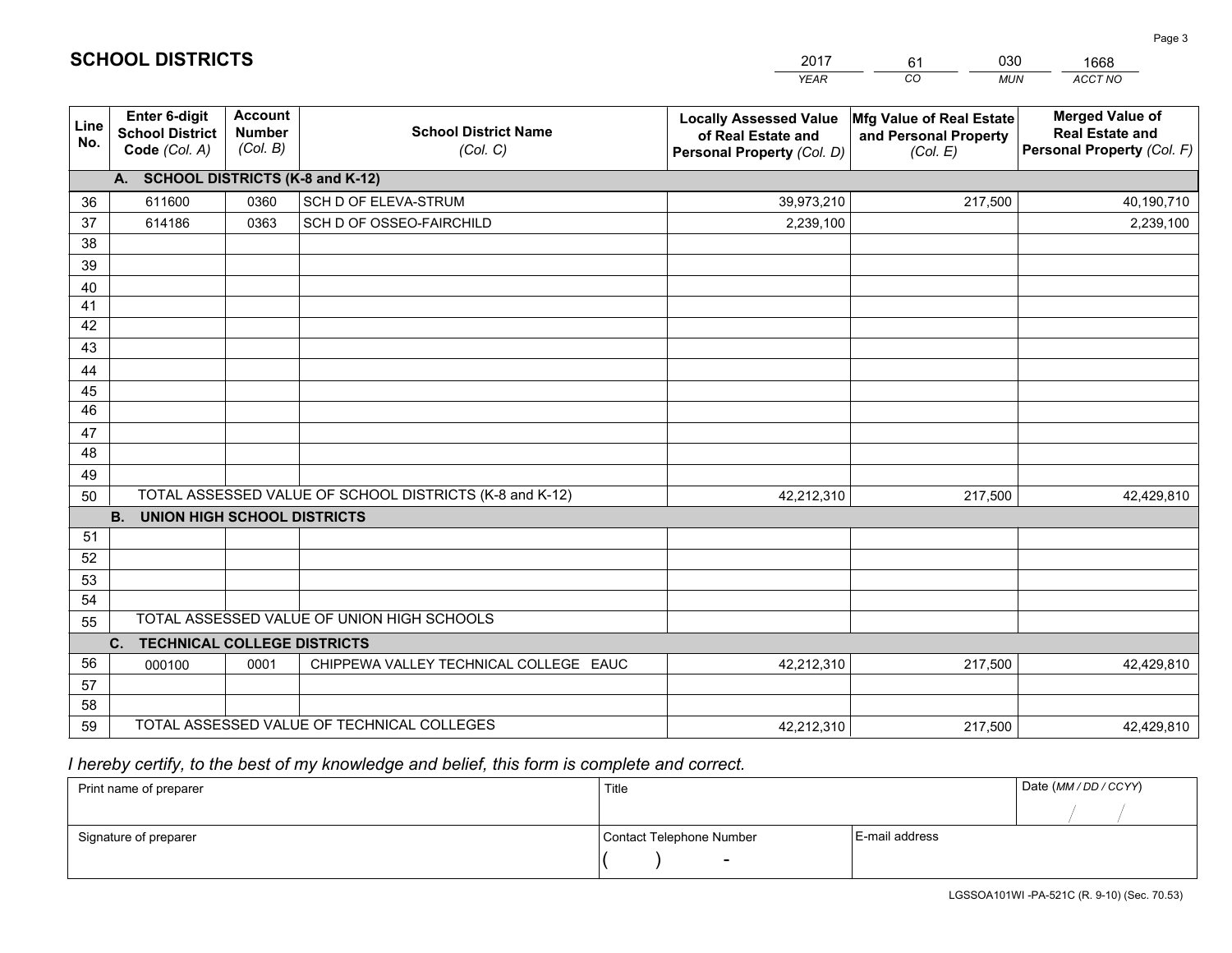#### **HIGHLIGHTS**

- 1. Complete the Statement of Assessment after the Board of Review. Reflect any changes made there.
- 2. Use black ink to complete.
- 3. Line 16 must equal Line 50, Col D.
- 4. Line 55 must equal the total of K-8 schools listed on lines 36-49. Do not include K-12 schools in this comparision.
- 5. Line 59, Col. D must equal Line 16.
- 6. Special District, School District and Technical College District values must include both real estate and personal property. Examples of Special districts are: town sanitary districts, public inland lake protection and rehabilitation districts, and metropolitan sewerage districts.
- 7. DO NOT INCLUDE Manufacturing property values.DOR will print these values on the final SOA.
- 8. Accuracy of this form is very important. The values reported directly affect the equalized value DOR calculates for school and special districts.

#### **Page 1:**

 If not prefilled, enter the tax year,county and municipal code,municipal type, municipal name and county name on the top of form.

Check the Amended box, if filing an amended / corrected SOA.

 Report the parcel count, acres and assessed value of taxable general property, total parcel count, (real and personal), total acres, and values from final figures set by the Board of Review.

- A. Real Estate land and improvements (buildings, etc.) is reported on lines 1 8, total line 9.
- B. Personal Property is reported on lines 11 14, Column D, total line 15.
- C. To complete this report, use the computer produced summary of the assessment roll that shows these amounts.
- D. Use whole numbers only.
- E. Add each line across and each column down to verify entries.

### **Page 2:**

- A. Report Special Items (not subject to general property tax).
- 1. Private Forest Croplands and Managed Forest Lands are reported on lines 18,19, 20 and 21. Be sure to report assessed values **NOT** taxes.
- 2. You should have copies of the orders of entry, orders of withdrawal, etc., to update your assessment roll.
	- 3. Show hundredths of acres (e.g. 39.75).
- 4. Tax exempt lands are reported on line 22.
- 5. Omitted property and sec. 70.43, Wis. Stats., corrections of errors by assessor are reported on line 23. Report real estate and personal property separately. These should be for **prior years**, not something found on the current assessment roll after the board of review.
- B. Special District (Lines 24-35) Include the value of both real and personal property.

 The Department of Revenue (DOR) preprints much of the information regarding names and codes for schools, special districts,etc. If a district is not listed, enter the name and value only, DOR will enter the proper code.

## **Page 3 School Districts:**

Include the value of both real and personal property.

Report School District (regular, elementary, union high school, and technical college).

- 1. Regular (K-12) and Elementary (K-8) school values are reported on lines 36-49, total on line 50.
- 2. Union High School (UHS) (use only if elementary schools are listed on lines 36-49) are reported on lines 51-54. UHS total value (line 55) must equal to the total **elementary school** values reported on lines 36-49. Do notinclude K-12 schools in this comparison.
- 3. Technical College values are reported on lines 56-58, total on line 59.
- 4. Use the computer summary that shows these amounts to complete this report.

#### **This form is due the second Monday in June. File this report only after your Board of Review is complete.**

 *If you have questions: Return forms to:*

 Email: lgs@wisconsin.gov Wisconsin Department of RevenueCall:  $(608)$  266-2569 or  $(608)$  264-6892 Fax number: (608) 264-6887 PO Box 8971

Local Government Services Section 6-97 Madison WI 53708-8971

N50241 COUNTY ROAD D<br>STRUM, WI 54770 - 7837 N50241 COUNTY ROAD D STRUM, WI 54770 - 7837 SHARON OLSON<br>TOWN OF UNITY TOWN OF UNITY SHARON OLSON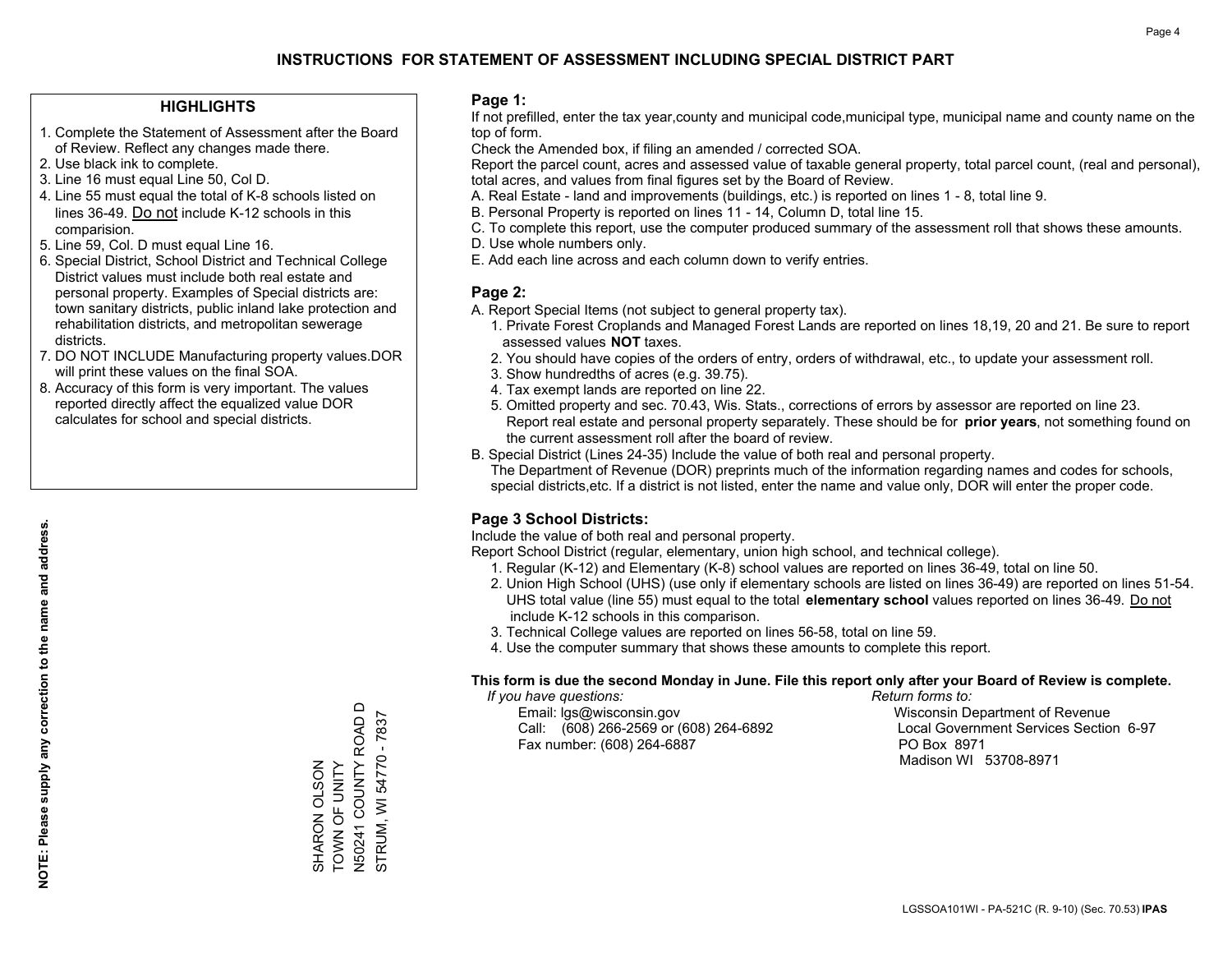**STATEMENT OF ASSESSMENT FOR 2017** 

| 61       | 121  | 1669    |
|----------|------|---------|
| $\cdots$ | MUN. | ACCT NO |

|                | <b>FOR</b> | <b>VILLAGE OF</b><br>OF                                                                                                                                                                      | <b>ELEVA</b>             |               | <b>TREMPEALEAU COUNTY</b>                |                                |                                        | <b>WHEN COMPLETING THIS DOCUMENT</b>     |
|----------------|------------|----------------------------------------------------------------------------------------------------------------------------------------------------------------------------------------------|--------------------------|---------------|------------------------------------------|--------------------------------|----------------------------------------|------------------------------------------|
|                |            | Town - Village - City                                                                                                                                                                        | <b>Municipality Name</b> |               | <b>County Name</b>                       |                                |                                        | DO NOT WRITE OVER X's OR IN SHADED AREAS |
| Line           |            | <b>REAL ESTATE</b><br>(See Lines 18 - 22 for                                                                                                                                                 |                          | PARCEL COUNT  | NO. OF ACRES<br><b>WHOLE</b>             | <b>VALUE OF</b><br><b>LAND</b> | <b>VALUE OF</b><br><b>IMPROVEMENTS</b> | TOTAL VALUE OF LAND<br>AND IMPROVEMENTS  |
| No.            |            | other Real Estate)                                                                                                                                                                           | Col. A                   |               | TOTAL LAND   IMPROVEMENTS   NUMBERS ONLY |                                |                                        |                                          |
| $\mathbf 1$    |            | <b>RESIDENTIAL - Class 1</b>                                                                                                                                                                 | 295                      | Col. B<br>249 | Col. C<br>147                            | Col. D<br>2,732,500            | Col. E<br>21,382,800                   | Col. F<br>24,115,300                     |
| 2              |            |                                                                                                                                                                                              |                          |               |                                          |                                |                                        |                                          |
|                |            | <b>COMMERCIAL - Class 2</b>                                                                                                                                                                  | 39                       | 28            | 17                                       | 335,100                        | 2,678,700                              | 3,013,800                                |
| 3              |            | <b>MANUFACTURING - Class 3</b>                                                                                                                                                               | $\mathbf{0}$             | 0             | $\mathbf{0}$                             | 0                              | $\Omega$                               | 0                                        |
| $\overline{4}$ |            | <b>AGRICULTURAL - Class 4</b>                                                                                                                                                                | 5                        |               | 45                                       | 6,500                          |                                        | 6,500                                    |
| 5              |            | <b>UNDEVELOPED - Class 5</b>                                                                                                                                                                 | 3                        |               | 18                                       | 4,000                          |                                        | 4,000                                    |
| 6              |            | AGRICULTURAL FOREST - Class 5m                                                                                                                                                               | $\Omega$                 |               | $\mathbf{0}$                             | 0                              |                                        | $\mathbf{0}$                             |
| 7              |            | FOREST LANDS - Class 6                                                                                                                                                                       |                          |               | 6                                        | 11,000                         |                                        | 11,000                                   |
| 8              |            | OTHER - Class 7                                                                                                                                                                              | 3                        | 3             | $\boldsymbol{\Delta}$                    | 14,900                         | 370,600                                | 385,500                                  |
| 9              |            | TOTAL - ALL COLUMNS                                                                                                                                                                          | 346                      | 280           | 237                                      | 3,104,000                      | 24,432,100                             | 27,536,100                               |
| 10             |            | NUMBER OF PERSONAL PROPERTY ACCOUNTS IN ROLL                                                                                                                                                 |                          |               | 29                                       | <b>LOCALLY ASSESSED</b>        | <b>MANUFACTURING</b>                   | <b>MERGED</b>                            |
| 11             |            | BOATS AND OTHER WATERCRAFT NOT EXEMPT - Code 1                                                                                                                                               |                          |               |                                          | $\mathbf{0}$                   | $\mathbf 0$                            | $\mathbf 0$                              |
| 12             |            | MACHINERY, TOOLS AND PATTERNS - Code 2                                                                                                                                                       |                          |               |                                          | 136,600                        | 223,900                                | 360,500                                  |
| 13             |            | FURNITURE, FIXTURES AND EQUIPMENT - Code 3                                                                                                                                                   |                          |               |                                          | 191,000                        | 59,200                                 | 250,200                                  |
| 14             |            | ALL OTHER PERSONAL PROPERTY NOT EXEMPT - Codes 4A, 4B, 4C                                                                                                                                    |                          |               |                                          | 35,100                         | 900                                    | 36,000                                   |
| 15             |            | TOTAL OF PERSONAL PROPERTY NOT EXEMPT (Total of Lines 11-14)                                                                                                                                 |                          |               |                                          | 362,700                        | 284,000                                | 646,700                                  |
| 16             |            | AGGREGATE ASSESSED VALUE OF ALL PROPERTY SUBJECT TO THE GENERAL PROPERTY TAX (Total of Lines 9F and 15F)<br>MUST EQUAL TOTAL VALUE OF THE SCHOOL DISTRICTS (K-12 PLUS K-8) - Line 50, Col. F |                          |               |                                          |                                |                                        | 28,182,800                               |
| 17             |            | <b>BOARD OF REVIEW</b>                                                                                                                                                                       |                          |               | Name of Assessor                         |                                | Telephone #                            |                                          |
|                |            | DATE OF FINAL ADJOURNMENT                                                                                                                                                                    | 05/09/2017               |               | <b>ASSOCIATED APPRAISALS</b>             |                                |                                        | (920) 749-1995                           |

REMARKS

The Assessment Ratio to be used in calculating the estimated Fair Market Value on tax bills for this tax district is .875860986

This ratio should be used to convert assessed values to "Calculate Equalized Values" in Step 1 of the Lottery and Gaming Credit Calculations.<br>This ratio should be used in the "Computation of Tax Equivalent" schedule of the Commission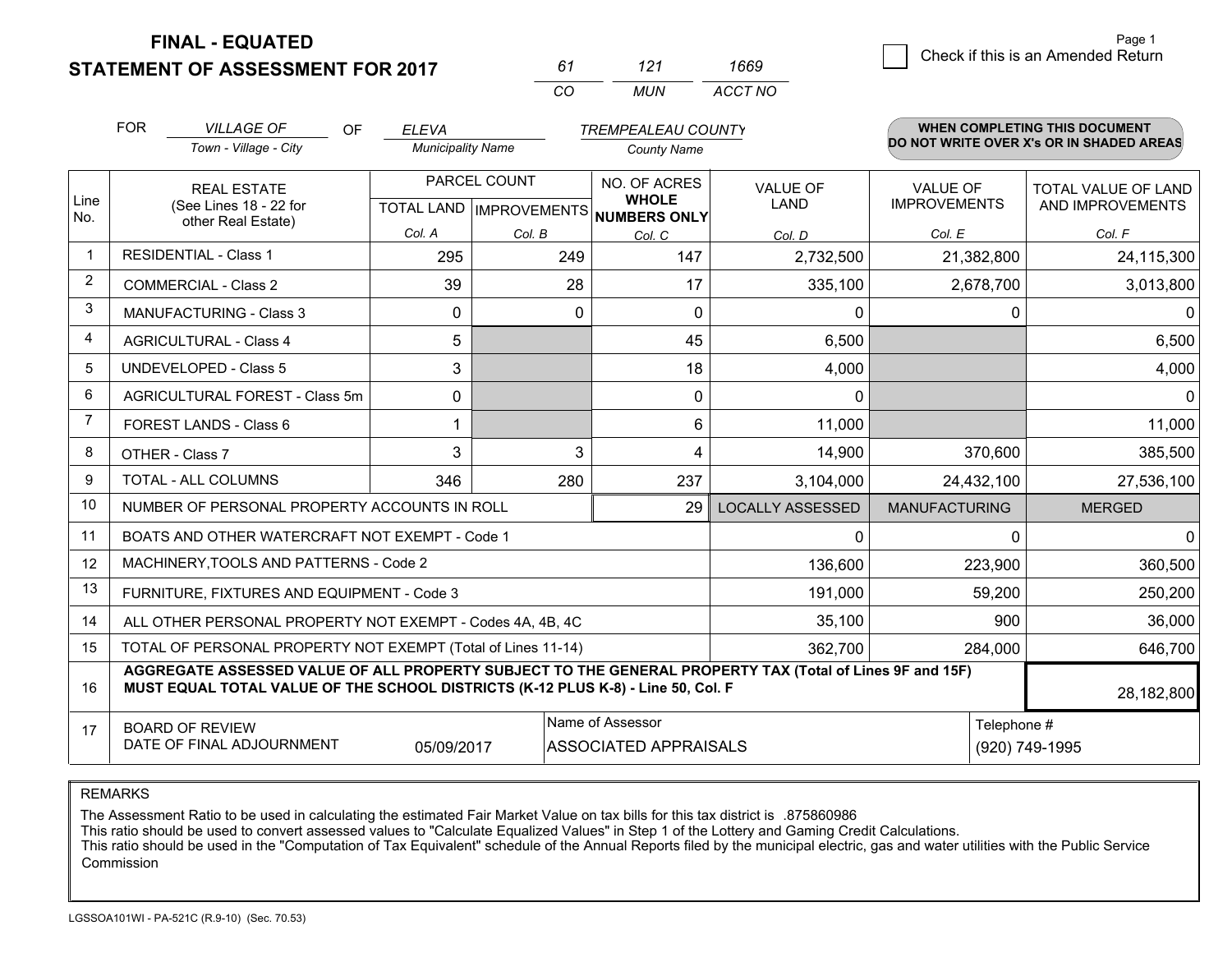*YEAR CO MUN ACCT NO* <sup>2017</sup> <sup>61</sup> <sup>121</sup> <sup>1669</sup>

Do not confuse FOREST LANDS (Line 7) with FOREST CROPS (in this section) - They are **NOT** the same

|    |                                                                                |                                             |  | Private Forest Crop - Reg Class @ 10¢ per acre                   |  |                                                                              | Private Forest Crop - Reg Class @ \$2.52 per acre               |               |                    |
|----|--------------------------------------------------------------------------------|---------------------------------------------|--|------------------------------------------------------------------|--|------------------------------------------------------------------------------|-----------------------------------------------------------------|---------------|--------------------|
| 18 | (a) PARCELS                                                                    | (b) ACRES                                   |  | (c) ASSESSED VALUE                                               |  | (d) PARCELS                                                                  | (e) ACRES                                                       |               | (f) ASSESSED VALUE |
|    |                                                                                |                                             |  |                                                                  |  |                                                                              |                                                                 |               |                    |
|    |                                                                                |                                             |  | Private Forest Crop - Special Class @ 20¢ per acre               |  | Entered Before 2005 Managed Forest - Ferrous Mining CLOSED @ \$8.27 per acre |                                                                 |               |                    |
| 19 | (b) ACRES<br>(a) PARCELS                                                       |                                             |  | (c) ASSESSED VALUE                                               |  | (d) PARCELS                                                                  | (e) ACRES                                                       |               | (f) ASSESSED VALUE |
|    |                                                                                |                                             |  |                                                                  |  |                                                                              |                                                                 |               |                    |
|    |                                                                                | Entered Before 2005 Managed Forest - OPEN @ |  | \$.79 per acre                                                   |  |                                                                              | Entered Before 2005 Managed Forest - CLOSED @ \$1.87 per acre   |               |                    |
| 20 | (a) PARCELS                                                                    | (b) ACRES                                   |  | (c) ASSESSED VALUE                                               |  | (d) PARCELS                                                                  | (e) ACRES                                                       |               | (f) ASSESSED VALUE |
|    |                                                                                |                                             |  |                                                                  |  |                                                                              |                                                                 |               |                    |
|    | Entered After 2004 Managed Forest - OPEN @<br>\$2.14 per acre                  |                                             |  |                                                                  |  |                                                                              | Entered After 2004 Managed Forest - CLOSED @ \$10.68 per acre   |               |                    |
| 21 | (a) PARCELS<br>(b) ACRES                                                       |                                             |  | (c) ASSESSED VALUE                                               |  | (d) PARCELS                                                                  | (e) ACRES                                                       |               | (f) ASSESSED VALUE |
|    |                                                                                |                                             |  |                                                                  |  |                                                                              |                                                                 |               |                    |
|    | (a) County Forest Cropland Acres                                               |                                             |  | (b) Federal Acres                                                |  | (d) County (NOT FOREST CROP) Acres<br>(c) State Acres                        |                                                                 |               | (e) Other Acres    |
| 22 |                                                                                |                                             |  |                                                                  |  |                                                                              |                                                                 |               |                    |
|    |                                                                                |                                             |  |                                                                  |  | 4.83                                                                         |                                                                 |               | 33.34              |
|    |                                                                                |                                             |  | Assessed Value of Omitted Property From Prior Years (Sec. 70.44) |  |                                                                              | Assessed Value of Sec. 70.43 Corrections of Errors by Assessors |               |                    |
| 23 |                                                                                | (a) REAL ESTATE                             |  | (b) PERSONAL                                                     |  |                                                                              | (c1) REAL ESTATE                                                |               | (c2) PERSONAL      |
|    |                                                                                | 7,000                                       |  |                                                                  |  |                                                                              |                                                                 |               |                    |
|    | Manufacturing Equated Value of Omitted Property From Prior Years (Sec. 70.995) |                                             |  |                                                                  |  | Mfg. Equated Value of Sec.70.43 Corrections of Errors by Assessors           |                                                                 |               |                    |
|    | (d) REAL ESTATE                                                                |                                             |  | (e) PERSONAL                                                     |  |                                                                              | (f1) REAL ESTATE                                                | (f2) PERSONAL |                    |
|    |                                                                                |                                             |  |                                                                  |  |                                                                              |                                                                 |               |                    |

## **SPECIAL DISTRICTS**

| Line<br>No. | Enter 6-digit<br>Special District<br>Code (Col. A) | <b>Account</b><br><b>Number</b><br>(Col. B) | <b>Special District Name</b><br>(Col. C) | <b>Locally Assessed Value</b><br>of Real Estate and<br>Personal Property (Col. D) | Mfg Value of Real Estate<br>and Personal Property<br>(Col. E) | <b>Merged Value of</b><br><b>Real Estate and</b><br>Personal Property (Col. F) |
|-------------|----------------------------------------------------|---------------------------------------------|------------------------------------------|-----------------------------------------------------------------------------------|---------------------------------------------------------------|--------------------------------------------------------------------------------|
| 24          |                                                    |                                             |                                          |                                                                                   |                                                               |                                                                                |
| 25          |                                                    |                                             |                                          |                                                                                   |                                                               |                                                                                |
| 26          |                                                    |                                             |                                          |                                                                                   |                                                               |                                                                                |
| 27          |                                                    |                                             |                                          |                                                                                   |                                                               |                                                                                |
| 28          |                                                    |                                             |                                          |                                                                                   |                                                               |                                                                                |
| 29          |                                                    |                                             |                                          |                                                                                   |                                                               |                                                                                |
| 30          |                                                    |                                             |                                          |                                                                                   |                                                               |                                                                                |
| 31          |                                                    |                                             |                                          |                                                                                   |                                                               |                                                                                |
| 32          |                                                    |                                             |                                          |                                                                                   |                                                               |                                                                                |
| 33          |                                                    |                                             |                                          |                                                                                   |                                                               |                                                                                |
| 34          |                                                    |                                             |                                          |                                                                                   |                                                               |                                                                                |
| 35          |                                                    |                                             |                                          |                                                                                   |                                                               |                                                                                |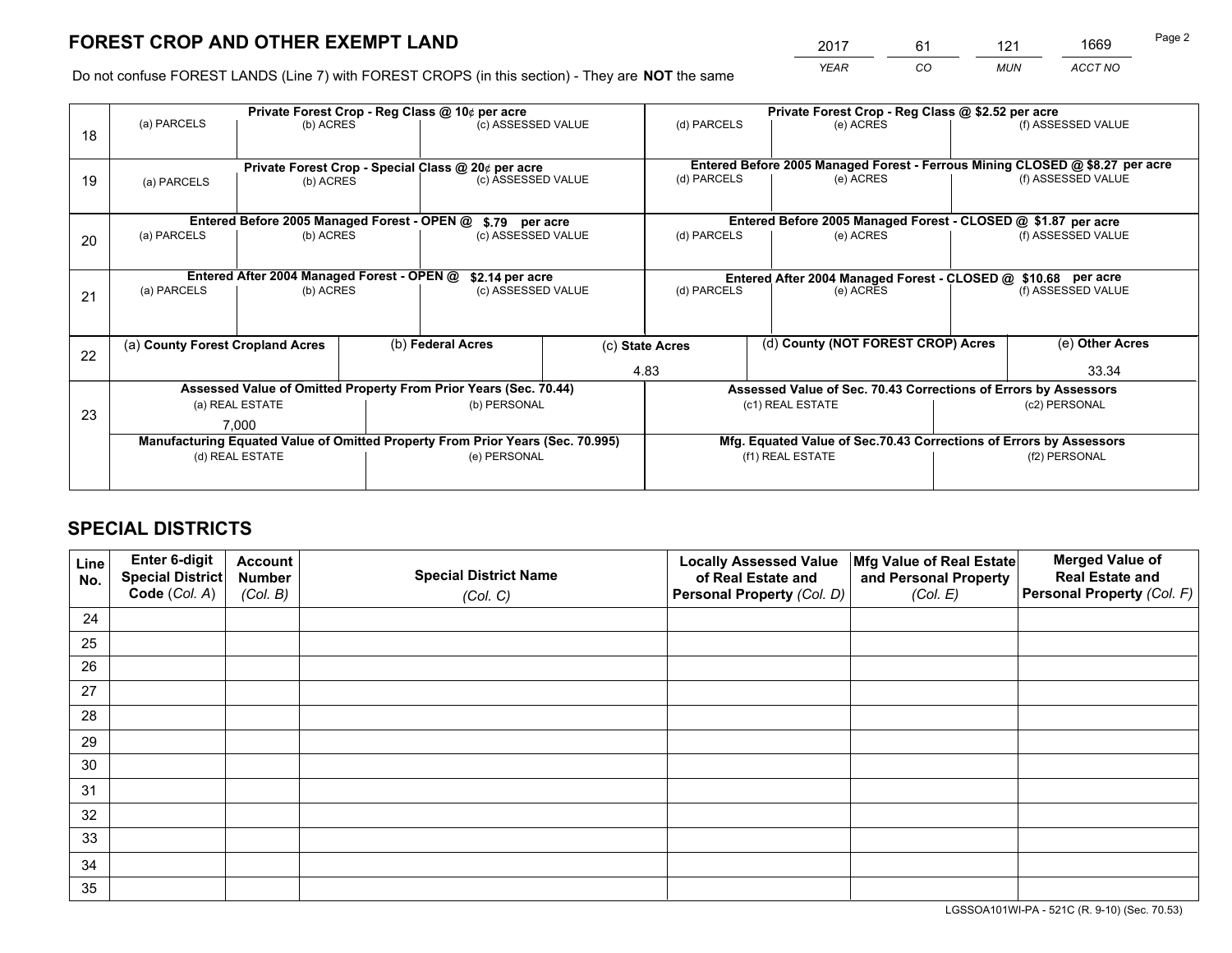|             |                                                          |                                             |                                                         | YEAR                                                                              | CO.<br><b>MUN</b>                                             | ACCT NO                                                                        |
|-------------|----------------------------------------------------------|---------------------------------------------|---------------------------------------------------------|-----------------------------------------------------------------------------------|---------------------------------------------------------------|--------------------------------------------------------------------------------|
| Line<br>No. | Enter 6-digit<br><b>School District</b><br>Code (Col. A) | <b>Account</b><br><b>Number</b><br>(Col. B) | <b>School District Name</b><br>(Col. C)                 | <b>Locally Assessed Value</b><br>of Real Estate and<br>Personal Property (Col. D) | Mfg Value of Real Estate<br>and Personal Property<br>(Col. E) | <b>Merged Value of</b><br><b>Real Estate and</b><br>Personal Property (Col. F) |
|             | A. SCHOOL DISTRICTS (K-8 and K-12)                       |                                             |                                                         |                                                                                   |                                                               |                                                                                |
| 36          | 611600                                                   | 0360                                        | SCH D OF ELEVA-STRUM                                    | 27,898,800                                                                        | 284,000                                                       | 28,182,800                                                                     |
| 37          |                                                          |                                             |                                                         |                                                                                   |                                                               |                                                                                |
| 38          |                                                          |                                             |                                                         |                                                                                   |                                                               |                                                                                |
| 39          |                                                          |                                             |                                                         |                                                                                   |                                                               |                                                                                |
| 40          |                                                          |                                             |                                                         |                                                                                   |                                                               |                                                                                |
| 41          |                                                          |                                             |                                                         |                                                                                   |                                                               |                                                                                |
| 42<br>43    |                                                          |                                             |                                                         |                                                                                   |                                                               |                                                                                |
|             |                                                          |                                             |                                                         |                                                                                   |                                                               |                                                                                |
| 44<br>45    |                                                          |                                             |                                                         |                                                                                   |                                                               |                                                                                |
| 46          |                                                          |                                             |                                                         |                                                                                   |                                                               |                                                                                |
| 47          |                                                          |                                             |                                                         |                                                                                   |                                                               |                                                                                |
| 48          |                                                          |                                             |                                                         |                                                                                   |                                                               |                                                                                |
| 49          |                                                          |                                             |                                                         |                                                                                   |                                                               |                                                                                |
| 50          |                                                          |                                             | TOTAL ASSESSED VALUE OF SCHOOL DISTRICTS (K-8 and K-12) | 27,898,800                                                                        | 284,000                                                       | 28,182,800                                                                     |
|             | <b>B.</b><br>UNION HIGH SCHOOL DISTRICTS                 |                                             |                                                         |                                                                                   |                                                               |                                                                                |
| 51          |                                                          |                                             |                                                         |                                                                                   |                                                               |                                                                                |
| 52          |                                                          |                                             |                                                         |                                                                                   |                                                               |                                                                                |
| 53          |                                                          |                                             |                                                         |                                                                                   |                                                               |                                                                                |
| 54          |                                                          |                                             |                                                         |                                                                                   |                                                               |                                                                                |
| 55          |                                                          |                                             | TOTAL ASSESSED VALUE OF UNION HIGH SCHOOLS              |                                                                                   |                                                               |                                                                                |
|             | C.<br><b>TECHNICAL COLLEGE DISTRICTS</b>                 |                                             |                                                         |                                                                                   |                                                               |                                                                                |
| 56          | 000100                                                   | 0001                                        | CHIPPEWA VALLEY TECHNICAL COLLEGE EAUC                  | 27,898,800                                                                        | 284,000                                                       | 28,182,800                                                                     |
| 57<br>58    |                                                          |                                             |                                                         |                                                                                   |                                                               |                                                                                |
| 59          |                                                          |                                             | TOTAL ASSESSED VALUE OF TECHNICAL COLLEGES              | 27,898,800                                                                        | 284,000                                                       | 28,182,800                                                                     |
|             |                                                          |                                             |                                                         |                                                                                   |                                                               |                                                                                |

61

121

 *I hereby certify, to the best of my knowledge and belief, this form is complete and correct.*

**SCHOOL DISTRICTS**

| Print name of preparer | Title                    |                | Date (MM / DD / CCYY) |
|------------------------|--------------------------|----------------|-----------------------|
|                        |                          |                |                       |
| Signature of preparer  | Contact Telephone Number | E-mail address |                       |
|                        | $\sim$                   |                |                       |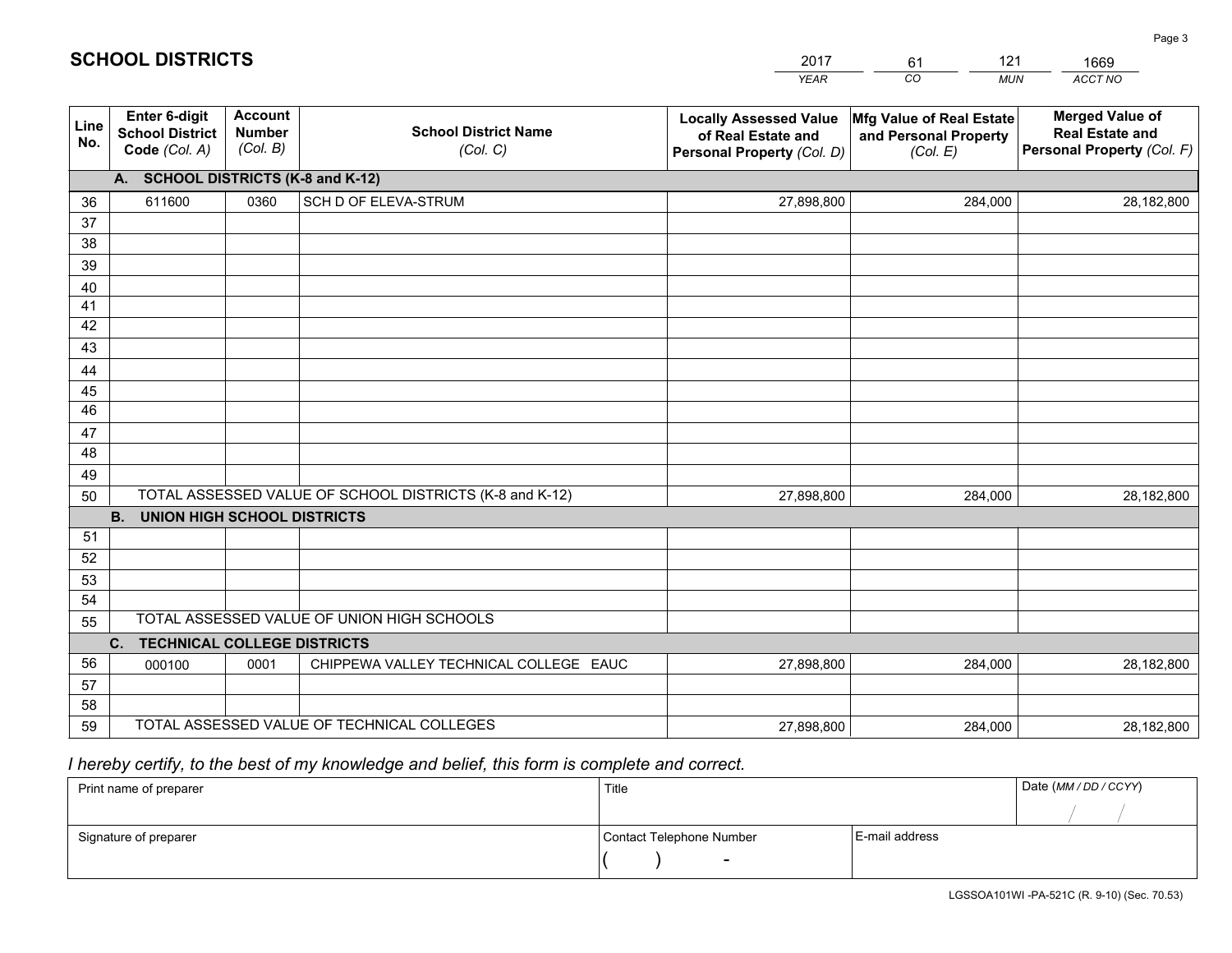#### **HIGHLIGHTS**

- 1. Complete the Statement of Assessment after the Board of Review. Reflect any changes made there.
- 2. Use black ink to complete.
- 3. Line 16 must equal Line 50, Col D.
- 4. Line 55 must equal the total of K-8 schools listed on lines 36-49. Do not include K-12 schools in this comparision.
- 5. Line 59, Col. D must equal Line 16.
- 6. Special District, School District and Technical College District values must include both real estate and personal property. Examples of Special districts are: town sanitary districts, public inland lake protection and rehabilitation districts, and metropolitan sewerage districts.
- 7. DO NOT INCLUDE Manufacturing property values.DOR will print these values on the final SOA.

SHEILA SCHREINER VILLAGE OF ELEVA

SHEILA SCHREINER<br>VILLAGE OF ELEVA<br>PO BOX 206

PO BOX 206

ELEVA, WI 54738 - 0206

ELEVA, WI 54738 - 0206

 8. Accuracy of this form is very important. The values reported directly affect the equalized value DOR calculates for school and special districts.

#### **Page 1:**

 If not prefilled, enter the tax year,county and municipal code,municipal type, municipal name and county name on the top of form.

Check the Amended box, if filing an amended / corrected SOA.

 Report the parcel count, acres and assessed value of taxable general property, total parcel count, (real and personal), total acres, and values from final figures set by the Board of Review.

- A. Real Estate land and improvements (buildings, etc.) is reported on lines 1 8, total line 9.
- B. Personal Property is reported on lines 11 14, Column D, total line 15.
- C. To complete this report, use the computer produced summary of the assessment roll that shows these amounts.
- D. Use whole numbers only.
- E. Add each line across and each column down to verify entries.

#### **Page 2:**

- A. Report Special Items (not subject to general property tax).
- 1. Private Forest Croplands and Managed Forest Lands are reported on lines 18,19, 20 and 21. Be sure to report assessed values **NOT** taxes.
- 2. You should have copies of the orders of entry, orders of withdrawal, etc., to update your assessment roll.
	- 3. Show hundredths of acres (e.g. 39.75).
- 4. Tax exempt lands are reported on line 22.
- 5. Omitted property and sec. 70.43, Wis. Stats., corrections of errors by assessor are reported on line 23. Report real estate and personal property separately. These should be for **prior years**, not something found on the current assessment roll after the board of review.
- B. Special District (Lines 24-35) Include the value of both real and personal property.
- The Department of Revenue (DOR) preprints much of the information regarding names and codes for schools, special districts,etc. If a district is not listed, enter the name and value only, DOR will enter the proper code.

## **Page 3 School Districts:**

Include the value of both real and personal property.

Report School District (regular, elementary, union high school, and technical college).

- 1. Regular (K-12) and Elementary (K-8) school values are reported on lines 36-49, total on line 50.
- 2. Union High School (UHS) (use only if elementary schools are listed on lines 36-49) are reported on lines 51-54. UHS total value (line 55) must equal to the total **elementary school** values reported on lines 36-49. Do notinclude K-12 schools in this comparison.
- 3. Technical College values are reported on lines 56-58, total on line 59.
- 4. Use the computer summary that shows these amounts to complete this report.

#### **This form is due the second Monday in June. File this report only after your Board of Review is complete.**

 *If you have questions: Return forms to:*

 Email: lgs@wisconsin.gov Wisconsin Department of RevenueCall:  $(608)$  266-2569 or  $(608)$  264-6892 Fax number: (608) 264-6887 PO Box 8971

Local Government Services Section 6-97 Madison WI 53708-8971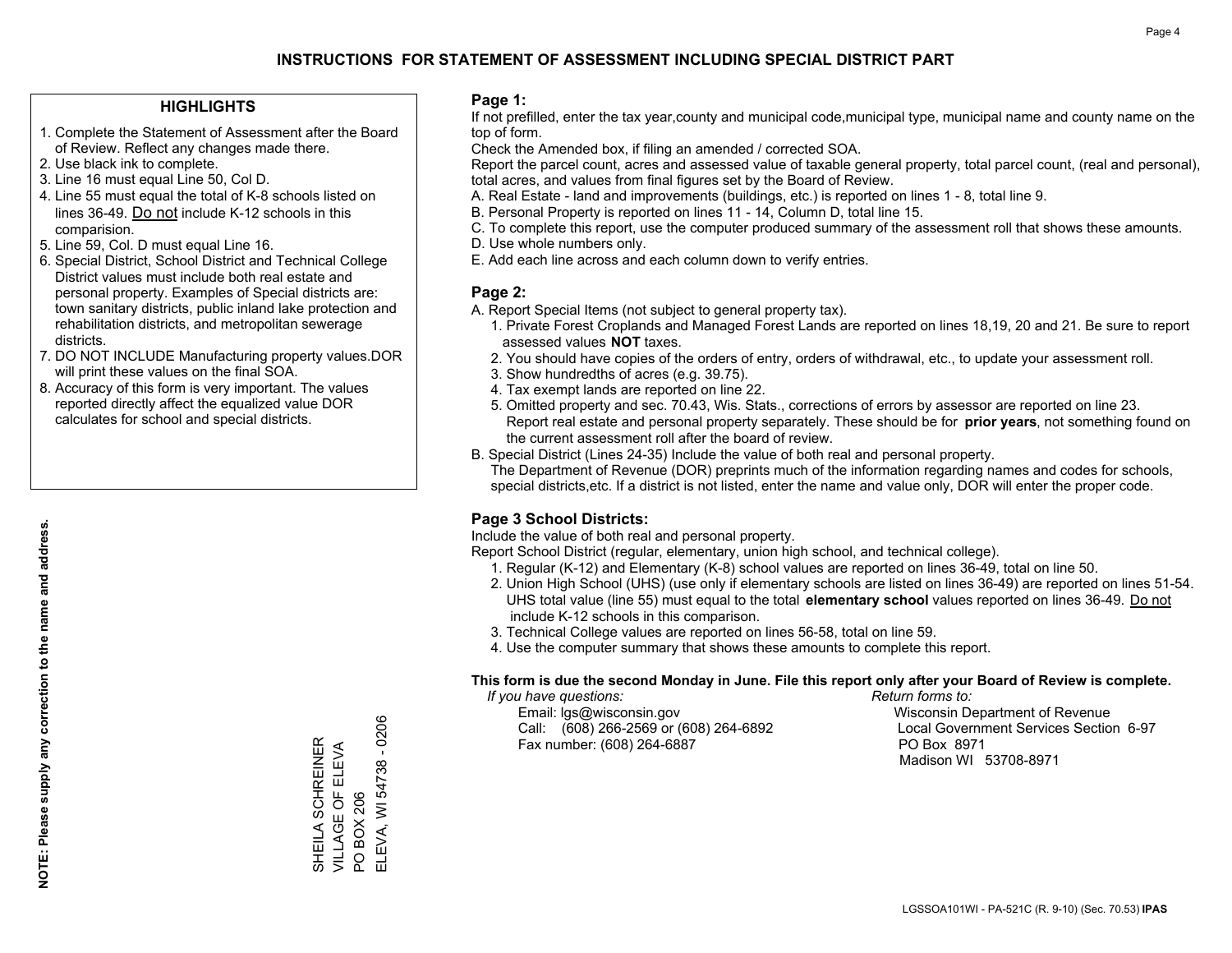**STATEMENT OF ASSESSMENT FOR 2017** 

| 61       | 122   | 1670    |
|----------|-------|---------|
| $\alpha$ | MI IN | ACCT NO |

|                         | <b>FOR</b>                                                                                                                 | <b>VILLAGE OF</b><br>OF<br><b>ETTRICK</b><br><b>TREMPEALEAU COUNTY</b>                                                                                                                       |                          |        | <b>WHEN COMPLETING THIS DOCUMENT</b> |                         |                                        |                                                |
|-------------------------|----------------------------------------------------------------------------------------------------------------------------|----------------------------------------------------------------------------------------------------------------------------------------------------------------------------------------------|--------------------------|--------|--------------------------------------|-------------------------|----------------------------------------|------------------------------------------------|
|                         |                                                                                                                            | Town - Village - City                                                                                                                                                                        | <b>Municipality Name</b> |        | <b>County Name</b>                   |                         |                                        | DO NOT WRITE OVER X's OR IN SHADED AREAS       |
| Line                    | <b>REAL ESTATE</b><br>(See Lines 18 - 22 for                                                                               |                                                                                                                                                                                              | PARCEL COUNT             |        | NO. OF ACRES<br><b>WHOLE</b>         | <b>VALUE OF</b><br>LAND | <b>VALUE OF</b><br><b>IMPROVEMENTS</b> | <b>TOTAL VALUE OF LAND</b><br>AND IMPROVEMENTS |
| No.                     |                                                                                                                            | other Real Estate)                                                                                                                                                                           | Col. A                   | Col. B | TOTAL LAND MPROVEMENTS NUMBERS ONLY  |                         | Col. E                                 | Col. F                                         |
| $\mathbf 1$             |                                                                                                                            | <b>RESIDENTIAL - Class 1</b>                                                                                                                                                                 | 207                      | 177    | Col. C<br>49                         | Col. D<br>1,755,900     | 18,078,100                             | 19,834,000                                     |
| 2                       |                                                                                                                            | <b>COMMERCIAL - Class 2</b>                                                                                                                                                                  | 55                       | 45     | 68                                   | 785,900                 | 3,027,200                              | 3,813,100                                      |
| 3                       |                                                                                                                            | <b>MANUFACTURING - Class 3</b>                                                                                                                                                               |                          |        | 5                                    | 29,400                  | 351,600                                | 381,000                                        |
| $\overline{\mathbf{4}}$ |                                                                                                                            | <b>AGRICULTURAL - Class 4</b>                                                                                                                                                                | 9                        |        | 105                                  | 16,700                  |                                        | 16,700                                         |
| 5                       |                                                                                                                            | <b>UNDEVELOPED - Class 5</b>                                                                                                                                                                 | $\Omega$                 |        | $\Omega$                             | $\mathbf{0}$            |                                        | $\Omega$                                       |
| 6                       | AGRICULTURAL FOREST - Class 5m                                                                                             |                                                                                                                                                                                              | 5                        |        | 25                                   | 28,300                  |                                        | 28,300                                         |
| 7                       |                                                                                                                            | FOREST LANDS - Class 6                                                                                                                                                                       | 1                        |        | 28                                   | 69,000                  |                                        | 69,000                                         |
| 8                       |                                                                                                                            | OTHER - Class 7                                                                                                                                                                              | $\overline{2}$           | 2      | 5                                    | 42,000                  | 212,700                                | 254,700                                        |
| 9                       |                                                                                                                            | TOTAL - ALL COLUMNS                                                                                                                                                                          | 280                      | 225    | 285                                  | 2,727,200               | 21,669,600                             | 24,396,800                                     |
| 10                      |                                                                                                                            | NUMBER OF PERSONAL PROPERTY ACCOUNTS IN ROLL                                                                                                                                                 |                          |        | 29                                   | <b>LOCALLY ASSESSED</b> | <b>MANUFACTURING</b>                   | <b>MERGED</b>                                  |
| 11                      |                                                                                                                            | BOATS AND OTHER WATERCRAFT NOT EXEMPT - Code 1                                                                                                                                               |                          |        |                                      | $\Omega$                | $\Omega$                               | $\mathbf 0$                                    |
| 12                      |                                                                                                                            | MACHINERY, TOOLS AND PATTERNS - Code 2                                                                                                                                                       |                          |        |                                      | 111,500                 | 15,700                                 | 127,200                                        |
| 13                      |                                                                                                                            | FURNITURE, FIXTURES AND EQUIPMENT - Code 3                                                                                                                                                   |                          |        |                                      | 153,800                 | 2,600                                  | 156,400                                        |
| 14                      |                                                                                                                            | ALL OTHER PERSONAL PROPERTY NOT EXEMPT - Codes 4A, 4B, 4C                                                                                                                                    |                          |        |                                      | 3,800                   | 1,000                                  | 4,800                                          |
| 15                      |                                                                                                                            | TOTAL OF PERSONAL PROPERTY NOT EXEMPT (Total of Lines 11-14)                                                                                                                                 |                          |        |                                      | 269,100                 | 19,300                                 | 288,400                                        |
| 16                      |                                                                                                                            | AGGREGATE ASSESSED VALUE OF ALL PROPERTY SUBJECT TO THE GENERAL PROPERTY TAX (Total of Lines 9F and 15F)<br>MUST EQUAL TOTAL VALUE OF THE SCHOOL DISTRICTS (K-12 PLUS K-8) - Line 50, Col. F |                          |        |                                      |                         |                                        | 24,685,200                                     |
| 17                      | Name of Assessor<br>Telephone #<br><b>BOARD OF REVIEW</b><br>DATE OF FINAL ADJOURNMENT<br>10/17/2017<br><b>KEVIN IRWIN</b> |                                                                                                                                                                                              |                          |        |                                      |                         |                                        | (715) 836-0966                                 |

REMARKS

The Assessment Ratio to be used in calculating the estimated Fair Market Value on tax bills for this tax district is .932592684

This ratio should be used to convert assessed values to "Calculate Equalized Values" in Step 1 of the Lottery and Gaming Credit Calculations.<br>This ratio should be used in the "Computation of Tax Equivalent" schedule of the Commission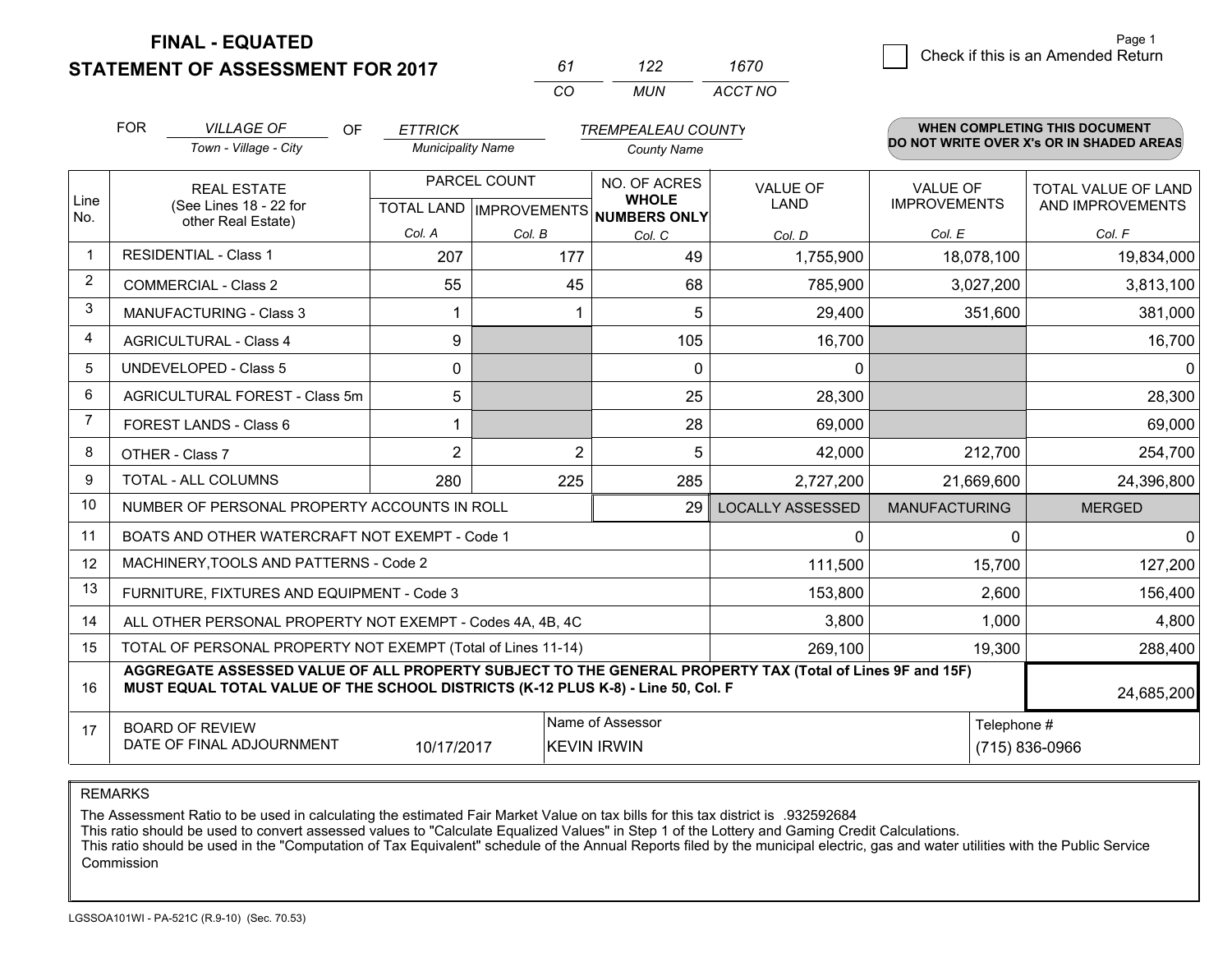*YEAR CO MUN ACCT NO* <sup>2017</sup> <sup>61</sup> <sup>122</sup> <sup>1670</sup>

Do not confuse FOREST LANDS (Line 7) with FOREST CROPS (in this section) - They are **NOT** the same

|    |                                                               |                 | Private Forest Crop - Reg Class @ 10¢ per acre |                                                                                |  |                 | Private Forest Crop - Reg Class @ \$2.52 per acre |                                                                    |                                                               |                                                                              |  |  |
|----|---------------------------------------------------------------|-----------------|------------------------------------------------|--------------------------------------------------------------------------------|--|-----------------|---------------------------------------------------|--------------------------------------------------------------------|---------------------------------------------------------------|------------------------------------------------------------------------------|--|--|
| 18 | (a) PARCELS                                                   | (b) ACRES       |                                                | (c) ASSESSED VALUE                                                             |  | (d) PARCELS     |                                                   | (e) ACRES                                                          |                                                               | (f) ASSESSED VALUE                                                           |  |  |
|    |                                                               |                 |                                                | Private Forest Crop - Special Class @ 20¢ per acre                             |  |                 |                                                   |                                                                    |                                                               | Entered Before 2005 Managed Forest - Ferrous Mining CLOSED @ \$8.27 per acre |  |  |
| 19 | (b) ACRES<br>(a) PARCELS                                      |                 |                                                | (c) ASSESSED VALUE                                                             |  | (d) PARCELS     |                                                   | (e) ACRES                                                          |                                                               | (f) ASSESSED VALUE                                                           |  |  |
|    | Entered Before 2005 Managed Forest - OPEN @<br>\$.79 per acre |                 |                                                |                                                                                |  |                 |                                                   | Entered Before 2005 Managed Forest - CLOSED @ \$1.87 per acre      |                                                               |                                                                              |  |  |
|    | (a) PARCELS                                                   | (b) ACRES       |                                                | (c) ASSESSED VALUE                                                             |  | (d) PARCELS     |                                                   | (e) ACRES                                                          |                                                               | (f) ASSESSED VALUE                                                           |  |  |
| 20 |                                                               |                 |                                                |                                                                                |  |                 |                                                   |                                                                    |                                                               |                                                                              |  |  |
|    | Entered After 2004 Managed Forest - OPEN @<br>\$2.14 per acre |                 |                                                |                                                                                |  |                 |                                                   |                                                                    | Entered After 2004 Managed Forest - CLOSED @ \$10.68 per acre |                                                                              |  |  |
| 21 | (a) PARCELS                                                   | (b) ACRES       |                                                | (c) ASSESSED VALUE                                                             |  | (d) PARCELS     |                                                   | (e) ACRES                                                          |                                                               | (f) ASSESSED VALUE                                                           |  |  |
|    |                                                               |                 |                                                |                                                                                |  |                 |                                                   |                                                                    |                                                               |                                                                              |  |  |
|    | (a) County Forest Cropland Acres                              |                 |                                                | (b) Federal Acres                                                              |  | (c) State Acres |                                                   | (d) County (NOT FOREST CROP) Acres                                 |                                                               | (e) Other Acres                                                              |  |  |
| 22 |                                                               |                 |                                                |                                                                                |  |                 |                                                   | 1.16                                                               |                                                               | 35.56                                                                        |  |  |
|    |                                                               |                 |                                                | Assessed Value of Omitted Property From Prior Years (Sec. 70.44)               |  |                 |                                                   | Assessed Value of Sec. 70.43 Corrections of Errors by Assessors    |                                                               |                                                                              |  |  |
|    |                                                               | (a) REAL ESTATE |                                                | (b) PERSONAL                                                                   |  |                 | (c1) REAL ESTATE                                  |                                                                    |                                                               | (c2) PERSONAL                                                                |  |  |
| 23 |                                                               |                 |                                                |                                                                                |  |                 |                                                   |                                                                    |                                                               |                                                                              |  |  |
|    |                                                               |                 |                                                | Manufacturing Equated Value of Omitted Property From Prior Years (Sec. 70.995) |  |                 |                                                   | Mfg. Equated Value of Sec.70.43 Corrections of Errors by Assessors |                                                               |                                                                              |  |  |
|    |                                                               | (d) REAL ESTATE |                                                | (e) PERSONAL                                                                   |  |                 | (f1) REAL ESTATE                                  |                                                                    |                                                               | (f2) PERSONAL                                                                |  |  |
|    |                                                               |                 |                                                |                                                                                |  |                 |                                                   |                                                                    |                                                               |                                                                              |  |  |

## **SPECIAL DISTRICTS**

| Line<br>No. | Enter 6-digit<br><b>Special District</b> | <b>Account</b><br><b>Number</b> | <b>Special District Name</b> | <b>Locally Assessed Value</b><br>of Real Estate and | Mfg Value of Real Estate<br>and Personal Property | <b>Merged Value of</b><br><b>Real Estate and</b> |
|-------------|------------------------------------------|---------------------------------|------------------------------|-----------------------------------------------------|---------------------------------------------------|--------------------------------------------------|
|             | Code (Col. A)                            | (Col. B)                        | (Col. C)                     | Personal Property (Col. D)                          | (Col. E)                                          | Personal Property (Col. F)                       |
| 24          |                                          |                                 |                              |                                                     |                                                   |                                                  |
| 25          |                                          |                                 |                              |                                                     |                                                   |                                                  |
| 26          |                                          |                                 |                              |                                                     |                                                   |                                                  |
| 27          |                                          |                                 |                              |                                                     |                                                   |                                                  |
| 28          |                                          |                                 |                              |                                                     |                                                   |                                                  |
| 29          |                                          |                                 |                              |                                                     |                                                   |                                                  |
| 30          |                                          |                                 |                              |                                                     |                                                   |                                                  |
| 31          |                                          |                                 |                              |                                                     |                                                   |                                                  |
| 32          |                                          |                                 |                              |                                                     |                                                   |                                                  |
| 33          |                                          |                                 |                              |                                                     |                                                   |                                                  |
| 34          |                                          |                                 |                              |                                                     |                                                   |                                                  |
| 35          |                                          |                                 |                              |                                                     |                                                   |                                                  |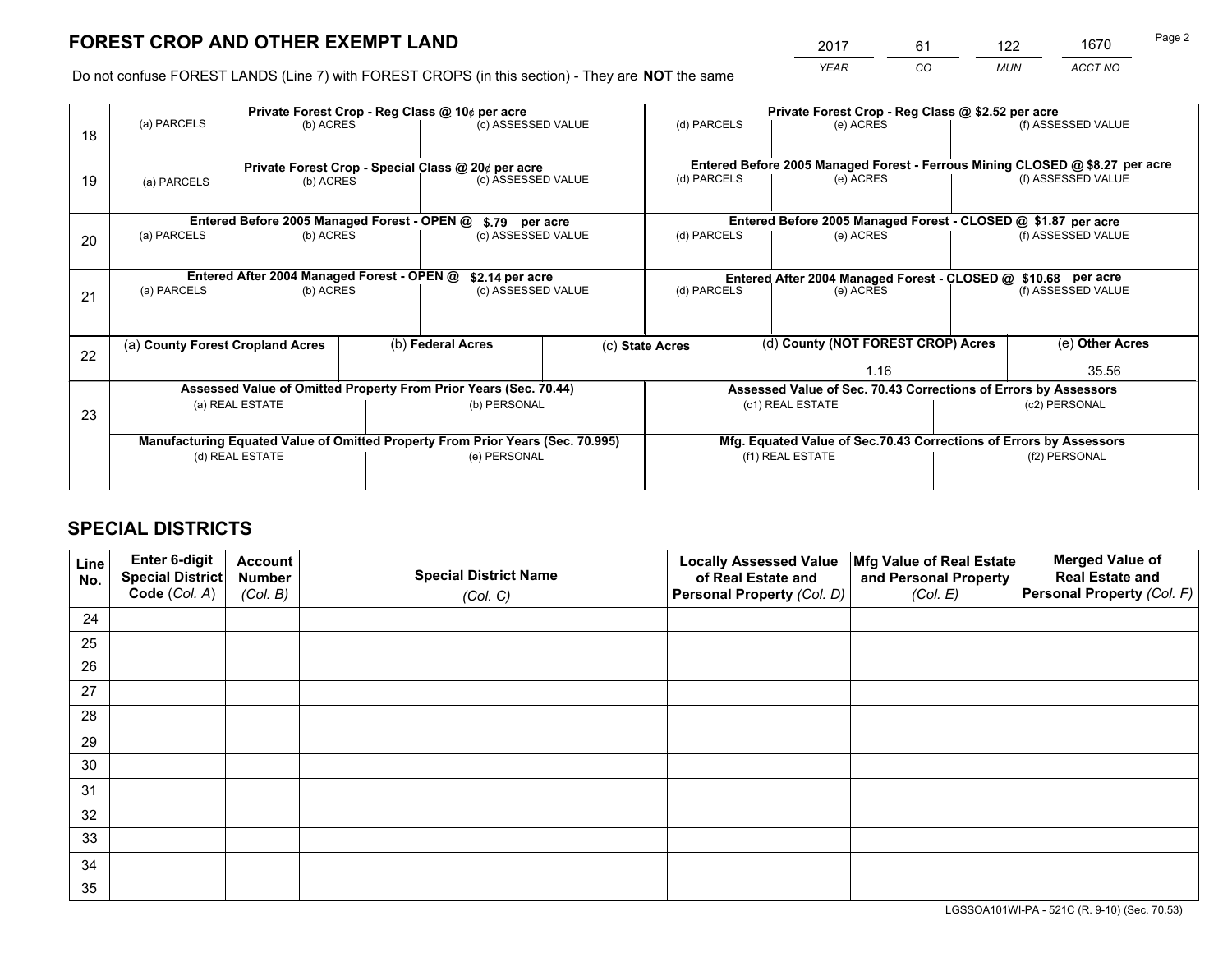|             |                                                                 |                                             |                                                         | <b>YEAR</b>                                                                       | CO<br><b>MUN</b>                                              | ACCT NO                                                                        |
|-------------|-----------------------------------------------------------------|---------------------------------------------|---------------------------------------------------------|-----------------------------------------------------------------------------------|---------------------------------------------------------------|--------------------------------------------------------------------------------|
| Line<br>No. | <b>Enter 6-digit</b><br><b>School District</b><br>Code (Col. A) | <b>Account</b><br><b>Number</b><br>(Col. B) | <b>School District Name</b><br>(Col. C)                 | <b>Locally Assessed Value</b><br>of Real Estate and<br>Personal Property (Col. D) | Mfg Value of Real Estate<br>and Personal Property<br>(Col. E) | <b>Merged Value of</b><br><b>Real Estate and</b><br>Personal Property (Col. F) |
|             | A. SCHOOL DISTRICTS (K-8 and K-12)                              |                                             |                                                         |                                                                                   |                                                               |                                                                                |
| 36          | 612009                                                          | 0361                                        | SCH D OF GALESVILLE-ETTRICK                             | 24,284,900                                                                        | 400,300                                                       | 24,685,200                                                                     |
| 37          |                                                                 |                                             |                                                         |                                                                                   |                                                               |                                                                                |
| 38          |                                                                 |                                             |                                                         |                                                                                   |                                                               |                                                                                |
| 39          |                                                                 |                                             |                                                         |                                                                                   |                                                               |                                                                                |
| 40          |                                                                 |                                             |                                                         |                                                                                   |                                                               |                                                                                |
| 41<br>42    |                                                                 |                                             |                                                         |                                                                                   |                                                               |                                                                                |
| 43          |                                                                 |                                             |                                                         |                                                                                   |                                                               |                                                                                |
|             |                                                                 |                                             |                                                         |                                                                                   |                                                               |                                                                                |
| 44<br>45    |                                                                 |                                             |                                                         |                                                                                   |                                                               |                                                                                |
| 46          |                                                                 |                                             |                                                         |                                                                                   |                                                               |                                                                                |
| 47          |                                                                 |                                             |                                                         |                                                                                   |                                                               |                                                                                |
| 48          |                                                                 |                                             |                                                         |                                                                                   |                                                               |                                                                                |
| 49          |                                                                 |                                             |                                                         |                                                                                   |                                                               |                                                                                |
| 50          |                                                                 |                                             | TOTAL ASSESSED VALUE OF SCHOOL DISTRICTS (K-8 and K-12) | 24,284,900                                                                        | 400,300                                                       | 24,685,200                                                                     |
|             | <b>B.</b><br>UNION HIGH SCHOOL DISTRICTS                        |                                             |                                                         |                                                                                   |                                                               |                                                                                |
| 51          |                                                                 |                                             |                                                         |                                                                                   |                                                               |                                                                                |
| 52          |                                                                 |                                             |                                                         |                                                                                   |                                                               |                                                                                |
| 53          |                                                                 |                                             |                                                         |                                                                                   |                                                               |                                                                                |
| 54          |                                                                 |                                             |                                                         |                                                                                   |                                                               |                                                                                |
| 55          |                                                                 |                                             | TOTAL ASSESSED VALUE OF UNION HIGH SCHOOLS              |                                                                                   |                                                               |                                                                                |
|             | C.<br><b>TECHNICAL COLLEGE DISTRICTS</b>                        |                                             |                                                         |                                                                                   |                                                               |                                                                                |
| 56          | 000200                                                          | 0002                                        | WESTERN TECHNICAL COLLEGE LACR                          | 24,284,900                                                                        | 400,300                                                       | 24,685,200                                                                     |
| 57<br>58    |                                                                 |                                             |                                                         |                                                                                   |                                                               |                                                                                |
| 59          |                                                                 |                                             | TOTAL ASSESSED VALUE OF TECHNICAL COLLEGES              | 24,284,900                                                                        | 400,300                                                       | 24,685,200                                                                     |
|             |                                                                 |                                             |                                                         |                                                                                   |                                                               |                                                                                |

61

122

 *I hereby certify, to the best of my knowledge and belief, this form is complete and correct.*

**SCHOOL DISTRICTS**

| Print name of preparer | Title                    |                | Date (MM / DD / CCYY) |
|------------------------|--------------------------|----------------|-----------------------|
|                        |                          |                |                       |
| Signature of preparer  | Contact Telephone Number | E-mail address |                       |
|                        | $\sim$                   |                |                       |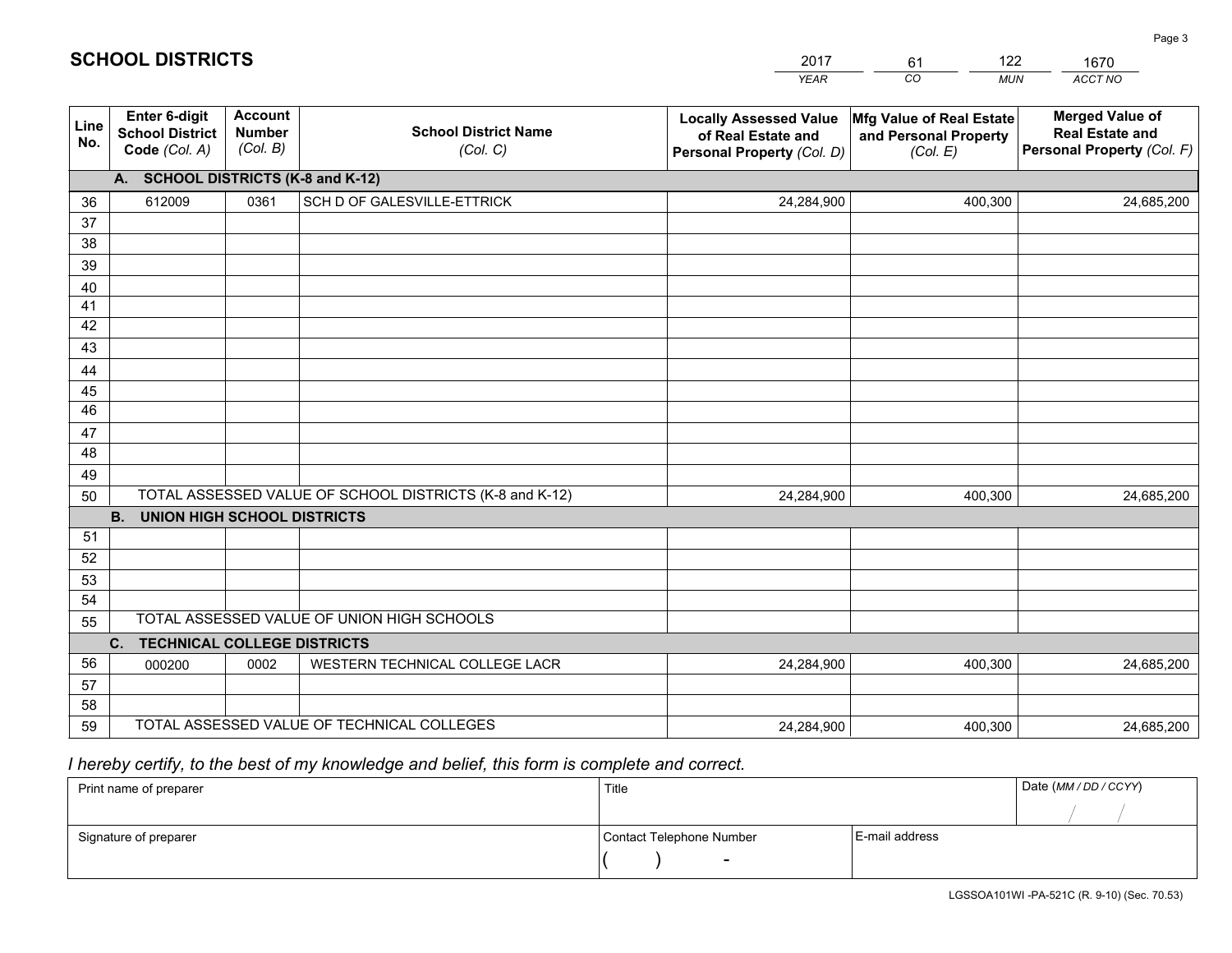#### **HIGHLIGHTS**

- 1. Complete the Statement of Assessment after the Board of Review. Reflect any changes made there.
- 2. Use black ink to complete.
- 3. Line 16 must equal Line 50, Col D.
- 4. Line 55 must equal the total of K-8 schools listed on lines 36-49. Do not include K-12 schools in this comparision.
- 5. Line 59, Col. D must equal Line 16.
- 6. Special District, School District and Technical College District values must include both real estate and personal property. Examples of Special districts are: town sanitary districts, public inland lake protection and rehabilitation districts, and metropolitan sewerage districts.
- 7. DO NOT INCLUDE Manufacturing property values.DOR will print these values on the final SOA.
- 8. Accuracy of this form is very important. The values reported directly affect the equalized value DOR calculates for school and special districts.

#### **Page 1:**

 If not prefilled, enter the tax year,county and municipal code,municipal type, municipal name and county name on the top of form.

Check the Amended box, if filing an amended / corrected SOA.

 Report the parcel count, acres and assessed value of taxable general property, total parcel count, (real and personal), total acres, and values from final figures set by the Board of Review.

- A. Real Estate land and improvements (buildings, etc.) is reported on lines 1 8, total line 9.
- B. Personal Property is reported on lines 11 14, Column D, total line 15.
- C. To complete this report, use the computer produced summary of the assessment roll that shows these amounts.
- D. Use whole numbers only.
- E. Add each line across and each column down to verify entries.

### **Page 2:**

- A. Report Special Items (not subject to general property tax).
- 1. Private Forest Croplands and Managed Forest Lands are reported on lines 18,19, 20 and 21. Be sure to report assessed values **NOT** taxes.
- 2. You should have copies of the orders of entry, orders of withdrawal, etc., to update your assessment roll.
	- 3. Show hundredths of acres (e.g. 39.75).
- 4. Tax exempt lands are reported on line 22.
- 5. Omitted property and sec. 70.43, Wis. Stats., corrections of errors by assessor are reported on line 23. Report real estate and personal property separately. These should be for **prior years**, not something found on the current assessment roll after the board of review.
- B. Special District (Lines 24-35) Include the value of both real and personal property.

 The Department of Revenue (DOR) preprints much of the information regarding names and codes for schools, special districts,etc. If a district is not listed, enter the name and value only, DOR will enter the proper code.

## **Page 3 School Districts:**

Include the value of both real and personal property.

Report School District (regular, elementary, union high school, and technical college).

- 1. Regular (K-12) and Elementary (K-8) school values are reported on lines 36-49, total on line 50.
- 2. Union High School (UHS) (use only if elementary schools are listed on lines 36-49) are reported on lines 51-54. UHS total value (line 55) must equal to the total **elementary school** values reported on lines 36-49. Do notinclude K-12 schools in this comparison.
- 3. Technical College values are reported on lines 56-58, total on line 59.
- 4. Use the computer summary that shows these amounts to complete this report.

#### **This form is due the second Monday in June. File this report only after your Board of Review is complete.**

 *If you have questions: Return forms to:*

 Email: lgs@wisconsin.gov Wisconsin Department of RevenueCall:  $(608)$  266-2569 or  $(608)$  264-6892 Fax number: (608) 264-6887 PO Box 8971

Local Government Services Section 6-97 Madison WI 53708-8971

 $-0125$ ETTRICK, WI 54627 - 0125 VILLAGE OF ETTRICK JANE JENSEN<br>VILLAGE OF ETTRICK ETTRICK, WI 54627 JANE JENSEN **BOX 125** PO BOX 125  $\overline{S}$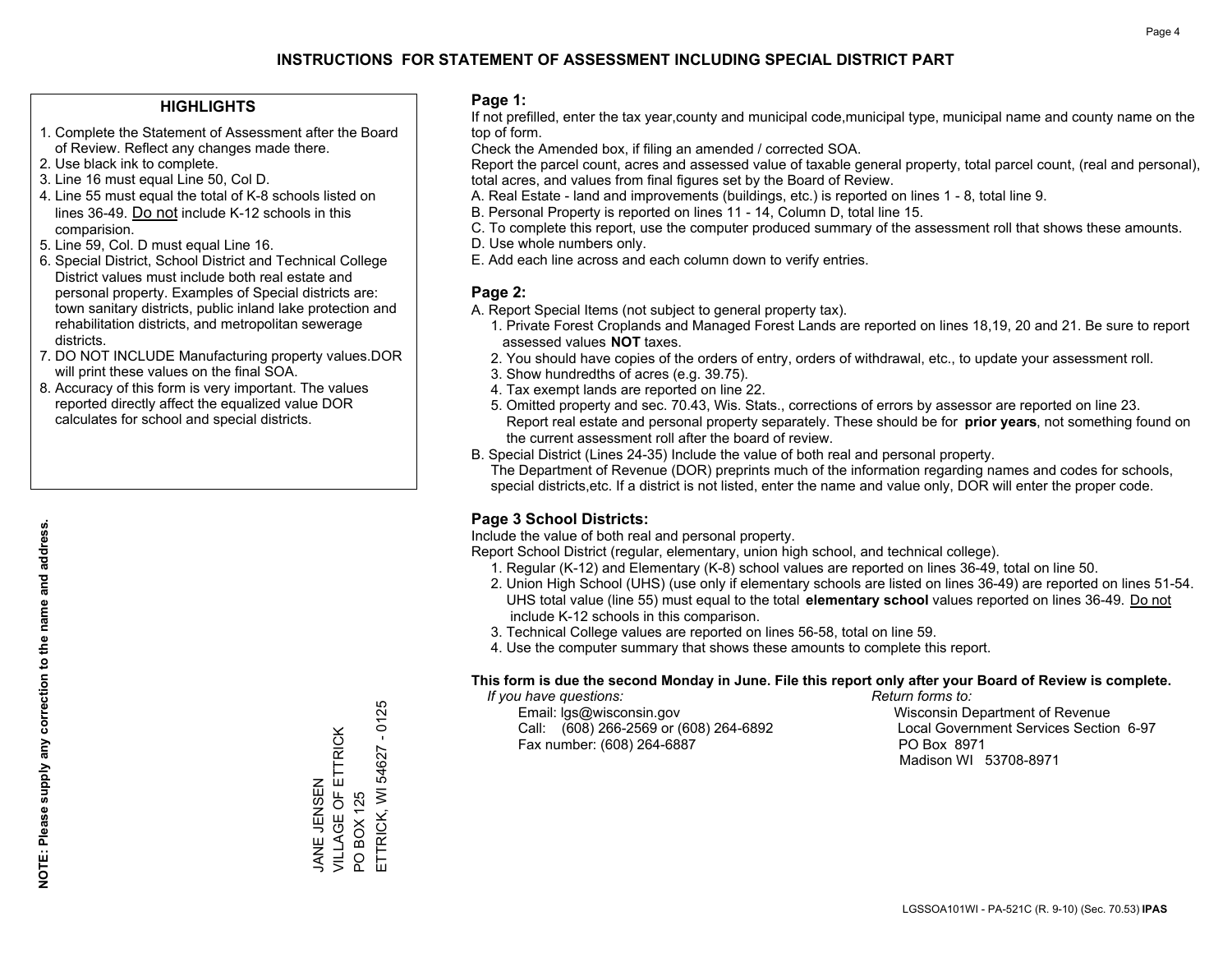**STATEMENT OF ASSESSMENT FOR 2017** 

| 61       | 173  | 1671    |
|----------|------|---------|
| $\alpha$ | MUN. | ACCT NO |

|                | <b>FOR</b>                                                                                                                                       | <b>VILLAGE OF</b><br>OF                                                                                                                                                                      | <b>PIGEON FALLS</b>      |                                           | <b>TREMPEALEAU COUNTY</b>                    |                                |                                        | <b>WHEN COMPLETING THIS DOCUMENT</b>     |
|----------------|--------------------------------------------------------------------------------------------------------------------------------------------------|----------------------------------------------------------------------------------------------------------------------------------------------------------------------------------------------|--------------------------|-------------------------------------------|----------------------------------------------|--------------------------------|----------------------------------------|------------------------------------------|
|                |                                                                                                                                                  | Town - Village - City                                                                                                                                                                        | <b>Municipality Name</b> |                                           | <b>County Name</b>                           |                                |                                        | DO NOT WRITE OVER X's OR IN SHADED AREAS |
| Line<br>No.    |                                                                                                                                                  | <b>REAL ESTATE</b><br>(See Lines 18 - 22 for                                                                                                                                                 |                          | PARCEL COUNT<br>TOTAL LAND   IMPROVEMENTS | NO. OF ACRES<br><b>WHOLE</b><br>NUMBERS ONLY | <b>VALUE OF</b><br><b>LAND</b> | <b>VALUE OF</b><br><b>IMPROVEMENTS</b> | TOTAL VALUE OF LAND<br>AND IMPROVEMENTS  |
|                |                                                                                                                                                  | other Real Estate)                                                                                                                                                                           | Col. A                   | Col. B                                    | Col. C                                       | Col. D                         | Col. E                                 | Col. F                                   |
| $\mathbf 1$    |                                                                                                                                                  | <b>RESIDENTIAL - Class 1</b>                                                                                                                                                                 | 155                      | 135                                       | 41                                           | 1,720,500                      | 13,027,200                             | 14,747,700                               |
| $\overline{2}$ |                                                                                                                                                  | <b>COMMERCIAL - Class 2</b>                                                                                                                                                                  | 34                       | 23                                        | 18                                           | 425,000                        | 1,797,400                              | 2,222,400                                |
| 3              |                                                                                                                                                  | <b>MANUFACTURING - Class 3</b>                                                                                                                                                               | 3                        | 3                                         | $\overline{2}$                               | 37,000                         | 189,500                                | 226,500                                  |
| 4              |                                                                                                                                                  | <b>AGRICULTURAL - Class 4</b>                                                                                                                                                                | 10                       |                                           | 81                                           | 12,600                         |                                        | 12,600                                   |
| 5              |                                                                                                                                                  | <b>UNDEVELOPED - Class 5</b>                                                                                                                                                                 | 4                        |                                           | 27                                           | 18,700                         |                                        | 18,700                                   |
| 6              |                                                                                                                                                  | AGRICULTURAL FOREST - Class 5m                                                                                                                                                               | $\Omega$                 |                                           | $\mathbf{0}$                                 | $\mathbf 0$                    |                                        | 0                                        |
| 7              |                                                                                                                                                  | FOREST LANDS - Class 6                                                                                                                                                                       | $\mathbf{0}$             |                                           | 0                                            | $\Omega$                       |                                        | $\mathbf 0$                              |
| 8              |                                                                                                                                                  | OTHER - Class 7                                                                                                                                                                              |                          |                                           |                                              | 11,000                         | 89,400                                 | 100,400                                  |
| 9              |                                                                                                                                                  | TOTAL - ALL COLUMNS                                                                                                                                                                          | 207                      | 162                                       | 170                                          | 2,224,800                      | 15,103,500                             | 17,328,300                               |
| 10             |                                                                                                                                                  | NUMBER OF PERSONAL PROPERTY ACCOUNTS IN ROLL                                                                                                                                                 |                          |                                           | 23                                           | <b>LOCALLY ASSESSED</b>        | <b>MANUFACTURING</b>                   | <b>MERGED</b>                            |
| 11             |                                                                                                                                                  | BOATS AND OTHER WATERCRAFT NOT EXEMPT - Code 1                                                                                                                                               |                          |                                           |                                              | $\mathbf 0$                    | 0                                      | $\Omega$                                 |
| 12             |                                                                                                                                                  | MACHINERY, TOOLS AND PATTERNS - Code 2                                                                                                                                                       |                          |                                           |                                              | 129,900                        | 15,900                                 | 145,800                                  |
| 13             |                                                                                                                                                  | FURNITURE, FIXTURES AND EQUIPMENT - Code 3                                                                                                                                                   |                          |                                           |                                              | 99,800                         | 2,500                                  | 102,300                                  |
| 14             |                                                                                                                                                  | ALL OTHER PERSONAL PROPERTY NOT EXEMPT - Codes 4A, 4B, 4C                                                                                                                                    |                          |                                           |                                              | 25,000                         | 1,900                                  | 26,900                                   |
| 15             |                                                                                                                                                  | TOTAL OF PERSONAL PROPERTY NOT EXEMPT (Total of Lines 11-14)                                                                                                                                 |                          |                                           |                                              | 254,700                        | 20,300                                 | 275,000                                  |
| 16             |                                                                                                                                                  | AGGREGATE ASSESSED VALUE OF ALL PROPERTY SUBJECT TO THE GENERAL PROPERTY TAX (Total of Lines 9F and 15F)<br>MUST EQUAL TOTAL VALUE OF THE SCHOOL DISTRICTS (K-12 PLUS K-8) - Line 50, Col. F |                          |                                           |                                              |                                |                                        | 17,603,300                               |
| 17             | Name of Assessor<br>Telephone #<br><b>BOARD OF REVIEW</b><br>DATE OF FINAL ADJOURNMENT<br><b>BARRETT BRENNER</b><br>(715) 926-3199<br>05/18/2017 |                                                                                                                                                                                              |                          |                                           |                                              |                                |                                        |                                          |

REMARKS

The Assessment Ratio to be used in calculating the estimated Fair Market Value on tax bills for this tax district is .979685489<br>This ratio should be used to convert assessed values to "Calculate Equalized Values" in Step 1 Commission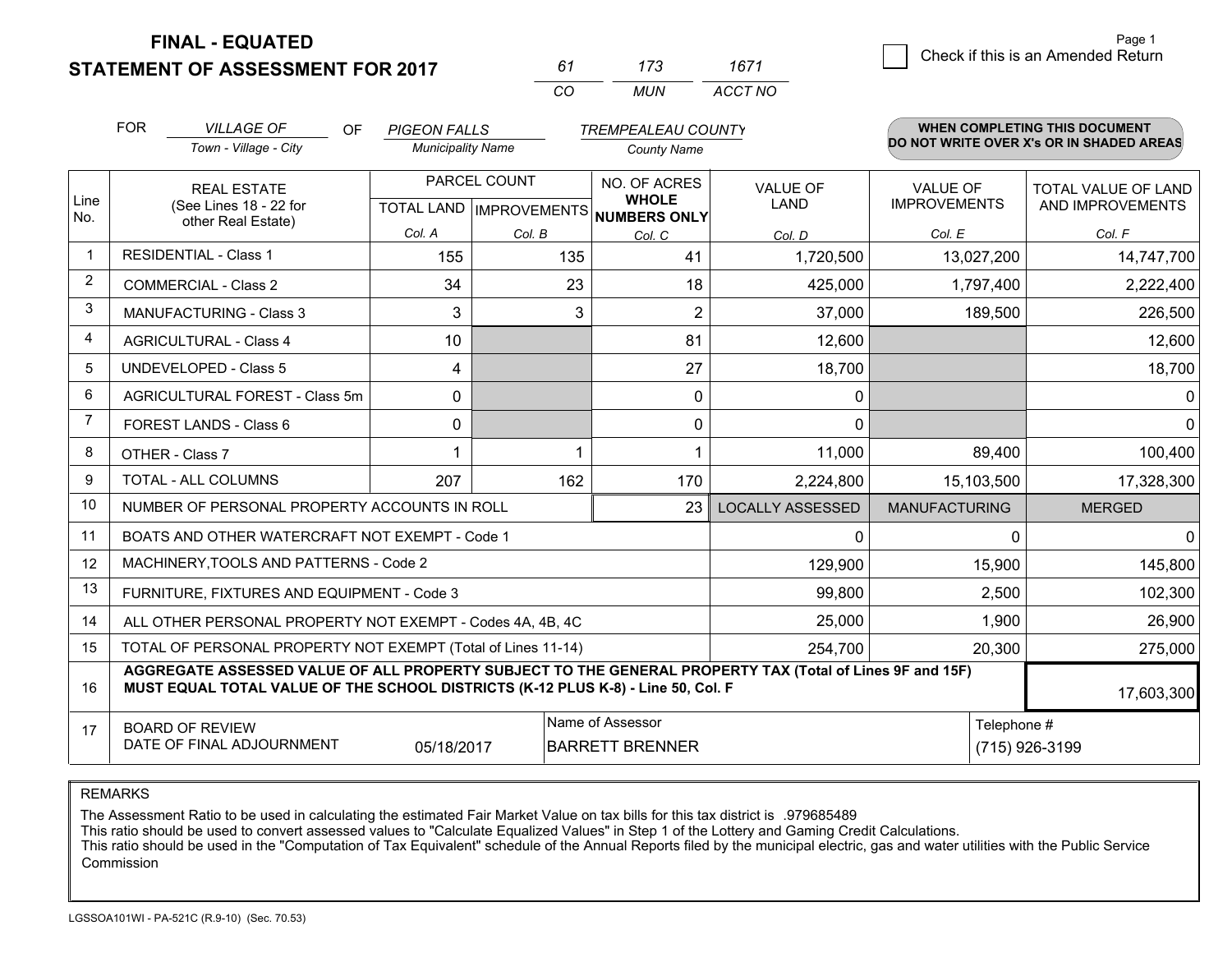*YEAR CO MUN ACCT NO* <sup>2017</sup> <sup>61</sup> <sup>173</sup> <sup>1671</sup> Page 2

Do not confuse FOREST LANDS (Line 7) with FOREST CROPS (in this section) - They are **NOT** the same

|    |                                                               |                                             |  | Private Forest Crop - Reg Class @ 10¢ per acre                                 |  | Private Forest Crop - Reg Class @ \$2.52 per acre                                                                                                                                                                                  |                                                                              |  |                    |
|----|---------------------------------------------------------------|---------------------------------------------|--|--------------------------------------------------------------------------------|--|------------------------------------------------------------------------------------------------------------------------------------------------------------------------------------------------------------------------------------|------------------------------------------------------------------------------|--|--------------------|
| 18 | (a) PARCELS                                                   | (b) ACRES                                   |  | (c) ASSESSED VALUE                                                             |  | (d) PARCELS                                                                                                                                                                                                                        | (e) ACRES                                                                    |  | (f) ASSESSED VALUE |
|    |                                                               |                                             |  |                                                                                |  |                                                                                                                                                                                                                                    |                                                                              |  |                    |
|    |                                                               |                                             |  | Private Forest Crop - Special Class @ 20¢ per acre                             |  |                                                                                                                                                                                                                                    | Entered Before 2005 Managed Forest - Ferrous Mining CLOSED @ \$8.27 per acre |  |                    |
| 19 | (a) PARCELS                                                   | (b) ACRES                                   |  | (c) ASSESSED VALUE                                                             |  | (d) PARCELS                                                                                                                                                                                                                        | (e) ACRES                                                                    |  | (f) ASSESSED VALUE |
|    |                                                               |                                             |  |                                                                                |  |                                                                                                                                                                                                                                    |                                                                              |  |                    |
|    |                                                               | Entered Before 2005 Managed Forest - OPEN @ |  | \$.79 per acre                                                                 |  | Entered Before 2005 Managed Forest - CLOSED @ \$1.87 per acre<br>(d) PARCELS<br>(e) ACRES<br>(f) ASSESSED VALUE<br>Entered After 2004 Managed Forest - CLOSED @ \$10.68 per acre<br>(d) PARCELS<br>(f) ASSESSED VALUE<br>(e) ACRES |                                                                              |  |                    |
| 20 | (a) PARCELS                                                   | (b) ACRES                                   |  | (c) ASSESSED VALUE                                                             |  |                                                                                                                                                                                                                                    |                                                                              |  |                    |
|    |                                                               |                                             |  |                                                                                |  |                                                                                                                                                                                                                                    |                                                                              |  |                    |
|    | Entered After 2004 Managed Forest - OPEN @<br>\$2.14 per acre |                                             |  |                                                                                |  |                                                                                                                                                                                                                                    |                                                                              |  |                    |
| 21 | (a) PARCELS                                                   | (b) ACRES                                   |  | (c) ASSESSED VALUE                                                             |  |                                                                                                                                                                                                                                    |                                                                              |  |                    |
|    |                                                               |                                             |  |                                                                                |  |                                                                                                                                                                                                                                    |                                                                              |  |                    |
|    | (a) County Forest Cropland Acres                              |                                             |  | (b) Federal Acres                                                              |  | (c) State Acres                                                                                                                                                                                                                    | (d) County (NOT FOREST CROP) Acres                                           |  | (e) Other Acres    |
| 22 |                                                               |                                             |  |                                                                                |  |                                                                                                                                                                                                                                    |                                                                              |  |                    |
|    |                                                               |                                             |  |                                                                                |  | .13                                                                                                                                                                                                                                | 1.08                                                                         |  | 6.14               |
|    |                                                               |                                             |  | Assessed Value of Omitted Property From Prior Years (Sec. 70.44)               |  |                                                                                                                                                                                                                                    | Assessed Value of Sec. 70.43 Corrections of Errors by Assessors              |  |                    |
| 23 |                                                               | (a) REAL ESTATE                             |  | (b) PERSONAL                                                                   |  |                                                                                                                                                                                                                                    | (c1) REAL ESTATE                                                             |  | (c2) PERSONAL      |
|    |                                                               |                                             |  |                                                                                |  |                                                                                                                                                                                                                                    |                                                                              |  |                    |
|    |                                                               |                                             |  | Manufacturing Equated Value of Omitted Property From Prior Years (Sec. 70.995) |  |                                                                                                                                                                                                                                    | Mfg. Equated Value of Sec.70.43 Corrections of Errors by Assessors           |  |                    |
|    |                                                               | (d) REAL ESTATE                             |  | (e) PERSONAL                                                                   |  |                                                                                                                                                                                                                                    | (f1) REAL ESTATE                                                             |  | (f2) PERSONAL      |
|    |                                                               |                                             |  |                                                                                |  |                                                                                                                                                                                                                                    |                                                                              |  |                    |

## **SPECIAL DISTRICTS**

| Line<br>No. | Enter 6-digit<br><b>Special District</b> | <b>Account</b><br><b>Number</b> | <b>Special District Name</b> | <b>Locally Assessed Value</b><br>of Real Estate and | Mfg Value of Real Estate<br>and Personal Property | <b>Merged Value of</b><br><b>Real Estate and</b> |
|-------------|------------------------------------------|---------------------------------|------------------------------|-----------------------------------------------------|---------------------------------------------------|--------------------------------------------------|
|             | Code (Col. A)                            | (Col. B)                        | (Col. C)                     | Personal Property (Col. D)                          | (Col. E)                                          | Personal Property (Col. F)                       |
| 24          |                                          |                                 |                              |                                                     |                                                   |                                                  |
| 25          |                                          |                                 |                              |                                                     |                                                   |                                                  |
| 26          |                                          |                                 |                              |                                                     |                                                   |                                                  |
| 27          |                                          |                                 |                              |                                                     |                                                   |                                                  |
| 28          |                                          |                                 |                              |                                                     |                                                   |                                                  |
| 29          |                                          |                                 |                              |                                                     |                                                   |                                                  |
| 30          |                                          |                                 |                              |                                                     |                                                   |                                                  |
| 31          |                                          |                                 |                              |                                                     |                                                   |                                                  |
| 32          |                                          |                                 |                              |                                                     |                                                   |                                                  |
| 33          |                                          |                                 |                              |                                                     |                                                   |                                                  |
| 34          |                                          |                                 |                              |                                                     |                                                   |                                                  |
| 35          |                                          |                                 |                              |                                                     |                                                   |                                                  |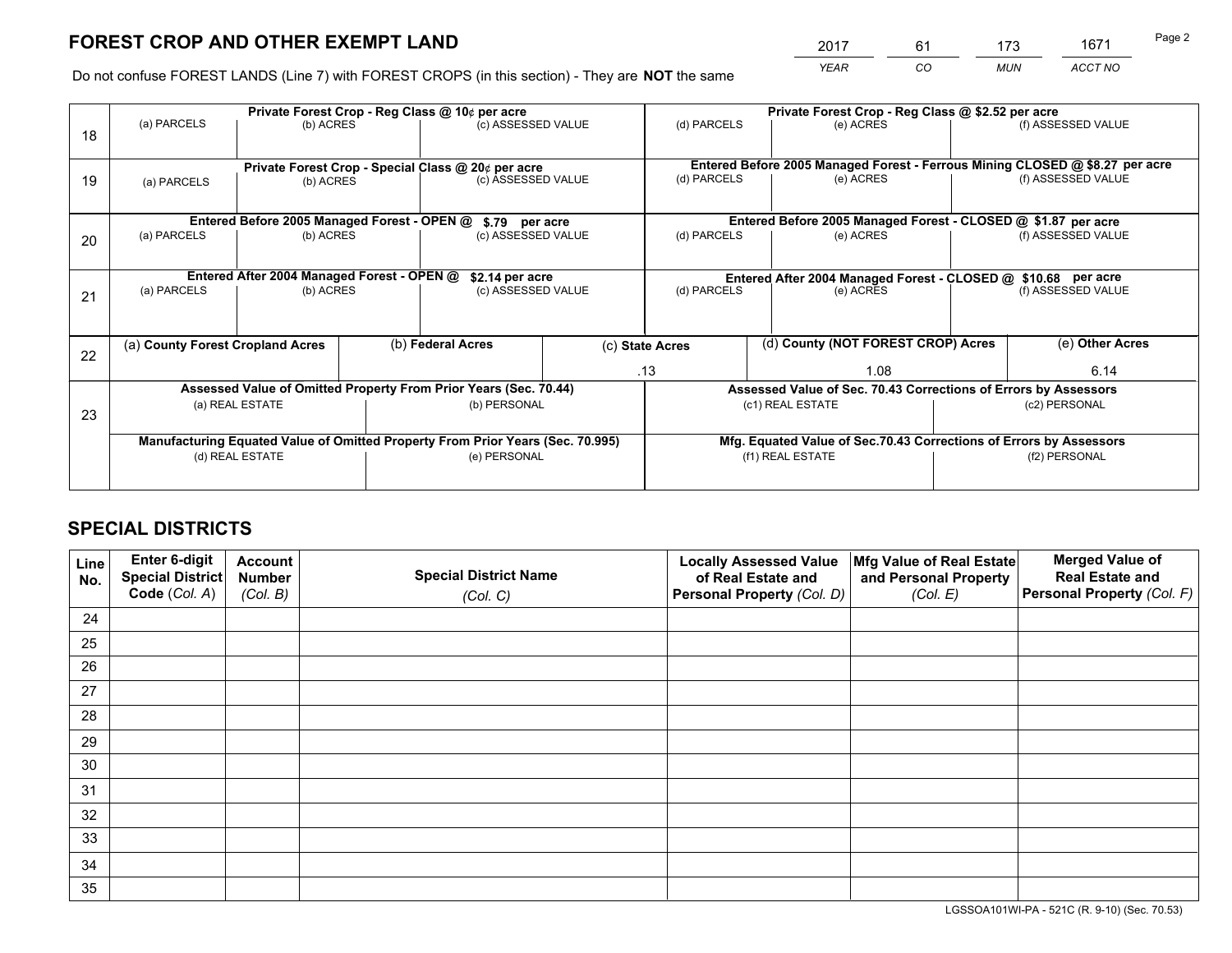|             |                                                                                                |                                             |                                            | <b>YEAR</b>                                                                       | CO<br><b>MUN</b>                                              | ACCT NO                                                                        |
|-------------|------------------------------------------------------------------------------------------------|---------------------------------------------|--------------------------------------------|-----------------------------------------------------------------------------------|---------------------------------------------------------------|--------------------------------------------------------------------------------|
| Line<br>No. | <b>Enter 6-digit</b><br><b>School District</b><br>Code (Col. A)                                | <b>Account</b><br><b>Number</b><br>(Col. B) | <b>School District Name</b><br>(Col. C)    | <b>Locally Assessed Value</b><br>of Real Estate and<br>Personal Property (Col. D) | Mfg Value of Real Estate<br>and Personal Property<br>(Col. E) | <b>Merged Value of</b><br><b>Real Estate and</b><br>Personal Property (Col. F) |
|             | A. SCHOOL DISTRICTS (K-8 and K-12)                                                             |                                             |                                            |                                                                                   |                                                               |                                                                                |
| 36          | 616426                                                                                         | 0364                                        | <b>SCH D OF WHITEHALL</b>                  | 17,356,500                                                                        | 246,800                                                       | 17,603,300                                                                     |
| 37          |                                                                                                |                                             |                                            |                                                                                   |                                                               |                                                                                |
| 38          |                                                                                                |                                             |                                            |                                                                                   |                                                               |                                                                                |
| 39          |                                                                                                |                                             |                                            |                                                                                   |                                                               |                                                                                |
| 40          |                                                                                                |                                             |                                            |                                                                                   |                                                               |                                                                                |
| 41<br>42    |                                                                                                |                                             |                                            |                                                                                   |                                                               |                                                                                |
| 43          |                                                                                                |                                             |                                            |                                                                                   |                                                               |                                                                                |
| 44          |                                                                                                |                                             |                                            |                                                                                   |                                                               |                                                                                |
| 45          |                                                                                                |                                             |                                            |                                                                                   |                                                               |                                                                                |
| 46          |                                                                                                |                                             |                                            |                                                                                   |                                                               |                                                                                |
| 47          |                                                                                                |                                             |                                            |                                                                                   |                                                               |                                                                                |
| 48          |                                                                                                |                                             |                                            |                                                                                   |                                                               |                                                                                |
| 49          |                                                                                                |                                             |                                            |                                                                                   |                                                               |                                                                                |
| 50          | TOTAL ASSESSED VALUE OF SCHOOL DISTRICTS (K-8 and K-12)<br>17,356,500<br>246,800<br>17,603,300 |                                             |                                            |                                                                                   |                                                               |                                                                                |
|             | <b>B. UNION HIGH SCHOOL DISTRICTS</b>                                                          |                                             |                                            |                                                                                   |                                                               |                                                                                |
| 51          |                                                                                                |                                             |                                            |                                                                                   |                                                               |                                                                                |
| 52          |                                                                                                |                                             |                                            |                                                                                   |                                                               |                                                                                |
| 53<br>54    |                                                                                                |                                             |                                            |                                                                                   |                                                               |                                                                                |
| 55          |                                                                                                |                                             | TOTAL ASSESSED VALUE OF UNION HIGH SCHOOLS |                                                                                   |                                                               |                                                                                |
|             | C.<br><b>TECHNICAL COLLEGE DISTRICTS</b>                                                       |                                             |                                            |                                                                                   |                                                               |                                                                                |
| 56          | 000200                                                                                         | 0002                                        | WESTERN TECHNICAL COLLEGE LACR             | 17,356,500                                                                        | 246,800                                                       | 17,603,300                                                                     |
| 57          |                                                                                                |                                             |                                            |                                                                                   |                                                               |                                                                                |
| 58          |                                                                                                |                                             |                                            |                                                                                   |                                                               |                                                                                |
| 59          | TOTAL ASSESSED VALUE OF TECHNICAL COLLEGES                                                     |                                             |                                            | 17,356,500                                                                        | 246,800                                                       | 17,603,300                                                                     |

61

173

 *I hereby certify, to the best of my knowledge and belief, this form is complete and correct.*

**SCHOOL DISTRICTS**

| Print name of preparer | Title                    |                | Date (MM / DD / CCYY) |
|------------------------|--------------------------|----------------|-----------------------|
|                        |                          |                |                       |
| Signature of preparer  | Contact Telephone Number | E-mail address |                       |
|                        | $\sim$                   |                |                       |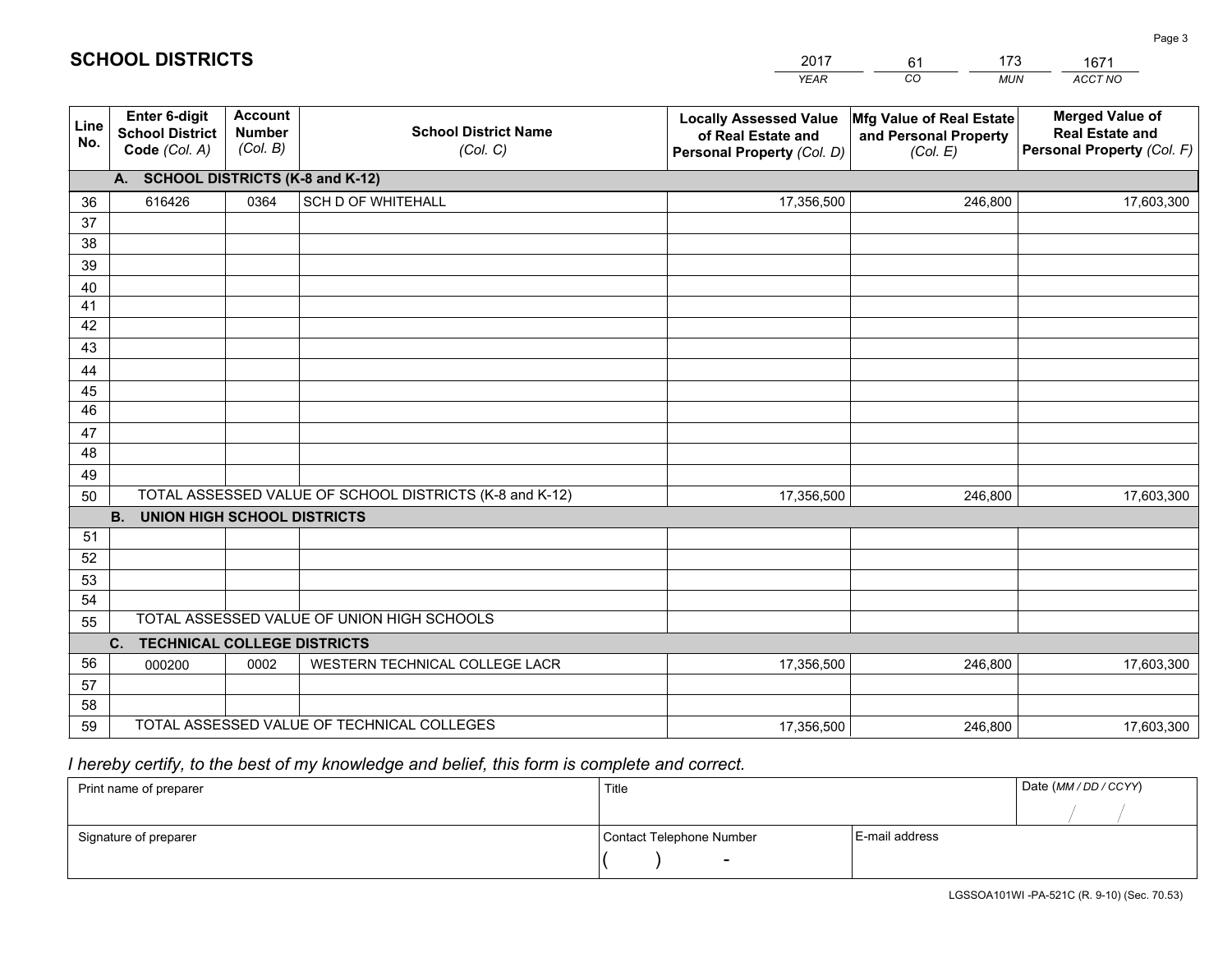#### **HIGHLIGHTS**

- 1. Complete the Statement of Assessment after the Board of Review. Reflect any changes made there.
- 2. Use black ink to complete.
- 3. Line 16 must equal Line 50, Col D.
- 4. Line 55 must equal the total of K-8 schools listed on lines 36-49. Do not include K-12 schools in this comparision.
- 5. Line 59, Col. D must equal Line 16.
- 6. Special District, School District and Technical College District values must include both real estate and personal property. Examples of Special districts are: town sanitary districts, public inland lake protection and rehabilitation districts, and metropolitan sewerage districts.
- 7. DO NOT INCLUDE Manufacturing property values.DOR will print these values on the final SOA.

MARGARET EVERSON VILLAGE OF PIGEON FALLS

MARGARET EVERSON<br>VILLAGE OF PIGEON FALL

w

PO BOX 335

 $\overline{S}$ 

BOX 335

PIGEON FALLS, WI 54760 - 0335

PIGEON FALLS, WI 54760 - 0335

 8. Accuracy of this form is very important. The values reported directly affect the equalized value DOR calculates for school and special districts.

#### **Page 1:**

 If not prefilled, enter the tax year,county and municipal code,municipal type, municipal name and county name on the top of form.

Check the Amended box, if filing an amended / corrected SOA.

 Report the parcel count, acres and assessed value of taxable general property, total parcel count, (real and personal), total acres, and values from final figures set by the Board of Review.

- A. Real Estate land and improvements (buildings, etc.) is reported on lines 1 8, total line 9.
- B. Personal Property is reported on lines 11 14, Column D, total line 15.
- C. To complete this report, use the computer produced summary of the assessment roll that shows these amounts.
- D. Use whole numbers only.
- E. Add each line across and each column down to verify entries.

### **Page 2:**

- A. Report Special Items (not subject to general property tax).
- 1. Private Forest Croplands and Managed Forest Lands are reported on lines 18,19, 20 and 21. Be sure to report assessed values **NOT** taxes.
- 2. You should have copies of the orders of entry, orders of withdrawal, etc., to update your assessment roll.
	- 3. Show hundredths of acres (e.g. 39.75).
- 4. Tax exempt lands are reported on line 22.
- 5. Omitted property and sec. 70.43, Wis. Stats., corrections of errors by assessor are reported on line 23. Report real estate and personal property separately. These should be for **prior years**, not something found on the current assessment roll after the board of review.
- B. Special District (Lines 24-35) Include the value of both real and personal property.

 The Department of Revenue (DOR) preprints much of the information regarding names and codes for schools, special districts,etc. If a district is not listed, enter the name and value only, DOR will enter the proper code.

## **Page 3 School Districts:**

Include the value of both real and personal property.

Report School District (regular, elementary, union high school, and technical college).

- 1. Regular (K-12) and Elementary (K-8) school values are reported on lines 36-49, total on line 50.
- 2. Union High School (UHS) (use only if elementary schools are listed on lines 36-49) are reported on lines 51-54. UHS total value (line 55) must equal to the total **elementary school** values reported on lines 36-49. Do notinclude K-12 schools in this comparison.
- 3. Technical College values are reported on lines 56-58, total on line 59.
- 4. Use the computer summary that shows these amounts to complete this report.

#### **This form is due the second Monday in June. File this report only after your Board of Review is complete.**

 *If you have questions: Return forms to:*

 Email: lgs@wisconsin.gov Wisconsin Department of RevenueCall:  $(608)$  266-2569 or  $(608)$  264-6892 Fax number: (608) 264-6887 PO Box 8971

Local Government Services Section 6-97 Madison WI 53708-8971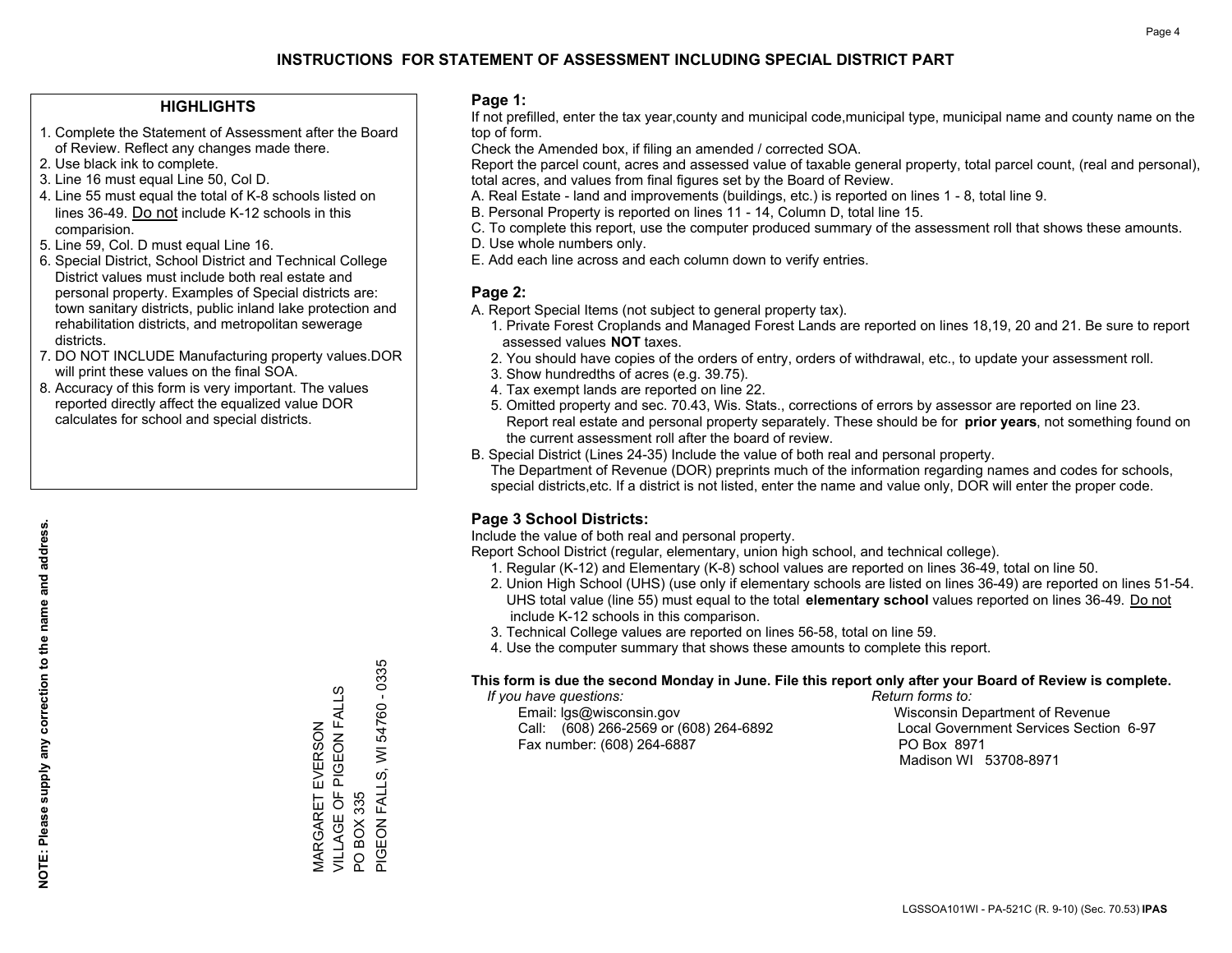**STATEMENT OF ASSESSMENT FOR 2017** 

| 61       | 181 | 1672    |
|----------|-----|---------|
| $\alpha$ | MUN | ACCT NO |

|                | <b>FOR</b>                                                                                                                                                                                   | <b>VILLAGE OF</b><br>OF                                      | <b>STRUM</b>             |              | <b>TREMPEALEAU COUNTY</b>                                            |                         |                                        | WHEN COMPLETING THIS DOCUMENT                  |
|----------------|----------------------------------------------------------------------------------------------------------------------------------------------------------------------------------------------|--------------------------------------------------------------|--------------------------|--------------|----------------------------------------------------------------------|-------------------------|----------------------------------------|------------------------------------------------|
|                |                                                                                                                                                                                              | Town - Village - City                                        | <b>Municipality Name</b> |              | <b>County Name</b>                                                   |                         |                                        | DO NOT WRITE OVER X's OR IN SHADED AREAS       |
| Line           |                                                                                                                                                                                              | <b>REAL ESTATE</b><br>(See Lines 18 - 22 for                 |                          | PARCEL COUNT | NO. OF ACRES<br><b>WHOLE</b><br>TOTAL LAND IMPROVEMENTS NUMBERS ONLY | <b>VALUE OF</b><br>LAND | <b>VALUE OF</b><br><b>IMPROVEMENTS</b> | <b>TOTAL VALUE OF LAND</b><br>AND IMPROVEMENTS |
| No.            |                                                                                                                                                                                              | other Real Estate)                                           | Col. A                   | Col. B       | Col. C                                                               | Col. D                  | Col. E                                 | Col. F                                         |
| -1             |                                                                                                                                                                                              | <b>RESIDENTIAL - Class 1</b>                                 | 462                      | 404          | 130                                                                  | 5,126,200               | 35,467,200                             | 40,593,400                                     |
| 2              |                                                                                                                                                                                              | <b>COMMERCIAL - Class 2</b>                                  | 54                       | 45           | 20                                                                   | 466,300                 | 5,699,400                              | 6,165,700                                      |
| 3              |                                                                                                                                                                                              | <b>MANUFACTURING - Class 3</b>                               | 5                        | 2            | 37                                                                   | 131,900                 | 540,400                                | 672,300                                        |
| 4              |                                                                                                                                                                                              | <b>AGRICULTURAL - Class 4</b>                                | 12                       |              | 117                                                                  | 22,600                  |                                        | 22,600                                         |
| 5              |                                                                                                                                                                                              | UNDEVELOPED - Class 5                                        | 4                        |              | 13                                                                   | 14,200                  |                                        | 14,200                                         |
| 6              |                                                                                                                                                                                              | AGRICULTURAL FOREST - Class 5m                               | 5                        |              | 39                                                                   | 50,000                  |                                        | 50,000                                         |
| $\overline{7}$ |                                                                                                                                                                                              | FOREST LANDS - Class 6                                       |                          |              | 36                                                                   | 110,600                 |                                        | 110,600                                        |
| 8              |                                                                                                                                                                                              | OTHER - Class 7                                              | $\Omega$                 | $\Omega$     | $\Omega$                                                             | $\Omega$                | ∩                                      | $\Omega$                                       |
| 9              |                                                                                                                                                                                              | TOTAL - ALL COLUMNS                                          | 543                      | 451          | 392                                                                  | 5,921,800               | 41,707,000                             | 47,628,800                                     |
| 10             |                                                                                                                                                                                              | NUMBER OF PERSONAL PROPERTY ACCOUNTS IN ROLL                 |                          |              | 62                                                                   | <b>LOCALLY ASSESSED</b> | <b>MANUFACTURING</b>                   | <b>MERGED</b>                                  |
| 11             |                                                                                                                                                                                              | BOATS AND OTHER WATERCRAFT NOT EXEMPT - Code 1               |                          |              |                                                                      | 0                       | ∩                                      | $\Omega$                                       |
| 12             |                                                                                                                                                                                              | MACHINERY, TOOLS AND PATTERNS - Code 2                       |                          |              |                                                                      | 73,800                  | 169,300                                | 243,100                                        |
| 13             |                                                                                                                                                                                              | FURNITURE, FIXTURES AND EQUIPMENT - Code 3                   |                          |              |                                                                      | 355,100                 | 1,100                                  | 356,200                                        |
| 14             |                                                                                                                                                                                              | ALL OTHER PERSONAL PROPERTY NOT EXEMPT - Codes 4A, 4B, 4C    |                          |              |                                                                      | 116,300                 | 2,100                                  | 118,400                                        |
| 15             |                                                                                                                                                                                              | TOTAL OF PERSONAL PROPERTY NOT EXEMPT (Total of Lines 11-14) |                          |              |                                                                      | 545,200                 | 172,500                                | 717,700                                        |
| 16             | AGGREGATE ASSESSED VALUE OF ALL PROPERTY SUBJECT TO THE GENERAL PROPERTY TAX (Total of Lines 9F and 15F)<br>MUST EQUAL TOTAL VALUE OF THE SCHOOL DISTRICTS (K-12 PLUS K-8) - Line 50, Col. F |                                                              |                          |              |                                                                      |                         | 48,346,500                             |                                                |
| 17             | Name of Assessor<br><b>BOARD OF REVIEW</b><br>DATE OF FINAL ADJOURNMENT<br>05/16/2017<br><b>KEVIN IRWIN</b>                                                                                  |                                                              |                          |              |                                                                      | Telephone #             | (715) 836-0966                         |                                                |

REMARKS

The Assessment Ratio to be used in calculating the estimated Fair Market Value on tax bills for this tax district is .897638822

This ratio should be used to convert assessed values to "Calculate Equalized Values" in Step 1 of the Lottery and Gaming Credit Calculations.<br>This ratio should be used in the "Computation of Tax Equivalent" schedule of the Commission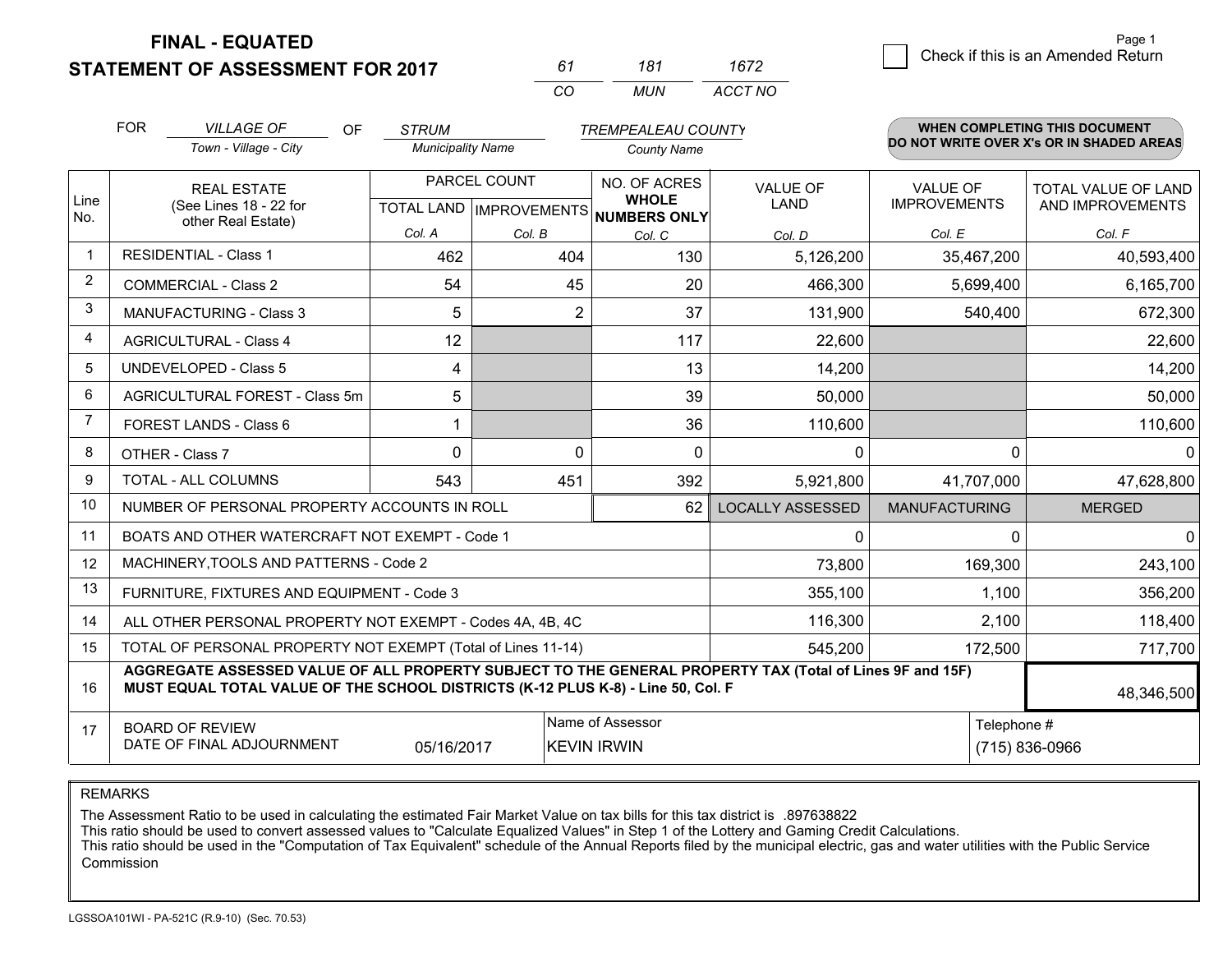*YEAR CO MUN ACCT NO* <sup>2017</sup> <sup>61</sup> <sup>181</sup> <sup>1672</sup>

Do not confuse FOREST LANDS (Line 7) with FOREST CROPS (in this section) - They are **NOT** the same

|    | Private Forest Crop - Reg Class @ 10¢ per acre                                 |                                             |              |                                                                  |                                      |                                                                              | Private Forest Crop - Reg Class @ \$2.52 per acre                  |               |                    |  |
|----|--------------------------------------------------------------------------------|---------------------------------------------|--------------|------------------------------------------------------------------|--------------------------------------|------------------------------------------------------------------------------|--------------------------------------------------------------------|---------------|--------------------|--|
| 18 | (a) PARCELS                                                                    | (b) ACRES                                   |              | (c) ASSESSED VALUE                                               |                                      | (d) PARCELS                                                                  | (e) ACRES                                                          |               | (f) ASSESSED VALUE |  |
|    | Private Forest Crop - Special Class @ 20¢ per acre                             |                                             |              |                                                                  |                                      | Entered Before 2005 Managed Forest - Ferrous Mining CLOSED @ \$8.27 per acre |                                                                    |               |                    |  |
| 19 | (a) PARCELS                                                                    | (b) ACRES                                   |              | (c) ASSESSED VALUE                                               |                                      | (d) PARCELS                                                                  | (e) ACRES                                                          |               | (f) ASSESSED VALUE |  |
|    |                                                                                | Entered Before 2005 Managed Forest - OPEN @ |              |                                                                  |                                      |                                                                              | Entered Before 2005 Managed Forest - CLOSED @ \$1.87 per acre      |               |                    |  |
| 20 | (a) PARCELS<br>(b) ACRES                                                       |                                             |              |                                                                  | \$.79 per acre<br>(c) ASSESSED VALUE |                                                                              | (d) PARCELS<br>(e) ACRES                                           |               | (f) ASSESSED VALUE |  |
|    |                                                                                | Entered After 2004 Managed Forest - OPEN @  |              | \$2.14 per acre                                                  |                                      |                                                                              | Entered After 2004 Managed Forest - CLOSED @ \$10.68 per acre      |               |                    |  |
| 21 | (a) PARCELS                                                                    | (b) ACRES                                   |              | (c) ASSESSED VALUE                                               |                                      | (d) PARCELS                                                                  | (e) ACRES                                                          |               | (f) ASSESSED VALUE |  |
| 22 | (a) County Forest Cropland Acres                                               |                                             |              | (b) Federal Acres                                                |                                      | (c) State Acres                                                              | (d) County (NOT FOREST CROP) Acres                                 |               | (e) Other Acres    |  |
|    |                                                                                |                                             |              |                                                                  |                                      | 8.69                                                                         | .38                                                                |               | 231                |  |
|    |                                                                                |                                             |              | Assessed Value of Omitted Property From Prior Years (Sec. 70.44) |                                      |                                                                              | Assessed Value of Sec. 70.43 Corrections of Errors by Assessors    |               |                    |  |
| 23 | (a) REAL ESTATE<br>(b) PERSONAL                                                |                                             |              | (c1) REAL ESTATE<br>(c2) PERSONAL                                |                                      |                                                                              |                                                                    |               |                    |  |
|    | Manufacturing Equated Value of Omitted Property From Prior Years (Sec. 70.995) |                                             |              |                                                                  |                                      |                                                                              | Mfg. Equated Value of Sec.70.43 Corrections of Errors by Assessors |               |                    |  |
|    | (d) REAL ESTATE                                                                |                                             | (e) PERSONAL |                                                                  |                                      | (f1) REAL ESTATE                                                             |                                                                    | (f2) PERSONAL |                    |  |
|    |                                                                                |                                             |              |                                                                  |                                      |                                                                              |                                                                    |               |                    |  |

## **SPECIAL DISTRICTS**

| Line<br>No. | Enter 6-digit<br><b>Special District</b><br>Code (Col. A) | <b>Account</b><br><b>Number</b><br>(Col. B) | <b>Special District Name</b><br>(Col. C) | <b>Locally Assessed Value</b><br>of Real Estate and<br>Personal Property (Col. D) | Mfg Value of Real Estate<br>and Personal Property<br>(Col. E) | <b>Merged Value of</b><br><b>Real Estate and</b><br>Personal Property (Col. F) |
|-------------|-----------------------------------------------------------|---------------------------------------------|------------------------------------------|-----------------------------------------------------------------------------------|---------------------------------------------------------------|--------------------------------------------------------------------------------|
| 24          | 618080                                                    | 0394                                        | <b>CRYSTAL LAKE DISTRICT</b>             | 47,501,700                                                                        | 844,800                                                       | 48,346,500                                                                     |
| 25          |                                                           |                                             |                                          |                                                                                   |                                                               |                                                                                |
| 26          |                                                           |                                             |                                          |                                                                                   |                                                               |                                                                                |
| 27          |                                                           |                                             |                                          |                                                                                   |                                                               |                                                                                |
| 28          |                                                           |                                             |                                          |                                                                                   |                                                               |                                                                                |
| 29          |                                                           |                                             |                                          |                                                                                   |                                                               |                                                                                |
| 30          |                                                           |                                             |                                          |                                                                                   |                                                               |                                                                                |
| 31          |                                                           |                                             |                                          |                                                                                   |                                                               |                                                                                |
| 32          |                                                           |                                             |                                          |                                                                                   |                                                               |                                                                                |
| 33          |                                                           |                                             |                                          |                                                                                   |                                                               |                                                                                |
| 34          |                                                           |                                             |                                          |                                                                                   |                                                               |                                                                                |
| 35          |                                                           |                                             |                                          |                                                                                   |                                                               |                                                                                |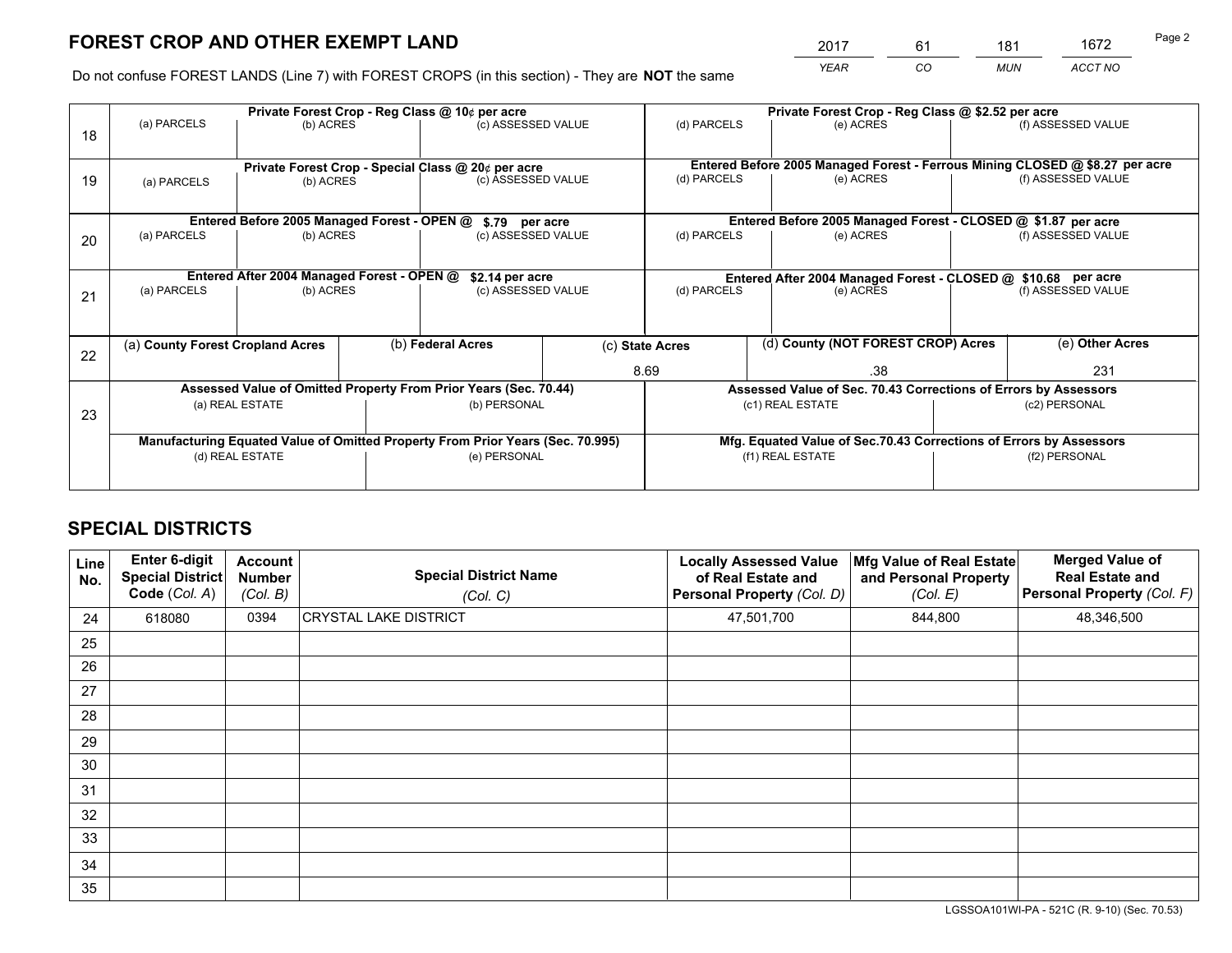|             |                                                                 |                                             |                                                         | <b>YEAR</b>                                                                       | CO<br><b>MUN</b>                                              | ACCT NO                                                                        |
|-------------|-----------------------------------------------------------------|---------------------------------------------|---------------------------------------------------------|-----------------------------------------------------------------------------------|---------------------------------------------------------------|--------------------------------------------------------------------------------|
| Line<br>No. | <b>Enter 6-digit</b><br><b>School District</b><br>Code (Col. A) | <b>Account</b><br><b>Number</b><br>(Col. B) | <b>School District Name</b><br>(Col. C)                 | <b>Locally Assessed Value</b><br>of Real Estate and<br>Personal Property (Col. D) | Mfg Value of Real Estate<br>and Personal Property<br>(Col. E) | <b>Merged Value of</b><br><b>Real Estate and</b><br>Personal Property (Col. F) |
|             | A. SCHOOL DISTRICTS (K-8 and K-12)                              |                                             |                                                         |                                                                                   |                                                               |                                                                                |
| 36          | 611600                                                          | 0360                                        | SCH D OF ELEVA-STRUM                                    | 47,501,700                                                                        | 844,800                                                       | 48,346,500                                                                     |
| 37          |                                                                 |                                             |                                                         |                                                                                   |                                                               |                                                                                |
| 38          |                                                                 |                                             |                                                         |                                                                                   |                                                               |                                                                                |
| 39          |                                                                 |                                             |                                                         |                                                                                   |                                                               |                                                                                |
| 40          |                                                                 |                                             |                                                         |                                                                                   |                                                               |                                                                                |
| 41<br>42    |                                                                 |                                             |                                                         |                                                                                   |                                                               |                                                                                |
| 43          |                                                                 |                                             |                                                         |                                                                                   |                                                               |                                                                                |
| 44          |                                                                 |                                             |                                                         |                                                                                   |                                                               |                                                                                |
| 45          |                                                                 |                                             |                                                         |                                                                                   |                                                               |                                                                                |
| 46          |                                                                 |                                             |                                                         |                                                                                   |                                                               |                                                                                |
| 47          |                                                                 |                                             |                                                         |                                                                                   |                                                               |                                                                                |
| 48          |                                                                 |                                             |                                                         |                                                                                   |                                                               |                                                                                |
| 49          |                                                                 |                                             |                                                         |                                                                                   |                                                               |                                                                                |
| 50          |                                                                 |                                             | TOTAL ASSESSED VALUE OF SCHOOL DISTRICTS (K-8 and K-12) | 47,501,700                                                                        | 844,800                                                       | 48,346,500                                                                     |
|             | <b>B. UNION HIGH SCHOOL DISTRICTS</b>                           |                                             |                                                         |                                                                                   |                                                               |                                                                                |
| 51          |                                                                 |                                             |                                                         |                                                                                   |                                                               |                                                                                |
| 52          |                                                                 |                                             |                                                         |                                                                                   |                                                               |                                                                                |
| 53<br>54    |                                                                 |                                             |                                                         |                                                                                   |                                                               |                                                                                |
| 55          |                                                                 |                                             | TOTAL ASSESSED VALUE OF UNION HIGH SCHOOLS              |                                                                                   |                                                               |                                                                                |
|             | C.<br><b>TECHNICAL COLLEGE DISTRICTS</b>                        |                                             |                                                         |                                                                                   |                                                               |                                                                                |
| 56          | 000100                                                          | 0001                                        | CHIPPEWA VALLEY TECHNICAL COLLEGE EAUC                  | 47,501,700                                                                        | 844,800                                                       | 48,346,500                                                                     |
| 57          |                                                                 |                                             |                                                         |                                                                                   |                                                               |                                                                                |
| 58          |                                                                 |                                             |                                                         |                                                                                   |                                                               |                                                                                |
| 59          |                                                                 |                                             | TOTAL ASSESSED VALUE OF TECHNICAL COLLEGES              | 47,501,700                                                                        | 844,800                                                       | 48,346,500                                                                     |

61

181

 *I hereby certify, to the best of my knowledge and belief, this form is complete and correct.*

**SCHOOL DISTRICTS**

| Print name of preparer | Title                    |                | Date (MM / DD / CCYY) |
|------------------------|--------------------------|----------------|-----------------------|
|                        |                          |                |                       |
| Signature of preparer  | Contact Telephone Number | E-mail address |                       |
|                        | $\overline{\phantom{0}}$ |                |                       |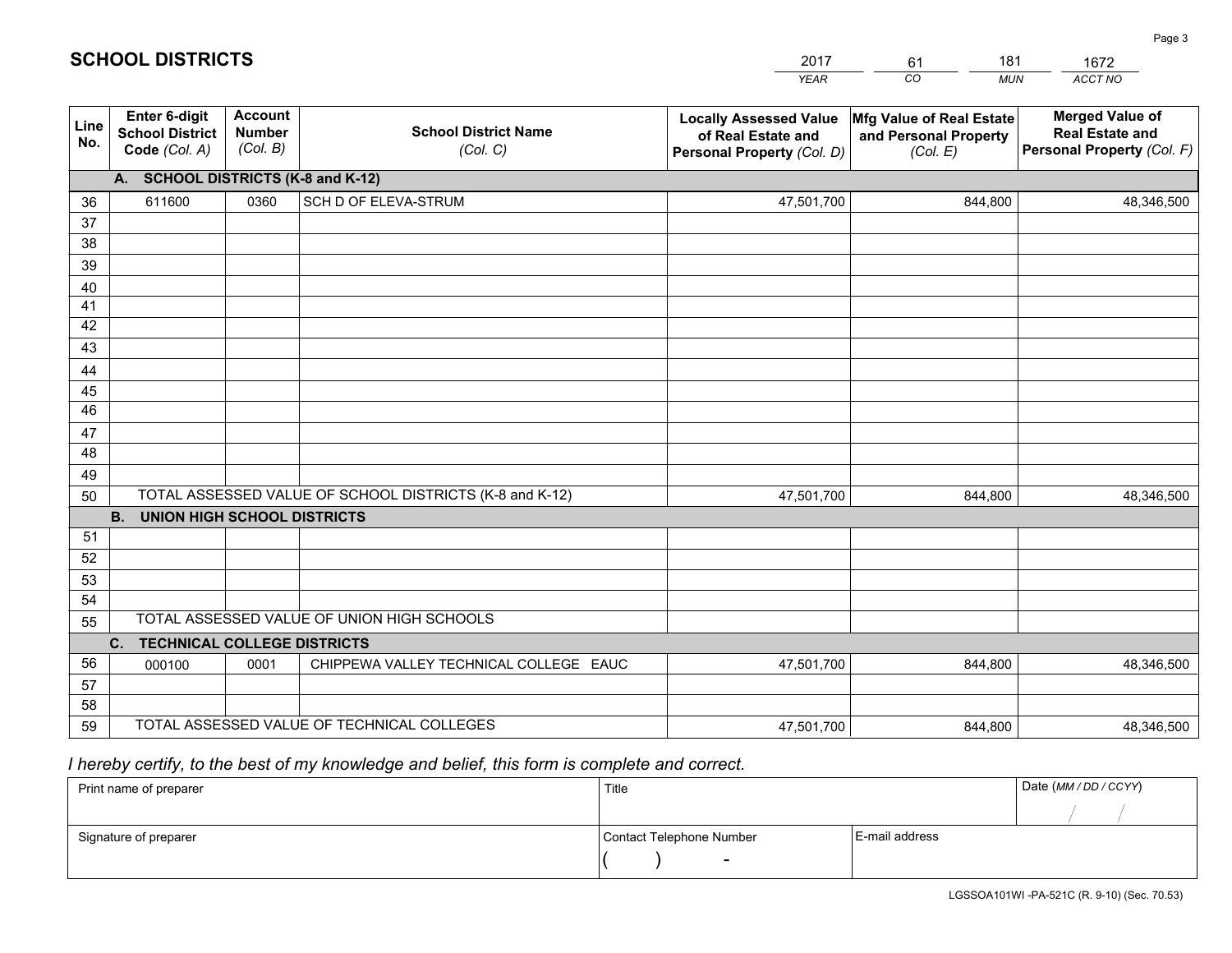#### **HIGHLIGHTS**

- 1. Complete the Statement of Assessment after the Board of Review. Reflect any changes made there.
- 2. Use black ink to complete.
- 3. Line 16 must equal Line 50, Col D.
- 4. Line 55 must equal the total of K-8 schools listed on lines 36-49. Do not include K-12 schools in this comparision.
- 5. Line 59, Col. D must equal Line 16.
- 6. Special District, School District and Technical College District values must include both real estate and personal property. Examples of Special districts are: town sanitary districts, public inland lake protection and rehabilitation districts, and metropolitan sewerage districts.
- 7. DO NOT INCLUDE Manufacturing property values.DOR will print these values on the final SOA.
- 8. Accuracy of this form is very important. The values reported directly affect the equalized value DOR calculates for school and special districts.

#### **Page 1:**

 If not prefilled, enter the tax year,county and municipal code,municipal type, municipal name and county name on the top of form.

Check the Amended box, if filing an amended / corrected SOA.

 Report the parcel count, acres and assessed value of taxable general property, total parcel count, (real and personal), total acres, and values from final figures set by the Board of Review.

- A. Real Estate land and improvements (buildings, etc.) is reported on lines 1 8, total line 9.
- B. Personal Property is reported on lines 11 14, Column D, total line 15.
- C. To complete this report, use the computer produced summary of the assessment roll that shows these amounts.
- D. Use whole numbers only.
- E. Add each line across and each column down to verify entries.

#### **Page 2:**

- A. Report Special Items (not subject to general property tax).
- 1. Private Forest Croplands and Managed Forest Lands are reported on lines 18,19, 20 and 21. Be sure to report assessed values **NOT** taxes.
- 2. You should have copies of the orders of entry, orders of withdrawal, etc., to update your assessment roll.
	- 3. Show hundredths of acres (e.g. 39.75).
- 4. Tax exempt lands are reported on line 22.
- 5. Omitted property and sec. 70.43, Wis. Stats., corrections of errors by assessor are reported on line 23. Report real estate and personal property separately. These should be for **prior years**, not something found on the current assessment roll after the board of review.
- B. Special District (Lines 24-35) Include the value of both real and personal property.

 The Department of Revenue (DOR) preprints much of the information regarding names and codes for schools, special districts,etc. If a district is not listed, enter the name and value only, DOR will enter the proper code.

### **Page 3 School Districts:**

Include the value of both real and personal property.

Report School District (regular, elementary, union high school, and technical college).

- 1. Regular (K-12) and Elementary (K-8) school values are reported on lines 36-49, total on line 50.
- 2. Union High School (UHS) (use only if elementary schools are listed on lines 36-49) are reported on lines 51-54. UHS total value (line 55) must equal to the total **elementary school** values reported on lines 36-49. Do notinclude K-12 schools in this comparison.
- 3. Technical College values are reported on lines 56-58, total on line 59.
- 4. Use the computer summary that shows these amounts to complete this report.

#### **This form is due the second Monday in June. File this report only after your Board of Review is complete.**

 *If you have questions: Return forms to:*

 Email: lgs@wisconsin.gov Wisconsin Department of RevenueCall:  $(608)$  266-2569 or  $(608)$  264-6892 Fax number: (608) 264-6887 PO Box 8971

Local Government Services Section 6-97 Madison WI 53708-8971

STRUM, WI 54770 - 0025 STRUM, WI 54770 - 0025 VILLAGE OF STRUM MICHELLE LOKEN<br>VILLAGE OF STRUM MICHELLE LOKEN **BOX 25** PO BOX 25  $\overline{S}$ 

**NOTE: Please supply any correction to the name and address.**

NOTE: Please supply any correction to the name and address.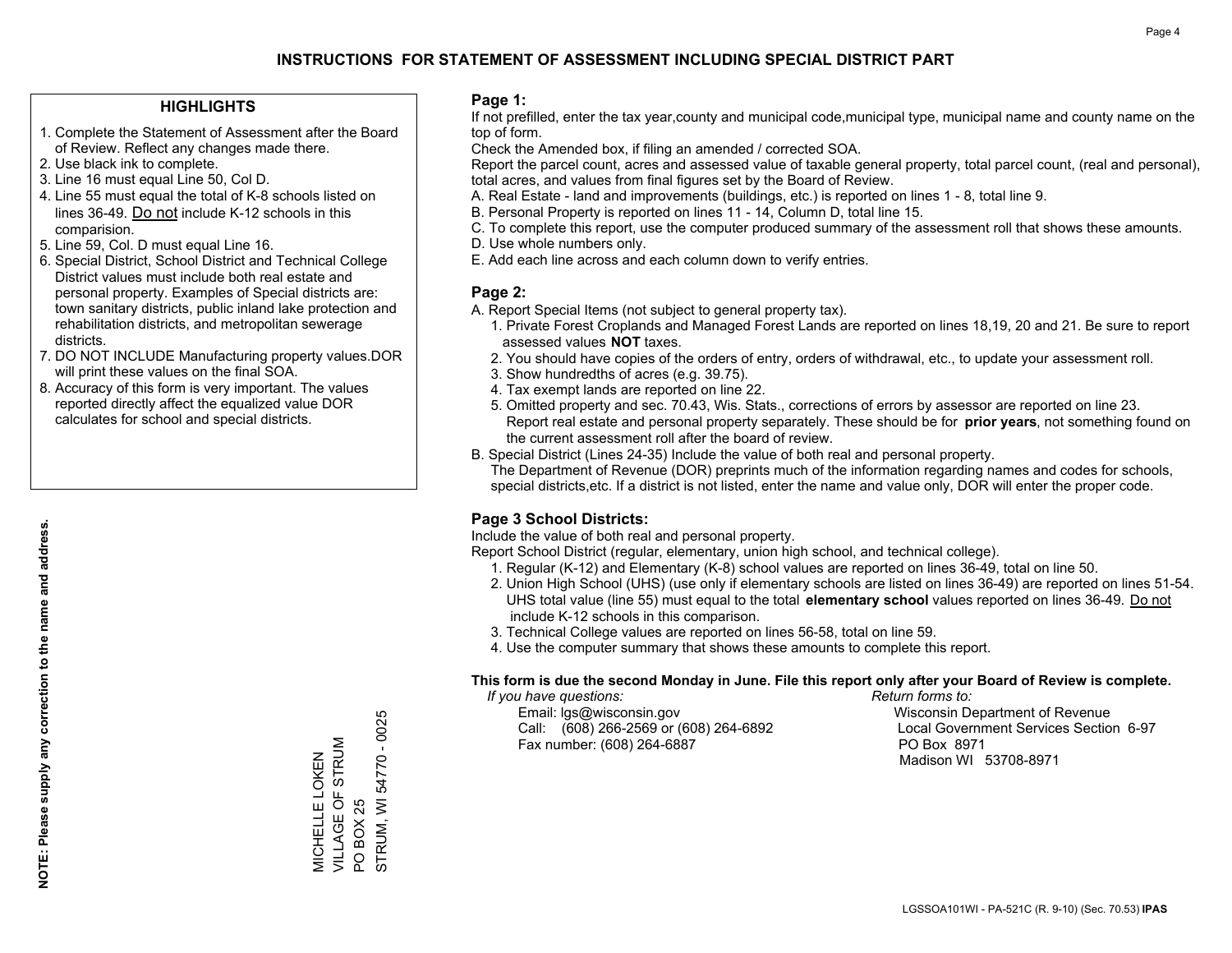**STATEMENT OF ASSESSMENT FOR 2017** 

| 61  | 186  | 1673    |
|-----|------|---------|
| CO. | MUN. | ACCT NO |

|             | <b>FOR</b>                                                                                                                                                                                   | <b>VILLAGE OF</b><br><b>OF</b>                            | TREMPEALEAU                               |          | <b>TREMPEALEAU COUNTY</b>                    |                         |                                        | <b>WHEN COMPLETING THIS DOCUMENT</b>           |
|-------------|----------------------------------------------------------------------------------------------------------------------------------------------------------------------------------------------|-----------------------------------------------------------|-------------------------------------------|----------|----------------------------------------------|-------------------------|----------------------------------------|------------------------------------------------|
|             |                                                                                                                                                                                              | Town - Village - City                                     | <b>Municipality Name</b>                  |          | <b>County Name</b>                           |                         |                                        | DO NOT WRITE OVER X's OR IN SHADED AREAS       |
| Line<br>No. | <b>REAL ESTATE</b><br>(See Lines 18 - 22 for                                                                                                                                                 |                                                           | PARCEL COUNT<br>TOTAL LAND   IMPROVEMENTS |          | NO. OF ACRES<br><b>WHOLE</b><br>NUMBERS ONLY | <b>VALUE OF</b><br>LAND | <b>VALUE OF</b><br><b>IMPROVEMENTS</b> | <b>TOTAL VALUE OF LAND</b><br>AND IMPROVEMENTS |
|             |                                                                                                                                                                                              | other Real Estate)                                        | Col. A                                    | Col. B   | Col. C                                       | Col. D                  | Col. E                                 | Col. F                                         |
| $\mathbf 1$ |                                                                                                                                                                                              | <b>RESIDENTIAL - Class 1</b>                              | 884                                       | 667      | 168                                          | 21,150,700              | 76,341,000                             | 97,491,700                                     |
| 2           |                                                                                                                                                                                              | <b>COMMERCIAL - Class 2</b>                               | 92                                        | 69       | 50                                           | 2,464,800               | 10,475,800                             | 12,940,600                                     |
| 3           |                                                                                                                                                                                              | <b>MANUFACTURING - Class 3</b>                            | 7                                         | 5        | 20                                           | 434,500                 | 2,716,800                              | 3,151,300                                      |
| 4           |                                                                                                                                                                                              | <b>AGRICULTURAL - Class 4</b>                             | 97                                        |          | 119                                          | 25,800                  |                                        | 25,800                                         |
| 5           |                                                                                                                                                                                              | <b>UNDEVELOPED - Class 5</b>                              | 14                                        |          | 10                                           | 5,000                   |                                        | 5,000                                          |
| 6           |                                                                                                                                                                                              | AGRICULTURAL FOREST - Class 5m                            | $\overline{2}$                            |          | 5                                            | 12,100                  |                                        | 12,100                                         |
| 7           |                                                                                                                                                                                              | FOREST LANDS - Class 6                                    | 2                                         |          | 19                                           | 32,300                  |                                        | 32,300                                         |
| 8           |                                                                                                                                                                                              | OTHER - Class 7                                           | $\Omega$                                  | $\Omega$ | $\Omega$                                     | $\Omega$                | $\Omega$                               | $\Omega$                                       |
| 9           |                                                                                                                                                                                              | TOTAL - ALL COLUMNS                                       | 1,098                                     | 741      | 391                                          | 24,125,200              | 89,533,600                             | 113,658,800                                    |
| 10          |                                                                                                                                                                                              | NUMBER OF PERSONAL PROPERTY ACCOUNTS IN ROLL              |                                           |          | 58                                           | <b>LOCALLY ASSESSED</b> | <b>MANUFACTURING</b>                   | <b>MERGED</b>                                  |
| 11          |                                                                                                                                                                                              | BOATS AND OTHER WATERCRAFT NOT EXEMPT - Code 1            |                                           |          |                                              | $\mathbf 0$             | $\Omega$                               | $\mathbf{0}$                                   |
| 12          |                                                                                                                                                                                              | MACHINERY, TOOLS AND PATTERNS - Code 2                    |                                           |          |                                              | 226,510                 | 602,500                                | 829,010                                        |
| 13          |                                                                                                                                                                                              | FURNITURE, FIXTURES AND EQUIPMENT - Code 3                |                                           |          |                                              | 303,775                 | 205,800                                | 509,575                                        |
| 14          |                                                                                                                                                                                              | ALL OTHER PERSONAL PROPERTY NOT EXEMPT - Codes 4A, 4B, 4C |                                           |          |                                              | 58,166                  | 22,900                                 | 81,066                                         |
| 15          | TOTAL OF PERSONAL PROPERTY NOT EXEMPT (Total of Lines 11-14)                                                                                                                                 |                                                           |                                           |          |                                              | 588,451                 | 831,200                                | 1,419,651                                      |
| 16          | AGGREGATE ASSESSED VALUE OF ALL PROPERTY SUBJECT TO THE GENERAL PROPERTY TAX (Total of Lines 9F and 15F)<br>MUST EQUAL TOTAL VALUE OF THE SCHOOL DISTRICTS (K-12 PLUS K-8) - Line 50, Col. F |                                                           |                                           |          |                                              |                         | 115,078,451                            |                                                |
| 17          | Name of Assessor<br>Telephone #<br><b>BOARD OF REVIEW</b><br>DATE OF FINAL ADJOURNMENT<br>05/08/2017<br><b>JERRY KINS</b><br>(715) 210-5350                                                  |                                                           |                                           |          |                                              |                         |                                        |                                                |

REMARKS

The Assessment Ratio to be used in calculating the estimated Fair Market Value on tax bills for this tax district is .953371902

This ratio should be used to convert assessed values to "Calculate Equalized Values" in Step 1 of the Lottery and Gaming Credit Calculations.<br>This ratio should be used in the "Computation of Tax Equivalent" schedule of the Commission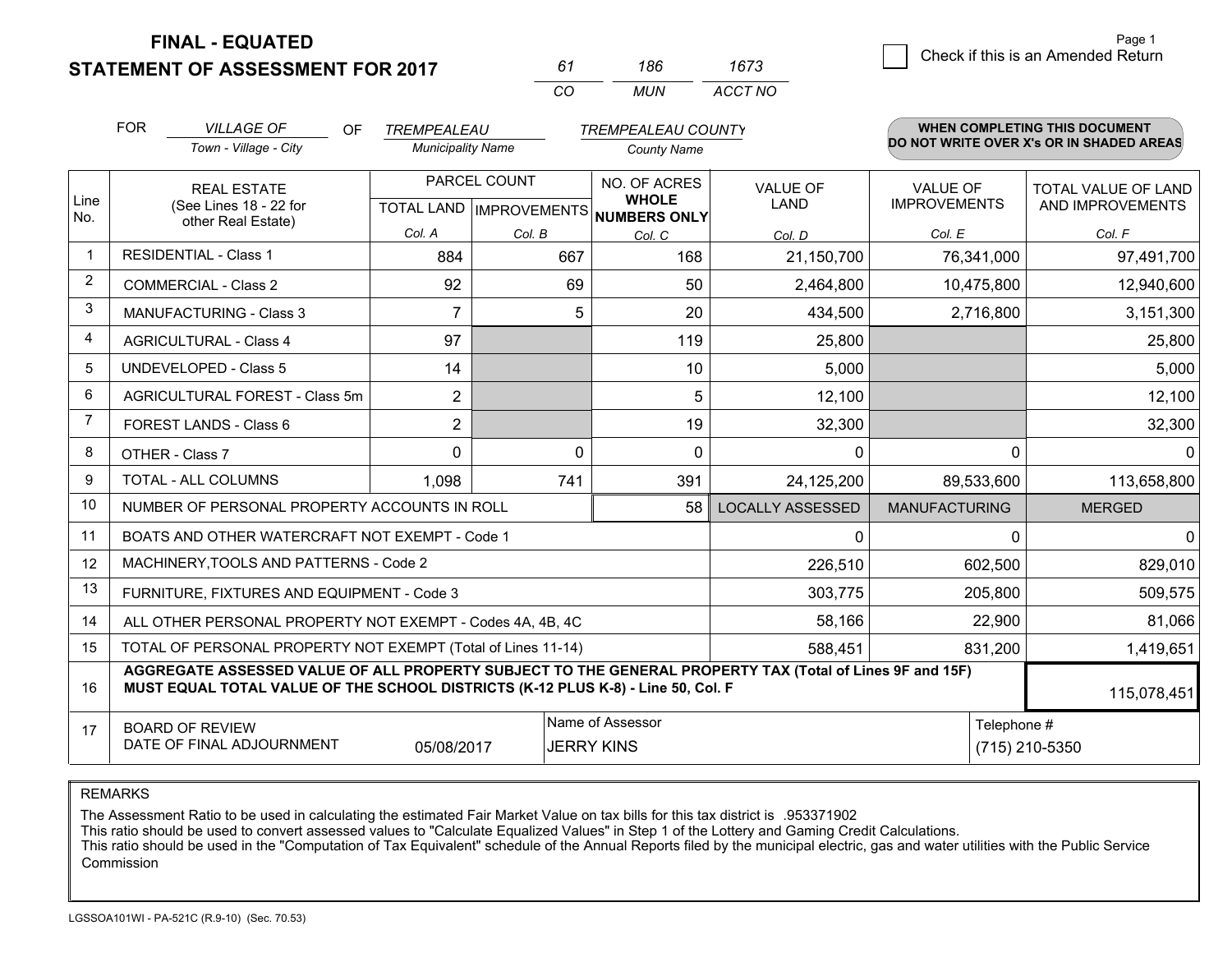*YEAR CO MUN ACCT NO* <sup>2017</sup> <sup>61</sup> <sup>186</sup> <sup>1673</sup>

Do not confuse FOREST LANDS (Line 7) with FOREST CROPS (in this section) - They are **NOT** the same

|    | Private Forest Crop - Reg Class @ 10¢ per acre                                 |                                             |  |                                                                  |                  |                                                                    | Private Forest Crop - Reg Class @ \$2.52 per acre                            |                 |                    |  |
|----|--------------------------------------------------------------------------------|---------------------------------------------|--|------------------------------------------------------------------|------------------|--------------------------------------------------------------------|------------------------------------------------------------------------------|-----------------|--------------------|--|
| 18 | (a) PARCELS                                                                    | (b) ACRES                                   |  | (c) ASSESSED VALUE                                               |                  | (d) PARCELS                                                        | (e) ACRES                                                                    |                 | (f) ASSESSED VALUE |  |
|    |                                                                                |                                             |  |                                                                  |                  |                                                                    | Entered Before 2005 Managed Forest - Ferrous Mining CLOSED @ \$8.27 per acre |                 |                    |  |
| 19 | Private Forest Crop - Special Class @ 20¢ per acre<br>(b) ACRES<br>(a) PARCELS |                                             |  | (c) ASSESSED VALUE                                               |                  | (d) PARCELS                                                        | (e) ACRES                                                                    |                 | (f) ASSESSED VALUE |  |
|    |                                                                                | Entered Before 2005 Managed Forest - OPEN @ |  | \$.79 per acre                                                   |                  |                                                                    | Entered Before 2005 Managed Forest - CLOSED @ \$1.87 per acre                |                 |                    |  |
|    | (a) PARCELS                                                                    | (b) ACRES                                   |  | (c) ASSESSED VALUE                                               |                  | (d) PARCELS                                                        | (e) ACRES                                                                    |                 | (f) ASSESSED VALUE |  |
| 20 |                                                                                |                                             |  |                                                                  |                  |                                                                    |                                                                              |                 |                    |  |
|    |                                                                                | Entered After 2004 Managed Forest - OPEN @  |  | \$2.14 per acre                                                  |                  |                                                                    | Entered After 2004 Managed Forest - CLOSED @ \$10.68 per acre                |                 |                    |  |
| 21 | (a) PARCELS                                                                    | (b) ACRES                                   |  | (c) ASSESSED VALUE                                               |                  | (d) PARCELS<br>(e) ACRES                                           |                                                                              |                 | (f) ASSESSED VALUE |  |
|    |                                                                                |                                             |  |                                                                  |                  |                                                                    |                                                                              |                 |                    |  |
| 22 | (a) County Forest Cropland Acres                                               |                                             |  | (b) Federal Acres                                                |                  | (d) County (NOT FOREST CROP) Acres<br>(c) State Acres              |                                                                              | (e) Other Acres |                    |  |
|    |                                                                                |                                             |  | 48                                                               |                  | 49.45<br>2.28                                                      |                                                                              |                 | 195.4              |  |
|    |                                                                                |                                             |  | Assessed Value of Omitted Property From Prior Years (Sec. 70.44) |                  |                                                                    | Assessed Value of Sec. 70.43 Corrections of Errors by Assessors              |                 |                    |  |
| 23 |                                                                                | (a) REAL ESTATE                             |  | (b) PERSONAL                                                     |                  |                                                                    | (c1) REAL ESTATE                                                             |                 | (c2) PERSONAL      |  |
|    |                                                                                |                                             |  |                                                                  |                  |                                                                    |                                                                              |                 |                    |  |
|    | Manufacturing Equated Value of Omitted Property From Prior Years (Sec. 70.995) |                                             |  |                                                                  |                  | Mfg. Equated Value of Sec.70.43 Corrections of Errors by Assessors |                                                                              |                 |                    |  |
|    | (e) PERSONAL<br>(d) REAL ESTATE                                                |                                             |  |                                                                  | (f1) REAL ESTATE |                                                                    | (f2) PERSONAL                                                                |                 |                    |  |
|    |                                                                                |                                             |  |                                                                  |                  |                                                                    |                                                                              |                 |                    |  |

## **SPECIAL DISTRICTS**

| <b>Line</b><br>No. | Enter 6-digit<br><b>Special District</b><br>Code (Col. A) | <b>Account</b><br><b>Number</b><br>(Col. B) | <b>Special District Name</b><br>(Col. C)   | <b>Locally Assessed Value</b><br>of Real Estate and<br><b>Personal Property (Col. D)</b> | Mfg Value of Real Estate<br>and Personal Property<br>(Col. E) | <b>Merged Value of</b><br><b>Real Estate and</b><br>Personal Property (Col. F) |
|--------------------|-----------------------------------------------------------|---------------------------------------------|--------------------------------------------|------------------------------------------------------------------------------------------|---------------------------------------------------------------|--------------------------------------------------------------------------------|
| 24                 | 618040                                                    | 0390                                        | V TREMPEALEAU PUB INLAND LAKE & REHAB DIST | 111,095,951                                                                              | 3,982,500                                                     | 115,078,451                                                                    |
| 25                 |                                                           |                                             |                                            |                                                                                          |                                                               |                                                                                |
| 26                 |                                                           |                                             |                                            |                                                                                          |                                                               |                                                                                |
| 27                 |                                                           |                                             |                                            |                                                                                          |                                                               |                                                                                |
| 28                 |                                                           |                                             |                                            |                                                                                          |                                                               |                                                                                |
| 29                 |                                                           |                                             |                                            |                                                                                          |                                                               |                                                                                |
| 30                 |                                                           |                                             |                                            |                                                                                          |                                                               |                                                                                |
| 31                 |                                                           |                                             |                                            |                                                                                          |                                                               |                                                                                |
| 32                 |                                                           |                                             |                                            |                                                                                          |                                                               |                                                                                |
| 33                 |                                                           |                                             |                                            |                                                                                          |                                                               |                                                                                |
| 34                 |                                                           |                                             |                                            |                                                                                          |                                                               |                                                                                |
| 35                 |                                                           |                                             |                                            |                                                                                          |                                                               |                                                                                |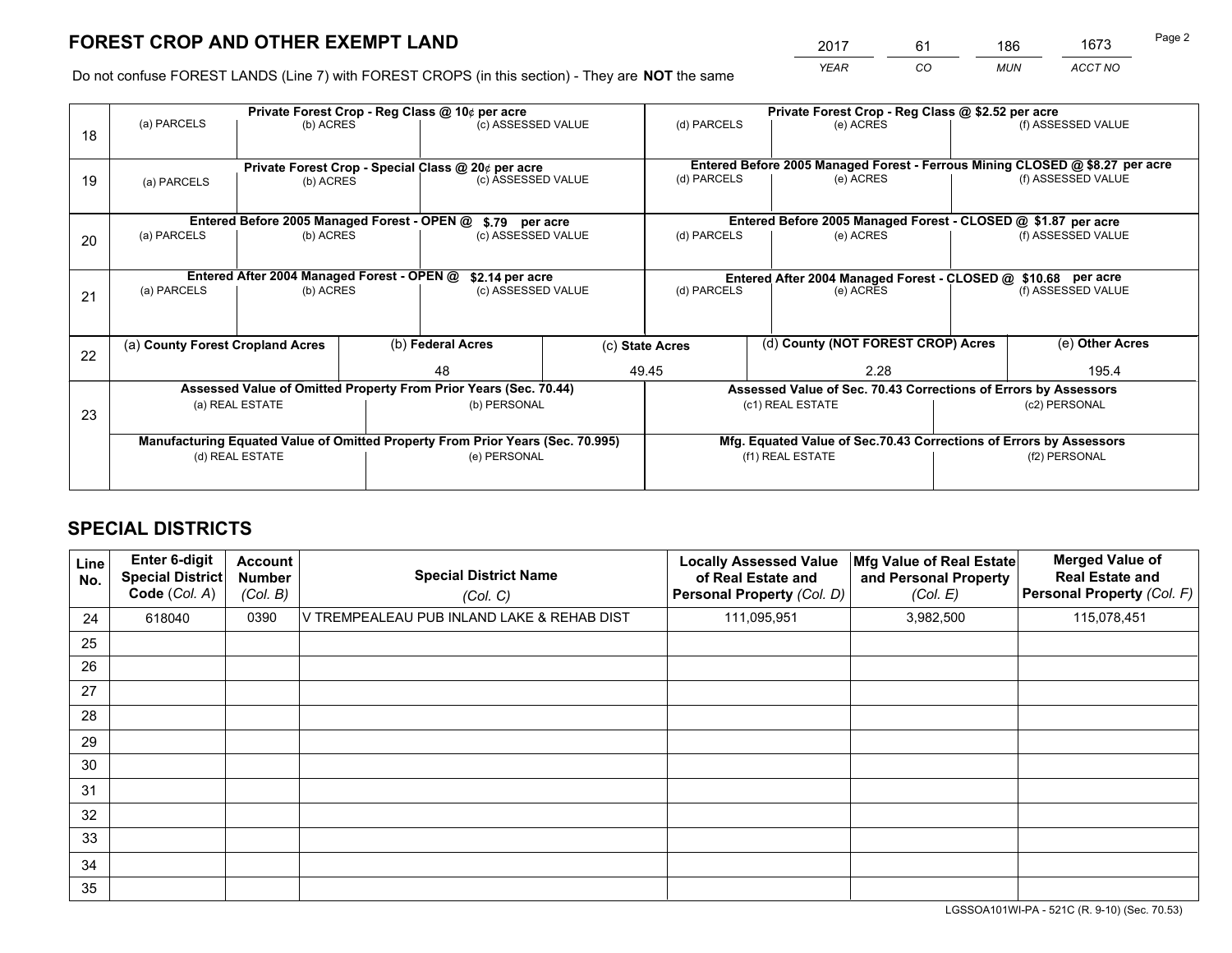|             |                                                          |                                             |                                                         | <b>YEAR</b>                                                                       | CO<br><b>MUN</b>                                              | ACCT NO                                                                        |
|-------------|----------------------------------------------------------|---------------------------------------------|---------------------------------------------------------|-----------------------------------------------------------------------------------|---------------------------------------------------------------|--------------------------------------------------------------------------------|
| Line<br>No. | Enter 6-digit<br><b>School District</b><br>Code (Col. A) | <b>Account</b><br><b>Number</b><br>(Col. B) | <b>School District Name</b><br>(Col. C)                 | <b>Locally Assessed Value</b><br>of Real Estate and<br>Personal Property (Col. D) | Mfg Value of Real Estate<br>and Personal Property<br>(Col. E) | <b>Merged Value of</b><br><b>Real Estate and</b><br>Personal Property (Col. F) |
|             | A. SCHOOL DISTRICTS (K-8 and K-12)                       |                                             |                                                         |                                                                                   |                                                               |                                                                                |
| 36          | 612009                                                   | 0361                                        | SCH D OF GALESVILLE-ETTRICK                             | 111,095,951                                                                       | 3,982,500                                                     | 115,078,451                                                                    |
| 37          |                                                          |                                             |                                                         |                                                                                   |                                                               |                                                                                |
| 38          |                                                          |                                             |                                                         |                                                                                   |                                                               |                                                                                |
| 39          |                                                          |                                             |                                                         |                                                                                   |                                                               |                                                                                |
| 40          |                                                          |                                             |                                                         |                                                                                   |                                                               |                                                                                |
| 41<br>42    |                                                          |                                             |                                                         |                                                                                   |                                                               |                                                                                |
| 43          |                                                          |                                             |                                                         |                                                                                   |                                                               |                                                                                |
| 44          |                                                          |                                             |                                                         |                                                                                   |                                                               |                                                                                |
| 45          |                                                          |                                             |                                                         |                                                                                   |                                                               |                                                                                |
| 46          |                                                          |                                             |                                                         |                                                                                   |                                                               |                                                                                |
| 47          |                                                          |                                             |                                                         |                                                                                   |                                                               |                                                                                |
| 48          |                                                          |                                             |                                                         |                                                                                   |                                                               |                                                                                |
| 49          |                                                          |                                             |                                                         |                                                                                   |                                                               |                                                                                |
| 50          |                                                          |                                             | TOTAL ASSESSED VALUE OF SCHOOL DISTRICTS (K-8 and K-12) | 111,095,951                                                                       | 3,982,500                                                     | 115,078,451                                                                    |
|             | <b>B.</b><br><b>UNION HIGH SCHOOL DISTRICTS</b>          |                                             |                                                         |                                                                                   |                                                               |                                                                                |
| 51          |                                                          |                                             |                                                         |                                                                                   |                                                               |                                                                                |
| 52          |                                                          |                                             |                                                         |                                                                                   |                                                               |                                                                                |
| 53          |                                                          |                                             |                                                         |                                                                                   |                                                               |                                                                                |
| 54          |                                                          |                                             |                                                         |                                                                                   |                                                               |                                                                                |
| 55          |                                                          |                                             | TOTAL ASSESSED VALUE OF UNION HIGH SCHOOLS              |                                                                                   |                                                               |                                                                                |
|             | C.<br><b>TECHNICAL COLLEGE DISTRICTS</b>                 |                                             |                                                         |                                                                                   |                                                               |                                                                                |
| 56<br>57    | 000200                                                   | 0002                                        | WESTERN TECHNICAL COLLEGE LACR                          | 111,095,951                                                                       | 3,982,500                                                     | 115,078,451                                                                    |
| 58          |                                                          |                                             |                                                         |                                                                                   |                                                               |                                                                                |
| 59          |                                                          |                                             | TOTAL ASSESSED VALUE OF TECHNICAL COLLEGES              | 111,095,951                                                                       | 3,982,500                                                     | 115,078,451                                                                    |

61

186

 *I hereby certify, to the best of my knowledge and belief, this form is complete and correct.*

**SCHOOL DISTRICTS**

| Print name of preparer | Title                    |                | Date (MM / DD / CCYY) |
|------------------------|--------------------------|----------------|-----------------------|
|                        |                          |                |                       |
| Signature of preparer  | Contact Telephone Number | E-mail address |                       |
|                        | $\sim$                   |                |                       |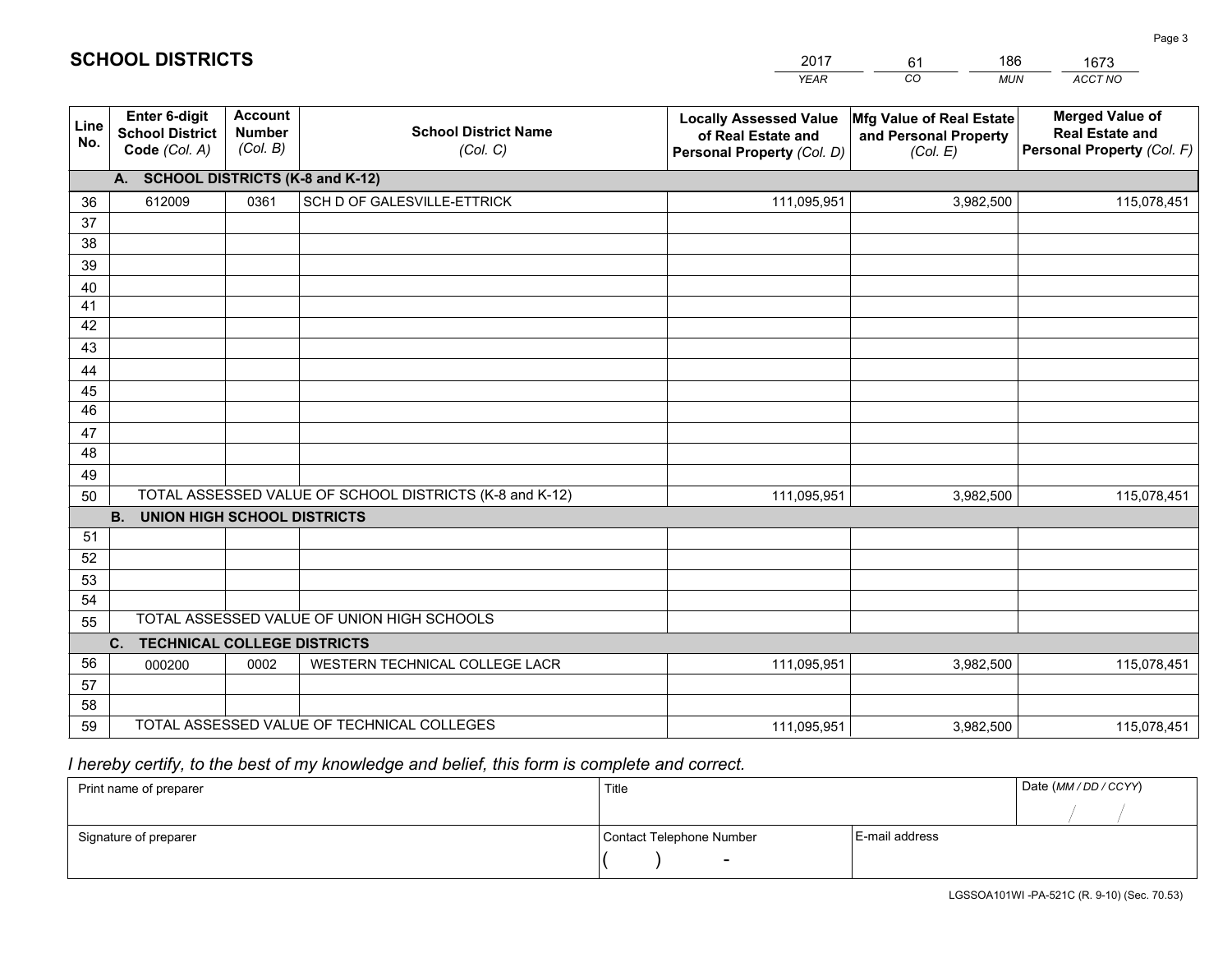#### **HIGHLIGHTS**

- 1. Complete the Statement of Assessment after the Board of Review. Reflect any changes made there.
- 2. Use black ink to complete.
- 3. Line 16 must equal Line 50, Col D.
- 4. Line 55 must equal the total of K-8 schools listed on lines 36-49. Do not include K-12 schools in this comparision.
- 5. Line 59, Col. D must equal Line 16.
- 6. Special District, School District and Technical College District values must include both real estate and personal property. Examples of Special districts are: town sanitary districts, public inland lake protection and rehabilitation districts, and metropolitan sewerage districts.
- 7. DO NOT INCLUDE Manufacturing property values.DOR will print these values on the final SOA.
- 8. Accuracy of this form is very important. The values reported directly affect the equalized value DOR calculates for school and special districts.

#### **Page 1:**

 If not prefilled, enter the tax year,county and municipal code,municipal type, municipal name and county name on the top of form.

Check the Amended box, if filing an amended / corrected SOA.

 Report the parcel count, acres and assessed value of taxable general property, total parcel count, (real and personal), total acres, and values from final figures set by the Board of Review.

- A. Real Estate land and improvements (buildings, etc.) is reported on lines 1 8, total line 9.
- B. Personal Property is reported on lines 11 14, Column D, total line 15.
- C. To complete this report, use the computer produced summary of the assessment roll that shows these amounts.
- D. Use whole numbers only.
- E. Add each line across and each column down to verify entries.

#### **Page 2:**

- A. Report Special Items (not subject to general property tax).
- 1. Private Forest Croplands and Managed Forest Lands are reported on lines 18,19, 20 and 21. Be sure to report assessed values **NOT** taxes.
- 2. You should have copies of the orders of entry, orders of withdrawal, etc., to update your assessment roll.
	- 3. Show hundredths of acres (e.g. 39.75).
- 4. Tax exempt lands are reported on line 22.
- 5. Omitted property and sec. 70.43, Wis. Stats., corrections of errors by assessor are reported on line 23. Report real estate and personal property separately. These should be for **prior years**, not something found on the current assessment roll after the board of review.
- B. Special District (Lines 24-35) Include the value of both real and personal property.

 The Department of Revenue (DOR) preprints much of the information regarding names and codes for schools, special districts,etc. If a district is not listed, enter the name and value only, DOR will enter the proper code.

### **Page 3 School Districts:**

Include the value of both real and personal property.

Report School District (regular, elementary, union high school, and technical college).

- 1. Regular (K-12) and Elementary (K-8) school values are reported on lines 36-49, total on line 50.
- 2. Union High School (UHS) (use only if elementary schools are listed on lines 36-49) are reported on lines 51-54. UHS total value (line 55) must equal to the total **elementary school** values reported on lines 36-49. Do notinclude K-12 schools in this comparison.
- 3. Technical College values are reported on lines 56-58, total on line 59.
- 4. Use the computer summary that shows these amounts to complete this report.

#### **This form is due the second Monday in June. File this report only after your Board of Review is complete.**

 *If you have questions: Return forms to:*

 Email: lgs@wisconsin.gov Wisconsin Department of RevenueCall:  $(608)$  266-2569 or  $(608)$  264-6892 Fax number: (608) 264-6887 PO Box 8971

Local Government Services Section 6-97 Madison WI 53708-8971

 $-0247$ TREMPEALEAU, WI 54661 - 0247 VILLAGE OF TREMPEALEAU VICKI FREEMAN<br>VILLAGE OF TREMPEALEAU TREMPEALEAU, WI 54661 VICKI FREEMAN PO BOX 247 PO BOX 247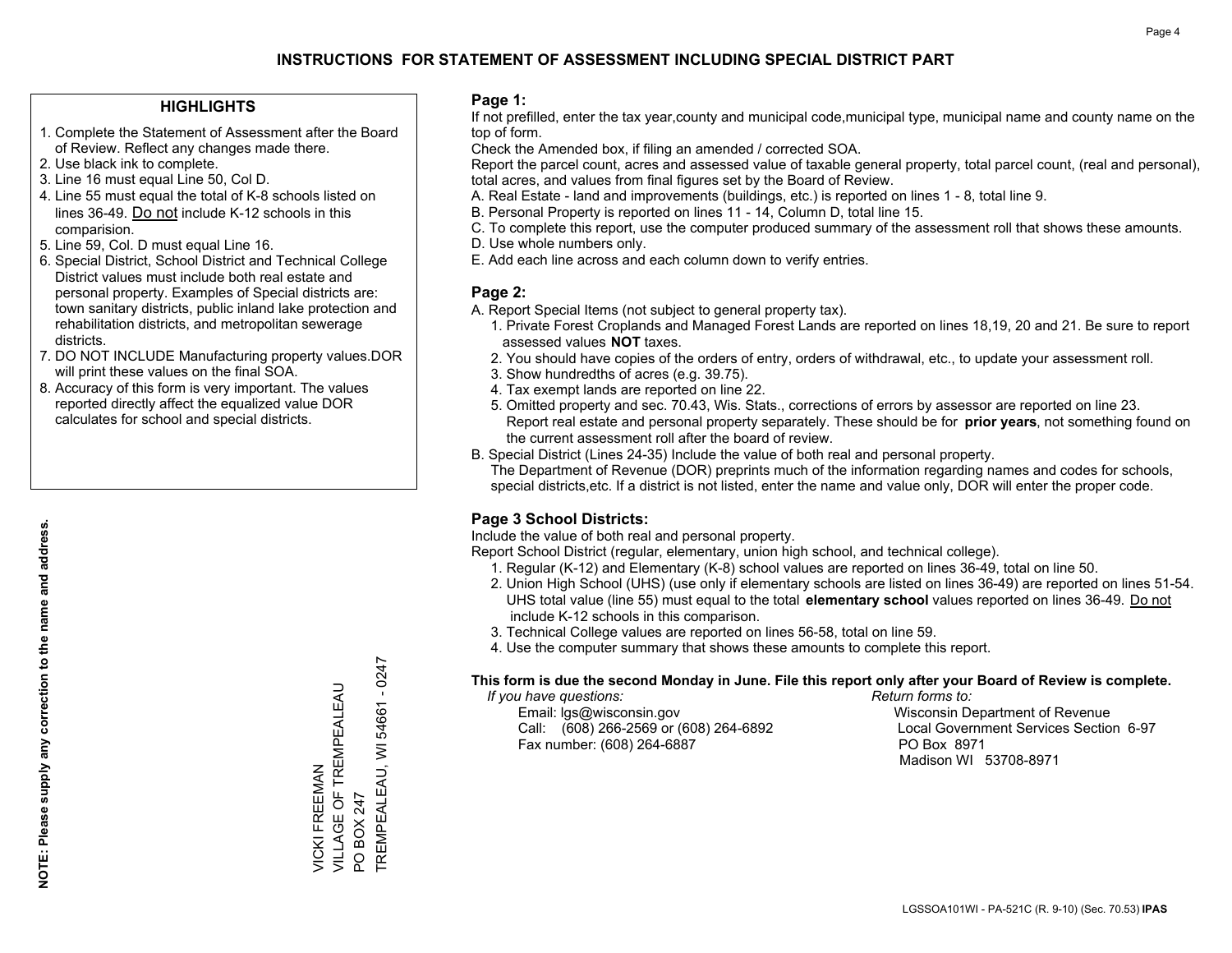**STATEMENT OF ASSESSMENT FOR 2017** 

| 61  | 201   | 1674    |
|-----|-------|---------|
| CO. | MI IN | ACCT NO |

|                | <b>FOR</b>                                                                                                                                       | CITY OF<br><b>OF</b>                                                                                                                                                                         | <b>ARCADIA</b>           |              | <b>TREMPEALEAU COUNTY</b>                                                |                                |                                        | WHEN COMPLETING THIS DOCUMENT                  |
|----------------|--------------------------------------------------------------------------------------------------------------------------------------------------|----------------------------------------------------------------------------------------------------------------------------------------------------------------------------------------------|--------------------------|--------------|--------------------------------------------------------------------------|--------------------------------|----------------------------------------|------------------------------------------------|
|                |                                                                                                                                                  | Town - Village - City                                                                                                                                                                        | <b>Municipality Name</b> |              | <b>County Name</b>                                                       |                                |                                        | DO NOT WRITE OVER X's OR IN SHADED AREAS       |
| Line           | <b>REAL ESTATE</b><br>(See Lines 18 - 22 for                                                                                                     |                                                                                                                                                                                              |                          | PARCEL COUNT | NO. OF ACRES<br><b>WHOLE</b><br>TOTAL LAND   IMPROVEMENTS   NUMBERS ONLY | <b>VALUE OF</b><br><b>LAND</b> | <b>VALUE OF</b><br><b>IMPROVEMENTS</b> | <b>TOTAL VALUE OF LAND</b><br>AND IMPROVEMENTS |
| No.            |                                                                                                                                                  | other Real Estate)                                                                                                                                                                           | Col. A                   | Col. B       | Col. C                                                                   | Col. D                         | Col. E                                 | Col. F                                         |
|                | <b>RESIDENTIAL - Class 1</b>                                                                                                                     |                                                                                                                                                                                              | 829                      | 732          | 110                                                                      | 14,784,800                     | 61,958,400                             | 76,743,200                                     |
| 2              |                                                                                                                                                  | <b>COMMERCIAL - Class 2</b>                                                                                                                                                                  | 225                      | 161          | 227                                                                      | 9,491,100                      | 40,846,300                             | 50,337,400                                     |
| 3              |                                                                                                                                                  | <b>MANUFACTURING - Class 3</b>                                                                                                                                                               | 33                       | 24           | 375                                                                      | 4,832,400                      | 22,733,700                             | 27,566,100                                     |
| 4              |                                                                                                                                                  | <b>AGRICULTURAL - Class 4</b>                                                                                                                                                                | 45                       |              | 336                                                                      | 50,150                         |                                        | 50,150                                         |
| 5              |                                                                                                                                                  | <b>UNDEVELOPED - Class 5</b>                                                                                                                                                                 | 27                       |              | 149                                                                      | 67,550                         |                                        | 67,550                                         |
| 6              |                                                                                                                                                  | AGRICULTURAL FOREST - Class 5m                                                                                                                                                               | 8                        |              | 35                                                                       | 70,000                         |                                        | 70,000                                         |
| $\overline{7}$ | FOREST LANDS - Class 6                                                                                                                           |                                                                                                                                                                                              | $\overline{2}$           |              | 3                                                                        | 11,300                         |                                        | 11,300                                         |
| 8              |                                                                                                                                                  | OTHER - Class 7                                                                                                                                                                              | 5                        | 5            | 7                                                                        | 61,100                         | 66,600                                 | 127,700                                        |
| 9              |                                                                                                                                                  | TOTAL - ALL COLUMNS                                                                                                                                                                          | 1,174                    | 922          | 1,242                                                                    | 29,368,400                     | 125,605,000                            | 154,973,400                                    |
| 10             |                                                                                                                                                  | NUMBER OF PERSONAL PROPERTY ACCOUNTS IN ROLL                                                                                                                                                 |                          |              | 197                                                                      | <b>LOCALLY ASSESSED</b>        | <b>MANUFACTURING</b>                   | <b>MERGED</b>                                  |
| 11             |                                                                                                                                                  | BOATS AND OTHER WATERCRAFT NOT EXEMPT - Code 1                                                                                                                                               |                          |              |                                                                          | 0                              | $\Omega$                               | $\mathbf{0}$                                   |
| 12             |                                                                                                                                                  | MACHINERY, TOOLS AND PATTERNS - Code 2                                                                                                                                                       |                          |              |                                                                          | 1,428,700                      | 11,769,600                             | 13,198,300                                     |
| 13             |                                                                                                                                                  | FURNITURE, FIXTURES AND EQUIPMENT - Code 3                                                                                                                                                   |                          |              |                                                                          | 5,498,000                      | 865,200                                | 6,363,200                                      |
| 14             |                                                                                                                                                  | ALL OTHER PERSONAL PROPERTY NOT EXEMPT - Codes 4A, 4B, 4C                                                                                                                                    |                          |              |                                                                          | 338,800                        | 465,200                                | 804,000                                        |
| 15             |                                                                                                                                                  | TOTAL OF PERSONAL PROPERTY NOT EXEMPT (Total of Lines 11-14)                                                                                                                                 |                          |              |                                                                          | 7,265,500                      | 13,100,000                             | 20,365,500                                     |
| 16             |                                                                                                                                                  | AGGREGATE ASSESSED VALUE OF ALL PROPERTY SUBJECT TO THE GENERAL PROPERTY TAX (Total of Lines 9F and 15F)<br>MUST EQUAL TOTAL VALUE OF THE SCHOOL DISTRICTS (K-12 PLUS K-8) - Line 50, Col. F |                          |              |                                                                          |                                |                                        | 175,338,900                                    |
| 17             | Name of Assessor<br>Telephone #<br><b>BOARD OF REVIEW</b><br>DATE OF FINAL ADJOURNMENT<br><b>BARRETT BRENNER</b><br>(715) 926-3199<br>05/22/2017 |                                                                                                                                                                                              |                          |              |                                                                          |                                |                                        |                                                |

REMARKS

The Assessment Ratio to be used in calculating the estimated Fair Market Value on tax bills for this tax district is .938852138

This ratio should be used to convert assessed values to "Calculate Equalized Values" in Step 1 of the Lottery and Gaming Credit Calculations.<br>This ratio should be used in the "Computation of Tax Equivalent" schedule of the Commission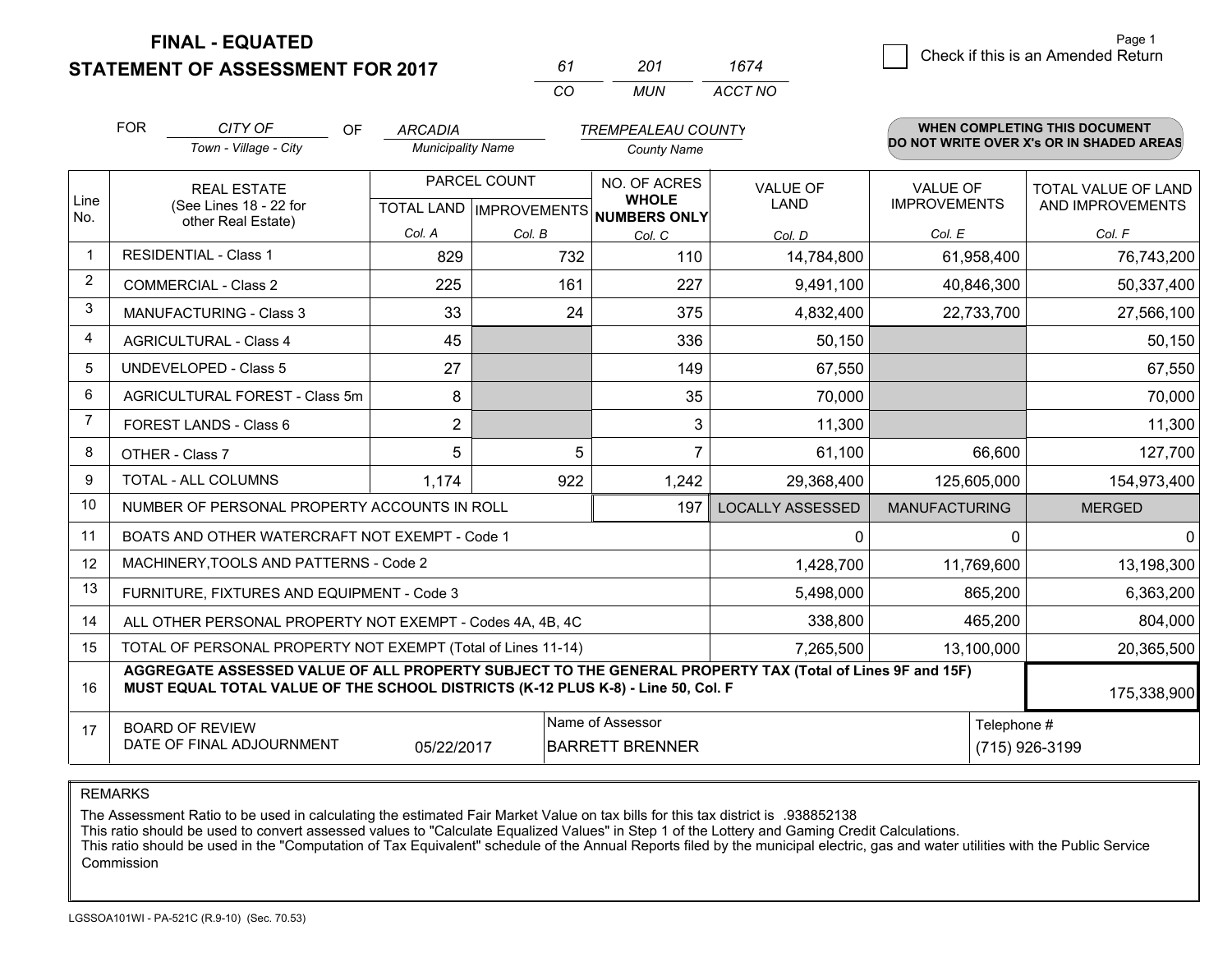*YEAR CO MUN ACCT NO* <sup>2017</sup> <sup>61</sup> <sup>201</sup> <sup>1674</sup>

Do not confuse FOREST LANDS (Line 7) with FOREST CROPS (in this section) - They are **NOT** the same

|    |                                                               |                                             |  | Private Forest Crop - Reg Class @ 10¢ per acre                                 |  |                                                               | Private Forest Crop - Reg Class @ \$2.52 per acre |           |                    |                                                                              |
|----|---------------------------------------------------------------|---------------------------------------------|--|--------------------------------------------------------------------------------|--|---------------------------------------------------------------|---------------------------------------------------|-----------|--------------------|------------------------------------------------------------------------------|
| 18 | (a) PARCELS                                                   | (b) ACRES                                   |  | (c) ASSESSED VALUE                                                             |  | (d) PARCELS                                                   |                                                   | (e) ACRES |                    | (f) ASSESSED VALUE                                                           |
|    |                                                               |                                             |  | Private Forest Crop - Special Class @ 20¢ per acre                             |  |                                                               |                                                   |           |                    | Entered Before 2005 Managed Forest - Ferrous Mining CLOSED @ \$8.27 per acre |
| 19 | (a) PARCELS                                                   | (b) ACRES                                   |  | (c) ASSESSED VALUE                                                             |  | (d) PARCELS                                                   |                                                   | (e) ACRES |                    | (f) ASSESSED VALUE                                                           |
|    |                                                               | Entered Before 2005 Managed Forest - OPEN @ |  | \$.79 per acre                                                                 |  |                                                               |                                                   |           |                    | Entered Before 2005 Managed Forest - CLOSED @ \$1.87 per acre                |
| 20 | (a) PARCELS<br>(b) ACRES                                      |                                             |  | (c) ASSESSED VALUE                                                             |  | (d) PARCELS<br>(e) ACRES                                      |                                                   |           | (f) ASSESSED VALUE |                                                                              |
|    | Entered After 2004 Managed Forest - OPEN @<br>\$2.14 per acre |                                             |  |                                                                                |  | Entered After 2004 Managed Forest - CLOSED @ \$10.68 per acre |                                                   |           |                    |                                                                              |
| 21 | (a) PARCELS                                                   | (b) ACRES                                   |  | (c) ASSESSED VALUE                                                             |  | (d) PARCELS                                                   |                                                   | (e) ACRES |                    | (f) ASSESSED VALUE                                                           |
|    |                                                               |                                             |  |                                                                                |  |                                                               |                                                   |           |                    |                                                                              |
| 22 | (a) County Forest Cropland Acres                              |                                             |  | (b) Federal Acres                                                              |  | (d) County (NOT FOREST CROP) Acres<br>(c) State Acres         |                                                   |           |                    | (e) Other Acres                                                              |
|    |                                                               |                                             |  |                                                                                |  | 18.04<br>7.56                                                 |                                                   |           | 399.97             |                                                                              |
|    |                                                               |                                             |  | Assessed Value of Omitted Property From Prior Years (Sec. 70.44)               |  |                                                               |                                                   |           |                    | Assessed Value of Sec. 70.43 Corrections of Errors by Assessors              |
| 23 | (a) REAL ESTATE                                               |                                             |  | (b) PERSONAL                                                                   |  | (c1) REAL ESTATE                                              |                                                   |           | (c2) PERSONAL      |                                                                              |
|    |                                                               |                                             |  | Manufacturing Equated Value of Omitted Property From Prior Years (Sec. 70.995) |  |                                                               |                                                   |           |                    | Mfg. Equated Value of Sec.70.43 Corrections of Errors by Assessors           |
|    |                                                               | (d) REAL ESTATE                             |  | (e) PERSONAL                                                                   |  | (f1) REAL ESTATE                                              |                                                   |           | (f2) PERSONAL      |                                                                              |
|    |                                                               |                                             |  |                                                                                |  |                                                               |                                                   |           |                    |                                                                              |

## **SPECIAL DISTRICTS**

| Line<br>No. | Enter 6-digit<br><b>Special District</b> | <b>Account</b><br><b>Number</b> | <b>Special District Name</b> | <b>Locally Assessed Value</b><br>of Real Estate and | Mfg Value of Real Estate<br>and Personal Property | <b>Merged Value of</b><br><b>Real Estate and</b> |
|-------------|------------------------------------------|---------------------------------|------------------------------|-----------------------------------------------------|---------------------------------------------------|--------------------------------------------------|
|             | Code (Col. A)                            | (Col. B)                        | (Col. C)                     | Personal Property (Col. D)                          | (Col. E)                                          | Personal Property (Col. F)                       |
| 24          |                                          |                                 |                              |                                                     |                                                   |                                                  |
| 25          |                                          |                                 |                              |                                                     |                                                   |                                                  |
| 26          |                                          |                                 |                              |                                                     |                                                   |                                                  |
| 27          |                                          |                                 |                              |                                                     |                                                   |                                                  |
| 28          |                                          |                                 |                              |                                                     |                                                   |                                                  |
| 29          |                                          |                                 |                              |                                                     |                                                   |                                                  |
| 30          |                                          |                                 |                              |                                                     |                                                   |                                                  |
| 31          |                                          |                                 |                              |                                                     |                                                   |                                                  |
| 32          |                                          |                                 |                              |                                                     |                                                   |                                                  |
| 33          |                                          |                                 |                              |                                                     |                                                   |                                                  |
| 34          |                                          |                                 |                              |                                                     |                                                   |                                                  |
| 35          |                                          |                                 |                              |                                                     |                                                   |                                                  |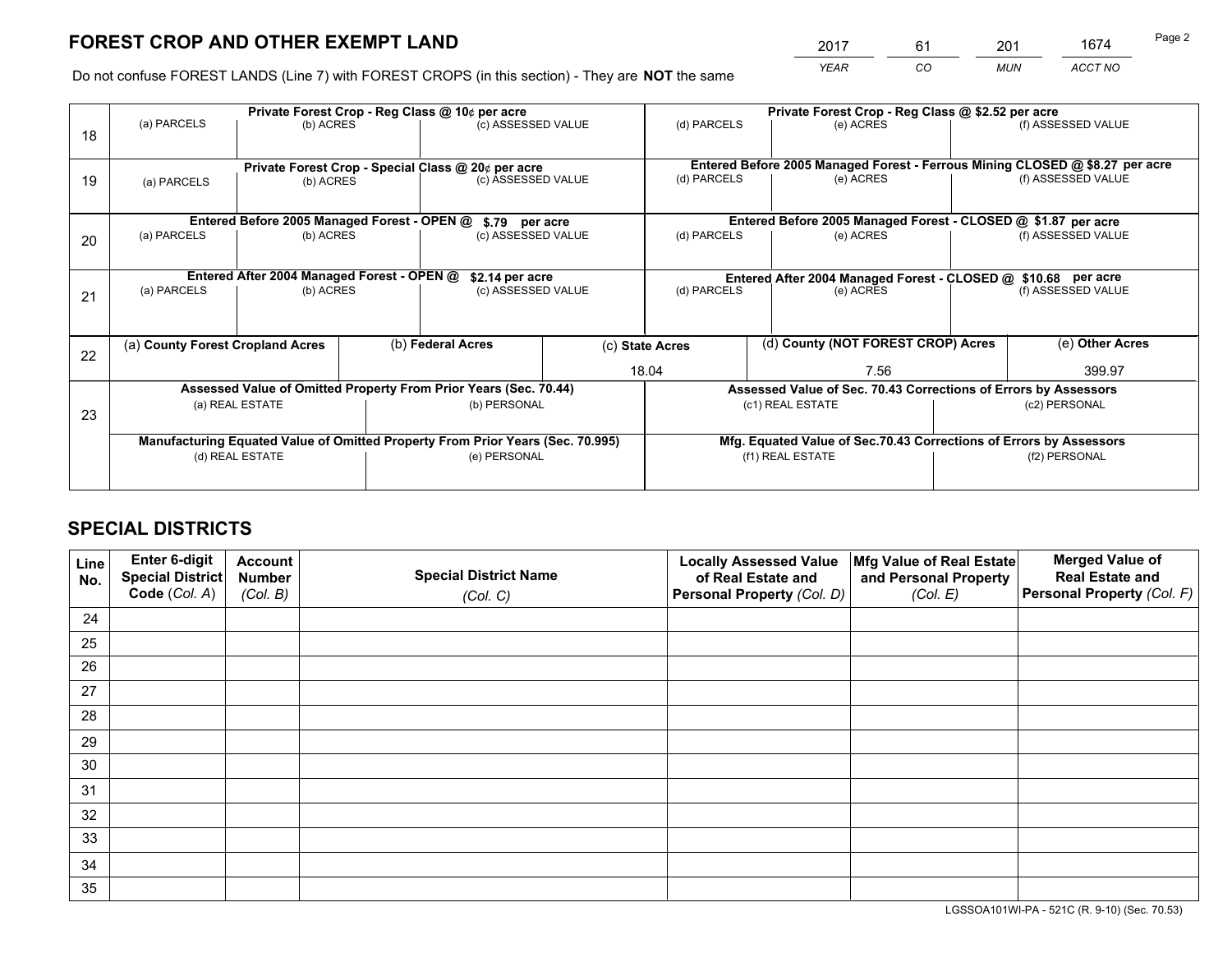|             |                                                                 |                                             |                                                         | <b>YEAR</b>                                                                       | CO<br><b>MUN</b>                                              | ACCT NO                                                                        |
|-------------|-----------------------------------------------------------------|---------------------------------------------|---------------------------------------------------------|-----------------------------------------------------------------------------------|---------------------------------------------------------------|--------------------------------------------------------------------------------|
| Line<br>No. | <b>Enter 6-digit</b><br><b>School District</b><br>Code (Col. A) | <b>Account</b><br><b>Number</b><br>(Col. B) | <b>School District Name</b><br>(Col. C)                 | <b>Locally Assessed Value</b><br>of Real Estate and<br>Personal Property (Col. D) | Mfg Value of Real Estate<br>and Personal Property<br>(Col. E) | <b>Merged Value of</b><br><b>Real Estate and</b><br>Personal Property (Col. F) |
|             | A. SCHOOL DISTRICTS (K-8 and K-12)                              |                                             |                                                         |                                                                                   |                                                               |                                                                                |
| 36          | 610154                                                          | 0358                                        | SCH D OF ARCADIA                                        | 134,672,800                                                                       | 40,666,100                                                    | 175,338,900                                                                    |
| 37          |                                                                 |                                             |                                                         |                                                                                   |                                                               |                                                                                |
| 38          |                                                                 |                                             |                                                         |                                                                                   |                                                               |                                                                                |
| 39          |                                                                 |                                             |                                                         |                                                                                   |                                                               |                                                                                |
| 40          |                                                                 |                                             |                                                         |                                                                                   |                                                               |                                                                                |
| 41<br>42    |                                                                 |                                             |                                                         |                                                                                   |                                                               |                                                                                |
| 43          |                                                                 |                                             |                                                         |                                                                                   |                                                               |                                                                                |
| 44          |                                                                 |                                             |                                                         |                                                                                   |                                                               |                                                                                |
| 45          |                                                                 |                                             |                                                         |                                                                                   |                                                               |                                                                                |
| 46          |                                                                 |                                             |                                                         |                                                                                   |                                                               |                                                                                |
| 47          |                                                                 |                                             |                                                         |                                                                                   |                                                               |                                                                                |
| 48          |                                                                 |                                             |                                                         |                                                                                   |                                                               |                                                                                |
| 49          |                                                                 |                                             |                                                         |                                                                                   |                                                               |                                                                                |
| 50          |                                                                 |                                             | TOTAL ASSESSED VALUE OF SCHOOL DISTRICTS (K-8 and K-12) | 134,672,800                                                                       | 40,666,100                                                    | 175,338,900                                                                    |
|             | <b>B. UNION HIGH SCHOOL DISTRICTS</b>                           |                                             |                                                         |                                                                                   |                                                               |                                                                                |
| 51          |                                                                 |                                             |                                                         |                                                                                   |                                                               |                                                                                |
| 52          |                                                                 |                                             |                                                         |                                                                                   |                                                               |                                                                                |
| 53<br>54    |                                                                 |                                             |                                                         |                                                                                   |                                                               |                                                                                |
| 55          |                                                                 |                                             | TOTAL ASSESSED VALUE OF UNION HIGH SCHOOLS              |                                                                                   |                                                               |                                                                                |
|             | C.<br><b>TECHNICAL COLLEGE DISTRICTS</b>                        |                                             |                                                         |                                                                                   |                                                               |                                                                                |
| 56          | 000200                                                          | 0002                                        | WESTERN TECHNICAL COLLEGE LACR                          | 134,672,800                                                                       | 40,666,100                                                    | 175,338,900                                                                    |
| 57          |                                                                 |                                             |                                                         |                                                                                   |                                                               |                                                                                |
| 58          |                                                                 |                                             |                                                         |                                                                                   |                                                               |                                                                                |
| 59          |                                                                 |                                             | TOTAL ASSESSED VALUE OF TECHNICAL COLLEGES              | 134,672,800                                                                       | 40,666,100                                                    | 175,338,900                                                                    |

61

201

 *I hereby certify, to the best of my knowledge and belief, this form is complete and correct.*

**SCHOOL DISTRICTS**

| Print name of preparer | Title                    |                | Date (MM/DD/CCYY) |
|------------------------|--------------------------|----------------|-------------------|
|                        |                          |                |                   |
| Signature of preparer  | Contact Telephone Number | E-mail address |                   |
|                        | $\overline{\phantom{a}}$ |                |                   |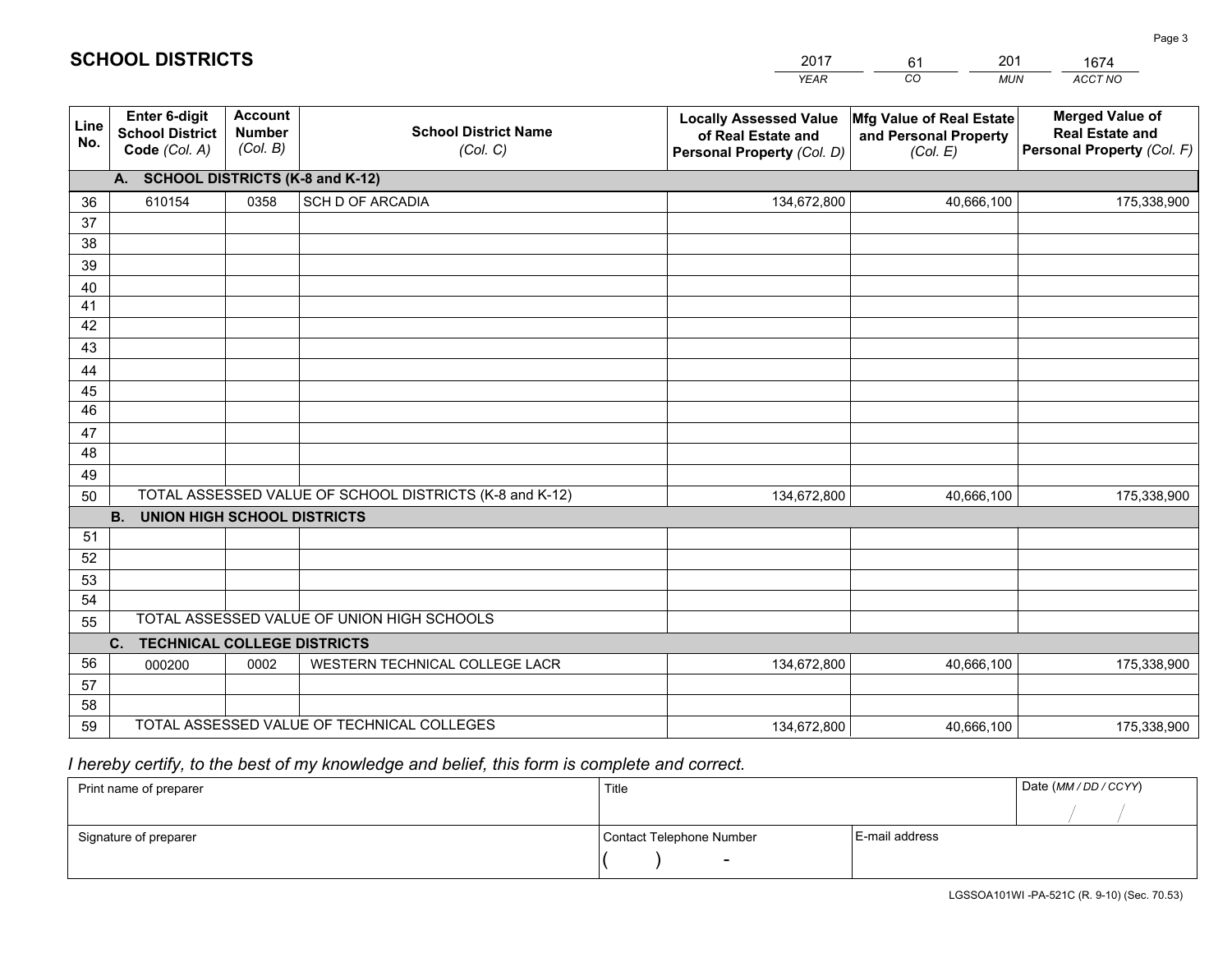#### **HIGHLIGHTS**

- 1. Complete the Statement of Assessment after the Board of Review. Reflect any changes made there.
- 2. Use black ink to complete.
- 3. Line 16 must equal Line 50, Col D.
- 4. Line 55 must equal the total of K-8 schools listed on lines 36-49. Do not include K-12 schools in this comparision.
- 5. Line 59, Col. D must equal Line 16.
- 6. Special District, School District and Technical College District values must include both real estate and personal property. Examples of Special districts are: town sanitary districts, public inland lake protection and rehabilitation districts, and metropolitan sewerage districts.
- 7. DO NOT INCLUDE Manufacturing property values.DOR will print these values on the final SOA.

ANGELA BERG CITY OF ARCADIA 203 W MAIN ST

ANGELA BERG<br>CITY OF ARCADIA **203 W MAIN ST**  ARCADIA, WI 54612 - 1329

ARCADIA, WI 54612 - 1329

 8. Accuracy of this form is very important. The values reported directly affect the equalized value DOR calculates for school and special districts.

#### **Page 1:**

 If not prefilled, enter the tax year,county and municipal code,municipal type, municipal name and county name on the top of form.

Check the Amended box, if filing an amended / corrected SOA.

 Report the parcel count, acres and assessed value of taxable general property, total parcel count, (real and personal), total acres, and values from final figures set by the Board of Review.

- A. Real Estate land and improvements (buildings, etc.) is reported on lines 1 8, total line 9.
- B. Personal Property is reported on lines 11 14, Column D, total line 15.
- C. To complete this report, use the computer produced summary of the assessment roll that shows these amounts.
- D. Use whole numbers only.
- E. Add each line across and each column down to verify entries.

#### **Page 2:**

- A. Report Special Items (not subject to general property tax).
- 1. Private Forest Croplands and Managed Forest Lands are reported on lines 18,19, 20 and 21. Be sure to report assessed values **NOT** taxes.
- 2. You should have copies of the orders of entry, orders of withdrawal, etc., to update your assessment roll.
	- 3. Show hundredths of acres (e.g. 39.75).
- 4. Tax exempt lands are reported on line 22.
- 5. Omitted property and sec. 70.43, Wis. Stats., corrections of errors by assessor are reported on line 23. Report real estate and personal property separately. These should be for **prior years**, not something found on the current assessment roll after the board of review.
- B. Special District (Lines 24-35) Include the value of both real and personal property.

 The Department of Revenue (DOR) preprints much of the information regarding names and codes for schools, special districts,etc. If a district is not listed, enter the name and value only, DOR will enter the proper code.

### **Page 3 School Districts:**

Include the value of both real and personal property.

Report School District (regular, elementary, union high school, and technical college).

- 1. Regular (K-12) and Elementary (K-8) school values are reported on lines 36-49, total on line 50.
- 2. Union High School (UHS) (use only if elementary schools are listed on lines 36-49) are reported on lines 51-54. UHS total value (line 55) must equal to the total **elementary school** values reported on lines 36-49. Do notinclude K-12 schools in this comparison.
- 3. Technical College values are reported on lines 56-58, total on line 59.
- 4. Use the computer summary that shows these amounts to complete this report.

#### **This form is due the second Monday in June. File this report only after your Board of Review is complete.**

 *If you have questions: Return forms to:*

 Email: lgs@wisconsin.gov Wisconsin Department of RevenueCall:  $(608)$  266-2569 or  $(608)$  264-6892 Fax number: (608) 264-6887 PO Box 8971

Local Government Services Section 6-97 Madison WI 53708-8971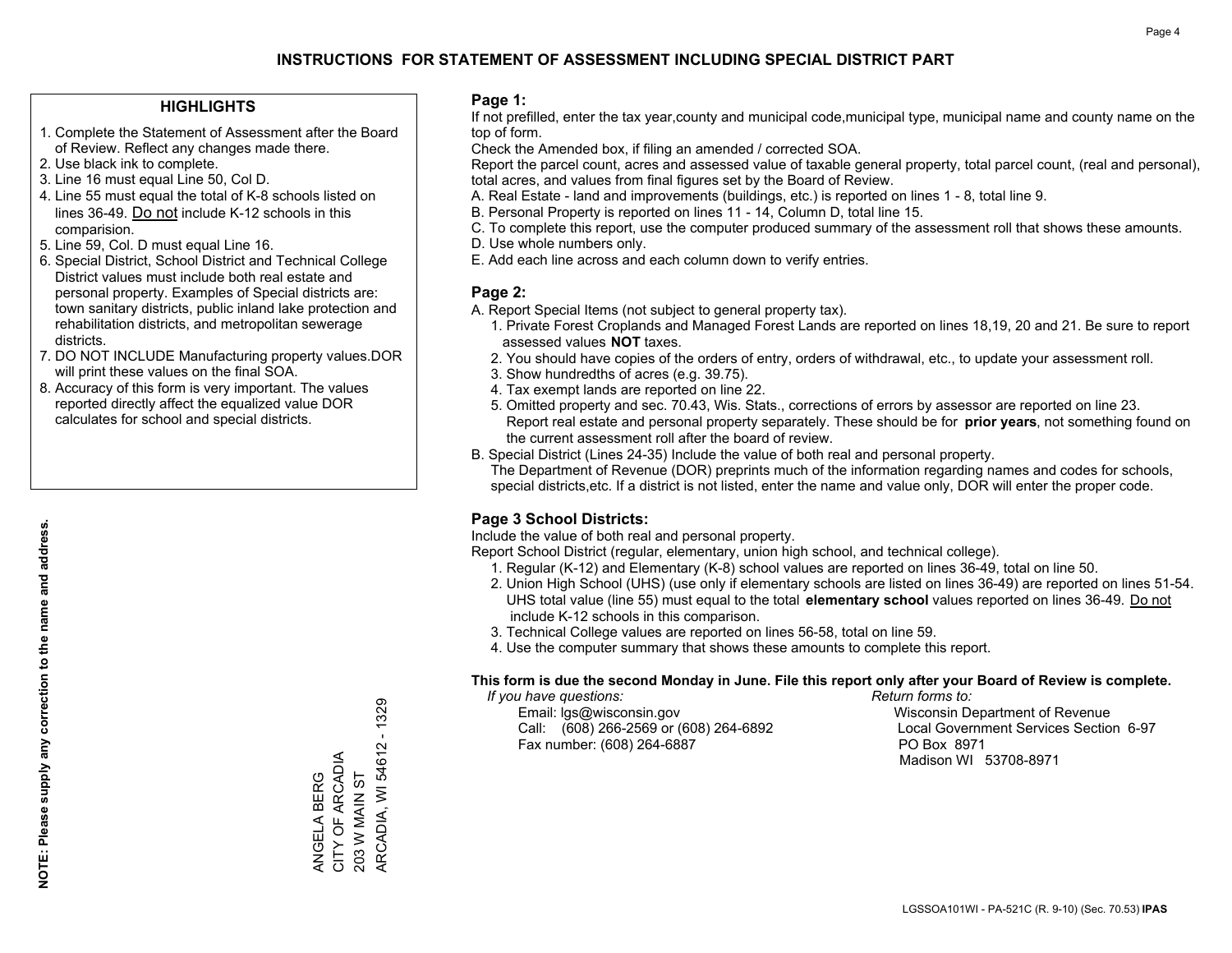**STATEMENT OF ASSESSMENT FOR 2017** 

| 61       | 206   | 1675    |
|----------|-------|---------|
| $\cdots$ | MI IN | ACCT NO |

|                | <b>FOR</b>                                                                                                                                   | CITY OF<br>OF                                                                                                                                                                                | <b>BLAIR</b>             |              | <b>TREMPEALEAU COUNTY</b>                |                         |                                        | <b>WHEN COMPLETING THIS DOCUMENT</b>     |
|----------------|----------------------------------------------------------------------------------------------------------------------------------------------|----------------------------------------------------------------------------------------------------------------------------------------------------------------------------------------------|--------------------------|--------------|------------------------------------------|-------------------------|----------------------------------------|------------------------------------------|
|                |                                                                                                                                              | Town - Village - City                                                                                                                                                                        | <b>Municipality Name</b> |              | <b>County Name</b>                       |                         |                                        | DO NOT WRITE OVER X's OR IN SHADED AREAS |
| Line           |                                                                                                                                              | <b>REAL ESTATE</b>                                                                                                                                                                           |                          | PARCEL COUNT | NO. OF ACRES<br><b>WHOLE</b>             | <b>VALUE OF</b><br>LAND | <b>VALUE OF</b><br><b>IMPROVEMENTS</b> | TOTAL VALUE OF LAND                      |
| No.            |                                                                                                                                              | (See Lines 18 - 22 for<br>other Real Estate)                                                                                                                                                 |                          |              | TOTAL LAND   IMPROVEMENTS   NUMBERS ONLY |                         |                                        | AND IMPROVEMENTS                         |
|                |                                                                                                                                              |                                                                                                                                                                                              | Col. A                   | Col. B       | Col. C                                   | Col. D                  | Col. E                                 | Col. F                                   |
| $\mathbf 1$    |                                                                                                                                              | <b>RESIDENTIAL - Class 1</b>                                                                                                                                                                 | 451                      | 421          | 112                                      | 4,689,300               | 31,406,700                             | 36,096,000                               |
| $\overline{2}$ |                                                                                                                                              | <b>COMMERCIAL - Class 2</b>                                                                                                                                                                  | 101                      | 79           | 142                                      | 1,755,000               | 17,841,000                             | 19,596,000                               |
| 3              |                                                                                                                                              | <b>MANUFACTURING - Class 3</b>                                                                                                                                                               | 19                       | 13           | 473                                      | 5,534,300               | 23,423,100                             | 28,957,400                               |
| $\overline{4}$ |                                                                                                                                              | <b>AGRICULTURAL - Class 4</b>                                                                                                                                                                | 92                       |              | 890                                      | 131,300                 |                                        | 131,300                                  |
| 5              |                                                                                                                                              | <b>UNDEVELOPED - Class 5</b>                                                                                                                                                                 | 29                       |              | 202                                      | 111,000                 |                                        | 111,000                                  |
| 6              |                                                                                                                                              | AGRICULTURAL FOREST - Class 5m                                                                                                                                                               | 37                       |              | 491                                      | 539,900                 |                                        | 539,900                                  |
| 7              |                                                                                                                                              | FOREST LANDS - Class 6                                                                                                                                                                       | 8                        |              | 80                                       | 172,500                 |                                        | 172,500                                  |
| 8              |                                                                                                                                              | OTHER - Class 7                                                                                                                                                                              | 6                        | 6            | 6                                        | 29,500                  | 150,600                                | 180,100                                  |
| 9              |                                                                                                                                              | TOTAL - ALL COLUMNS                                                                                                                                                                          | 743                      | 519          | 2,396                                    | 12,962,800              | 72,821,400                             | 85,784,200                               |
| 10             |                                                                                                                                              | NUMBER OF PERSONAL PROPERTY ACCOUNTS IN ROLL                                                                                                                                                 |                          |              | 77                                       | <b>LOCALLY ASSESSED</b> | <b>MANUFACTURING</b>                   | <b>MERGED</b>                            |
| 11             |                                                                                                                                              | BOATS AND OTHER WATERCRAFT NOT EXEMPT - Code 1                                                                                                                                               |                          |              |                                          | 0                       |                                        | $\Omega$<br>$\Omega$                     |
| 12             |                                                                                                                                              | MACHINERY, TOOLS AND PATTERNS - Code 2                                                                                                                                                       |                          |              |                                          | 209,300                 | 16,837,300                             | 17,046,600                               |
| 13             |                                                                                                                                              | FURNITURE, FIXTURES AND EQUIPMENT - Code 3                                                                                                                                                   |                          |              |                                          | 563,300                 | 396,800                                | 960,100                                  |
| 14             |                                                                                                                                              | ALL OTHER PERSONAL PROPERTY NOT EXEMPT - Codes 4A, 4B, 4C                                                                                                                                    |                          |              |                                          | 125,300                 | 6,486,600                              | 6,611,900                                |
| 15             |                                                                                                                                              | TOTAL OF PERSONAL PROPERTY NOT EXEMPT (Total of Lines 11-14)                                                                                                                                 |                          |              |                                          | 897,900                 | 23,720,700                             | 24,618,600                               |
| 16             |                                                                                                                                              | AGGREGATE ASSESSED VALUE OF ALL PROPERTY SUBJECT TO THE GENERAL PROPERTY TAX (Total of Lines 9F and 15F)<br>MUST EQUAL TOTAL VALUE OF THE SCHOOL DISTRICTS (K-12 PLUS K-8) - Line 50, Col. F |                          |              |                                          |                         |                                        | 110,402,800                              |
| 17             | Name of Assessor<br>Telephone #<br><b>BOARD OF REVIEW</b><br>DATE OF FINAL ADJOURNMENT<br><b>ERIC KLEVEN</b><br>(715) 598-4599<br>05/09/2017 |                                                                                                                                                                                              |                          |              |                                          |                         |                                        |                                          |

REMARKS

The Assessment Ratio to be used in calculating the estimated Fair Market Value on tax bills for this tax district is .941193255

This ratio should be used to convert assessed values to "Calculate Equalized Values" in Step 1 of the Lottery and Gaming Credit Calculations.<br>This ratio should be used in the "Computation of Tax Equivalent" schedule of the Commission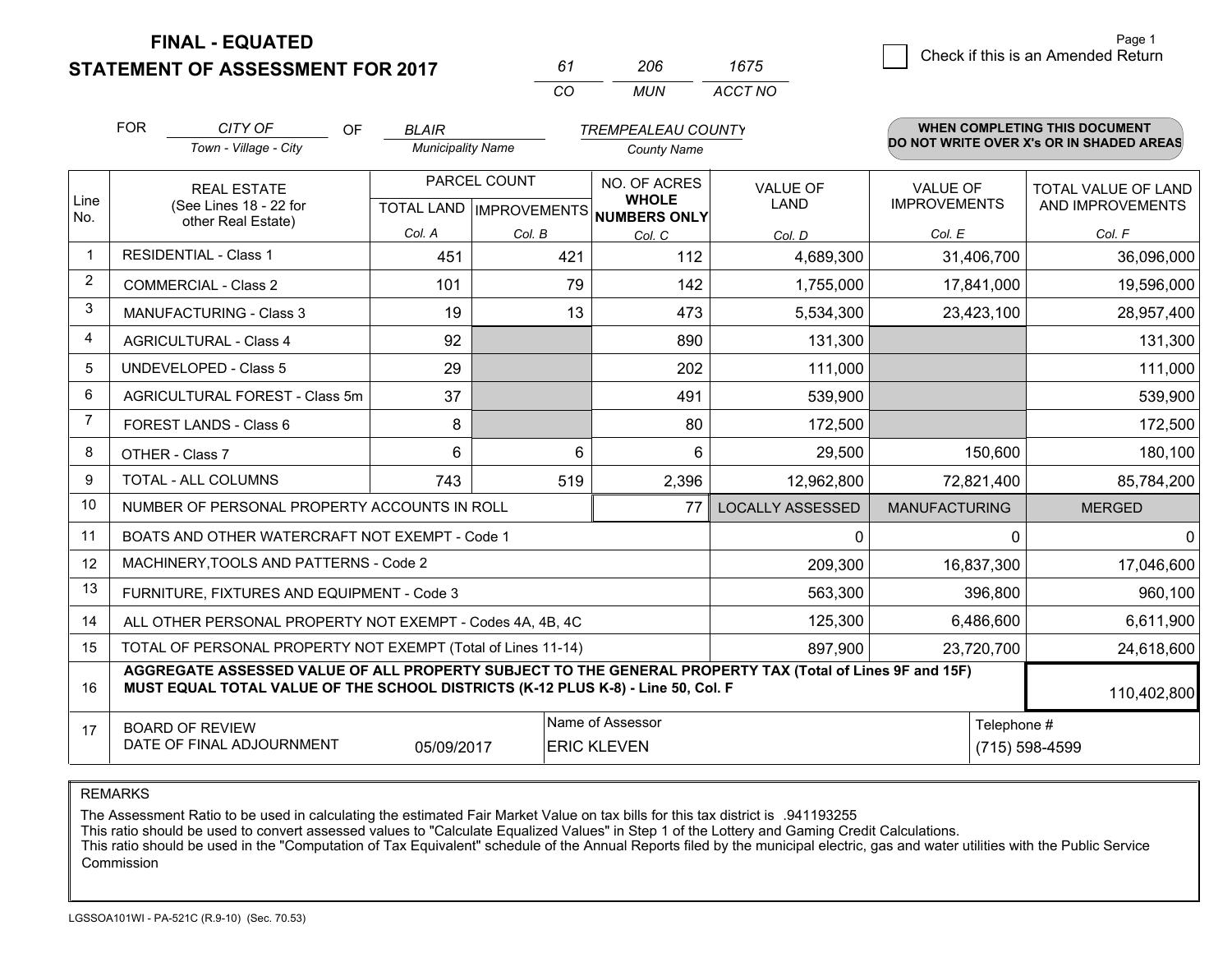*YEAR CO MUN ACCT NO* <sup>2017</sup> <sup>61</sup> <sup>206</sup> <sup>1675</sup>

Do not confuse FOREST LANDS (Line 7) with FOREST CROPS (in this section) - They are **NOT** the same

|    |                                                                                |                                             |                 | Private Forest Crop - Reg Class @ 10¢ per acre                   |  | Private Forest Crop - Reg Class @ \$2.52 per acre |                  |                                                                    |                    |                                                                              |
|----|--------------------------------------------------------------------------------|---------------------------------------------|-----------------|------------------------------------------------------------------|--|---------------------------------------------------|------------------|--------------------------------------------------------------------|--------------------|------------------------------------------------------------------------------|
| 18 | (a) PARCELS                                                                    | (b) ACRES                                   |                 | (c) ASSESSED VALUE                                               |  | (d) PARCELS                                       |                  | (e) ACRES                                                          |                    | (f) ASSESSED VALUE                                                           |
|    |                                                                                |                                             |                 | Private Forest Crop - Special Class @ 20¢ per acre               |  |                                                   |                  |                                                                    |                    | Entered Before 2005 Managed Forest - Ferrous Mining CLOSED @ \$8.27 per acre |
| 19 | (a) PARCELS                                                                    | (b) ACRES                                   |                 | (c) ASSESSED VALUE                                               |  | (d) PARCELS                                       |                  | (e) ACRES                                                          |                    | (f) ASSESSED VALUE                                                           |
|    |                                                                                | Entered Before 2005 Managed Forest - OPEN @ |                 | \$.79 per acre                                                   |  |                                                   |                  | Entered Before 2005 Managed Forest - CLOSED @ \$1.87 per acre      |                    |                                                                              |
|    | (a) PARCELS                                                                    | (b) ACRES                                   |                 | (c) ASSESSED VALUE                                               |  | (d) PARCELS                                       |                  | (e) ACRES                                                          |                    | (f) ASSESSED VALUE                                                           |
| 20 |                                                                                |                                             |                 |                                                                  |  |                                                   |                  |                                                                    |                    |                                                                              |
|    |                                                                                | Entered After 2004 Managed Forest - OPEN @  | \$2.14 per acre | Entered After 2004 Managed Forest - CLOSED @ \$10.68 per acre    |  |                                                   |                  |                                                                    |                    |                                                                              |
| 21 | (a) PARCELS                                                                    | (b) ACRES                                   |                 | (c) ASSESSED VALUE                                               |  | (d) PARCELS<br>(e) ACRES                          |                  |                                                                    | (f) ASSESSED VALUE |                                                                              |
|    |                                                                                |                                             |                 |                                                                  |  |                                                   |                  |                                                                    |                    |                                                                              |
|    | (a) County Forest Cropland Acres                                               |                                             |                 | (b) Federal Acres                                                |  | (c) State Acres                                   |                  | (d) County (NOT FOREST CROP) Acres                                 |                    | (e) Other Acres                                                              |
| 22 |                                                                                |                                             |                 |                                                                  |  |                                                   |                  | .94                                                                |                    | 121.93                                                                       |
|    |                                                                                |                                             |                 | Assessed Value of Omitted Property From Prior Years (Sec. 70.44) |  |                                                   |                  | Assessed Value of Sec. 70.43 Corrections of Errors by Assessors    |                    |                                                                              |
|    |                                                                                | (a) REAL ESTATE                             |                 | (b) PERSONAL                                                     |  |                                                   | (c1) REAL ESTATE |                                                                    |                    | (c2) PERSONAL                                                                |
| 23 |                                                                                |                                             |                 |                                                                  |  |                                                   |                  |                                                                    |                    |                                                                              |
|    | Manufacturing Equated Value of Omitted Property From Prior Years (Sec. 70.995) |                                             |                 |                                                                  |  |                                                   |                  | Mfg. Equated Value of Sec.70.43 Corrections of Errors by Assessors |                    |                                                                              |
|    |                                                                                | (d) REAL ESTATE                             |                 | (e) PERSONAL                                                     |  |                                                   | (f1) REAL ESTATE |                                                                    | (f2) PERSONAL      |                                                                              |
|    |                                                                                |                                             |                 |                                                                  |  |                                                   |                  |                                                                    |                    |                                                                              |

## **SPECIAL DISTRICTS**

| <b>Line</b><br>No. | Enter 6-digit<br><b>Special District</b><br>Code (Col. A) | <b>Account</b><br><b>Number</b><br>(Col. B) | <b>Special District Name</b><br>(Col. C) | <b>Locally Assessed Value</b><br>of Real Estate and<br>Personal Property (Col. D) | Mfg Value of Real Estate<br>and Personal Property<br>(Col. E) | <b>Merged Value of</b><br><b>Real Estate and</b><br>Personal Property (Col. F) |
|--------------------|-----------------------------------------------------------|---------------------------------------------|------------------------------------------|-----------------------------------------------------------------------------------|---------------------------------------------------------------|--------------------------------------------------------------------------------|
| 24                 | 618050                                                    | 0391                                        | LAKE HENRY PRO & REHAB DISTRICT          | 57,724,700                                                                        | 52,678,100                                                    | 110,402,800                                                                    |
| 25                 |                                                           |                                             |                                          |                                                                                   |                                                               |                                                                                |
| 26                 |                                                           |                                             |                                          |                                                                                   |                                                               |                                                                                |
| 27                 |                                                           |                                             |                                          |                                                                                   |                                                               |                                                                                |
| 28                 |                                                           |                                             |                                          |                                                                                   |                                                               |                                                                                |
| 29                 |                                                           |                                             |                                          |                                                                                   |                                                               |                                                                                |
| 30                 |                                                           |                                             |                                          |                                                                                   |                                                               |                                                                                |
| 31                 |                                                           |                                             |                                          |                                                                                   |                                                               |                                                                                |
| 32                 |                                                           |                                             |                                          |                                                                                   |                                                               |                                                                                |
| 33                 |                                                           |                                             |                                          |                                                                                   |                                                               |                                                                                |
| 34                 |                                                           |                                             |                                          |                                                                                   |                                                               |                                                                                |
| 35                 |                                                           |                                             |                                          |                                                                                   |                                                               |                                                                                |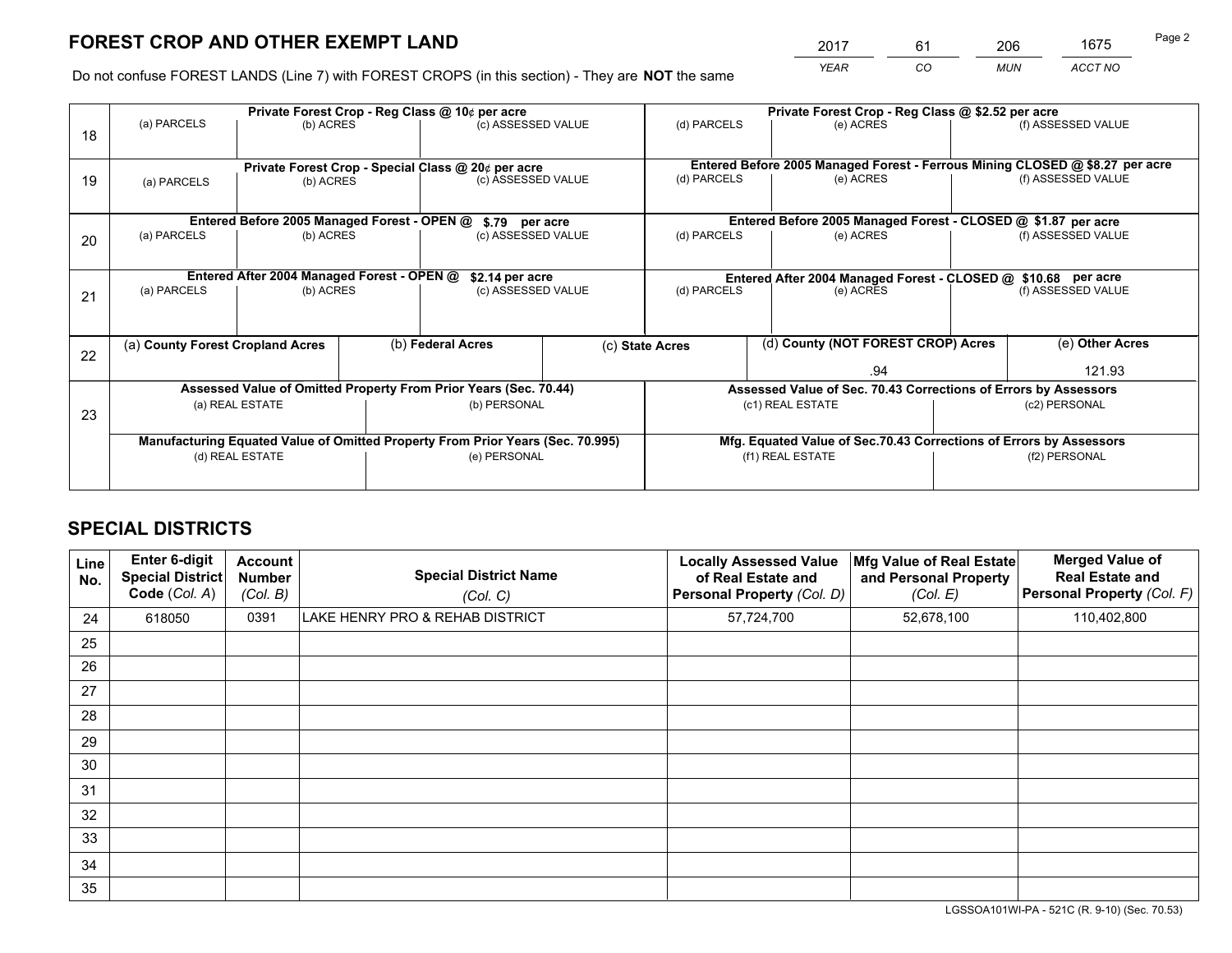|             |                                                                 |                                             |                                                         | <b>YEAR</b>                                                                       | CO<br><b>MUN</b>                                              | ACCT NO                                                                        |
|-------------|-----------------------------------------------------------------|---------------------------------------------|---------------------------------------------------------|-----------------------------------------------------------------------------------|---------------------------------------------------------------|--------------------------------------------------------------------------------|
| Line<br>No. | <b>Enter 6-digit</b><br><b>School District</b><br>Code (Col. A) | <b>Account</b><br><b>Number</b><br>(Col. B) | <b>School District Name</b><br>(Col. C)                 | <b>Locally Assessed Value</b><br>of Real Estate and<br>Personal Property (Col. D) | Mfg Value of Real Estate<br>and Personal Property<br>(Col. E) | <b>Merged Value of</b><br><b>Real Estate and</b><br>Personal Property (Col. F) |
|             | A. SCHOOL DISTRICTS (K-8 and K-12)                              |                                             |                                                         |                                                                                   |                                                               |                                                                                |
| 36          | 610485                                                          | 0359                                        | SCH D OF BLAIR-TAYLOR                                   | 57,708,700                                                                        | 52,572,500                                                    | 110,281,200                                                                    |
| 37          | 616426                                                          | 0364                                        | <b>SCH D OF WHITEHALL</b>                               | 16,000                                                                            | 105,600                                                       | 121,600                                                                        |
| 38          |                                                                 |                                             |                                                         |                                                                                   |                                                               |                                                                                |
| 39          |                                                                 |                                             |                                                         |                                                                                   |                                                               |                                                                                |
| 40          |                                                                 |                                             |                                                         |                                                                                   |                                                               |                                                                                |
| 41          |                                                                 |                                             |                                                         |                                                                                   |                                                               |                                                                                |
| 42          |                                                                 |                                             |                                                         |                                                                                   |                                                               |                                                                                |
| 43          |                                                                 |                                             |                                                         |                                                                                   |                                                               |                                                                                |
| 44          |                                                                 |                                             |                                                         |                                                                                   |                                                               |                                                                                |
| 45<br>46    |                                                                 |                                             |                                                         |                                                                                   |                                                               |                                                                                |
| 47          |                                                                 |                                             |                                                         |                                                                                   |                                                               |                                                                                |
| 48          |                                                                 |                                             |                                                         |                                                                                   |                                                               |                                                                                |
| 49          |                                                                 |                                             |                                                         |                                                                                   |                                                               |                                                                                |
| 50          |                                                                 |                                             | TOTAL ASSESSED VALUE OF SCHOOL DISTRICTS (K-8 and K-12) | 57,724,700                                                                        | 52,678,100                                                    | 110,402,800                                                                    |
|             | <b>B.</b><br><b>UNION HIGH SCHOOL DISTRICTS</b>                 |                                             |                                                         |                                                                                   |                                                               |                                                                                |
| 51          |                                                                 |                                             |                                                         |                                                                                   |                                                               |                                                                                |
| 52          |                                                                 |                                             |                                                         |                                                                                   |                                                               |                                                                                |
| 53          |                                                                 |                                             |                                                         |                                                                                   |                                                               |                                                                                |
| 54          |                                                                 |                                             |                                                         |                                                                                   |                                                               |                                                                                |
| 55          |                                                                 |                                             | TOTAL ASSESSED VALUE OF UNION HIGH SCHOOLS              |                                                                                   |                                                               |                                                                                |
|             | C.<br><b>TECHNICAL COLLEGE DISTRICTS</b>                        |                                             |                                                         |                                                                                   |                                                               |                                                                                |
| 56          | 000200                                                          | 0002                                        | WESTERN TECHNICAL COLLEGE LACR                          | 57,724,700                                                                        | 52,678,100                                                    | 110,402,800                                                                    |
| 57          |                                                                 |                                             |                                                         |                                                                                   |                                                               |                                                                                |
| 58          |                                                                 |                                             |                                                         |                                                                                   |                                                               |                                                                                |
| 59          |                                                                 |                                             | TOTAL ASSESSED VALUE OF TECHNICAL COLLEGES              | 57,724,700                                                                        | 52,678,100                                                    | 110,402,800                                                                    |

61

206

 *I hereby certify, to the best of my knowledge and belief, this form is complete and correct.*

**SCHOOL DISTRICTS**

| Print name of preparer | Title                    |                | Date (MM / DD / CCYY) |
|------------------------|--------------------------|----------------|-----------------------|
|                        |                          |                |                       |
| Signature of preparer  | Contact Telephone Number | E-mail address |                       |
|                        | $\sim$                   |                |                       |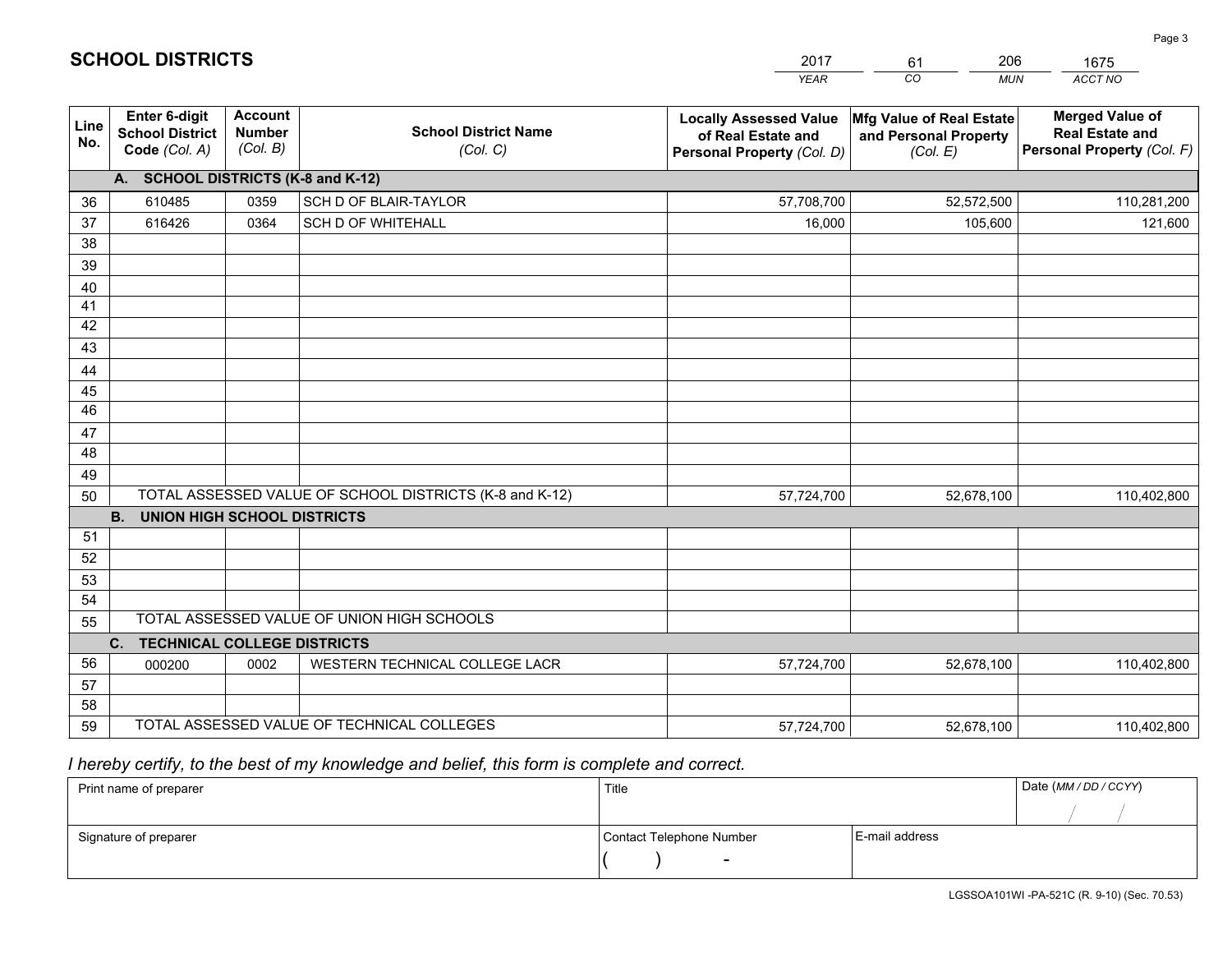#### **HIGHLIGHTS**

- 1. Complete the Statement of Assessment after the Board of Review. Reflect any changes made there.
- 2. Use black ink to complete.
- 3. Line 16 must equal Line 50, Col D.
- 4. Line 55 must equal the total of K-8 schools listed on lines 36-49. Do not include K-12 schools in this comparision.
- 5. Line 59, Col. D must equal Line 16.
- 6. Special District, School District and Technical College District values must include both real estate and personal property. Examples of Special districts are: town sanitary districts, public inland lake protection and rehabilitation districts, and metropolitan sewerage districts.
- 7. DO NOT INCLUDE Manufacturing property values.DOR will print these values on the final SOA.

SUSAN FREDERIXON CITY OF BLAIR 122 S URBERG

SUSAN FREDERIXON<br>CITY OF BLAIR<br>122 S URBERG

BLAIR, WI 54616 - 0147

3LAIR, WI 54616

0147  $\blacksquare$ 

 8. Accuracy of this form is very important. The values reported directly affect the equalized value DOR calculates for school and special districts.

#### **Page 1:**

 If not prefilled, enter the tax year,county and municipal code,municipal type, municipal name and county name on the top of form.

Check the Amended box, if filing an amended / corrected SOA.

 Report the parcel count, acres and assessed value of taxable general property, total parcel count, (real and personal), total acres, and values from final figures set by the Board of Review.

- A. Real Estate land and improvements (buildings, etc.) is reported on lines 1 8, total line 9.
- B. Personal Property is reported on lines 11 14, Column D, total line 15.
- C. To complete this report, use the computer produced summary of the assessment roll that shows these amounts.
- D. Use whole numbers only.
- E. Add each line across and each column down to verify entries.

#### **Page 2:**

- A. Report Special Items (not subject to general property tax).
- 1. Private Forest Croplands and Managed Forest Lands are reported on lines 18,19, 20 and 21. Be sure to report assessed values **NOT** taxes.
- 2. You should have copies of the orders of entry, orders of withdrawal, etc., to update your assessment roll.
	- 3. Show hundredths of acres (e.g. 39.75).
- 4. Tax exempt lands are reported on line 22.
- 5. Omitted property and sec. 70.43, Wis. Stats., corrections of errors by assessor are reported on line 23. Report real estate and personal property separately. These should be for **prior years**, not something found on the current assessment roll after the board of review.
- B. Special District (Lines 24-35) Include the value of both real and personal property.
- The Department of Revenue (DOR) preprints much of the information regarding names and codes for schools, special districts,etc. If a district is not listed, enter the name and value only, DOR will enter the proper code.

### **Page 3 School Districts:**

Include the value of both real and personal property.

Report School District (regular, elementary, union high school, and technical college).

- 1. Regular (K-12) and Elementary (K-8) school values are reported on lines 36-49, total on line 50.
- 2. Union High School (UHS) (use only if elementary schools are listed on lines 36-49) are reported on lines 51-54. UHS total value (line 55) must equal to the total **elementary school** values reported on lines 36-49. Do notinclude K-12 schools in this comparison.
- 3. Technical College values are reported on lines 56-58, total on line 59.
- 4. Use the computer summary that shows these amounts to complete this report.

#### **This form is due the second Monday in June. File this report only after your Board of Review is complete.**

 *If you have questions: Return forms to:*

 Email: lgs@wisconsin.gov Wisconsin Department of RevenueCall:  $(608)$  266-2569 or  $(608)$  264-6892 Fax number: (608) 264-6887 PO Box 8971

Local Government Services Section 6-97 Madison WI 53708-8971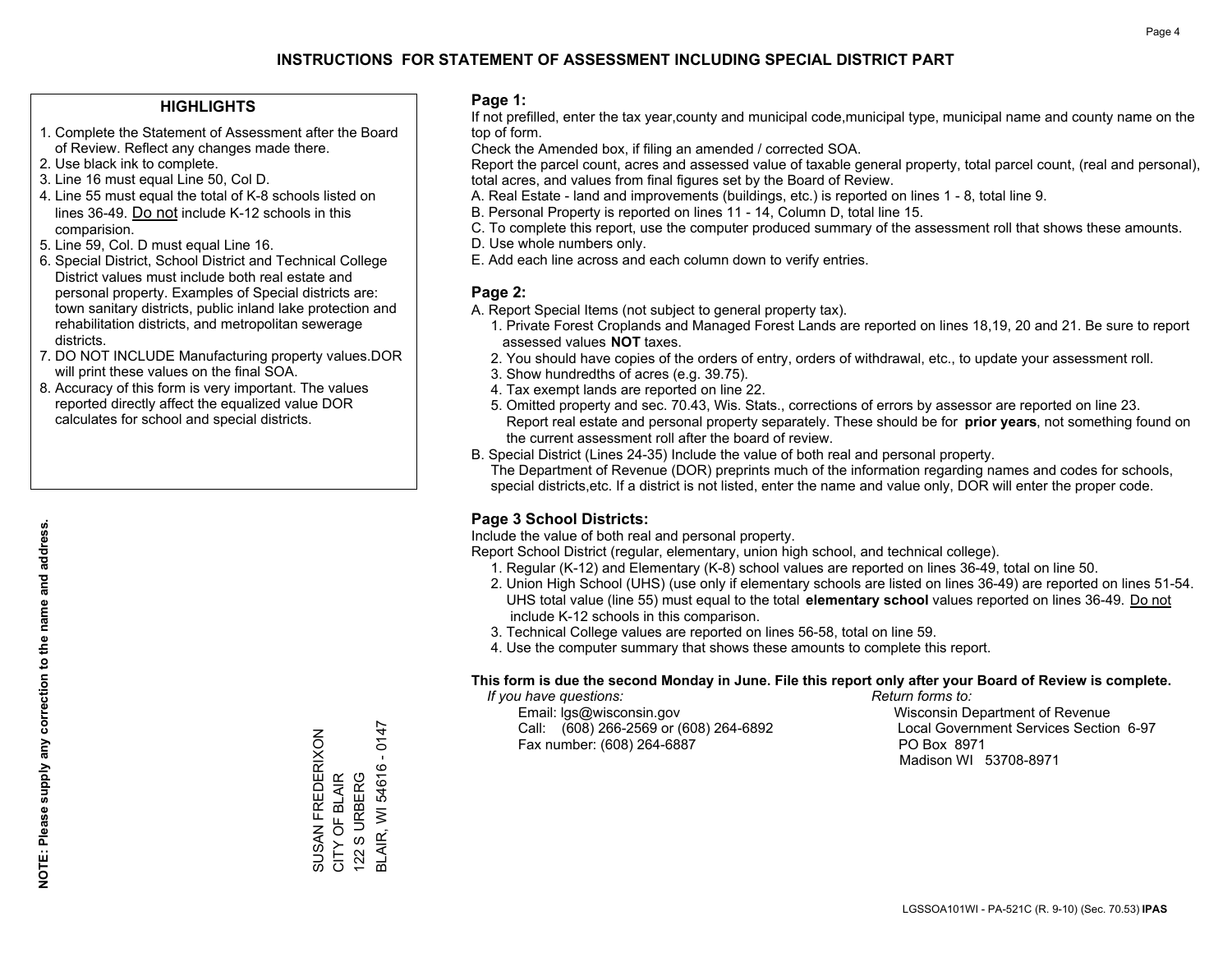**STATEMENT OF ASSESSMENT FOR 2017** 

*CO MUN <sup>61</sup> <sup>231</sup> ACCT NO1676*

|                | <b>FOR</b>                                 | CITY OF<br><b>OF</b>                                                                                                                                                                         | <b>GALESVILLE</b>        |          | <b>TREMPEALEAU COUNTY</b>                |                         |                                        | WHEN COMPLETING THIS DOCUMENT            |
|----------------|--------------------------------------------|----------------------------------------------------------------------------------------------------------------------------------------------------------------------------------------------|--------------------------|----------|------------------------------------------|-------------------------|----------------------------------------|------------------------------------------|
|                |                                            | Town - Village - City                                                                                                                                                                        | <b>Municipality Name</b> |          | <b>County Name</b>                       |                         |                                        | DO NOT WRITE OVER X's OR IN SHADED AREAS |
| Line           |                                            | <b>REAL ESTATE</b>                                                                                                                                                                           | PARCEL COUNT             |          | NO. OF ACRES<br><b>WHOLE</b>             | <b>VALUE OF</b><br>LAND | <b>VALUE OF</b><br><b>IMPROVEMENTS</b> | <b>TOTAL VALUE OF LAND</b>               |
| No.            |                                            | (See Lines 18 - 22 for<br>other Real Estate)                                                                                                                                                 |                          |          | TOTAL LAND   IMPROVEMENTS   NUMBERS ONLY |                         |                                        | AND IMPROVEMENTS                         |
|                |                                            |                                                                                                                                                                                              | Col. A                   | Col. B   | Col. C                                   | Col. D                  | Col. E                                 | Col. F                                   |
| $\mathbf 1$    |                                            | <b>RESIDENTIAL - Class 1</b>                                                                                                                                                                 | 611                      | 525      | 121                                      | 12,275,100              | 48,834,900                             | 61,110,000                               |
| 2              |                                            | <b>COMMERCIAL - Class 2</b>                                                                                                                                                                  | 111                      | 82       | 52                                       | 2,400,600               | 13,257,000                             | 15,657,600                               |
| 3              |                                            | <b>MANUFACTURING - Class 3</b>                                                                                                                                                               | 9                        | 9        | 55                                       | 495,800                 | 3,418,100                              | 3,913,900                                |
| $\overline{4}$ |                                            | <b>AGRICULTURAL - Class 4</b>                                                                                                                                                                | 26                       |          | 57                                       | 11,400                  |                                        | 11,400                                   |
| 5              |                                            | <b>UNDEVELOPED - Class 5</b>                                                                                                                                                                 | 10                       |          | 6                                        | 9,300                   |                                        | 9,300                                    |
| 6              |                                            | AGRICULTURAL FOREST - Class 5m                                                                                                                                                               | $\Omega$                 |          | $\Omega$                                 | 0                       |                                        | $\mathbf{0}$                             |
| 7              |                                            | FOREST LANDS - Class 6                                                                                                                                                                       | 0                        |          | $\mathbf{0}$                             | 0                       |                                        | $\mathbf 0$                              |
| 8              |                                            | OTHER - Class 7                                                                                                                                                                              | $\Omega$                 | $\Omega$ | $\Omega$                                 | 0                       | $\Omega$                               | $\mathbf 0$                              |
| 9              |                                            | TOTAL - ALL COLUMNS                                                                                                                                                                          | 767                      | 616      | 291                                      | 15,192,200              | 65,510,000                             | 80,702,200                               |
| 10             |                                            | NUMBER OF PERSONAL PROPERTY ACCOUNTS IN ROLL                                                                                                                                                 |                          |          | 106                                      | <b>LOCALLY ASSESSED</b> | <b>MANUFACTURING</b>                   | <b>MERGED</b>                            |
| 11             |                                            | BOATS AND OTHER WATERCRAFT NOT EXEMPT - Code 1                                                                                                                                               |                          |          |                                          | 888                     | $\Omega$                               | 888                                      |
| 12             |                                            | MACHINERY, TOOLS AND PATTERNS - Code 2                                                                                                                                                       |                          |          |                                          | 292,731                 | 619,100                                | 911,831                                  |
| 13             |                                            | FURNITURE, FIXTURES AND EQUIPMENT - Code 3                                                                                                                                                   |                          |          |                                          | 1,008,163               | 334,000                                | 1,342,163                                |
| 14             |                                            | ALL OTHER PERSONAL PROPERTY NOT EXEMPT - Codes 4A, 4B, 4C                                                                                                                                    |                          |          |                                          | 39,561                  | 16,100                                 | 55,661                                   |
| 15             |                                            | TOTAL OF PERSONAL PROPERTY NOT EXEMPT (Total of Lines 11-14)                                                                                                                                 |                          |          |                                          | 1,341,343               | 969,200                                | 2,310,543                                |
| 16             |                                            | AGGREGATE ASSESSED VALUE OF ALL PROPERTY SUBJECT TO THE GENERAL PROPERTY TAX (Total of Lines 9F and 15F)<br>MUST EQUAL TOTAL VALUE OF THE SCHOOL DISTRICTS (K-12 PLUS K-8) - Line 50, Col. F |                          |          |                                          |                         |                                        | 83,012,743                               |
| 17             | Name of Assessor<br><b>BOARD OF REVIEW</b> |                                                                                                                                                                                              |                          |          |                                          |                         |                                        | Telephone #                              |
|                |                                            | DATE OF FINAL ADJOURNMENT                                                                                                                                                                    | 07/20/2017               |          | <b>HART APPRAISALS</b>                   |                         |                                        | (920) 749-1995                           |

REMARKS

The Assessment Ratio to be used in calculating the estimated Fair Market Value on tax bills for this tax district is .89624629<br>This ratio should be used to convert assessed values to "Calculate Equalized Values" in Step 1 Commission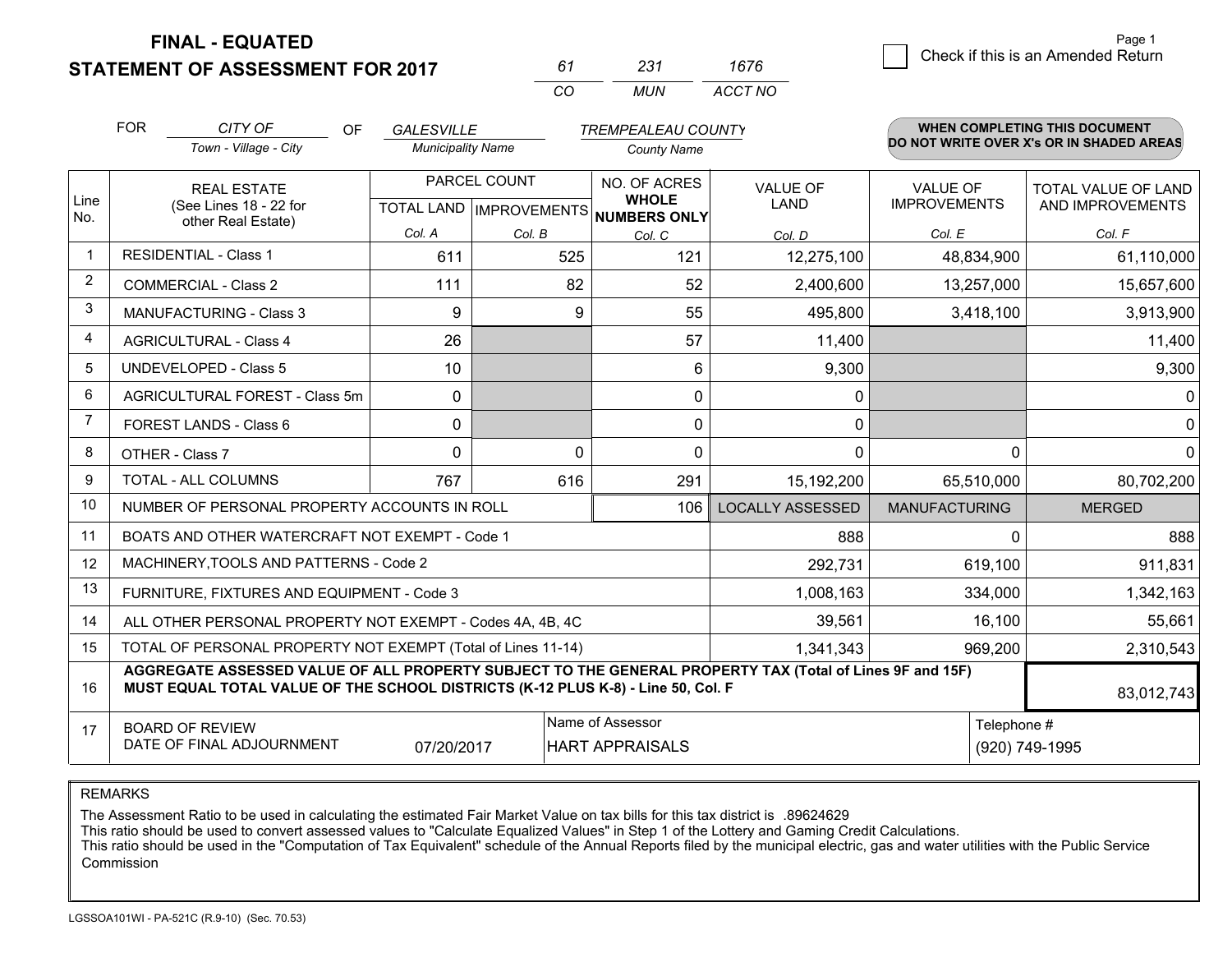*YEAR CO MUN ACCT NO* <sup>2017</sup> <sup>61</sup> <sup>231</sup> <sup>1676</sup>

Do not confuse FOREST LANDS (Line 7) with FOREST CROPS (in this section) - They are **NOT** the same

|    |                                  |                                                    |  | Private Forest Crop - Reg Class @ 10¢ per acre                                 |  | Private Forest Crop - Reg Class @ \$2.52 per acre                            |                                                                    |                    |                    |  |
|----|----------------------------------|----------------------------------------------------|--|--------------------------------------------------------------------------------|--|------------------------------------------------------------------------------|--------------------------------------------------------------------|--------------------|--------------------|--|
| 18 | (a) PARCELS                      | (b) ACRES                                          |  | (c) ASSESSED VALUE                                                             |  | (d) PARCELS                                                                  | (e) ACRES                                                          |                    | (f) ASSESSED VALUE |  |
|    |                                  | Private Forest Crop - Special Class @ 20¢ per acre |  |                                                                                |  | Entered Before 2005 Managed Forest - Ferrous Mining CLOSED @ \$8.27 per acre |                                                                    |                    |                    |  |
| 19 | (b) ACRES<br>(a) PARCELS         |                                                    |  | (c) ASSESSED VALUE                                                             |  | (d) PARCELS                                                                  | (e) ACRES                                                          |                    | (f) ASSESSED VALUE |  |
|    |                                  | Entered Before 2005 Managed Forest - OPEN @        |  |                                                                                |  |                                                                              | Entered Before 2005 Managed Forest - CLOSED @ \$1.87 per acre      |                    |                    |  |
| 20 | (a) PARCELS<br>(b) ACRES         |                                                    |  | \$.79 per acre<br>(c) ASSESSED VALUE                                           |  | (d) PARCELS<br>(e) ACRES                                                     |                                                                    |                    | (f) ASSESSED VALUE |  |
|    |                                  | Entered After 2004 Managed Forest - OPEN @         |  | \$2.14 per acre                                                                |  | Entered After 2004 Managed Forest - CLOSED @ \$10.68 per acre                |                                                                    |                    |                    |  |
| 21 | (a) PARCELS                      | (b) ACRES                                          |  | (c) ASSESSED VALUE                                                             |  | (d) PARCELS<br>(e) ACRES                                                     |                                                                    | (f) ASSESSED VALUE |                    |  |
|    | (a) County Forest Cropland Acres |                                                    |  | (b) Federal Acres                                                              |  | (d) County (NOT FOREST CROP) Acres<br>(c) State Acres                        |                                                                    |                    | (e) Other Acres    |  |
| 22 |                                  |                                                    |  |                                                                                |  | .12                                                                          | 7.36                                                               |                    | 150.64             |  |
|    |                                  |                                                    |  | Assessed Value of Omitted Property From Prior Years (Sec. 70.44)               |  |                                                                              | Assessed Value of Sec. 70.43 Corrections of Errors by Assessors    |                    |                    |  |
| 23 | (a) REAL ESTATE                  |                                                    |  | (b) PERSONAL                                                                   |  | (c1) REAL ESTATE                                                             |                                                                    |                    | (c2) PERSONAL      |  |
|    |                                  |                                                    |  | Manufacturing Equated Value of Omitted Property From Prior Years (Sec. 70.995) |  |                                                                              | Mfg. Equated Value of Sec.70.43 Corrections of Errors by Assessors |                    |                    |  |
|    | (d) REAL ESTATE                  |                                                    |  | (e) PERSONAL                                                                   |  | (f1) REAL ESTATE                                                             |                                                                    | (f2) PERSONAL      |                    |  |
|    |                                  |                                                    |  |                                                                                |  |                                                                              |                                                                    |                    |                    |  |

## **SPECIAL DISTRICTS**

| Line<br>No. | <b>Enter 6-digit</b><br><b>Special District</b><br>Code (Col. A) | Account<br><b>Number</b><br>(Col. B) | <b>Special District Name</b><br>(Col. C)  | <b>Locally Assessed Value</b><br>of Real Estate and<br>Personal Property (Col. D) | Mfg Value of Real Estate<br>and Personal Property<br>(Col. E) | <b>Merged Value of</b><br><b>Real Estate and</b><br>Personal Property (Col. F) |
|-------------|------------------------------------------------------------------|--------------------------------------|-------------------------------------------|-----------------------------------------------------------------------------------|---------------------------------------------------------------|--------------------------------------------------------------------------------|
| 24          | 618060                                                           | 0392                                 | LAKE MARINUKA PUBLIC PRO & REHAB DISTRICT | 78,129,643                                                                        | 4,883,100                                                     | 83,012,743                                                                     |
| 25          |                                                                  |                                      |                                           |                                                                                   |                                                               |                                                                                |
| 26          |                                                                  |                                      |                                           |                                                                                   |                                                               |                                                                                |
| 27          |                                                                  |                                      |                                           |                                                                                   |                                                               |                                                                                |
| 28          |                                                                  |                                      |                                           |                                                                                   |                                                               |                                                                                |
| 29          |                                                                  |                                      |                                           |                                                                                   |                                                               |                                                                                |
| 30          |                                                                  |                                      |                                           |                                                                                   |                                                               |                                                                                |
| 31          |                                                                  |                                      |                                           |                                                                                   |                                                               |                                                                                |
| 32          |                                                                  |                                      |                                           |                                                                                   |                                                               |                                                                                |
| 33          |                                                                  |                                      |                                           |                                                                                   |                                                               |                                                                                |
| 34          |                                                                  |                                      |                                           |                                                                                   |                                                               |                                                                                |
| 35          |                                                                  |                                      |                                           |                                                                                   |                                                               |                                                                                |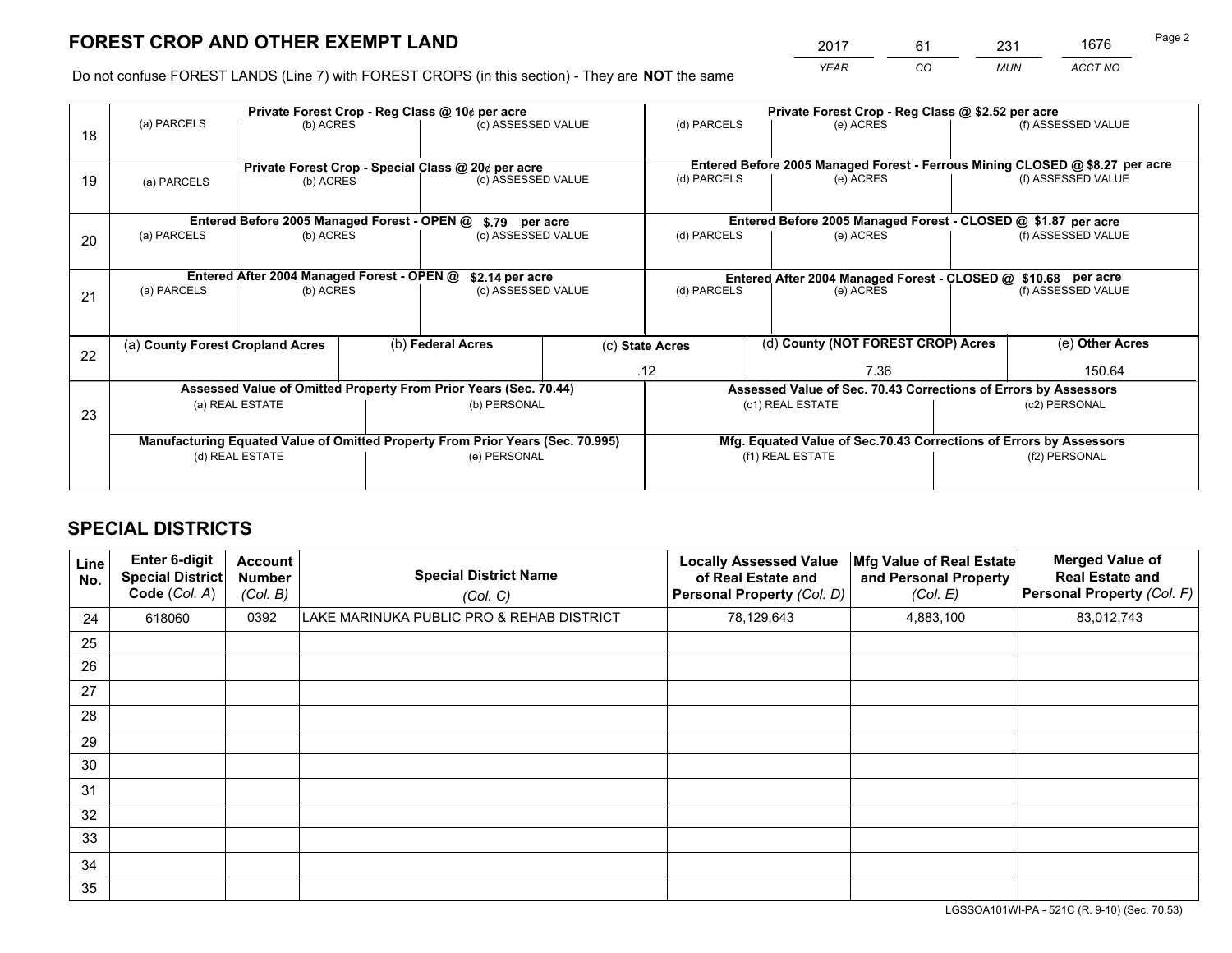|             |                                                                 |                                             |                                                         | <b>YEAR</b>                                                                       | CO<br><b>MUN</b>                                              | ACCT NO                                                                        |
|-------------|-----------------------------------------------------------------|---------------------------------------------|---------------------------------------------------------|-----------------------------------------------------------------------------------|---------------------------------------------------------------|--------------------------------------------------------------------------------|
| Line<br>No. | <b>Enter 6-digit</b><br><b>School District</b><br>Code (Col. A) | <b>Account</b><br><b>Number</b><br>(Col. B) | <b>School District Name</b><br>(Col. C)                 | <b>Locally Assessed Value</b><br>of Real Estate and<br>Personal Property (Col. D) | Mfg Value of Real Estate<br>and Personal Property<br>(Col. E) | <b>Merged Value of</b><br><b>Real Estate and</b><br>Personal Property (Col. F) |
|             | A. SCHOOL DISTRICTS (K-8 and K-12)                              |                                             |                                                         |                                                                                   |                                                               |                                                                                |
| 36          | 612009                                                          | 0361                                        | SCH D OF GALESVILLE-ETTRICK                             | 78,129,643                                                                        | 4,883,100                                                     | 83,012,743                                                                     |
| 37          |                                                                 |                                             |                                                         |                                                                                   |                                                               |                                                                                |
| 38          |                                                                 |                                             |                                                         |                                                                                   |                                                               |                                                                                |
| 39          |                                                                 |                                             |                                                         |                                                                                   |                                                               |                                                                                |
| 40          |                                                                 |                                             |                                                         |                                                                                   |                                                               |                                                                                |
| 41<br>42    |                                                                 |                                             |                                                         |                                                                                   |                                                               |                                                                                |
| 43          |                                                                 |                                             |                                                         |                                                                                   |                                                               |                                                                                |
|             |                                                                 |                                             |                                                         |                                                                                   |                                                               |                                                                                |
| 44<br>45    |                                                                 |                                             |                                                         |                                                                                   |                                                               |                                                                                |
| 46          |                                                                 |                                             |                                                         |                                                                                   |                                                               |                                                                                |
| 47          |                                                                 |                                             |                                                         |                                                                                   |                                                               |                                                                                |
| 48          |                                                                 |                                             |                                                         |                                                                                   |                                                               |                                                                                |
| 49          |                                                                 |                                             |                                                         |                                                                                   |                                                               |                                                                                |
| 50          |                                                                 |                                             | TOTAL ASSESSED VALUE OF SCHOOL DISTRICTS (K-8 and K-12) | 78,129,643                                                                        | 4,883,100                                                     | 83,012,743                                                                     |
|             | <b>B.</b><br>UNION HIGH SCHOOL DISTRICTS                        |                                             |                                                         |                                                                                   |                                                               |                                                                                |
| 51          |                                                                 |                                             |                                                         |                                                                                   |                                                               |                                                                                |
| 52          |                                                                 |                                             |                                                         |                                                                                   |                                                               |                                                                                |
| 53          |                                                                 |                                             |                                                         |                                                                                   |                                                               |                                                                                |
| 54          |                                                                 |                                             |                                                         |                                                                                   |                                                               |                                                                                |
| 55          |                                                                 |                                             | TOTAL ASSESSED VALUE OF UNION HIGH SCHOOLS              |                                                                                   |                                                               |                                                                                |
|             | C.<br><b>TECHNICAL COLLEGE DISTRICTS</b>                        |                                             |                                                         |                                                                                   |                                                               |                                                                                |
| 56          | 000200                                                          | 0002                                        | WESTERN TECHNICAL COLLEGE LACR                          | 78,129,643                                                                        | 4,883,100                                                     | 83,012,743                                                                     |
| 57<br>58    |                                                                 |                                             |                                                         |                                                                                   |                                                               |                                                                                |
| 59          |                                                                 |                                             | TOTAL ASSESSED VALUE OF TECHNICAL COLLEGES              | 78,129,643                                                                        | 4,883,100                                                     | 83,012,743                                                                     |
|             |                                                                 |                                             |                                                         |                                                                                   |                                                               |                                                                                |

61

231

 *I hereby certify, to the best of my knowledge and belief, this form is complete and correct.*

**SCHOOL DISTRICTS**

| Print name of preparer | Title                    |                | Date (MM / DD / CCYY) |
|------------------------|--------------------------|----------------|-----------------------|
|                        |                          |                |                       |
| Signature of preparer  | Contact Telephone Number | E-mail address |                       |
|                        | $\sim$                   |                |                       |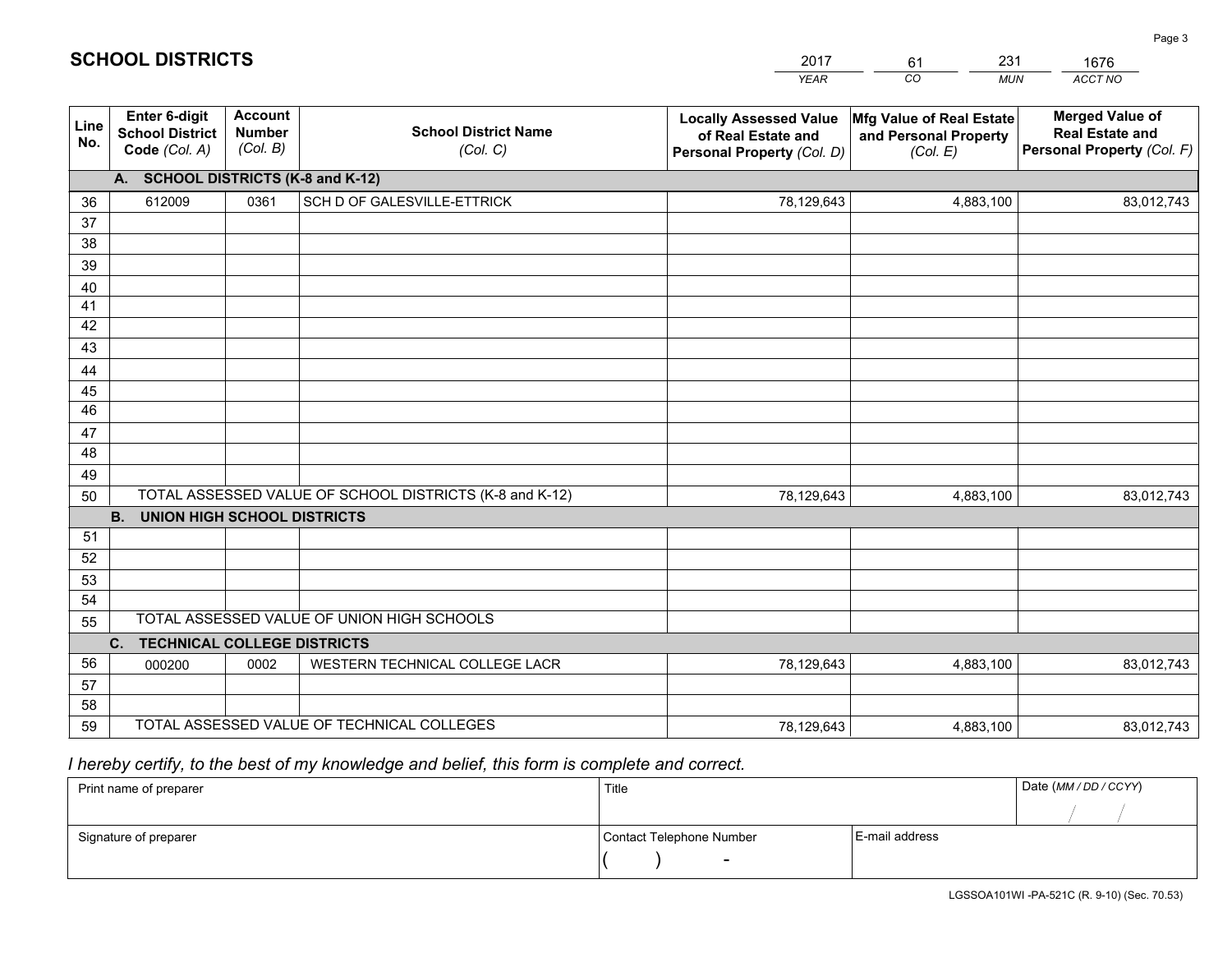#### **HIGHLIGHTS**

- 1. Complete the Statement of Assessment after the Board of Review. Reflect any changes made there.
- 2. Use black ink to complete.
- 3. Line 16 must equal Line 50, Col D.
- 4. Line 55 must equal the total of K-8 schools listed on lines 36-49. Do not include K-12 schools in this comparision.
- 5. Line 59, Col. D must equal Line 16.
- 6. Special District, School District and Technical College District values must include both real estate and personal property. Examples of Special districts are: town sanitary districts, public inland lake protection and rehabilitation districts, and metropolitan sewerage districts.
- 7. DO NOT INCLUDE Manufacturing property values.DOR will print these values on the final SOA.
- 8. Accuracy of this form is very important. The values reported directly affect the equalized value DOR calculates for school and special districts.

#### **Page 1:**

 If not prefilled, enter the tax year,county and municipal code,municipal type, municipal name and county name on the top of form.

Check the Amended box, if filing an amended / corrected SOA.

 Report the parcel count, acres and assessed value of taxable general property, total parcel count, (real and personal), total acres, and values from final figures set by the Board of Review.

- A. Real Estate land and improvements (buildings, etc.) is reported on lines 1 8, total line 9.
- B. Personal Property is reported on lines 11 14, Column D, total line 15.
- C. To complete this report, use the computer produced summary of the assessment roll that shows these amounts.
- D. Use whole numbers only.
- E. Add each line across and each column down to verify entries.

#### **Page 2:**

- A. Report Special Items (not subject to general property tax).
- 1. Private Forest Croplands and Managed Forest Lands are reported on lines 18,19, 20 and 21. Be sure to report assessed values **NOT** taxes.
- 2. You should have copies of the orders of entry, orders of withdrawal, etc., to update your assessment roll.
	- 3. Show hundredths of acres (e.g. 39.75).
- 4. Tax exempt lands are reported on line 22.
- 5. Omitted property and sec. 70.43, Wis. Stats., corrections of errors by assessor are reported on line 23. Report real estate and personal property separately. These should be for **prior years**, not something found on the current assessment roll after the board of review.
- B. Special District (Lines 24-35) Include the value of both real and personal property.

 The Department of Revenue (DOR) preprints much of the information regarding names and codes for schools, special districts,etc. If a district is not listed, enter the name and value only, DOR will enter the proper code.

### **Page 3 School Districts:**

Include the value of both real and personal property.

Report School District (regular, elementary, union high school, and technical college).

- 1. Regular (K-12) and Elementary (K-8) school values are reported on lines 36-49, total on line 50.
- 2. Union High School (UHS) (use only if elementary schools are listed on lines 36-49) are reported on lines 51-54. UHS total value (line 55) must equal to the total **elementary school** values reported on lines 36-49. Do notinclude K-12 schools in this comparison.
- 3. Technical College values are reported on lines 56-58, total on line 59.
- 4. Use the computer summary that shows these amounts to complete this report.

#### **This form is due the second Monday in June. File this report only after your Board of Review is complete.**

 *If you have questions: Return forms to:*

 Email: lgs@wisconsin.gov Wisconsin Department of RevenueCall:  $(608)$  266-2569 or  $(608)$  264-6892 Fax number: (608) 264-6887 PO Box 8971

Local Government Services Section 6-97 Madison WI 53708-8971

 $-0327$ GALESVILLE, WI 54630 - 0327 54630 CITY OF GALESVILLE SUZANNE JOHNSON<br>CITY OF GALESVILLE SUZANNE JOHNSON GALESVILLE, WI PO BOX 327 PO BOX 327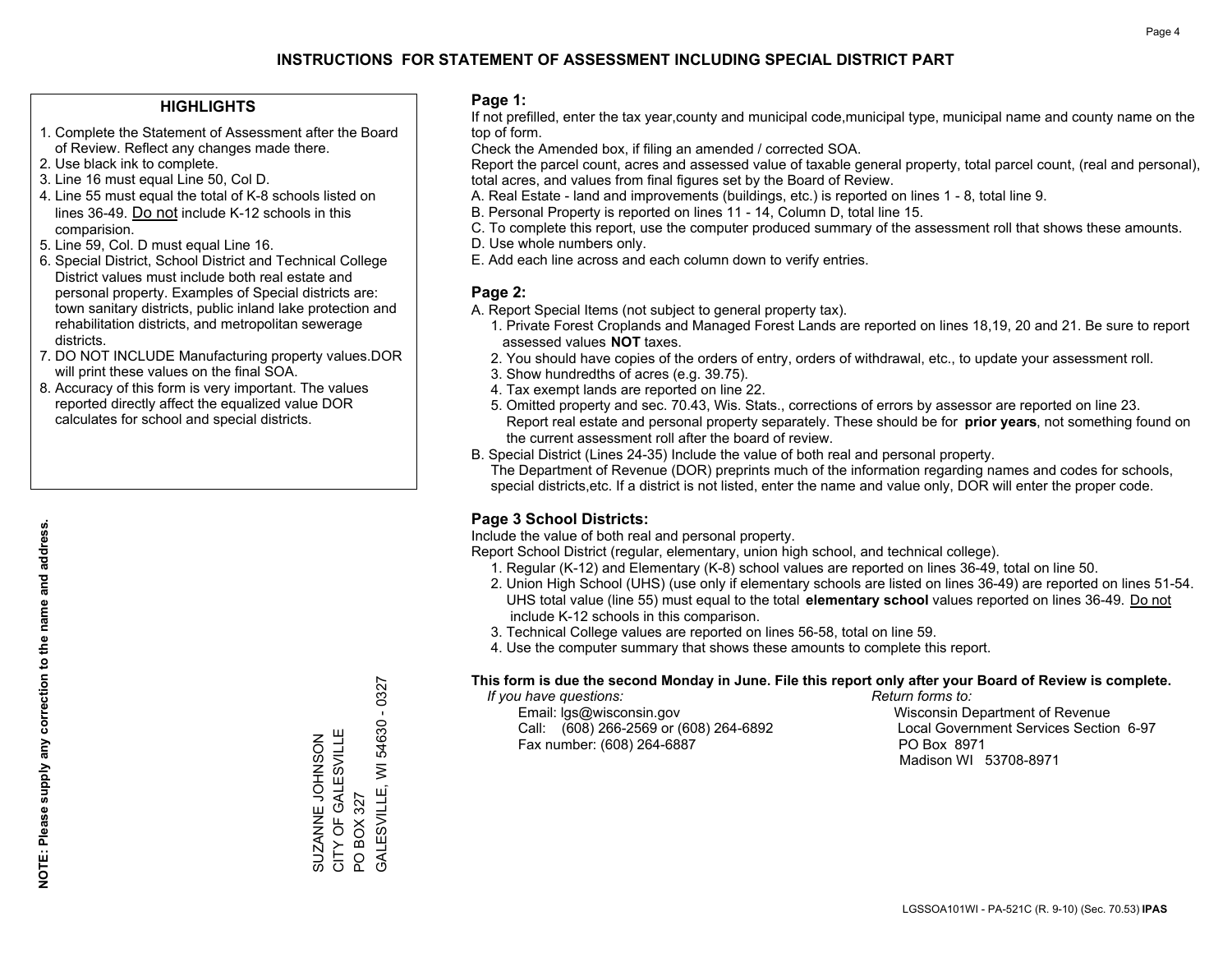**STATEMENT OF ASSESSMENT FOR 2017** 

*CO MUN <sup>61</sup> <sup>241</sup> ACCT NO1677*

|                | <b>FOR</b> | CITY OF<br><b>OF</b>                                                                                                                                                                         | <b>INDEPENDENCE</b>      |                | <b>TREMPEALEAU COUNTY</b>                                            |                                |                                        | WHEN COMPLETING THIS DOCUMENT            |
|----------------|------------|----------------------------------------------------------------------------------------------------------------------------------------------------------------------------------------------|--------------------------|----------------|----------------------------------------------------------------------|--------------------------------|----------------------------------------|------------------------------------------|
|                |            | Town - Village - City                                                                                                                                                                        | <b>Municipality Name</b> |                | <b>County Name</b>                                                   |                                |                                        | DO NOT WRITE OVER X's OR IN SHADED AREAS |
| Line<br>No.    |            | <b>REAL ESTATE</b><br>(See Lines 18 - 22 for                                                                                                                                                 |                          | PARCEL COUNT   | NO. OF ACRES<br><b>WHOLE</b><br>TOTAL LAND IMPROVEMENTS NUMBERS ONLY | <b>VALUE OF</b><br><b>LAND</b> | <b>VALUE OF</b><br><b>IMPROVEMENTS</b> | TOTAL VALUE OF LAND<br>AND IMPROVEMENTS  |
|                |            | other Real Estate)                                                                                                                                                                           | Col. A                   | Col. B         | Col. C                                                               | Col. D                         | Col. E                                 | Col. F                                   |
|                |            | <b>RESIDENTIAL - Class 1</b>                                                                                                                                                                 | 586                      | 478            | 81                                                                   | 4,408,300                      | 39,199,300                             | 43,607,600                               |
| 2              |            | <b>COMMERCIAL - Class 2</b>                                                                                                                                                                  | 111                      | 82             | 215                                                                  | 1,704,500                      | 20,556,200                             | 22,260,700                               |
| 3              |            | <b>MANUFACTURING - Class 3</b>                                                                                                                                                               | 9                        | $\overline{7}$ | 139                                                                  | 1,516,700                      | 8,162,100                              | 9,678,800                                |
| 4              |            | <b>AGRICULTURAL - Class 4</b>                                                                                                                                                                | 67                       |                | 1,391                                                                | 154,150                        |                                        | 154,150                                  |
| 5              |            | <b>UNDEVELOPED - Class 5</b>                                                                                                                                                                 | 30                       |                | 79                                                                   | 26,900                         |                                        | 26,900                                   |
| 6              |            | AGRICULTURAL FOREST - Class 5m                                                                                                                                                               | 32                       |                | 236                                                                  | 310,300                        |                                        | 310,300                                  |
| $\overline{7}$ |            | FOREST LANDS - Class 6                                                                                                                                                                       | $\mathbf 0$              |                | $\Omega$                                                             | $\Omega$                       |                                        | 0                                        |
| 8              |            | OTHER - Class 7                                                                                                                                                                              | 8                        | 8              | 14                                                                   | 35,600                         | 514,700                                | 550,300                                  |
| 9              |            | <b>TOTAL - ALL COLUMNS</b>                                                                                                                                                                   | 843                      | 575            | 2,155                                                                | 8,156,450                      | 68,432,300                             | 76,588,750                               |
| 10             |            | NUMBER OF PERSONAL PROPERTY ACCOUNTS IN ROLL                                                                                                                                                 |                          |                | 85                                                                   | <b>LOCALLY ASSESSED</b>        | <b>MANUFACTURING</b>                   | <b>MERGED</b>                            |
| 11             |            | BOATS AND OTHER WATERCRAFT NOT EXEMPT - Code 1                                                                                                                                               |                          |                |                                                                      | 0                              | $\Omega$                               | $\mathbf{0}$                             |
| 12             |            | MACHINERY, TOOLS AND PATTERNS - Code 2                                                                                                                                                       |                          |                |                                                                      | 1,787,618                      | 6,149,500                              | 7,937,118                                |
| 13             |            | FURNITURE, FIXTURES AND EQUIPMENT - Code 3                                                                                                                                                   |                          |                |                                                                      | 305,063                        | 23,700                                 | 328,763                                  |
| 14             |            | ALL OTHER PERSONAL PROPERTY NOT EXEMPT - Codes 4A, 4B, 4C                                                                                                                                    |                          |                |                                                                      | 92,352                         | 257,300                                | 349,652                                  |
| 15             |            | TOTAL OF PERSONAL PROPERTY NOT EXEMPT (Total of Lines 11-14)                                                                                                                                 |                          |                |                                                                      | 2,185,033                      | 6,430,500                              | 8,615,533                                |
| 16             |            | AGGREGATE ASSESSED VALUE OF ALL PROPERTY SUBJECT TO THE GENERAL PROPERTY TAX (Total of Lines 9F and 15F)<br>MUST EQUAL TOTAL VALUE OF THE SCHOOL DISTRICTS (K-12 PLUS K-8) - Line 50, Col. F |                          |                |                                                                      |                                |                                        | 85,204,283                               |
| 17             |            | <b>BOARD OF REVIEW</b><br>DATE OF FINAL ADJOURNMENT                                                                                                                                          | 05/24/2017               |                | Name of Assessor<br><b>MARK GARLICK</b>                              |                                | Telephone #                            | (715) 287-3376                           |

REMARKS

The Assessment Ratio to be used in calculating the estimated Fair Market Value on tax bills for this tax district is .906521565<br>This ratio should be used to convert assessed values to "Calculate Equalized Values" in Step 1 Commission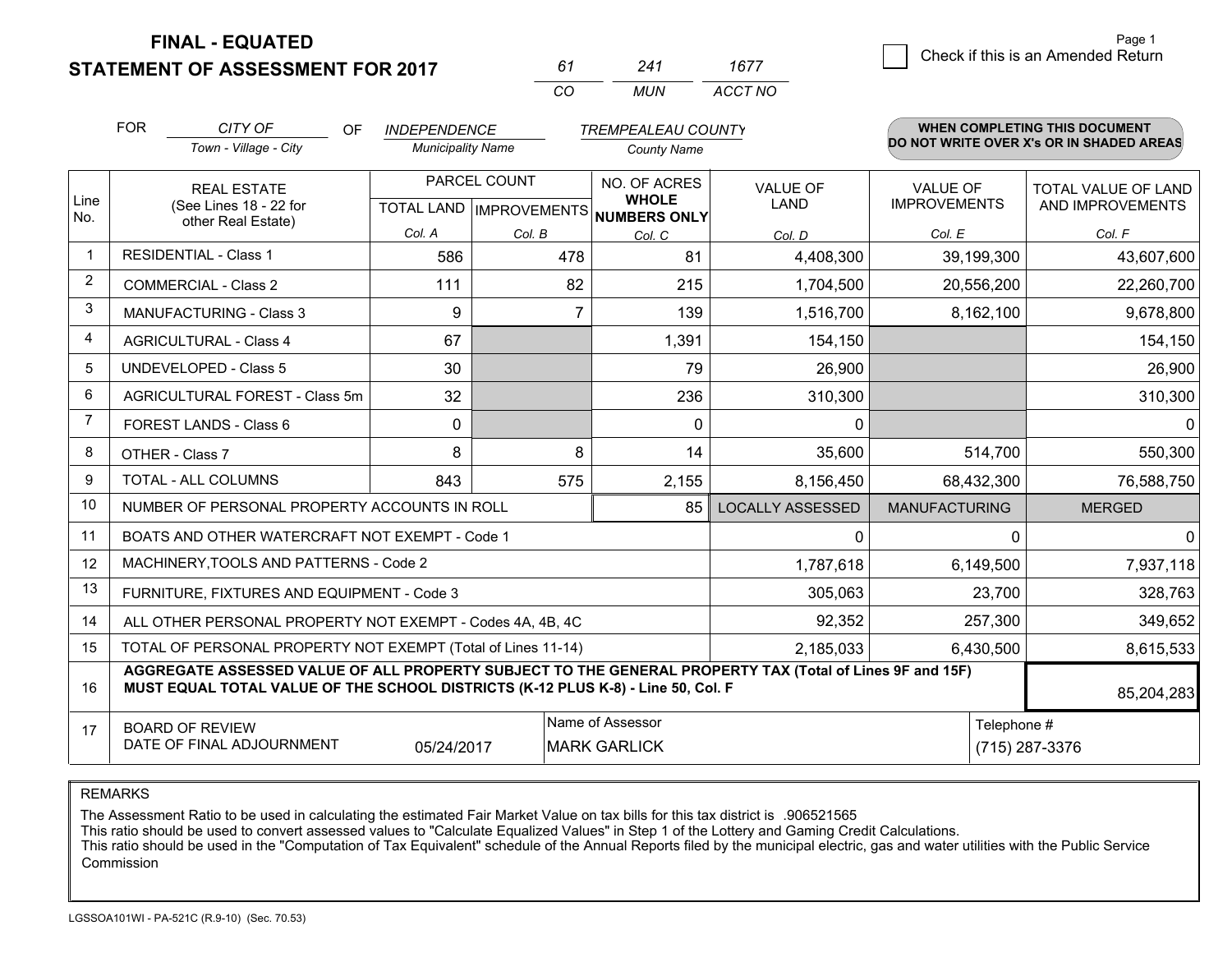*YEAR CO MUN ACCT NO* 2017 61 241 1677<br>2017 - 2018 1677

Do not confuse FOREST LANDS (Line 7) with FOREST CROPS (in this section) - They are **NOT** the same

|    |                                                               |                                             |  | Private Forest Crop - Reg Class @ 10¢ per acre                                 |  |                                                                              | Private Forest Crop - Reg Class @ \$2.52 per acre                  |               |                    |
|----|---------------------------------------------------------------|---------------------------------------------|--|--------------------------------------------------------------------------------|--|------------------------------------------------------------------------------|--------------------------------------------------------------------|---------------|--------------------|
| 18 | (a) PARCELS                                                   | (b) ACRES                                   |  | (c) ASSESSED VALUE                                                             |  | (d) PARCELS                                                                  | (e) ACRES                                                          |               | (f) ASSESSED VALUE |
|    |                                                               |                                             |  | Private Forest Crop - Special Class @ 20¢ per acre                             |  | Entered Before 2005 Managed Forest - Ferrous Mining CLOSED @ \$8.27 per acre |                                                                    |               |                    |
| 19 | (b) ACRES<br>(a) PARCELS                                      |                                             |  | (c) ASSESSED VALUE                                                             |  | (d) PARCELS                                                                  | (e) ACRES                                                          |               | (f) ASSESSED VALUE |
|    |                                                               | Entered Before 2005 Managed Forest - OPEN @ |  | \$.79 per acre                                                                 |  |                                                                              | Entered Before 2005 Managed Forest - CLOSED @ \$1.87 per acre      |               |                    |
| 20 | (a) PARCELS                                                   | (b) ACRES                                   |  | (c) ASSESSED VALUE                                                             |  | (d) PARCELS                                                                  | (e) ACRES                                                          |               | (f) ASSESSED VALUE |
|    |                                                               |                                             |  |                                                                                |  |                                                                              | 12                                                                 |               | 15,600             |
|    | Entered After 2004 Managed Forest - OPEN @<br>\$2.14 per acre |                                             |  |                                                                                |  | Entered After 2004 Managed Forest - CLOSED @ \$10.68 per acre                |                                                                    |               |                    |
| 21 | (a) PARCELS                                                   | (b) ACRES                                   |  | (c) ASSESSED VALUE                                                             |  | (d) PARCELS                                                                  | (e) ACRES                                                          |               |                    |
|    |                                                               |                                             |  |                                                                                |  |                                                                              |                                                                    |               |                    |
| 22 | (a) County Forest Cropland Acres                              |                                             |  | (b) Federal Acres                                                              |  | (d) County (NOT FOREST CROP) Acres<br>(c) State Acres                        |                                                                    |               | (e) Other Acres    |
|    |                                                               |                                             |  |                                                                                |  |                                                                              |                                                                    |               | 145                |
|    |                                                               |                                             |  | Assessed Value of Omitted Property From Prior Years (Sec. 70.44)               |  | Assessed Value of Sec. 70.43 Corrections of Errors by Assessors              |                                                                    |               |                    |
| 23 |                                                               | (a) REAL ESTATE                             |  | (b) PERSONAL                                                                   |  |                                                                              | (c1) REAL ESTATE                                                   |               | (c2) PERSONAL      |
|    |                                                               | 66.909.950                                  |  | 2,185,033                                                                      |  |                                                                              |                                                                    |               |                    |
|    |                                                               |                                             |  | Manufacturing Equated Value of Omitted Property From Prior Years (Sec. 70.995) |  |                                                                              | Mfg. Equated Value of Sec.70.43 Corrections of Errors by Assessors |               |                    |
|    |                                                               | (d) REAL ESTATE                             |  | (e) PERSONAL                                                                   |  |                                                                              | (f1) REAL ESTATE                                                   | (f2) PERSONAL |                    |
|    |                                                               |                                             |  |                                                                                |  |                                                                              |                                                                    |               |                    |

## **SPECIAL DISTRICTS**

| Line<br>No. | Enter 6-digit<br>Special District<br>Code (Col. A) | <b>Account</b><br><b>Number</b><br>(Col. B) | <b>Special District Name</b><br>(Col. C)      | <b>Locally Assessed Value</b><br>of Real Estate and<br><b>Personal Property (Col. D)</b> | Mfg Value of Real Estate<br>and Personal Property<br>(Col. E) | <b>Merged Value of</b><br><b>Real Estate and</b><br>Personal Property (Col. F) |
|-------------|----------------------------------------------------|---------------------------------------------|-----------------------------------------------|------------------------------------------------------------------------------------------|---------------------------------------------------------------|--------------------------------------------------------------------------------|
| 24          | 618020                                             | 0388                                        | INDEPENDENCE PUB INLAND LAKE PRO & REHAB DIST | 69,094,983                                                                               | 16,109,300                                                    | 85,204,283                                                                     |
| 25          |                                                    |                                             |                                               |                                                                                          |                                                               |                                                                                |
| 26          |                                                    |                                             |                                               |                                                                                          |                                                               |                                                                                |
| 27          |                                                    |                                             |                                               |                                                                                          |                                                               |                                                                                |
| 28          |                                                    |                                             |                                               |                                                                                          |                                                               |                                                                                |
| 29          |                                                    |                                             |                                               |                                                                                          |                                                               |                                                                                |
| 30          |                                                    |                                             |                                               |                                                                                          |                                                               |                                                                                |
| 31          |                                                    |                                             |                                               |                                                                                          |                                                               |                                                                                |
| 32          |                                                    |                                             |                                               |                                                                                          |                                                               |                                                                                |
| 33          |                                                    |                                             |                                               |                                                                                          |                                                               |                                                                                |
| 34          |                                                    |                                             |                                               |                                                                                          |                                                               |                                                                                |
| 35          |                                                    |                                             |                                               |                                                                                          |                                                               |                                                                                |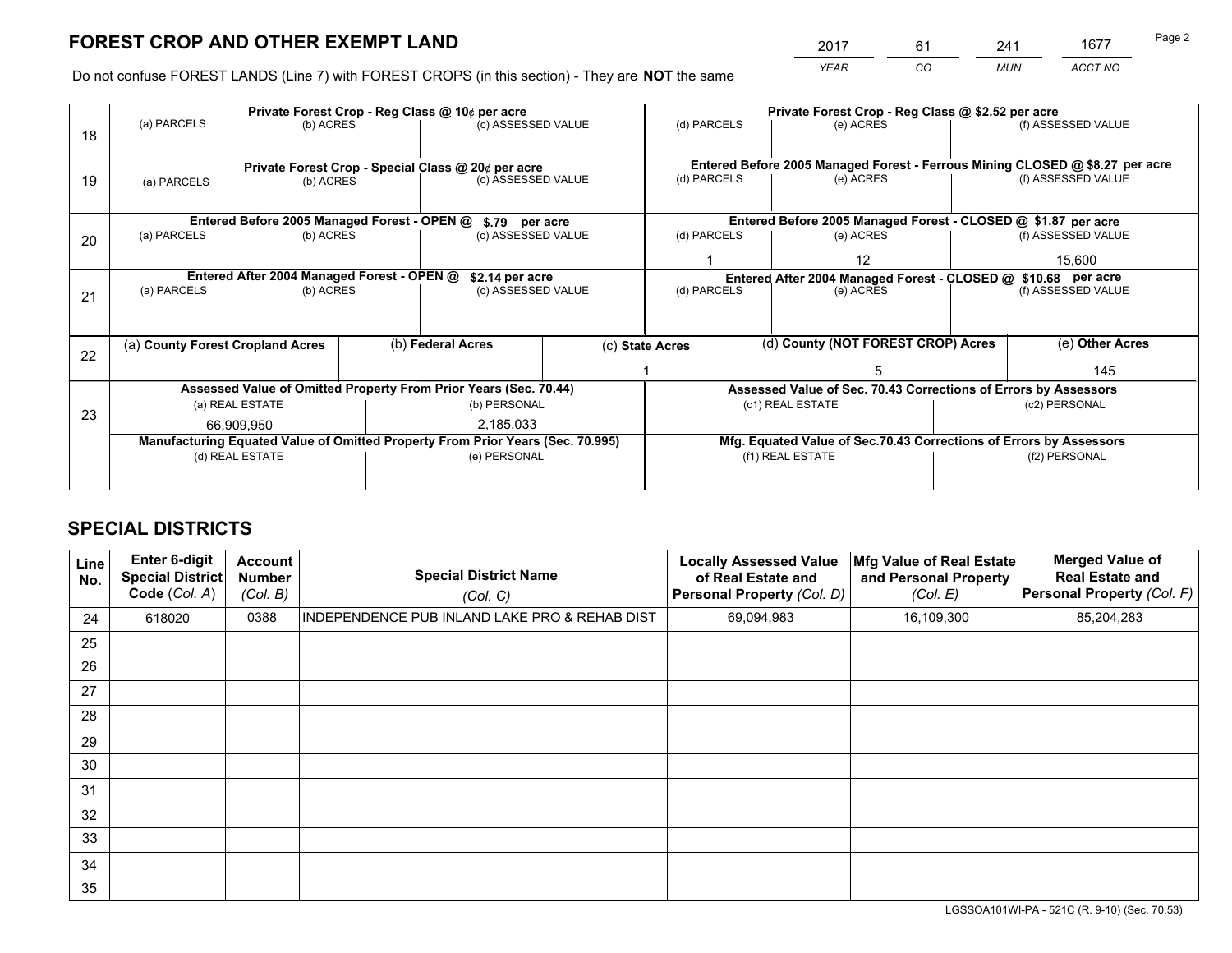|             |                                                                 |                                             |                                                         | <b>YEAR</b>                                                                       | CO.<br><b>MUN</b>                                             | ACCT NO                                                                        |
|-------------|-----------------------------------------------------------------|---------------------------------------------|---------------------------------------------------------|-----------------------------------------------------------------------------------|---------------------------------------------------------------|--------------------------------------------------------------------------------|
| Line<br>No. | <b>Enter 6-digit</b><br><b>School District</b><br>Code (Col. A) | <b>Account</b><br><b>Number</b><br>(Col. B) | <b>School District Name</b><br>(Col. C)                 | <b>Locally Assessed Value</b><br>of Real Estate and<br>Personal Property (Col. D) | Mfg Value of Real Estate<br>and Personal Property<br>(Col. E) | <b>Merged Value of</b><br><b>Real Estate and</b><br>Personal Property (Col. F) |
|             | A. SCHOOL DISTRICTS (K-8 and K-12)                              |                                             |                                                         |                                                                                   |                                                               |                                                                                |
| 36          | 610154                                                          | 0358                                        | SCH D OF ARCADIA                                        | 600,800                                                                           |                                                               | 600,800                                                                        |
| 37          | 612632                                                          | 0362                                        | SCH D OF INDEPENDENCE                                   | 68,494,183                                                                        | 16,109,300                                                    | 84,603,483                                                                     |
| 38          |                                                                 |                                             |                                                         |                                                                                   |                                                               |                                                                                |
| 39          |                                                                 |                                             |                                                         |                                                                                   |                                                               |                                                                                |
| 40          |                                                                 |                                             |                                                         |                                                                                   |                                                               |                                                                                |
| 41<br>42    |                                                                 |                                             |                                                         |                                                                                   |                                                               |                                                                                |
| 43          |                                                                 |                                             |                                                         |                                                                                   |                                                               |                                                                                |
| 44          |                                                                 |                                             |                                                         |                                                                                   |                                                               |                                                                                |
| 45          |                                                                 |                                             |                                                         |                                                                                   |                                                               |                                                                                |
| 46          |                                                                 |                                             |                                                         |                                                                                   |                                                               |                                                                                |
| 47          |                                                                 |                                             |                                                         |                                                                                   |                                                               |                                                                                |
| 48          |                                                                 |                                             |                                                         |                                                                                   |                                                               |                                                                                |
| 49          |                                                                 |                                             |                                                         |                                                                                   |                                                               |                                                                                |
| 50          |                                                                 |                                             | TOTAL ASSESSED VALUE OF SCHOOL DISTRICTS (K-8 and K-12) | 69,094,983                                                                        | 16,109,300                                                    | 85,204,283                                                                     |
|             | <b>B.</b><br><b>UNION HIGH SCHOOL DISTRICTS</b>                 |                                             |                                                         |                                                                                   |                                                               |                                                                                |
| 51          |                                                                 |                                             |                                                         |                                                                                   |                                                               |                                                                                |
| 52          |                                                                 |                                             |                                                         |                                                                                   |                                                               |                                                                                |
| 53          |                                                                 |                                             |                                                         |                                                                                   |                                                               |                                                                                |
| 54          |                                                                 |                                             | TOTAL ASSESSED VALUE OF UNION HIGH SCHOOLS              |                                                                                   |                                                               |                                                                                |
| 55          | C.<br><b>TECHNICAL COLLEGE DISTRICTS</b>                        |                                             |                                                         |                                                                                   |                                                               |                                                                                |
| 56          | 000200                                                          | 0002                                        | WESTERN TECHNICAL COLLEGE LACR                          | 69,094,983                                                                        | 16,109,300                                                    | 85,204,283                                                                     |
| 57          |                                                                 |                                             |                                                         |                                                                                   |                                                               |                                                                                |
| 58          |                                                                 |                                             |                                                         |                                                                                   |                                                               |                                                                                |
| 59          |                                                                 |                                             | TOTAL ASSESSED VALUE OF TECHNICAL COLLEGES              | 69,094,983                                                                        | 16,109,300                                                    | 85,204,283                                                                     |

61

241

 *I hereby certify, to the best of my knowledge and belief, this form is complete and correct.*

**SCHOOL DISTRICTS**

| Print name of preparer | Title                    |                | Date (MM / DD / CCYY) |
|------------------------|--------------------------|----------------|-----------------------|
|                        |                          |                |                       |
| Signature of preparer  | Contact Telephone Number | E-mail address |                       |
|                        | $\sim$                   |                |                       |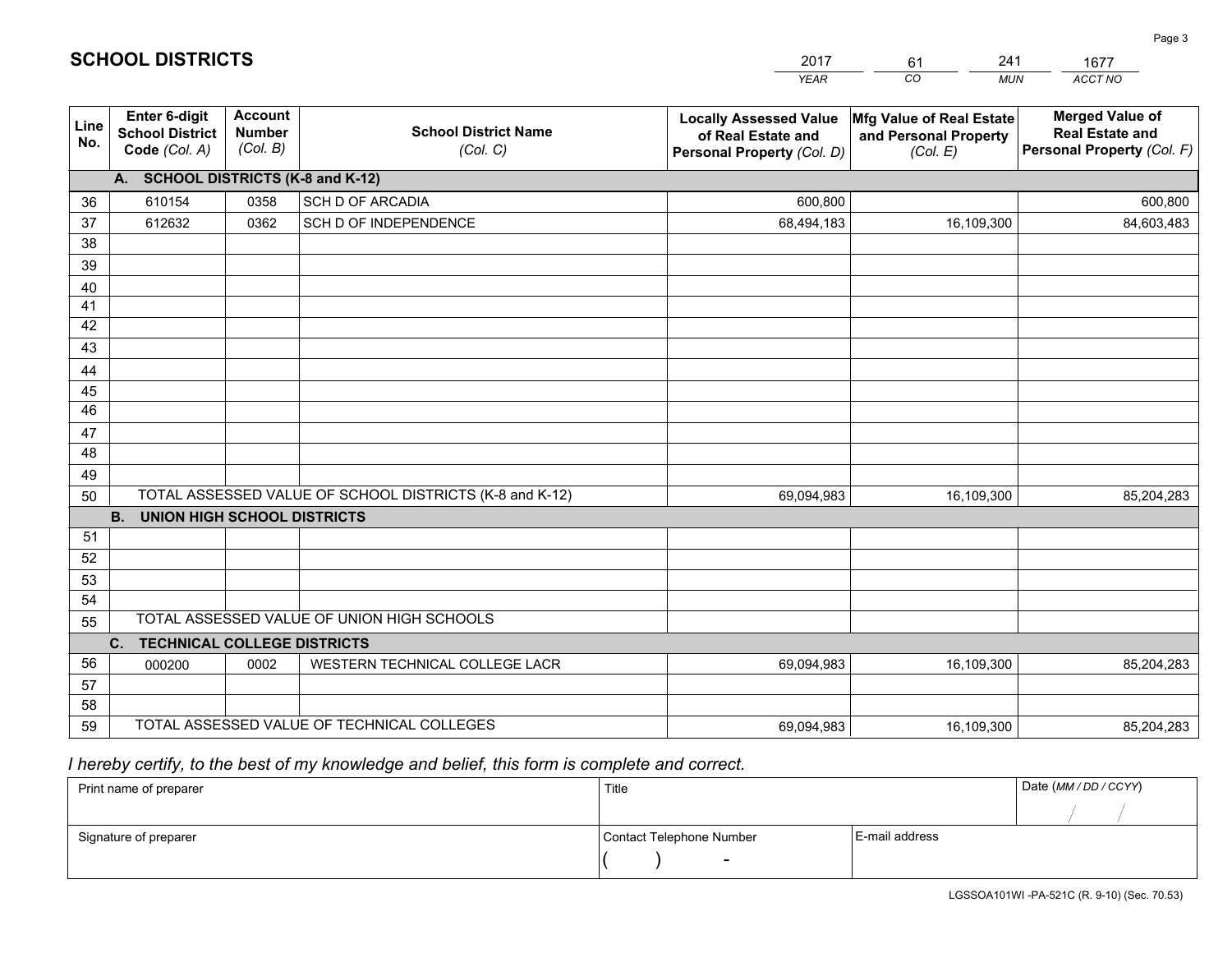#### **HIGHLIGHTS**

- 1. Complete the Statement of Assessment after the Board of Review. Reflect any changes made there.
- 2. Use black ink to complete.
- 3. Line 16 must equal Line 50, Col D.
- 4. Line 55 must equal the total of K-8 schools listed on lines 36-49. Do not include K-12 schools in this comparision.
- 5. Line 59, Col. D must equal Line 16.
- 6. Special District, School District and Technical College District values must include both real estate and personal property. Examples of Special districts are: town sanitary districts, public inland lake protection and rehabilitation districts, and metropolitan sewerage districts.
- 7. DO NOT INCLUDE Manufacturing property values.DOR will print these values on the final SOA.
- 8. Accuracy of this form is very important. The values reported directly affect the equalized value DOR calculates for school and special districts.

#### **Page 1:**

 If not prefilled, enter the tax year,county and municipal code,municipal type, municipal name and county name on the top of form.

Check the Amended box, if filing an amended / corrected SOA.

 Report the parcel count, acres and assessed value of taxable general property, total parcel count, (real and personal), total acres, and values from final figures set by the Board of Review.

- A. Real Estate land and improvements (buildings, etc.) is reported on lines 1 8, total line 9.
- B. Personal Property is reported on lines 11 14, Column D, total line 15.
- C. To complete this report, use the computer produced summary of the assessment roll that shows these amounts.
- D. Use whole numbers only.
- E. Add each line across and each column down to verify entries.

#### **Page 2:**

- A. Report Special Items (not subject to general property tax).
- 1. Private Forest Croplands and Managed Forest Lands are reported on lines 18,19, 20 and 21. Be sure to report assessed values **NOT** taxes.
- 2. You should have copies of the orders of entry, orders of withdrawal, etc., to update your assessment roll.
	- 3. Show hundredths of acres (e.g. 39.75).
- 4. Tax exempt lands are reported on line 22.
- 5. Omitted property and sec. 70.43, Wis. Stats., corrections of errors by assessor are reported on line 23. Report real estate and personal property separately. These should be for **prior years**, not something found on the current assessment roll after the board of review.
- B. Special District (Lines 24-35) Include the value of both real and personal property.
- The Department of Revenue (DOR) preprints much of the information regarding names and codes for schools, special districts,etc. If a district is not listed, enter the name and value only, DOR will enter the proper code.

### **Page 3 School Districts:**

Include the value of both real and personal property.

Report School District (regular, elementary, union high school, and technical college).

- 1. Regular (K-12) and Elementary (K-8) school values are reported on lines 36-49, total on line 50.
- 2. Union High School (UHS) (use only if elementary schools are listed on lines 36-49) are reported on lines 51-54. UHS total value (line 55) must equal to the total **elementary school** values reported on lines 36-49. Do notinclude K-12 schools in this comparison.
- 3. Technical College values are reported on lines 56-58, total on line 59.
- 4. Use the computer summary that shows these amounts to complete this report.

#### **This form is due the second Monday in June. File this report only after your Board of Review is complete.**

 *If you have questions: Return forms to:*

 Email: lgs@wisconsin.gov Wisconsin Department of RevenueCall:  $(608)$  266-2569 or  $(608)$  264-6892 Fax number: (608) 264-6887 PO Box 8971

Local Government Services Section 6-97

Madison WI 53708-8971

INDEPENDENCE, WI 54747 - 0189 54747 CITY OF INDEPENDENCE LENICE PRONSCHINSKE<br>CITY OF INDEPENDENCE LENICE PRONSCHINSKE INDEPENDENCE, WI **BOX 189** PO BOX 189  $\overline{Q}$ 

 $-0189$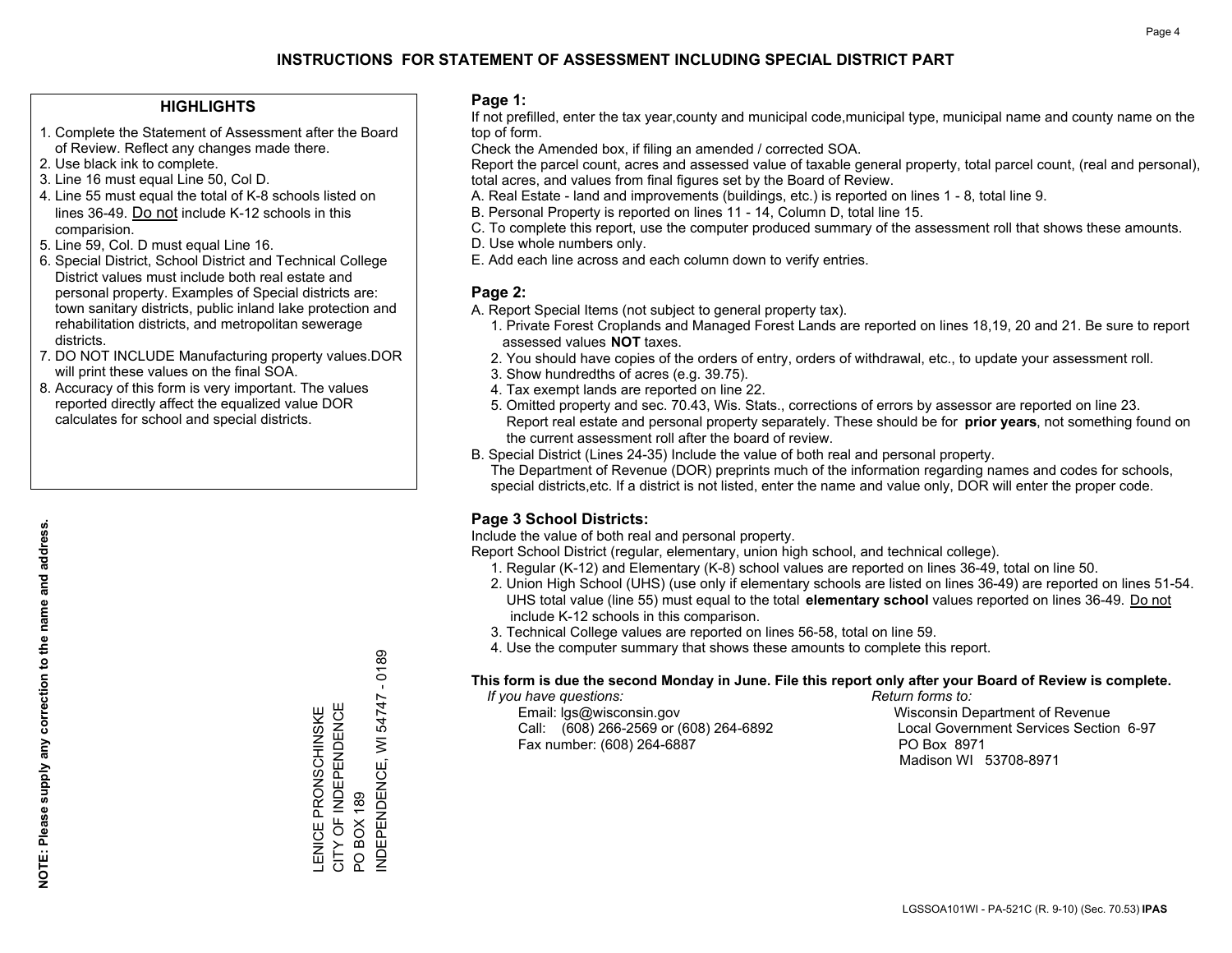**STATEMENT OF ASSESSMENT FOR 2017** 

| 67       | -165 | 1678    |
|----------|------|---------|
| $\cdots$ | MUN  | ACCT NO |

|                | <b>FOR</b> | CITY OF<br><b>OF</b>                                                                                                                                                                         | <b>OSSEO</b>             |              | <b>TREMPEALEAU COUNTY</b>              |                         |                                        | <b>WHEN COMPLETING THIS DOCUMENT</b>     |
|----------------|------------|----------------------------------------------------------------------------------------------------------------------------------------------------------------------------------------------|--------------------------|--------------|----------------------------------------|-------------------------|----------------------------------------|------------------------------------------|
|                |            | Town - Village - City                                                                                                                                                                        | <b>Municipality Name</b> |              | <b>County Name</b>                     |                         |                                        | DO NOT WRITE OVER X's OR IN SHADED AREAS |
| Line           |            | <b>REAL ESTATE</b>                                                                                                                                                                           |                          | PARCEL COUNT | NO. OF ACRES<br><b>WHOLE</b>           | <b>VALUE OF</b><br>LAND | <b>VALUE OF</b><br><b>IMPROVEMENTS</b> | TOTAL VALUE OF LAND                      |
| No.            |            | (See Lines 18 - 22 for<br>other Real Estate)                                                                                                                                                 |                          |              | TOTAL LAND IMPROVEMENTS NUMBERS ONLY   |                         |                                        | AND IMPROVEMENTS                         |
|                |            |                                                                                                                                                                                              | Col. A                   | Col. B       | Col. C                                 | Col. D                  | Col. E                                 | Col. F                                   |
|                |            | <b>RESIDENTIAL - Class 1</b>                                                                                                                                                                 | 705                      | 612          | 136                                    | 8,731,900               | 56,411,200                             | 65,143,100                               |
| 2              |            | <b>COMMERCIAL - Class 2</b>                                                                                                                                                                  | 164                      | 114          | 236                                    | 8,343,900               | 30,187,700                             | 38,531,600                               |
| 3              |            | <b>MANUFACTURING - Class 3</b>                                                                                                                                                               | 13                       | 12           | 53                                     | 955,100                 | 13,472,000                             | 14,427,100                               |
| 4              |            | <b>AGRICULTURAL - Class 4</b>                                                                                                                                                                | 23                       |              | 134                                    | 20,100                  |                                        | 20,100                                   |
| 5              |            | UNDEVELOPED - Class 5                                                                                                                                                                        | 5                        |              | 25                                     | 23,600                  |                                        | 23,600                                   |
| 6              |            | AGRICULTURAL FOREST - Class 5m                                                                                                                                                               | 4                        |              | 38                                     | 54,000                  |                                        | 54,000                                   |
| $\overline{7}$ |            | FOREST LANDS - Class 6                                                                                                                                                                       | $\overline{2}$           |              | 33                                     | 91,200                  |                                        | 91,200                                   |
| 8              |            | OTHER - Class 7                                                                                                                                                                              |                          |              | 4                                      | 24,000                  | 177,400                                | 201,400                                  |
| 9              |            | TOTAL - ALL COLUMNS                                                                                                                                                                          | 917                      | 739          | 659                                    | 18,243,800              | 100,248,300                            | 118,492,100                              |
| 10             |            | NUMBER OF PERSONAL PROPERTY ACCOUNTS IN ROLL                                                                                                                                                 |                          |              | 135                                    | <b>LOCALLY ASSESSED</b> | <b>MANUFACTURING</b>                   | <b>MERGED</b>                            |
| 11             |            | BOATS AND OTHER WATERCRAFT NOT EXEMPT - Code 1                                                                                                                                               |                          |              |                                        | 0                       |                                        | $\Omega$<br>$\Omega$                     |
| 12             |            | MACHINERY, TOOLS AND PATTERNS - Code 2                                                                                                                                                       |                          |              |                                        | 1,903,600               | 1,462,400                              | 3,366,000                                |
| 13             |            | FURNITURE, FIXTURES AND EQUIPMENT - Code 3                                                                                                                                                   |                          |              |                                        | 1,980,400               | 803,500                                | 2,783,900                                |
| 14             |            | ALL OTHER PERSONAL PROPERTY NOT EXEMPT - Codes 4A, 4B, 4C                                                                                                                                    |                          |              |                                        | 316,300                 | 401,600                                | 717,900                                  |
| 15             |            | TOTAL OF PERSONAL PROPERTY NOT EXEMPT (Total of Lines 11-14)                                                                                                                                 |                          |              |                                        | 4,200,300               | 2,667,500                              | 6,867,800                                |
| 16             |            | AGGREGATE ASSESSED VALUE OF ALL PROPERTY SUBJECT TO THE GENERAL PROPERTY TAX (Total of Lines 9F and 15F)<br>MUST EQUAL TOTAL VALUE OF THE SCHOOL DISTRICTS (K-12 PLUS K-8) - Line 50, Col. F |                          |              |                                        |                         |                                        | 125,359,900                              |
| 17             |            | <b>BOARD OF REVIEW</b><br>DATE OF FINAL ADJOURNMENT                                                                                                                                          | 05/10/2017               |              | Name of Assessor<br><b>KEVIN IRWIN</b> |                         |                                        | Telephone #<br>(715) 836-0966            |
|                |            |                                                                                                                                                                                              |                          |              |                                        |                         |                                        |                                          |

REMARKS

The Assessment Ratio to be used in calculating the estimated Fair Market Value on tax bills for this tax district is .951205862

This ratio should be used to convert assessed values to "Calculate Equalized Values" in Step 1 of the Lottery and Gaming Credit Calculations.<br>This ratio should be used in the "Computation of Tax Equivalent" schedule of the Commission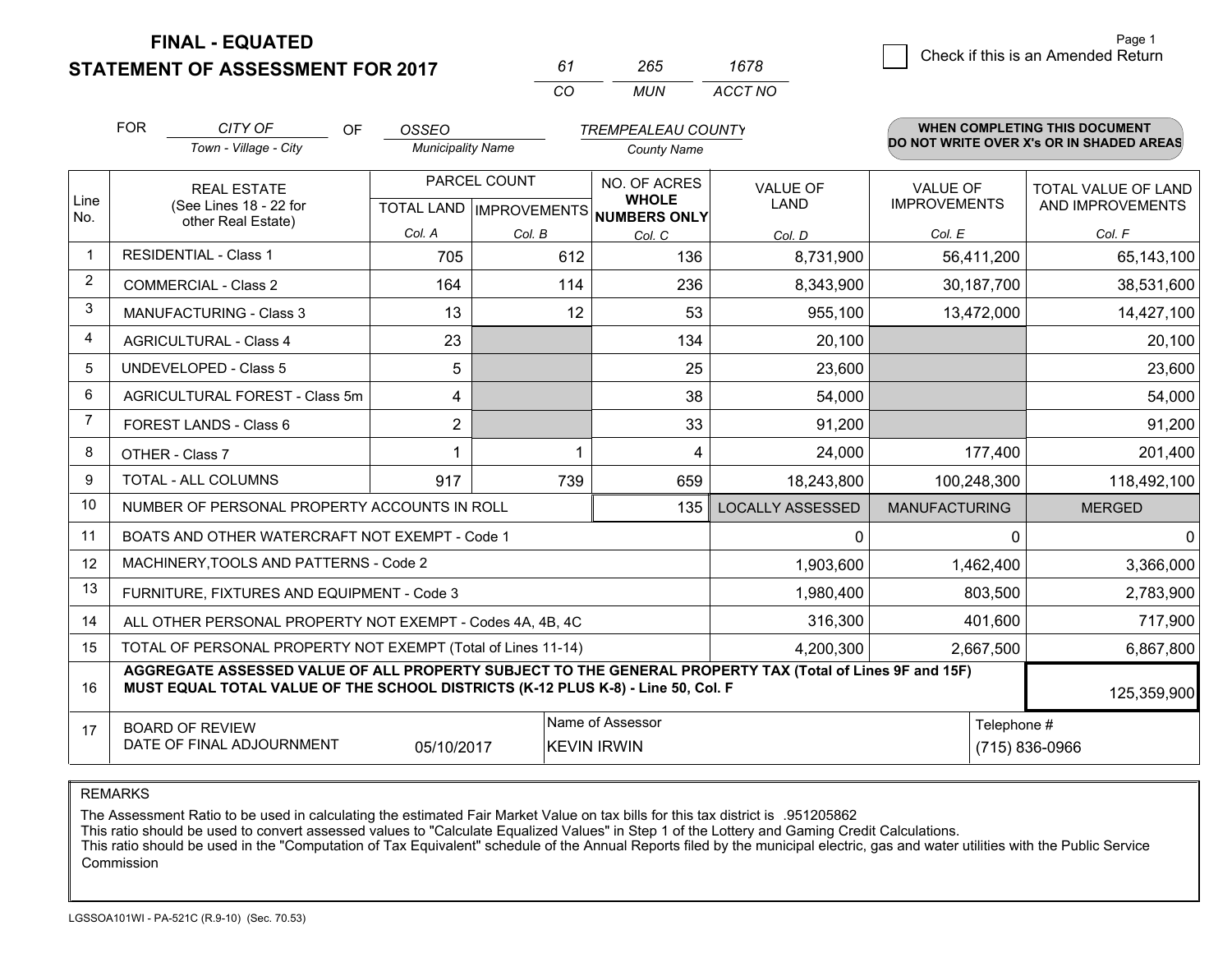*YEAR CO MUN ACCT NO* <sup>2017</sup> <sup>61</sup> <sup>265</sup> <sup>1678</sup>

Do not confuse FOREST LANDS (Line 7) with FOREST CROPS (in this section) - They are **NOT** the same

|    |                                                                                |                                             |  | Private Forest Crop - Reg Class @ 10¢ per acre                   |  | Private Forest Crop - Reg Class @ \$2.52 per acre                            |                                                               |                                                                    |                    |
|----|--------------------------------------------------------------------------------|---------------------------------------------|--|------------------------------------------------------------------|--|------------------------------------------------------------------------------|---------------------------------------------------------------|--------------------------------------------------------------------|--------------------|
| 18 | (a) PARCELS                                                                    | (b) ACRES                                   |  | (c) ASSESSED VALUE                                               |  | (d) PARCELS                                                                  | (e) ACRES                                                     |                                                                    | (f) ASSESSED VALUE |
|    |                                                                                |                                             |  |                                                                  |  |                                                                              |                                                               |                                                                    |                    |
|    |                                                                                |                                             |  | Private Forest Crop - Special Class @ 20¢ per acre               |  | Entered Before 2005 Managed Forest - Ferrous Mining CLOSED @ \$8.27 per acre |                                                               |                                                                    |                    |
| 19 | (a) PARCELS                                                                    | (b) ACRES                                   |  | (c) ASSESSED VALUE                                               |  | (d) PARCELS                                                                  | (e) ACRES                                                     |                                                                    | (f) ASSESSED VALUE |
|    |                                                                                |                                             |  |                                                                  |  |                                                                              |                                                               |                                                                    |                    |
|    |                                                                                | Entered Before 2005 Managed Forest - OPEN @ |  | \$.79 per acre                                                   |  |                                                                              | Entered Before 2005 Managed Forest - CLOSED @ \$1.87 per acre |                                                                    |                    |
| 20 | (a) PARCELS                                                                    | (b) ACRES                                   |  | (c) ASSESSED VALUE                                               |  | (d) PARCELS                                                                  | (e) ACRES                                                     |                                                                    | (f) ASSESSED VALUE |
|    |                                                                                |                                             |  |                                                                  |  |                                                                              |                                                               |                                                                    |                    |
|    | Entered After 2004 Managed Forest - OPEN @                                     |                                             |  | \$2.14 per acre                                                  |  | Entered After 2004 Managed Forest - CLOSED @ \$10.68 per acre                |                                                               |                                                                    |                    |
| 21 | (a) PARCELS                                                                    | (b) ACRES                                   |  | (c) ASSESSED VALUE                                               |  | (d) PARCELS<br>(e) ACRES                                                     |                                                               | (f) ASSESSED VALUE                                                 |                    |
|    |                                                                                |                                             |  |                                                                  |  |                                                                              |                                                               |                                                                    |                    |
|    |                                                                                |                                             |  |                                                                  |  |                                                                              | (d) County (NOT FOREST CROP) Acres                            |                                                                    |                    |
| 22 | (a) County Forest Cropland Acres                                               |                                             |  | (b) Federal Acres                                                |  | (c) State Acres                                                              |                                                               |                                                                    | (e) Other Acres    |
|    |                                                                                |                                             |  |                                                                  |  | 45.67<br>2.43                                                                |                                                               | 206.7                                                              |                    |
|    |                                                                                |                                             |  | Assessed Value of Omitted Property From Prior Years (Sec. 70.44) |  | Assessed Value of Sec. 70.43 Corrections of Errors by Assessors              |                                                               |                                                                    |                    |
| 23 | (a) REAL ESTATE                                                                |                                             |  | (b) PERSONAL                                                     |  | (c1) REAL ESTATE                                                             |                                                               | (c2) PERSONAL                                                      |                    |
|    |                                                                                |                                             |  |                                                                  |  |                                                                              |                                                               |                                                                    |                    |
|    | Manufacturing Equated Value of Omitted Property From Prior Years (Sec. 70.995) |                                             |  |                                                                  |  |                                                                              |                                                               | Mfg. Equated Value of Sec.70.43 Corrections of Errors by Assessors |                    |
|    | (d) REAL ESTATE                                                                |                                             |  | (e) PERSONAL                                                     |  |                                                                              | (f1) REAL ESTATE                                              | (f2) PERSONAL                                                      |                    |
|    |                                                                                |                                             |  |                                                                  |  |                                                                              |                                                               |                                                                    |                    |

## **SPECIAL DISTRICTS**

| <b>Line</b><br>No. | Enter 6-digit<br><b>Special District</b><br>Code (Col. A) | <b>Account</b><br><b>Number</b><br>(Col. B) | <b>Special District Name</b><br>(Col. C) | <b>Locally Assessed Value</b><br>of Real Estate and<br><b>Personal Property (Col. D)</b> | Mfg Value of Real Estate<br>and Personal Property<br>(Col. E) | <b>Merged Value of</b><br><b>Real Estate and</b><br>Personal Property (Col. F) |
|--------------------|-----------------------------------------------------------|---------------------------------------------|------------------------------------------|------------------------------------------------------------------------------------------|---------------------------------------------------------------|--------------------------------------------------------------------------------|
| 24                 | 618070                                                    | 0393                                        | C OSSEO PUBLIC INLAND & REHAB DISTRICT   | 108,265,300                                                                              | 17,094,600                                                    | 125,359,900                                                                    |
| 25                 |                                                           |                                             |                                          |                                                                                          |                                                               |                                                                                |
| 26                 |                                                           |                                             |                                          |                                                                                          |                                                               |                                                                                |
| 27                 |                                                           |                                             |                                          |                                                                                          |                                                               |                                                                                |
| 28                 |                                                           |                                             |                                          |                                                                                          |                                                               |                                                                                |
| 29                 |                                                           |                                             |                                          |                                                                                          |                                                               |                                                                                |
| 30                 |                                                           |                                             |                                          |                                                                                          |                                                               |                                                                                |
| 31                 |                                                           |                                             |                                          |                                                                                          |                                                               |                                                                                |
| 32                 |                                                           |                                             |                                          |                                                                                          |                                                               |                                                                                |
| 33                 |                                                           |                                             |                                          |                                                                                          |                                                               |                                                                                |
| 34                 |                                                           |                                             |                                          |                                                                                          |                                                               |                                                                                |
| 35                 |                                                           |                                             |                                          |                                                                                          |                                                               |                                                                                |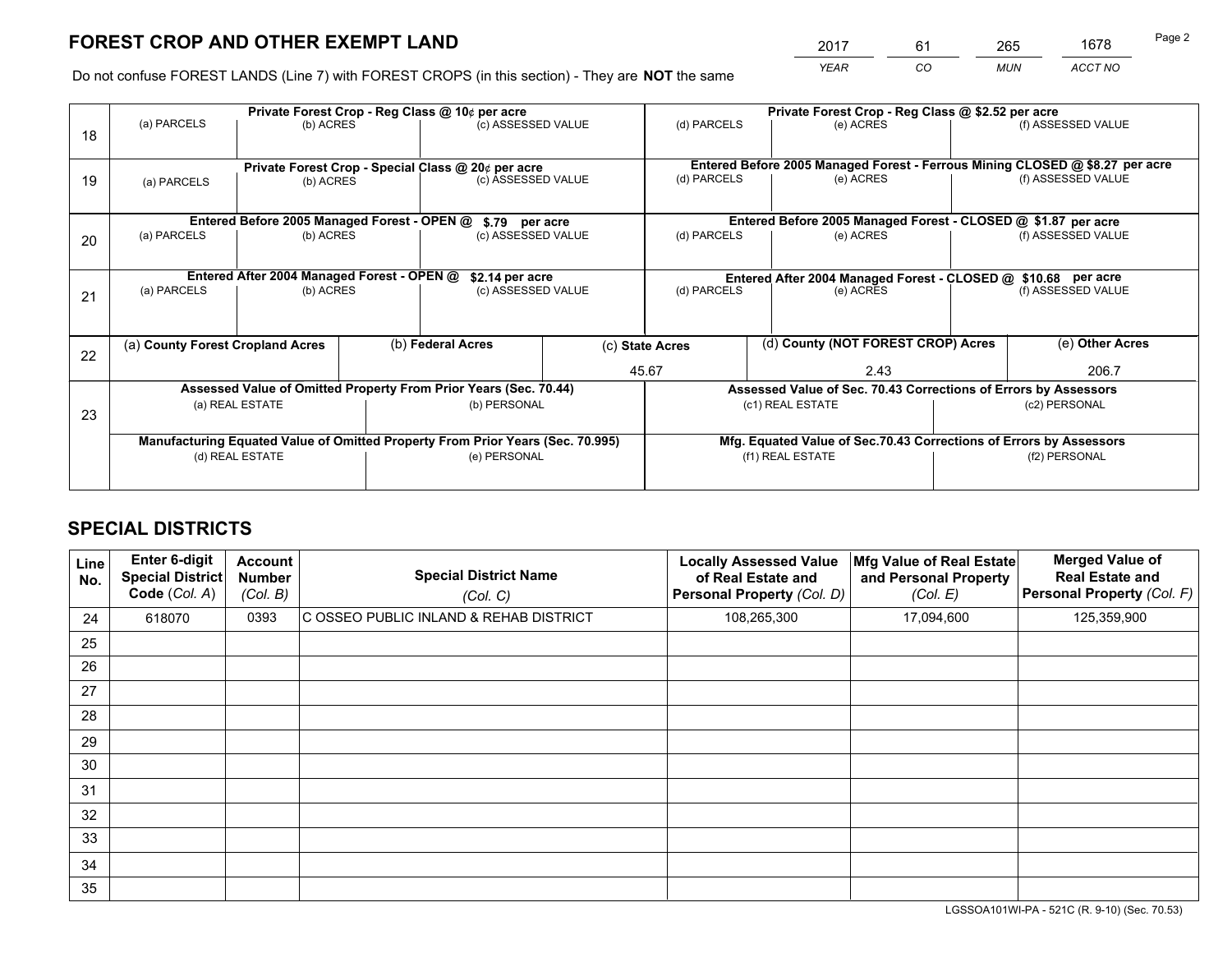|             |                                                          |                                             |                                                         | <b>YEAR</b>                                                                       | CO<br><b>MUN</b>                                              | ACCT NO                                                                        |
|-------------|----------------------------------------------------------|---------------------------------------------|---------------------------------------------------------|-----------------------------------------------------------------------------------|---------------------------------------------------------------|--------------------------------------------------------------------------------|
| Line<br>No. | Enter 6-digit<br><b>School District</b><br>Code (Col. A) | <b>Account</b><br><b>Number</b><br>(Col. B) | <b>School District Name</b><br>(Col. C)                 | <b>Locally Assessed Value</b><br>of Real Estate and<br>Personal Property (Col. D) | Mfg Value of Real Estate<br>and Personal Property<br>(Col. E) | <b>Merged Value of</b><br><b>Real Estate and</b><br>Personal Property (Col. F) |
|             | A. SCHOOL DISTRICTS (K-8 and K-12)                       |                                             |                                                         |                                                                                   |                                                               |                                                                                |
| 36          | 614186                                                   | 0363                                        | SCH D OF OSSEO-FAIRCHILD                                | 108,265,300                                                                       | 17,094,600                                                    | 125,359,900                                                                    |
| 37          |                                                          |                                             |                                                         |                                                                                   |                                                               |                                                                                |
| 38          |                                                          |                                             |                                                         |                                                                                   |                                                               |                                                                                |
| 39          |                                                          |                                             |                                                         |                                                                                   |                                                               |                                                                                |
| 40          |                                                          |                                             |                                                         |                                                                                   |                                                               |                                                                                |
| 41          |                                                          |                                             |                                                         |                                                                                   |                                                               |                                                                                |
| 42          |                                                          |                                             |                                                         |                                                                                   |                                                               |                                                                                |
| 43          |                                                          |                                             |                                                         |                                                                                   |                                                               |                                                                                |
| 44          |                                                          |                                             |                                                         |                                                                                   |                                                               |                                                                                |
| 45<br>46    |                                                          |                                             |                                                         |                                                                                   |                                                               |                                                                                |
| 47          |                                                          |                                             |                                                         |                                                                                   |                                                               |                                                                                |
| 48          |                                                          |                                             |                                                         |                                                                                   |                                                               |                                                                                |
| 49          |                                                          |                                             |                                                         |                                                                                   |                                                               |                                                                                |
| 50          |                                                          |                                             | TOTAL ASSESSED VALUE OF SCHOOL DISTRICTS (K-8 and K-12) | 108,265,300                                                                       | 17,094,600                                                    | 125,359,900                                                                    |
|             | <b>B.</b><br><b>UNION HIGH SCHOOL DISTRICTS</b>          |                                             |                                                         |                                                                                   |                                                               |                                                                                |
| 51          |                                                          |                                             |                                                         |                                                                                   |                                                               |                                                                                |
| 52          |                                                          |                                             |                                                         |                                                                                   |                                                               |                                                                                |
| 53          |                                                          |                                             |                                                         |                                                                                   |                                                               |                                                                                |
| 54          |                                                          |                                             |                                                         |                                                                                   |                                                               |                                                                                |
| 55          |                                                          |                                             | TOTAL ASSESSED VALUE OF UNION HIGH SCHOOLS              |                                                                                   |                                                               |                                                                                |
|             | C.<br><b>TECHNICAL COLLEGE DISTRICTS</b>                 |                                             |                                                         |                                                                                   |                                                               |                                                                                |
| 56          | 000100                                                   | 0001                                        | CHIPPEWA VALLEY TECHNICAL COLLEGE EAUC                  | 108,265,300                                                                       | 17,094,600                                                    | 125,359,900                                                                    |
| 57          |                                                          |                                             |                                                         |                                                                                   |                                                               |                                                                                |
| 58          |                                                          |                                             |                                                         |                                                                                   |                                                               |                                                                                |
| 59          |                                                          |                                             | TOTAL ASSESSED VALUE OF TECHNICAL COLLEGES              | 108,265,300                                                                       | 17,094,600                                                    | 125,359,900                                                                    |

61

265

# *I hereby certify, to the best of my knowledge and belief, this form is complete and correct.*

**SCHOOL DISTRICTS**

| Print name of preparer | Title                    |                | Date (MM / DD / CCYY) |
|------------------------|--------------------------|----------------|-----------------------|
|                        |                          |                |                       |
| Signature of preparer  | Contact Telephone Number | E-mail address |                       |
|                        | $\overline{\phantom{0}}$ |                |                       |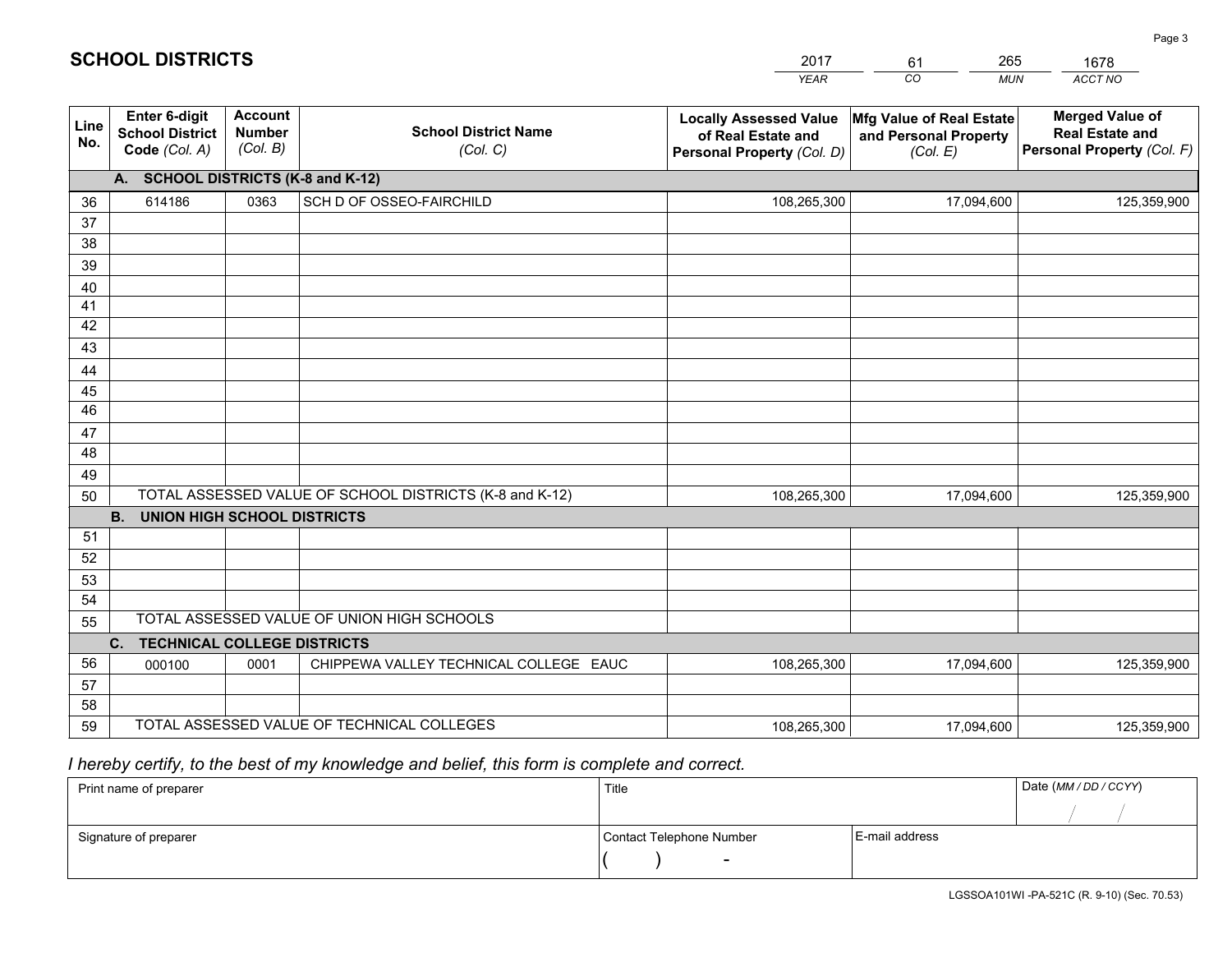#### **HIGHLIGHTS**

- 1. Complete the Statement of Assessment after the Board of Review. Reflect any changes made there.
- 2. Use black ink to complete.
- 3. Line 16 must equal Line 50, Col D.
- 4. Line 55 must equal the total of K-8 schools listed on lines 36-49. Do not include K-12 schools in this comparision.
- 5. Line 59, Col. D must equal Line 16.
- 6. Special District, School District and Technical College District values must include both real estate and personal property. Examples of Special districts are: town sanitary districts, public inland lake protection and rehabilitation districts, and metropolitan sewerage districts.
- 7. DO NOT INCLUDE Manufacturing property values.DOR will print these values on the final SOA.

ZOSNHOT II NAVAJ CITY OF OSSEO PO BOX 308

BLYANN E JOHNSON<br>CITY OF OSSEO

OSSEO, WI 54758 - 0308

PO BOX 308<br>OSSEO, WI 54758 - 0308

 8. Accuracy of this form is very important. The values reported directly affect the equalized value DOR calculates for school and special districts.

#### **Page 1:**

 If not prefilled, enter the tax year,county and municipal code,municipal type, municipal name and county name on the top of form.

Check the Amended box, if filing an amended / corrected SOA.

 Report the parcel count, acres and assessed value of taxable general property, total parcel count, (real and personal), total acres, and values from final figures set by the Board of Review.

- A. Real Estate land and improvements (buildings, etc.) is reported on lines 1 8, total line 9.
- B. Personal Property is reported on lines 11 14, Column D, total line 15.
- C. To complete this report, use the computer produced summary of the assessment roll that shows these amounts.
- D. Use whole numbers only.
- E. Add each line across and each column down to verify entries.

#### **Page 2:**

- A. Report Special Items (not subject to general property tax).
- 1. Private Forest Croplands and Managed Forest Lands are reported on lines 18,19, 20 and 21. Be sure to report assessed values **NOT** taxes.
- 2. You should have copies of the orders of entry, orders of withdrawal, etc., to update your assessment roll.
	- 3. Show hundredths of acres (e.g. 39.75).
- 4. Tax exempt lands are reported on line 22.
- 5. Omitted property and sec. 70.43, Wis. Stats., corrections of errors by assessor are reported on line 23. Report real estate and personal property separately. These should be for **prior years**, not something found on the current assessment roll after the board of review.
- B. Special District (Lines 24-35) Include the value of both real and personal property.

 The Department of Revenue (DOR) preprints much of the information regarding names and codes for schools, special districts,etc. If a district is not listed, enter the name and value only, DOR will enter the proper code.

### **Page 3 School Districts:**

Include the value of both real and personal property.

Report School District (regular, elementary, union high school, and technical college).

- 1. Regular (K-12) and Elementary (K-8) school values are reported on lines 36-49, total on line 50.
- 2. Union High School (UHS) (use only if elementary schools are listed on lines 36-49) are reported on lines 51-54. UHS total value (line 55) must equal to the total **elementary school** values reported on lines 36-49. Do notinclude K-12 schools in this comparison.
- 3. Technical College values are reported on lines 56-58, total on line 59.
- 4. Use the computer summary that shows these amounts to complete this report.

#### **This form is due the second Monday in June. File this report only after your Board of Review is complete.**

 *If you have questions: Return forms to:*

 Email: lgs@wisconsin.gov Wisconsin Department of RevenueCall:  $(608)$  266-2569 or  $(608)$  264-6892 Fax number: (608) 264-6887 PO Box 8971

Local Government Services Section 6-97

Madison WI 53708-8971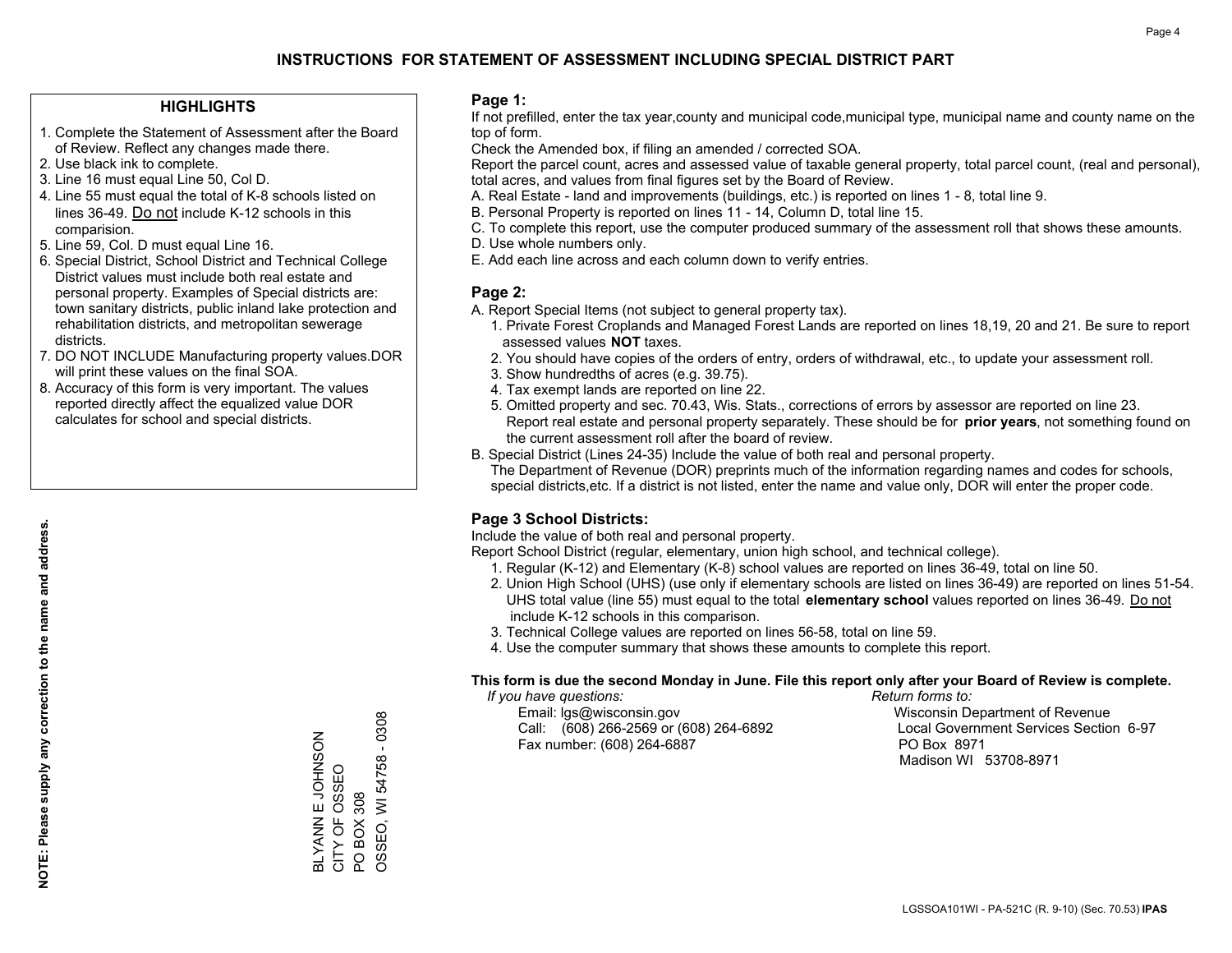**STATEMENT OF ASSESSMENT FOR 2017** 

| 61 | 291   | 1679    |
|----|-------|---------|
| cо | MI IN | ACCT NO |

|                | <b>FOR</b> | CITY OF<br><b>OF</b>                                                                                                                                                                         | <b>WHITEHALL</b>         |                                        | <b>TREMPEALEAU COUNTY</b>                                            |                                |                                        | WHEN COMPLETING THIS DOCUMENT                  |
|----------------|------------|----------------------------------------------------------------------------------------------------------------------------------------------------------------------------------------------|--------------------------|----------------------------------------|----------------------------------------------------------------------|--------------------------------|----------------------------------------|------------------------------------------------|
|                |            | Town - Village - City                                                                                                                                                                        | <b>Municipality Name</b> |                                        | <b>County Name</b>                                                   |                                |                                        | DO NOT WRITE OVER X's OR IN SHADED AREAS       |
| Line<br>No.    |            | <b>REAL ESTATE</b><br>(See Lines 18 - 22 for                                                                                                                                                 |                          | PARCEL COUNT                           | NO. OF ACRES<br><b>WHOLE</b><br>TOTAL LAND IMPROVEMENTS NUMBERS ONLY | <b>VALUE OF</b><br><b>LAND</b> | <b>VALUE OF</b><br><b>IMPROVEMENTS</b> | <b>TOTAL VALUE OF LAND</b><br>AND IMPROVEMENTS |
|                |            | other Real Estate)                                                                                                                                                                           | Col. A                   | Col. B                                 | Col. C                                                               | Col. D                         | Col. E                                 | Col. F                                         |
| $\mathbf 1$    |            | <b>RESIDENTIAL - Class 1</b>                                                                                                                                                                 | 591                      | 541                                    | 81                                                                   | 5,043,100                      | 49,309,300                             | 54,352,400                                     |
| 2              |            | <b>COMMERCIAL - Class 2</b>                                                                                                                                                                  | 116                      | 94                                     | 121                                                                  | 2,386,600                      | 17,222,100                             | 19,608,700                                     |
| 3              |            | <b>MANUFACTURING - Class 3</b>                                                                                                                                                               | 12                       | 6                                      | 207                                                                  | 2,249,700                      | 11,404,400                             | 13,654,100                                     |
| 4              |            | <b>AGRICULTURAL - Class 4</b>                                                                                                                                                                | 62                       |                                        | 1,374                                                                | 226,100                        |                                        | 226,100                                        |
| 5              |            | <b>UNDEVELOPED - Class 5</b>                                                                                                                                                                 | 32                       |                                        | 262                                                                  | 1,071,100                      |                                        | 1,071,100                                      |
| 6              |            | AGRICULTURAL FOREST - Class 5m                                                                                                                                                               | 28                       |                                        | 291                                                                  | 318,600                        |                                        | 318,600                                        |
| $\overline{7}$ |            | FOREST LANDS - Class 6                                                                                                                                                                       | 17                       |                                        | 245                                                                  | 2,225,600                      |                                        | 2,225,600                                      |
| 8              |            | OTHER - Class 7                                                                                                                                                                              | 6                        | 5                                      | 8                                                                    | 39,300                         | 480,900                                | 520,200                                        |
| 9              |            | TOTAL - ALL COLUMNS                                                                                                                                                                          | 864                      | 646                                    | 2,589                                                                | 13,560,100                     | 78,416,700                             | 91,976,800                                     |
| 10             |            | NUMBER OF PERSONAL PROPERTY ACCOUNTS IN ROLL                                                                                                                                                 |                          |                                        | 98                                                                   | <b>LOCALLY ASSESSED</b>        | <b>MANUFACTURING</b>                   | <b>MERGED</b>                                  |
| 11             |            | BOATS AND OTHER WATERCRAFT NOT EXEMPT - Code 1                                                                                                                                               |                          |                                        |                                                                      | $\Omega$                       |                                        | $\Omega$<br>$\Omega$                           |
| 12             |            | MACHINERY, TOOLS AND PATTERNS - Code 2                                                                                                                                                       |                          |                                        |                                                                      | 1,010,300                      | 1,557,100                              | 2,567,400                                      |
| 13             |            | FURNITURE, FIXTURES AND EQUIPMENT - Code 3                                                                                                                                                   |                          |                                        |                                                                      | 1,294,900                      | 357,400                                | 1,652,300                                      |
| 14             |            | ALL OTHER PERSONAL PROPERTY NOT EXEMPT - Codes 4A, 4B, 4C                                                                                                                                    |                          |                                        | 99,900                                                               | 132,600                        | 232,500                                |                                                |
| 15             |            | TOTAL OF PERSONAL PROPERTY NOT EXEMPT (Total of Lines 11-14)                                                                                                                                 |                          |                                        | 2,405,100                                                            | 2,047,100                      | 4,452,200                              |                                                |
| 16             |            | AGGREGATE ASSESSED VALUE OF ALL PROPERTY SUBJECT TO THE GENERAL PROPERTY TAX (Total of Lines 9F and 15F)<br>MUST EQUAL TOTAL VALUE OF THE SCHOOL DISTRICTS (K-12 PLUS K-8) - Line 50, Col. F |                          |                                        |                                                                      |                                |                                        | 96,429,000                                     |
| 17             |            | <b>BOARD OF REVIEW</b><br>DATE OF FINAL ADJOURNMENT                                                                                                                                          | 06/08/2017               | Name of Assessor<br><b>KEVIN IRWIN</b> |                                                                      |                                | Telephone #<br>(715) 836-0966          |                                                |

REMARKS

The Assessment Ratio to be used in calculating the estimated Fair Market Value on tax bills for this tax district is .900131015

This ratio should be used to convert assessed values to "Calculate Equalized Values" in Step 1 of the Lottery and Gaming Credit Calculations.<br>This ratio should be used in the "Computation of Tax Equivalent" schedule of the Commission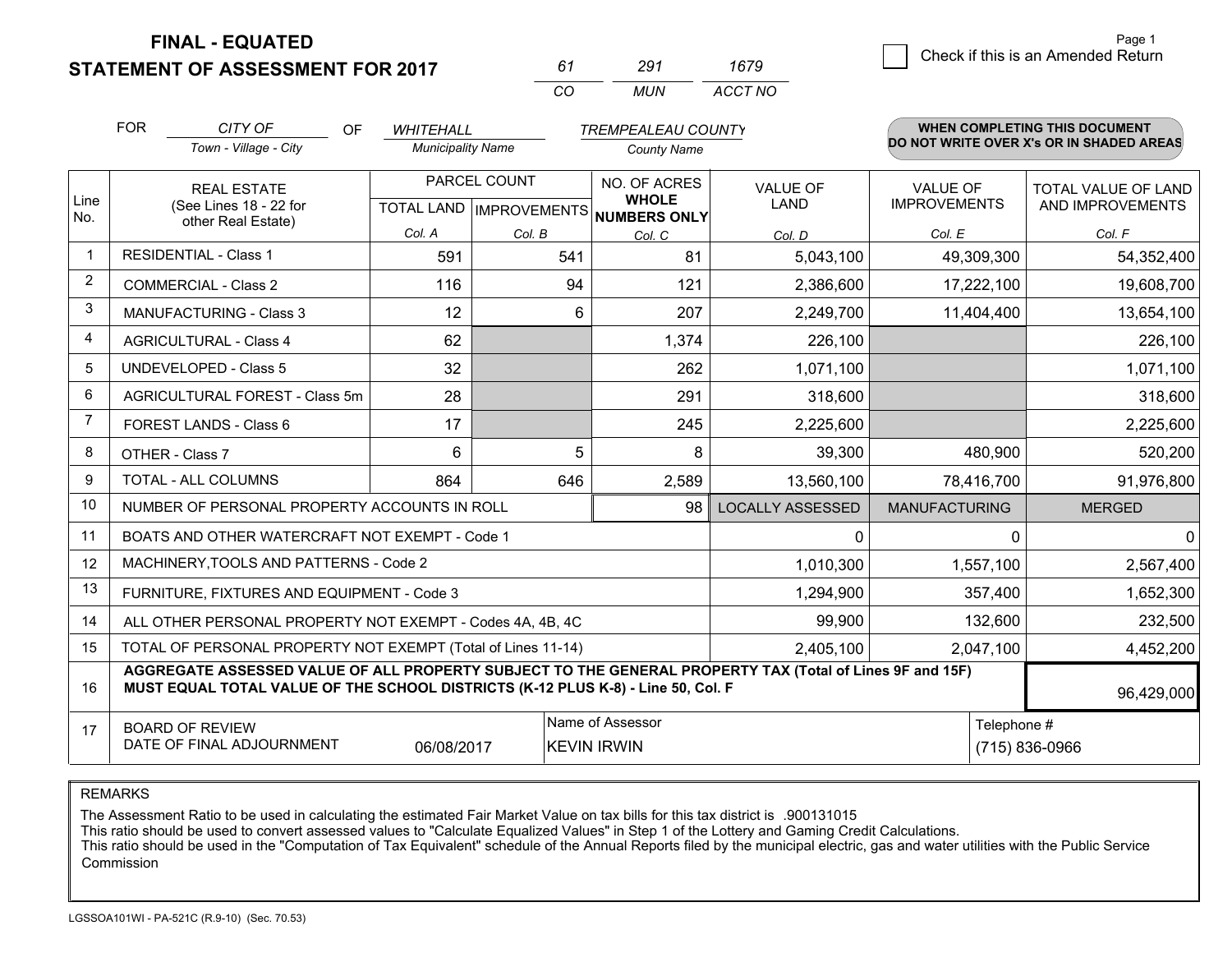*YEAR CO MUN ACCT NO* <sup>2017</sup> <sup>61</sup> <sup>291</sup> <sup>1679</sup>

Do not confuse FOREST LANDS (Line 7) with FOREST CROPS (in this section) - They are **NOT** the same

|    | Private Forest Crop - Reg Class @ 10¢ per acre                                 |                                             |  |                                                                          |  | Private Forest Crop - Reg Class @ \$2.52 per acre                  |                                                                              |  |                    |  |
|----|--------------------------------------------------------------------------------|---------------------------------------------|--|--------------------------------------------------------------------------|--|--------------------------------------------------------------------|------------------------------------------------------------------------------|--|--------------------|--|
| 18 | (a) PARCELS                                                                    | (b) ACRES                                   |  | (c) ASSESSED VALUE                                                       |  | (d) PARCELS                                                        | (e) ACRES                                                                    |  | (f) ASSESSED VALUE |  |
|    |                                                                                |                                             |  |                                                                          |  |                                                                    | Entered Before 2005 Managed Forest - Ferrous Mining CLOSED @ \$8.27 per acre |  |                    |  |
| 19 | (a) PARCELS                                                                    | (b) ACRES                                   |  | Private Forest Crop - Special Class @ 20¢ per acre<br>(c) ASSESSED VALUE |  | (d) PARCELS                                                        | (e) ACRES                                                                    |  | (f) ASSESSED VALUE |  |
|    |                                                                                | Entered Before 2005 Managed Forest - OPEN @ |  |                                                                          |  |                                                                    | Entered Before 2005 Managed Forest - CLOSED @ \$1.87 per acre                |  |                    |  |
| 20 | (a) PARCELS<br>(b) ACRES                                                       |                                             |  | \$.79 per acre<br>(c) ASSESSED VALUE                                     |  | (d) PARCELS<br>(e) ACRES                                           |                                                                              |  | (f) ASSESSED VALUE |  |
|    | Entered After 2004 Managed Forest - OPEN @                                     |                                             |  | \$2.14 per acre                                                          |  | Entered After 2004 Managed Forest - CLOSED @ \$10.68 per acre      |                                                                              |  |                    |  |
| 21 | (a) PARCELS<br>(b) ACRES                                                       |                                             |  | (c) ASSESSED VALUE                                                       |  | (d) PARCELS                                                        | (e) ACRES                                                                    |  | (f) ASSESSED VALUE |  |
|    |                                                                                |                                             |  |                                                                          |  |                                                                    |                                                                              |  |                    |  |
| 22 | (a) County Forest Cropland Acres                                               |                                             |  | (b) Federal Acres                                                        |  | (d) County (NOT FOREST CROP) Acres<br>(c) State Acres              |                                                                              |  | (e) Other Acres    |  |
|    |                                                                                |                                             |  |                                                                          |  | .06<br>465.04                                                      |                                                                              |  | 359.74             |  |
|    |                                                                                |                                             |  | Assessed Value of Omitted Property From Prior Years (Sec. 70.44)         |  | Assessed Value of Sec. 70.43 Corrections of Errors by Assessors    |                                                                              |  |                    |  |
| 23 | (a) REAL ESTATE                                                                |                                             |  | (b) PERSONAL                                                             |  | (c1) REAL ESTATE                                                   |                                                                              |  | (c2) PERSONAL      |  |
|    | Manufacturing Equated Value of Omitted Property From Prior Years (Sec. 70.995) |                                             |  |                                                                          |  | Mfg. Equated Value of Sec.70.43 Corrections of Errors by Assessors |                                                                              |  |                    |  |
|    | (d) REAL ESTATE                                                                |                                             |  | (e) PERSONAL                                                             |  |                                                                    | (f1) REAL ESTATE                                                             |  | (f2) PERSONAL      |  |
|    |                                                                                |                                             |  |                                                                          |  |                                                                    |                                                                              |  |                    |  |

## **SPECIAL DISTRICTS**

| Line<br>No. | Enter 6-digit<br>Special District<br>Code (Col. A) | <b>Account</b><br><b>Number</b> | <b>Special District Name</b> | <b>Locally Assessed Value</b><br>of Real Estate and | Mfg Value of Real Estate<br>and Personal Property | <b>Merged Value of</b><br><b>Real Estate and</b><br>Personal Property (Col. F) |
|-------------|----------------------------------------------------|---------------------------------|------------------------------|-----------------------------------------------------|---------------------------------------------------|--------------------------------------------------------------------------------|
|             |                                                    | (Col. B)                        | (Col. C)                     | Personal Property (Col. D)                          | (Col. E)                                          |                                                                                |
| 24          |                                                    |                                 |                              |                                                     |                                                   |                                                                                |
| 25          |                                                    |                                 |                              |                                                     |                                                   |                                                                                |
| 26          |                                                    |                                 |                              |                                                     |                                                   |                                                                                |
| 27          |                                                    |                                 |                              |                                                     |                                                   |                                                                                |
| 28          |                                                    |                                 |                              |                                                     |                                                   |                                                                                |
| 29          |                                                    |                                 |                              |                                                     |                                                   |                                                                                |
| 30          |                                                    |                                 |                              |                                                     |                                                   |                                                                                |
| 31          |                                                    |                                 |                              |                                                     |                                                   |                                                                                |
| 32          |                                                    |                                 |                              |                                                     |                                                   |                                                                                |
| 33          |                                                    |                                 |                              |                                                     |                                                   |                                                                                |
| 34          |                                                    |                                 |                              |                                                     |                                                   |                                                                                |
| 35          |                                                    |                                 |                              |                                                     |                                                   |                                                                                |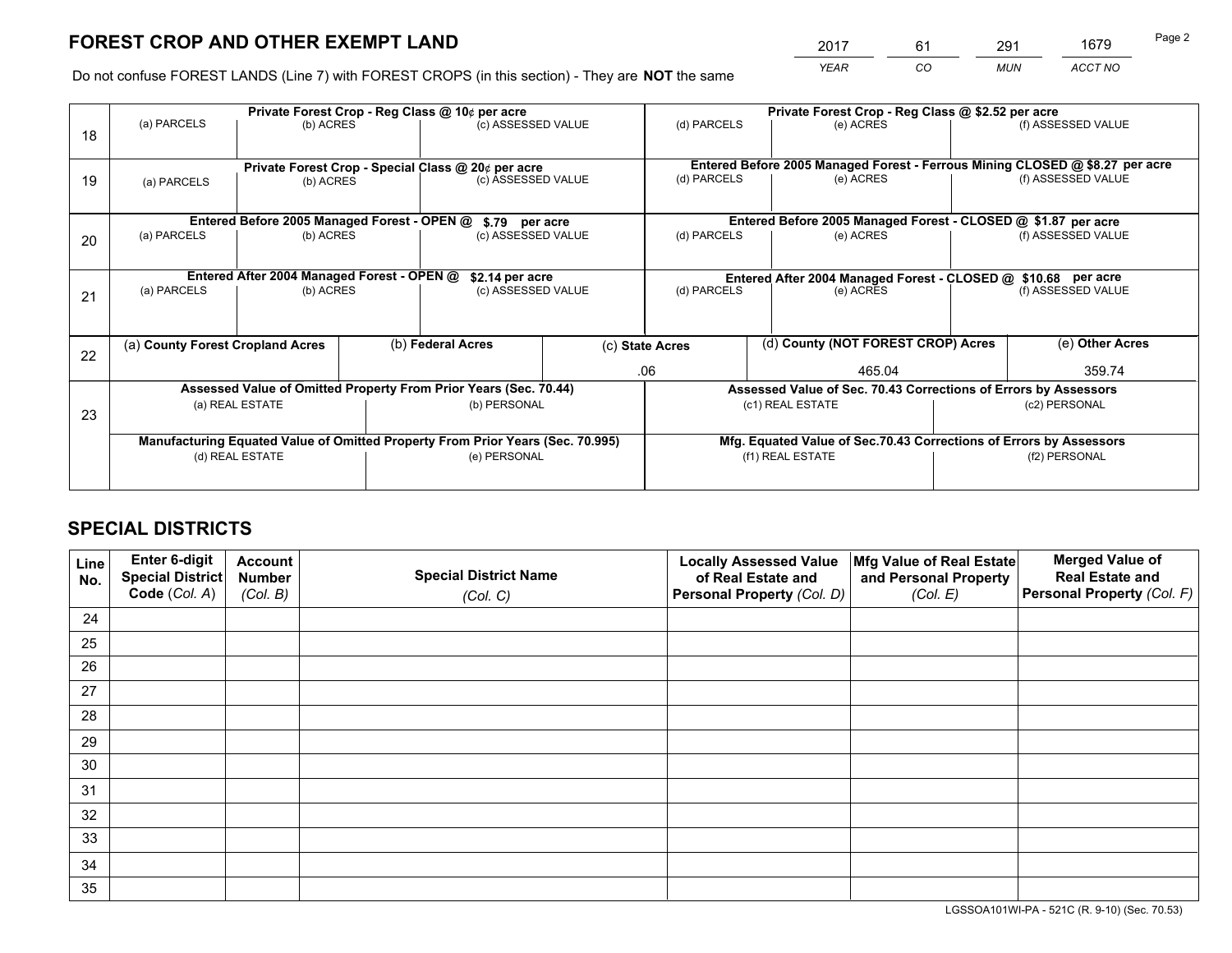|                 |                                                                 |                                             |                                                         | <b>YEAR</b>                                                                       | CO<br><b>MUN</b>                                              | ACCT NO                                                                        |
|-----------------|-----------------------------------------------------------------|---------------------------------------------|---------------------------------------------------------|-----------------------------------------------------------------------------------|---------------------------------------------------------------|--------------------------------------------------------------------------------|
| Line<br>No.     | <b>Enter 6-digit</b><br><b>School District</b><br>Code (Col. A) | <b>Account</b><br><b>Number</b><br>(Col. B) | <b>School District Name</b><br>(Col. C)                 | <b>Locally Assessed Value</b><br>of Real Estate and<br>Personal Property (Col. D) | Mfg Value of Real Estate<br>and Personal Property<br>(Col. E) | <b>Merged Value of</b><br><b>Real Estate and</b><br>Personal Property (Col. F) |
|                 | A. SCHOOL DISTRICTS (K-8 and K-12)                              |                                             |                                                         |                                                                                   |                                                               |                                                                                |
| 36              | 612632                                                          | 0362                                        | SCH D OF INDEPENDENCE                                   | 929,700                                                                           | 979,700                                                       | 1,909,400                                                                      |
| 37              | 616426                                                          | 0364                                        | <b>SCH D OF WHITEHALL</b>                               | 79,798,100                                                                        | 14,721,500                                                    | 94,519,600                                                                     |
| 38              |                                                                 |                                             |                                                         |                                                                                   |                                                               |                                                                                |
| 39              |                                                                 |                                             |                                                         |                                                                                   |                                                               |                                                                                |
| 40              |                                                                 |                                             |                                                         |                                                                                   |                                                               |                                                                                |
| 41              |                                                                 |                                             |                                                         |                                                                                   |                                                               |                                                                                |
| 42              |                                                                 |                                             |                                                         |                                                                                   |                                                               |                                                                                |
| 43              |                                                                 |                                             |                                                         |                                                                                   |                                                               |                                                                                |
| 44<br>45        |                                                                 |                                             |                                                         |                                                                                   |                                                               |                                                                                |
| $\overline{46}$ |                                                                 |                                             |                                                         |                                                                                   |                                                               |                                                                                |
| 47              |                                                                 |                                             |                                                         |                                                                                   |                                                               |                                                                                |
| 48              |                                                                 |                                             |                                                         |                                                                                   |                                                               |                                                                                |
| 49              |                                                                 |                                             |                                                         |                                                                                   |                                                               |                                                                                |
| 50              |                                                                 |                                             | TOTAL ASSESSED VALUE OF SCHOOL DISTRICTS (K-8 and K-12) | 80,727,800                                                                        | 15,701,200                                                    | 96,429,000                                                                     |
|                 | <b>B.</b><br><b>UNION HIGH SCHOOL DISTRICTS</b>                 |                                             |                                                         |                                                                                   |                                                               |                                                                                |
| 51              |                                                                 |                                             |                                                         |                                                                                   |                                                               |                                                                                |
| 52              |                                                                 |                                             |                                                         |                                                                                   |                                                               |                                                                                |
| 53              |                                                                 |                                             |                                                         |                                                                                   |                                                               |                                                                                |
| 54              |                                                                 |                                             |                                                         |                                                                                   |                                                               |                                                                                |
| 55              |                                                                 |                                             | TOTAL ASSESSED VALUE OF UNION HIGH SCHOOLS              |                                                                                   |                                                               |                                                                                |
|                 | C.<br><b>TECHNICAL COLLEGE DISTRICTS</b>                        |                                             |                                                         |                                                                                   |                                                               |                                                                                |
| 56              | 000200                                                          | 0002                                        | WESTERN TECHNICAL COLLEGE LACR                          | 80,727,800                                                                        | 15,701,200                                                    | 96,429,000                                                                     |
| 57              |                                                                 |                                             |                                                         |                                                                                   |                                                               |                                                                                |
| 58<br>59        |                                                                 |                                             | TOTAL ASSESSED VALUE OF TECHNICAL COLLEGES              |                                                                                   |                                                               |                                                                                |
|                 |                                                                 |                                             |                                                         | 80,727,800                                                                        | 15,701,200                                                    | 96,429,000                                                                     |

61

291

 *I hereby certify, to the best of my knowledge and belief, this form is complete and correct.*

**SCHOOL DISTRICTS**

| Print name of preparer | Title                    |                | Date (MM / DD / CCYY) |
|------------------------|--------------------------|----------------|-----------------------|
|                        |                          |                |                       |
| Signature of preparer  | Contact Telephone Number | E-mail address |                       |
|                        | $\sim$                   |                |                       |